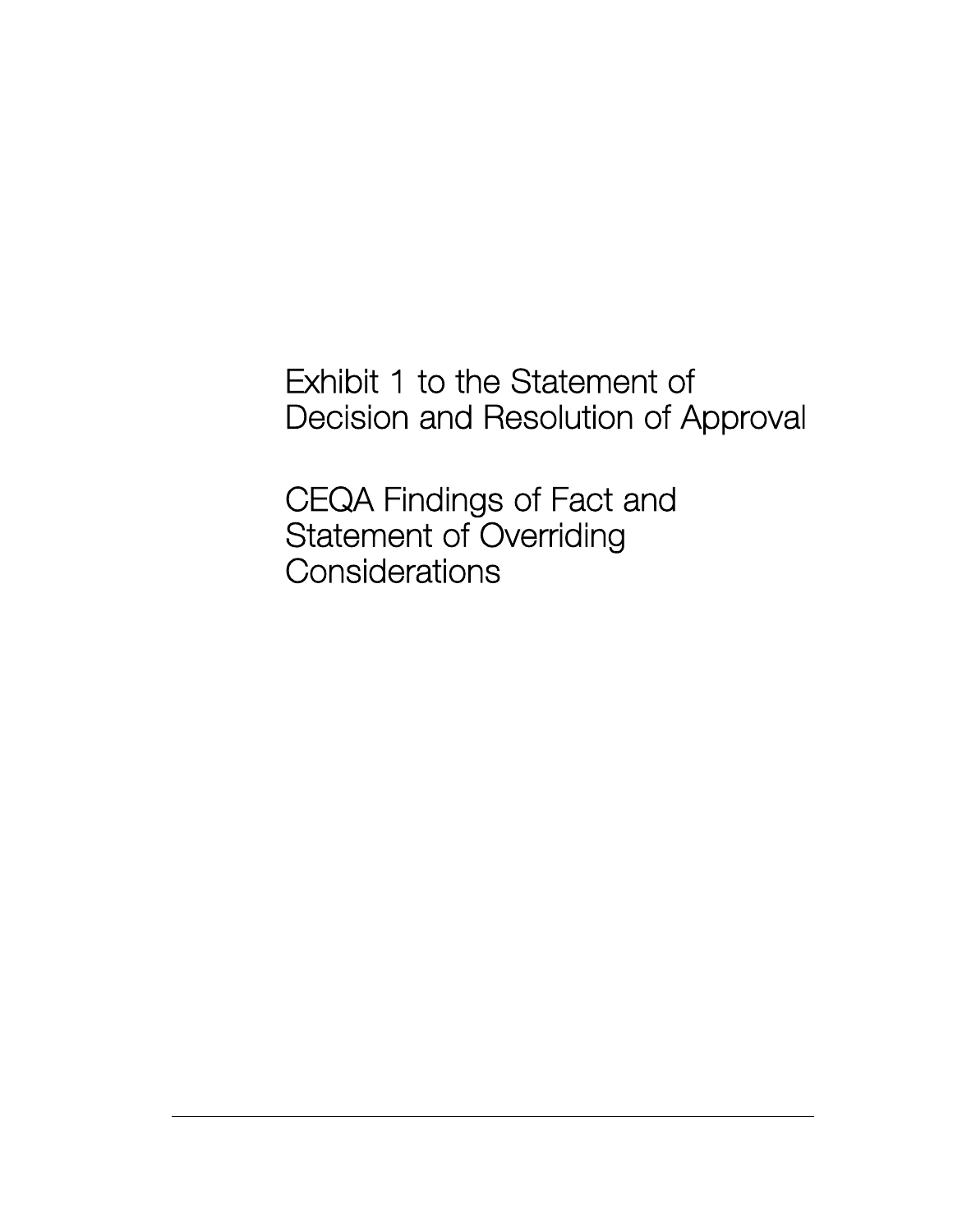## TOPOCK COMPRESSOR STATION FINAL GROUNDWATER REMEDIATION PROJECT DRAFT SUBSEQUENT ENVIRONMENTAL IMPACT REPORT

CEQA Findings of Fact and Statement of Overriding **Considerations** 

Prepared for the April 2018 California Department of Toxic Substances Control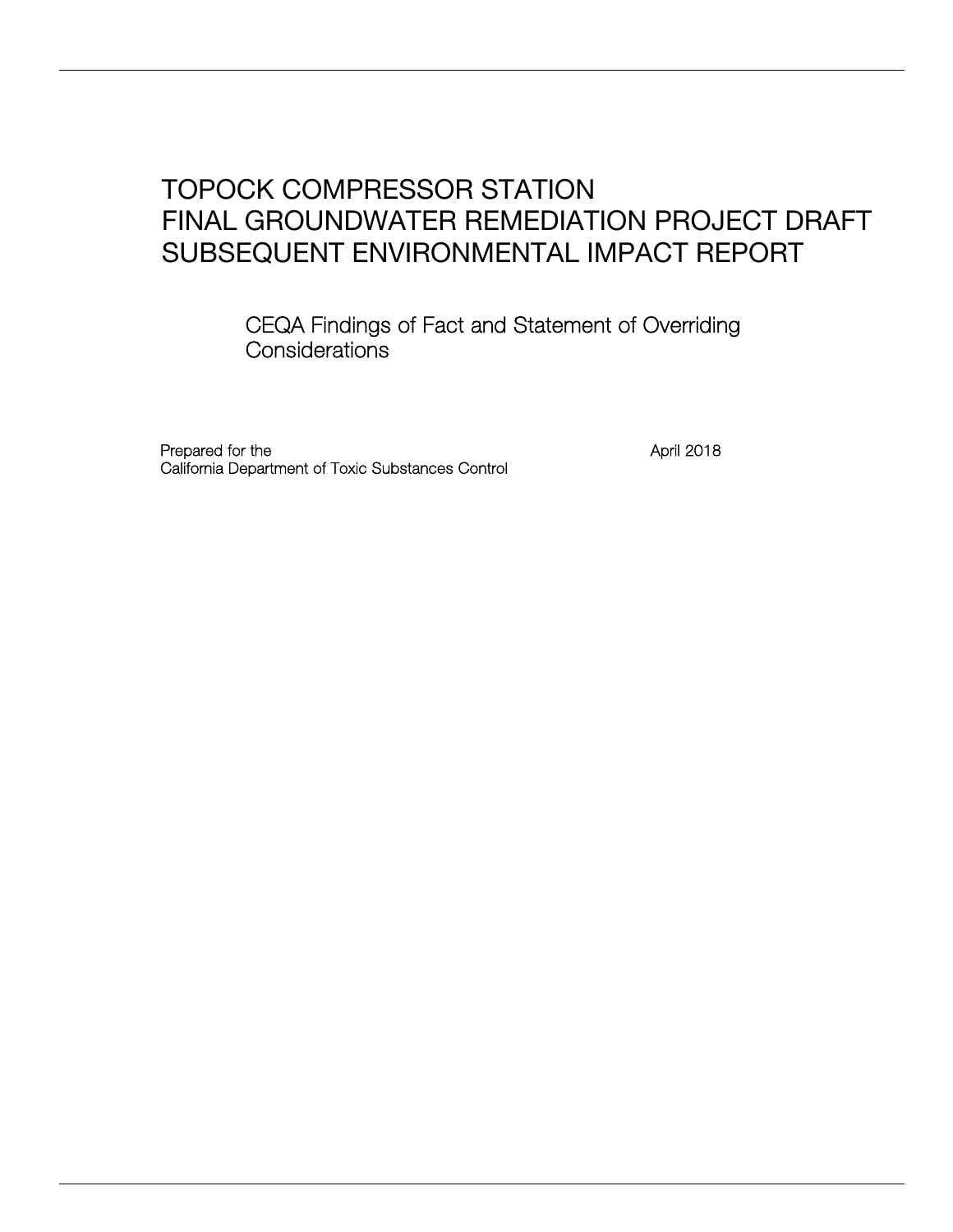# **TABLE OF CONTENTS**

Findings of Fact and Statement of Overriding Considerations for the Topock Compressor Station Final Groundwater Remediation Project

#### Page

| 1. |     |  |
|----|-----|--|
|    |     |  |
|    | 1.2 |  |
|    | 1.3 |  |
|    | 14  |  |
|    |     |  |
|    | 1.6 |  |
|    | 1.7 |  |
|    | 1.8 |  |
|    | 1.9 |  |
|    |     |  |
|    |     |  |

#### **Tables**

| $1 - 1$ |  |
|---------|--|
| $1 - 2$ |  |
| $1-3$   |  |

**Attachment 1:** Table of Significant Impacts, Mitigation Measures, and CEQA Findings of Fact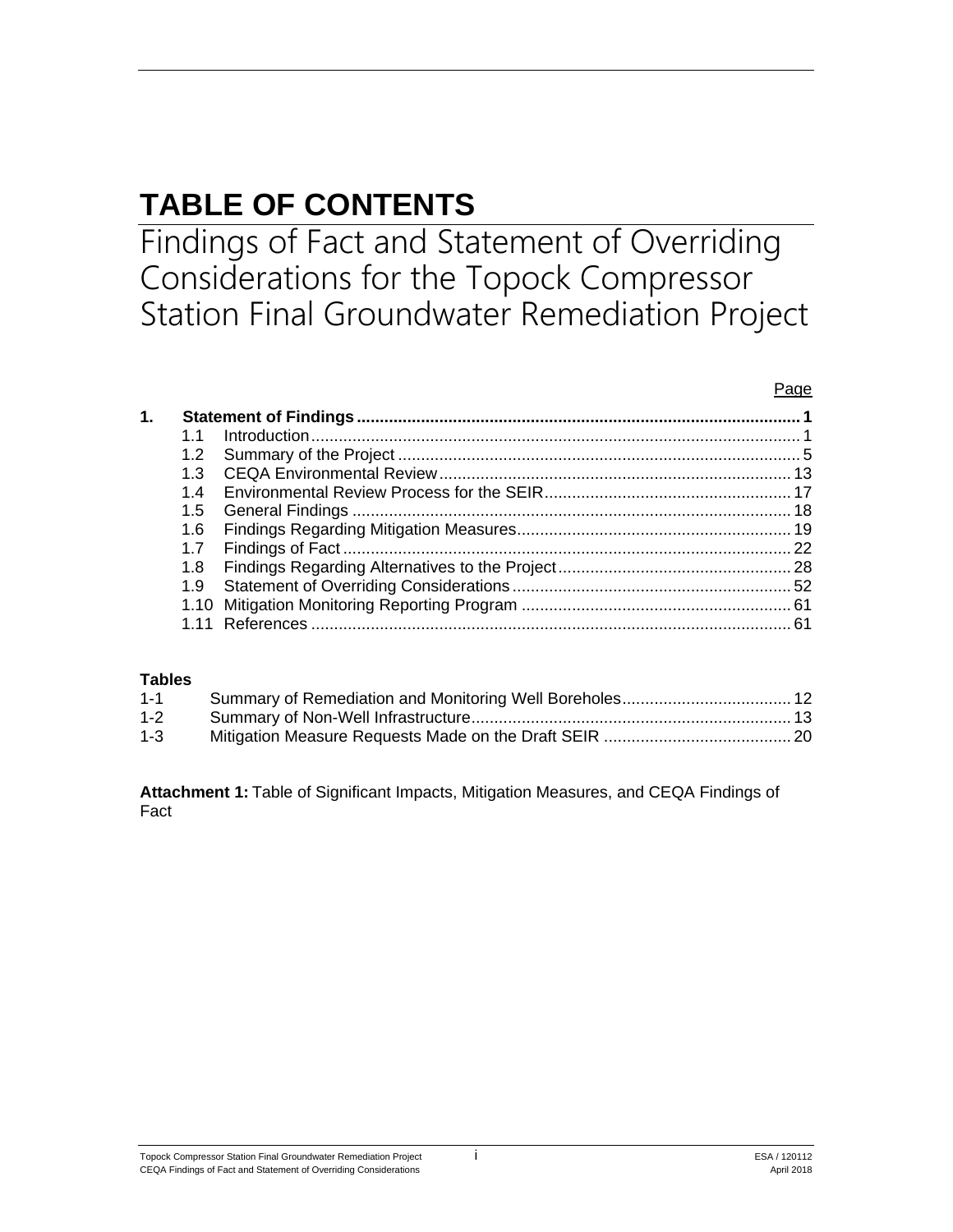## <span id="page-3-0"></span>**1. Statement of Findings**

The California Environmental Quality Act (CEQA) requires that public agencies shall not approve or carry out a project for which an environmental impact report (EIR) has been certified that identifies one or more significant adverse environmental effects of a project unless the public agency makes one or more written Findings for each of those significant effects, accompanied by a brief explanation of the rationale for each Finding (CEQA Guidelines Section 15091). This document presents the Findings made by the California Department of Toxic Substances Control (DTSC), in its capacity as the CEQA lead agency, regarding the Pacific Gas and Electric Company (PG&E) Topock Compressor Station (Station) Final Groundwater Remediation Project (Project; Final Groundwater Remedy), evaluated in the Final Subsequent Environmental Impact Report (Final SEIR) for the Project.

These Findings are organized into the following sections:

Section 1.1 provides an introduction to these Findings.

Section 1.2 includes a summary of the Project.

Section 1.3 provides a history of the CEQA environmental review process conducted.

Section 1.4 describes the CEQA environmental review process for the SEIR.

Section 1.5 contains DTSC's general Findings about the Project.

Section 1.6 contains DTSC's Findings regarding mitigation measures for the Project.

Section 1.7 contains DTSC's Findings of Fact for the Project.

Section 1.8 contains DTSC's Findings regarding alternatives to the Project.

Section 1.9 contains DTSC's Statement of Overriding Considerations for the Project.

Section 1.10 describes the Mitigation Monitoring and Reporting Program (MMRP) for the Project.

Section 1.11 provides a list of references.

### <span id="page-3-1"></span>1.1 Introduction

### **1.1.1 Requirements for Findings of Fact**

CEQA requires public agencies to consider and identify the reasonably foreseeable and potentially significant adverse effects of their discretionary approvals of projects on the environment and, when feasible, to adopt and implement mitigation measures or alternatives that avoid or substantially lessen the significant effects of those projects. Specifically, Public Resources Code Section 21002 provides that "public agencies should not approve projects as proposed if there are feasible alternatives or feasible mitigation measures available which would substantially lessen the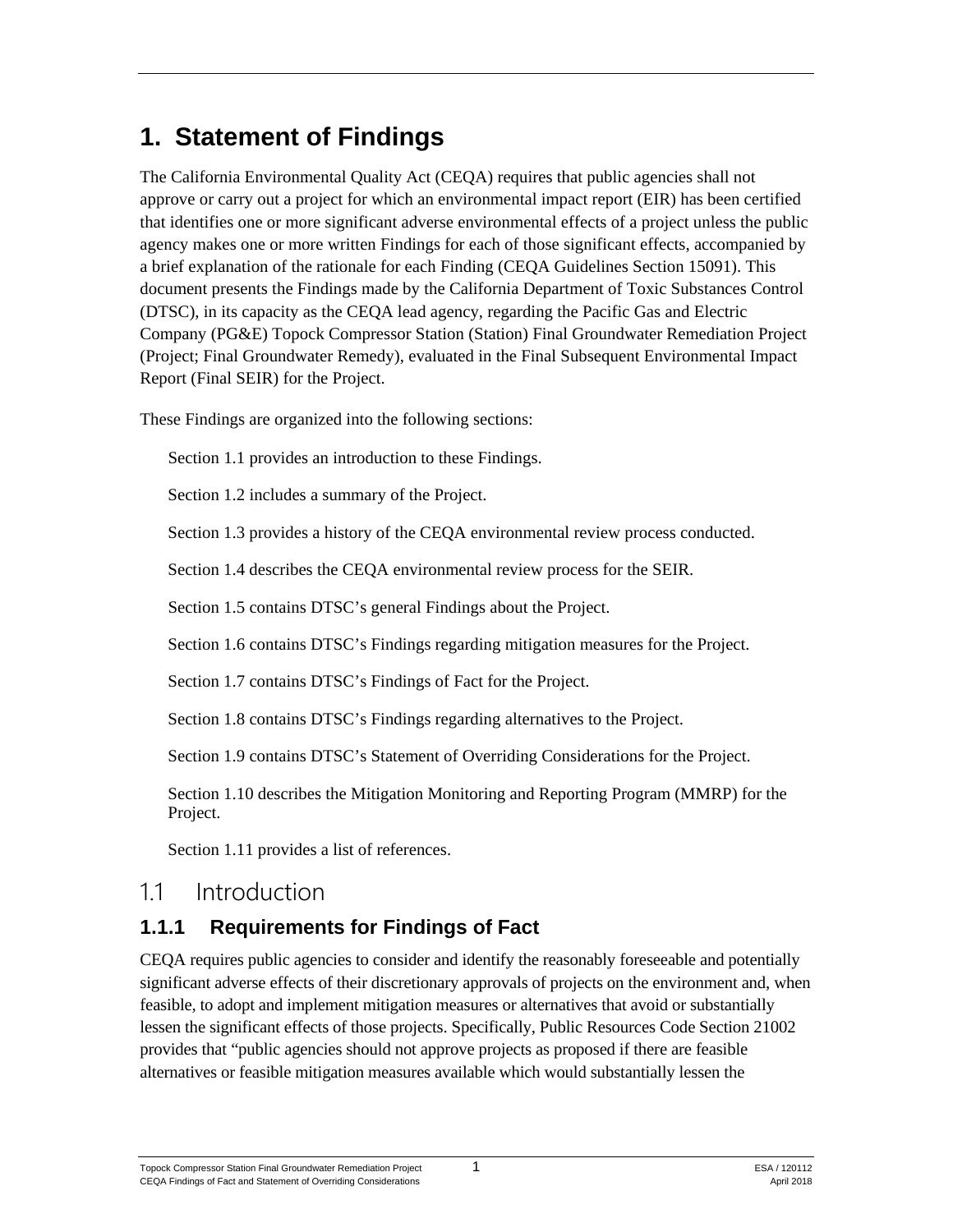significant environmental effects of such projects [.]" The same section states that the procedures required by CEQA "are intended to assist public agencies in systematically identifying both the significant effects of proposed projects and the feasible alternatives or feasible mitigation measures which will avoid or substantially lessen such significant effects." Section 21002 goes on to state that "in the event [that] specific economic, social, or other conditions make infeasible such project alternatives or such mitigation measures, individual projects may be approved in spite of one or more significant effects thereof."

Pursuant to the policy stated in Public Resources Code Sections 21002 and 21002.1, no public agency shall approve or carry out a project for which an EIR has been certified that identifies one or more significant effects on the environment that would occur if the project is approved or carried out unless both of the following occur:

- (a) The public approving agency makes one or more of the following findings with respect to each significant effect:
	- (1) Changes or alterations have been required in, or incorporated into, the project which mitigate or avoid the significant effects on the environment.
	- (2) Those changes or alterations are within the responsibility and jurisdiction of another public agency and have been, or can and should be, adopted by that other agency.
	- (3) Specific economic, legal, social, technological, other considerations, including considerations for the provision of employment opportunities for highly trained workers, make infeasible the mitigation measures or alternatives identified in the EIR.

(Public Resources Code Section 21081, subd. (a); see also CEQA Guidelines Sections 15091, subd.  $(a)$ .)

(b) With respect to significant effects that were subject to Findings under paragraph (3) above, the public agency finds that specific overriding economic, legal, social, technological, or other benefits of the project outweigh the significant effects on the environment.

(Public Resources Code Section 21081, subd. (b).)

Public Resources Code Section 21061.1 defines "feasible" to mean "capable of being accomplished in a successful manner within a reasonable period of time, taking into account economic, environmental, social and technological factors." CEQA Guidelines Section 15364 adds another factor in determining feasibility: "legal" considerations. (See also *Citizens of Goleta Valley v. Board of Supervisors* (1990) 52 Cal.3d 553, 565 ("*Goleta II*").)

The concept of "feasibility" also encompasses the question of whether a particular alternative or mitigation measure promotes the underlying goals and objectives of a project (*City of Del Mar v. City of San Diego* (1982) 133 Cal.App.3d 410, 417 (*City of Del Mar*).); see also *Sierra Club v. County of Napa* (2004) 121 Cal.App.4th 1490, 1506-1509 [court upholds CEQA Findings rejecting alternatives in reliance on applicant's project objectives]; *California Native Plant Society v. City of Santa Cruz* (2009) 177 Cal. App. 4th 957, 1001 ["an alternative 'may be found infeasible on the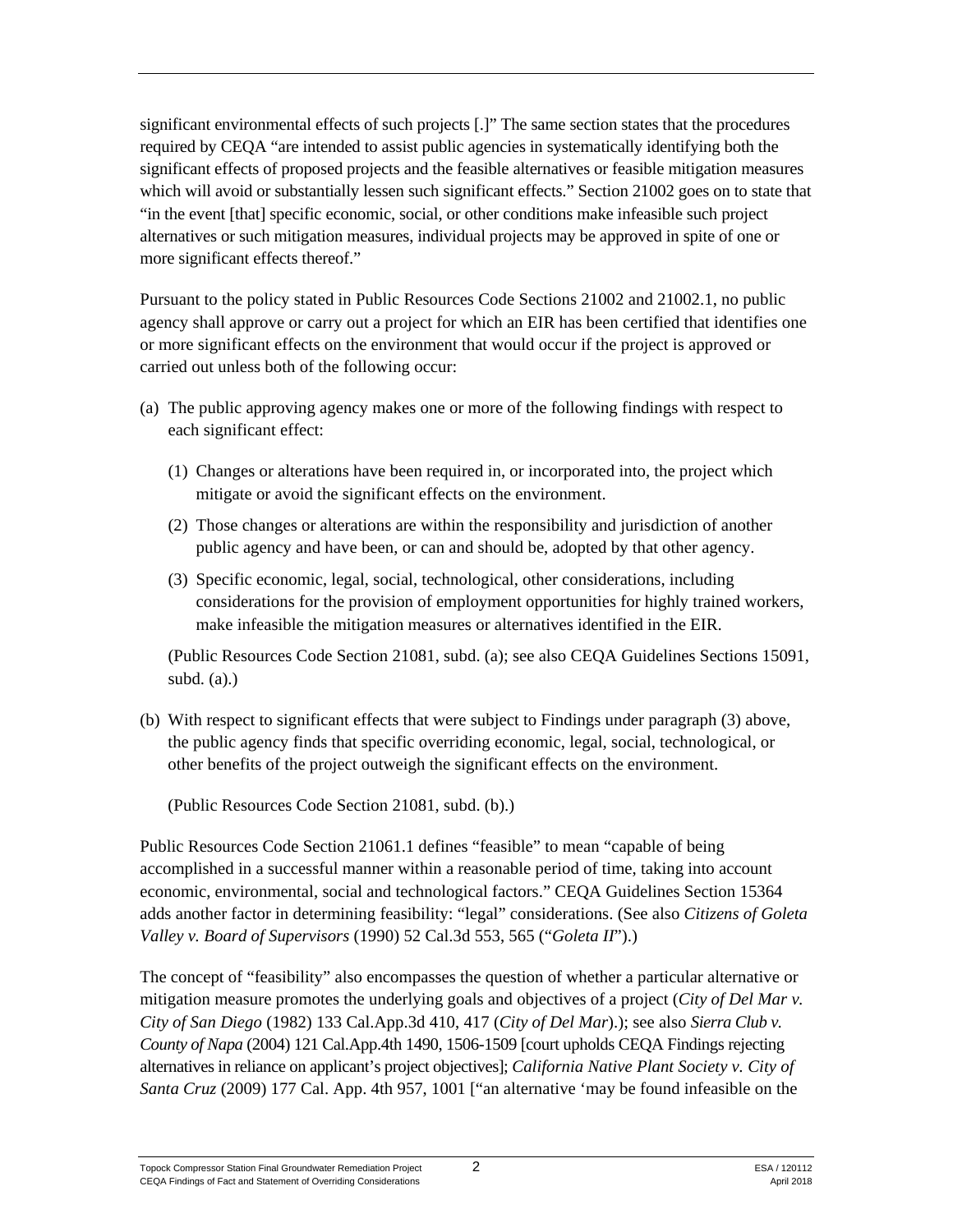ground it is inconsistent with the project objectives as long as the finding is supported by substantial evidence in the record'"]; *In re Bay-Delta Programmatic Environmental Impact Report Coordinated Proceedings* (2008) 43 Cal.4th 1143, 1165, 1166 ["feasibility is strongly linked to achievement of each of the primary [project] objectives"]).

Moreover, "feasibility" under CEQA encompasses "desirability" to the extent that desirability is based on a reasonable balancing of the relevant economic, environmental, social, and technological factors." (*City of Del Mar, supra,* 133 Cal.App.3d at p. 417; see also *Sequoyah Hills Homeowners Assn. v. City of Oakland* (1993) 23 Cal.App.4th 704, 715; *California Native Plant Society v. City of Santa Cruz, supra,* 177 Cal.App.4th at p. 1001 [after weighing "'economic, environmental, social, and technological factors' … 'an agency may conclude that a mitigation measure or alternative is impracticable or undesirable from a policy standpoint and reject it as infeasible on that ground'"].)

With respect to a project for which significant impacts cannot be avoided or substantially lessened through feasible mitigation measures or alternatives, a public agency, after adopting proper findings, may nevertheless approve the project if the agency first adopts a statement of overriding considerations setting forth the specific reasons why the agency found that the project's "benefits" rendered "acceptable" its "unavoidable adverse environmental effects." (CEQA Guidelines, Sections 15093, 15043, subd. (b); see also Public Resources Code, Section 21081, subd. (b).) The California Supreme Court has stated, "[t]he wisdom of approving...any development project, a delicate task which requires a balancing of interests, is necessarily left to the sound discretion of the local officials and their constituents who are responsible for such decisions. The law as we interpret and apply it simply requires that those decisions be informed, and therefore balanced" (*Goleta II*, *supra*, 52 Cal.3d at page 576).

Because the Final SEIR identified significant effects that may occur as a result of the Project, and in accordance with the provisions of CEQA and the CEQA Guidelines described above, DTSC hereby adopts these Findings as part of the approval of the Project. In making these Findings and in adopting the Statement of Overriding Considerations, DTSC has independently reviewed the Draft Subsequent Environmental Impact Report (Draft SEIR), and the Final SEIR for the Project, as well as all other information in the record of proceedings (Record) on this matter. These Findings constitute DTSC's best efforts to set forth the evidentiary and policy bases for its decision to approve the Project in a manner consistent with the requirements of CEQA. These Findings, in other words, are not merely informational, but rather constitute a binding set of obligations that come into effect with DTSC's approval of the Project.

#### **1.1.2 Documents Used as Basis for Findings and Approval of the Project**

The record of proceedings for DTSC's decision on the Project, including the substantial evidence supporting adoption of these Findings include, but are not limited to, the following documents:

• Topock Compressor Station Groundwater Remediation Project Final EIR, certified on January 31, 2011 (SCH No. 2008051003), and all appendices and documents cited within;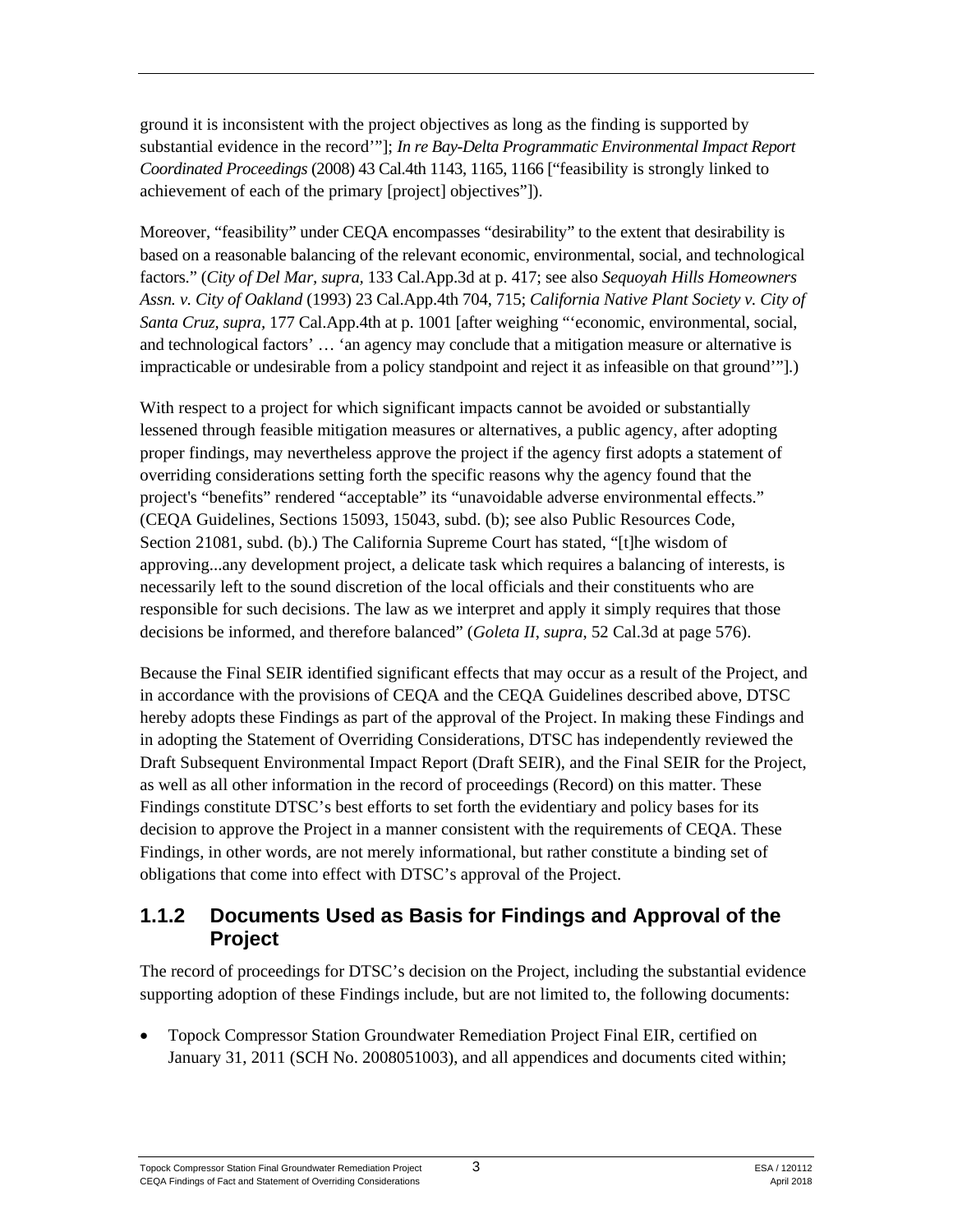- Settlement Agreement, Judgment and related documents Between Fort Mojave Indian Tribe and DTSC, Case No. 34-2011-80000802-CU-WM-GDS, Action Filed March 2, 2011;
- Settlement Agreement, Judgment and related documents between Fort Mojave Indian Tribe and Pacific Gas & Electric Company, Case No. 34-2011-80000802-CU-WM-GDS, Action Filed March 2, 2011;
- The Notice of Preparation (NOP) and all other public notices issued by DTSC in conjunction with the Project;
- Topock Compressor Station Final Groundwater Remedy Project Draft SEIR prepared for DTSC with support by Environmental Science Associates (ESA), January 2017, and all appendices and supporting documents cited therein;
- All comments submitted by agencies, Tribes, or members of the public during the comment period on the Draft SEIR;
- Topock Compressor Station Final Groundwater Remedy Project Final SEIR prepared for DTSC with support by ESA dated December 2017, which includes comments received on the Draft SEIR, responses to those comments, appendices, and revisions to the Draft SEIR;
- Communication Protocol for Future Activity Allowance;
- Errata and Revisions to the Final SEIR dated April 2018;
- The MMRP for the Project;
- All Findings and resolutions adopted by the DTSC in connection with the Project and all documents cited or referred to therein;
- The Basis of Design Report/Final (100%) Design Submittal and Construction/Remedial Action Work Plan (C/RAWP) for the Final Groundwater Remedy, PG&E Topock Compressor Station, Needles California prepared by PG&E;
- All reports, studies, memoranda, maps, staff reports, or other planning documents relating to the Project prepared by DTSC, consultants to DTSC, or responsible or trustee agencies with respect to DTSC's compliance with the requirements of CEQA and with respect to the Project;
- All documents submitted to DTSC by other public agencies or members of the public in connection with the Project, up through the approval of the Project;
- Any documentary or other evidence submitted to DTSC, at such information sessions, public meetings, and public hearings;
- Matters of common knowledge to DTSC, including but not limited to federal, state, and local laws and regulations;
- Any documents expressly cited in these Findings, in addition to those cited above; and
- Any other materials required for the Record by Public Resources Code Section 21167.6, subdivision (e).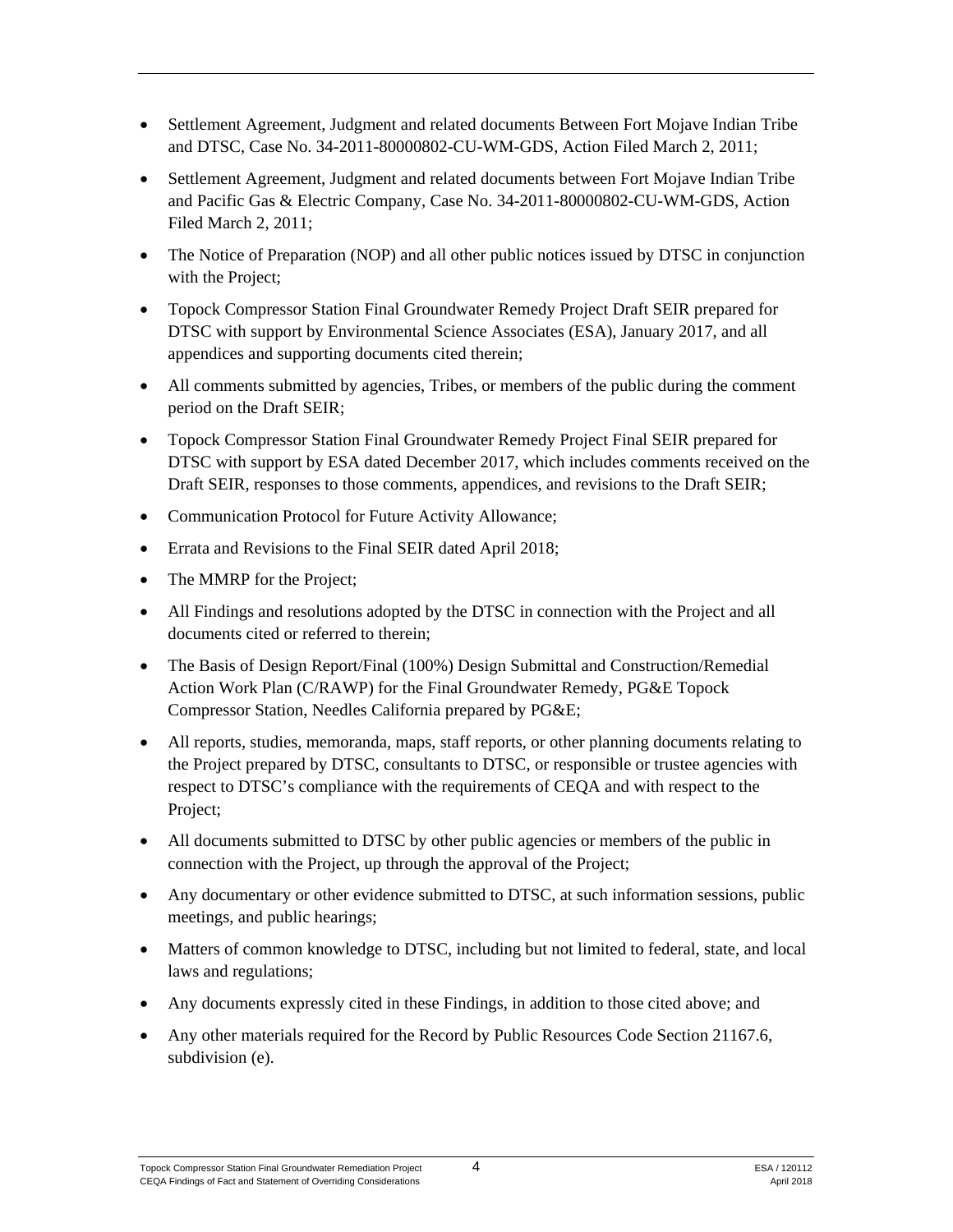These Findings are based upon substantial evidence in the entire Record before DTSC. The references to the Draft and Final SEIR set forth in the Findings are for ease of reference and are not intended to provide an exhaustive list of the evidence relied upon for these Findings.

Pursuant to CEQA Guidelines Section 15091, subdivision (e), Aaron Yue of DTSC is the official custodian of the documents and other materials that constitute the Record upon which the decision is based, and such documents and other materials are located at the offices of DTSC, which are located at DTSC, 5796 Corporate Avenue Cypress, California 90630. Copies of the Draft and Final SEIR are also available at DTSC's website, [www.dtsc-topock.com/.](http://www.dtsc-topock.com/)

## <span id="page-7-0"></span>1.2 Summary of the Project

The following information is intended to provide a summary of the key components of the Final Groundwater Remedy Project and conclusions of the Final SEIR. Additional detailed information concerning each component of the Project is set forth in Chapter 3, "Project Description," of the revised Draft SEIR, which is included in the Final SEIR as Volume 2.

## **1.2.1 Background and Need for Project**

Groundwater beneath and near the Station has been contaminated through the discharge and release of hexavalent chromium  $[Cr(VI)]$ , and total chromium  $[Cr(T)]$  in the areas known as Bat Cave Wash and East Ravine. Other chemicals of potential concern (COPCs) that might be associated with historical releases from the Station are molybdenum, selenium, and nitrate.<sup>[1](#page-7-1)</sup> In 2004, DTSC determined that immediate actions were necessary within the Project Area as precautionary measures to ensure that Cr(VI)-contaminated groundwater did not reach the Colorado River. Interim Measures (IMs) were therefore instituted to protect the Colorado River. IMs are cleanup actions that are taken to protect public health and the environment while longterm solutions are being developed and evaluated. There have been three separate but related IMs at the Station since 2004 in response to the need to control the groundwater plume. IM-1, IM-2, and mostly IM-3, are collectively referred to as "the Interim Measure," or "the IM."

Investigation and remediation at the Station and the surrounding area (Project Area) is being conducted under the Resource Conservation and Recovery Act of 1976 (RCRA) and the Comprehensive Environmental Response, Compensation, and Liability Act of 1980 (CERCLA). Both RCRA and CERCLA are federal laws. RCRA provides a framework for the U.S. Environmental Protection Agency (USEPA) to remediate hazardous waste sites in the United States. The authority under RCRA, however, can be delegated to states. In California, DTSC implements RCRA under such delegated authority from the federal USEPA through state law.

In 2011 DTSC evaluated the potentially significant adverse environmental effects of various potentially feasible remedies associated with cleanup of groundwater contamination at the Station. As a result, DTSC certified the Topock Compressor Station Groundwater Remediation Project Final EIR (Groundwater FEIR), adopted the CEQA Findings of Fact and Statement of

<span id="page-7-1"></span><sup>&</sup>lt;sup>1</sup> Although the Final Groundwater Remedy Project is focused on the Cr(VI), the Final Groundwater Remedy Project is also expected to reduce the concentrations of selenium or nitrate and not affect molybdenum.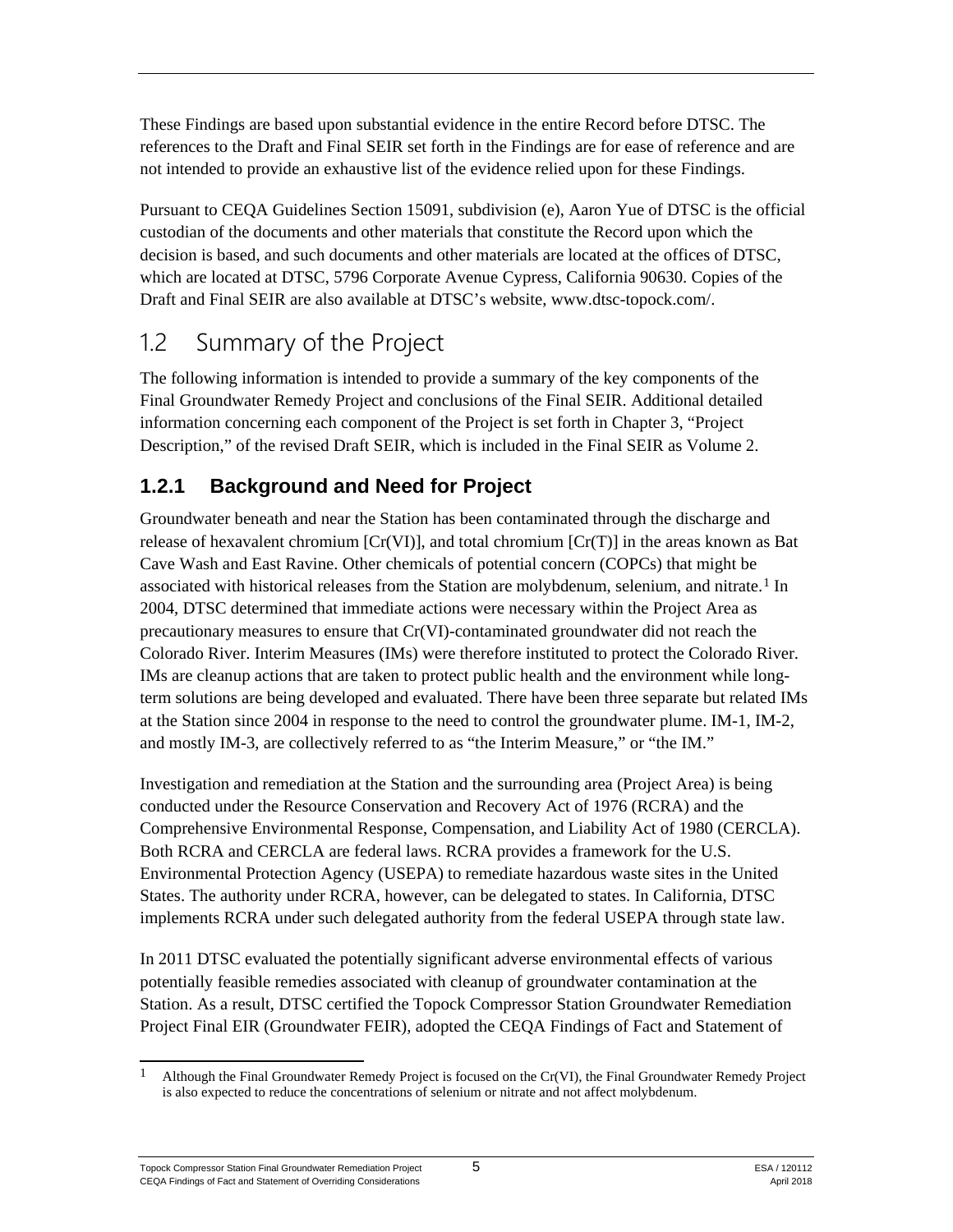Overriding Considerations, and adopted the Mitigation Monitoring and Reporting Program (MMRP) (DTSC 2011). Based on these documents, as well as all other information obtained through the administrative process, DTSC approved a groundwater remedy design that consists of in situ treatment with freshwater flushing (referred to as "Alternative E" in the Groundwater FEIR) (DTSC 2011). In 2013, DTSC adopted an Addendum to the Groundwater FEIR, which expanded the Project Area in Arizona and considered the potential environmental effects of alternate well locations for a freshwater source located in Arizona (DTSC 2013).

Following certification of the Groundwater FEIR, PG&E initiated an iterative design process by preparing the preliminary (30%), interim (60%), pre-final (90%), and supplemental pre-final 90% designs for the selected groundwater remedy in accordance with the Corrective Action Consent Agreement process. DTSC provided Interested Tribes<sup>[2](#page-8-0)</sup> and key stakeholders with a review and comment period at each design phase. Over a 4-year period, DTSC and PG&E, as well as the U.S. Department of the Interior (DOI), worked with Interested Tribes, landowners, and other stakeholders to gather input and address comments, collect new data, and develop the Final Remedy Design. After DTSC and DOI issued final design directives (i.e., directives for proceeding with the final design) to PG&E, on November 18, 2015, PG&E submitted the Final 100% BOD, referred to as the Final Remedy Design (which includes the Operation & Maintenance Manual), and the Construction/Remedial Action Work Plan (C/RAWP) to DTSC and DOI for approval consideration. PG&E prepared and completed the Final Remedy Design pursuant to the requirements of the Corrective Action Consent Agreement entered into by PG&E and the DTSC in 1996 and the Remedial Design/Remedial Action Consent Decree, executed by PG&E and the United States, on behalf of the DOI, which was approved by the U.S. District Court for the Central District of California in November 2013. Supplemental and Errata Information was provided to DTSC in November 2016, which corrected minor inconsistencies and clarifications to the Final Remedy Design. The Supplemental and Errata Information is therefore incorporated in the Final Remedy Design. The groundwater remedy is designed to comply with the Groundwater FEIR mitigation measures and applicable regulations, and throughout the design period PG&E submitted quarterly mitigation measure compliance reports documenting actions taken to comply with these mitigation measures. The Final SEIR for the Final Groundwater Remedy Project is based on the Final Remedy Design and the C/RAWP, which reflect modifications and clarifications by PG&E as a result of the collaborative and iterative design process.

The Groundwater FEIR included a general description of the elements that would make up the selected groundwater remedy (e.g., remediation wells, monitoring wells, pipelines, freshwater intake locations, and associated infrastructure) and considered the potentially significant adverse environmental impacts that would result, to the extent such impacts were reasonably foreseeable given the level of detail known at the time. The Final Groundwater Remedy Project provides more detail on the ultimate number and specific locations of the remedy elements reflected in the

<span id="page-8-0"></span> <sup>2</sup> Six Native American Tribes, the Chemehuevi Indian Tribe, Cocopah Indian Tribe, Colorado River Indian Tribes, Fort Mojave Indian Tribe, Hualapai Indian Tribe, and the Fort-Yuma Quechan Indian Tribe, have participated in Topock project activities in the past. Based on recent engagement, Tribes that are actively participating in the Topock project and are hereafter referred to as "Interested Tribes." The first five Tribes mentioned are considered "Interested Tribes," as the Fort-Yuma Quechan Indian Tribe is no longer actively participating in the process.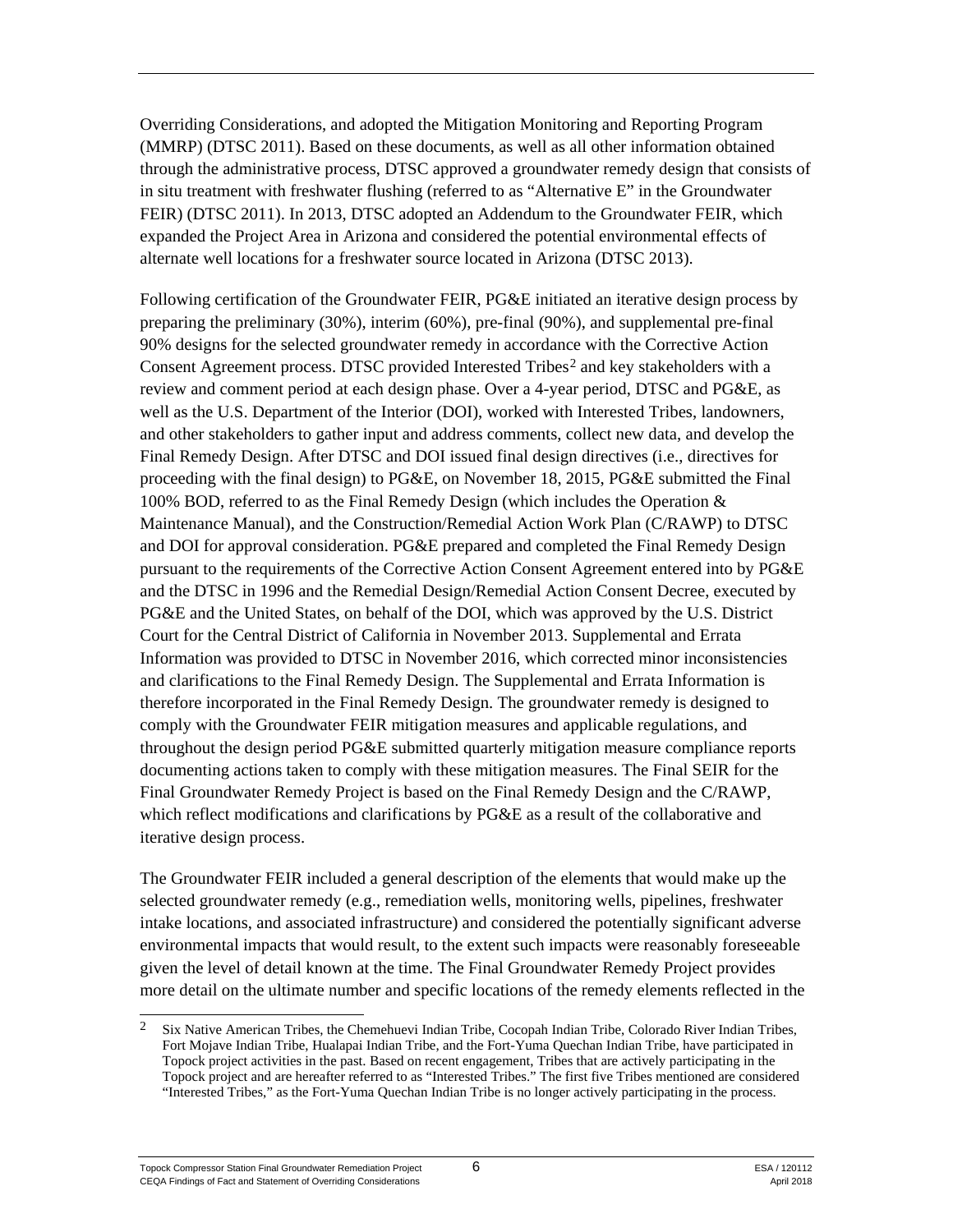Final Remedy Design. The Final SEIR considers the differences in environmental impacts of the Final Remedy Design in comparison to the effects identified in the Groundwater FEIR and the 2013 Addendum to the Groundwater FEIR. The analysis focused on the new design details that were not yet known at the time the Groundwater FEIR was certified.

### **1.2.2 Ongoing Soil Investigation**

In addition to groundwater contamination, investigation activities conducted to date within and in the vicinity of the Station indicate that contaminants have been released to soil through past management practices such as those associated with hazardous materials handling/disposal, waste discharges, spills, and leaks of cooling water and other fluids at the Station. Investigation and any potential cleanup of contaminated soils associated with the long-term operation of the Station are currently being conducted under both RCRA and CERCLA.

On August 24, 2015, DTSC approved the Topock Soil Investigation Project based on the Topock Compressor Station Soil Investigation Project Final EIR. The primary purpose of the Soil Investigation Project was to gather sufficient soil samples to be able to reliably characterize the nature and extent of soil and sediment contamination within the project site. The soil investigation project includes soil sampling and analysis as described in the Soil Work Plan (CH2M Hill 2013a) and the potential need for bench scale tests, pilot studies, and geotechnical evaluations to support a future Soil CMS/FS and plant or other biota sampling activities to support an ecological risk assessment within, and in the vicinity of, the Station. The Soil Work Plan sampling began in October 2015 and continued through April 2017; additional activities described above associated with investigation have not yet been completed. Implementation of the soil investigation project will provide DTSC with sufficient data for the completion of the RCRA Facility Investigation/Remedial Investigation (RFI/RI) process that is consistent with state and federal guidance for site investigations and would support evaluation of possible soil cleanup action(s) if determined necessary. The results of the investigation activities will be compiled and combined with past Station investigation data sets for the preparation of the Final RFI/RI Report Volume 3 (Soil), which will enable the evaluation and selection of corrective measures, if necessary, in a future Soil CMS/FS. If any soil remedy is proposed, it would be implemented following completion of the Soil CMS/FS and associated environmental review as required by CEQA.

### **1.2.3 Project Objectives**

The fundamental objective of the proposed Project as presented in the Groundwater FEIR, certified in January 2011, is to clean up the groundwater contamination related to the historical release of chemicals at the Station, including into Bat Cave Wash and the East Ravine near the Station, in a manner that would be consistent with all applicable regulatory requirements and to do so within a reasonable period of time when compared between viable alternatives. The Remedial Action Objectives (RAOs) are developed by considering the conclusions of the Ground Water Human Health and Ecological Risk Assessment and identification of applicable or relevant and appropriate requirements (ARARs), which established specific cleanup goals for Cr(VI) and Cr(T), as well as addressing the COPCs (molybdenum, selenium, and nitrates) through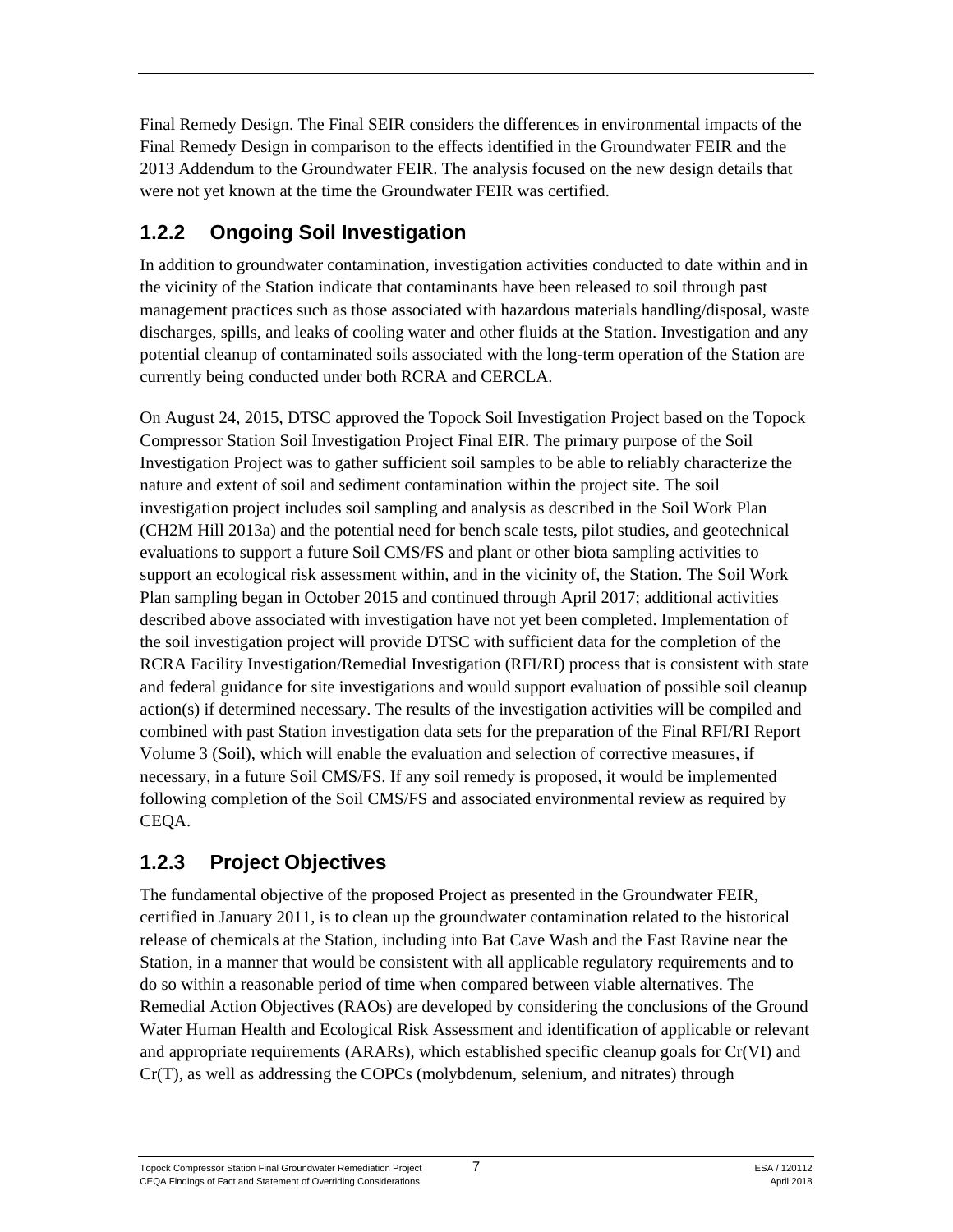monitoring and institutional controls. The RAOs were used for remedy selection in the Groundwater FEIR.

The following are the Project RAOs for groundwater:

- Reduce the mass of  $Cr(T)$  and  $Cr(VI)$  in groundwater at the Project Area to achieve compliance with the  $ARARs<sub>3</sub>$  $ARARs<sub>3</sub>$  $ARARs<sub>3</sub>$ <sup>3</sup> which will be achieved through the cleanup goal of the regional background concentration of 32 µg/L of Cr(VI).
- Ensure that the geographic location of the target remediation area (contaminated groundwater plume) does not permanently expand following completion of the final remedy.
- Prevent ingestion of groundwater as a potable water source having Cr(VI) in excess of the regional background concentration of 32 micrograms per liter (μg/L).
- Prevent or minimize migration of  $Cr(T)$  and  $Cr(VI)$  in groundwater to ensure concentrations in surface water do not exceed water quality standards that support the designated beneficial uses of the Colorado River (11  $\mu$ g /L Cr[VI]).

In addition to the objectives stated above, the following objectives are defined by DTSC as part of the Final SEIR pursuant to CEQA Guidelines Section 15124(b):

- Provide consistency with the Remedial Design/Remedial Action Consent Decree between PG&E and the United States which was approved by the U.S. District Court for the Central District of California (November, 2013), the DOI/DTSC Memorandum of Understanding concerning the coordination in overseeing the implementation of the groundwater response action (November 22, 2011), and any other legal agreements applicable to the Project, including the 2006 and 2012 Settlement Agreements entered into between DTSC and the Fort Mojave Indian Tribe (FMIT).
- Achieve the cleanup levels or performance goals delineated in the DTSC's Statement of Basis and the DOI's Record of Decision for the final groundwater remedy.
- Protect biological, historical, and cultural resources by minimizing ground disturbance to the extent feasible.
- Minimize aesthetic impact to the extent feasible by limiting the amount of aboveground infrastructure.
- Consider public safety, ensuring efficiency, and compliance with health and safety standards.

<span id="page-10-0"></span><sup>&</sup>lt;sup>3</sup> CERCLA Section 121 requires cleanups to meet ARARs: any "legally applicable or relevant and appropriate standard, requirement, criteria or limitation" that has been promulgated under federal or state environmental laws. The ARARs include such things as the federal and state "Safe Drinking Water Act" and the Solid Waste Control Act's land disposal restrictions.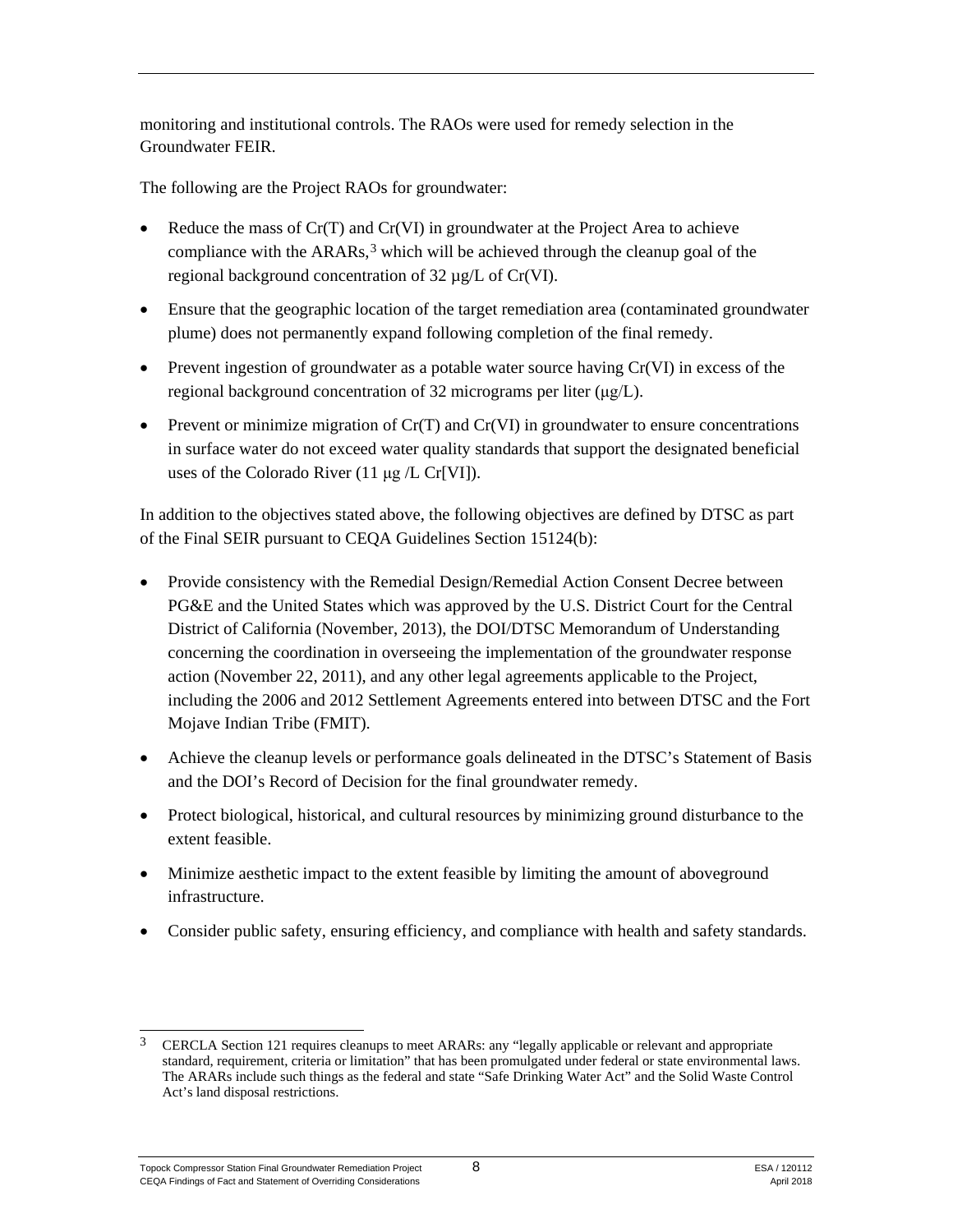• Ensure remedy achieves compliance with RAO's within a reasonable time frame as required by California State Water Resources Control Board (SWRCB) Resolution No. 92-49.

### **1.2.4 Project Location**

The Project Area encompasses the Station, located in the Mojave Desert approximately 12 miles southeast of the city of Needles, California, and 1 mile southeast of the Moabi Regional Park in California (See Figure 3-1 in Final SEIR, Volume 2, Chapter 3, "Project Description"). The Station itself is located within a 66.8-acre parcel of land owned by PG&E and is approximately one-half mile west of, and directly across the Colorado River from, the community of Topock, Arizona (which is 5 miles south of Golden Shores, Arizona). The Station is approximately 1,500 feet west of the Colorado River and less than 1 mile south of Interstate 40 (I-40).

The Groundwater FEIR identified a 779.2-acre Project Area within which all activities were anticipated to occur. The Addendum to the Groundwater FEIR resulted in an additional 74.5 acres to the Project Area on the Arizona side of the river, to account for the additional freshwater source. Based on the Final Remedy Design, DTSC, in consultation with DOI, further refined the Project Area to include additional areas that may be needed for construction, road improvements, and long-term Project operation. The Project Area also reflects the removal of areas originally included in the Groundwater FEIR, but determined as not necessary for the proposed Project. The resulting Project Area that is the basis for the analyses presented in the Final SEIR is the area in which the Final Groundwater Remedy Project would occur, including construction and long-term operational, restoration, and decommissioning needs. This area encompasses approximately 762 acres. Figure 2-1 in the Final SEIR, Volume 2, Chapter 2, "Introduction," shows the Project Area for the Final Groundwater Remedy Project compared to the Project Area that was analyzed in the Groundwater FEIR and the Addendum to the Groundwater FEIR.

The Project Area includes a 40.3-acre portion of land owned by PG&E as well as additional surrounding areas that could be affected by construction, operation, restoration, and/or decommissioning activities associated with the proposed groundwater remediation activities. As shown in Figure 3-2 of the Final SEIR, Volume 2, Chapter 3 "Project Description," lands within the Project Area in California and Arizona continue to be owned and/or managed by a number of government agencies and private entities, including the Havasu National Wildlife Refuge, which is managed by the U.S. Fish and Wildlife Service (USFWS); lands managed by DOI, Bureau of Land Management (BLM); U.S. Bureau of Reclamation (BOR) managed by BLM; the Burlington Northern Santa Fe Railway (BNSF); California Department of Transportation (Caltrans)-leased land; Arizona Department of Transportation (ADOT); California State Lands Commission (CSLC) lands; lands owned by the FMIT; lands leased by San Bernardino County (and managed by BLM); and privately owned lands.

### **1.2.5 Description of the Project**

As described and considered in the Groundwater FEIR, the Final Groundwater Remedy Project involves in situ treatment of contaminated groundwater with freshwater flushing. In situ treatment of groundwater refers to the reduction in mass, toxicity, mobility, volume, and concentration of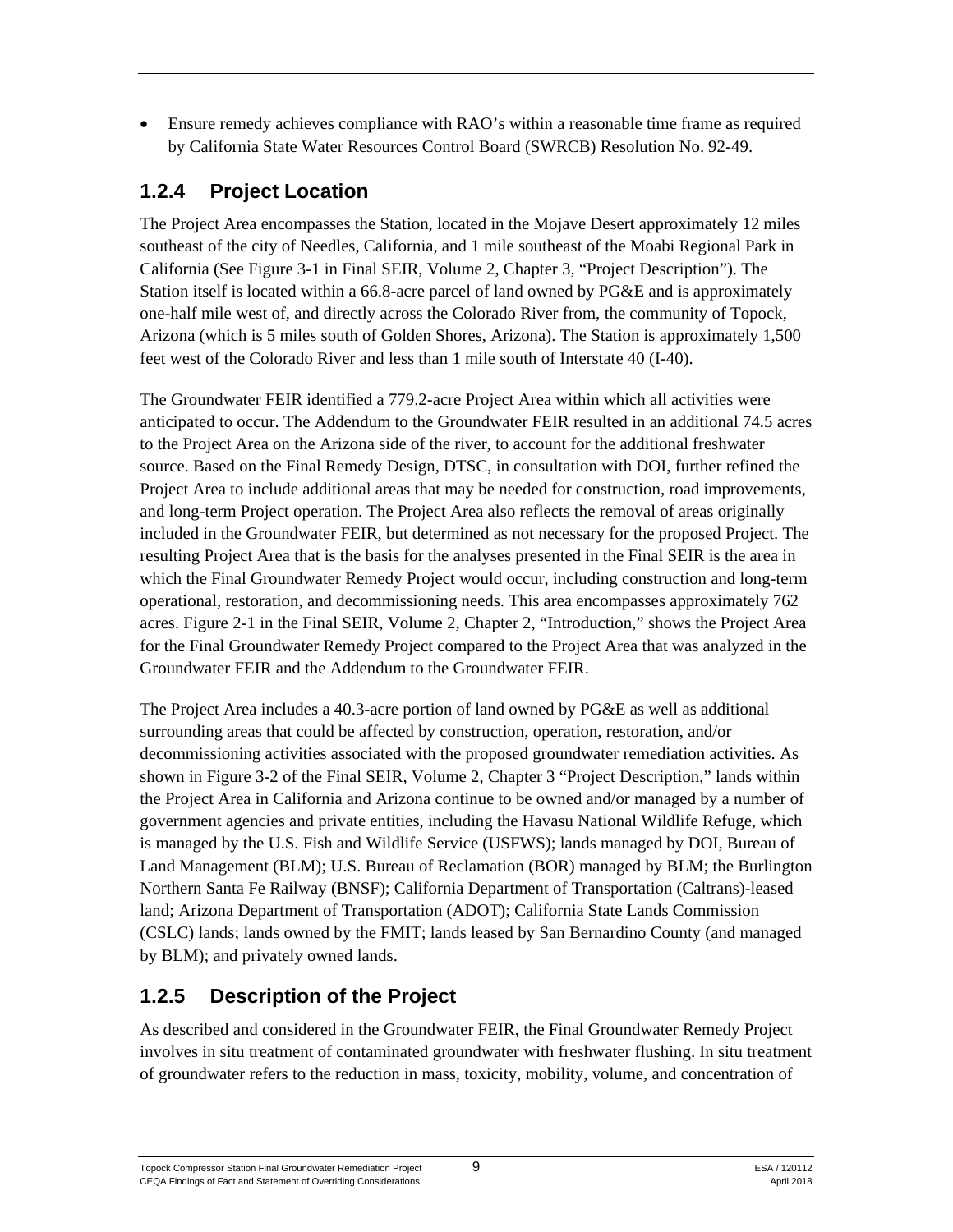the chromium plume using treatment technologies that treat groundwater in place, as opposed to pumping and circulating water through a separate aboveground treatment plant. In situ treatment would be performed by placing a degradable food-grade organic compound (termed a carbon substrate or carbon amendment) in the groundwater to create reducing conditions to convert Cr(VI) dissolved in groundwater to relatively insoluble trivalent chromium [Cr(III)]. The reduced chromium would precipitate or become adsorbed onto soils below the water table and thereby be removed from groundwater. The organic carbon substrate would be released into the aquifer by injection after mixing on-site with a water source, such as extracted contaminated groundwater or clean water. The Final Groundwater Remedy Project includes the following primary components, which are described in detail in the Final SEIR, Volume 2, Chapter 3, "Project Description," subsection 3.6.1:

- Development of an in situ reactive zone (IRZ) along National Trails Highway (NTH IRZ) using a line of injection and extraction wells to distribute groundwater amended with a carbon substrate for treatment of Cr(VI).
- Implementation of an inner recirculation loop (IRL) composed of injection wells upgradient of the NTH IRZ plume and extraction wells along the Colorado River that would induce groundwater flow through the NTH IRZ, capture contaminated groundwater downgradient of the NTH IRZ, and control NTH IRZ–generated byproducts.
- Installation of freshwater injection wells upgradient (west and south) of the NTH IRZ to further induce groundwater flow through the NTH IRZ and prevent westward migration of the plume.
- Installation of extraction and injection wells on and near the Station referred to as the Topock Compressor Station Recirculation Loop (TCS Recirculation Loop). This system would capture contaminated groundwater and circulate that groundwater after amendment with a carbon substrate creating an IRZ for the treatment of Cr(VI).
- Construction of a Remedy-Produced Water Conditioning System to treat and condition and reuse water from construction and maintenance activities including well backwashing and rehabilitation, purge water from monitoring well sampling, equipment decontamination wastewater, and rainfall that collects in remedy facility secondary containment. The system includes a contingency Dissolved Metals Removal System to remove scale-forming ions from the remedy-produced water prior to injection, if needed.
- Construction of a Clean-In-Place system for routine maintenance of the NTH IRZ water conveyance pipelines.
- Acquisition of freshwater for injection into the wells included to assist in flushing contaminated groundwater through the treatment zones. The source of the freshwater would be from existing Well HNWR-1A and possibly secondary contingent wells, all located in or near the Havasu National Wildlife Refuge in Arizona. The freshwater flushing system includes the Contingent Freshwater Pre-Injection Treatment System to reduce the concentrations of arsenic, if needed.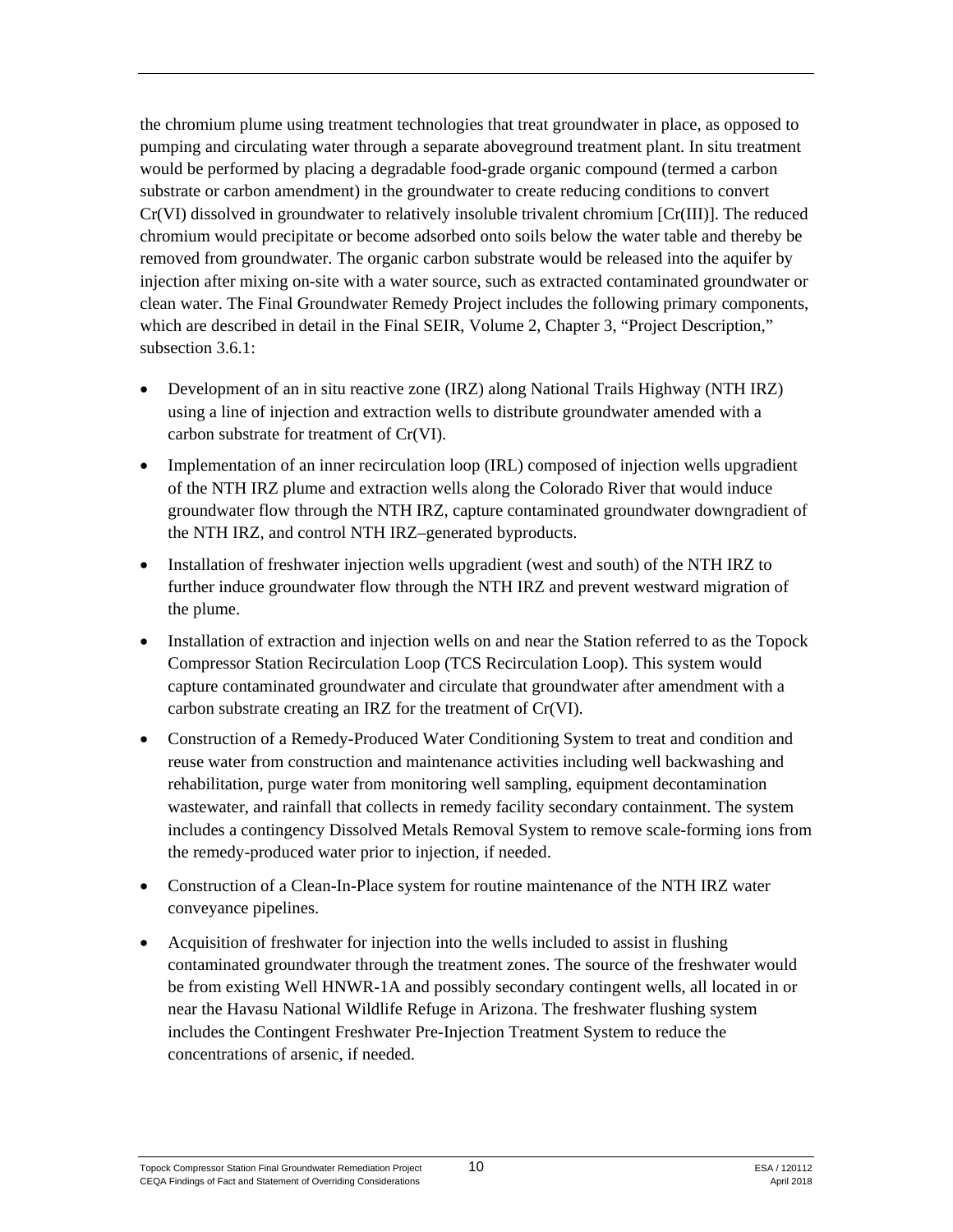- Construction of monitoring wells to augment the existing monitoring well network to further evaluate site conditions, monitor contaminant levels, and assess the performance of the remediation system.
- Construction of fluid conveyance, utilities, buildings, and roadways in support of the Final Groundwater Remedy Project, including the following facilities (in addition to those mentioned in the bullets above):
	- TW Bench operations building and decontamination pad,
	- MW-20 Bench carbon substrate building, carbon storage tank, reused frac tanks, and truck containment pad,
	- Near Moabi Regional Park Construction Headquarters, Long-Term Remedy Support Area, Temporary Construction Laydown Area, and the Soil Processing/ Clean Soil Storage Area.
	- PG&E Topock Compressor Station improvements to the Topock Compressor Station Evaporation Ponds (TCS Evaporation Ponds), and the shared use of the Station's Hazardous Material Storage Building.
- Implementation of monitored natural attenuation as a long-term component to address residual Cr(VI) that may remain in recalcitrant (difficult-to-treat) portions of the aquifer after optimization of IRZ treatment and flushing.
- Institutional controls to restrict surface land uses and prevent the use of groundwater until the RAOs are achieved.

In addition to the Project features described above, there may be a need for additional facilities and associated activities beyond the parameters set forth in the Final Remedy Design. A Future Activity Allowance has been included in the Project Description and the SEIR to ensure that a comprehensive environmental analysis is included should additional activities be warranted over the decades long Project implementation. The Future Activity Allowance includes two components, the locations of which are not specifically known at this time: (1) an additional allowance for all Project infrastructure, established at up to 25 percent of the parameter set forth in the Final Remedy Design, and (2) up to 10 additional monitoring well boreholes to be installed in Arizona to assess groundwater levels and chemical constituents changes as a result of continued freshwater pumping to protect private groundwater users. The 25 Percent Potential Allowance is intended to apply to unforeseen activities (not specified in the Final Remedy Design) which may be necessary during both the construction and implementation (operation and maintenance) of the remedy. More information can be found in the Final SEIR, Volume 1, Chapter 3, "Master Response 2: Use of the Future Activity Allowance in the Draft SEIR"; and in Volume 2, Chapter 3 "Project Description," Section 3.6. **Table 1-1** and **Table 1-2** provide a summary of the main components that comprise the Project, and that are evaluated in the SEIR.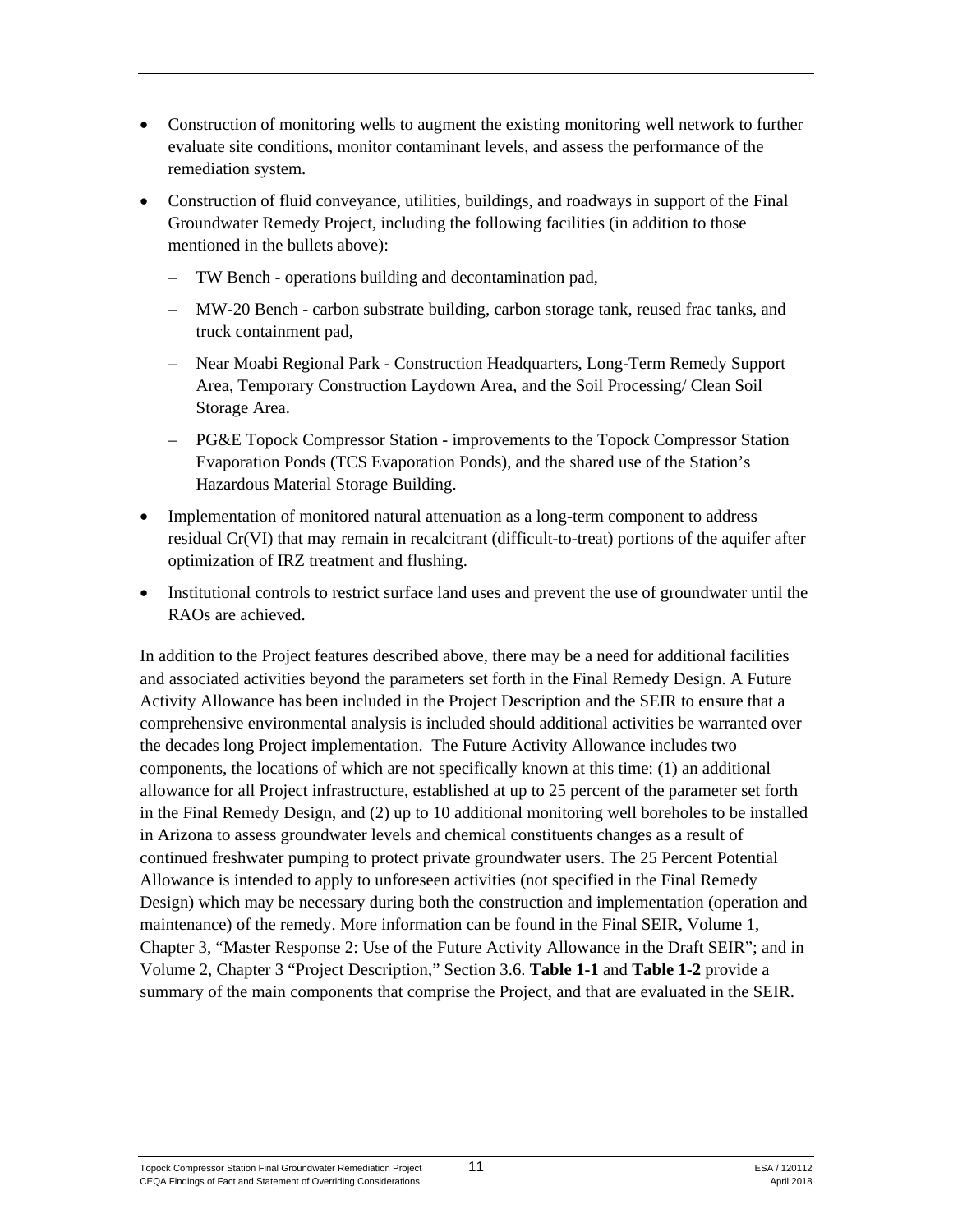<span id="page-14-0"></span>

| <b>Proposed Well Boreholes for the</b><br>Final Remedy Design <sup>1</sup> | <b>Remediation</b><br>Wells | <b>Monitoring</b><br>Wells | Total<br>Wells |
|----------------------------------------------------------------------------|-----------------------------|----------------------------|----------------|
| Known Project Components (Based on Final Remedy Design)                    |                             |                            |                |
| <b>Groundwater FEIR Limit</b>                                              | 110                         | 60                         | 170            |
| Installed Boreholes                                                        | 2                           | 16                         | 18             |
| Planned Boreholes to Be Installed                                          | 47                          | 56                         | 103            |
| <b>Future Provisional Boreholes that Might</b><br><b>Be Installed</b>      | 46                          | 24                         | 70             |
| Total Boreholes Identified in the Final<br><b>Remedy Design</b>            | 95                          | 96                         | 191            |
| <b>Future Activity Allowance (Locations Unknown at this Time)</b>          |                             |                            |                |
| 25 Percent Potential Allowance                                             | 24                          | 24                         | 48             |
| <b>Additional Monitoring Well Boreholes</b>                                | $\Omega$                    | 10                         | 10             |
| <b>Totals</b>                                                              |                             |                            |                |
| <b>Total SEIR Boreholes</b>                                                | 119                         | 130                        | 249            |
| Difference Between FEIR Limit and<br>Total New SFIR Boreholes <sup>3</sup> | 7                           | 54                         | 61             |

**TABLE 1-1 SUMMARY OF REMEDIATION AND MONITORING WELL BOREHOLES**

NOTES:

1 Boreholes may have multiple wells installed within the same borehole

2 Remediation wells include injection and extraction wells

3 Difference equals Total SEIR Boreholes minus Groundwater FEIR Limit boreholes minus Installed Boreholes.

SOURCE: CH2M Hill 2015a.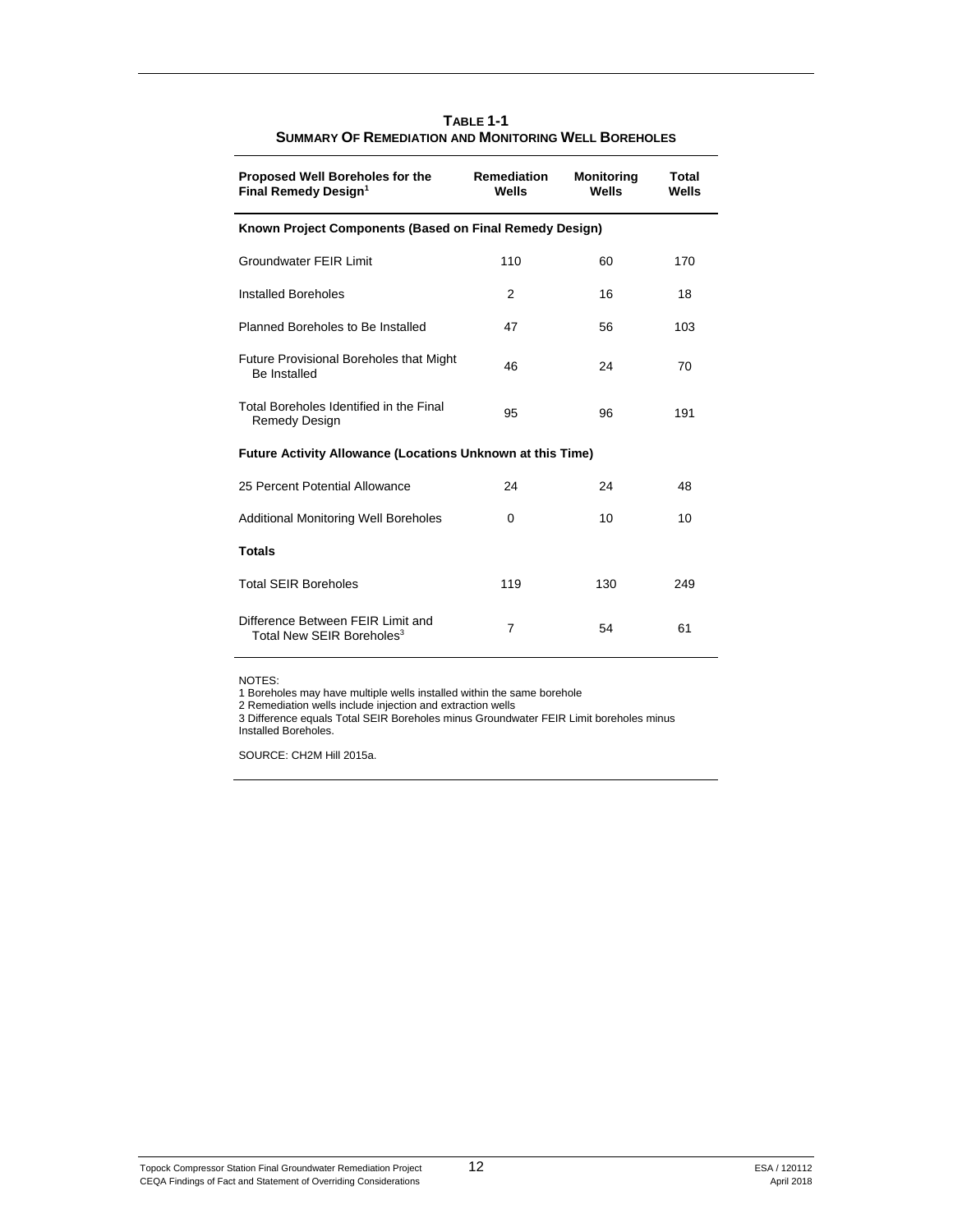<span id="page-15-1"></span>

| <b>Infrastructure</b><br><b>Component</b>                 | <b>Groundwater FEIR</b><br><b>Estimate</b> | <b>Final Remedy Design</b>                                                     | <b>25 Percent Potential</b><br><b>Allowance</b>                                  |
|-----------------------------------------------------------|--------------------------------------------|--------------------------------------------------------------------------------|----------------------------------------------------------------------------------|
| <b>Fluid Conveyance Piping</b><br>and Trenches            | 50,000 linear feet                         | 127,500 linear feet of<br>piping in 43,200 linear feet<br>of trenches          | 31,875 linear feet of piping<br>in 10,800 linear feet of<br>trenches             |
| Electrical/Communications<br><b>Conduits and Trenches</b> | 50,000 linear feet                         | 124,000 linear feet of<br>conduits in 43.200 linear<br>feet of trenches        | 31,000 linear feet in the<br>same 10.800 linear feet of<br>trenches listed above |
| Natural Gas Pipeline at<br><b>TCS Evaporation Pond</b>    | Not envisioned at that time                | 670 feet                                                                       | None needed                                                                      |
| <b>Buildings and Structures</b>                           | 100,000 square feet                        | 42,000 square feet                                                             | 10,500 square feet                                                               |
| Roadway Improvements                                      | 6,000 linear feet                          | 8,150 linear feet (new) and<br>4.060 linear feet<br>(improvements to existing) | 2,038 linear feet (new) and<br>1.015 linear feet<br>(improvements to existing)   |
| SOURCE: CH2M Hill 2015a.                                  |                                            |                                                                                |                                                                                  |

**TABLE 1-2 SUMMARY OF NON-WELL INFRASTRUCTURE**

#### *1.2.5.1 Final Groundwater Remedy Schedule and Effort*

The Final Groundwater Remedy Project is a long-term remediation effort anticipated to last over 50 years (approximately 30 years of active remediation followed by approximately 10 years of long term monitoring, and up to approximately 20 years of arsenic monitoring). Construction of the proposed Project is estimated occur over a 5-year period, following DTSC and DOI approval of the Final Remedy Design and C/RAWP, which is anticipated to occur in 2017. Construction would occur in two phases, one to construct the Riverbank Extraction Wells, NTH IRZ and infrastructure, and the second to construct the remaining systems (parts of the IRL, TCS Recirculation Loop, and injection of freshwater). Operation and maintenance would begin following the start-up of the various remedy systems, and would consist of approximately 30 years of active remediation followed by up to approximately 10 years of long-term monitoring and up to approximately 20 years of arsenic monitoring. Decommissioning and restoration would begin following the attainment of the cleanup objectives and/or the determination that the remedy facilities are no longer needed.

## <span id="page-15-0"></span>1.3 CEQA Environmental Review

The CEQA Guidelines Section 15160 provides for variations in EIRs so that environmental documentation can be tailored to different situations and intended uses, and these variations are not exclusive. As described below, this SEIR relies on a prior EIR, which was a project- and program-level EIR.

CEQA authorizes lead agencies to prepare a program-level or "first-tier" analysis for some approval of a series of actions that are related geographically or as part of a suite of activities (Pub. Resources Code Section 21094; 14 CCR Sections 15152, 15168). A program EIR is a type of EIR that allows a public agency to consider broad policy alternatives and program-wide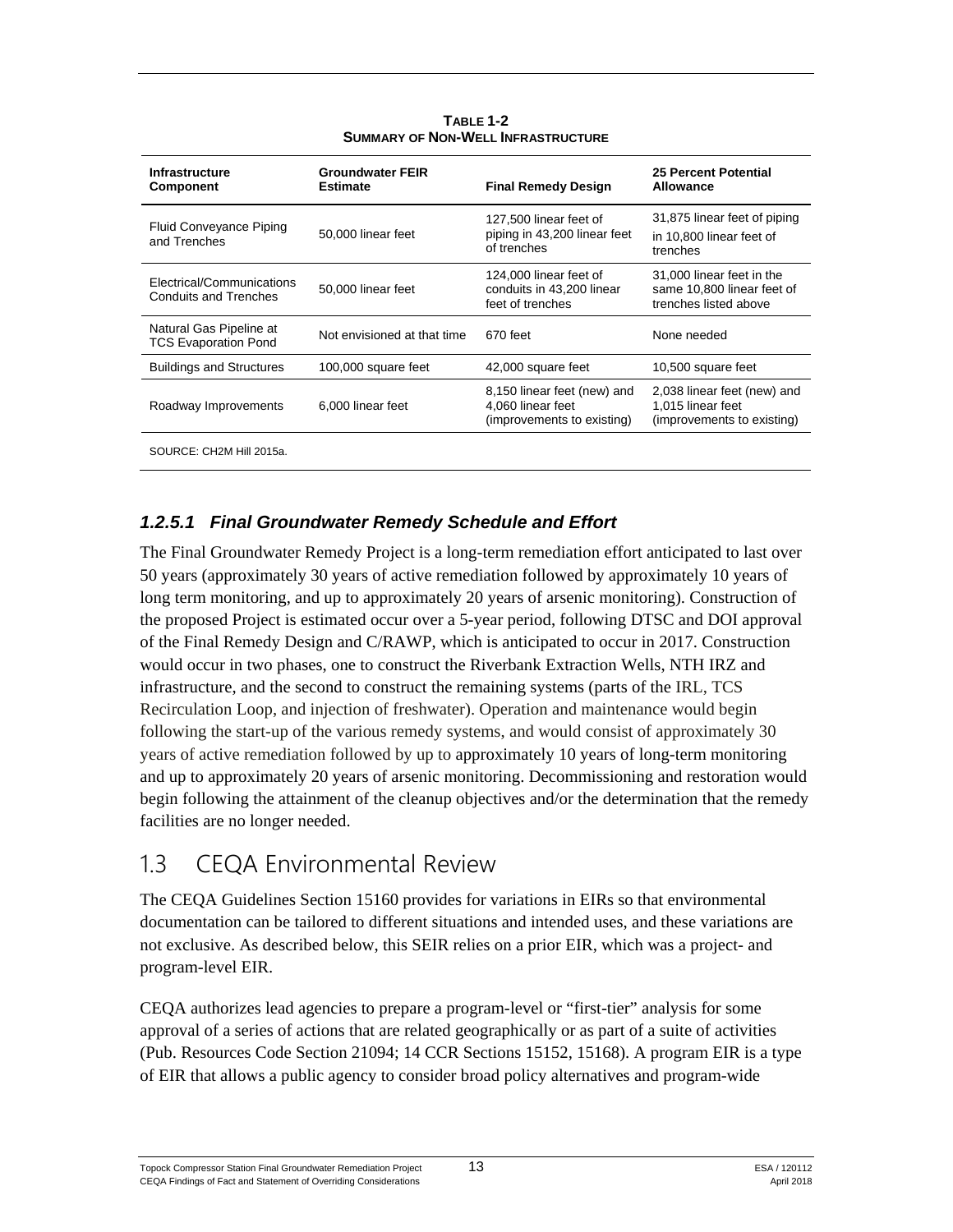mitigation measures at the early stages of planning. By contrast, a project-level EIR typically involves specific project-related plans and a discretionary approval that may result in significant adverse environmental effects (14 CCR Sections 15168, 5161).

The Groundwater FEIR (DTSC 2011), which was certified on January 31, 2011 (SCH No. 2008051003), provided both a programmatic and, in certain instances, a project-level analysis for the conceptual technical methods selected for the final remedy that would remediate contaminated groundwater at the Station. The proposed final remedy was described in the *Final CMS/FS for Solid Waste Management Unit 1 (SWMU 1)/Area of Concern 1 (AOC 1) and AOC 10* (Final CMS/FS) as Alternative E—In Situ with Freshwater Flushing. The Groundwater FEIR provided a program-level analysis of the construction of physical facilities that would be necessary to implement the final remedy (Alternative E from the Final CMS/FS), which had not yet been developed to specific plans and designs. In 2011, DTSC adopted Alternative E after certifying the Groundwater FEIR. DTSC also adopted an Addendum to the Groundwater FEIR in 2013, which expanded the Project Area and considered the potential environmental effects of alternative well locations for a freshwater source (DTSC 2013).

The Final Remedy Design and related infrastructure needed to complete cleanup are geographically related to the area considered within the Groundwater FEIR, and involve consideration of the In Situ with Freshwater Flushing project. Although no specific site locations for remedial facilities were known at the time the Groundwater FEIR was prepared, the ultimate development of those facilities was recognized as the logical progression for cleanup. The Groundwater FEIR therefore included a mostly programmatic level of analysis to ensure that the effects of developing the final remedy, and implementation of the final remedy, were considered for purposes of: avoiding duplicative reconsideration of basic policy considerations, ensuring consideration of cumulative impacts, and to allow DTSC to consider broad policy alternatives and program-wide mitigation measures at an early time, while recognizing that the components are at different stages of planning. (See CEQA Guidelines, Section 15168, subd. (b).)

The Final SEIR tiers from the Groundwater FEIR and Addendum. The Final SEIR also evaluates, at a project level, the environmental effects associated with the construction, operation, and decommissioning of the Final Groundwater Remedy Project, based on the Final Remedy Design and as further described in the Project Description (See Final SEIR Volume 2, Chapter 3, "Project Description"), relative to the program-level impact analysis in the certified Groundwater FEIR. CEQA Guidelines Sections 15152, subdivision (f), 15168, subdivisions (c)-(d), and 15162, among others, provide that when an EIR has been certified for a project, a SEIR shall not be prepared unless the lead agency determines that one or more of the following has occurred:

- 1. Substantial changes are proposed in the project which will require major revisions of the previous EIR due to the involvement of new significant environmental effects or a substantial increase in the severity of previously identified effects.
- 2. Substantial changes occur with respect to the circumstances under which the project is undertaken which will require major revisions of the previous EIR due to the involvement of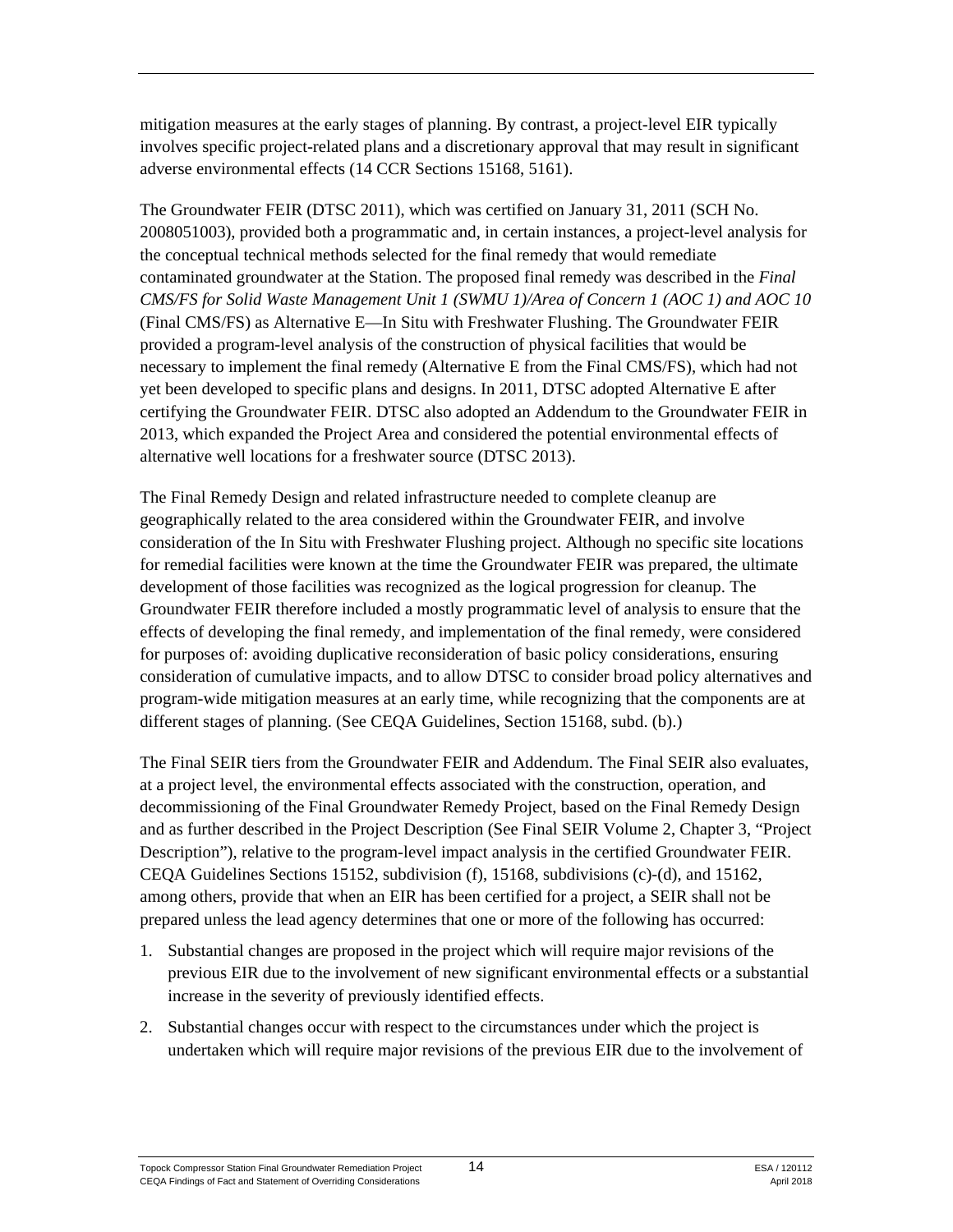new significant environmental effects or a substantial increase in the severity of previously identified significant effects.

3. New information of substantial importance, which was not known and could not have been known with the exercise of reasonable diligence at the time the previous EIR was certified as complete, shows the project would result in one or more significant effects not discussed in the prior EIR, or that significant effects previously identified may be substantially more severe.

(See also Pub. Resources Code, Sections 21094, 21166.)

DTSC has prepared a Modified Initial Study (Appendix IS to the Final SEIR) to provide an initial evaluation of Final Remedy Design as compared to the analysis conducted in the Groundwater FEIR (see CEQA Guidelines Section 15128). The purpose of the Modified Initial Study is to determine whether certain impacts of the Final Remedy Design were sufficiently covered in the Groundwater FEIR or otherwise do not require additional analysis, and whether the criteria set forth in CEQA Guidelines Section 15162 were triggered. DTSC determined that modifications and/or new levels of specificity contained within the Final Remedy Design, as compared to the Groundwater FEIR and Addendum, trigger the provisions above for requiring preparation of an SEIR. Specifically, the lead agency has determined that several aspects of the Final Remedy Design, including the following, have resulted in the need for the Final SEIR:

- Use of a freshwater source, Havasu National Wildlife Refuge (HNWR) Well 1A in Arizona as the source for freshwater, that contains levels of arsenic that are elevated above the State of California background levels.
- Inclusion of a new construction headquarters and soil processing/storage area near Moabi Regional Park, in an area that was anticipated to only provide one or more freshwater supply wells in the Groundwater FEIR.
- An overall increase in the total amount of ground disturbance associated with remedy construction and long-term operation. The Groundwater FEIR assumed a maximum of 13,400 cubic yards of soil disturbance. The Final Remedy Design anticipates 45,200 cubic yards of soil disturbance.
- The need to further evaluate potential impacts to cultural resources, specifically related to new information, regarding resources, that has become available since the Groundwater FEIR was prepared. This includes historic, archaeological, and Tribal resources.
- The need to further evaluate potential impacts to sensitive wildlife species based on new information that has become available since the Groundwater FEIR was prepared. This includes but is not limited to sensitive bat species and bighorn sheep.
- An overall increase in the amount of energy that would be used to operate the Final Remedy Design. The Groundwater FEIR estimated a demand of 1.6 million kilowatt hours (KWh) of electricity annually. The Final Remedy Design estimates a higher demand of electricity of up to 7.82 million KWh annually.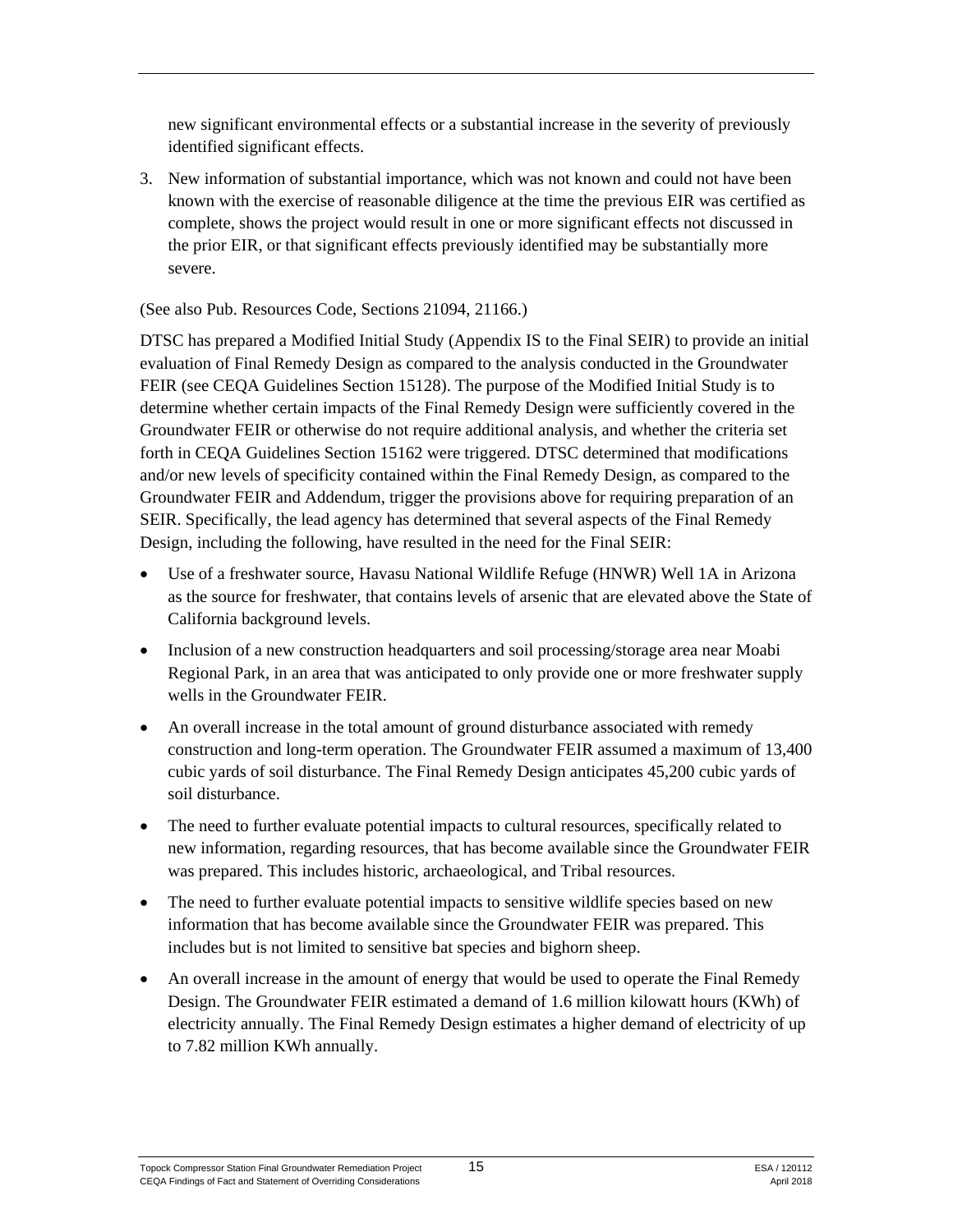There may be a need for additional facilities and associated activities beyond the parameters set forth in the Final Remedy Design. A Future Activity Allowance has been included in the Project Description and the Final SEIR to ensure that a comprehensive environmental analysis is included should additional activities be warranted over the decades-long project implementation. More information can be found in the Project Description (see Final SEIR Volume 2, Section 3.6).

The Final Remedy Design is therefore a subsequent activity under the Groundwater FEIR. The Final SEIR for the Final Groundwater Remedy Project tiers from the prior analysis in accordance with the above cited Public Resources Code and CEQA Guidelines Sections. A Modified Initial Study has been prepared consistent with CEQA Guidelines in order to limit the content of the SEIR, or incorporate by reference, the content of the Groundwater FEIR on those topics that were previously covered and for which no additional analysis is necessary, and is included as Appendix IS to the Final SEIR. Consequently, the Modified Initial Study identifies which of the Final Remedy Design's effects were adequately examined in the Groundwater FEIR and which topics warrant more detailed environmental analysis. The SEIR therefore concentrates the environmental analysis on those topics identified in the Modified Initial Study with the potential to have either new significant effects or substantially more severe significant impacts than were previously identified in the Groundwater FEIR. The remaining environmental topics, as documented in the Modified Initial Study, were determined not to have new or more severe significant environmental effects than what was previously identified in the Groundwater FEIR, and these topics are therefore not analyzed in detail in this SEIR. (See *Mission Bay Alliance v. Office of Community Investment and Infrastructure* (2016) 6 Cal.App.5th 160.)

The impacts analysis contained in the Groundwater FEIR (including its Errata) and 2013 Addendum also serve as the baseline for certain resource areas, as explained in the Draft SEIR, and used for DTSC's consideration in the SEIR of the potential effects of the Final Remedy Design as required by CEQA. Although the general rule under CEQA is that the environmental setting in an EIR corresponds to physical conditions at the time the agency undertakes its analysis, the California Supreme Court has acknowledged that subsequent review under Section 21166 is an exception to this rule. (See *Communities for a Better Environment v. South Coast Air Quality Management Dist.* (2010) 48 Cal.4th 310, 326 [acknowledging the "only limited CEQA review under Section 21166 and CEQA Guidelines Section 15162"]; see also *ibid*. at fn. 11 [citing (2010) 48 Cal.4th 310 (1999) 70 Cal.App.4th 238, 242-243; *Benton v. Board of Supervisors* (1991) 226 Cal.App.3d 1467, 1477-1484.)

Under these cases, the SEIR's analysis need not revisit those impacts already disclosed in the Groundwater FEIR and 2013 Addendum; rather, the impacts disclosed in the Groundwater FEIR, Errata, and 2013 Addendum become the "baseline" against which the impacts of the Final Remedy Design are measured. The focus is therefore on whether the refinements to the Project give rise to new, or substantially more severe, environmental impacts. (CEQA Guidelines, Sections 15162–15164.)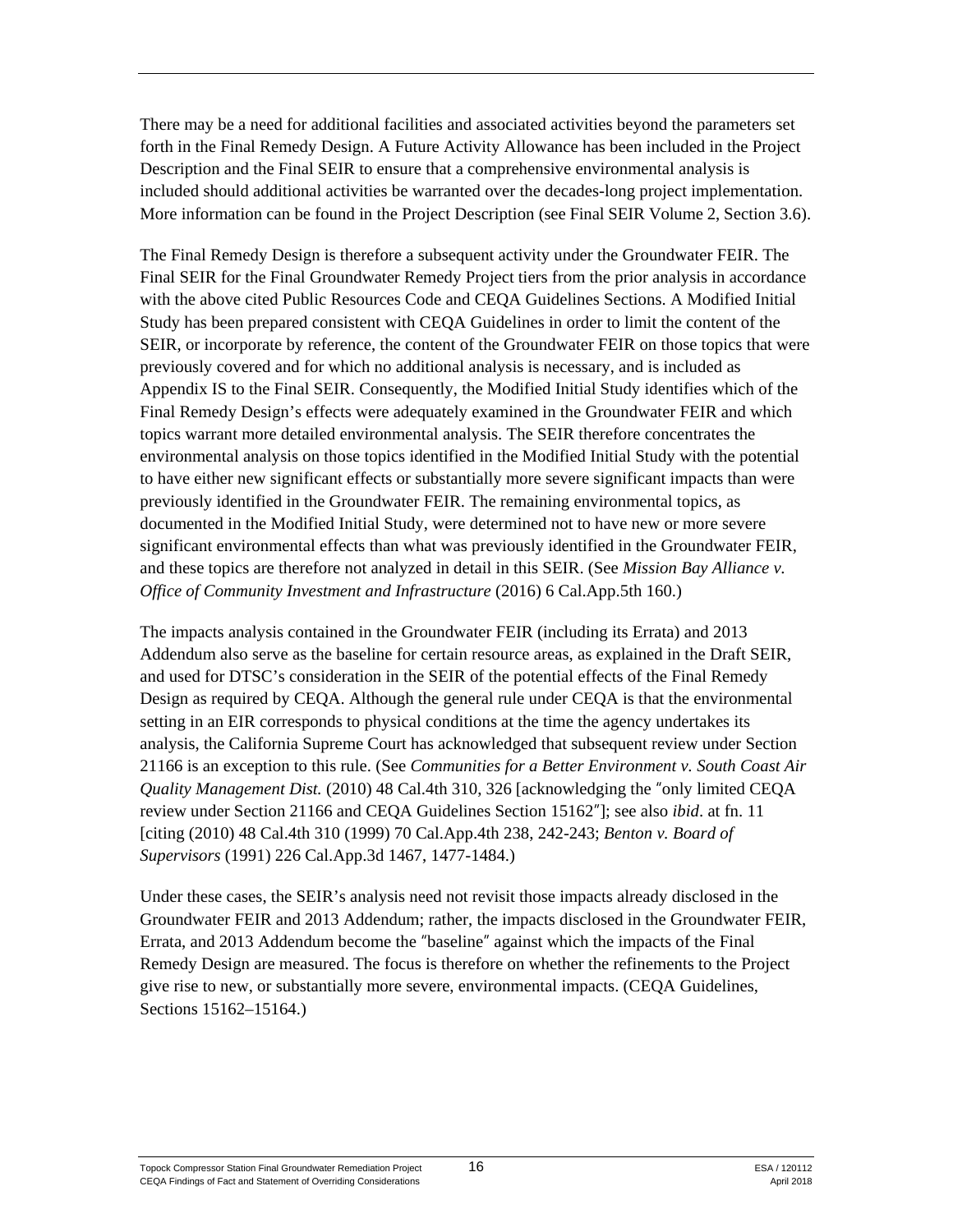## <span id="page-19-0"></span>1.4 Environmental Review Process for the SEIR

DTSC prepared an SEIR for the Project in accordance with CEQA as described above. Prior to and throughout the SEIR process, DTSC conducted extensive public and stakeholder outreach to ensure that its decision makers and members of the public were informed about the potential for significant adverse effects on the environment from the Project, alternatives to the Project, and related activities. DTSC held multiple meetings with interested Native American Tribal members and the public to ensure their concerns were considered as part of the environmental review and decision-making process. This is all in addition to the outreach and comment/response efforts conducted as part of the multi-year Final Design development process described above.

As required by CEQA Guidelines Section 15375, a NOP is a notice sent by the lead agency to notify the responsible agencies, trustee agencies, the Office of Planning and Research, and involved federal agencies that the lead agency plans to prepare a Draft SEIR for the Project. The purpose of the notice is to solicit information, guidance, and recommendations regarding the scope, focus, and content of the Draft SEIR. A NOP was prepared for the proposed Project and is included as Appendix NOP to the SEIR (see Final SEIR Volume 2). The NOP identified the Project Area, described the need for and objectives of the Project, and identified the probable environmental effects of the Project. The NOP was circulated to responsible and trustee agencies, federal agencies, Native American Tribes, and interested members of the public. The NOP public comment period began on May 5, 2015, and concluded on June 4, 2015, providing a 32-day comment period.

Concurrent with the issuance of the NOP, two public scoping meetings were held during the public comment period. Agency and public scoping meetings were held on May 19 and 20, 2015, to receive oral comments on the scope and content of the SEIR. The meetings were open to the agencies mentioned earlier and to any interested organizations and individuals and Native American Tribes that have expressed interest in the potential effects of the proposed Project on cultural resources located on the Project Area.

In addition to the NOP scoping meetings, an extensive communication program was conducted with Native American Tribes that included formal meetings with Native American Tribal councils, informal meetings and field visits with cultural resources personnel and Native American Tribal representatives, and solicitation of written comments. This included a Tribalfocused Scoping Meeting on May 19, 2015. A Tribal outreach meeting was additionally held on October 5, 2015, and Tribes were afforded additional time to comment on the scope and content of the SEIR until March 11, 2016. Information obtained through the Tribal meetings and the subsequent communication program was incorporated into the SEIR.

In accordance with Section 15105 of the CEQA Guidelines requiring a minimum 45-day review period, a public review and comment period was provided for the SEIR for a 47-day public review period, beginning on January 12, 2017 through February 27, 2017. After specific requests were received from commenting parties for additional comment response time, DTSC agreed to accept, consider and respond to comments that were received after the close of the comment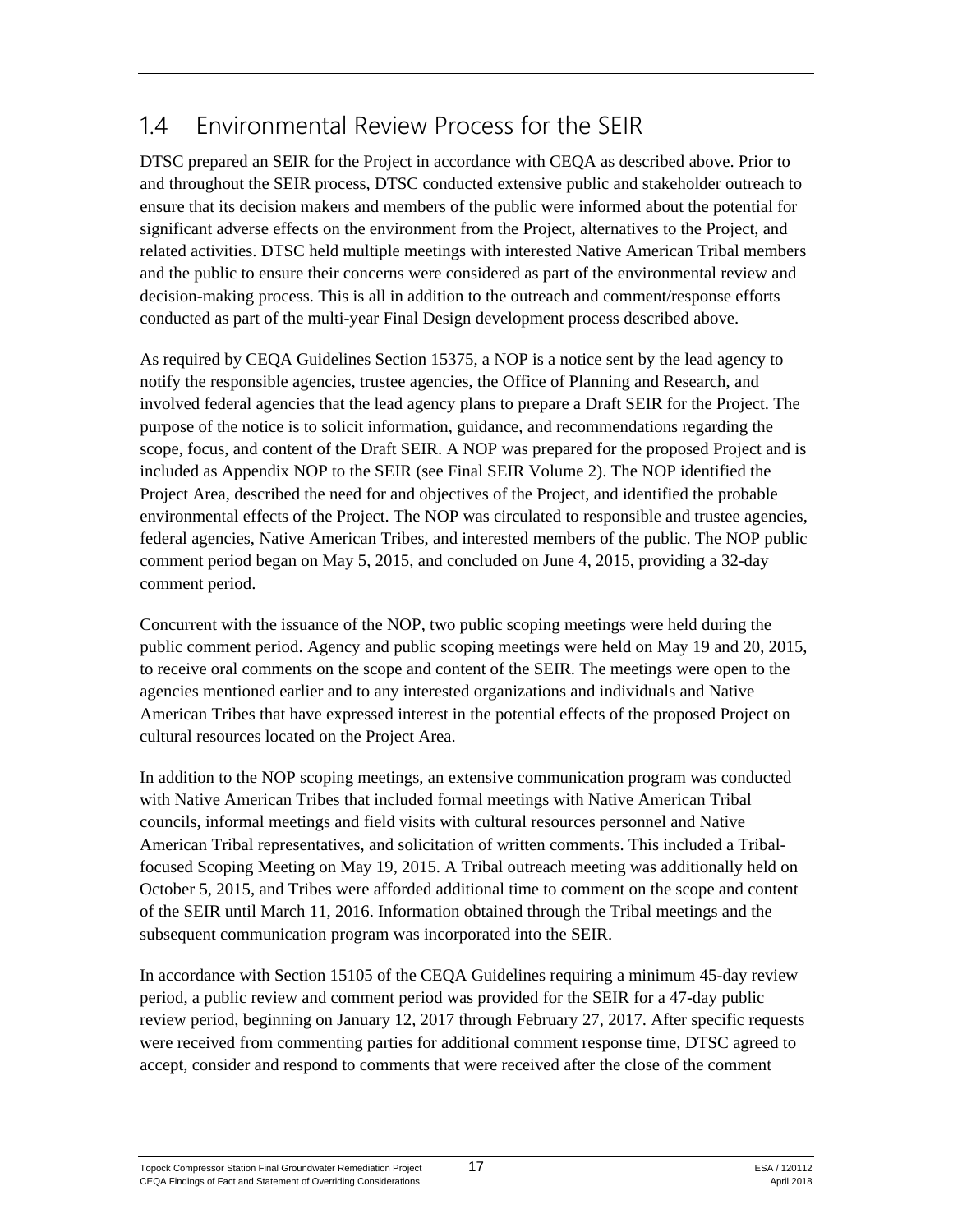period. Comments were received on March 6, 2017 without officially extending the draft SEIR comment period.

Two public meetings were held during the public review period to provide an opportunity for public comment. These meetings took place on January 31, 2017 in Needles, California, and February 1, 2017 in Golden Shores, Arizona. Transcripts of the comments received at these public hearings are included as part of the Final SEIR (see Final SEIR Volume 1, Chapter 4, "Individual Comments and Responses").

The Final SEIR, including proposed responses to comments raised by public agencies and Interested Tribes who commented on the Draft SEIR, was distributed for a 30-day review period (December 22, 2017 to January 22, 2018), fulfilling the requirements of Section 15088 (b) of the CEQA Guidelines (PRC Section 21092.5).

# <span id="page-20-0"></span>1.5 General Findings

In accordance with CEQA Guidelines Section 15092, DTSC finds that the environmental effects of the Project either: (1) will not be significant; (2) will be mitigated to a less than significant level by the adopted mitigation measures; (3) have been substantially lessened or eliminated where feasible; or (4) cannot be feasibly mitigated to substantially reduce the significant and unavoidable impacts identified in the EIR but are acceptable due to overriding concerns (CEQA Guidelines Section 15093).

### **1.5.1 Certification of the SEIR**

In accordance with CEQA, DTSC has considered the effects of the Project on the environment, as shown in the Draft SEIR and Final SEIR and the whole of the Record prior to taking action to approve the Project. DTSC released the Final SEIR for a 30-day circulation from December 22, 2017 to January 22, 2018 to commenting agencies and Interested Tribes pursuant to CEQA Guidelines Section 15088(b). Four comment letters were received following the close of the circulation period from the Metropolitan Water District of Southern California, the Fort Mojave Indian Tribe, the Cocopah Indian Tribe, and the Hualapai Indian Tribe. Additionally, DTSC met with the Fort Mojave Indian Tribe on January 17, 2018, January 30, 2018 and February 21, 2018. DTSC also held one meeting with the Interested tribes related to the Final SEIR following the close of the comment period, on January 30, 2018. Several minor revisions and clarifications were made to the Final SEIR as a result of these comment letters and tribal meetings, which are addressed in the Final SEIR Errata and Revisions and is now a part of the Final SEIR (February 2018). Included in these revisions was the voluntary inclusion of a fulltime instead of part-time project manager to the FMIT in Mitigation Measure CUL-1a-11.

DTSC has reviewed and considered the Draft SEIR and Final SEIR including errata and revisions and the information relating to the environmental impacts of the Project contained in those documents and has certified that the SEIR has been prepared and completed in compliance with CEQA. By these Findings, DTSC ratifies and adopts the conclusions of the Final SEIR as set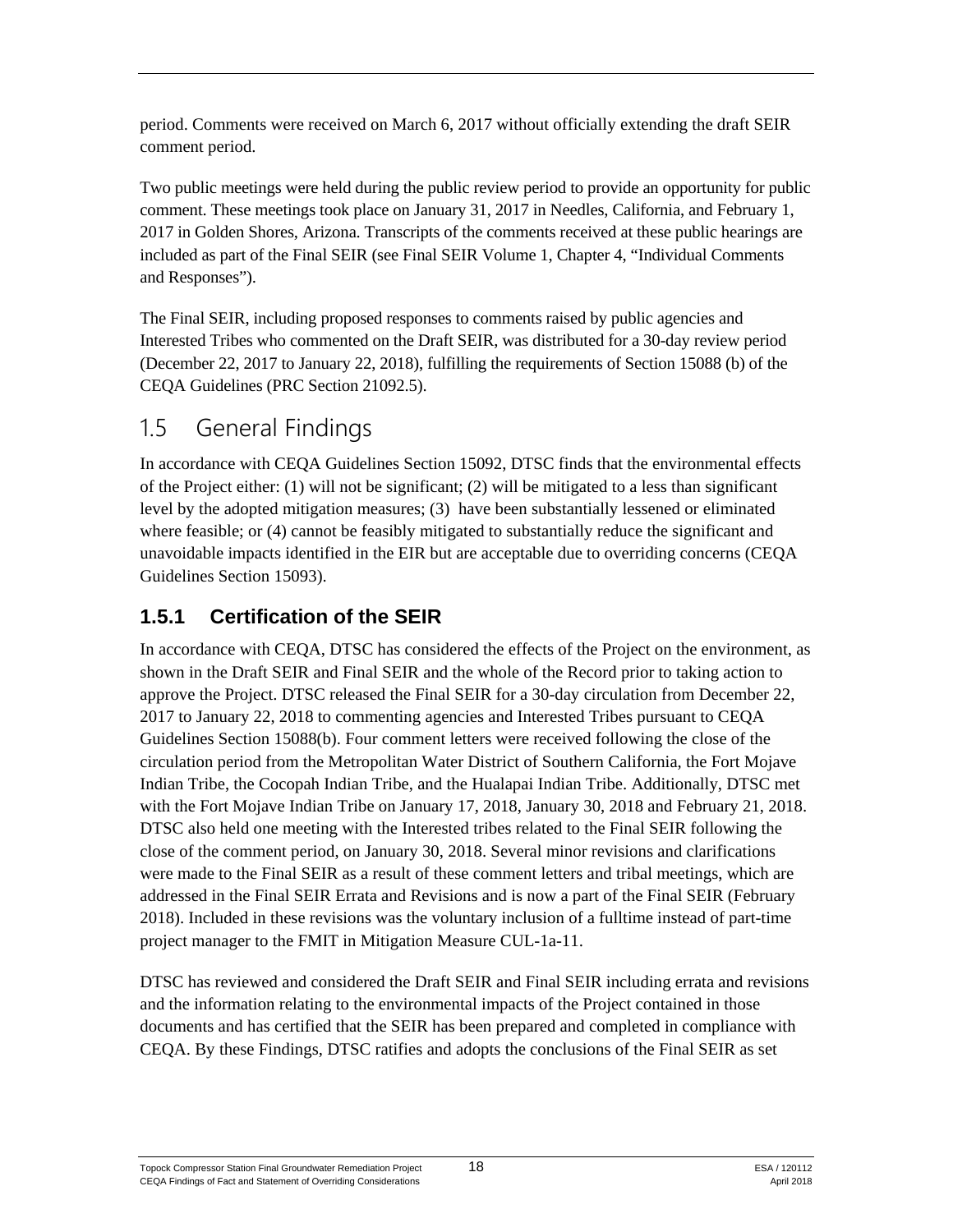forth herein unless otherwise noted. The Final SEIR and these Findings represent the independent judgment and analysis of DTSC.

## <span id="page-21-0"></span>1.6 Findings Regarding Mitigation Measures

DTSC finds that the mitigation measures incorporated into and imposed upon the Project will not have any significant environmental impacts that were not analyzed in the EIR.

The Hualapai Indian Tribe (February 27, 2017) and Cocopah Indian Tribe (June 1, 2017) submitted comment letters on the Draft SEIR that included suggested mitigation measures that could further reduce the identified significant and unavoidable impacts to cultural resources, specifically impacts to the Topock TCP. DTSC held meetings with Interested Tribes on April 19 and 20, 2017, in Henderson, Nevada, to discuss their comments on the proposed mitigation measures prior to completion of response to comments and issuance of the Final SEIR. Additionally, DTSC conducted meetings with Interested Tribes between the Draft and Final SEIR (July 18 and August 15, 2017) to again discuss concerns regarding mitigation measures.

DTSC understands that the assessment of the appropriate amount and extent of mitigation has grown significantly since 2011 when the Groundwater FEIR was published and certified (January 2011). This increase is because of three distinct, but related, reasons: (1) there is a more thorough and documented understanding of the Topock Traditional Cultural Property (TCP) and what features are considered contributing elements as compared to when the Groundwater FEIR was certified; (2) the Project has been designed and developed more fully, including its inclusion of the Future Activity Allowance component; and (3) the physical impacts associated with the Project in conjunction with other cumulative projects will result in irreversible alteration and destruction of some features of the Topock TCP that convey its historical significance, which is integrally tied to the values, traditions, and belief systems of Tribes (see Final SEIR, Volume 1, Master Response 1 for further documentation). These factors result in an increase in the impacts to the Topock TCP as compared to what was projected by the Groundwater FEIR. While the Draft SEIR concluded significant and unavoidable cumulative impacts to the Topock TCP, as required by CEQA, DTSC carefully considered the suggested mitigation measures provided by the Tribes and determined that an additional new mitigation measure would further reduce the Project's cumulatively considerable contribution to the significant and unavoidable impact identified as CUM-2 in the Draft SEIR. In response, DTSC has included Mitigation Measure CUL-5 in the Final SEIR to further mitigate the impact to the extent feasible. After receipt of comments from FMIT on the Final SEIR, DTSC has included this Interested Tribe as a participant in CUL-5, as documented in the Errata and Revisions to the Final SEIR. Inclusion of the measure therefore does not reflect the identification of a new significant impact warranting the need for recirculation; it merely includes, in part, some of the additional mitigation measures requested by Tribes raised in comments on the Draft SEIR. **Table 1-3** summarizes each mitigation measure request and reasoning for acceptance or rejection by DTSC.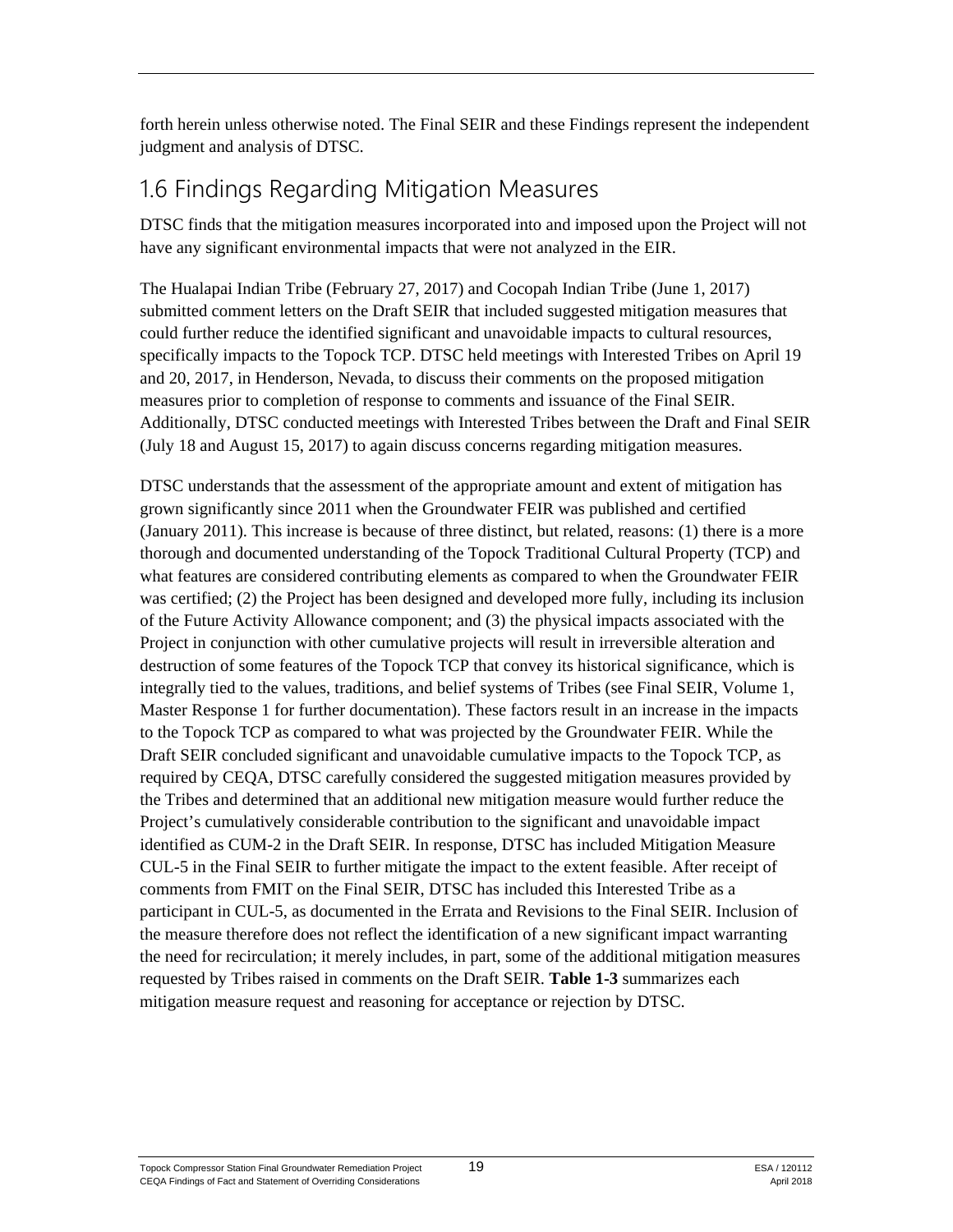**TABLE 1-3 MITIGATION MEASURE REQUESTS MADE ON THE DRAFT SEIR**

| <b>Mitigation Measure Request</b>                                                                                                                                                                                                                                                                                                                                                                                                                                                                                                                                                                                                       | Reasoning for Rejection or Acceptance of Request                                                                                                                                                                                                                                                                                                                                                                                                                                                                                                                                                                                                                                                                                                                                                                                                                                                                                                                                                                                                                                                                                                                                                                                                                                                                                                                                                                                                                                                                                                                                                                                                                                                                                                                                                                                                                                  |  |
|-----------------------------------------------------------------------------------------------------------------------------------------------------------------------------------------------------------------------------------------------------------------------------------------------------------------------------------------------------------------------------------------------------------------------------------------------------------------------------------------------------------------------------------------------------------------------------------------------------------------------------------------|-----------------------------------------------------------------------------------------------------------------------------------------------------------------------------------------------------------------------------------------------------------------------------------------------------------------------------------------------------------------------------------------------------------------------------------------------------------------------------------------------------------------------------------------------------------------------------------------------------------------------------------------------------------------------------------------------------------------------------------------------------------------------------------------------------------------------------------------------------------------------------------------------------------------------------------------------------------------------------------------------------------------------------------------------------------------------------------------------------------------------------------------------------------------------------------------------------------------------------------------------------------------------------------------------------------------------------------------------------------------------------------------------------------------------------------------------------------------------------------------------------------------------------------------------------------------------------------------------------------------------------------------------------------------------------------------------------------------------------------------------------------------------------------------------------------------------------------------------------------------------------------|--|
| Hualapai Tribe                                                                                                                                                                                                                                                                                                                                                                                                                                                                                                                                                                                                                          |                                                                                                                                                                                                                                                                                                                                                                                                                                                                                                                                                                                                                                                                                                                                                                                                                                                                                                                                                                                                                                                                                                                                                                                                                                                                                                                                                                                                                                                                                                                                                                                                                                                                                                                                                                                                                                                                                   |  |
| Damaged cultural resources as a<br>result of the proposed Project<br>should be summed, and lost<br>cultural resources should be<br>compensated for the impact by<br>replacing or providing substitute<br>resources or environments; for<br>example, an equivalent area of<br>cultural preserve should be created<br>nearby.                                                                                                                                                                                                                                                                                                             | <b>Feasible:</b> DTSC has concluded—based on a comprehensive assessment of the<br>resource (the Topock TCP), the specific environmental impacts (project and<br>cumulative) of the Project as it relates to this historical resource, the Tribal<br>considerations regarding feasibility, and the ability of additional mitigation to<br>directly minimize significant adverse impacts to the physical environment—that<br>additional mitigation shall be required as part of the Project. As a result, DTSC<br>accepts the requested mitigation measures and has included a new Mitigation<br>Measure CUL-5 in the Final SEIR, which would facilitate actions resulting in the<br>preservation, interpretation, and/or educational programs related to the Topock<br>TCP. The funds shall be used for the purposes of ensuring the preservation and<br>transmission of cultural values associated with the Topock TCP, including<br>furthering Tribal knowledge and community awareness of the TCP's importance<br>and meaning for each Tribe (Chemehuevi, Cocopah, Colorado River Indian Tribe,<br>and Hualapai). The funds shall be used to implement interpretive facilities or<br>programs, land preservation, educational programs, grant funding for Topock-<br>related research, or other similar uses that may be proposed by one or more of<br>the four Tribes identified above. DTSC finds that the inclusion of this additional<br>mitigation measure, while further reducing the overall cumulative impacts to the<br>TCP in a manner acceptable under CEQA, by providing substitute resources<br>through preservation, interpretation, and education, would reduce impacts to<br>some degree but that the overall Project's contribution to this significant<br>cumulative cultural impact would remain cumulatively considerable (significant<br>and unavoidable). |  |
| Full university scholarships should<br>be made available to tribal<br>members to help create career<br>paths towards continuing<br>preservation work at Topock. These<br>scholarships should be in the areas<br>of archaeology, anthropology,<br>hydrology, engineering and biology.<br>Funding support for education and<br>technical training for tribal<br>members. In conjunction with all of<br>the above, provide for full higher-<br>education tribal scholarships (two<br>per educational year per<br>participating tribe) for biology and /<br>or ethnobotanical degrees,<br>archaeology, hydrogeology, and<br>museum studies. | <b>Infeasible</b> : This suggested mitigation measure is found to lack a nexus and rough<br>proportionality to the identified impacts of the Project to the Topock TCP. (See<br>CEQA Guidelines, Section 15041.) The funding of education for members of the<br>Tribe, while a benefit to the Tribe, would not directly mitigate any significant<br>adverse impacts of the Project on the physical environment within the Topock<br>TCP. As such, despite the worthy nature of the request, DTSC cannot legally<br>impose such a requirement on PG&E. (See Pub. Resources Code, Section<br>21081.6, subd. (b) [agency must ensure mitigation is legally enforceable], 21004<br>[CEQA does not expand agency authority to impose condition]; CEQA Guidelines,<br>$\S$ 15126.4, subd.(a)(2),(4) [same].)                                                                                                                                                                                                                                                                                                                                                                                                                                                                                                                                                                                                                                                                                                                                                                                                                                                                                                                                                                                                                                                                            |  |
| Provide financial support for tribal<br>interpretive centers on tribal lands<br>that describe, educate, and engage<br>tribal communities in disseminating<br>and preserving traditional cultural<br>identity through tribal languages.<br>Provide support through grants and<br>phased funding, for tribal<br>interpretive facilities/museums,<br>language programs, and healthy<br>food systems. Resulting programs<br>could then be components for<br>continued outreach and education<br>to stakeholder/agency staff with<br>linking cultural information at<br>Topock. Grants to be phased over<br>life of the remediation project. | <b>Feasible:</b> DTSC has concluded—based on a comprehensive assessment of the<br>resource (the Topock TCP), the specific environmental impacts (project and<br>cumulative) of the Project as it relates to this historical resource, the Tribal<br>considerations regarding feasibility, and the ability of additional mitigation to<br>directly minimize significant adverse impacts to the physical environment—that<br>additional mitigation shall be required as part of the Project. As a result, DTSC<br>accepts the requested mitigation measure and has included a new Mitigation<br>Measure CUL-5 in the Final SEIR, which would facilitate actions resulting in the<br>preservation, interpretation, and/or educational programs related to the Topock<br>TCP. The funds shall be used for the purposes of ensuring the preservation and<br>transmission of cultural values associated with the Topock TCP, including<br>furthering Tribal knowledge and community awareness of the TCP's importance<br>and meaning for each Tribe (Chemehuevi, Cocopah, Colorado River Indian Tribe,<br>and Hualapai). The funds shall be used to implement interpretive facilities or<br>programs, land preservation, educational programs, grant funding for Topock-<br>related research, or other similar uses that may be proposed by one or more of<br>the four Tribes identified above. DTSC finds that the inclusion of this additional<br>mitigation measure, while reducing the overall impacts in a manner acceptable<br>under CEQA by providing substitute resources through preservation,<br>interpretation, and education, would reduce impacts to some degree but that the                                                                                                                                                                                              |  |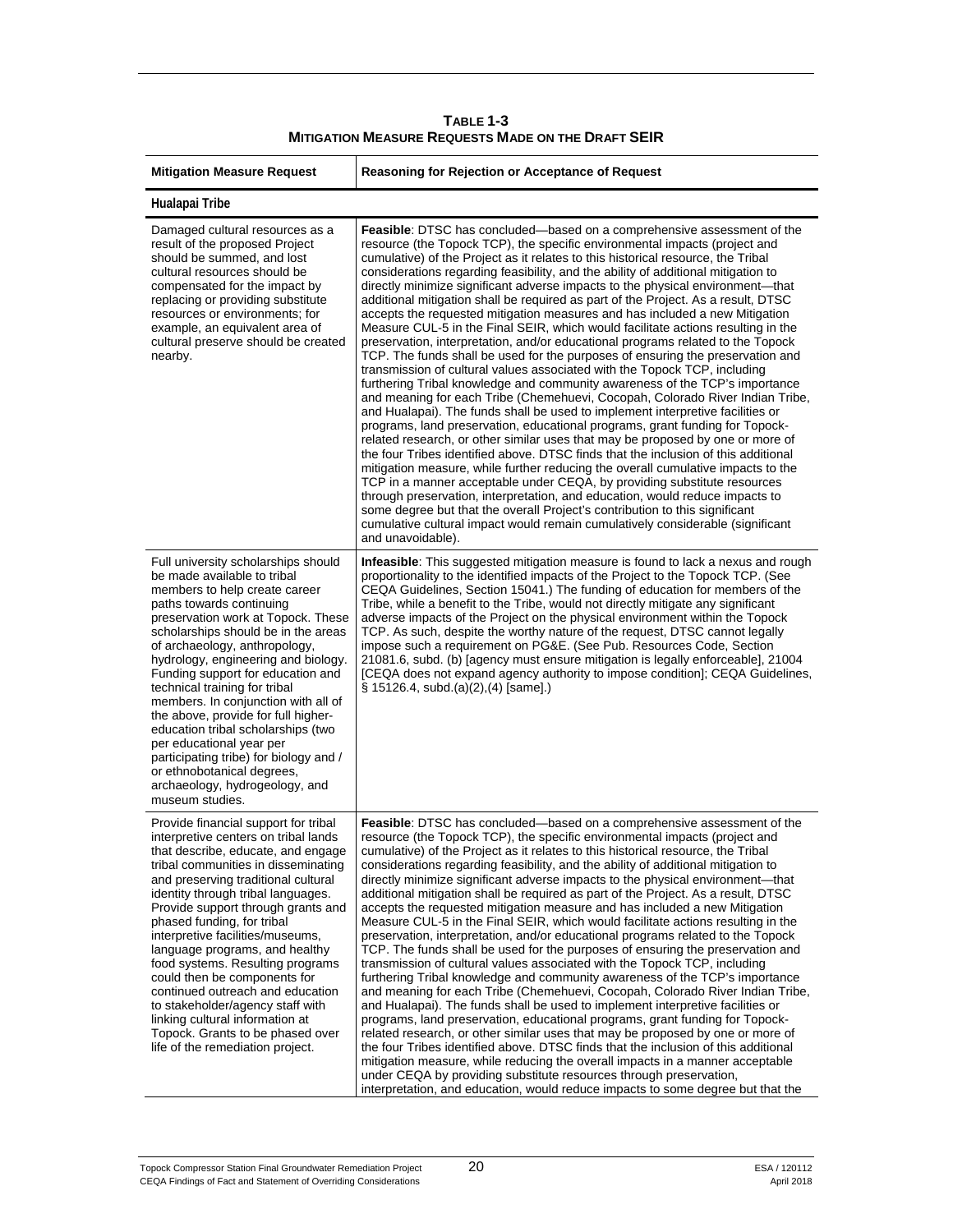| <b>Mitigation Measure Request</b>                                                                                                                                                                                                                                                                         | Reasoning for Rejection or Acceptance of Request                                                                                                                                                                                                                                                                                                                                                                                                                                                                                                                                                                                                                                                                                                                                                                                                                                                                                                                                                                                                                                                                                                                                                                                                                                                                                                                                                                                                                                                                                                                                                                                                                                                                                                                                                                                        |  |
|-----------------------------------------------------------------------------------------------------------------------------------------------------------------------------------------------------------------------------------------------------------------------------------------------------------|-----------------------------------------------------------------------------------------------------------------------------------------------------------------------------------------------------------------------------------------------------------------------------------------------------------------------------------------------------------------------------------------------------------------------------------------------------------------------------------------------------------------------------------------------------------------------------------------------------------------------------------------------------------------------------------------------------------------------------------------------------------------------------------------------------------------------------------------------------------------------------------------------------------------------------------------------------------------------------------------------------------------------------------------------------------------------------------------------------------------------------------------------------------------------------------------------------------------------------------------------------------------------------------------------------------------------------------------------------------------------------------------------------------------------------------------------------------------------------------------------------------------------------------------------------------------------------------------------------------------------------------------------------------------------------------------------------------------------------------------------------------------------------------------------------------------------------------------|--|
|                                                                                                                                                                                                                                                                                                           | overall Project's contribution to this significant cumulative cultural impact would<br>remain cumulatively considerable (significant and unavoidable).                                                                                                                                                                                                                                                                                                                                                                                                                                                                                                                                                                                                                                                                                                                                                                                                                                                                                                                                                                                                                                                                                                                                                                                                                                                                                                                                                                                                                                                                                                                                                                                                                                                                                  |  |
| Trust fund for a Cultural Preserve at<br><b>Topock</b>                                                                                                                                                                                                                                                    | Feasible: DTSC has concluded—based on a comprehensive assessment of the<br>resource (the Topock TCP), the specific environmental impacts (project and<br>cumulative) of the Project as it relates to this historical resource, the Tribal<br>considerations regarding feasibility, and the ability of additional mitigation to<br>directly minimize significant adverse impacts to the physical environment-that<br>additional mitigation shall be required as part of the Project. As a result, DTSC<br>accepts the requested mitigation measure and has included a new Mitigation<br>Measure CUL-5 in the Final SEIR, which would facilitate actions resulting in the<br>preservation, interpretation, and/or educational programs related to the Topock<br>TCP. The funds shall be used for the purposes of ensuring the preservation and<br>transmission of cultural values associated with the Topock TCP, including<br>furthering Tribal knowledge and community awareness of the TCP's importance<br>and meaning for each Tribe (Chemehuevi, Cocopah, Colorado River Indian Tribe,<br>and Hualapai). The funds shall be used to implement interpretive facilities or<br>programs, land preservation, educational programs, grant funding for Topock-<br>related research, or other similar uses that may be proposed by one or more of<br>the four Tribes identified above. DTSC finds that the inclusion of this additional<br>mitigation measure, while reducing the overall impacts in a manner acceptable<br>under CEQA by providing substitute resources through preservation,<br>interpretation, and education, would reduce impacts to some degree but that the<br>overall Project's contribution to this significant cumulative cultural impact would<br>remain cumulatively considerable (significant and unavoidable). |  |
| Funding for increased security<br>measures around the Topock<br>Cultural Landscape.                                                                                                                                                                                                                       | <b>Feasible:</b> Mitigation Measure CUL-1a-3b from the Groundwater FEIR included<br>development of a Site Security Plan. This mitigation measure has subsequently<br>been completed and included as Appendix Q of the C/RAWP.                                                                                                                                                                                                                                                                                                                                                                                                                                                                                                                                                                                                                                                                                                                                                                                                                                                                                                                                                                                                                                                                                                                                                                                                                                                                                                                                                                                                                                                                                                                                                                                                           |  |
| Cocopah Indian Tribe                                                                                                                                                                                                                                                                                      |                                                                                                                                                                                                                                                                                                                                                                                                                                                                                                                                                                                                                                                                                                                                                                                                                                                                                                                                                                                                                                                                                                                                                                                                                                                                                                                                                                                                                                                                                                                                                                                                                                                                                                                                                                                                                                         |  |
| Funding to support cultural and<br>language programs. Specifically,<br>suggest using the Cocopah Cultural<br>Arts and Language Program to<br>promote cross cultural education<br>through sharing of oral histories,<br>shared ancestral language, food,<br>songs, stories, migration and trade<br>routes. | Feasible: DTSC has concluded—based on a comprehensive assessment of the<br>resource (the Topock TCP), the specific environmental impacts (project and<br>cumulative) of the Project as it relates to this historical resource, the Tribal<br>considerations regarding feasibility, and the ability of additional mitigation to<br>directly minimize significant adverse impacts to the physical environment—that<br>additional mitigation shall be required as part of the Project. As a result, DTSC<br>accepts the requested mitigation measure and has included a new Mitigation<br>Measure CUL-5 in the Final SEIR, which would facilitate actions resulting in the<br>preservation, interpretation, and/or educational programs related to the Topock<br>TCP. The funds shall be used for the purposes of ensuring the preservation and<br>transmission of cultural values associated with the Topock TCP, including<br>furthering Tribal knowledge and community awareness of the TCP's importance<br>and meaning for each Tribe (Chemehuevi, Cocopah, Colorado River Indian Tribe,<br>and Hualapai). The funds shall be used to implement interpretive facilities or<br>programs, land preservation, educational programs, grant funding for Topock-<br>related research, or other similar uses that may be proposed by one or more of<br>the four Tribes identified above. DTSC finds that the inclusion of this additional<br>mitigation measure, while reducing the overall impacts in a manner acceptable<br>under CEQA by providing substitute resources through preservation.<br>interpretation, and education, would reduce impacts to some degree but that the<br>overall Project's contribution to this significant cumulative cultural impact would<br>remain cumulatively considerable (significant and unavoidable). |  |
| Funding to support continued<br>restoration of the Limitrophe region<br>of the Colorado River corridor.                                                                                                                                                                                                   | <b>Infeasible:</b> DTSC asserts that the Project includes, inherent in its design and<br>associated mitigation measures, the restoration of the Project Area to<br>preconstruction conditions (see Final SEIR, Volume 2, Section 3.7.5; Mitigation<br>Measure BIO-1a; Mitigation Measure BIO-1b; Mitigation Measure Bio-2h;<br>Mitigation Measure CUL-1a-8q (Section 2.5 of the CIMP); Mitigation Measure<br>CUL-1a-16). DTSC finds, however, that requiring restoration of the Limitrophe<br>region of the Colorado River corridor lacks a nexus and rough proportionality to<br>the identified impacts of the Project and therefore declines to adopt the<br>suggestion. (See CEQA Guidelines, Sections 15041, 15126.4, subd. (a)(4), See<br>also Pub. Resources Code, Sections 21081.6, subd. (b) [agency must ensure<br>mitigation is legally enforceable], 21004 [CEQA does not expand agency authority<br>to impose condition].) There is, moreover, no evidence in the record to support<br>the contention that that the Project will result in a direct significant impact to the<br>Limitrophe region of the Colorado River corridor. It should be noted, however, that                                                                                                                                                                                                                                                                                                                                                                                                                                                                                                                                                                                                                                                        |  |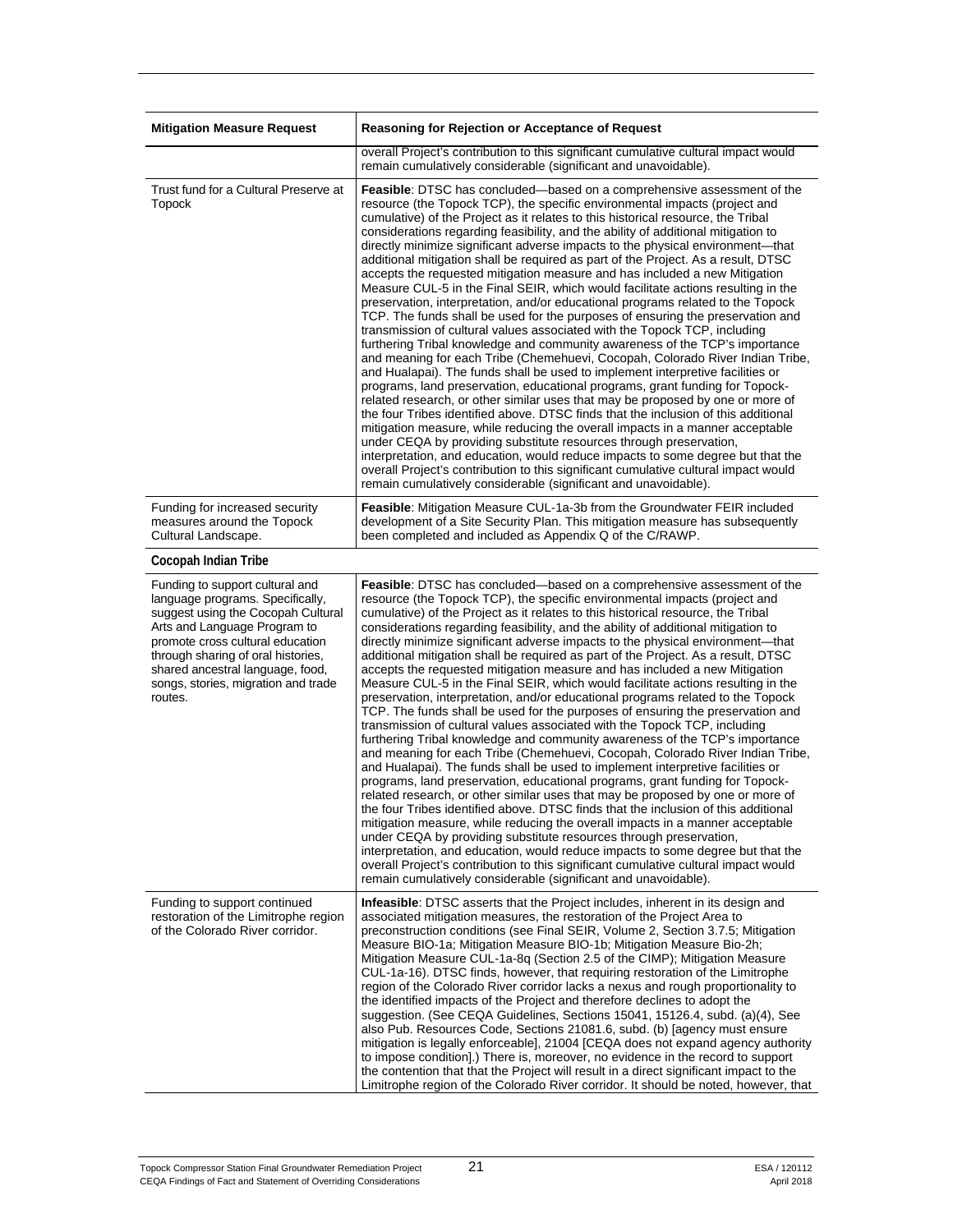| <b>Mitigation Measure Request</b> | Reasoning for Rejection or Acceptance of Request                                                                                                                                                                                                                                                                                                                      |
|-----------------------------------|-----------------------------------------------------------------------------------------------------------------------------------------------------------------------------------------------------------------------------------------------------------------------------------------------------------------------------------------------------------------------|
|                                   | new Mitigation Measure CUL-5 applies to the Cocopah Indian Tribe, and as such,<br>mitigation funding could be used by the Cocopah Indian Tribe to implement<br>interpretive facilities or programs, land preservation, educational programs, grant<br>funding for Topock-related research, or other similar uses that may be proposed<br>by the Cocopah Indian Tribe. |

## <span id="page-24-0"></span>1.7 Findings of Fact

DTSC has reviewed, and certified as adequate, the Final SEIR for the Final Groundwater Remedy Project, which consists of the following: (1) a revised version of the Draft SEIR incorporating changes made by the lead agency and provided as Volume 2; (2) comments and recommendations received on the Draft SEIR verbatim provided in Volume 1; (3) a list of persons, organizations, and public agencies commenting on the Draft SEIR provided in Volume 1; (4) responses of the lead agency to significant environmental points raised in the review and commenting process for the Draft SEIR found in Volume 1; (5) comments received on the Final SEIR and the resulting Errata and Revisions; and (6) the MMRP.

For each significant effect identified in the SEIR, DTSC must make one or more of the Findings listed in Public Resources Code Section 21081 and CEQA Guidelines Section 15091 (see Section 1.1.1).

DTSC hereby makes the following Findings regarding the significant adverse effects of the Project, pursuant to Public Resources Code Section 21081 and Section 15091 of the CEQA Guidelines.

#### **1.7.1 Findings Regarding Environmental Effects Found Not to Be Significant**

Effects of the Project that are found to be less than significant, and that require no mitigation, are identified in the bulleted list below. The impact title follows the impact title conventions used in the Draft SEIR and Final SEIR. DTSC has reviewed the Record (see Section 1.1.2) and, based on the technical and professional information presented, agrees with the conclusion that the following impacts would not be significant adverse impacts under the Project, despite the contrary opinions of some commenters, and therefore no additional Findings are needed.

- Aesthetics (Substantial Light and Glare, Section  $4.1$ ) The Project would not create a new source of substantial light or glare that would adversely affect day or nighttime views in the area. This impact would be less than significant. No mitigation is required.
- Air Quality (Potential to Generate Emissions of Criteria Air Pollutants, Section 4.2) The Project would not violate Mojave Desert Air Quality Management District (MDAQMD) air quality standards for particulate matter  $(PM_{10})$  or other criteria pollutants other than NOx during construction activities. This impact would be less than significant. No mitigation is required.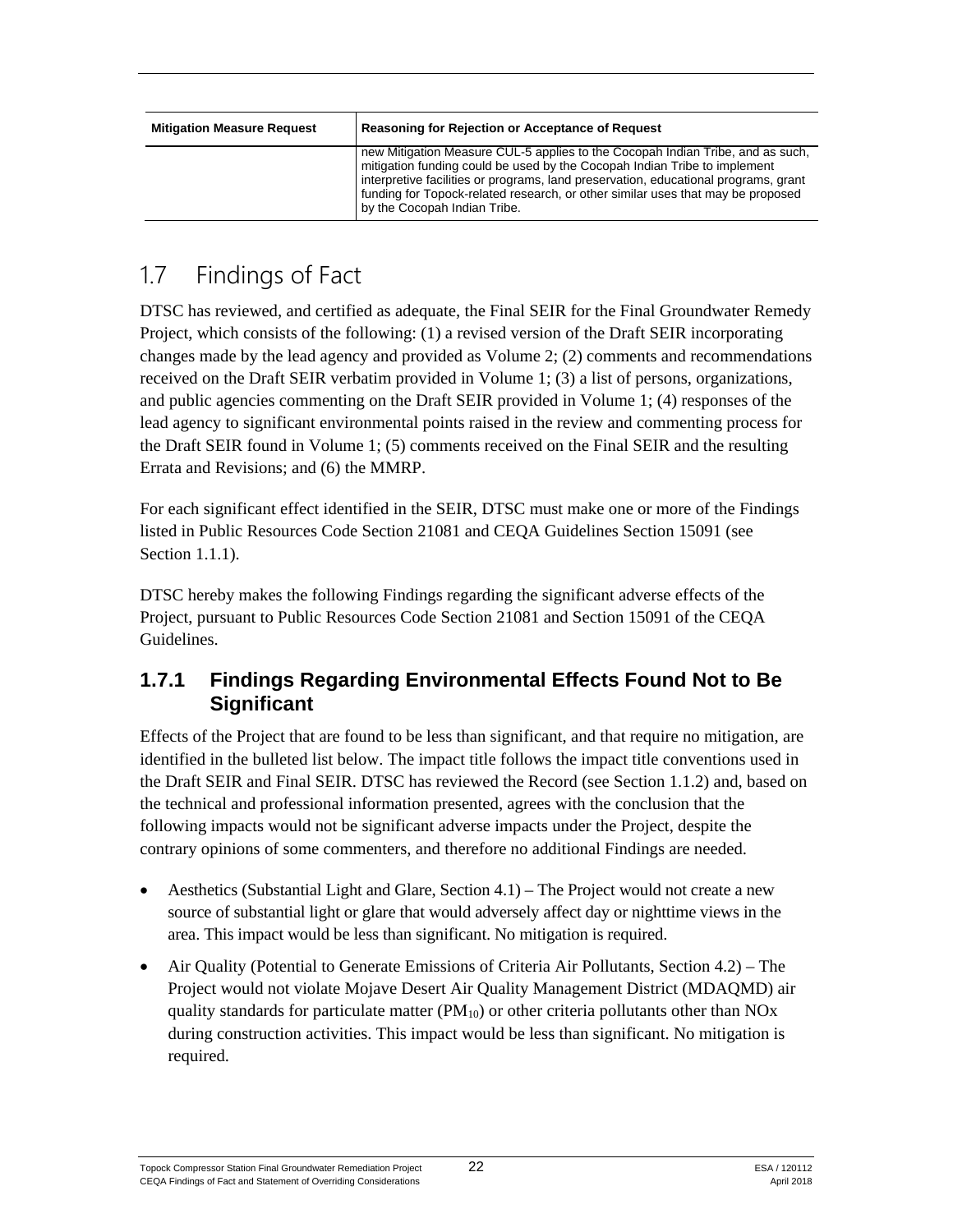- Air Quality (Long-term Operational-Related [Regional] Emissions Criteria Pollutants and Precursors, Section 4.2) – The Project would not violate the MDAQMD air quality standards for any criteria pollutant during operational activities. This impact would be less than significant. No mitigation is required.
- Air Quality (Long-term [Regional Emissions of Greenhouse Gases], Section 4.2) The Project would not generate greenhouse gas emissions that would have a significant impact on the environment during construction or operation, nor would it conflict with applicable plans, policies, or regulations adopted for the purposes of reducing Greenhouse Gas emissions. This impact would be less than significant. No mitigation is required.
- Air Quality (Potential to Result in a Cumulatively Considerable Net Increase), Section 4.2) The Project would not result in a cumulative considerable net increase in any criteria pollutant emissions other than NOx. This impact would be less than significant. No mitigation is required.
- Air Quality (Long-Term Operations Related to [Local] CO Emissions, Section 4.2) The Project would not expose sensitive receptors to substantial pollutant concentrations during long-term operational activities. This impact would be less than significant. No mitigation is required.
- Air Quality (Short-Term Construction-Related and Long-Term Operational-Related Emissions of Toxic Air Contaminants, Section 4.2) – The Project would not expose sensitive receptors to substantial Toxic Air Contaminant pollutant concentrations. This impact would be less than significant. No mitigation is required.
- Geology, Soils and Seismicity (Soil Erosion or Loss of Top Soil, Appendix IS) The Project could result in localized erosion which could lead to the degradation of on-site soils and nearby waterways, including the Colorado River. Existing sources of contamination could also be eroded, which could contribute contaminants to receiving waters. Activities associated with the Project could result in substantial wearing of Project Area roadways, which could lead to changes to the drainage patterns, rutting, and locally greater erosion rates. Further, where utilities and water conveyance structures would be installed underground, the recompacted soils may cause changes to the existing drainage of the area and may prevent the infiltration of water in these areas. Mitigation Measures GEO-1and GEO-1b would be implemented to reduce the impacts to a less than significant level.
- Noise (Long-Term Operational-Related Non –Transportation Noise and Vibration Impacts, Section 4.7) – Operation-related non-transportation noise sources involve activities such as water filtration pumps, generators, off-road mobile sources such as forklifts, etc. This equipment would not expose sensitive receptors to noise levels in excess of the applicable noise standards and/or result in a substantial increase in ambient noise levels. This impact would be less than significant. No mitigation is required.
- Noise (Long-Term Operational-Related Transportation Noise Impacts, Section 4.7) Operation of the Project would not result in any transportation noise sources (material/equipment delivery, truck trips for off-site waste disposal, etc.) that would generate noise levels that would result in a noticeable, permanent increase in ambient noise levels at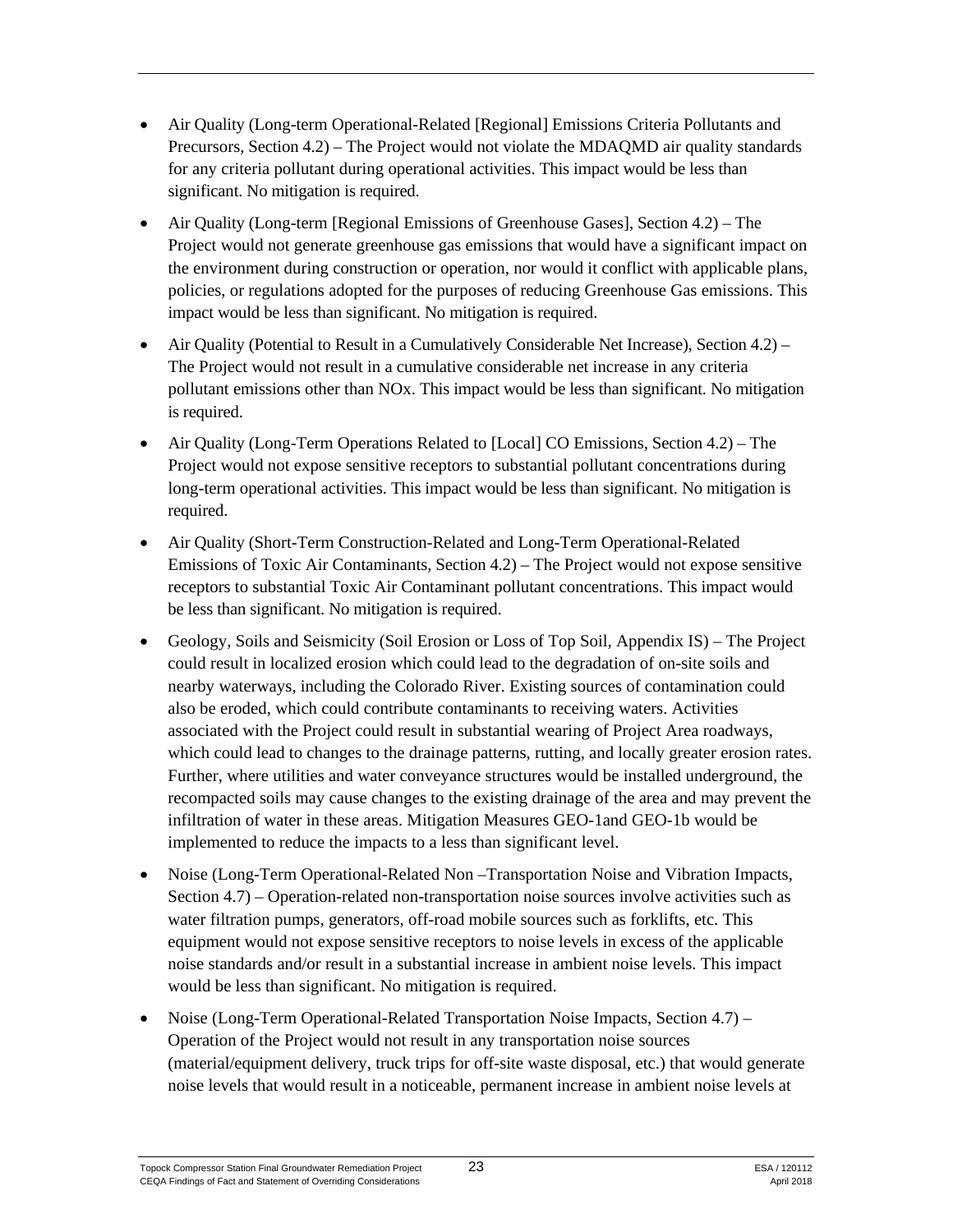nearby sensitive receptors or vibration impacts in excess of applicable levels. This impact would be less than significant. No mitigation is required.

- Utilities, Service Systems and Energy (Potential to Exceed Wastewater Treatment Requirements or Require a New Wastewater Facility, Section 4.8) – The Project includes several wastewater improvements in order to operate successfully that would not exceed requirements or require new facilities. This impact would be less than significant. No mitigation is required.
- Utilities, Service Systems and Energy (Potential to Exceed Landfill Capacity, Section 4.8) The Project would generate incidental non-hazardous waste and hazardous waste during construction and operation activities, which would not exceed the available daily capacity of relevant landfills. This impact would be less than significant. No mitigation is required.
- Utilities, Service Systems and Energy (Result in wasteful, inefficient, or unnecessary consumption of energy, during Project construction or operation or did not incorporate renewable energy or energy efficiency measures into building design, equipment use, transportation or other Project features, Section 4.8) – The Project would consume energy, including electricity, natural gas, and fuels during Project construction, operation and maintenance, and decommissioning activities, which would not result in wasteful, inefficient, or unnecessary consumption of energy. This impact would be less than significant. No mitigation is required.
- Water Supply (Increased Demand for Water Supplies, Section 4. 9) **–** Although the Project would require the use of freshwater supplies from certain Arizona wells for injection upgradient of the Cr(VI) contaminant plume as well as for use during construction activities, the Project would not substantially increase overall demand for water supplies and the overall net consumptive use would be minimal. This impact would be less than significant. No mitigation is required.

DTSC prepared a Modified Initial Study on the Groundwater Remedy Project, based on CEQA Guidelines Appendix G, which is included in the Final SEIR (Appendix IS). The Modified Initial Study identifies which of the Project's effects were adequately examined in the Groundwater FEIR and which topics warrant more detailed environmental analysis. The SEIR concentrates the environmental analysis on those topics identified in the Modified Initial Study with the potential to have either new significant effects or substantially more severe significant impacts than were previously identified in the Groundwater FEIR, or those areas for which substantially modified or new mitigation measures have been provided.

Based on the scope and nature of the Project, and as identified in the Modified Initial Study, it was determined that several resource areas do not warrant a detailed analysis in the SEIR. These issue areas include: Agriculture, Geology and Soils, Land Use and Planning, Minerals, Population and Housing, Public Services, Recreation, and Transportation and Traffic. DTSC determined, based on completion of the Modified Initial Study checklist, that there is no potential for these resource topics to have new significant environmental effects or substantially more severe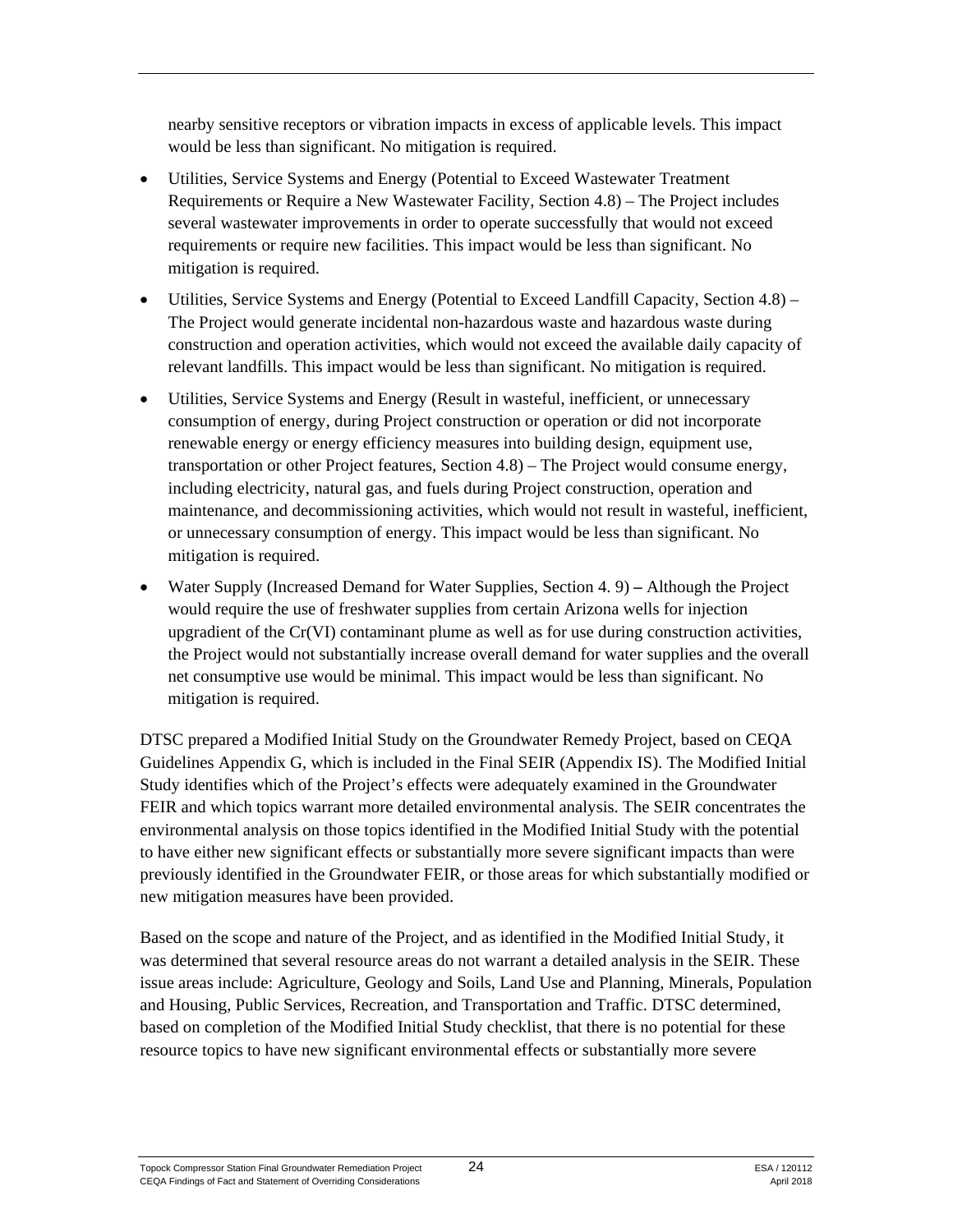significant effects that were previously identified in the Groundwater FEIR. As a result, these resource areas are not included in the Findings for this Final SEIR.

### **1.7.2 Findings Regarding Significant Effects of the Project**

The SEIR identified a number of significant environmental effects (or impacts) that the Project would cause or to which it would contribute. Some of these significant effects can be avoided or reduced to a less-than-significant level through the adoption of feasible mitigation measures. Other effects are significant and unavoidable. Some of these unavoidable significant effects can be substantially lessened by the adoption of feasible mitigation measures. Other significant, unavoidable effects cannot be substantially lessened. For reasons set forth in the Statement of Overriding Considerations in Section 1.9 of this document, however, DTSC has determined that overriding economic, social, and other considerations outweigh the significant and unavoidable effects of the Project.

DTSC has reviewed the Record and has determined that some of the Project impacts would remain significant after implementation of all feasible mitigation, and therefore require Findings pursuant to Public Resources Code Section 21081 and CEQA Guidelines Section 15091. DTSC's Findings with respect to the Project's significant effects and mitigation measures are set forth in the table attached to these Findings as **Attachment 1** at the end of this document. This table does not describe the full analysis of each environmental impact contained in the SEIR. Instead, the table provides a summary description of each impact, describes the applicable mitigation measures adopted by DTSC, and states DTSC's Finding for each impact. A full explanation of the environmental impacts can be found in the Final SEIR. In making these Findings, DTSC incorporates the analysis and explanation in the Final SEIR in these Findings, except to the extent any such determinations and conclusions are specifically and expressly modified.

### **1.7.3 Growth Inducement**

CEQA requires that an EIR must discuss ways in which the project could foster economic or population growth or the construction of additional housing, either directly or indirectly, in the surrounding area (CEQA Guidelines, Section 15126.2[d]). Induced growth is any growth that exceeds planned growth and results from new development that would not have taken place in the absence of a project. A project can be determined to have a growth-inducing impact if it directly or indirectly causes economic or population expansion through the removal of obstacles to growth or encourages or facilitates other activities that could significantly affect the environment; actions that are sometimes referred to as "growth accommodating."

The proposed Project would implement remediation efforts to clean up contaminated groundwater. Construction and treatment system start-up activities for the Final Groundwater Remedy Project would occur for approximately 5 years, including construction closeout. Operation and maintenance would begin following the start-up of the various remedy systems, and would consist of approximately 30 years of active remediation followed by up to approximately 10 years of long-term monitoring and up to approximately 20 years of arsenic monitoring. During the construction phase, project mobilization would require approximately 80 workers in the Project Area for an estimated period of 4 months. Phase 1, lasting 19 months, and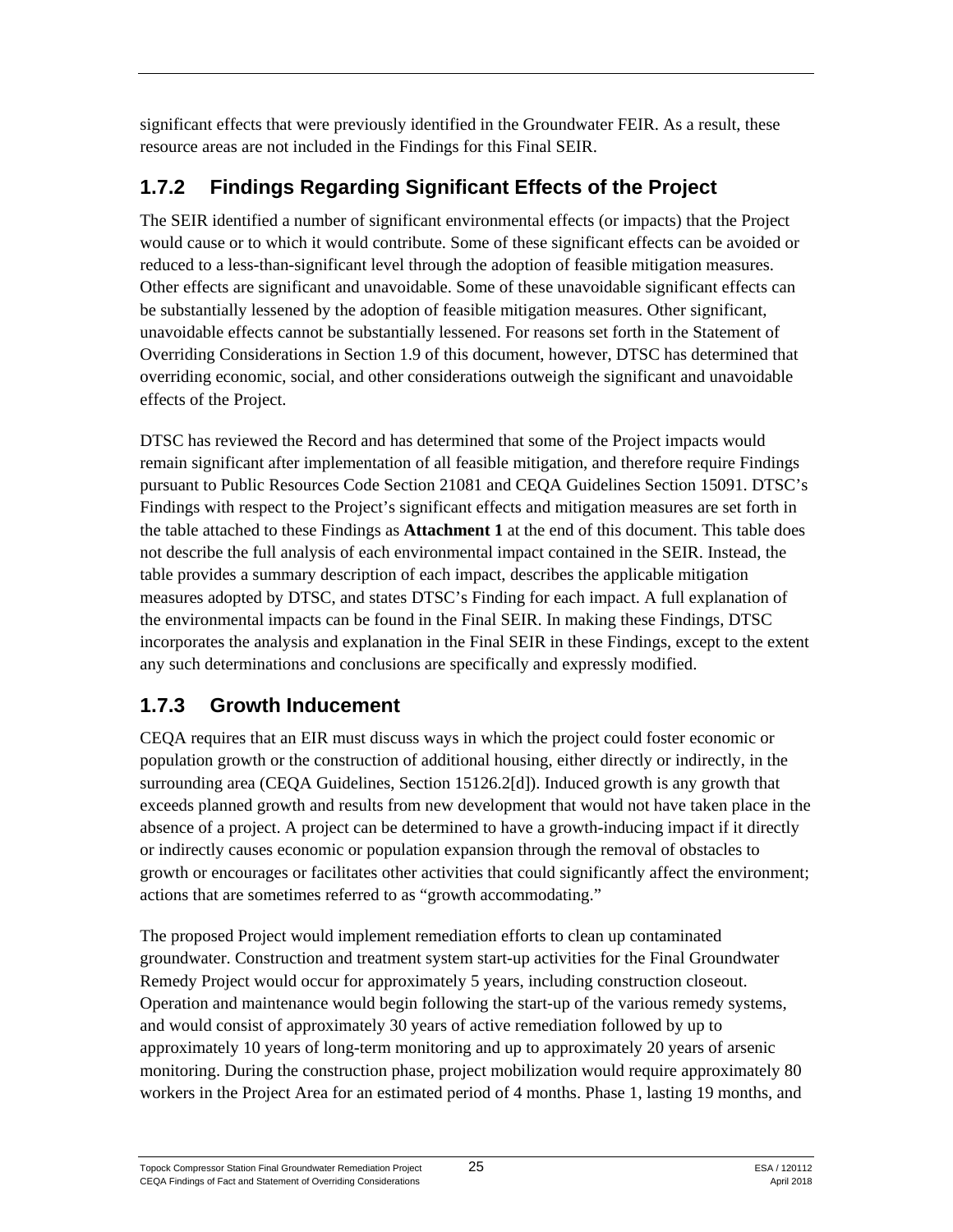Phase 2, lasting 12 months, would require approximately 168 and 181 workers, respectively. Four technicians, four instrumentation specialists, and engineers would also be present during these two phases for functional testing.

Operation and maintenance of the groundwater remedy would require approximately 11 full-time employees or full-time equivalents for routine operation and maintenance of the groundwater remedy throughout the life of the Project, including two site managers and three groundwater monitors. Non-routine operation and maintenance activities would require a maximum of eight full-time equivalents for well rehabilitation and other non-routine activities such as well repairs and replacement. Decommissioning and removal of the IM-3 Facility and the Final Groundwater Remedy Project would require approximately 33 and 69 workers for a total of 15 and 12 months, respectively.

These activities associated with the proposed Project would not result in the need for the development of new residences on or within the larger vicinity of the Project Area. The anticipated employment, both direct and indirect, generated by the proposed Project is presented in the Final SEIR, Volume 2, Chapter 3, "Project Description." It is anticipated that workers would commute to the Project Area from surrounding counties, including San Bernardino County and counties in Arizona, where sufficient housing stock is available. As such, no new residents would be required to construct the proposed Project. No new residents are anticipated as a result of the activities associated with the proposed Project, so no direct growth inducement would occur as a result.

The Project Area is currently served by existing roadways, utilities, and public services. While there is the chance that the proposed Project could result in the development of infrastructure related to Project electrical and water supply systems or roadway modifications, these would only serve the Project and would be almost entirely decommissioned and removed after Project completion. Additionally, due to the relatively isolated nature of the area, other limiting factors to development, and the projected growth forecasts, this additional electrical and water supply would not result in substantial indirect growth. For these reasons, implementation of the proposed Project would not result in direct or indirect environmental effects related to additional growth (see Final SEIR Volume 2, pages 5-12 through 5-13).

### **1.7.4 Significant Irreversible Environmental Effects**

Section 21100(b)(2)(b) of the Public Resources Code and Section 15126.2(c) of the CEQA Guidelines require that an EIR analyze the extent to which a project's primary and secondary effects would affect the environment and commit nonrenewable resources to uses that future generations would not be able to reverse. "Significant irreversible environmental changes" include the use of nonrenewable natural resources during the initial and continued phases of the project, should this use result in the unavailability of these resources in the future. Primary impacts and, particularly, secondary impacts generally commit future generations to similar uses. Also, irreversible damage can result from environmental accidents associated with projects. Irretrievable commitments of these resources are required to be evaluated in an EIR to ensure that such consumption is justified (CEQA Guidelines Section15126.2[c]).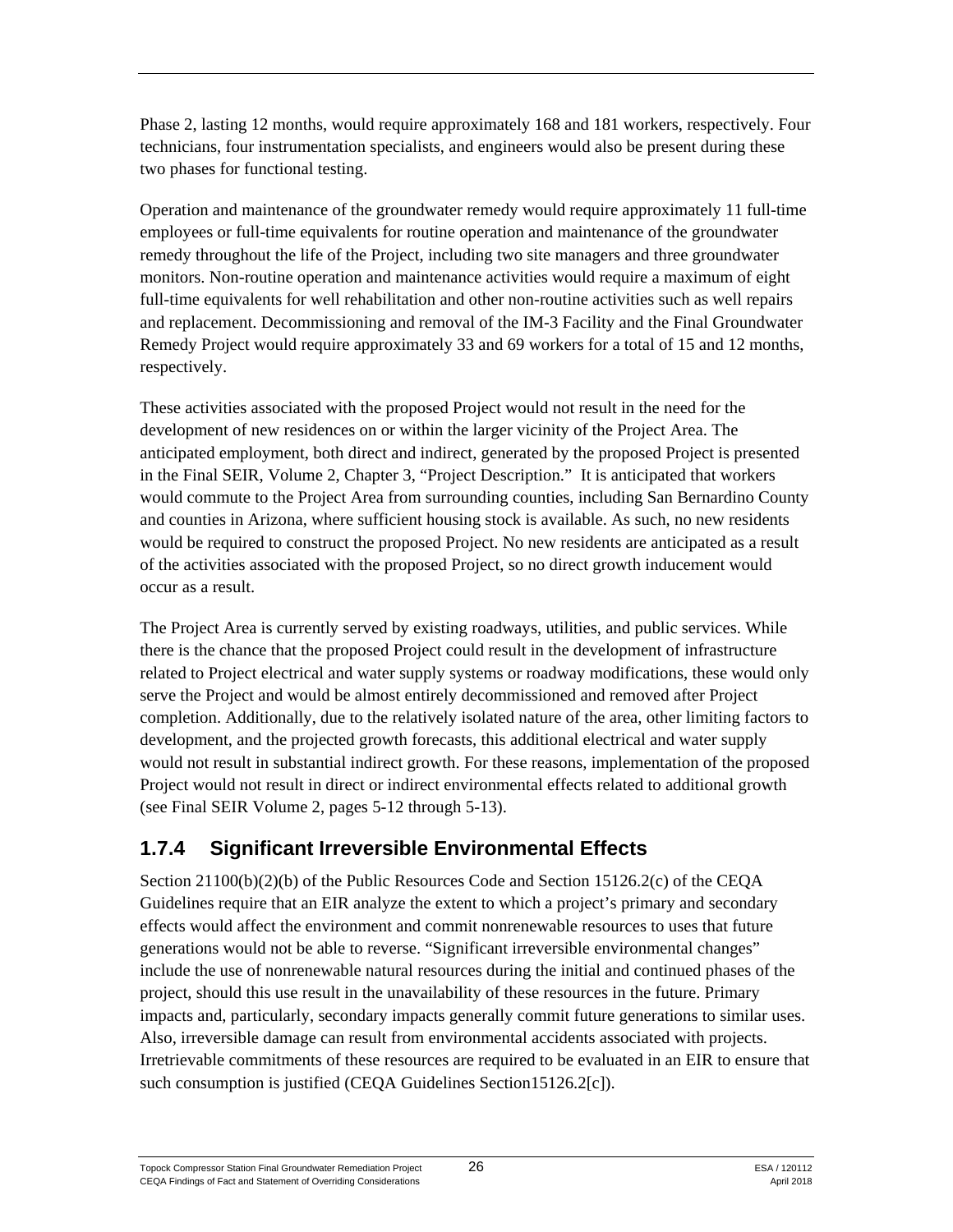Per Section 15126.2(c) of the CEQA Guidelines, a project would result in an irreversible and irretrievable commitment of resources if it:

- Involved a large commitment of nonrenewable resources;
- Created primary and secondary impacts that would generally commit future generations to similar uses;
- Involved uses in which irreversible damage would result from any potential environmental accidents associated with the project; or
- Proposed consumption of resources that were not justified (e.g., the project involves the wasteful use of energy).

The Final Groundwater Remedy Project is a long-term remediation project, which is anticipated to last over 50 years. The Final Groundwater Remedy Project's active construction phase would occur for approximately 5 years, followed by approximately 30 years of active remediation, 10 years of long-terms monitoring, and up to approximately 20 years of arsenic monitoring. Over the approximate 50-year lifetime of the Project, nonrenewable resources would be used, as explained in the Final SEIR, Volume 2, Chapter 3, Section 4.8, "Utilities, Service Systems, and Energy." Temporary increases in energy consumption would occur during Project construction, operation and maintenance, and decommissioning. These would include the use of nonrenewable resources such as electricity, gasoline, diesel fuel, and oil for equipment and transportation vehicles.

Specifically, the proposed Project is anticipated to use an annual average of 149,283 gallons of diesel and 20,468 gallons of gasoline during the 5-year construction period, including the Future Activity Allowance. This is 0.0057 percent of the State's usage in 2012 for diesel and 0.001 percent for gasoline. During operational activities, the proposed Project is anticipated to use 55,649 gallons of diesel and 46,705 gallons of gasoline annually. This is 0.0021 percent of the State's usage in 2012 for diesel and 0.0003 percent for gasoline. Decommissioning is anticipated to use the same amount of nonrenewable resources as construction.

Operation and maintenance would require up to 7.82 million KWh annually of electricity, most of which would be powered by on-site generators and solar panels (5.2 million kW/hour annually). Operation of the proposed Project would also include a Future Activity Allowance, which could potentially increase the amount of electricity required for the Project. The Future Activity Allowance is anticipated to require up to 2.37 million kWh annual as a worst case scenario with 1.96 million kWh annually coming from the City of Needles and 0.41 million kWh annually coming from the Mojave Electric Cooperative. This additional electrical usage would be approximately 3.74 percent of the utility's 52.46 million kWh for the City of Needles and approximately 0.04 percent for of the 929 million kWh for the Mojave Electric Cooperative. As a result, the Project's commitment of nonrenewable resources would be offset by renewable resources like solar power, and would be within the current regional supply, and would not represent a large irreversible commitment of resources.

The consumption and use of nonrenewable resources, as contemplated in CEQA Guidelines Section 15126.2, subdivision (c), is not considered irreversible, since resources are justified to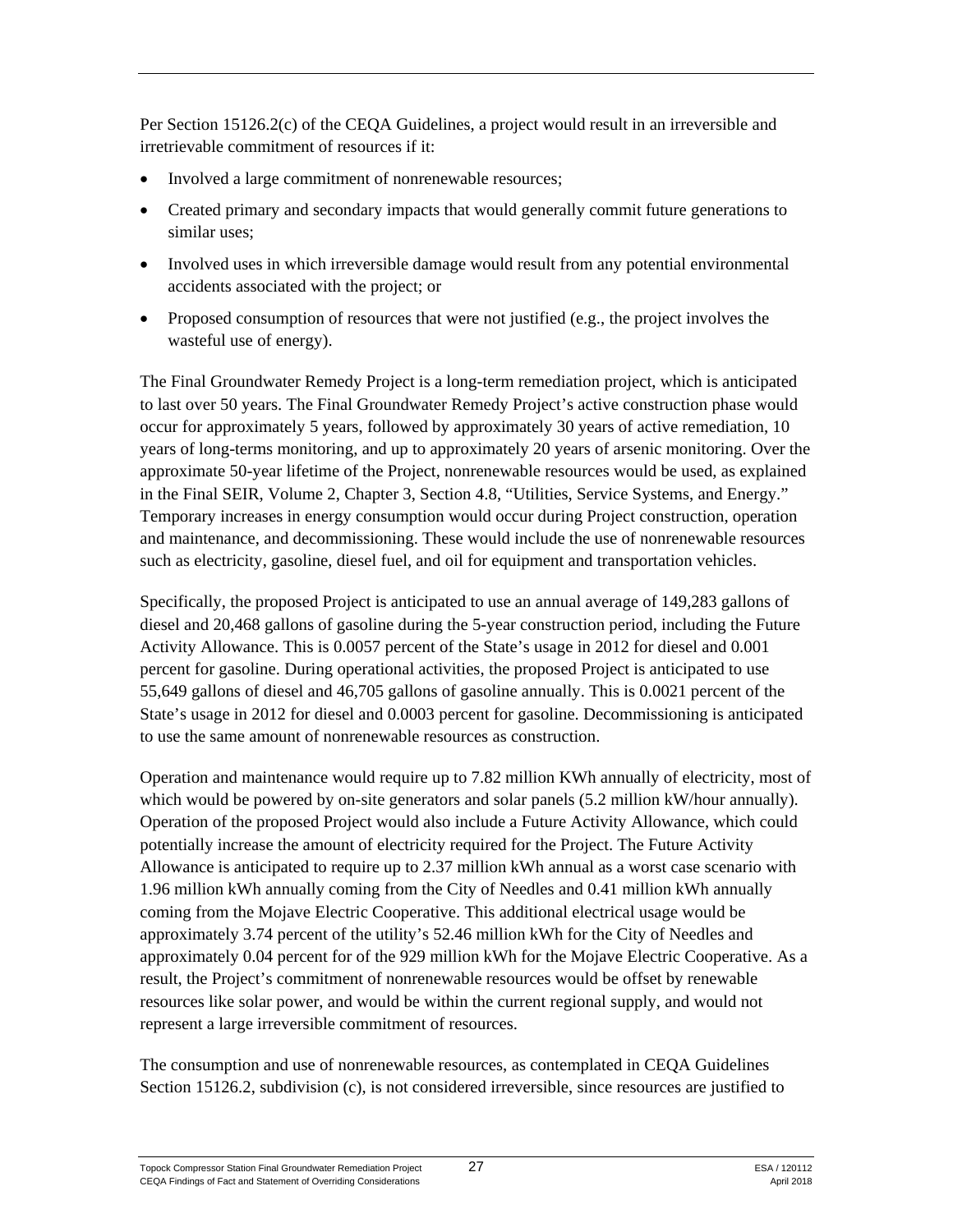ensure protection of the environment through remediation of the contaminated groundwater plume. The Project does not commit substantial amounts of resources compared to existing annual allotments, and the amount of energy and equipment to be used is limited to that needed for the remedy, so there is no irreversible commitment of nonrenewable resources or related significant impact (Final SEIR, Volume 2, page 5-11).

## <span id="page-30-0"></span>1.8 Findings Regarding Alternatives to the Project

An EIR must "describe a range of reasonable alternatives to the project . . . which would feasibly attain most of the basic objectives of the project but would avoid or substantially lessen any of the significant effects of the project, and evaluate the comparative merits of the alternatives" (CEQA Guidelines, Section 15126.6, subd. (a)). Although an EIR must evaluate a reasonable range of potentially feasible alternatives, it is up to the agency decisionmaking body to ultimately determine whether a potentially feasible alternative is actually infeasible (*California Native Plant Society v. City of Santa Cruz* (2009) 177 Cal.App.4th 957, 999). Grounds for such a conclusion might be the failure of an alternative to satisfy a basic fundamental project objective, or objectives deemed important by the agency decision makers, or the fact that an alternative fails to promote policy objectives of concern to such decision makers (*Id.* at pages 992, 1000–1003). Thus, even if a project alternative will avoid or substantially lessen any of the significant environmental effects of a proposed project as mitigated, the decision makers may reject the alternative for such reasons, including "desirability."

Under CEQA Guidelines Section 15126.6, the alternatives to be discussed in detail in an EIR should be able to "feasibly attain most of the basic objectives of the project[.]" For this reason, the objectives described in the Draft SEIR (see Final SEIR Volume 2, Section 3.4) and in Section 1.2.3 of these Findings provided the framework for defining possible alternatives. The selection of alternatives took into account the project objectives, and primary consideration was given to alternatives that would reduce any of the Project's significant impacts while still meeting most of the project objectives.

As described in the Final SEIR Volume 2, Section 3.4, the objectives of the proposed Project, reiterated below, are consistent with the objectives of the Groundwater FEIR certified in 2011*.* These objectives were used in the identification and selection of alternatives. As noted above, an EIR need only consider alternatives that would feasibly accomplish most of the Project's basic objectives.

The following are the Project RAOs for groundwater:

• Reduce the mass of total chromium ( $Cr[T]$ ) and  $Cr(VI)$  in groundwater at the Project Area to achieve compliance with the applicable or relevant and appropriate requirements,<sup>[4](#page-30-1)</sup> which will

<span id="page-30-1"></span> <sup>4</sup> CERCLA Section 121 requires cleanups to meet ARARs: any "legally applicable or relevant and appropriate standard, requirement, criteria or limitation" that has been promulgated under federal or state environmental laws. The ARARs include such things as the federal and state "Safe Drinking Water Act" and the Solid Waste Control Act's land disposal restrictions.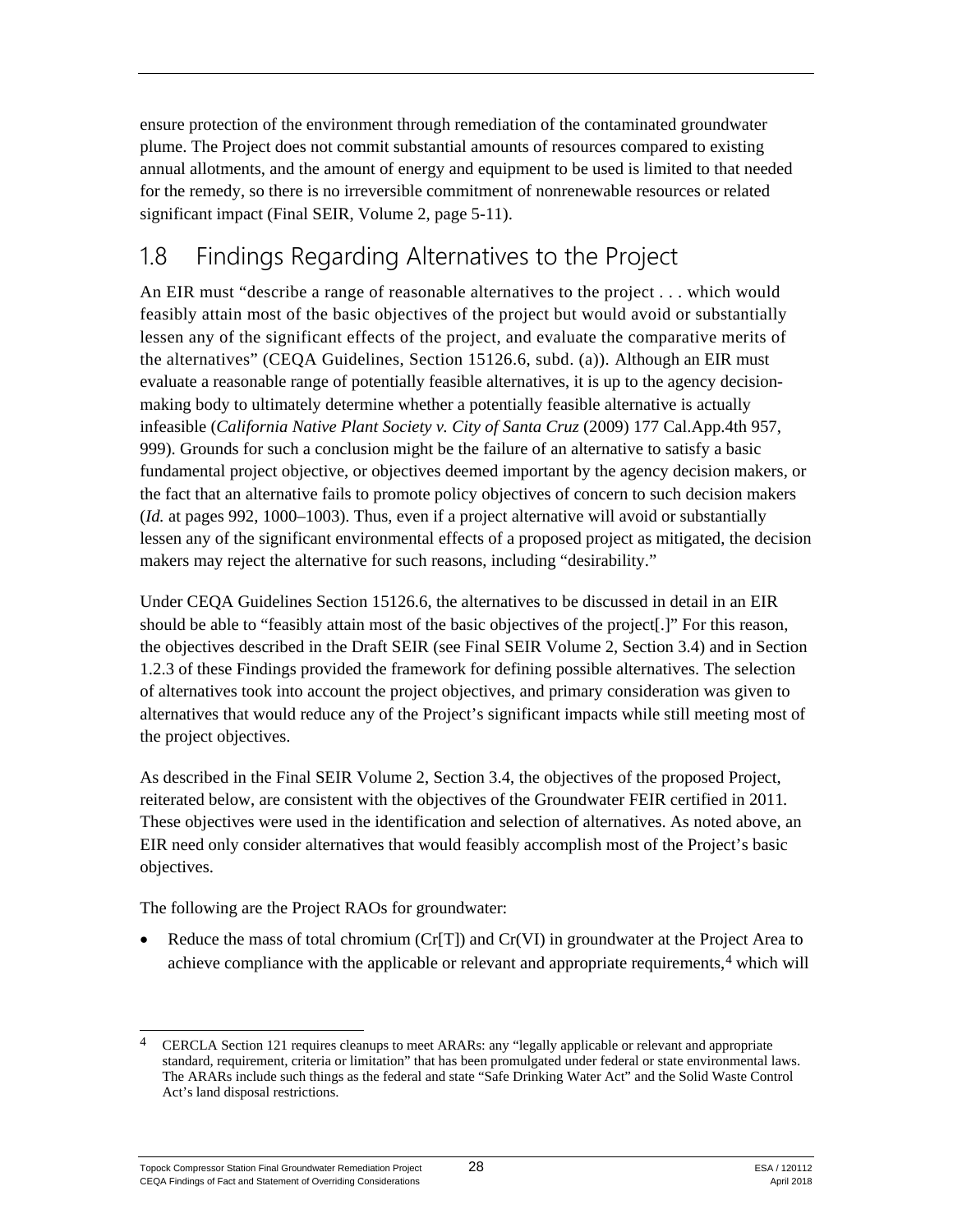be achieved through the cleanup goal of the regional background concentration of 32 µg/L of Cr(VI).

- Ensure that the geographic location of the target remediation area (contaminated groundwater plume) does not permanently expand following completion of the final remedy.
- Prevent ingestion of groundwater as a potable water source having Cr(VI) in excess of the regional background concentration of 32 micrograms per liter (μg/L).
- Prevent or minimize migration of  $Cr(T)$  and  $Cr(VI)$  in groundwater to ensure concentrations in surface water do not exceed water quality standards that support the designated beneficial uses of the Colorado River (11 μg/L Cr[VI]).

In addition to the objectives stated above, the following objectives were defined by DTSC pursuant to CEQA Guidelines Section 15124(b):

- Provide consistency with the Remedial Design/Remedial Action Consent Decree between PG&E and the United States which was approved by the U.S. District Court for the Central District of California (November, 2013), the DOI/DTSC Memorandum of Understanding concerning the coordination in overseeing the implementation of the groundwater response action (November 22, 2011), and any other legal agreements applicable to the Project, including the 2006 and 2012 Settlement Agreements entered into between DTSC and the Fort Mojave Indian Tribe (FMIT).
- Achieve the cleanup levels or performance goals delineated in the DTSC's Statement of Basis and the DOI's Record of Decision for the final groundwater remedy.
- Protect biological, historical, and cultural resources by minimizing ground disturbance to the extent feasible.
- Minimize aesthetic impact to the extent feasible by limiting the amount of above ground infrastructure.
- Consider public safety, ensuring efficiency, compliance with health and safety standards.
- Ensure remedy achieves compliance with RAO's within a reasonable time frame as required by California State Water Resources Control Board Resolution No. 92-49.

As such, the range of alternatives considered in the SEIR was made up of three alternatives to the proposed Project that feasibly attain most of the basic objectives of the Project. These criteria and other factors, expressed in the SEIR, resulted in the determination that the alternatives considered represented a reasonable range (for further information concerning project alternative selection, see the Final SEIR Volume 2, Section 7.3). The alternatives considered in the SEIR are presented and summarized in the following pages. In addition, the feasibility of each of the alternatives evaluated in the SEIR is determined in the following pages.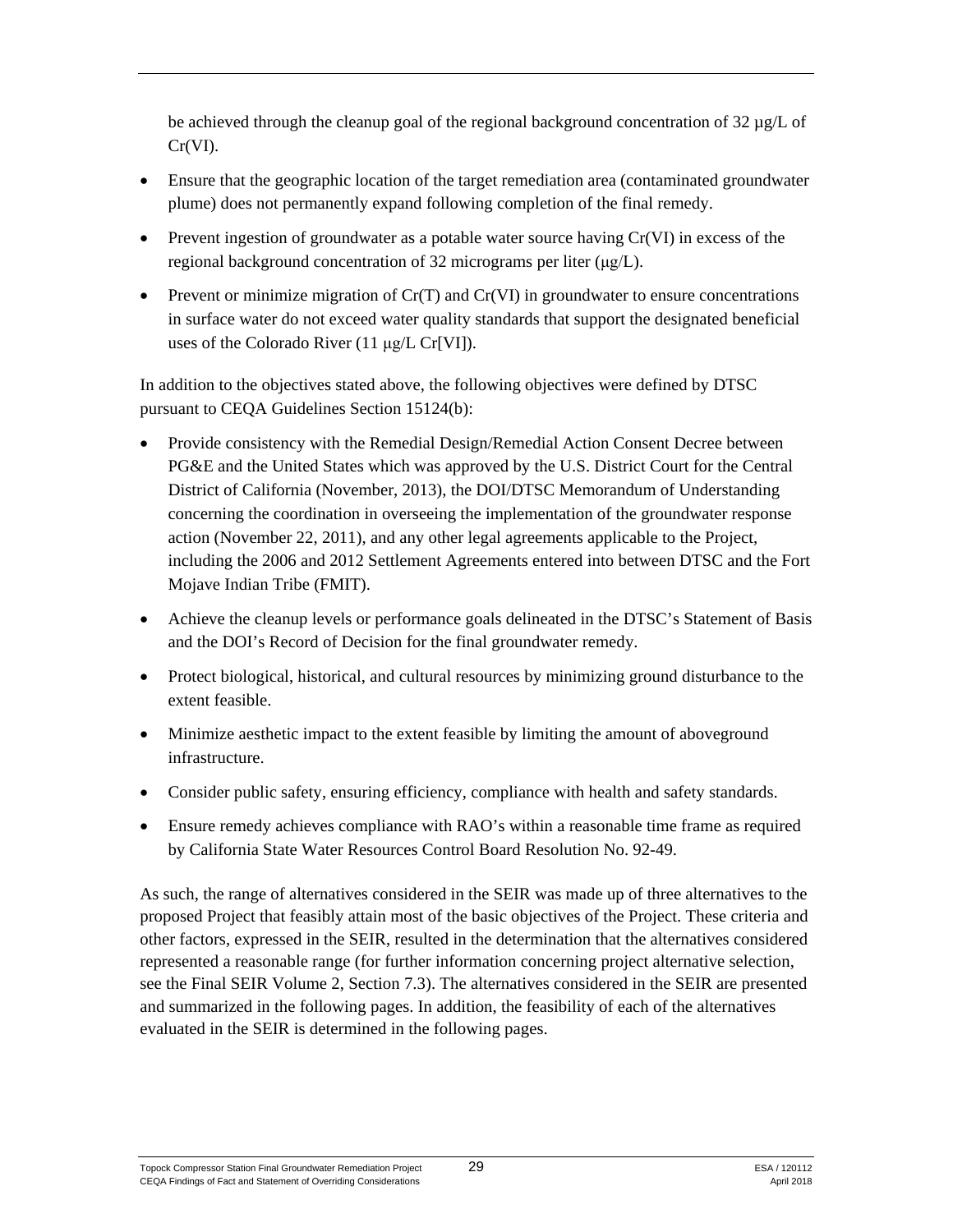### **1.8.1 Alternatives Considered but Not Analyzed in Detail**

As described in the Final SEIR, Volume 2, Section 7.3, the proposed Project is the outcome of a multi-year collaboration between DTSC, as the lead agency, PG&E, DOI, Interested Tribes, landowners, and other stakeholders. This multi-year collaborative process has allowed DTSC to foster meaningful Tribal and stakeholder participation and informed decision making throughout the development of the Project, resulting in continuous refinement of the Project to avoid or lessen impacts, while also addressing many of the concerns of stakeholders, Tribal, and trustee and responsible agencies. The alternatives analysis contained in the Final SEIR is therefore focused on specifically reducing the identified significant environmental impacts of the Project (per the intent of CEQA), and does not revisit the alternatives previously considered in the 2011 EIR or those suggested during the Project's design phase which are not potentially feasible or which would involve substantially redesigning the Project. Given that and according to Section 15126.6(c) of the CEQA Guidelines, which states that an EIR identify any alternatives that were considered by the lead agency but rejected as infeasible, this section provides a discussion of four alternatives initially considered for evaluation and explains the reasons for rejecting these alternatives from further consideration.

#### *1.8.1.1 Alternative Remedial Technology*

Nine alternative remedial technologies were evaluated in the Groundwater FEIR following DTSC's review and participation in the Final CMS/FS process. The remedy selection and design process provided an exhaustive consideration of all potential options and technologies for remediation of the contaminated groundwater plume while meeting the RAOs and other requirements, including the applicable statutory requirements of RCRA/CERCLA and the associated Corrective Action Consent and Administrative Consent Agreements for Topock. For a list and discussion of the alternative remedial technologies, see the Final SEIR, Volume 2, Section 7.5.1.

After thorough consideration through the CMS/FS and Groundwater FEIR process, DTSC selected Alternative E – In Situ Treatment with Freshwater Flushing because it would achieve the RAOs while substantially reducing, through chemical change and physical precipitation, the amount of Cr(VI) in the groundwater (which is the principal threat in groundwater at the site). The selected technology (now the proposed Project) was determined to complete cleanup in a reasonable time frame while achieving best balance with the adverse effects to cultural resources and biological resources than other alternatives considered. Furthermore, Alternative E met both the threshold criteria of (1) protecting human health and the environment, attaining media cleanup goals (over a reasonable timeframe), and controlling sources of releases, and (2) compliance with the identified chemical-, location-, and action-specific ARARs.

The other alternative remedial technologies were rejected for the following reasons for either their inability to meet the basic project objectives or for their feasibility.

**Project Objectives**. Although the other alternative remedial technologies would meet most of the project objectives, including the reduction of the mass of Cr(T) and Cr(VI) in groundwater at the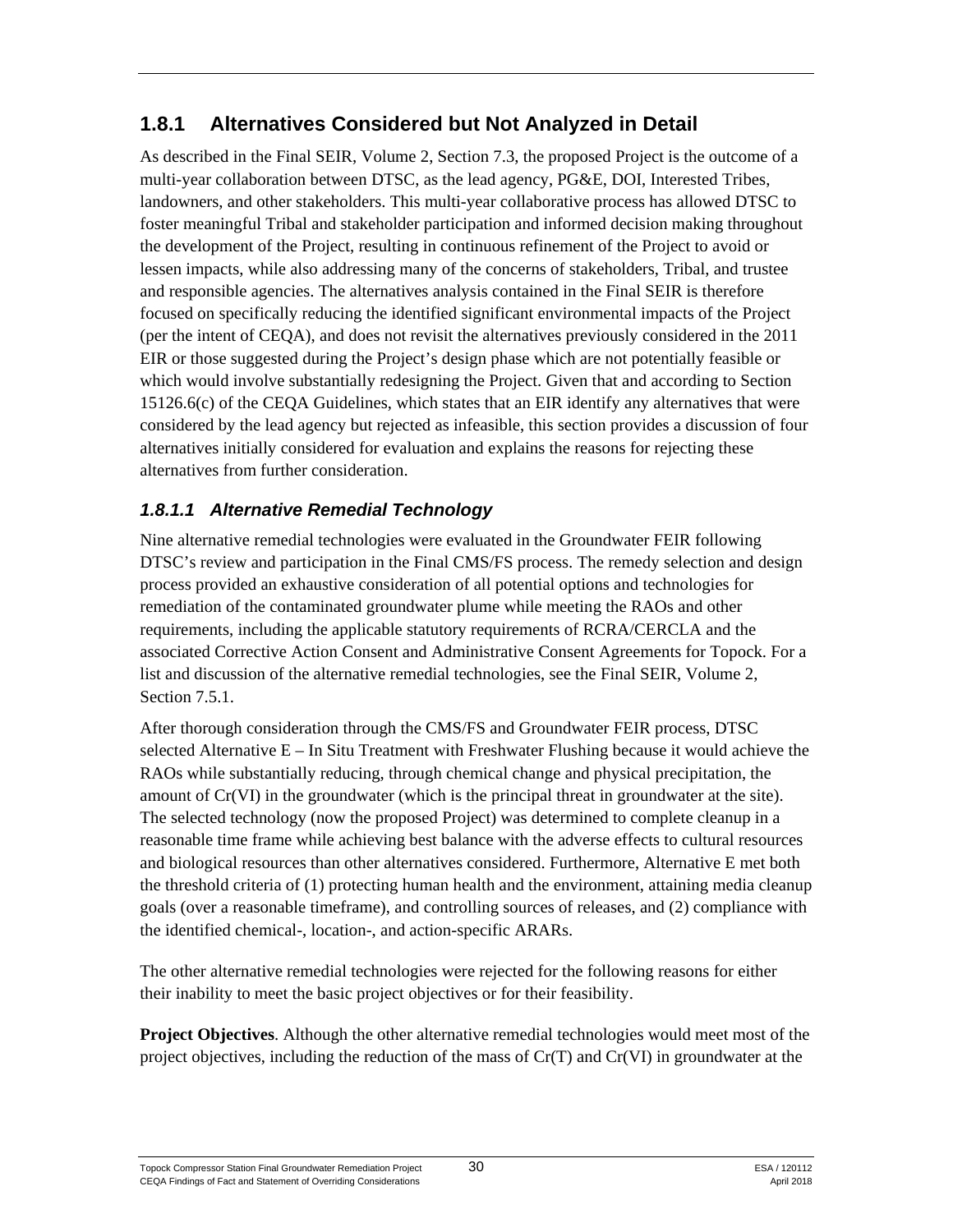Project Area, the alternatives were determined to result in greater ground disturbance or result in longer cleanup timeframes.

**Feasibility.** Since the certified Groundwater FEIR included the evaluation of several alternative remedial technologies, which were deemed either as not feasible, not meeting project objectives, or resulting in greater impacts than the proposed Project, alternative remedial technologies were rejected from further analysis in the SEIR.

Given the thorough investigation and evaluation of other potential remedial alternatives through the development of the certified Groundwater FEIR, the CMS/FS, and the joint decision between DTSC and DOI in 2011 to select Alternative  $E - In$  Situ with Freshwater Flushing, for which the CEQA statute of limitations has run and all prior litigation has been settled, it is not necessary for the Final Groundwater Remedy SEIR to consider or revisit other remedial technologies as viable alternatives to the proposed Project.

#### *1.8.1.2 Colorado River Freshwater Source Alternative*

The Groundwater FEIR evaluated three separate options for a freshwater supply source including the use of surface water from the Colorado River. Based on the Final CMS/FS evaluation, this option would obtain water from the Colorado River and would have sufficient capacity and low concentrations of arsenic and dissolved salts. The use of Colorado River water could be done either by taking water directly from the river through an intake structure on the river bank, or by extracting water from beneath the river bottom through an infiltration gallery.

Water drawn directly from the river via an intake structure would likely require filtration and disinfection prior to injection into the aquifer, which would require filters and chemical feed equipment that would increase the size and amount of remedial infrastructure to be constructed and maintained. Organic carbon would potentially need to be removed from the river water prior to injection, which is difficult to remove using conventional water treatment methods. The additional construction footprint needed for the direct river intake infrastructure would also disturb a larger area than would the Project.

Use of a shallow infiltration gallery beneath the river bottom would avoid the need for filtration and disinfection of water from a direct river intake. Under this option, the sand in the river bottom would provide filtration, removing suspended solids and microbes. However, the groundwater in the shallow zone beneath the river contains water that is geochemically reduced and contains elevated concentrations of iron and manganese, which could foul the injection wells. It is also likely that a conditioning system would be needed, at least during the first few years, to remove iron and manganese from groundwater that is extracted from more reduced portions of the aquifer beneath the river such that the potential for fouling of the associated injection wells is minimized.

**Project Objectives**. Although most of the objectives of the Project would be met by this alternative, greater biological resource impacts are associated with this option due to the implementation and operation of the river intake structure/shallow infiltration gallery and potential direct impacts to special status fish species that occur in the Topock area, specifically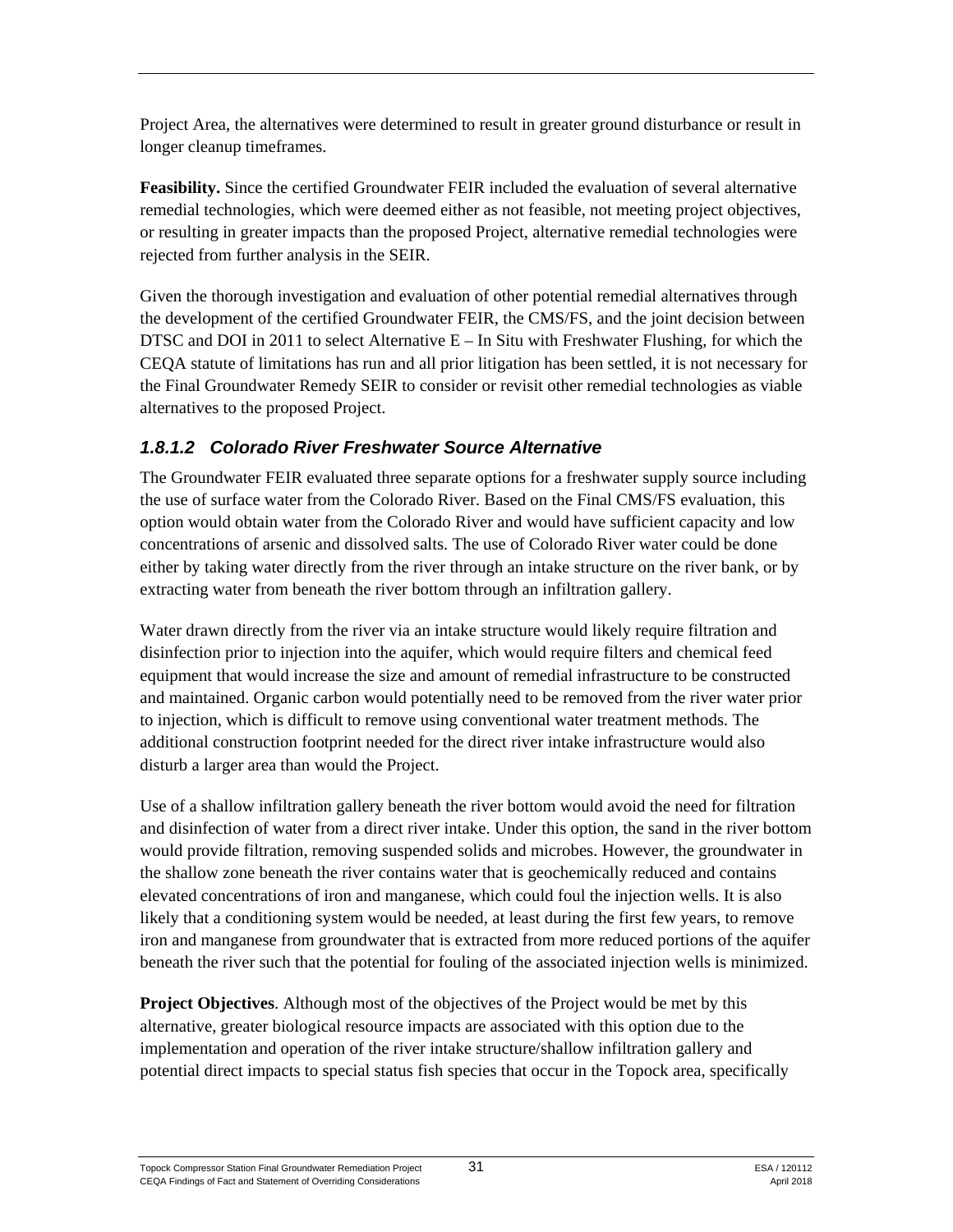the razorback sucker and the bonytail chub. Both are federally-listed and state-listed as endangered species; the razorback sucker is also a California Fully Protected Species. The CDFW indicated that approval of a fish screen and intake structure that would avoid incidental take of the razorback sucker may be difficult to obtain. Additional infrastructure impacts would also occur with the construction of necessary water treatment facilities to remove suspended solids, potentially organic carbon, and disinfection to remove microbes required prior to injection to protect wells.

**Feasibility.** Because this Colorado River Freshwater Source alternative would result in new and more severe significant impacts to aquatic resources, and there is uncertainty of the treatment effectiveness, this alternative was rejected for not being potentially feasible and therefore warranting of a full alternative analysis in the SEIR.

#### *1.8.1.3 Elimination of Project Components in the Moabi Regional Park Area*

The proposed Project includes a Construction Headquarters and Long-Term Remedy Support Area, Temporary Construction Laydown Area, and Soil Processing Area/Clean Soil Storage Area near Moabi Regional Park that were not considered in the Groundwater FEIR. These facilities would be located in areas that were identified in the Groundwater FEIR as a potential location for one or more freshwater wells to be used in the remedy; however, the location for the proposed facilities represents a larger area, which required the SEIR Project Area to be increased.

This alternative would require: (1) eliminating soil storage on-site and exporting all or a significant majority of excavated materials off-site, and (2) relocating the Construction Headquarters and Long-Term Remedy Support Area and laydown areas to another location. The only potential location identified in the Project Area for the Construction Headquarters and Long-Term Remedy Support Area would be the Transwestern Bench (TW Bench), as was shown in the 60% BOD. However, PG&E has indicated that there is not enough room at the TW Bench to accommodate the current needs for the Headquarters and Long-Term Remedy Support Area and laydown areas. As a result, the Construction Headquarters and Long-Term Remedy Support Area would need to be located off-site.

**Project Objectives.** The objectives of the Project would mostly be met by this alternative. One of the project objectives is to "consider public safety" and to "ensure efficiency," which would not be met if the main Construction Headquarters and Long-Term Remedy Support Area were to be located farther from the Project activities, which would require longer worker trips, increased potential for hazardous material spills, and increased construction duration, etc. In addition, locating the Construction Headquarters and Long-Term Remedy Support Area near the TW Bench would increase visual impacts, and potentially biological resource impacts, in the Colorado River floodplain.

**Feasibility.** Because of the geographic site constraints and engineering infeasibility of including the Construction Headquarters and Long-Term Remedy Support Area at the TW Bench, and increased aesthetic and biological resource impacts, this alternative was rejected from further consideration in the SEIR.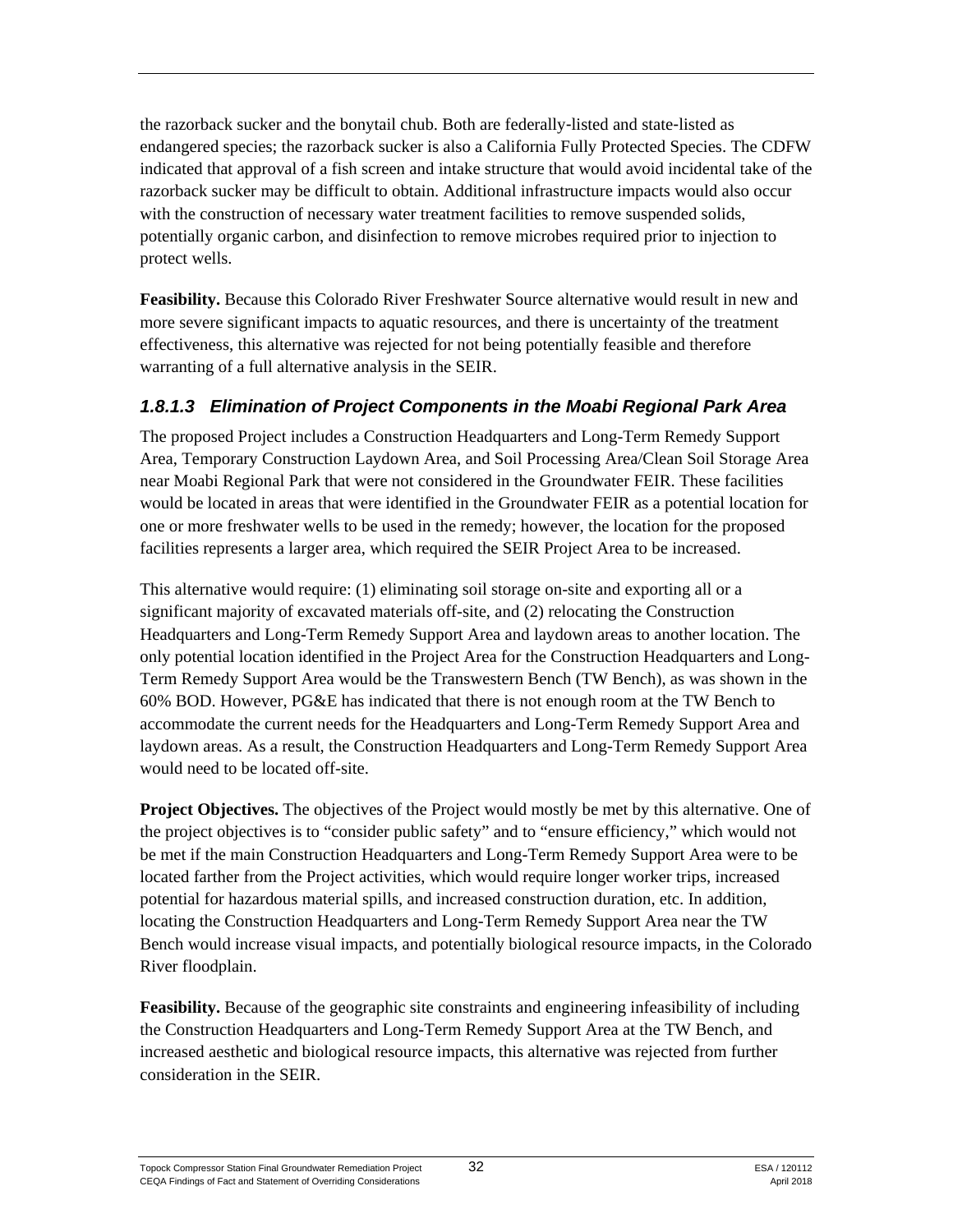#### *1.8.1.4 Reduction of Project Footprint and Project Components*

The Final Remedy Design evaluated in this SEIR is a culmination of an extensive preliminary (30%), intermediate (60%), pre-final (90%), and final (100%) design process, undertaken by PG&E as directed by DTSC and DOI with review and comment by stakeholders. For a summary of the design submittals, and summary of number of comments received and review time, refer to Chapter 2, "Introduction" of this SEIR, Subsection 2.4.6. Each subsequent design submittal went through extensive revision after stakeholder review. This substantive process allowed for consideration of many different remedy design components and compositions of infrastructure. The Final Remedy Design reflects the extensive design review process undertaken over four years by PG&E and stakeholders, and includes modifications and clarifications by PG&E as a result of the collaborative and iterative design process.

This alternative considers reduction of the Project footprint and associated pipelines, wells and appurtenant facilities to be installed and operated. This alternative would result in less ground disturbance and fewer facilities. However, based on the extensive design review process which identified the exact amount of infrastructure needed to operate the groundwater remedy properly and successfully, it is not guaranteed that this alternative would include enough infrastructure to successfully manage the groundwater plume.

**Project Objectives.** It is assumed that this alternative would not meet most of the Project objectives, since the type and amount of remedial components included in the Final Remedy Design was based on multiple design iterations and is assumed to include the exact amount of infrastructure required to operate the remedy successfully. For example, it is assumed that any reduction of wells may not guarantee that the contaminated groundwater plume does not permanently expand. Further, the proposed Project evaluated in this SEIR includes a Future Activity Allowance to allow for instances where the infrastructure identified in the Final Remedy Design is not enough to operate the groundwater remedy successfully over time. Because this alternative would not definitively meet all of the project objectives, this alternative was rejected from further consideration in the SEIR.

**Feasibility.** This alternative would involve reduction of the Project footprint, and associated pipelines, wells and appurtenant facilities to be installed and operated. Accordingly, this alternative would result in less ground disturbance and fewer facilities, which would generally result in fewer impacts than the proposed Project presented in the Final Remedy Design. However, because the alternative would not meet all of the project objectives, and may not result in successful operation of the groundwater remedy, this alternative was rejected from further consideration in the SEIR.

### **1.8.2 Aboveground Pipeline Infrastructure Alternative**

### *1.8.2.1 Summary of Aboveground Pipeline Infrastructure Alternative*

The proposed Project includes an extensive network of fluid conveyance pipelines to implement the remediation system, the vast majority of which would be located underground in subsurface trenches. The Aboveground Pipeline Infrastructure Alternative would place piping aboveground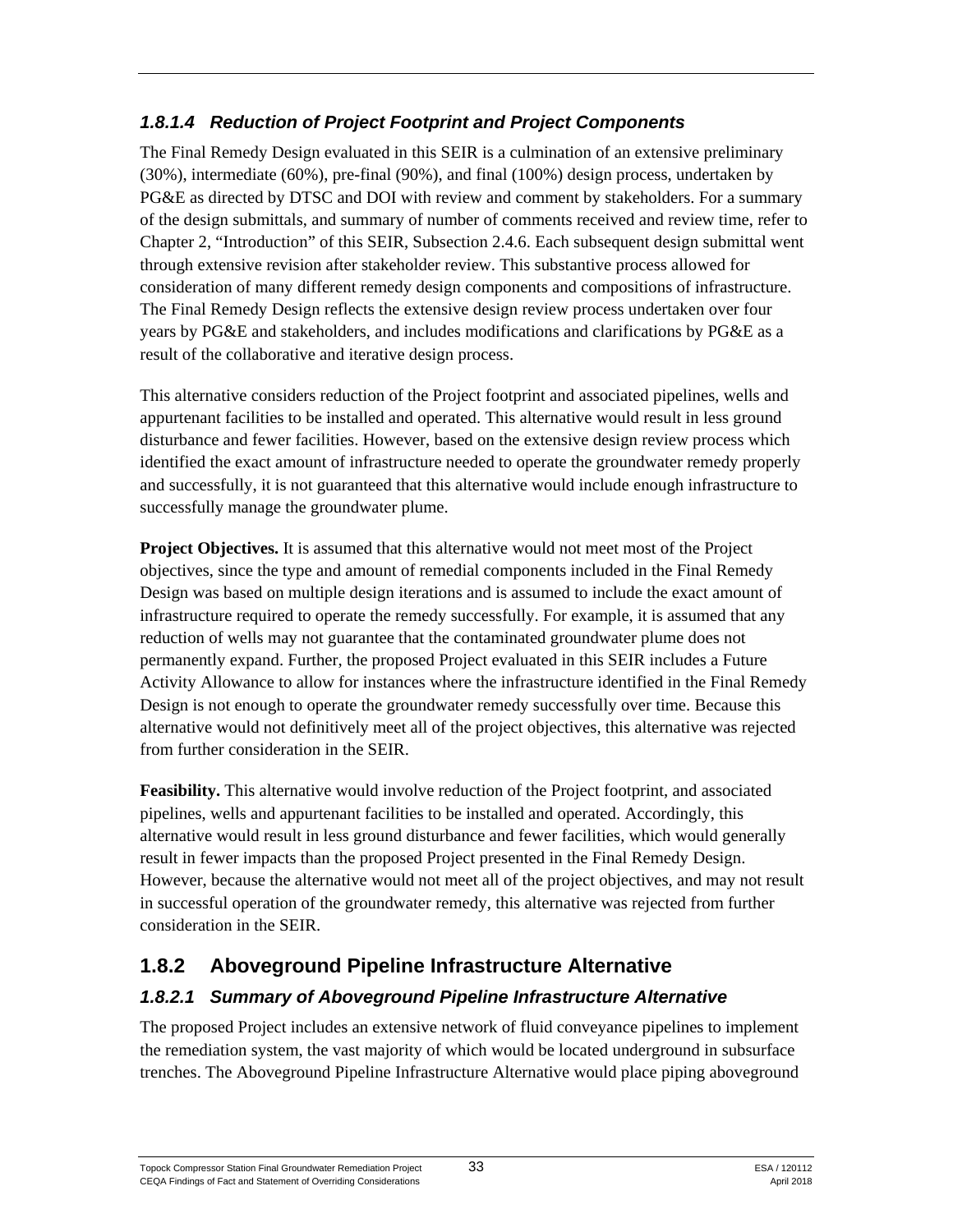in three upland segments east and west of the IM-3 Facility, instead of belowground. The preference for aboveground pipelines was presented to DTSC and DOI from Interested Tribes who explained that further subterranean intrusion into the land resulting from belowground pipelines was objectionable. Accordingly, the intent of this alternative is to reduce the amount of overall ground disturbance and subsurface excavation. The Final Remedy Design includes approximately 43,200 linear feet of trenches for fluid conveyance piping (about 8.2 miles) with most of the conveyance piping placed belowground in trenches. The Aboveground Pipeline Infrastructure Alternative would include the same pipeline alignments as the Proposed Project, except that 4,800 linear feet of aboveground fluid conveyance piping which requires 800 linear feet of underground trenching (less than 1 mile) would be installed. This would reduce underground trenching by 1,869 linear feet. In addition, the Aboveground Pipeline Alternative would result in 1,869 cubic yards of soil disturbance (excavation), which is substantially less than the proposed Project disturbance of 56,500 cubic yards. All other wells/boreholes, and Project infrastructure would be located in the same locations as described in the proposed Project.

The Aboveground Pipeline Infrastructure Alternative would reduce or have similar impacts to the following Project impacts as described in the Final SEIR. Under some topics, the Aboveground Pipeline Infrastructure Alternative would reduce but not eliminate the Project's significant and unavoidable impacts to cultural resources as described below.

- Air Quality. The Aboveground Pipeline Alternative would use similar types of mechanical equipment as the proposed Project at all phases. Because this alternative would result in less soil excavation, haul trips for soil import/export construction activities would be less than the proposed Project. Therefore, the daily and annual air pollutant emissions associated with the proposed Project would be less than the proposed Project. Air quality impacts for the proposed Project were determined to be less than significant with mitigation, and under this alternative, emissions would be reduced from those of the proposed Project during construction. Due to increased operation and maintenance requirements of the aboveground pipeline system, there would likely be increased vehicle trips to and from the Project Area resulting in increased emissions (though still anticipated to be below thresholds). Overall, this alternative would not serve the purpose of avoiding or substantially lessening a significant adverse environmental effect of the Project in regard to air quality.
- Biological Resources. Placement of aboveground pipelines in this alternative would occur primarily in previously disturbed roads and open creosote bush scrub community. The reduction in soil excavation would likely minimize habitat loss and potentially reduce impacts to upland habitat, riparian vegetation at the Bat Cave Wash crossing, and impacts to nesting birds. The Project Area contains suitable bat maternity roosting areas for a number of common and special-status bat species. While the decrease in soil excavation activity associated with the installation of aboveground structures may reduce impacts to the bat maternity roosts, potentially significant impacts to bat species may still occur given that construction of the aboveground structures would still result in increased noise and human activity around maternity roost sites.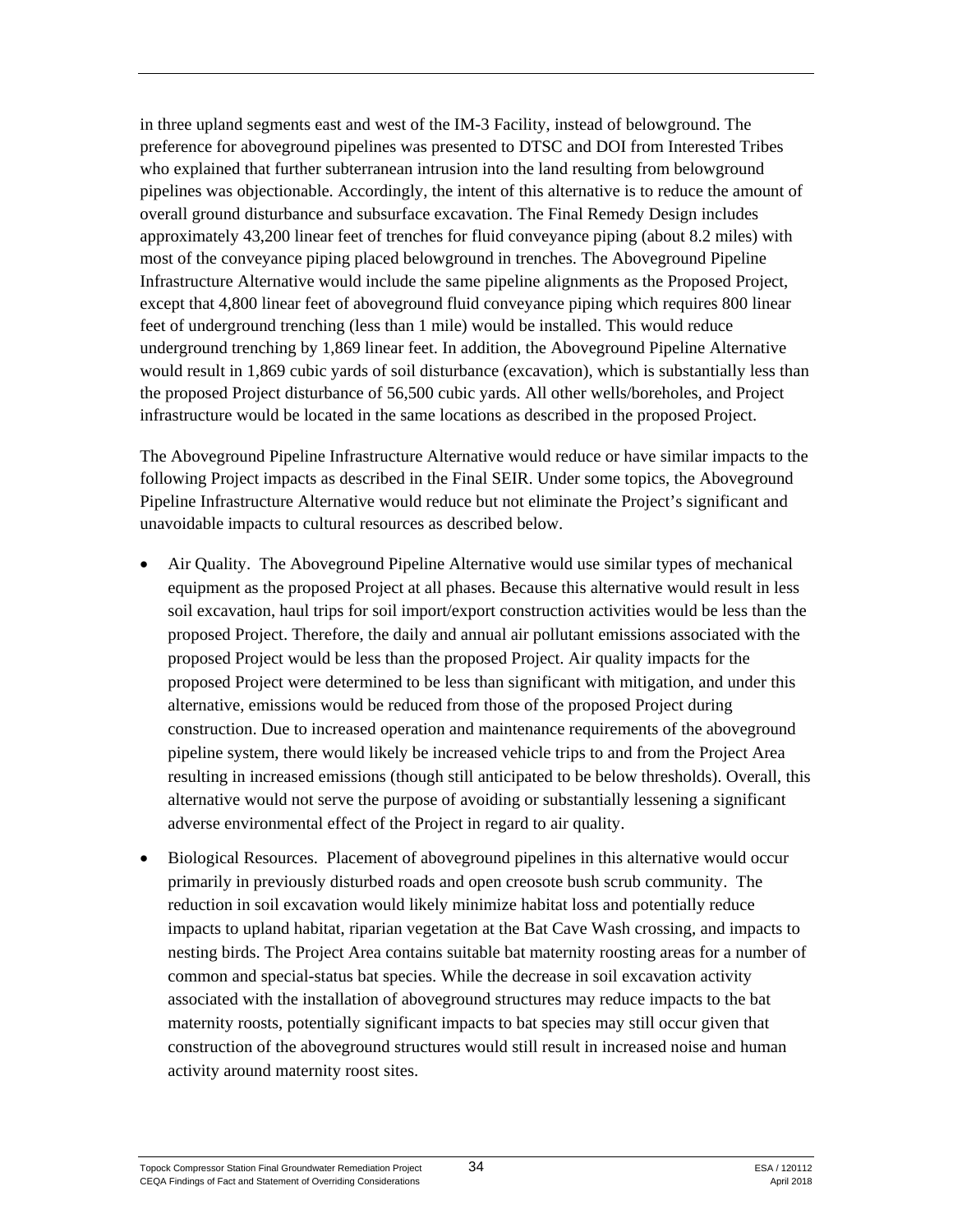The proposed Project was determined to not have a significant impact on wildlife movement corridors or linkages. However, the Aboveground Pipeline Infrastructure Alternative would potentially increase impacts on wildlife movement corridors and linkages due to the introduction of the aboveground infrastructure, including the pipeline and associated retaining walls and structures. While the ultimate height of the aboveground pipelines off the ground would likely vary based on underlying topography and land cover, it is assumed that there would be no significant impediment of movement for smaller wildlife and avian species, and that the greatest impact would be to large wildlife such as the bighorn sheep. Particular impacts to desert tortoise could be increased depending on the overall clearance of the pipelines. Overall, impacts to wildlife movement corridors or linkages would therefore be greater under this alternative, although the alternative would not serve the purpose of avoiding or substantially lessening a significant adverse environmental effect of the Project.

• Cultural Resources. Project activities involving ground disturbance and the installation of belowground infrastructure would directly and adversely affect the soil and landforms identified by some Interested Tribes as contributing elements of the Topock TCP. Because the land itself is essential to the significance of the Topock TCP, the disturbance of soil is considered a profound disruption in the belief system of some Interested Tribes and would affect the Topock TCP long after the Project is completed. The use of aboveground pipeline infrastructure would potentially reduce cultural resource impacts to the Topock TCP by reducing overall ground disturbing activities (53,170 fewer linear feet of subsurface trenches would be needed).

Potential impacts to unknown historical and unique archaeological resources from the Aboveground Pipeline Infrastructure Alternative would be lessened relative to the proposed Project because soil and ground disturbance would be substantially reduced. However, because there still remains a potential to impact unknown historical or unique archaeological resources from installation, maintenance and replacement of aboveground infrastructure, and because of the overall impacts to landscapes within the Topock TCP, the difference in soil disturbance would not change the conclusion that the impacts of the Aboveground Pipeline Alternative to unknown historical and unique archaeological resources would be significant and unavoidable.

Potential impacts to paleontological resources and human remains from the Aboveground Pipeline Alternative would be lessened relative to the Project because the soil and ground disturbance would be substantially reduced. However, because there is still a potential to impact as yet unknown paleontological resources and human remains, this difference would not alter the conclusion that the impacts of the Aboveground Pipeline Alternative to paleontological resources and human remains would be significant and unavoidable.

• Water Supplies. The use of water for construction of the remedy and decommissioning of the IM-3 Facility under the proposed Project is estimated to be approximately 152 to 192 acre feet annually (afa). During construction, the Aboveground Pipeline Infrastructure Alternative would potentially decrease the consumption of construction water for dust control since less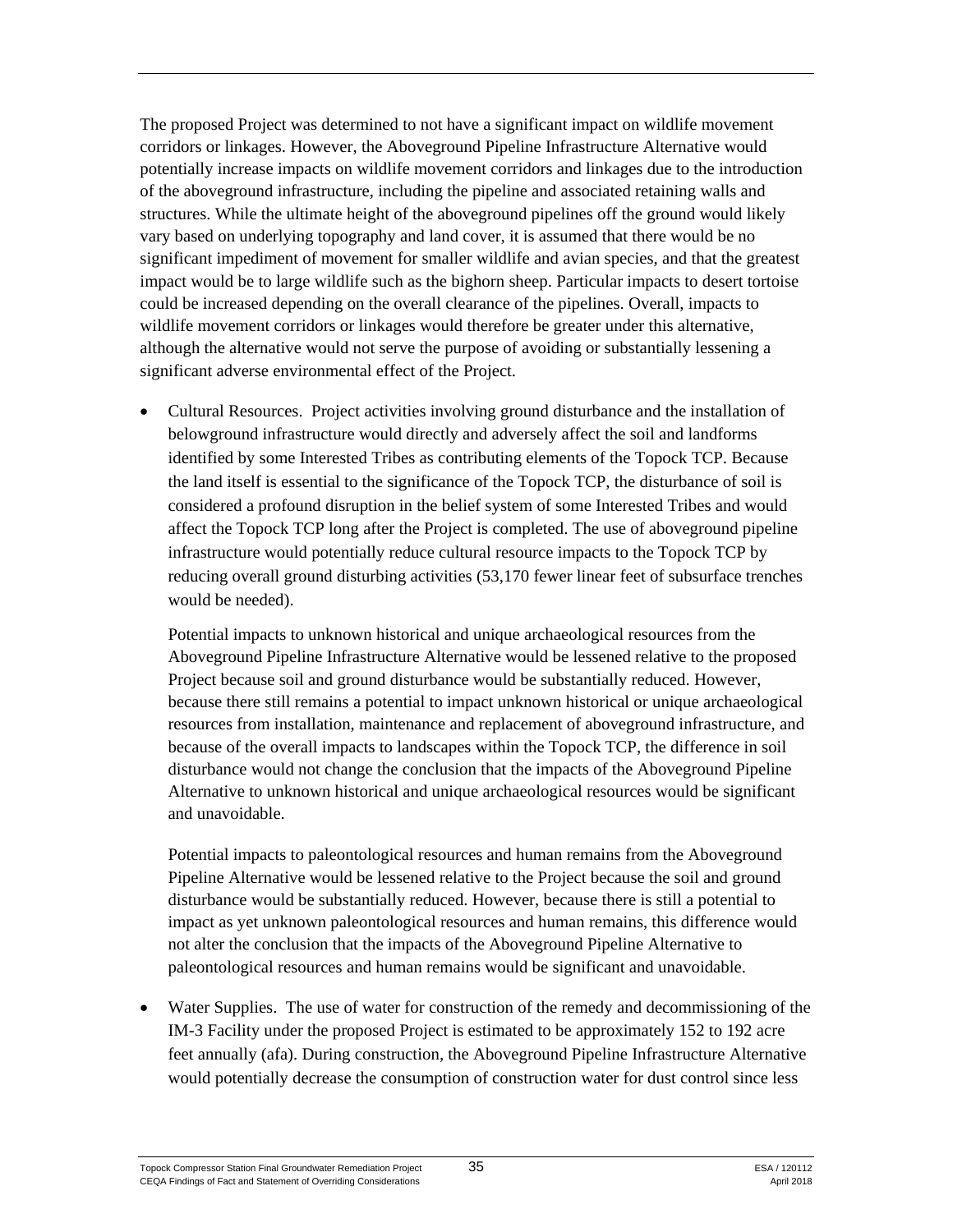soil excavation and soil storage would be required. However, the long-term maintenance activities associated with the Aboveground Pipeline Infrastructure Alternative would require sandblasting every ten years, which would potentially increase the consumption of water for the alternative. Consumptive water use during operation of the proposed Project would consist of about 2.8 acre-feet per year (0.91 mg per year) of water to the TCS Evaporation Ponds, off-site disposal, and miscellaneous water use. This amount was determined to be within PG&E's 422 acre-feet per year of allotted capacity. Since this alternative is not expected to result in a substantial increase in water use and because the sources of water already exists and the entitlement volume has not changed since certification of the Groundwater FEIR, impacts related to water use would not be significant, similar to the proposed Project. Since the proposed Project would not result in significant impacts to water supplies and would not require mitigation, this alternative would not serve the purpose of avoiding or substantially lessening a significant adverse environmental effect of the proposed Project.

The Aboveground Pipeline Infrastructure Alternative would have greater impacts than the Project to the impact areas described below.

- Aesthetics. The Aboveground Pipeline Alternative would introduce long-term views of steel aboveground pipelines, as well as utility poles, retaining walls, and grade separation structures that would be located within the same general viewshed as the proposed Project, including Needles Rock, Topock Maze Loci A, B & C, Chemehuevi Mountains, Colorado River, Bureau of Land Management (BLM) Area of Critical Environmental Concern (ACEC) and the Havasu National Wildlife Refuge (HNWR). Views of the 4,800 linear feet of aboveground pipelines and associated infrastructure would be visible from these key viewsheds, resulting in greater visual intrusion to the natural landscape than the proposed Project. Similar to the proposed Project, the alternative would include surface treatment (i.e., muted earth-tone color pallet) of aboveground structures; however, visual intrusions under the Aboveground Pipeline Alternative would be substantially higher than that of the proposed Project, and would substantially degrade the existing visual character and quality of the site and its surroundings, resulting in greater significant aesthetic impacts than the Project.
- Hazards and Hazardous Materials. The Aboveground Pipeline Infrastructure Alternative has the potential to increase public health and safety impacts during both construction, and operation and maintenance of the Project. There would be greater worker safety and risk hazards during construction and operation of the Aboveground Pipeline Alternative than the proposed Project. Because of the Project Area's topography and steep slopes, there is limited work space to install aboveground infrastructure which increases worker safety risk associated with accidental falls and injury. During operation and maintenance activities, there would be an increased risk of incidents while working on steep slopes, or working near a high pressure natural gas pipeline. The placement of the aboveground piping would therefore result in greater significant hazards to the public or the environment through transport and potential release of hazardous materials than the proposed Project. Since the proposed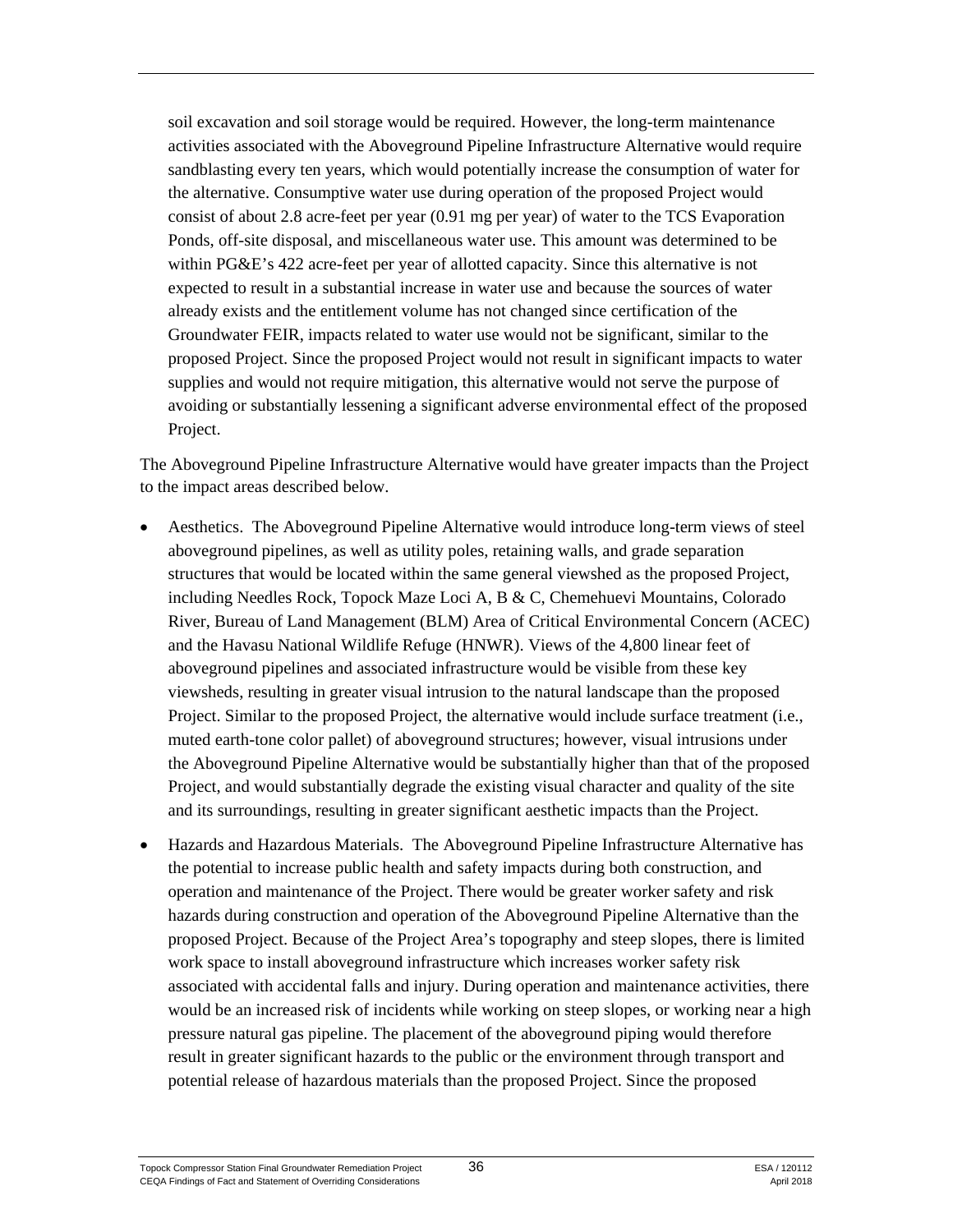Project's impacts related to hazards and hazardous materials were determined to be less than significant with mitigation, this alternative would not serve the purpose of avoiding or substantially lessening a significant adverse environmental effect of the Project.

- Hydrology and Water Quality. During construction, the Aboveground Pipeline Infrastructure Alternative would substantially reduce the amount of soil excavation and storage of soils, thereby minimizing potential runoff impacts associated with the stockpiling of soil material. However, the alternative would introduce new aboveground infrastructure that would potentially increase impervious surface that could affect the natural drainage patterns. Operation and maintenance activities, which include sandblasting activities, would potentially increase water quality impacts. Since the proposed Project's impacts related to hydrology and water quality were determined to be less than significant with mitigation, this alternative would not serve the purpose of avoiding or substantially lessening a significant adverse environmental effect of the Project.
- Noise. Long-term operational noise impacts are expected to be greater than the proposed Project since the Aboveground Pipeline Infrastructure Alternative would require additional and more frequent operation and maintenance requirements, and potentially more periodic replacement. Pipeline construction associated with the proposed Project would likely be slightly reduced from the proposed Project at nearby sensitive receptors (Topock Maze, Moabi Regional Park, and Pirate Cove) as the trenching and excavation equipment use would be reduced from the proposed Project. Construction-related noise in Arizona to the sensitive receptors located along the south side of I-40 in Arizona and the sensitive receptors along the Topock 66 Spa and Resort would be expected to be similar. There still remains a potential to impact sensitive receptors during the aboveground pipeline construction and operation, the difference in soil disturbance would not change the conclusion that the noise impacts of the Aboveground Pipeline Alternative would be significant and unavoidable.
- Utilities, Service Systems, and Energy. Impacts related to off-site soil disposal (and associated traffic and air quality emissions) would be significantly reduced under this alternative due to the reduction in soil disturbance. Similar to the proposed Project, the Aboveground Pipeline Infrastructure Alternative would obtain power from the City of Needles, the Mohave Electric Cooperative, as well as various on-site sources of electricity, including the use of on-site generators and solar panels. The alternative would require the installation of 23 power poles, which is an additional increase of ten power poles required for the proposed Project. Therefore, this alternative would result in slightly greater utility and energy impacts than the proposed Project. Project impacts relative to utilities and energy were determined to be less than significant with mitigation, so this alternative would not serve the purpose of avoiding or substantially lessening a significant adverse environmental effect of the proposed Project.

#### *1.8.2.2 Conclusion*

As noted above, the project objectives are to ensure the Final Groundwater Remedy Project achieves cleanup levels and/or performance goals and compliance with RAO's within a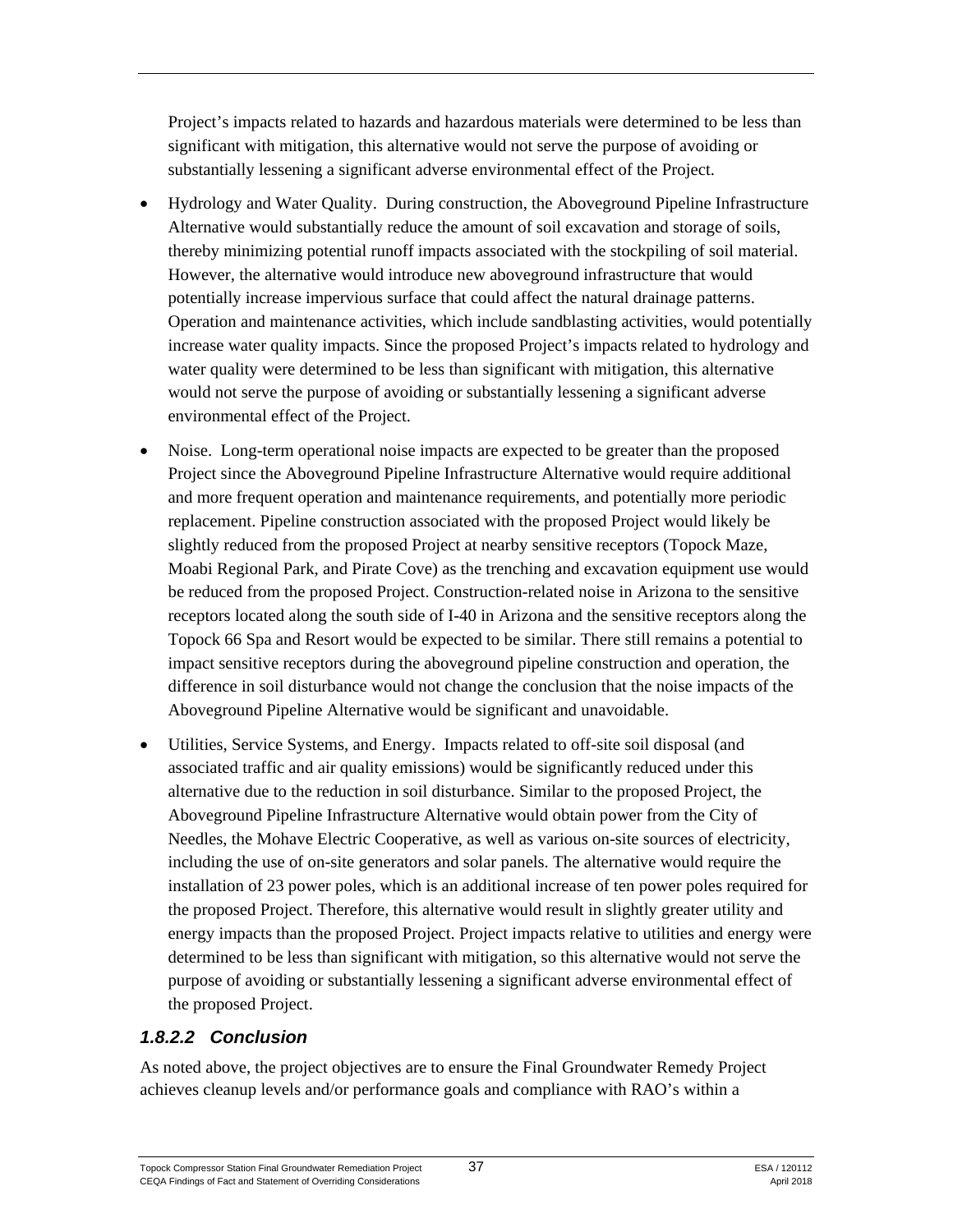reasonable time frame; minimize ground disturbance to protect biological, historical, cultural resources and aesthetic impacts to the extent feasible; and to ensure efficiency and compliance with health and safety standards in consideration of public safety. As explained in the Final SEIR, Volume 2, Section 7.6.1.1, these primary Project objectives would not be attained with implementation of the Aboveground Pipeline Infrastructure Alternative because construction and long-term operation and maintenance of the Aboveground Pipeline Alternative would result in greater worker and public safety issues associated with an increased risk of injury or even death associated with worker/visitor falls due to the Project Area's topography and steep slopes. Further, the Aboveground Pipeline Alternative would require increased maintenance requirements, such as sand blasting and painting every 10 years. Therefore, the increased worker and public safety issues would not meet the Project's objectives (see Final SEIR, Volume 2, Section 7.6.1.1).

The Aboveground Pipeline Infrastructure Alternative would result in slightly worse impacts on aesthetics, biological resources, hazards and hazardous materials, hydrology and water quality, noise, and utilities, service systems and energy, based on 1) the location of the aboveground pipeline which would cause greater impacts to nearby viewer groups and noise sensitive receptors; 2) greater biological impacts to wildlife movement corridors, 3) increased hazardous materials impacts based on the transport and potential release of hazardous materials than the proposed Project; 4) increase in impervious surfaces which would increase hydrology and water quality impacts, and 5) greater energy impacts than the proposed Project. The Aboveground Pipeline Infrastructure Alternative would not result in the reduction of Project-related significant and unavoidable impacts to noise to a less than significant level.

DTSC rejects the Aboveground Pipeline Infrastructure Alternative because it would conflict with the Project's objectives and would be more environmentally impacting. The alternative would result in greater worker and public safety issues associated with an increased risk of injury or even death associated with worker/visitor falls, and would therefore not meet the project objective of "ensur[ing] efficiency and compliance with health and safety standards in consideration of public safety." As described in the SEIR, this alternative would also result in slightly worse impacts on aesthetics, biological resources, hazards and hazardous materials, hydrology and water quality, noise, and utilities, service systems and energy because of the location of the pipeline; and would not reduce significant unavoidable noise impacts to below significance. The Aboveground Pipeline Infrastructure Alternative is therefore less desirable and would not meet the requirements for selection under CEQA. For this reason, DTSC rejects the Aboveground Pipeline Infrastructure Alternative as impracticable and undesirable from a policy standpoint and, therefore, infeasible within the meaning of CEQA because of environmental, legal and policy reasons.

## **1.8.3 Elimination of On-site Soil Storage Alternative**

## **1.8.3.1 Summary of Elimination of On-Site Soil Storage**

Under the Elimination of On-site Soil Storage Alternative, soil storage would be eliminated entirely at the Soil Processing Area/Clean Storage Area, and all, or a significant majority of,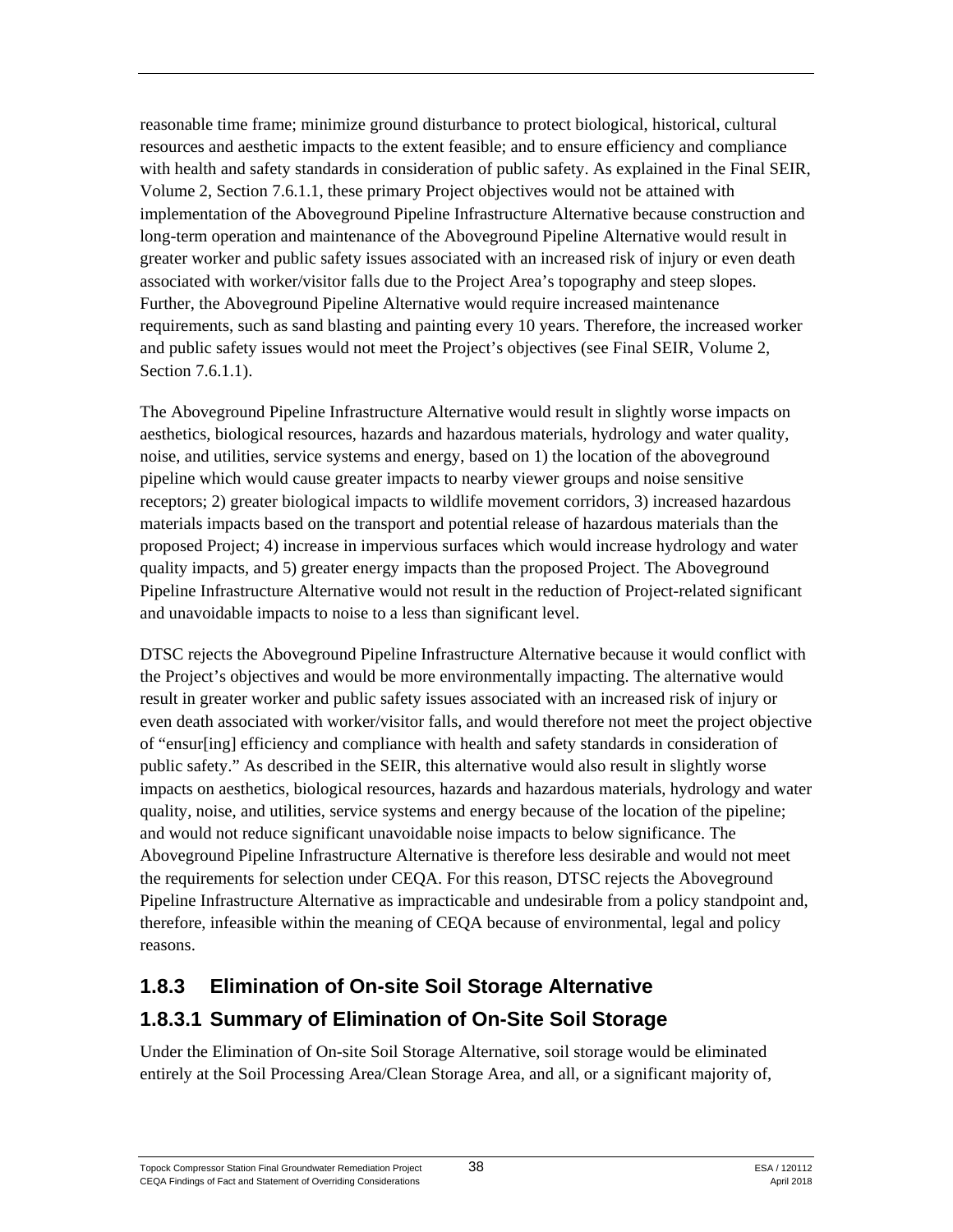excavated soil would be exported off-site. While this alternative would eliminate the need for soil storage, a location near the Project Area would still be required for temporary soil staging for import soil, reusable site soil, and soil to be disposed of off-site. For purposes of this alternative, the existing BOR quarry area, which is located between the Station and the TCS Evaporation Ponds, could be used. The intent of this alternative is to minimize construction-related impacts to sensitive receptors at the nearby Moabi Regional Park, and to potentially reduce overall construction-related efforts. The use of the BOR quarry location for temporary management of site soil would increase soil transit time to work areas within the Project Area compared to use of the Soil Processing Area/Clean Soil Storage Area near Moabi Regional Park under the proposed Project. In addition, the use of the BOR quarry as a temporary soil staging area would likely increase consumption of construction water for dust control along unpaved roads, whereas the Soil Processing Area/Clean Soil Storage Area proposed for the Project is accessed primarily via paved roads.

The Elimination of On-site Soil Storage Alternative would slightly reduce or have similar impacts to the following Project impacts as described in the Final SEIR. Under some topics, the Elimination of On-site Soil Storage Alternative would reduce but not eliminate the Project's significant and unavoidable impacts to noise as described below.

- Aesthetics. The Elimination of On-site Soil Storage Alternative would eliminate views of a soil processing and storage area near Moabi Regional Park, including views of the soil staging area, a truck waiting area, and an approximately 12-foot high shade structure and elevated water tank. The proposed BOR quarry is located between the Station and the TCS Evaporation Ponds and in proximity to the Topock Maze, which represents a view from a location of tribal sensitivity. The access road improvements would be even closer to the Topock Maze, approximately 920 feet. However, the BOD quarry is situated in a ravine and may not be completely visible from the resource. Nevertheless, the constant stream of trucks during construction and operation of the BOD quarry as a soil storage location could result in additional aesthetic impacts from the Topock Maze. As stated in Section 4.1, "Aesthetics," visual impacts associated with the Project's Soil Processing Area/Clean Soil Storage Area would be minor and the activities would not obstruct distant views of Mohave Valley and surrounding peaks. However, aesthetic effects associated with the Soil Processing Area/Clean Soil Storage Area were determined to be less than significant with mitigation, so this alternative would not serve the purpose of avoiding or substantially lessening a significant adverse environmental effect of the Project.
- Air Quality. The Elimination of On-site Soil Storage Alternative would result in an overall increase in approximately 153 additional export truck trips between the site and landfill over the course of the Project construction phases, as well as additional off road trips internal to the Project Area in order to access the BOR area. The overall increase in truck trips would result in additional annual air pollutant emissions; however, they would be spread over the course of construction activities and therefore would result in negligible daily emissions. This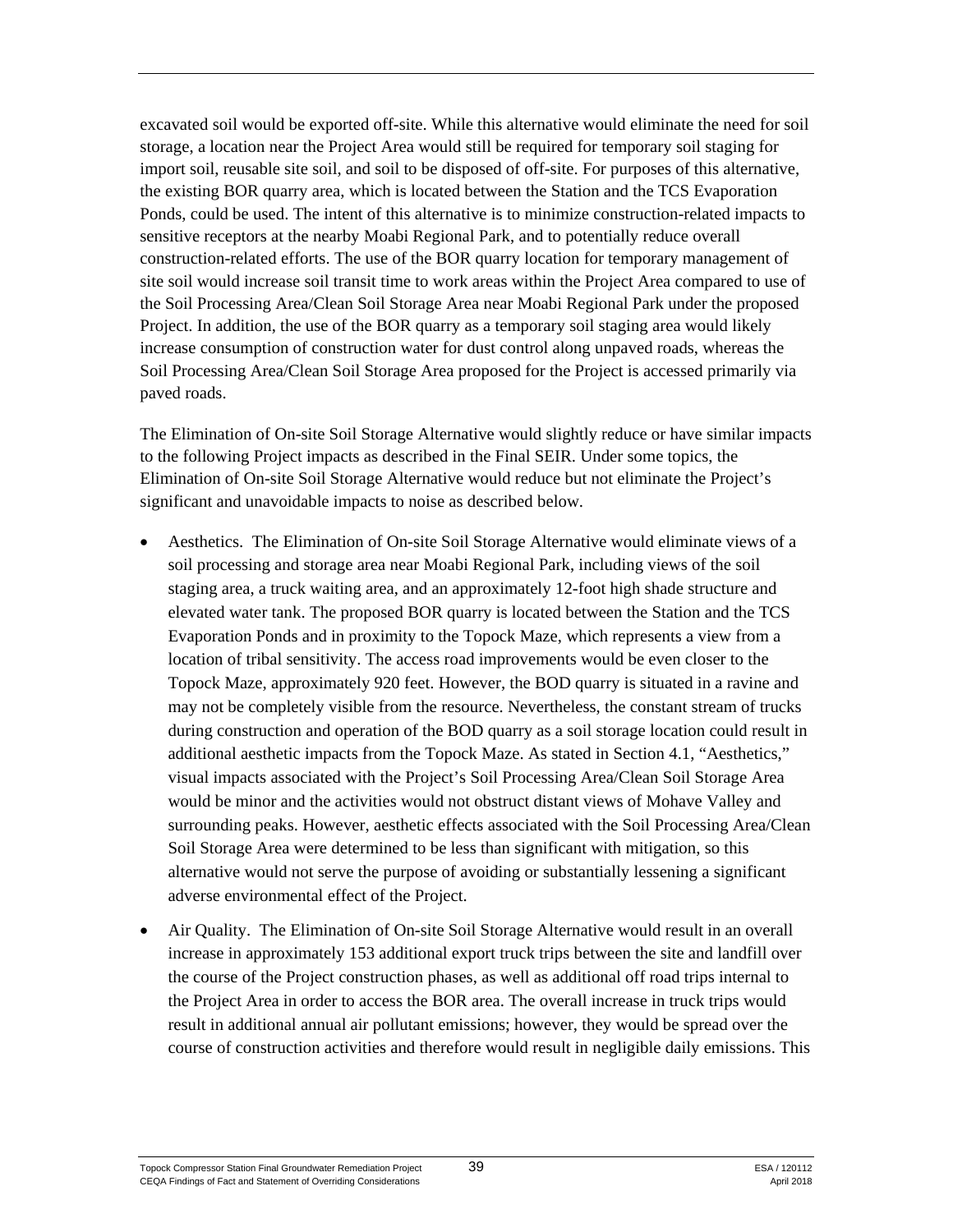alternative would not serve the purpose of avoiding or substantially lessening a significant adverse environmental effect of the Project.

- Biological Resources. The Elimination of On-site Soil Storage Alternative would result in less ground disturbance at the current Soil Processing/Clean Soil Storage Area. However, use of the BOR quarry could occur within or adjacent to sensitive habitat, potentially resulting in both direct and indirect impacts to biological resources. For the proposed Project, construction activities would occur throughout the Project Area within and adjacent to habitat for several special-status species, including special-status bird species, desert tortoise, ringtailed cat, Nelson's bighorn sheep, special-status bats, and special-status plants. The Project would impede the use of active bat maternity roosts. However, Soil Processing Area/Clean Soil Storage Area impacts for the Project were determined to be less than significant with mitigation, so this alternative would not serve the purpose of avoiding or substantially lessening a significant adverse environmental effect of the Project.
- Hazards and Hazardous Materials. The Elimination of On-site Soil Storage Alternative would result in the relocation of the Soil Processing Area/Clean Storage Area to the BOR quarry location. The proposed BOR quarry area would be smaller in size (1 acre versus 2.8 acres) and the level of soil processing activity would be reduced. The BOR quarry would be used to temporarily store excavated soil pending sampling to determine the appropriate management of that soil. The alternative would use the same preventative measures included in the Soils Management Plan and best management practices (BMPs) as the Project to minimize the potential hazards of the routine use, storage, disposal, or accidental spills to less than significant levels. Since the Project's impacts related to hazards and hazardous materials were determined to be less than significant with mitigation, this alternative would not serve the purpose of avoiding or substantially lessening a significant adverse environmental effect of the Project.
- Hydrology and Water Quality. Since the Elimination of On-site Soil Storage Alternative requires the relocation of the temporary storage area to the BOR quarry location, the potential for runoff impacts associated with the stockpiles would be similar to the proposed Project. As the BOR quarry is located in a ravine, the quarry area hydrology would have to be evaluated to determine whether site drainage features would need to be installed to maintain adequate drainage in a manner compliant with Project requirements. This alternative would use the same preventative measures detailed in the Project's Operations and Maintenance Manual, the Soil Management Plan, and BMP Plan for construction to reduce impacts to hydrology and water quality to a level less than significant. Since the Project's impacts related to hydrology and water quality were determined to be less than significant with mitigation, this alternative would not serve the purpose of avoiding or substantially lessening a significant adverse environmental effect of the Project.
- Noise. The Elimination of On-site Soil Storage Alternative would remove some, but not all, activities from the Moabi Regional Park area which contains sensitive residential receptors. The equipment used to construct the Construction Headquarters would remain the same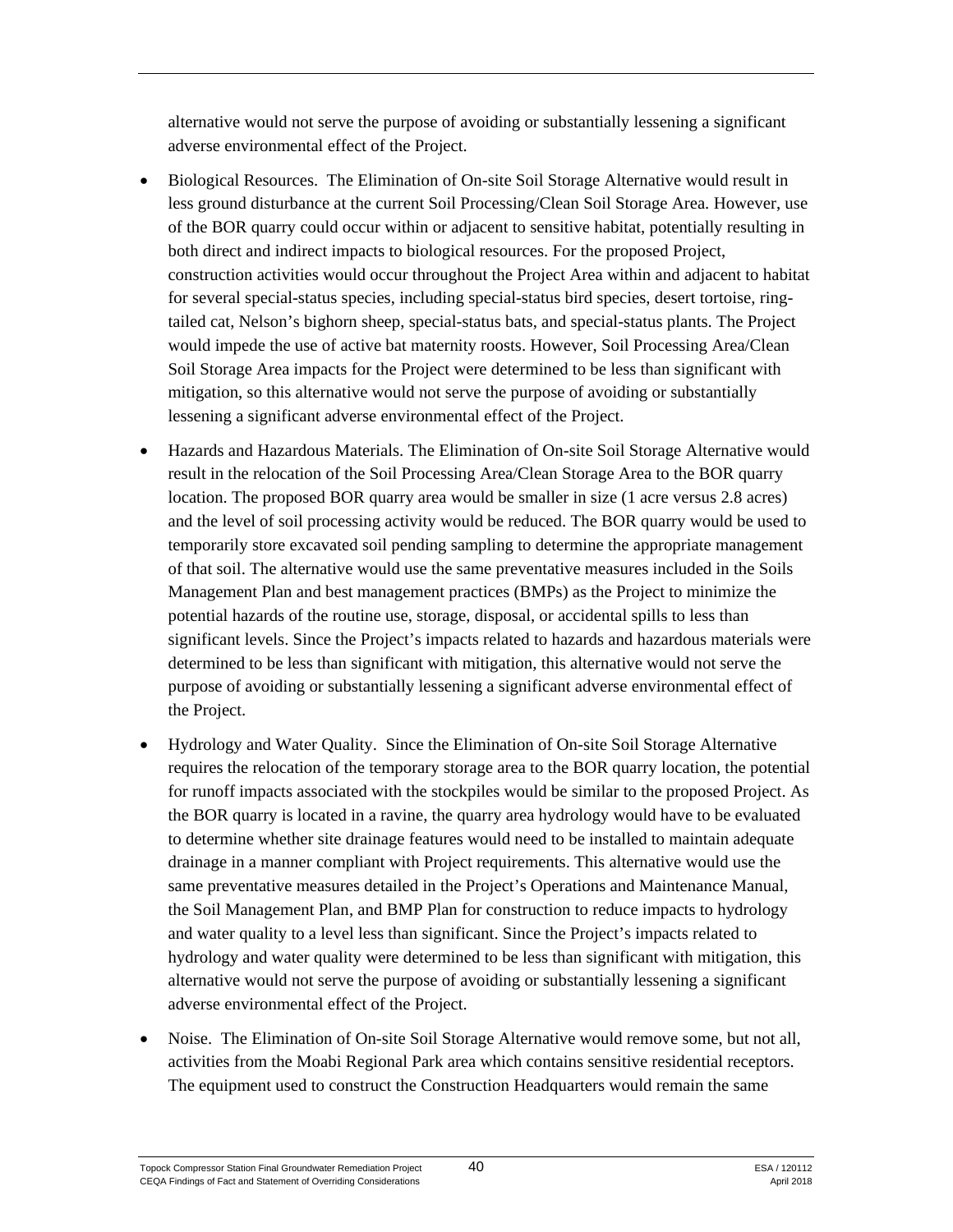despite elimination of the Soil Processing Area/Clean Soil Storage Area. Construction of the Soil Processing Area/Clean Soil Storage Area would involve less noise generation than the Construction Headquarters since no buildings are being constructed, therefore while elimination of this facility near Moabi Regional Park would not completely eliminate noise impacts to the area, it would be reduced. Furthermore, the elimination of the Soil Processing Area/Clean Soil Storage Area from Moabi Regional Park would eliminate a constant stream of truck trips depositing clean soil during construction. Operation of the remedy, and the associated noise impacts, would not differ from the proposed Project. While this alternative would work to reduce operational noise resulting from soil truck trips, the majority of noiseproducing truck trips associated with the Construction Headquarters/Long-Term Remedy Support Area would remain during operation. Given that the Construction Headquarters/Long-Term Remedy Support Area would still remain near Moabi Regional Park, removal of the Soil Processing Area/Clean Soil Storage Area would have a slight reduction in noise to the nearby residential sensitive receptors. The Project's impacts related to noise and vibration were determined to be significant and unavoidable even with the implementation of mitigation measures, and while noise levels would be slightly reduced by eliminating the Soil Processing Area/Clean Soil Storage Area, it would not avoid the significant and unavoidable impact identified for the proposed Project. As a result, this alternative would not serve the purpose of avoiding or substantially lessening a significant adverse environmental effect of the Project.

Water Supplies. This alternative would increase water consumption by an estimated 10 percent since the use of the BOR quarry as a temporary soil staging area would increase consumption of construction water for dust control. Despite the increase in water supply required by this alternative, impacts to water supplies would be similar to that required by the proposed Project. Since the Project would not result in significant impacts to water supplies, this alternative would not serve the purpose of avoiding or substantially lessening a significant adverse environmental effect of the Project.

Although the Elimination of On-site Soil Storage Alternative would have greater impacts than the Project to cultural resources and utilities and service systems, it would not reduce or eliminate the Project's significant and unavoidable impacts to cultural resources.

• Cultural Resources. The BOR quarry activities proposed under this alternative would occur in closer proximity to the Topock Maze than its current proposed location. Therefore, potential impacts to unknown historical, unique archaeological resources, paleontological resources, or human remains from the Elimination of On-site Soil Storage Alternative would be similar to the Project. Because there remains a potential to impact unknown historical, unique archaeological resources, paleontological resources, or human remains, this incremental difference would not change the conclusion that the impacts of the Elimination of On-site Soil Storage Alternative to unknown historical, paleontological, unique archaeological resources, or human remains which would be significant and unavoidable.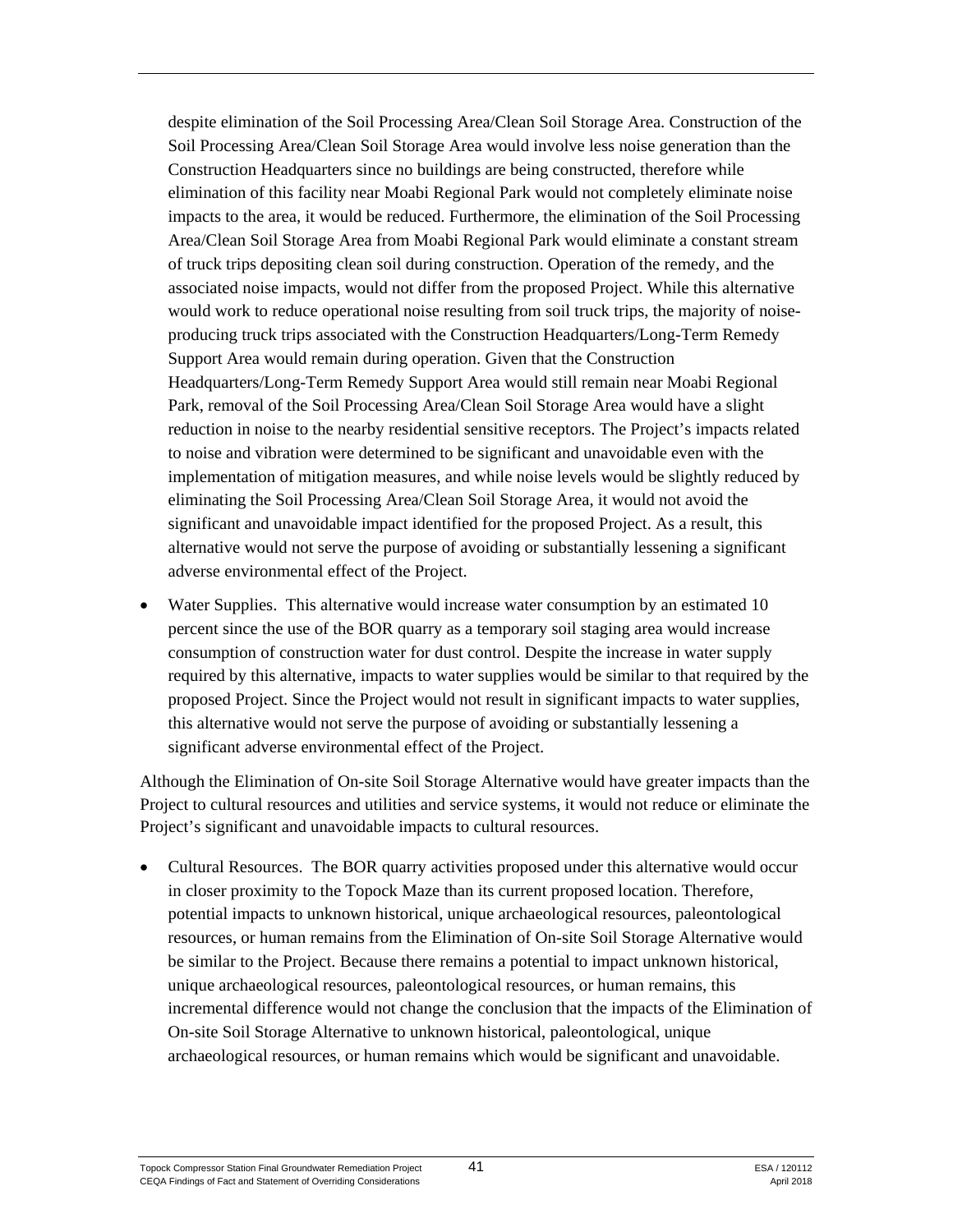The off-site disposal of soils is considered a highly sensitive Tribal issue since on-site soil and landforms are identified by some Interested Tribes as contributing elements of the Topock TCP. Because the land itself is essential to the significance of the Topock TCP, the disturbance of soil is considered a profound disruption in the belief system of some Interested Tribes and would affect the Topock TCP long after the Project is completed. The Elimination of On-site Soil Storage Alternative would permanently remove excavated soils from the Topock TCP and therefore result in greater cultural resource impacts than the proposed Project.

• Utilities, Service Systems, and Energy. The alternative could potentially decrease electricity use given the reduced area of the quarry location relative to the Soil Processing Area/Clean Soil Storage Area. The Soil Processing Area/Clean Soil Storage Area is 2.68 acres whereas the BOR quarry site is estimated to be 1 acre. This reduction in surface area would require less electricity to illuminate than was required at the Soil Processing Area/Clean Soil Storage Area. Diesel generators would provide electrical power; therefore, the electrical power that would be supplied by the City of Needles for the current Soil Processing Area/Clean Soil Storage Area would not be required. The alternative would result in greater impacts to existing landfills since it would increase the amount of soil exported for use as daily cover at a municipal landfill, which is estimated to be approximately 45,500 cubic yards of soil. This may result in a new impact since landfills have a limited capacity for the quantity of daily cover soil required. All other utility and energy impacts would be similar to the proposed Project. Project impacts relative to utilities and energy were determined to be less than significant; however, this alternative has the potential to result in a greater impact to existing landfills than the proposed Project.

#### *1.8.3.2 Conclusion*

As noted above, the Project objectives are to ensure the Final Groundwater Remedy achieves cleanup levels and/or performance goals and compliance with RAO's within a reasonable time frame; minimize ground disturbance to protect biological, historical, cultural resources and aesthetic impacts to the extent feasible; to ensure efficiency and compliance with health and safety standards in consideration of public safety. The primary project objectives could potentially be attained with the Elimination of On-site Soil Storage Alternative; however, given the additional construction time, this alternative would increase the amount of time needed to achieve the timely management of cleanup goals.

The Elimination of On-site Soil Storage Alternative would result in greater impacts to cultural resources due to the off-site disposal of soil, and potentially greater impacts to utilities and service systems due to increased transport of soils to local landfills. Soil displacement is considered to be a profound disruption in the belief system of some Interested Tribes and would affect the Topock TCP. The increase in soil at landfills could result in a new impact since landfills have a limited capacity for the quantity of daily cover soil required. As a result, the Elimination of On-site Soil Storage Alternative would not result in the reduction of Projectrelated significant and unavoidable impacts to cultural resources to a less than significant level.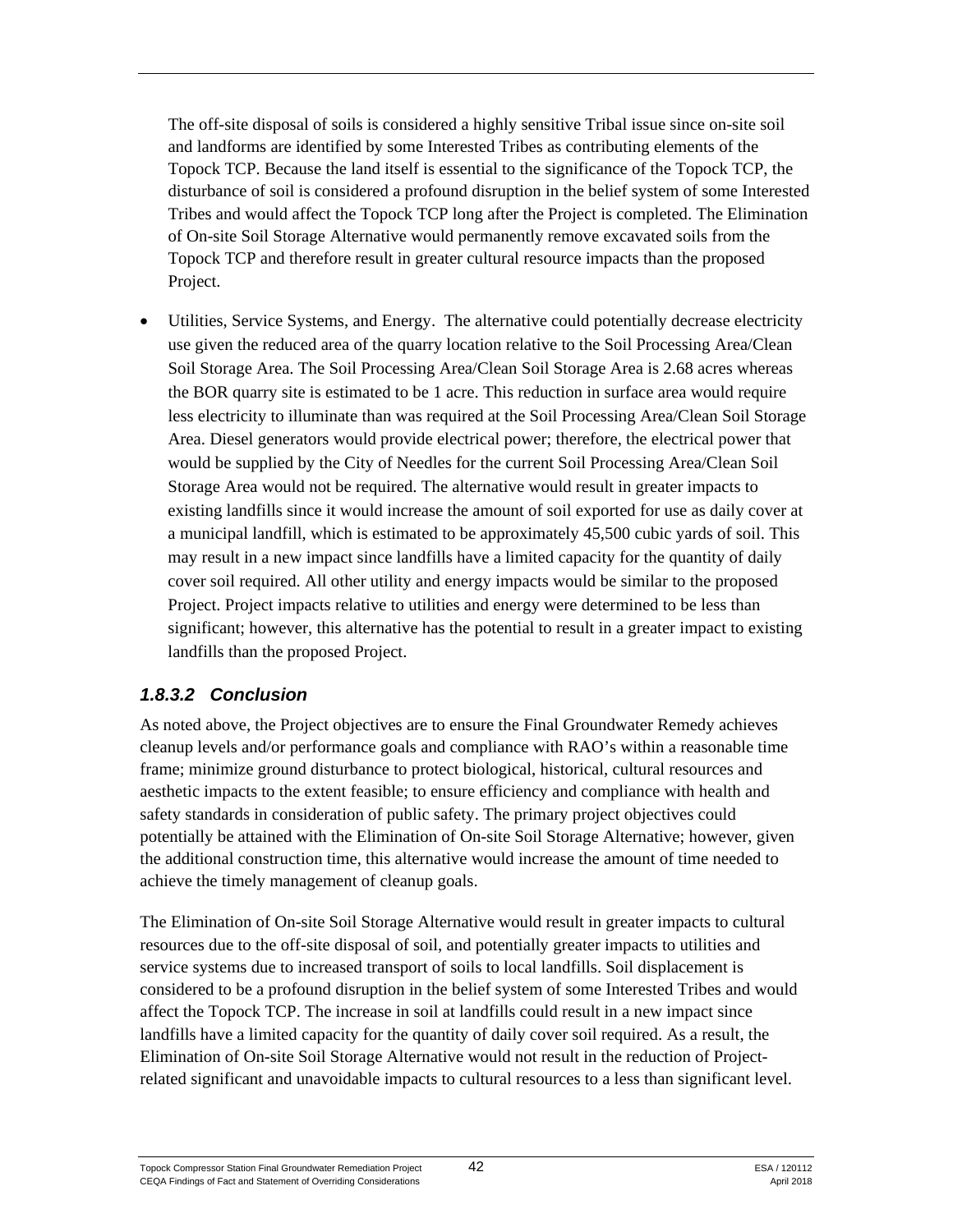DTSC rejects the Elimination of On-site Soil Storage Alternative because it would increase the amount of time needed to achieve the timely management of cleanup goals, which is less desirable for the achievement of project objectives. Additionally, this alternative would be more environmentally impacting. As described in the SEIR, this alternative would also result in slightly worse impacts to cultural resources due to the displacement of soil off-site, and would not reduce the significant unavoidable cultural resources impacts to below significance. The Elimination of On-site Soil Storage Alternative is therefore less desirable and would not meet the requirements for selection under CEQA. For this reason, DTSC rejects the Elimination of On-site Soil Storage Alternative as impracticable and undesirable from a policy standpoint and, therefore, infeasible within the meaning of CEQA because of environmental, legal and policy reasons (see CEQA Guidelines Section 15126.6; *California Native Plant Society*, *supra*, 177 Cal.App.4th at pp. 999, 1000–1003).

## **1.8.4 Freshwater Supply in California Alternative**

## **1.8.4.1 Summary of Freshwater Supply in California**

Under the Freshwater Supply in California Alternative, freshwater supply well(s) would be installed in California instead of in Arizona. The intent of this alternative is to avoid potential water quality impacts related to injection of Arizona freshwater in California that exceeds the maximum contaminant levels (MCL) of arsenic. Data from existing wells in the vicinity of the remedy suggest the aquifer near Moabi Regional Park is much less productive than that on the Arizona side of the river. Due to the less productive aquifer conditions, the volume of water obtained for use in the remedy would be greatly reduced, which would lengthen the amount of time it would take to clean up groundwater contamination. Moreover, the installation of freshwater supply wells on the California side of the Colorado River would require locating the wells far enough from the contaminated groundwater plume so that the drawdown created by freshwater pumping would not adversely affect the operation of the remedy. As a result, a California freshwater supply well would need to be located a sufficient distance away from the groundwater remedy; therefore, the length of freshwater pipelines in California to be installed would result in more ground disturbance than the proposed Project pipeline in Arizona.

The Freshwater Supply in California Alternative would reduce or have similar impacts to the following Project impacts as described in the Final SEIR. Under some topics, the Freshwater Supply in California Alternative would reduce but not eliminate the Project's significant and unavoidable impacts to cultural resources as described below.

• Aesthetics. The Freshwater Supply in California Alternative would introduce views of construction activities for supporting infrastructure, including equipment such as backhoes, concrete trucks and soil compactors, from the IRZ wells to a location approximately 2.9 miles north along the Colorado River. The viewshed area north of the Project Area is similar in nature and context to the Project Area, with exposure to similar foreground, middle ground, and background viewing distances. The alternative would introduce temporary construction views of pipeline installation along the Colorado River, as well as permanent views of a water supply well(s) with security fencing, though based on the current conceptual location, it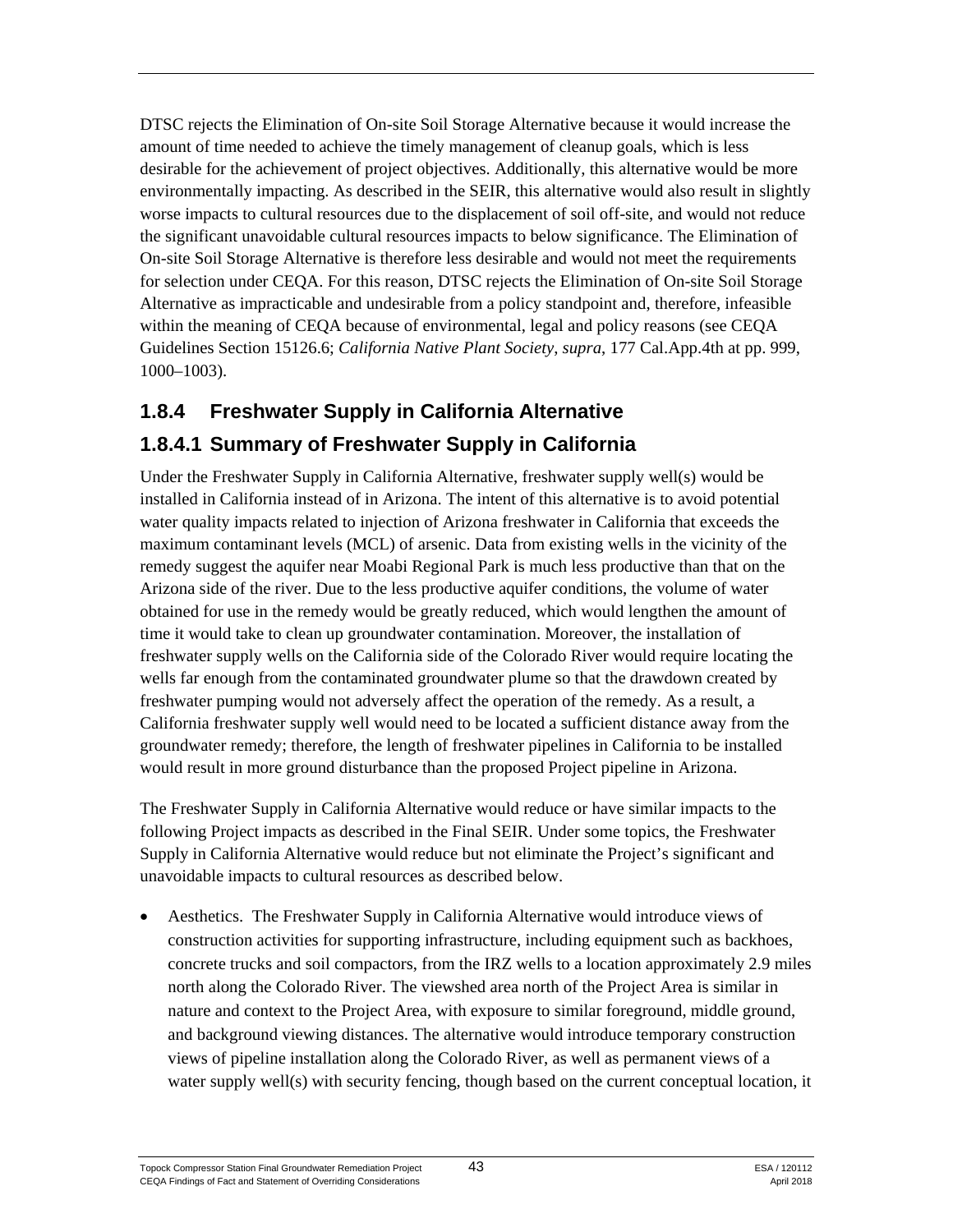is unlikely that the structures would be visible to sensitive receptors, including from the Colorado River. Assuming the freshwater well infrastructure at the California site would incorporate façade colors which are consistent with that of the surrounding topography and vegetation, as specified in the Final Remedy Design and as defined in mitigation measure, the resulting impact on the surrounding quality and character of the landscape would be less than significant. Therefore, visual impacts associated with construction of the freshwater well infrastructure at the California site are expected to be similar to the Project. As stated in Section 4.1, "Aesthetics," visual impacts associated with the Project would be less than significant, so this alternative would not serve the purpose of avoiding or substantially lessening a significant adverse environmental effect of the Project.

- Cultural Resources. Potential impacts to unknown historical and unique archaeological resources from the Freshwater Supply in California Alternative are expected to be similar to the Project. Because there remains a potential to impact unknown historical or unique archaeological resources, the Freshwater Supply in California Alternative would not change the conclusion that the impacts would be significant and unavoidable. While the freshwater infrastructure in Arizona and associated impacts would be avoided by this alternative, this alternative would not influence the installation of MW-X and MY-Y or other future wells/infrastructure in Arizona under the Future Activity Allowance (including the up to 10 monitoring wells). Potential impacts to paleontological resources from the Freshwater Supply in California Alternative would be similar to the Project given its location and proximity to the Project Area, though additional surveys and documentation would be required. Potential impacts to human remains would also be similar to the Project because there still would be a potential to impact as yet unknown human remains at the alternate freshwater well location. CEQA impacts and determinations of their significance for known and unknown historical and unique archaeological resources, paleontological resources, and human remains would therefore be the same as described for the proposed Project. The Freshwater Supply in California Alternative would not serve the purpose of avoiding or substantially lessening a significant adverse environmental effect of the Project.
- Hazards and Hazardous Materials. The Freshwater Supply in California Alternative would result in similar pipeline infrastructure construction impacts given its proximity to the existing pipeline route along National Trials Highway; however, the identification of a viable well location as well as construction impacts would be prolonged due to the greater length of pipeline to the California freshwater well. The construction, operation and maintenance, and decommissioning of the Project under the Freshwater Supply in California Alternative could still result in the potential release of hazardous materials during use or delivery of hazardous materials as a result of component failure (e.g., valve, flange, or pipe), tank failure, or human error (e.g., tank overfilling). Potential impacts related to hazards and hazardous materials would be similar to the Project. Since the Project's impacts related to hazards and hazardous materials were determined to be less than significant with mitigation, this alternative would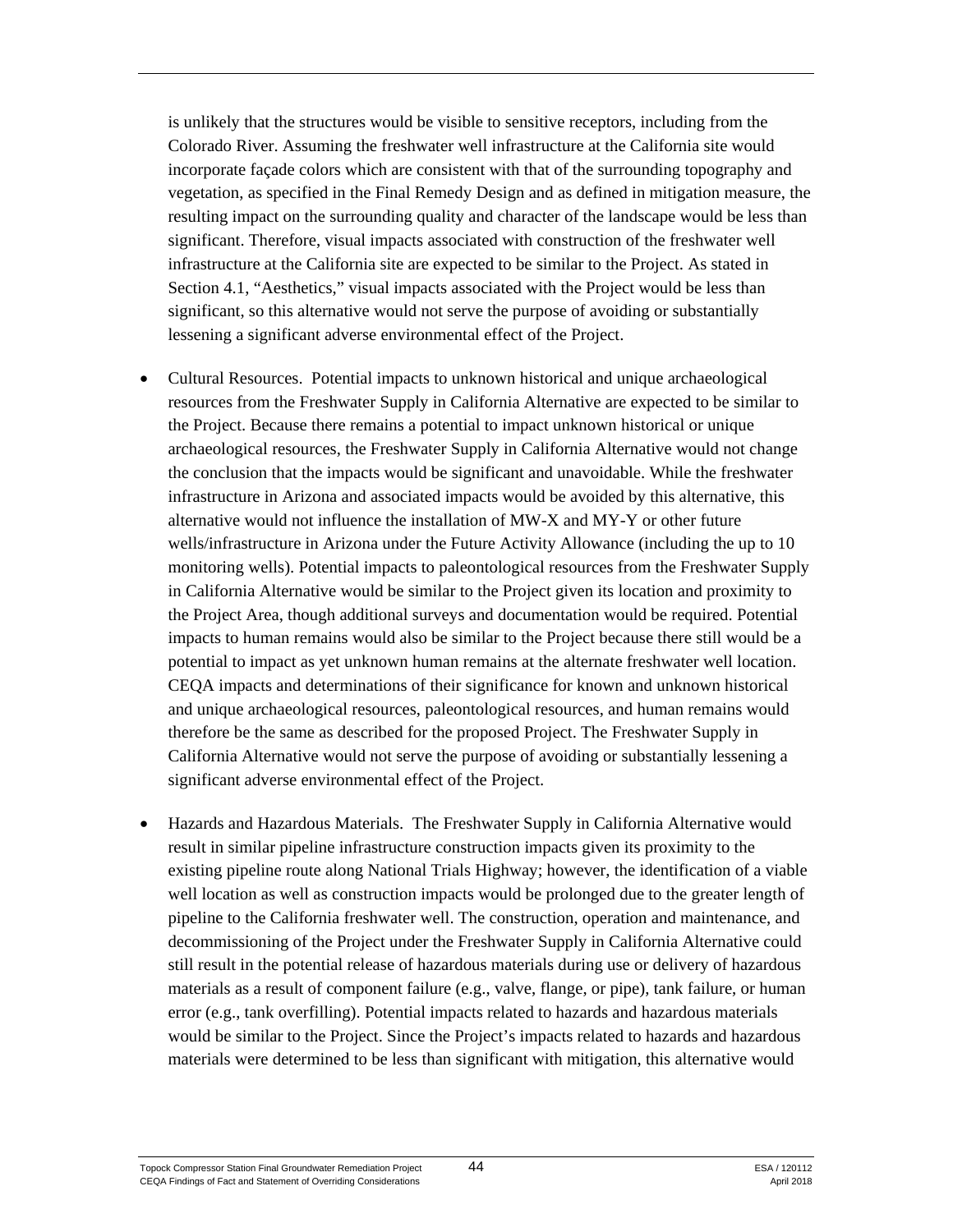not serve the purpose of avoiding or substantially lessening a significant adverse environmental effect of the Project.

• Hydrology and Water Quality. Freshwater obtained from a primary well with future backup well options in California under this alternative would likely not have arsenic elevated above the MCL. Therefore, the Freshwater Supply in California Alternative would avoid potential water quality impacts related to freshwater that may contain arsenic above water quality objectives set by the State of California, or Cr(VI) above the 32µg/L water quality objective. However, given that TDS would likely be greater than 3,000 mg/L, additional pre-treatment would be required prior to injection. Early investigations also indicate that the water at the alternative California site may contain iron and manganese at concentrations that would require conditioning prior to injection. This would require additional pre-treatment prior to injection, similar to the proposed Project. The primary drawback of this alternative is related to the aquifer near Moabi Regional Park, which was determined to not be capable of delivering a sufficient quantity of water for the remedial action without adversely affecting the quality and quantity of water available from the existing non-Project related supply wells that are used by Moabi Regional Park.

Similar to the proposed Project, this alternative would also result in the use of carbon substrate to be injected into the aquifer, the potential generation of byproducts above water quality objectives, the discharge of remedy-produced water to the TCS Evaporation Ponds, and runoff associated with the soils stockpiling. Therefore, similar to the proposed Project, this alternative could result in the exceedance of water quality standards, violation of waste discharge requirements, and/or substantial degradation of water quality.

Similar to the proposed Project, the potential presence of manganese under the Freshwater Supply in California Alternative would require treatment in a purpose-built treatment system if the concentrations of manganese exceed the basin water quality objective of 0.05 mg/L. Similar to the proposed Project, this alternative would require the construction and operation of the manganese treatment system as a contingency. However, given the reduced levels of arsenic in California freshwater compared to Arizona, impacts to water quality associated with this alternative would be slightly reduced compared to the proposed Project. Since the Project's impacts related to hydrology and water quality were determined to be less than significant with mitigation, this alternative would not serve the purpose of avoiding or substantially lessening a significant adverse environmental effect of the Project.

• Noise. The Freshwater Supply in California Alternative would relocate freshwater infrastructure to the California side of the Colorado River, approximately 2.9 miles north of the IRZ wells. Extending north from Moabi Regional Park, the pipeline for the Freshwater Supply in California Alternative would be primarily installed through unpopulated and densely vegetated land not in close proximity to any sensitive noise receptors; however, a portion of the pipeline would most likely be installed near Moabi Regional Park, which is a sensitive residential and recreational receptor. Under this alternative, the Project components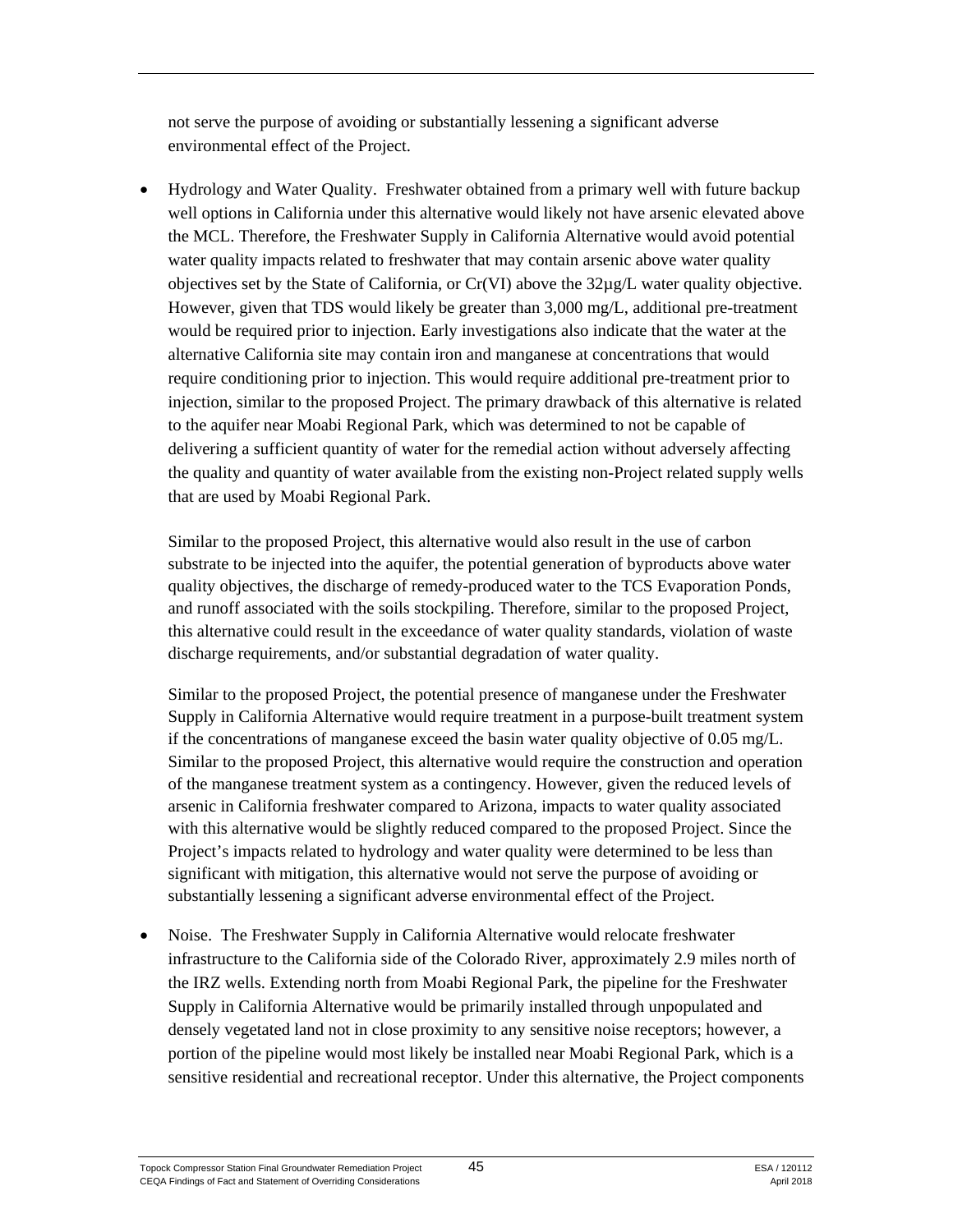to be located in Arizona would be MW-X and MW-Y or other wells under the Future Activity Allowance (namely up to 10 monitoring wells), which would be very localized noise events and would reduce noise-generating activities near the Topock Marina. The location of a freshwater pipeline in California to connect the freshwater wells to the Project Area would likely be located near Moabi Regional Park. The pipeline route in California would not likely be closer to residential and recreational receptors than the Project freshwater pipeline in Arizona, which is 180 feet from sensitive receptors. As a result, although the alternative could constitute a decrease in construction and maintenance-related noise that affects sensitive receptors near the Topock Marina in Arizona, significant and unavoidable noise impacts would remain for the Project as a whole, and this alternative would not result in avoiding or substantially lessening a significant adverse environmental effect of the Project.

- Utilities, Service Systems, and Energy. Similar to the proposed Project, the Freshwater Supply in California Alternative would obtain power from the City of Needles, as well as various on-site sources of electricity, including the use of on-site generators and solar panels. Overall, this alternative would result in similar utility and energy impacts as the proposed Project. Project impacts relative to utilities and energy were determined to be less than significant with mitigation, so this alternative would not serve the purpose of avoiding or substantially lessening a significant adverse environmental effect of the Project.
- Water Supplies. Conceptual modelling conducted for the Freshwater Supply in California Alternative indicates that pumping at the proposed maximum 900 gpm rate would not be achieved due to the less productive aquifer conditions. The pumping rate for the Freshwater Supply in California Alternative would be substantially decreased to 60 gpm. At this rate, the Freshwater Supply in California Alternative would not produce adequate groundwater supplies to achieve adequate levels of freshwater to flush the remedy system. Since the Project's impacts related to water supply were determined to be less than significant with mitigation, this alternative would not serve the purpose of avoiding or substantially lessening a significant adverse environmental effect of the Project.

The Freshwater Supply in California Alternative would have greater impacts than the Project to air quality and biological resources, as described below. Because neither of these resource topics would result in significant and unavoidable impacts under the proposed Project, this alternative would not avoid or substantially reduce any of the Project's significant and unavoidable impacts.

• Air Quality. The freshwater well proposed in California would require approximately 2.9 miles of freshwater pipeline to connect the freshwater source with the IRZ wells in the floodplain. Total ground disturbance resulting from Project freshwater wells in Arizona would be up to 2.13 miles if Site B were used, and 1.43 miles if wells near HNWR-1A were used. Although the types of construction equipment used under this alternative use would be similar to the Project, the increased distance of installation of freshwater pipeline in California would increase the duration of construction activity which would increase overall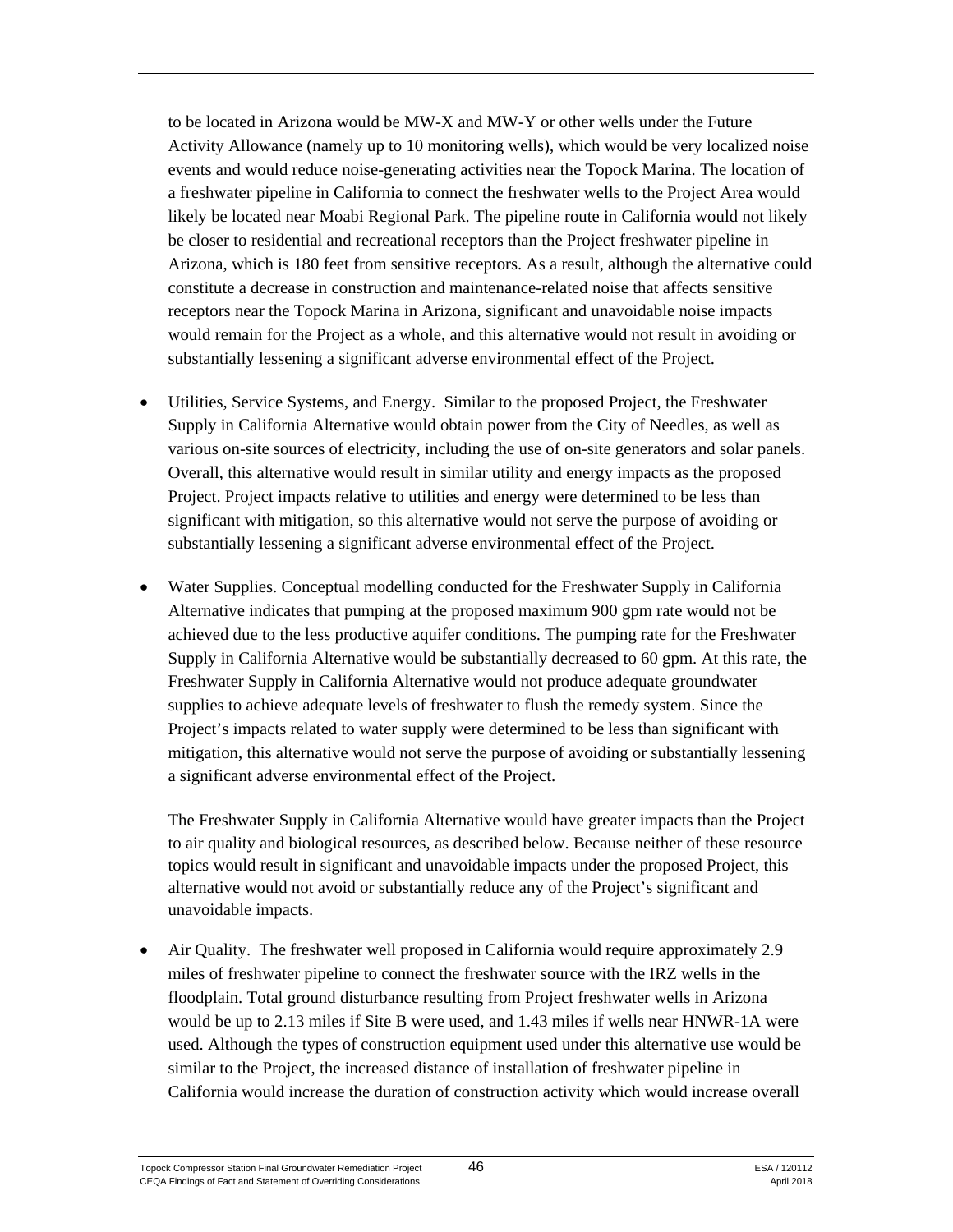emissions. The air pollutant emissions during construction, operation and maintenance, and decommissioning activities would be greater than the proposed Project. This alternative would not serve the purpose of avoiding or substantially lessening a significant adverse environmental effect of the Project.

• Biological Resources. The Freshwater Supply in California Alternative would result in greater ground disturbing impacts associated with freshwater pipeline installation in California since the pipeline would cover a greater length then the proposed Project. In addition, pipeline installation in California north of the Project Area would occur in densely vegetated habitat, whereas the proposed Project's Arizona alignment would be primarily installed within the Topock-Oatman highway ROW. In addition, the use of the Freshwater Supply location in California is located in an unnamed wash near the Colorado River and is within proximity to a BLM-designated Area of Critical Concern (Beale Slough). Similar to the proposed Project, this alternative site may occur within or adjacent to sensitive habitat, potentially resulting in both direct and indirect impacts to biological resources. Both the proposed Project and the Freshwater Supply in California Alternative would involve construction activities that would occur within and adjacent to habitat for several specialstatus species, including special-status bird species, desert tortoise, ring-tailed cat, Nelson's bighorn sheep, special-status bats, and special-status plants. However, the overall ground disturbance would be greater under the Freshwater Supply in California Alternative than the proposed Project, which would result in more severe impacts to biological resources. This alternative would not serve the purpose of avoiding or substantially lessening a significant adverse environmental effect of the Project.

#### *1.8.4.2 Conclusion*

As noted above, the Project objectives are to ensure the Final Groundwater Remedy achieves cleanup levels and/or performance goals and compliance with RAO's within a reasonable time frame; minimize ground disturbance to protect biological, historical, cultural resources and aesthetic impacts to the extent feasible; and to ensure efficiency and compliance with health and safety standards in consideration of public safety. The primary Project objectives could potentially be attained with the Freshwater Supply in California Alternative, however, the timeframe for cleanup under this alternative would increase from 30 years for the proposed Project to 90 years for the alternative. Given the extended timeframe for cleanup, this alternative would not achieve the Project's objective to achieve the timely management of cleanup goals.

The Freshwater Supply in California Alternative would result in slightly worse impacts to air quality and biological resources, since it would result in greater emissions and greater ground disturbance. Because neither of these resource topics would result in significant and unavoidable impacts under the proposed Project, this alternative would not reduce or eliminate any of the Project's significant and unavoidable impacts. Although construction-related significant and unavoidable noise impacts to receptors in Arizona would be eliminated, significant and unavoidable noise impacts would remain for the Project as a whole.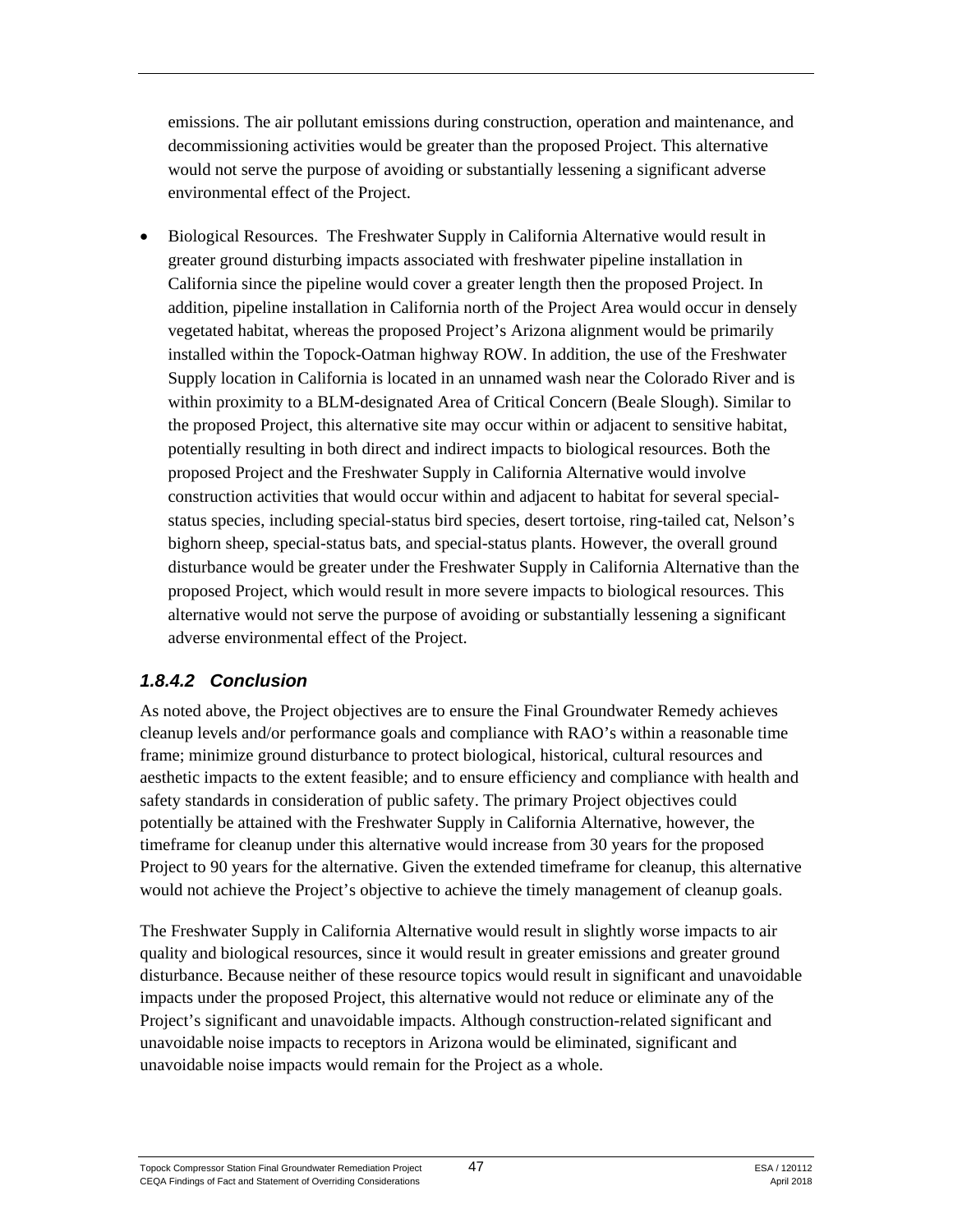DTSC rejects the Freshwater Supply in California Alternative because it would increase the amount of time needed to evaluate available water options in California, which has cascading impacts to the timely management of cleanup goals, and would thereby lengthen time to achieve project objectives, and would be slightly more environmentally impacting. As indicated in the SEIR, freshwater obtained from California could still contain TDS, iron, or manganese above concentrations that would require conditioning prior to injection into the aquifer. As such, the Freshwater Supply in California Alternative may require pretreatment prior to injection, similar to the proposed Project, and is therefore not more desirable than the Project from a pretreatment standpoint. For this reason, DTSC rejects the Freshwater Supply in California Alternative as impracticable and undesirable from a policy standpoint and, therefore, infeasible within the meaning of CEQA because of environmental, legal and policy reasons.

## **1.8.5 Rejection of No Project Alternative**

Pursuant to Section 15126.6(e)(2) of the CEOA Guidelines, the No Project Alternative shall:

…discuss the existing conditions at the time the notice of preparation is published, or if no notice of preparation is published, at the time the environmental analysis is commenced, as well as what would be reasonably expected to occur in the foreseeable future if the project were not approved, based on current plans and consistent with available infrastructure and community services.

The No Project Alternative represents what would reasonably be expected to occur in the foreseeable future if the Project is not approved. The existing condition at the time the NOP was published in June 2015 included ongoing operation of the Station and related PG&E facilities in the Project Area. In addition, PG&E has been operating and maintaining the IM-3 extraction and treatment system at the Project Site since July 2005. Reasonably foreseeable future activities are associated with the ongoing operation of the Station as well as soil sampling and analysis at the Project Area, which is being implemented independently of the proposed Project, and is expected to continue through 2018. These projects form the baseline for the No Project Alternative analysis presented in this section, which characterizes the activities occurring in the Project Area if the Project analyzed in the SEIR were not to occur.

For the No Project Alternative, the Final Remedy Design and Future Activity Allowance would not be implemented. The fundamental objective of the proposed Project as presented in the Groundwater FEIR certified in January 2011 is to clean up the groundwater contamination related to the historical release of chemicals at the Station, including into Bat Cave Wash and the East Ravine near the Station, in a manner that would be consistent with all applicable regulatory requirements and to do so within a reasonable period of time when compared between viable alternatives. Groundwater contamination would continue to exist in the Project Area and would continue to pose a risk to human health and the environment if the No Project Alternative were implemented. Under the No Project Alternative, the operation of the IM-3 Facility would continue to occur. If the Final Remedy Design was not implemented, PG&E must still protect the beneficial water resource of the Colorado River from the potential impacts of the Cr(VI) plume contamination. Thus, the interim measure to continue extraction of contaminated groundwater, treatment, and reinjection of the treated water would continue to be required by DTSC under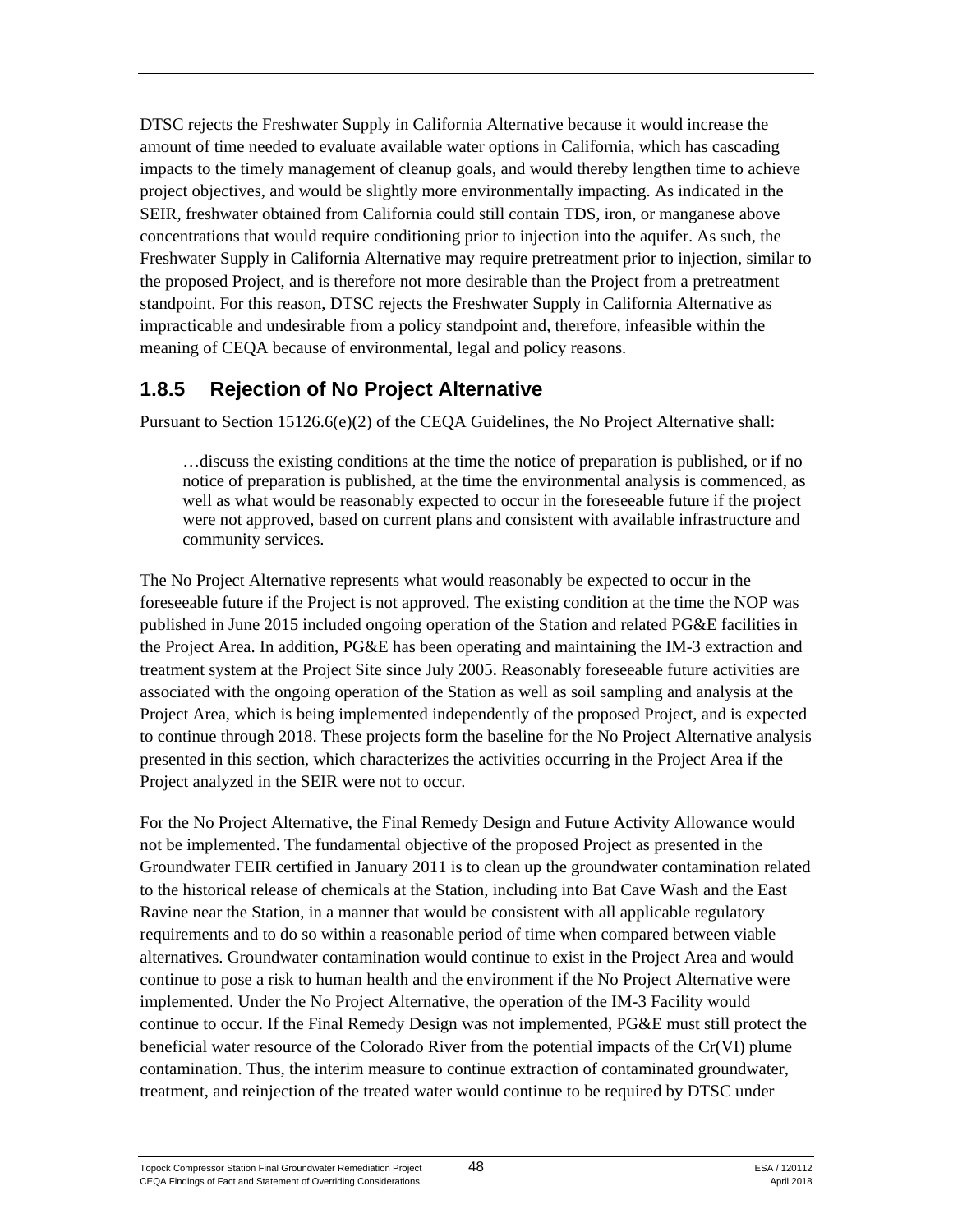Section IV.A of the 1996 Correction Action Consent Agreement, which was entered into pursuant to California Health and Safety Code, Section 25187, until such treatment is properly mitigated. Therefore, it would not be feasible to abandon the IM-3 Facility under the No Project Alternative.

#### *1.8.5.1 Ability to Meet Most of the Project Objectives*

The No Project Alternative would not meet any of the Project objectives. Most importantly, it would not meet the fundamental objective - to clean up the groundwater contamination related to the historical release of chemicals at the Station, including into Bat Cave Wash and the East Ravine near the Station, in a manner that would be consistent with all applicable regulatory requirements and to do so within a reasonable period of time when compared between viable alternatives.

This alternative also would not provide adequate protection of human health or the environment, and does not meet defined RAOs. No active remediation would occur, and no institutional controls would exist to prohibit groundwater use for potable water supply. The existing contaminated groundwater plume would be left on surrounding landowner property without ongoing oversight. This alternative would result in potentially significant environmental impacts related to potential ingestion of groundwater known to be contaminated with Cr(VI), and longterm presence of contaminated groundwater. In addition, improper handling of existing infrastructure that has been used to monitor and remediate the contamination through the lack of a formal decommissioning process could result in significant environmental impacts. Therefore, the No Project Alternative would not meet the primary and fundamental project objective as noted above.

## *1.8.5.2 Comparison of Environmental Impacts*

This section compares the environmental impacts of the No Project Alternative to those of the Project.

- Aesthetics. The introduction of new facilities within potentially scenic corridors associated with the proposed Project would not occur under this alternative. The No Project Alternative would not impact scenic vistas or the visual character of the Project Area. However, the visual effects of the proposed Project were determined to be less than significant with mitigation. Under the No Project Alternative, the Project Area would not be affected by Final Remedy Design activities that may alter the religious and cultural experience of Native American Tribes on-site. Thus, the No Project Alternative would result in fewer aesthetic impacts compared to the proposed Project.
- Air Quality. The No Project Alternative would not increase air quality impacts from existing conditions. The proposed Project would result in significant air quality impacts, which would be reduced to less than significant levels with mitigation measures. The No Project Alternative would result in fewer air quality impacts when compared to the proposed Project. Thus, the No Project Alternative would result in fewer air quality impacts compared to the proposed Project.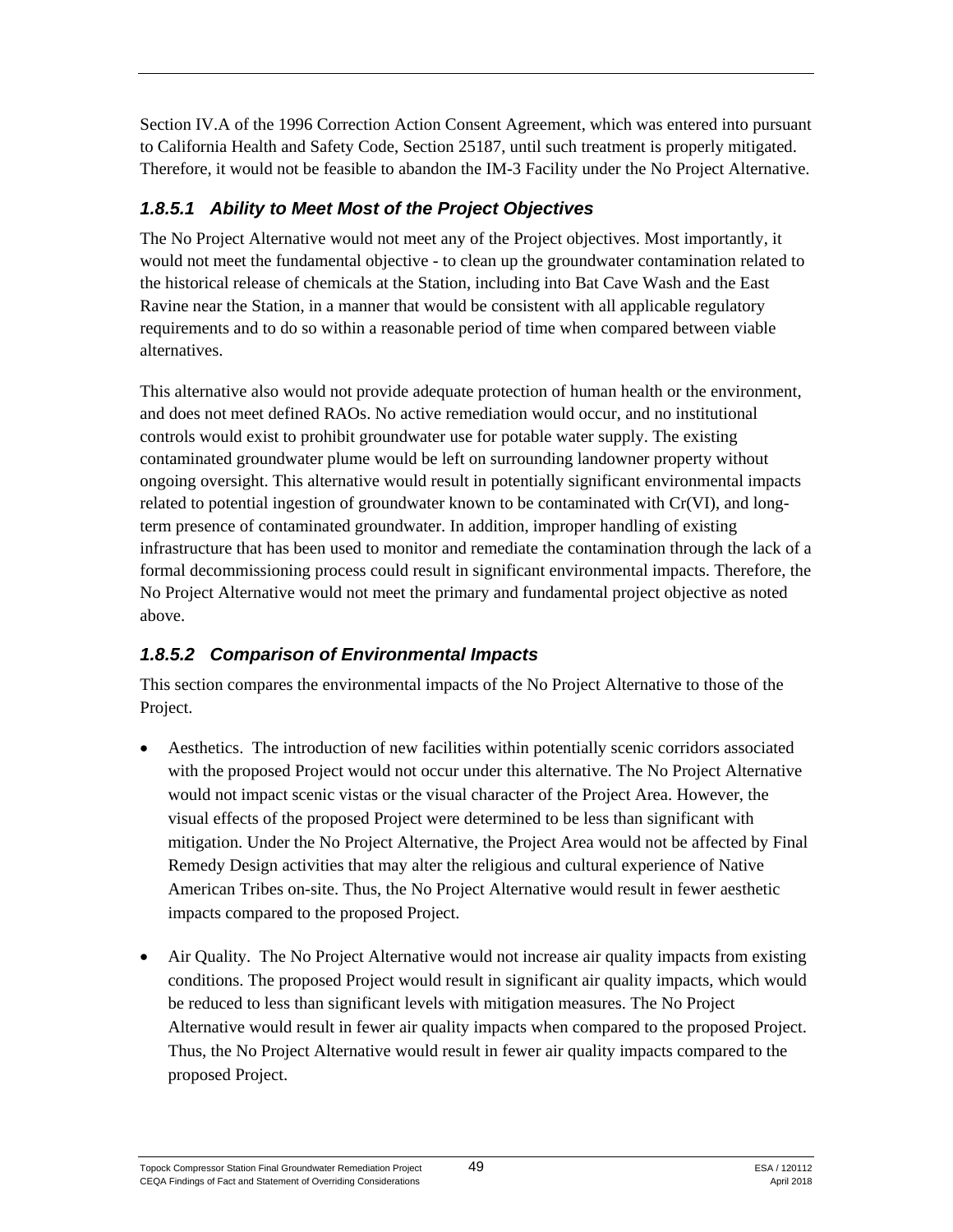• Biological Resources. The No Project Alternative would not alter the existing site condition. Final Remedy construction, operation and maintenance, and decommissioning activities would not be conducted, including construction of new buildings, roads, pipelines, and wells. Therefore, the No Project Alternative would result in fewer biological resource impacts than the proposed Project.

However, if the No Project Alternative were implemented, potentially harmful contaminated groundwater that remains on the Project Area would remain unmitigated, which could pose a threat to the protection of health, safety, and the environment including a risk to aquatic resources, plant and animal species that depend on uncontaminated desert habitat for survival. Thus, the No Project Alternative would result in greater biological resource impacts compared to the proposed Project.

- Cultural Resources. The No Project Alternative would not involve activities that could impact significant archaeological, historic, or paleontological resources, or human remains. The proposed Project would result in significant and unavoidable adverse change to historical resources, including the Topock TCP. The No Project Alternative would not alter existing conditions and would therefore not cause impacts to cultural resources. However, the No Project Alternative would result in the passive continuation of groundwater contamination and therefore, water, which is a contributor to the TCP, would continue to be impacted. Because the No Project Alternative would cause no adverse change to archaeological, historical resources, human remains, or paleontological resources, it would not cause or contribute to any cumulative effect on cultural resources. Although the contaminated water would continue to contribute to impacts to the Topock TCP, the impact would not be as great to the Topock TCP as construction the proposed Project. Therefore, the No Project Alternative would avoid most of the significant adverse effects to historical and cultural resources that would occur under the Project.
- Hazards and Hazardous Materials. The No Project Alternative would not involve the excavation and ground disturbance of the Project Area. There would be no disruption of soil and no related potential for disruption or exposure of hazardous materials. If the No Project Alternative were implemented, however, potentially harmful contaminated groundwater that remains on the Project Area would remain unmitigated, which could pose a threat to the protection of health, safety, and the environment as the contaminant may spread as a result of weather conditions or other human-related disturbances which could occur in the Project Site. Thus, the No Project Alternative would result in greater hazards and hazardous materials impacts compared to the proposed Project.
- Hydrology and Water Quality. The No Project Alternative would not involve the excavation and related ground-disturbing activities on the Project Site. There would be no disruption of soil or water use and therefore no resulting impacts to hydrology or water quality. If the No Project Alternative were implemented, however, contaminated groundwater would remain which would increase the risk to water quality in particular as a result of weather conditions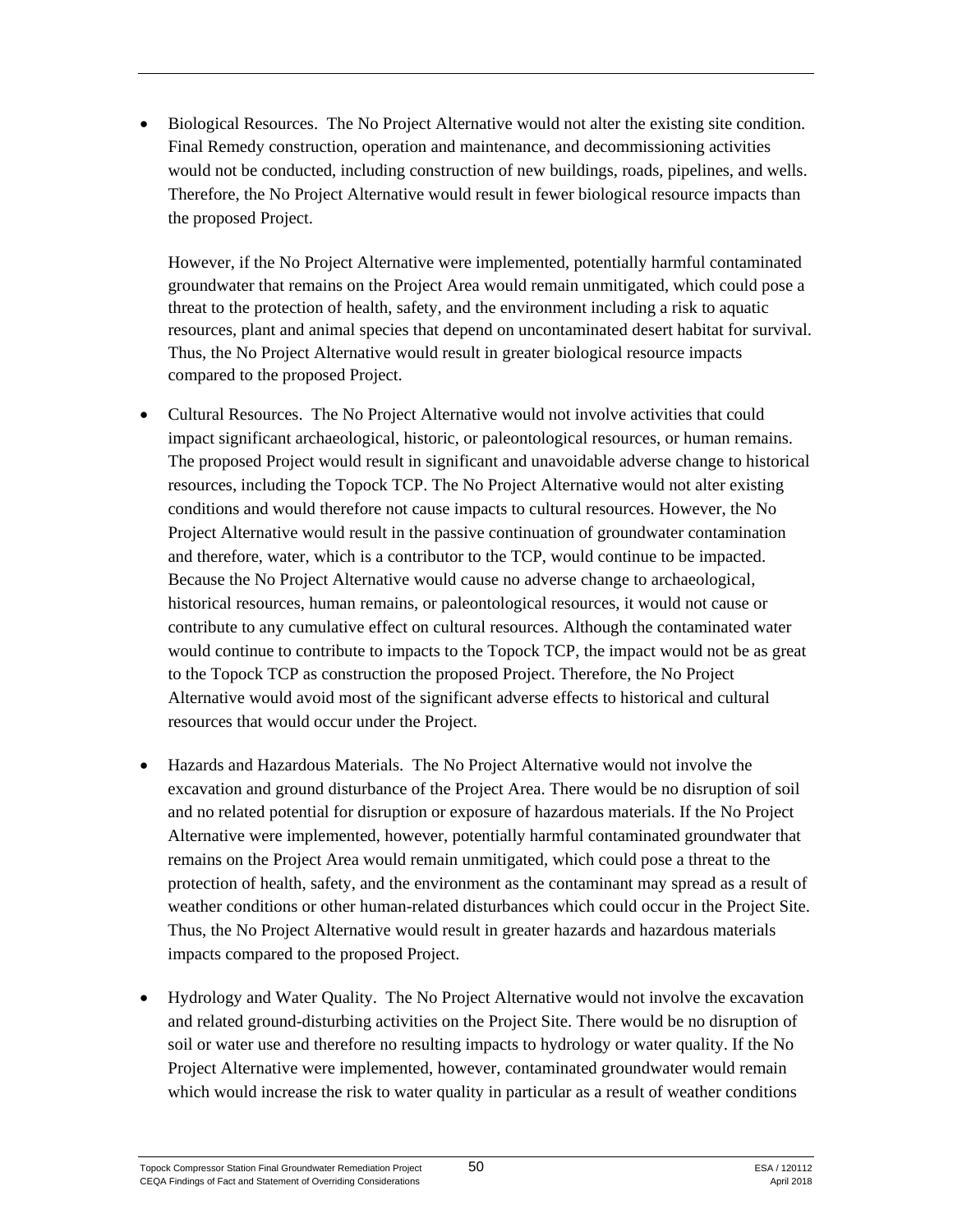or other human-related disturbances, which could occur in the Project Area. Thus, the No Project Alternative would result in greater hydrology and water quality impacts compared to the proposed Project.

- Noise. The No Project Alternative would not involve activities that would generate noise. The proposed Project would result in significant and unavoidable impacts to ambient noise levels even after implementation of mitigation. As a result, the No Project Alternative would not alter the existing condition and would have fewer noise impacts than the proposed Project. However, the No Project Alternative would result in fewer noise impacts compared to the proposed Project.
- Utilities, Service Systems, and Energy. The No Project Alternative would continue to use existing utilities, services and electricity currently provided at the Project Area. Project impacts relative to utilities and energy would not occur with the No Project Alternative. However, these impacts were determined to be less than significant with mitigation, so the No Project Alternative would not serve the purpose of avoiding or substantially lessening a significant adverse environmental effect of the Project.
- Water Supplies. The No Project Alternative would not involve water consumption activities or the depletion of groundwater resources and therefore no resulting impacts to water supply would occur. However, these impacts were determined to be less than significant with mitigation, so the No Project Alternative would not serve the purpose of avoiding or substantially lessening a significant adverse environmental effect of the Project.

## **1.8.6 Environmentally Superior Alternative**

CEQA requires that an EIR identify the environmentally superior alternative of a project other than the No Project Alternative (CEQA Guidelines Section 15126.6(e)(2). As previously discussed, the Aboveground Pipeline Infrastructure Alternative would result in minor reductions in environmental effects when compared to the proposed Project. The Aboveground Pipeline Infrastructure Alternative is therefore considered the Environmentally Superior Alternative. While the Aboveground Pipeline Infrastructure Alternative would potentially reduce air quality, biological and cultural resource impacts, it would not avoid them. In comparison, under the Onsite Soil Storage Alternative, potential noise impacts would be slightly reduced relative to the proposed Project because the activities would be relocated away from sensitive receptors. However, the Elimination of On-site Soil Storage Alternative would result in greater impacts to existing landfills due to the substantial increase in soil export quantities, and would result in greater impacts to the Topock TCP and Tribal resources because native soil would be removed from the site. Under the Freshwater Supply in California Alternative, construction-related significant and unavoidable noise impacts to receptors in Arizona would be eliminated; however, significant and unavoidable noise impacts would remain for the Project as a whole. Additionally, increased air quality and biological resources impacts would result.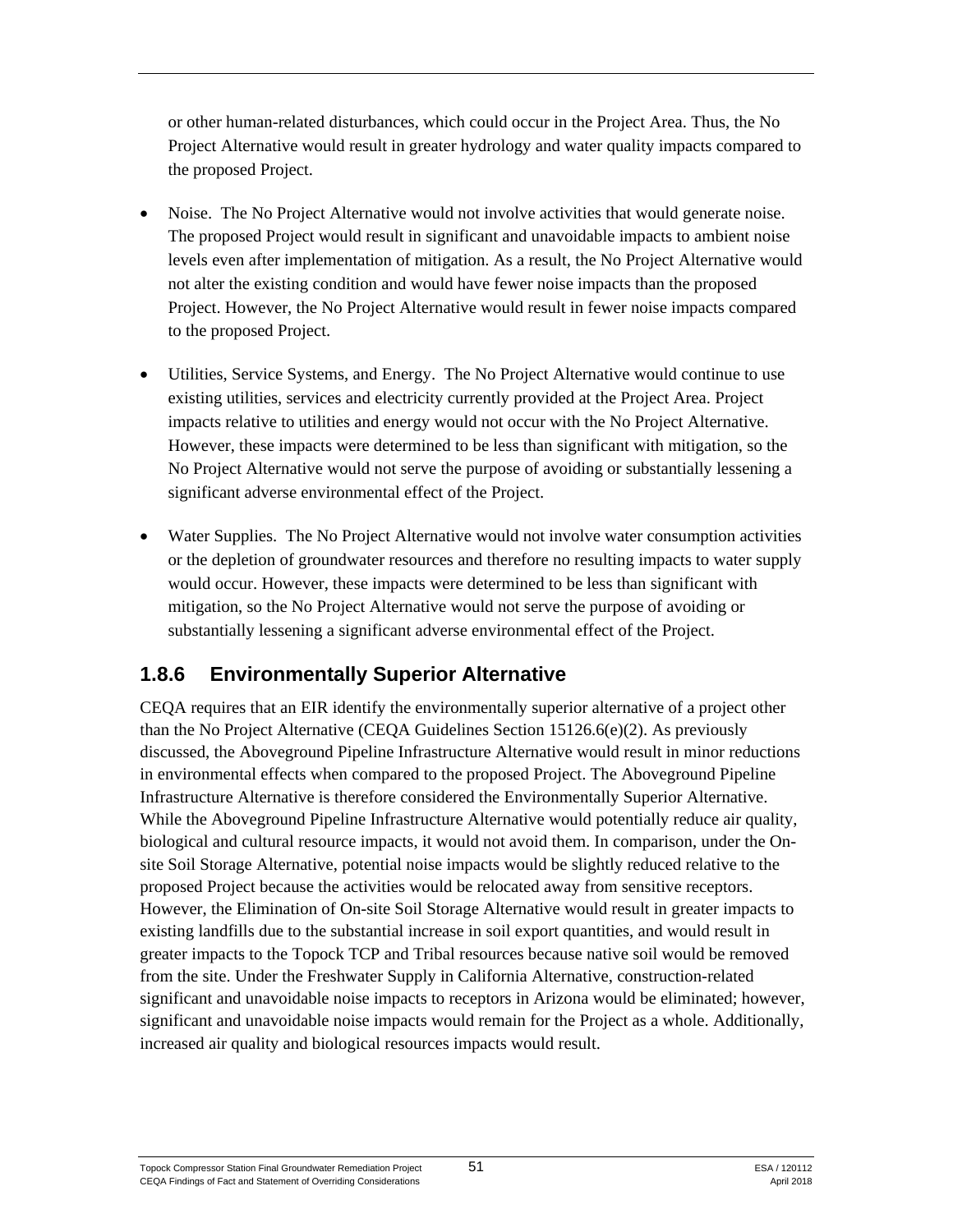It is important to note that the Aboveground Pipeline Alternative would achieve most of the basic Project objectives, but not every single objective. The Project objectives are to ensure the Final Groundwater Remedy achieves cleanup levels and/or performance goals and compliance with RAO's within a reasonable time frame; minimize ground disturbance to protect biological, historical, cultural resources and aesthetic impacts to the extent feasible; to ensure efficiency and compliance with health and safety standards in consideration of public safety. The construction and long-term operation and maintenance of the Aboveground Pipeline Alternative would result in greater worker and public safety issues associated with an increased risk of injury or even death associated with worker/visitor falls due to the Project Area's topography and steep slopes. Further, the Aboveground Pipeline Alternative would require increased maintenance requirements, such as sand blasting and painting every 10 years. Since the construction and longterm maintenance and operation of the Aboveground Pipeline Alternative would result in greater risks to worker and public safety issues as well as greater aesthetic impacts, this alternative would not meet two of the environmental objectives of the Project.

## **1.8.7 Conclusions Regarding Project Alternatives**

Based on the foregoing analysis and pursuant to CEQA Guidelines Section 15126.6, DTSC has considered a range of reasonable alternatives to the Project which could feasibly attain most of the basic objectives of the Project but would avoid or substantially lessen certain significant effects of the project. DTSC has evaluated the comparative merits of the various alternatives and identified and analyzed potentially environmentally superior alternatives. Based on this analysis and substantial evidence in the Record, DTSC finds and determines that none of the alternatives are feasible within the meaning of CEQA and therefore rejects each alternative in favor of the proposed Project.

# 1.9 Statement of Overriding Considerations

CEQA requires all public agencies to balance the benefits of a proposed project against its unavoidable environmental effects in determining whether to approve the project or not. DTSC proposes to approve the Project despite the significant and unavoidable adverse impacts identified in the Final SEIR for the Project. In making this determination, DTSC is guided by CEQA Guidelines Section 15093 which provides as follows:

- (a) CEQA requires the decision-making agency to balance, as applicable, the economic, legal, social, technological, or other benefits, including region-wide or statewide environmental benefits, of a proposed project against its unavoidable environmental risks when determining whether to approve the project. If the specific economic, legal, social, technological, or other benefits, including region-wide or statewide environmental benefits, of a proposed project outweigh the unavoidable adverse environmental effects, the adverse environmental effects may be considered "acceptable."
- (b) When the lead agency approves a project which will result in the occurrence of significant effects which are identified in the final EIR but are not avoided or substantially lessened, the agency shall state in writing the specific reasons to support its action based on the Final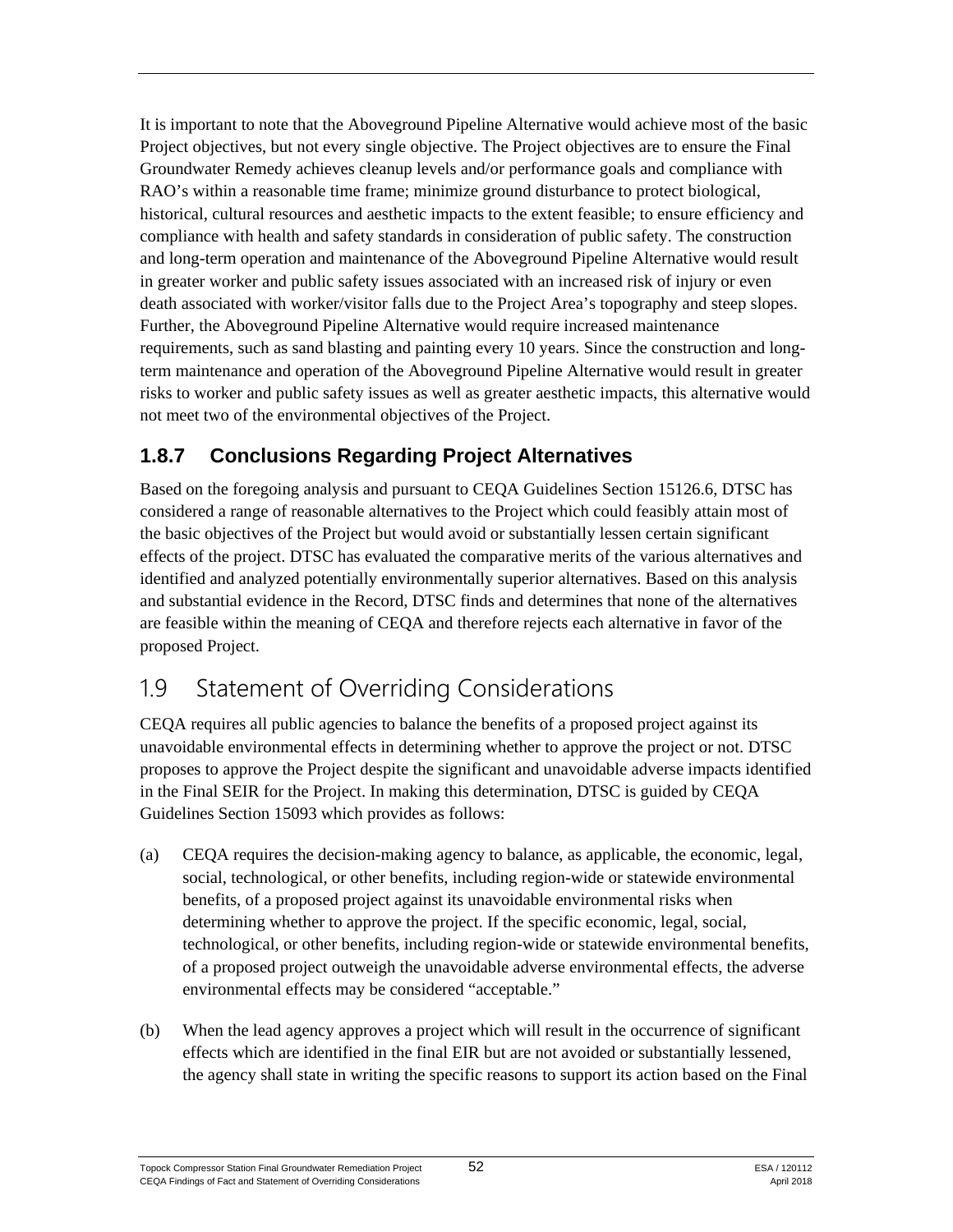EIR and/or other information in the record. The statement of overriding considerations shall be supported by substantial evidence in the record.

(c) If an agency makes a statement of overriding considerations, the statement should be included in the record of the project approval and should be mentioned in the notice of determination. This statement does not substitute for, and shall be in addition to, findings required pursuant to Section 15091.

As described in the Final SEIR, the Project involves the construction, operation and maintenance, and decommissioning of the Final Groundwater Remedy Project, based on the Final Remedy Design and as further described in the Final SEIR, Volume 2, Chapter 3 of the SEIR, relative to the program-level impact analysis in the certified Groundwater FEIR. Benefits of the Project are discussed below in Section 1.9.2.

With the implementation of the mitigation measures and conditions of approval adopted by DTSC, most of the significant environmental impacts of the Project can be mitigated to less than significant levels. As indicated in the Final SEIR, however, the Project is expected to result in significant and unavoidable impacts on cultural resources (direct and cumulative), noise (direct and cumulative), and aesthetics (cumulative).

## **1.9.1 Significant and Unavoidable Impacts of the Project**

Although most significant adverse impacts of the Project have been avoided or substantially lessened to less than significant levels through the imposition of mitigation measures, as described in the Final SEIR and Findings, there remain some Project impacts that cannot feasibly be mitigated to a less-than-significant level, especially in regards to the sacred nature of the area to some Interested Tribes. The Final SEIR identified the following significant and unavoidable impacts of the Project, even after implementation of all feasible mitigation measures mentioned below and included in Table 1:

- **IMPACT CUL-1: Cause Substantial Adverse Change in the Significance of a Historical Resource as Defined in CEQA Guidelines Section 15064.5.** Construction, operation and maintenance, and decommissioning activities of the proposed Project could result in substantial adverse changes to historical resources in the Project Area, including (1) the Topock TCP; (2) other historical resources listed in the Final SEIR, Volume 2, Chapter 4.4, Cultural Resources, Table 4.4-2, and (3); historical resources that may be inadvertently identified during construction. Impacts could occur through ground disturbance and other Project-related activities or through the introduction of out-of-character visual or auditory intrusions to historical resources that gain their significance in part because historical associations or aesthetic values.
	- Mitigation Measure CUL-1a-1: Avoidance and Preservation in Place (Groundwater FEIR Measure with Revisions)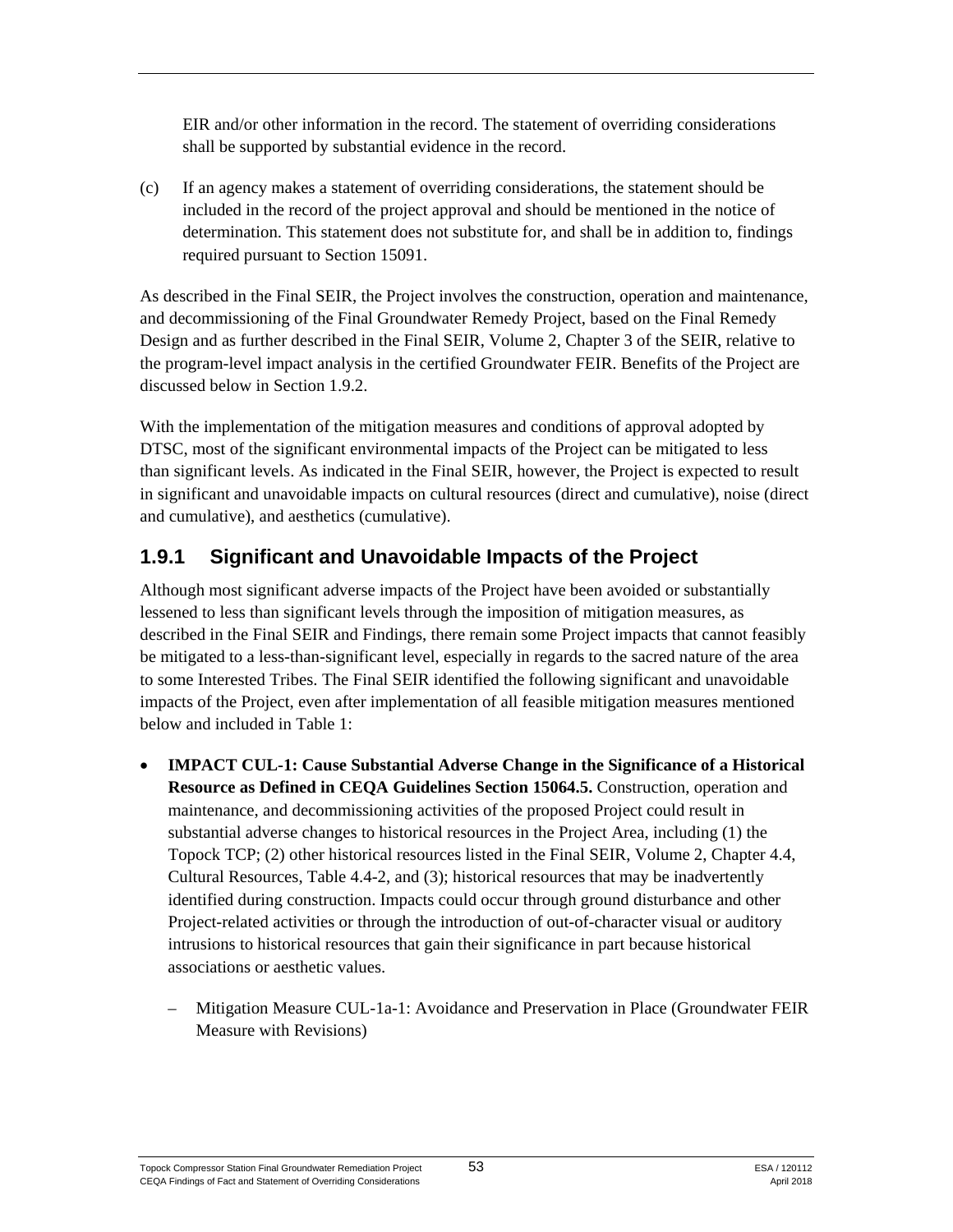- Mitigation Measure CUL-1a-2: Develop Tribal Access Plan (Measure Completed Tribal Access Plan attached as Appendix P of the C/RAWP).
- Mitigation Measure CUL-1a-2a: Implement Tribal Access Plans (New Measure).
- Mitigation Measure CUL-1a-3: Site Security (Groundwater FEIR Measures with Revisions).
- Mitigation Measure CUL-1a-3a: Professional Qualifications and Annual Historical Resource Condition Inspection (Groundwater FEIR Measure with Revisions).
- Mitigation Measure CUL-1a-3b: Develop Site Security Plan (Measure Completed Site Security Plan attached as Appendix Q of the C/RAWP).
- Mitigation Measure CUL-1a-3c: Coordination with BLM and San Bernardino County (Groundwater FEIR Measure with Revisions).
- Mitigation Measure CUL-1a-3d: Signage (Groundwater FEIR Measure with Revisions).
- Mitigation Measure CUL-1a-3e: Site Security (New Measure)
- Mitigation Measure CUL-1a-4: Technical Review Committee (Groundwater FEIR Measure with Revisions).
- Mitigation Measure CUL-1a-5: Avoidance of Indigenous Plants of Biological and Cultural Significance (Groundwater FEIR Measure with Revisions).
- Mitigation Measure CUL-1a-6: Noise (Groundwater FEIR Measure with Revisions).
- Mitigation Measure CUL-1a-7: Nighttime Lighting (Groundwater FEIR Measure with Revisions).
- Mitigation Measure CUL-1a-8 (a through p): Develop Cultural Impact Mitigation Program (CIMP) (Measure Completed – Cultural Impact Mitigation Program attached as Appendix H of the C/RAWP).
- Mitigation Measure CUL-1a-8q: Implement Cultural Impact Mitigation Program (New Mitigation Measure).
- Mitigation Measure CUL-1a-9: Preference for Previously Disturbed Areas (Groundwater FEIR Measure with Revisions).
- Mitigation Measure CUL-1a-10: Avoidance of Topock Maze (Groundwater FEIR Measure with Revisions).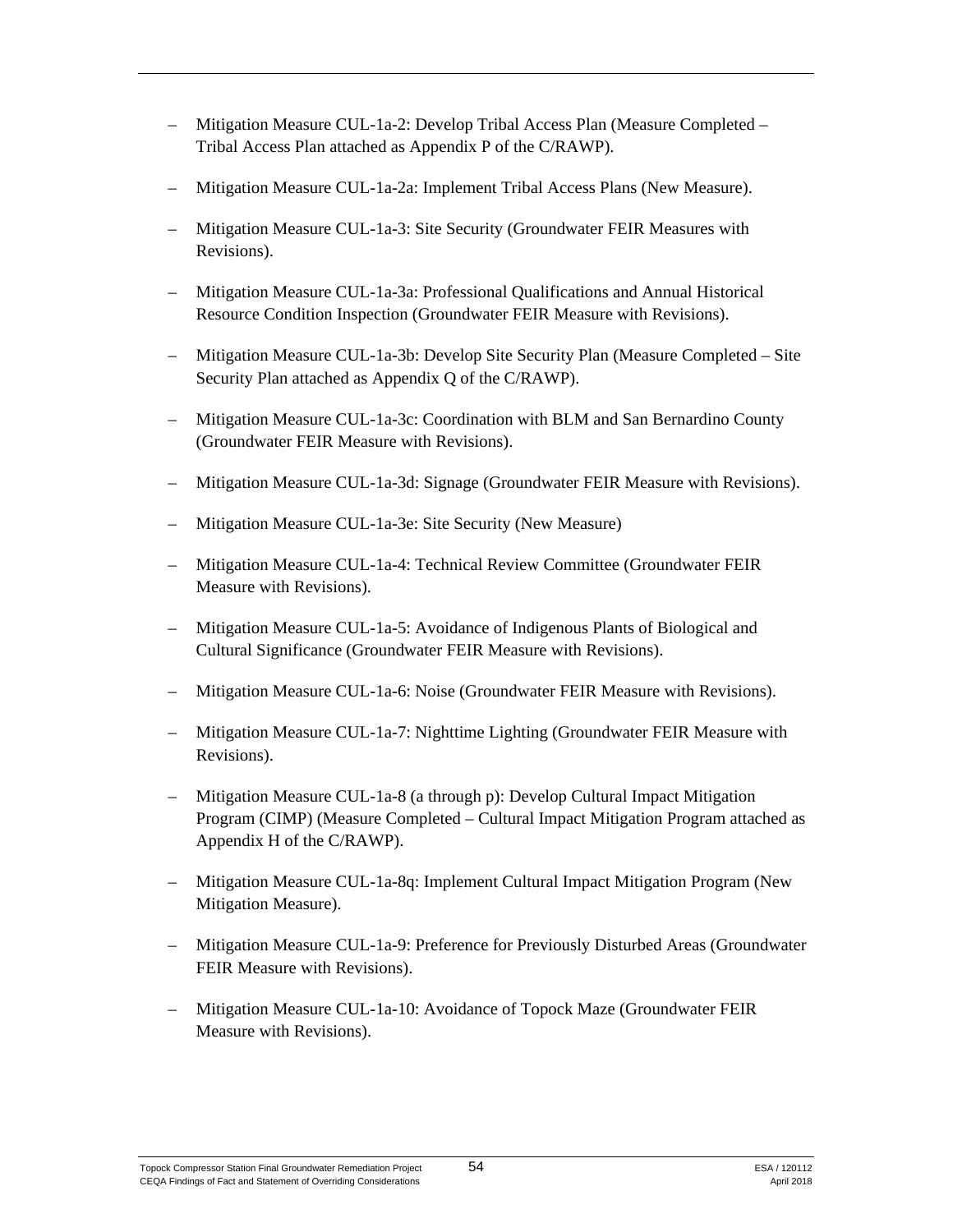- Mitigation Measure CUL-1a-11: Open Grant Funding (Groundwater FEIR Measure with Revisions).
- Mitigation Measure CUL-1a-12: Tribal Ceremonies (Groundwater FEIR Measure with Revisions).
- Mitigation Measure CUL-1a-13: Develop Worker Education Training Program (Measure Completed – Worker Education Training Program is attached in Appendix P of the C/RAWP).
- Mitigation Measure CUL-1a-13a: Implement Worker Education Training (New Measure).
- Mitigation Measure CUL-1a-14: Tribal Notification of Potential Future Activities (New Measure).
- Mitigation Measure CUL-1a-15: Future Activity Allowance Cultural Resources Survey (New Measure).
- Mitigation Measure CUL-1a-16: Implement Restoration Plan (New Measure).
- Mitigation Measure CUL-1a-17: Displaced Soil Procedures (New Measure).
- Mitigation Measure CUL-1a-18: Aesthetics (New Measure).
- Mitigation Measure CUL-1a-19: Implement Treatment Plan for the Topock TCP (New Measure).
- Mitigation Measure CUL-1b/c-1: Consider Locations of Historical Resources during Design (Groundwater FEIR Measure with revisions).
- Mitigation Measure CUL-1b/c-2: Prepare a Cultural Resources Study (Measure Completed – several cultural resources studies were completed, including "Geoarchaeological Assessment for the Topock Remediation Project" [Appendix T of the C/RAWP] and "Results of Pre-Construction Field Verification Inspections for the Topock Compressor Station Groundwater Remedy" [Moloney and Price 2014, confidential report on file at DTSC]).
- Mitigation Measure CUL-1b/c-3: Prepare and Implement a Treatment Plan for Historical Resources other than the Topock TCP (Groundwater FEIR Measure with Revisions).
- Mitigation Measure CUL-1b/c-4: Cultural Resources Monitoring Program and Inadvertent Discovery Measures (Groundwater FEIR Measure with Revisions).
- Mitigation Measure CUL-1b/c-4a: Cultural Resources Monitoring Program.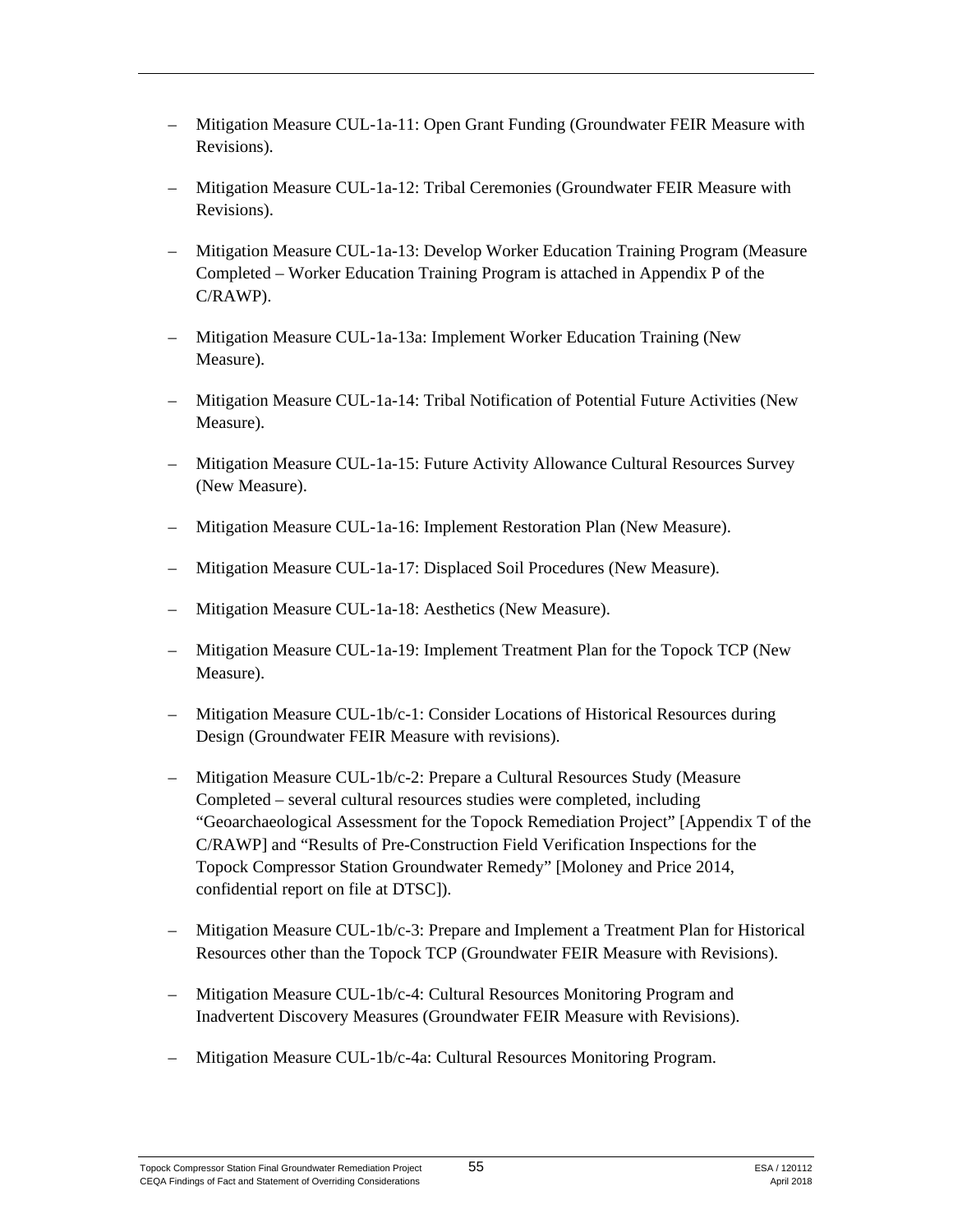- Mitigation Measure CUL-1b/c-4b: Inadvertent Discoveries.
- Mitigation Measure CUL-1b/c-5: Avoidance and Preservation in Place (New Measure).
- Mitigation Measure CUL-1b/c-6: Implementation of Additional Protective Measures (New Measure).
- Mitigation Measure CUL-1b/c-7: Compliance with SOI Standards (New Measure).
- **IMPACT CUL-2: Cause a Substantial Adverse Change in the Significance of a Unique Archaeological Resource.** Many of the cultural resources listed in the Final SEIR, Volume 2, Chapter 4.4, Cultural Resources, Table 4.4-3 may meet the CEQA criteria for a unique archaeological resource. Construction, operation and maintenance, and decommissioning activities of the proposed Project could result in substantial adverse changes to one or more unique archaeological resource in the Project Area through ground disturbance and other project-related activities.
	- Mitigation Measure CUL-1b/c-1: Consider Locations of Historical Resources during Design (Groundwater FEIR Measure with revisions).
	- Mitigation Measure CUL-1b/c-3: Prepare and Implement a Treatment Plan for Historical Resources other than the Topock TCP (Groundwater FEIR Measure with Revisions).
	- Mitigation Measure CUL-1b/c-4: Cultural Resources Monitoring Program and Inadvertent Discovery Measures (Groundwater FEIR Measure with Revisions).
	- Mitigation Measure CUL-1b/c-4a: Cultural Resources Monitoring Program.
	- Mitigation Measure CUL-1b/c-4b: Inadvertent Discoveries.
	- Mitigation Measure CUL-1b/c-5: Avoidance and Preservation in Place (New Measure).
	- Mitigation Measure CUL-1b/c-6: Implementation of Additional Protective Measures (New Measure).
	- Mitigation Measure CUL-1b/c-7: Compliance with SOI Standards (New Measure).
- **IMPACT CUL-4: Disturb Any Human Remains, Including Those Interred Outside of Formal Cemeteries.** Ground-disturbing activities required for all project phases may disturb as-yet undiscovered human remains, including Native American burial remains (i.e., human remains and grave goods).
	- Mitigation Measure CUL-4: Discovery of Human Remains (Groundwater FEIR Measure with Revisions).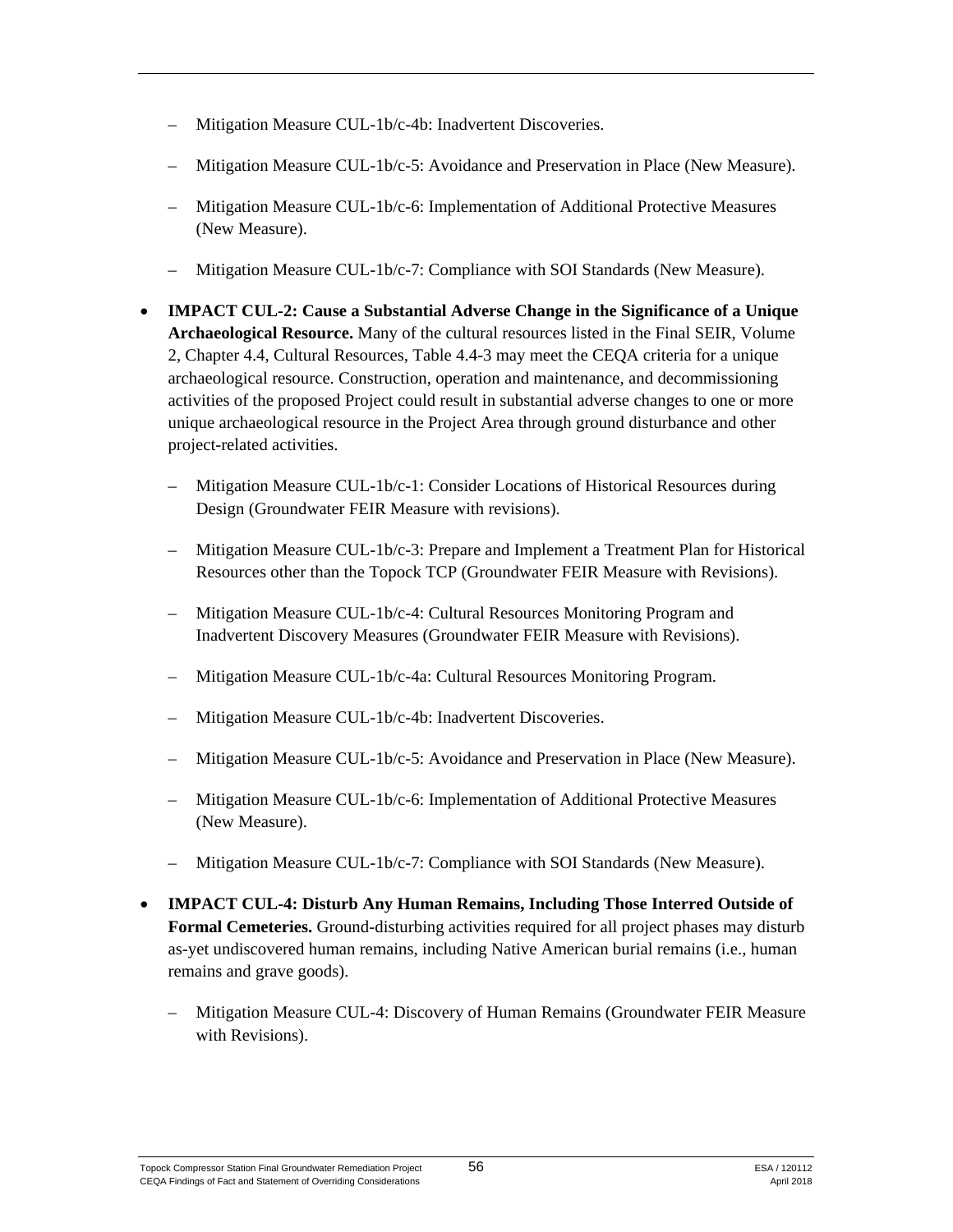- **IMPACT NOISE-1**: **Long-Term Operational-Related Non – Transportation Noise and Vibration Impacts.** Construction activities associated with the Additional Activity Allowance that could occur during long-term operation and maintenance could result in noise levels that exceed applicable standards.
	- Mitigation Measure NOISE-2: Potential Impacts to Noise Levels and Noise Standards (Groundwater FEIR Measure with Revisions).
- **IMPACTS NOISE-2**: **Groundborne Vibration Impacts Caused by Construction Activities.** Implementation of the proposed Project would result in the exposure of sensitive receptors to groundborne vibration levels that exceed the applicable standards of the San Bernardino County Development Code (83.01.090) and the Mohave County Zoning Ordinance. These groundborne vibration levels could result in annoyance or architectural/structural damage.
	- Mitigation Measure NOISE–1: Short-Term Groundborne Vibration Levels Caused by Project Activities near Sensitive Receptors. (Groundwater FEIR Measure with Revisions)
- **IMPACT NOISE-3: Project-Generated Construction-Related Noise Levels.** Implementation of the proposed Project would result in intermittent construction activities associated with the installation of new wells, roadways, water conveyance, utilities, water filtration facilities, and structures. These construction activities could potentially expose sensitive receptors to noise levels in excess of the applicable noise standards and/or result in a substantial increase in ambient noise levels.
	- Mitigation Measure NOISE-2: Potential Impacts to Noise Levels and Noise Standards (Groundwater FEIR Measure with Revisions).
- **IMPACT NOISE-4: Land Use Compatibility of Future Project Noise Levels with the Topock Traditional Cultural Property.** Implementation of the proposed Project could result in future noise (construction, operation and maintenance, and decommissioning activities) that could result in conflicts with land use compatibility that exceed San Bernardino County standards for Places of Worship or conflict with Native American values associated with the Topock TCP.
	- Mitigation Measure NOISE–1: Short-Term Groundborne Vibration Levels Caused by Project Activities near Sensitive Receptors. (Groundwater FEIR Measure with Revisions)
	- Mitigation Measure NOISE-2: Potential Impacts to Noise Levels and Noise Standards (Groundwater FEIR Measure with Revisions).
- **IMPACT CUM-1: Cumulatively Considerable Impacts to Aesthetic Resources.** Implementation of the proposed Project, in combination with other projects in the geographic scope, could cause a substantial adverse change to scenic vistas, scenic resources, and the existing visual character and quality of the site and its surroundings.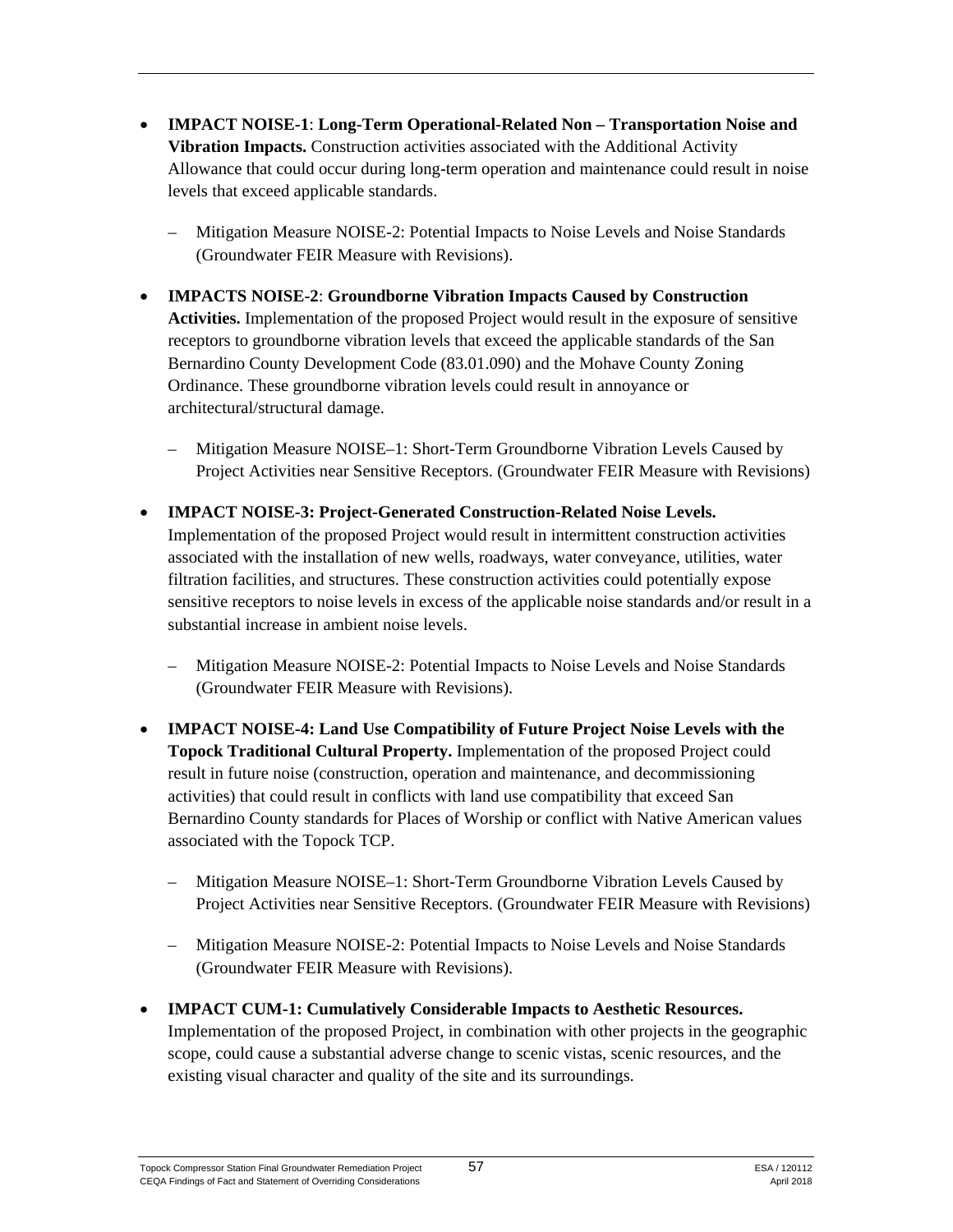- Mitigation Measure AES-1: Substantial Adverse Effects on Scenic Vistas (Groundwater FEIR Measure with Revisions).
- Mitigation Measure AES-2: Substantial Damage to Scenic Resources within a Scenic Corridor (Groundwater FEIR Measure with Revisions).
- **IMPACT CUM-2: Cumulatively Considerable Impacts to Cultural Resources.**

Implementation of the proposed Project, in combination with other projects in the geographic scope, could cause a substantial adverse change in the significance of the historical resource identified as the Topock TCP; cause a substantial adverse change in the significance of unknown historical or unique archaeological resources; result in a substantial adverse change to a unique paleontological resource or unique geologic feature; and disturb human remains, including those interred outside of formal cemeteries.

- Mitigation Measures CUL-1 through CUL-4 (see above).
- Mitigation Measure CUL-5: Cumulative Impacts to the Topock TCP (New Measure).
- **IMPACT CUM-3: Cumulatively Considerable Impacts Related to Noise and Vibration.** Implementation of the proposed Project, in combination with Soil Remediation Activities in the Project Area that are in the geographic scope, could cause a substantial adverse increase related to short-term construction-related noise and vibration, as well as compatibility with noise levels at the Topock TCP.
	- Mitigation Measure NOISE-3: Cumulative Noise Increases from Remedial Activities (New Measure).

## **1.9.2 Benefits of the Project**

DTSC has determined that the economic, legal, social, technological, and other benefits of implementing the Project outweigh and override the significant and unavoidable adverse effects of the Project. DTSC has determined that the benefits of the Project, when balanced against all adverse effects, cause those effects remaining after mitigation to be acceptable. The following listed considerations listed below are further explained in subsequent paragraphs:

- The Final Groundwater Remedy Project will prevent and minimize migration of Cr(T) and Cr(VI) in groundwater to ensure concentrations in surface waters do not exceed water quality standards that support the designated beneficial uses of the Colorado River—one of the most important water systems in the United States;
- The Final Groundwater Remedy Project will avoid and reduce the cumulative impacts on the environment and minimize risks to human health associated with contaminated groundwater by preventing and minimizing migration of  $Cr(T)$  and  $Cr(VI)$  in groundwater;
- The Final Groundwater Remedy Project will result in the cleanup of groundwater contamination of a beneficial use drinking water supply as designated by the Regional Water Quality Control Board;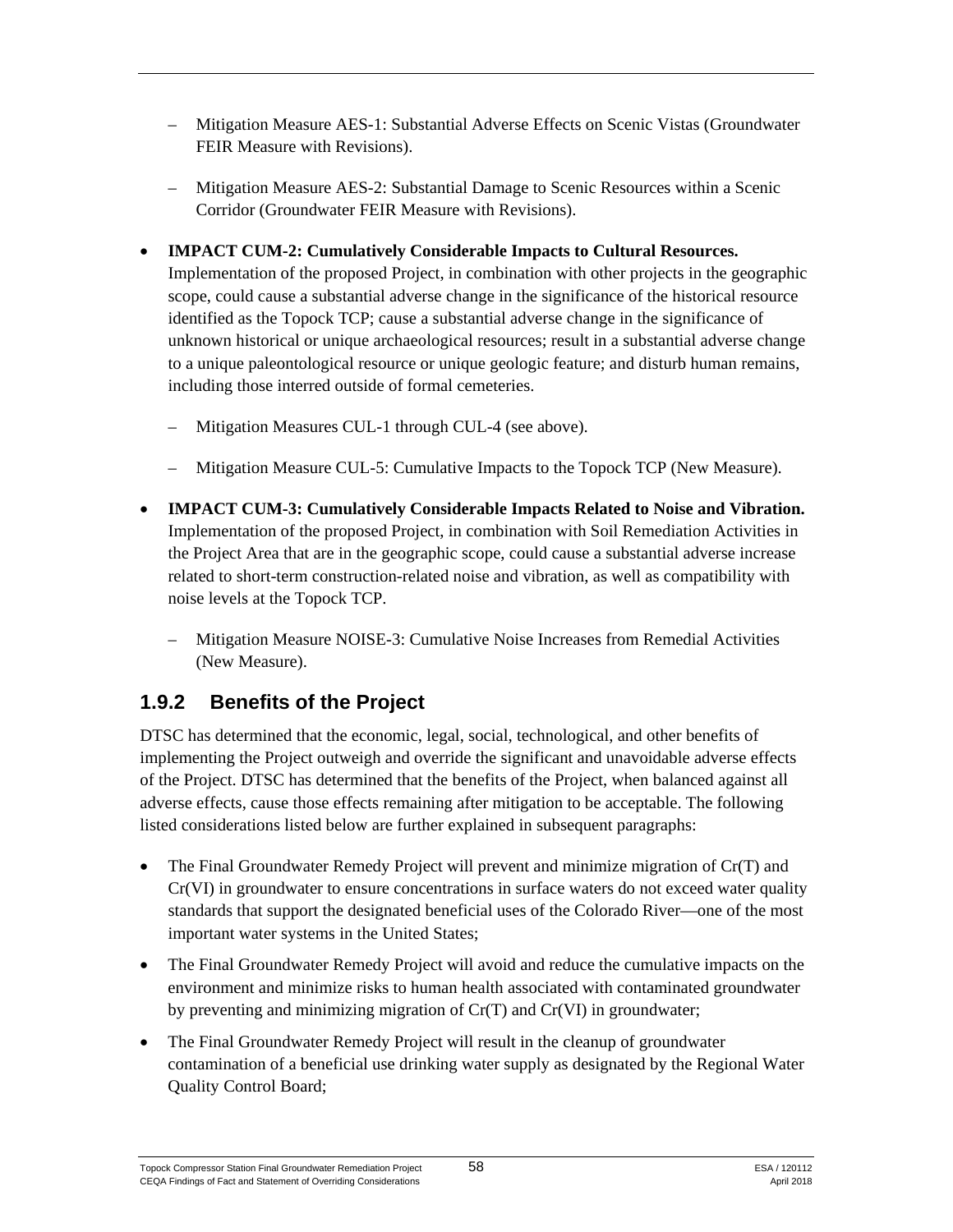- The Final Groundwater Remedy Project will meet the substantive provisions of promulgated requirements that are ARARs, which were determined by DOI, BLM, USFWS, and Bureau of Reclamation (DOI 2009). ARARs must be attained by the remedial action pursuant to Section 121(d) of CERCLA, which assures protection of human health and the environment, and requires attainment of "legally applicable or relevant and appropriate standard(s), requirement(s), criteria, or limitation(s);" and
- The Final Groundwater Remedy Project would bring an economic benefit to Eastern San Bernardino County through the employment of additional workers and experts needed to implement the remedy and mitigation measures.

#### *Prevent or Minimize Migration of Cr(T) and Cr(VI) In Groundwater to Support the Designated Beneficial Uses of the Colorado River*

One of the main objectives of the proposed Project is to prevent and minimize migration of Cr(T) and Cr(VI) in groundwater to ensure concentrations in surface waters do not exceed water quality standards that support the designated beneficial uses of the Colorado River (11  $\mu$ g/L Cr[VI]). The Colorado River is one of the most important water systems in the United States that connect watersheds in seven western states. The background and environmental setting discussions of the SEIR explain the importance of the river for drinking water, recreational, and cultural uses. As explained in the SEIR, DTSC has not detected any degradation of the water quality within the Colorado River as a result of PG&E's past or present operation and believes that the current interim measures of extraction, treatment, and reinjection of treated water have been successful at keeping the groundwater plume from damaging the river which continues to be a valuable drinking water resource for millions of Southern Californians and Arizonians. DTSC undertook the SEIR specifically to ensure that the environmental impacts of the Project are properly evaluated as specific information regarding the Project is gained during the various phases of investigation and design. The Final SEIR for the Final Groundwater Remedy Project is based on the Final Remedy Design and the C/RAWP, which reflect modifications and clarifications by PG&E as a result of the collaborative and iterative design process.

The mere presence of Cr(VI) in groundwater and its proximity to the Colorado River provides a sufficient public interest to pursue remediation. Given the importance of the Colorado River to water supply, its protection is imperative to avoid a myriad of impacts, such as potential health, economic, social, environmental, and other risks that would arise from contamination of a major water supply. DTSC believes that sufficient information has been collected to select a viable groundwater remedy to reduce the toxicity and mobility of the harmful Cr(VI). DTSC believes that the plume, as defined, can be properly contained and remediated with the technology as proposed and made the policy determination to move forward with protecting human health and the environment.

#### *Reduce Cumulative Impact on Human Health and the Environment.*

As indicated in the Project objectives identified in the Final SEIR, the Project is consistent with DTSC's policy to protect and promote public health and the environment. The Project will continue to ensure that Cr(VI) will not enter the Colorado River, an important source of water for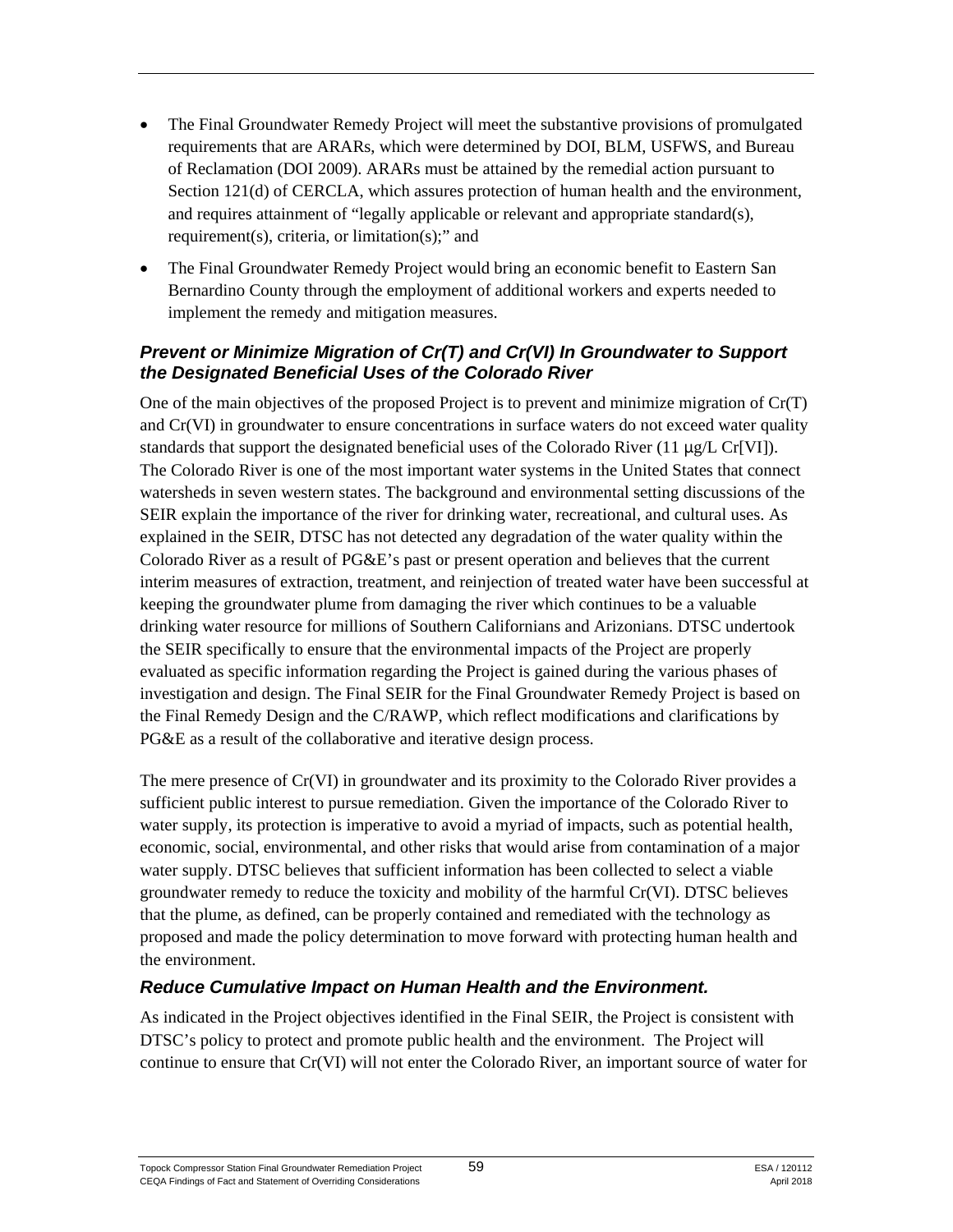municipal, agricultural, and other uses and an important habitat corridor for numerous special status species (see above).

In comparison to the other alternatives, the Final Remedy Design is the only feasible remedy that would reduce cumulative impacts to human health and the environment within a reasonable period of time and with the least environmental effects. Therefore, DTSC made the policy determination to move forward with the Final Remedy Design with these social and health considerations in mind.

#### *Cleanup of Groundwater Contamination, Which Is Designated by the Regional Water Quality Control Board as a Groundwater Body Suitable for Beneficial Use for Drinking Water Supply.*

The groundwater basin beneath the Station is still designated by the Regional Water Quality Control Board (RWQCB) to be of beneficial use. DTSC must protect the groundwater basin from contamination because the basin is designated by the RWQCB as a groundwater body suitable for beneficial use for drinking water supply. Although the interim measures are currently protecting the Colorado River from potential threat, the interim measures was not designed to treat the entire mass of the hexavalent chromium plume. Furthermore, the use of the existing interim measure was considered as an alternative during the 2011 groundwater remedy selection technology but was rejected because it will not achieve compliance with the Remedial Action Objective within a reasonable timeframe as required by California State Water Board Resolution 92-49. Without Project implementation, contamination will continue to threaten groundwater, which would result in economic and environmental instability. Therefore, a final action must be taken to reduce the toxicity and mobility of the hazard from the Cr(VI) to ensure protection of this beneficial use. The benefit in an expedited cleanup to protect the Colorado River and return of the groundwater basin to beneficial use outweighs the significant and unavoidable impacts of the Project because of economic, environmental, and other considerations. Therefore, DTSC has made the policy determination to move forward with the Project to ensure protection and long-term remediation of surface and groundwater.

#### *Meet the Substantive Provisions of Promulgated Requirements That Are Applicable or Relevant and Appropriate to the Actions*

As described in the Final SEIR and in Section 1.2.1 of these Findings, remedial actions taken under CERCLA authority must meet the substantive provisions of promulgated requirements that are ARARs, which were determined by DOI, BLM, USFWS, and Bureau of Reclamation (DOI 2009). ARARs must be attained by the remedial action pursuant to Section 121(d) of CERCLA, which assures protection of human health and the environment, and requires attainment of "legally applicable or relevant and appropriate standard(s), requirement(s), criteria, or limitation(s)." In fact, this is the fundamental project objective; namely, of achieving compliance with RAOs within a reasonable timeframe, as required by California State Water Board Resolution 92-49. The Project is the only feasible alternative that will achieve cleanup of the contaminated groundwater plume to background levels within a reasonable timeframe (See Section 1.8 of the Findings). Therefore, DTSC has made the policy determination to move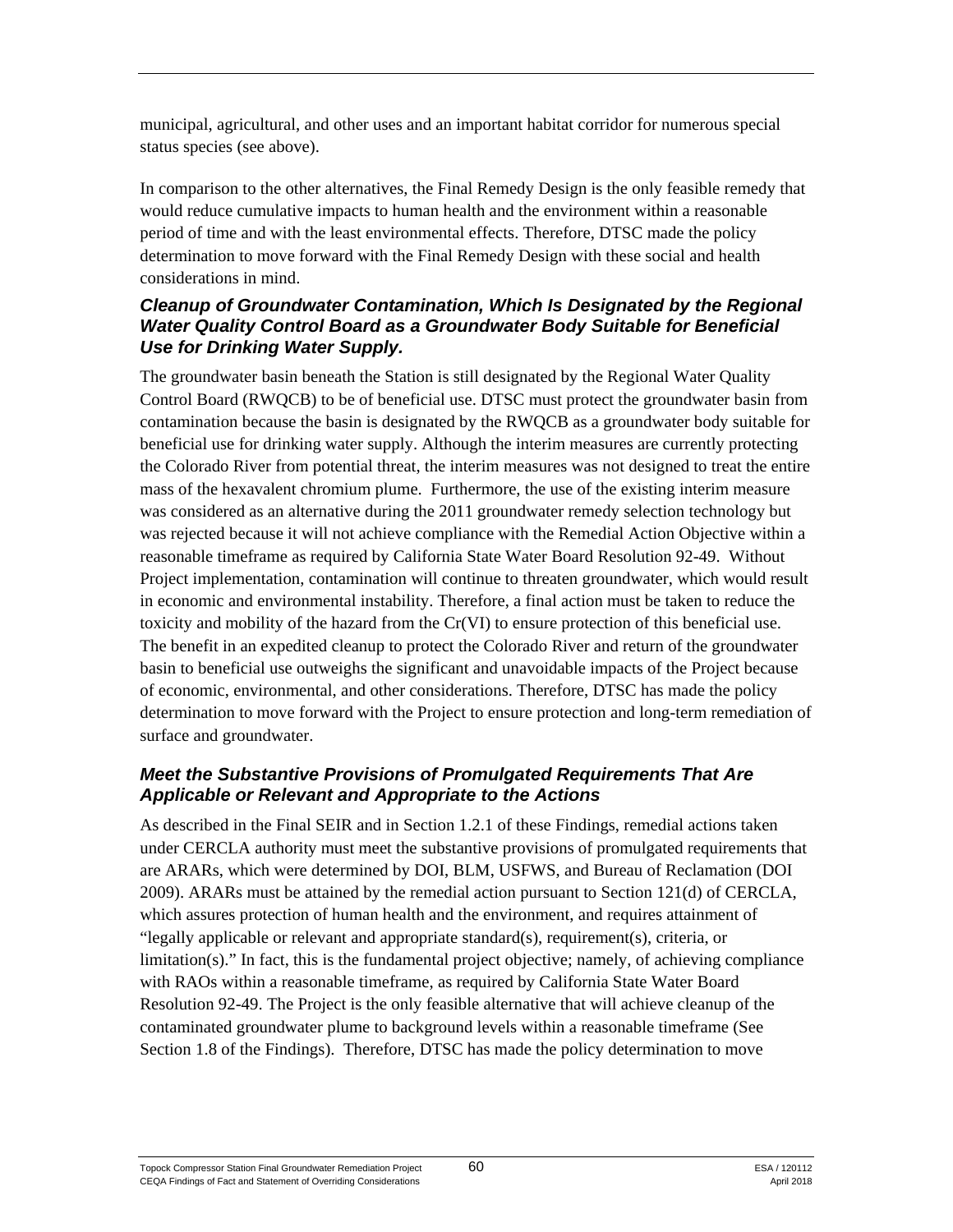forward with the Project as it complies with the requirements that are ARARs in compliance with CERCLA as well as the requirements of California State Water Board Resolution 92-49.

### *Bring an Economic Benefit to Eastern San Bernardino County*

Construction and treatment system start-up activities for the proposed Project would require a total of approximately 429 workers in the Project Area over multiple phases (80 workers for mobilization, 168 workers for Phase 1, and 181 workers for Phase 2) for an estimated period of 59 months (see Final SEIR, Volume 2, Table 3-10). It should be noted that the total number of workers could be reused for various phases of the 5-year construction phase of the Project. Project operation and maintenance would require approximately 11 full-time employees or fulltime equivalents for routine operation and maintenance of the groundwater remedy throughout the life of the Project (an estimated 30 years of active remediation followed by 10 years of longterm monitoring and up to 20 years or arsenic monitoring). Decommissioning and removal of the IM-3 Facility and the Final Groundwater Remedy Project would require approximately 102 workers over a total of 27 months (refer to Section 4.5.3 for more detail). The employment of these additional workers and experts would provide an economic benefit to the region.

## **1.9.3 Conclusion**

Each of the above considerations individually is sufficient to approve the Project. When viewed collectively as conjoined economic, social, health, environmental, and other considerations, and in light of the broad sweeping impact contamination to one of America's most important water supplies would have, the Project should be implemented notwithstanding the significant unavoidable adverse impacts to cultural resources and noise identified in the Final SEIR.

# 1.10 Mitigation Monitoring Reporting Program

CEQA Guidelines Section 21081.6 requires that when a public agency is making the Findings required by Section 21081, the public agency shall adopt a reporting or monitoring program for the changes made to the project or conditions of project approval to mitigate or avoid significant effects on the environment. Because mitigation measures have been adopted to mitigate or avoid significant environmental effects of the project, an MMRP has been prepared for the Project and is adopted along with these Findings. The MMRP is attached to the Statement of Decision and Resolution of Approval for the Final Groundwater Remedy Project as **Exhibit 2**. DTSC will use the MMRP to track compliance with Project mitigation measures. The MMRP will remain available for public review during the compliance period.

## 1.11 References

- California Department of Substances Control (DTSC). 2011 (January). *Final Environmental Impact Report for the Topock Compressor Station Groundwater Remediation Project*, Volumes 1 and 2, and additional supporting decision documents (Findings of Fact and MMRP)*.*
- California Department of Substances Control (DTSC). 2013 (August). *Topock Compressor Station Groundwater Remediation Project Environmental Impact Report Addendum No. 1 for Alternative Freshwater Source Evaluation Activities*.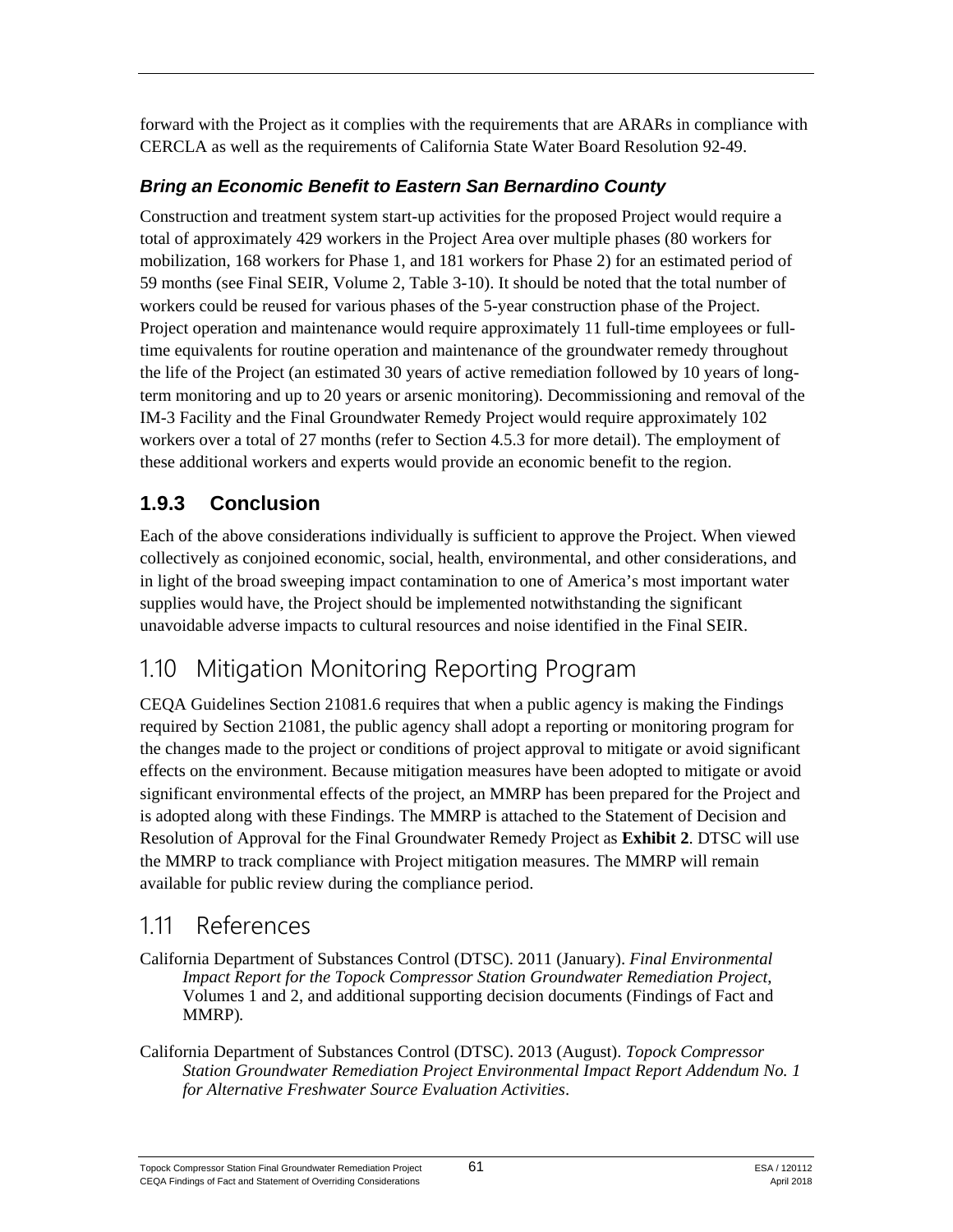- CH2M HILL. 2008 (March). *Corrective Measures/Feasibility Study Work Plan, Topock Compressor Station, Needles, California*.
	- *———.* 2009 (December). T*he Final Groundwater Corrective Measures Study/Feasibility Study Report for Solid Waste Management Units (SWMU) 1/Area of Concern (AOC) 1 and AOC 10* (Final CMS/FS). *PG&E Topock Compressor Station, Needles, California.* Oakland, CA. Published by Pacific Gas and Electric Company, San Luis Obispo, CA.
	- *———.* 2013 (January). *Soil RCRA Facility Investigation/Remedial Investigation Work Plan, PG&E Topock Compressor Station, Needles, California, revised.* 
		- *———. 2015a (November). Basis of Design Report/Final (100%) Design Submittal for the Final Groundwater Remedy, PG&E Topock Compressor Station, Needles, California.*
- *———. 2015b (November). Construction/Remedial Action Work Plan for the Final Groundwater Remedy, PG&E Topock Compressor Station, Needles, California.*
- U.S. Department of the Interior (DOI). 2005 (July). *Final Executed Consent Agreement: Pacific Gas and Electric Company, Topock Compressor Station, Needles, California.*
- U.S. Department of the Interior (DOI). 2013. *Remedial Action/Remedial Design Consent Decree between the United States of America and Pacific Gas & Electric Company* (Consent Decree), Case 5:13-cv-00074-VAP-OP, Document 5-1. Filed January 15, 2013.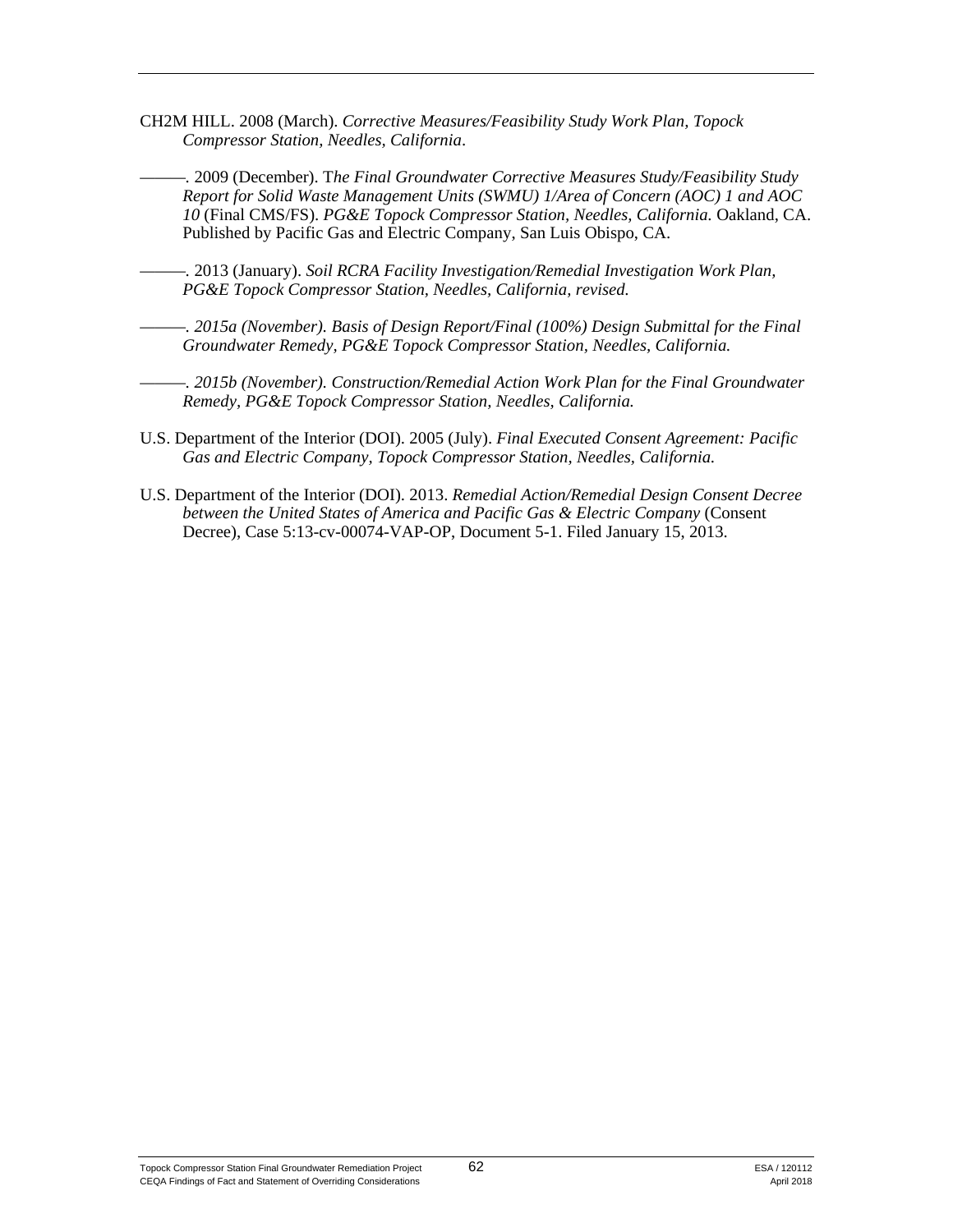# Attachment 1

# Table of Significant Impacts, Mitigation Measures, and CEQA Findings of Fact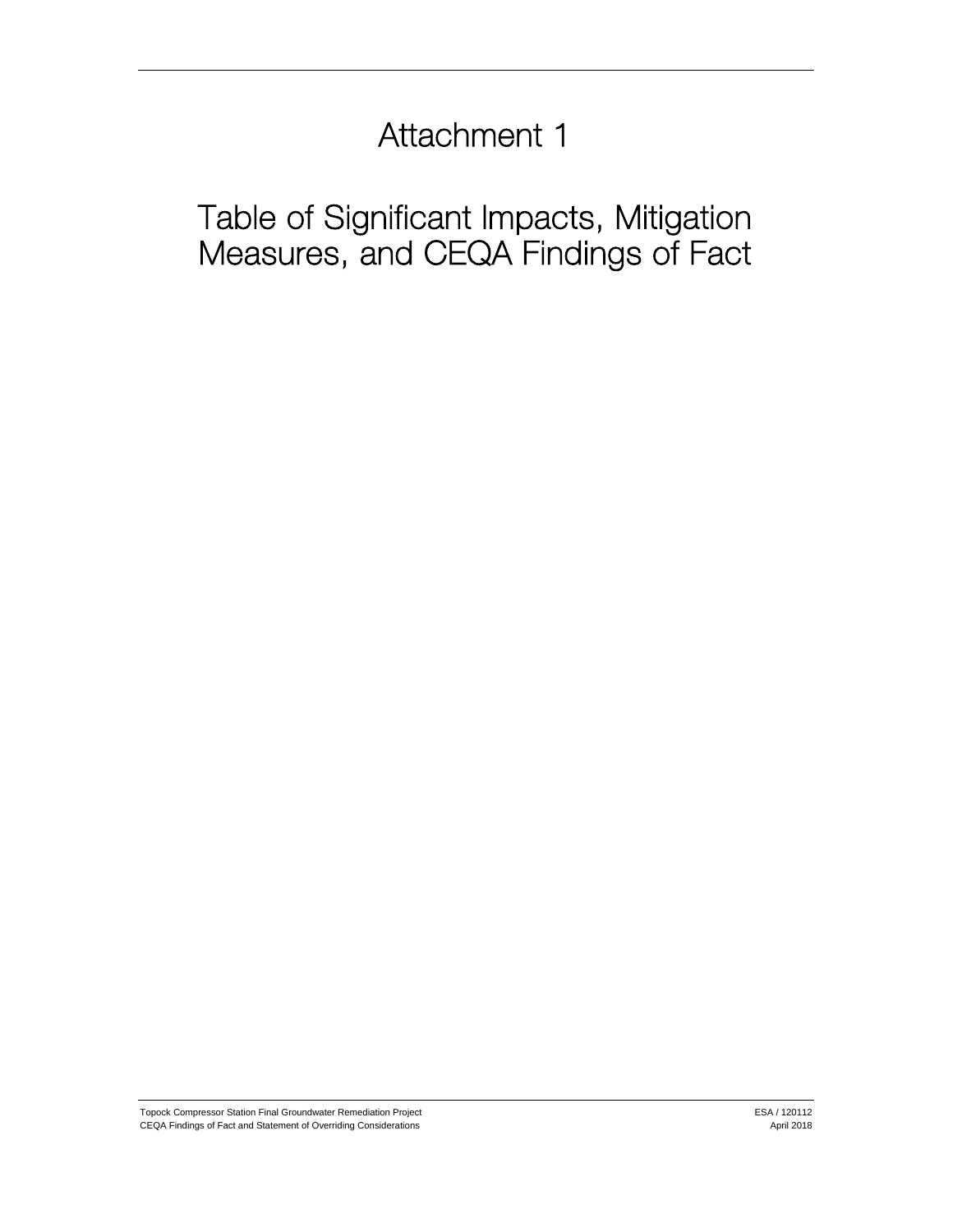| <b>Significant Environmental Impact</b>                                                                                                                                                                                                                                                                                | <b>Mitigation Measures</b>                                                                                                                                                                                                                                                                                                                                                                                                                                                                                                                                                                                                                                                                                                                                                                                                                                                                                                                                                                                                                                                                                                                                                                                                                                                                                                                                                                                                                                                                                                                                                                                                                                                                                                                                                                                                                                                                                                                                                                                                                                                                                                                                                                                                                                                                                                                                                                                                                                                                                                                                                                                                                                                                                                                                                                                                                                                                                           | <b>Level of Significance</b><br>after Mitigation | <b>Findings of Fact</b>                                                                                                                                                                                                                                                                                                                                                                                                                                                                                                                                                                                                                                                                                                                                                                                                                                                               |
|------------------------------------------------------------------------------------------------------------------------------------------------------------------------------------------------------------------------------------------------------------------------------------------------------------------------|----------------------------------------------------------------------------------------------------------------------------------------------------------------------------------------------------------------------------------------------------------------------------------------------------------------------------------------------------------------------------------------------------------------------------------------------------------------------------------------------------------------------------------------------------------------------------------------------------------------------------------------------------------------------------------------------------------------------------------------------------------------------------------------------------------------------------------------------------------------------------------------------------------------------------------------------------------------------------------------------------------------------------------------------------------------------------------------------------------------------------------------------------------------------------------------------------------------------------------------------------------------------------------------------------------------------------------------------------------------------------------------------------------------------------------------------------------------------------------------------------------------------------------------------------------------------------------------------------------------------------------------------------------------------------------------------------------------------------------------------------------------------------------------------------------------------------------------------------------------------------------------------------------------------------------------------------------------------------------------------------------------------------------------------------------------------------------------------------------------------------------------------------------------------------------------------------------------------------------------------------------------------------------------------------------------------------------------------------------------------------------------------------------------------------------------------------------------------------------------------------------------------------------------------------------------------------------------------------------------------------------------------------------------------------------------------------------------------------------------------------------------------------------------------------------------------------------------------------------------------------------------------------------------------|--------------------------------------------------|---------------------------------------------------------------------------------------------------------------------------------------------------------------------------------------------------------------------------------------------------------------------------------------------------------------------------------------------------------------------------------------------------------------------------------------------------------------------------------------------------------------------------------------------------------------------------------------------------------------------------------------------------------------------------------------------------------------------------------------------------------------------------------------------------------------------------------------------------------------------------------------|
| <b>Aesthetics</b>                                                                                                                                                                                                                                                                                                      |                                                                                                                                                                                                                                                                                                                                                                                                                                                                                                                                                                                                                                                                                                                                                                                                                                                                                                                                                                                                                                                                                                                                                                                                                                                                                                                                                                                                                                                                                                                                                                                                                                                                                                                                                                                                                                                                                                                                                                                                                                                                                                                                                                                                                                                                                                                                                                                                                                                                                                                                                                                                                                                                                                                                                                                                                                                                                                                      |                                                  |                                                                                                                                                                                                                                                                                                                                                                                                                                                                                                                                                                                                                                                                                                                                                                                                                                                                                       |
| <b>IMPACT AES-1: Substantial Adverse</b><br><b>Effects on Scenic Vistas.</b> The proposed<br>Project could introduce additional wells,<br>roads, pipelines, and other associated<br>infrastructure, including the Future<br>Activity Allowance, which could have a<br>substantial adverse effect on a scenic<br>vista. | Mitigation Measure AES-1: Substantial Adverse Effects on Scenic Vistas<br>(Groundwater FEIR Measure with Revisions). The proposed Project,<br>including the Future Activity Allowance, shall be designed and implemented<br>to adhere to the design criteria presented below:<br>Existing mature plant specimens (i.e., medium- to large-sized trees, large<br>a)<br>or prominent shrubs, and tall predominately herbaceous) shall be<br>protected in place during construction, operation, and decommissioning<br>phases consistent with CUL-1a-5. The identification of plant specimens<br>that are determined to be mature and retained shall occur as part of the<br>design phase and mapped/identified by a qualified plant ecologist or<br>biologist and integrated into the final design and project implementation<br>consistent with CUL-1a-5.<br>Revegetation of disturbed areas within the riparian vegetation along the<br>b)<br>Colorado River shall occur concurrently with construction operations.<br>Plans and specifications for revegetation shall be developed by a<br>qualified plant ecologist or biologist before any riparian vegetation is<br>disturbed and shall be implemented consistent with CUL-1a-5. The<br>revegetation plan shall include specification of maintenance and<br>monitoring requirements, which shall be implemented for a period of 5<br>years after project construction or after the vegetation has successfully<br>established, as determined by a qualified plant ecologist or biologist.<br>Plant material shall be consistent with surrounding native vegetation.<br>c)<br>The color of the wells, pipelines, reagent storage tanks, control<br>d)<br>structures, and utilities shall consist of muted, earth-tone colors that are<br>consistent with the surrounding natural color palette. Matte finishes shall<br>be used to prevent reflectivity. Integral color concrete should be used in<br>place of standard gray concrete.<br>The final revegetation plans and specifications shall be reviewed and<br>e)<br>approved by an architect, landscape architect, or allied design<br>professional licensed in the State of California to ensure that the<br>aesthetic mitigation design objectives and criteria are being met.<br>Planting associated with biological mitigation may contribute to, but<br>may not fully satisfy, visual mitigation.<br>The requirements of the Aesthetics and Visual Resources Protection and<br>f)<br>Revegetation Plan (C/RAWP Appendix N) shall be implemented<br>throughout the construction, operation and maintenance, and<br>decommissioning phases of the Project, including but not limited to<br>replacement planting procedures (see Section 4.3), maintenance and<br>adaptive management (see Section 5.2), and photo-monitoring (see<br>Section 5.3). These measures apply to new Project components added as | Less than Significant                            | Finding: DTSC finds that changes or alterations have been<br>required in, or incorporated into the Project, which avoid or<br>substantially lessen this significant environmental effect as<br>identified in the Final SEIR. (CEQA Guidelines, § 15091, subd.<br>$(a)(1)$ .)<br>Facts in Support of Finding: Implementation of Mitigation<br>Measure AES-1 would reduce the potentially adverse effect on a<br>scenic vista associated with the Project. Although certain elements<br>of the Project would remain visible, incorporating design elements<br>that are consistent with the surrounding natural color palette, as<br>well as plant preservation and revegetation, would blend Project<br>infrastructure into the visual setting and would reduce the overall<br>contrast of the Project to a less than significant level. (Final SEIR<br>Volume 2, pg. 4.1-80 to 4.1-81) |

#### **TABLE OF SIGNIFICANT IMPACTS, MITIGATION MEASURES, AND CEQA FINDINGS OF FACT**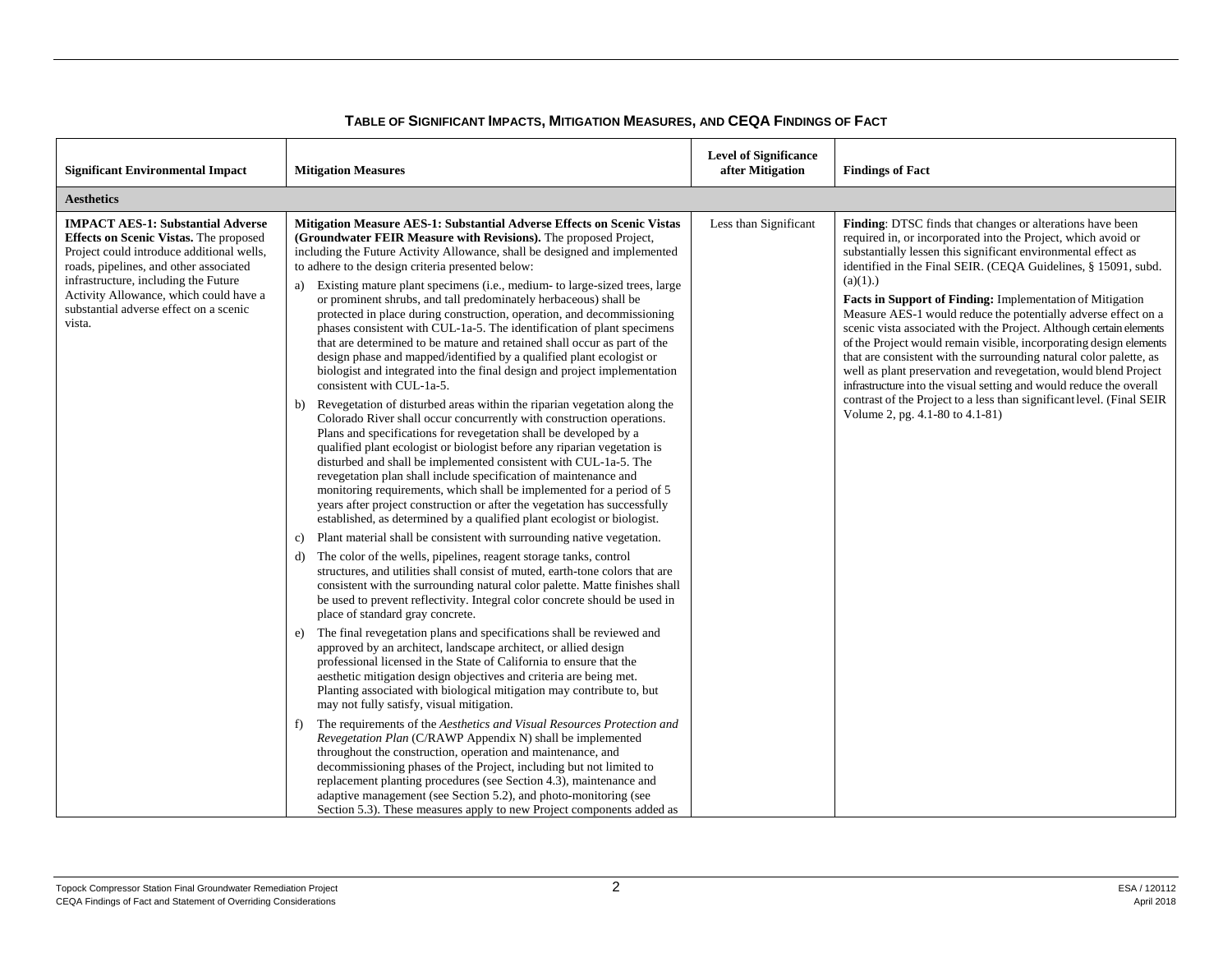| <b>Significant Environmental Impact</b>                                                                                                                                                                                                                                                                                                                          | <b>Mitigation Measures</b>                                                                                                                                                                                                                                                                                                                                                                                                                                                                                                                                                                                                                                                                                                                                                                                                                                                                                                                                                                                                                                                                                                                                                                                                                                                                                                                                                                                                                                                                                                                                                                                                                                                                                                                                                                                                                                                                                                                                                                                                                                                                                                                                                                                                                                                                                                                                                                                                                                                                                                                                                                                                                                                                                                                                                                                                                                                                                                                                                    | <b>Level of Significance</b><br>after Mitigation | <b>Findings of Fact</b>                                                                                                                                                                                                                                                                                                                                                                                                                                                                                                                                                                                                                                                                                                                                                                                                                                                                                                                                                                                                                                                                                                                                                      |
|------------------------------------------------------------------------------------------------------------------------------------------------------------------------------------------------------------------------------------------------------------------------------------------------------------------------------------------------------------------|-------------------------------------------------------------------------------------------------------------------------------------------------------------------------------------------------------------------------------------------------------------------------------------------------------------------------------------------------------------------------------------------------------------------------------------------------------------------------------------------------------------------------------------------------------------------------------------------------------------------------------------------------------------------------------------------------------------------------------------------------------------------------------------------------------------------------------------------------------------------------------------------------------------------------------------------------------------------------------------------------------------------------------------------------------------------------------------------------------------------------------------------------------------------------------------------------------------------------------------------------------------------------------------------------------------------------------------------------------------------------------------------------------------------------------------------------------------------------------------------------------------------------------------------------------------------------------------------------------------------------------------------------------------------------------------------------------------------------------------------------------------------------------------------------------------------------------------------------------------------------------------------------------------------------------------------------------------------------------------------------------------------------------------------------------------------------------------------------------------------------------------------------------------------------------------------------------------------------------------------------------------------------------------------------------------------------------------------------------------------------------------------------------------------------------------------------------------------------------------------------------------------------------------------------------------------------------------------------------------------------------------------------------------------------------------------------------------------------------------------------------------------------------------------------------------------------------------------------------------------------------------------------------------------------------------------------------------------------------|--------------------------------------------------|------------------------------------------------------------------------------------------------------------------------------------------------------------------------------------------------------------------------------------------------------------------------------------------------------------------------------------------------------------------------------------------------------------------------------------------------------------------------------------------------------------------------------------------------------------------------------------------------------------------------------------------------------------------------------------------------------------------------------------------------------------------------------------------------------------------------------------------------------------------------------------------------------------------------------------------------------------------------------------------------------------------------------------------------------------------------------------------------------------------------------------------------------------------------------|
|                                                                                                                                                                                                                                                                                                                                                                  | part of the Future Activity Allowance, should they be visible from Key<br>View 5 or any of the other key views identified in the SEIR.                                                                                                                                                                                                                                                                                                                                                                                                                                                                                                                                                                                                                                                                                                                                                                                                                                                                                                                                                                                                                                                                                                                                                                                                                                                                                                                                                                                                                                                                                                                                                                                                                                                                                                                                                                                                                                                                                                                                                                                                                                                                                                                                                                                                                                                                                                                                                                                                                                                                                                                                                                                                                                                                                                                                                                                                                                        |                                                  |                                                                                                                                                                                                                                                                                                                                                                                                                                                                                                                                                                                                                                                                                                                                                                                                                                                                                                                                                                                                                                                                                                                                                                              |
| <b>IMPACT AES-2: Substantial Damage</b><br>to Scenic Resources within a Scenic<br><b>Corridor.</b> The proposed Project could<br>introduce new features in the Colorado<br>River floodplain, at the TCS Evaporation<br>Ponds, and near the existing HNWR-1A<br>well site in Arizona that could adversely<br>impact scenic resources within a scenic<br>corridor. | Mitigation Measure AES-2: Substantial Damage to Scenic Resources<br>within a Scenic Corridor (Groundwater FEIR Measure with Revisions).<br>The proposed Project shall be implemented to adhere to the design criteria<br>presented below and the Future Activity Allowance, if needed, shall be<br>designed and implemented to adhere to the design criteria below:<br>A minimum setback requirement of 20 feet from the water (ordinary<br>a)<br>high water mark or OHWM) shall be enforced, except with regard to any<br>required river intake facilities, to prevent substantial vegetation removal<br>along the river bank.<br>Existing mature plant specimens (i.e. medium- to large-sized trees, large<br>b)<br>or prominent shrubs, and tall predominately herbaceous plants) shall be<br>protected in place during construction, operation, and decommissioning<br>phases. The identification of plant specimens that are determined to be<br>mature and retained shall occur as part of the design phase and<br>mapped/identified by a qualified plant ecologist or biologist and<br>integrated into the final design and project implementation consistent<br>with CUL1a-5.<br>Revegetation of disturbed areas within the riparian vegetation along the<br>C)<br>Colorado River shall occur concurrently with construction operations.<br>Plans and specifications for revegetation shall be developed by a<br>qualified plant ecologist or biologist before any riparian vegetation is<br>disturbed. The revegetation plan shall include specification of<br>maintenance and monitoring requirements, which shall be implemented<br>for a period of 5 years after project construction or after the vegetation<br>has successfully established, as determined by a qualified plant ecologist<br>or biologist.<br>Plant material shall be consistent with surrounding native vegetation.<br>d)<br>The color of the wells, pipelines, reagent storage tanks, control<br>e)<br>structures, and utilities shall consist of muted, earth-tone colors that are<br>consistent with the surrounding natural color palette. Matte finishes shall<br>be used to prevent reflectivity. Integral color concrete should be used in<br>place of standard gray concrete.<br>The final revegetation plans and specifications shall be reviewed and<br>f)<br>approved by an architect, landscape architect, or allied design<br>professional licensed in the State of California to ensure that the<br>aesthetic mitigation design objectives and criteria are being met.<br>Planting associated with biological mitigation may contribute to, but<br>may not fully satisfy, visual mitigation.<br>The requirements of the Aesthetics and Visual Resources Protection and<br>g)<br>Revegetation Plan (C/RAWP Appendix N) shall be implemented<br>throughout the construction, operation and maintenance, and<br>decommissioning phases of the Project, including but not limited to | Less than Significant                            | Finding: DTSC finds that changes or alterations have been<br>required in, or incorporated into the Project, which avoid or<br>substantially lessen this significant environmental effect as<br>identified in the Final SEIR. (CEQA Guidelines, § 15091, subd.<br>$(a)(1)$ .)<br>Facts in Support of Finding: Implementation Mitigation<br>Measure AES-2 would reduce the overall change to the visual<br>character of the view corridor along the Colorado River<br>associated with features in the Colorado River floodplain, the<br>TCS Evaporation Ponds, near the existing HNWR-1A well site<br>in Arizona, and to the general Future Activity Allowance<br>locations to the extent such locations are reasonably foreseeable<br>at this time. Although the Project would still be visible,<br>incorporating design elements that are consistent with the<br>surrounding natural color palette, as well as plant preservation<br>and revegetation, would blend the Project into the visual setting<br>within the floodplain and would reduce the overall visual<br>contrast of the Project to a less than significant level. (Final SEIR<br>Volume 2, pg. 4.1-85-4.1-87) |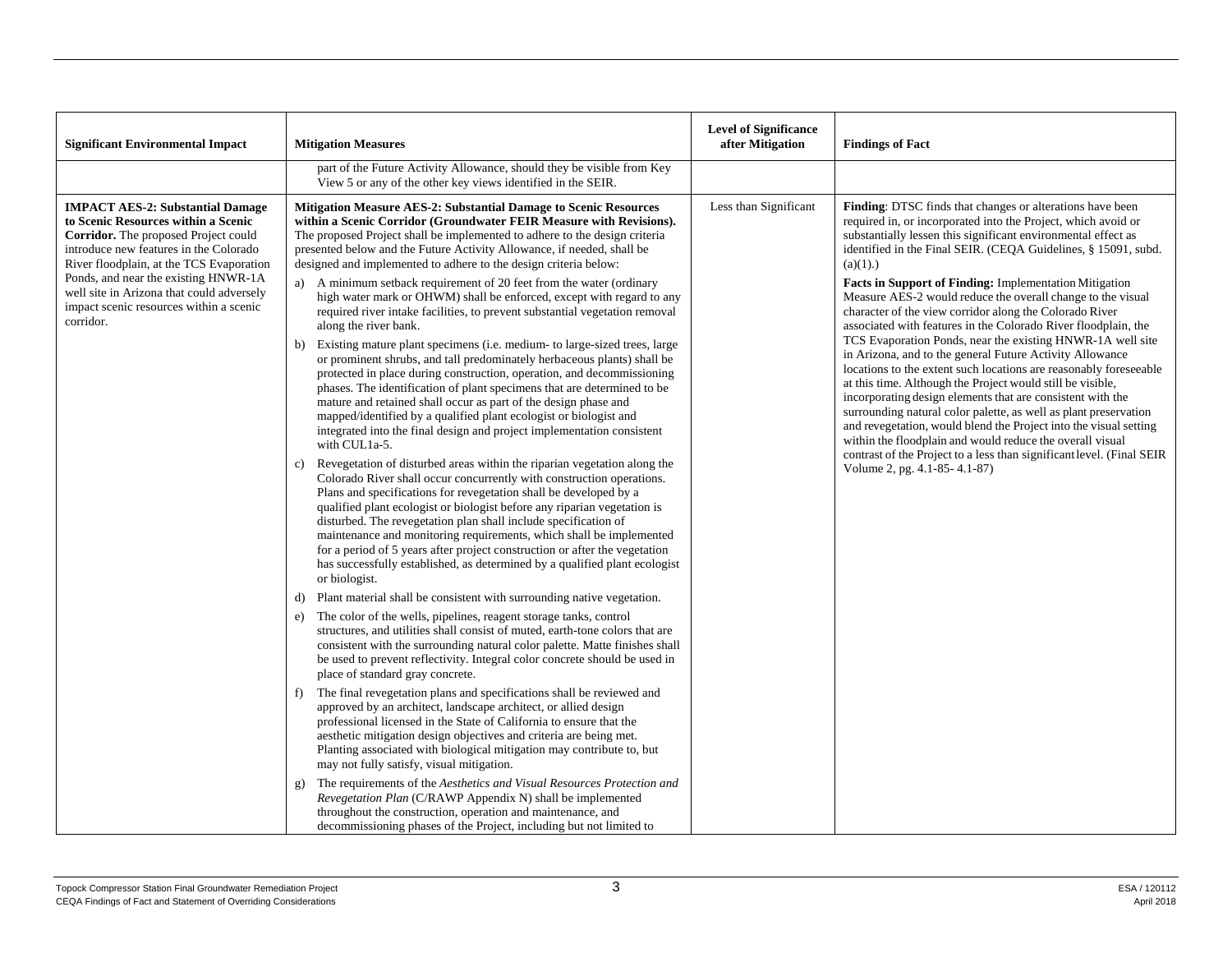| <b>Significant Environmental Impact</b>                                                                                                                                                                                                                    | <b>Mitigation Measures</b>                                                                                                                                                                                                                                                                                                                                                                                                                                                                                                                                                                                                                                                                                                                                                                                                                                                                                                                                                                                                                                                                                                                                                                                                                                                                                                                                                                                                                                                                                                                                                                                                                                                                                                                                                                                                                                                                                                                                                                                                                                                                                                                                                                                                                                                                                                                                                                                                                                                                                          | <b>Level of Significance</b><br>after Mitigation | <b>Findings of Fact</b>                                                                                                                                                                                                                                                                                                                                                                                                                                                                                                                                                                                                                                                                                                                                                                                                                                                                                                                      |
|------------------------------------------------------------------------------------------------------------------------------------------------------------------------------------------------------------------------------------------------------------|---------------------------------------------------------------------------------------------------------------------------------------------------------------------------------------------------------------------------------------------------------------------------------------------------------------------------------------------------------------------------------------------------------------------------------------------------------------------------------------------------------------------------------------------------------------------------------------------------------------------------------------------------------------------------------------------------------------------------------------------------------------------------------------------------------------------------------------------------------------------------------------------------------------------------------------------------------------------------------------------------------------------------------------------------------------------------------------------------------------------------------------------------------------------------------------------------------------------------------------------------------------------------------------------------------------------------------------------------------------------------------------------------------------------------------------------------------------------------------------------------------------------------------------------------------------------------------------------------------------------------------------------------------------------------------------------------------------------------------------------------------------------------------------------------------------------------------------------------------------------------------------------------------------------------------------------------------------------------------------------------------------------------------------------------------------------------------------------------------------------------------------------------------------------------------------------------------------------------------------------------------------------------------------------------------------------------------------------------------------------------------------------------------------------------------------------------------------------------------------------------------------------|--------------------------------------------------|----------------------------------------------------------------------------------------------------------------------------------------------------------------------------------------------------------------------------------------------------------------------------------------------------------------------------------------------------------------------------------------------------------------------------------------------------------------------------------------------------------------------------------------------------------------------------------------------------------------------------------------------------------------------------------------------------------------------------------------------------------------------------------------------------------------------------------------------------------------------------------------------------------------------------------------------|
|                                                                                                                                                                                                                                                            | replacement planting procedures (see Section 4.3), maintenance and<br>adaptive management (see Section 5.2), and photo-monitoring (see<br>Section 5.3). These measures apply to new Project components added as<br>part of the Future Activity Allowance, should they be visible from Key<br>View 11 or any of the other key views identified in the SEIR.                                                                                                                                                                                                                                                                                                                                                                                                                                                                                                                                                                                                                                                                                                                                                                                                                                                                                                                                                                                                                                                                                                                                                                                                                                                                                                                                                                                                                                                                                                                                                                                                                                                                                                                                                                                                                                                                                                                                                                                                                                                                                                                                                          |                                                  |                                                                                                                                                                                                                                                                                                                                                                                                                                                                                                                                                                                                                                                                                                                                                                                                                                                                                                                                              |
| <b>Air Quality and Greenhouse Gas</b><br><b>Emissions</b>                                                                                                                                                                                                  |                                                                                                                                                                                                                                                                                                                                                                                                                                                                                                                                                                                                                                                                                                                                                                                                                                                                                                                                                                                                                                                                                                                                                                                                                                                                                                                                                                                                                                                                                                                                                                                                                                                                                                                                                                                                                                                                                                                                                                                                                                                                                                                                                                                                                                                                                                                                                                                                                                                                                                                     |                                                  |                                                                                                                                                                                                                                                                                                                                                                                                                                                                                                                                                                                                                                                                                                                                                                                                                                                                                                                                              |
| <b>IMPACT AIR-1: Short-term</b><br><b>Construction-Related Emissions of</b><br><b>Criteria Pollutants and Precursors.</b> The<br>proposed Project could violate the<br>MDAQMD air quality standards for NO <sub>x</sub><br>during construction activities. | Mitigation Measure AIR-1: Short-Term Construction-Related Emissions<br>of Criteria Air Pollutants (Groundwater FEIR Measure). PG&E shall<br>implement the fugitive dust control measures below for any construction<br>and/or demolition activities:<br>Use periodic watering for short-term stabilization of disturbed surface<br>$\bullet$<br>area to minimize visible fugitive dust emissions during dust episodes.<br>Use of a water truck to maintain moist disturbed surfaces and actively<br>spread water during visible dusting episodes shall be considered<br>sufficient;<br>Cover loaded haul vehicles while operating on publicly maintained<br>paved surfaces;<br>Stabilize (using soil binders or establish vegetative cover) graded site<br>surfaces upon completion of grading when subsequent development is<br>delayed or expected to be delayed more than 30 days, except when such<br>delay is caused by precipitation that dampens the disturbed surface<br>sufficiently to eliminate visible fugitive dust emissions;<br>Cleanup project-related track out or spills on publicly maintained paved<br>surfaces within twenty-four hours; and<br>Curtail nonessential earth-moving activity under high wind conditions<br>$\bullet$<br>(greater than 25 miles per hour) or develop a plan to control dust during<br>high wind conditions. For purposes of this rule, a reduction in earth-<br>moving activity when visible dusting occurs from moist and dry surfaces<br>due to wind erosion shall be considered sufficient to maintain<br>compliance.<br>Mitigation Measure AIR-1a: Short-Term Construction-Related<br>Emissions of Criteria Air Pollutants and Precursors (New Measure).<br>PG&E's construction contractor shall ensure that all off-road equipment with<br>a horsepower greater than 50 horsepower have USEPA certified Tier 4<br>interim engines or engines that are certified to meet or exceed the $NOx$<br>emission ratings for USEPA Tier 4 engines. This measure excludes specialty<br>construction equipment where Tier 4 interim engines cannot currently be<br>obtained within the industry, or older equipment cannot be retrofitted to meet<br>Tier 4 emissions standards. During construction and decommissioning, the<br>construction contractor shall maintain a list of all operating equipment in use<br>on the Project site. The construction equipment list shall state the makes,<br>models, and numbers of construction equipment on-site. For specialty | Less than Significant                            | Finding: DTSC finds that changes or alterations have been<br>required in, or incorporated into the Project, which avoid or<br>substantially lessen this significant environmental effect as<br>identified in the Final SEIR. (CEQA Guidelines, § 15091, subd.<br>$(a)(1)$ .)<br>Facts in Support of Finding: Implementation of the Mitigation<br>Measure AIR-1 and AIR-1a would reduce fugitive dust $(PM_{10})$<br>emissions by a minimum of 75 percent. Thus, post mitigation<br>$PM_{10}$ emissions would be substantially reduced to below<br>MDAQMD's threshold of 82 lb/day. With implementation of<br>required fugitive dust controls, the impact after mitigation is<br>reduced to a less than significant level for $PM_{10}$ . Implementation<br>of the dust control measures including the use of Tier-4<br>equipment would reduce $NOx$ emissions to a less than<br>significant level. (Final SEIR Volume 2, pg. 4.2-41-4.2-42). |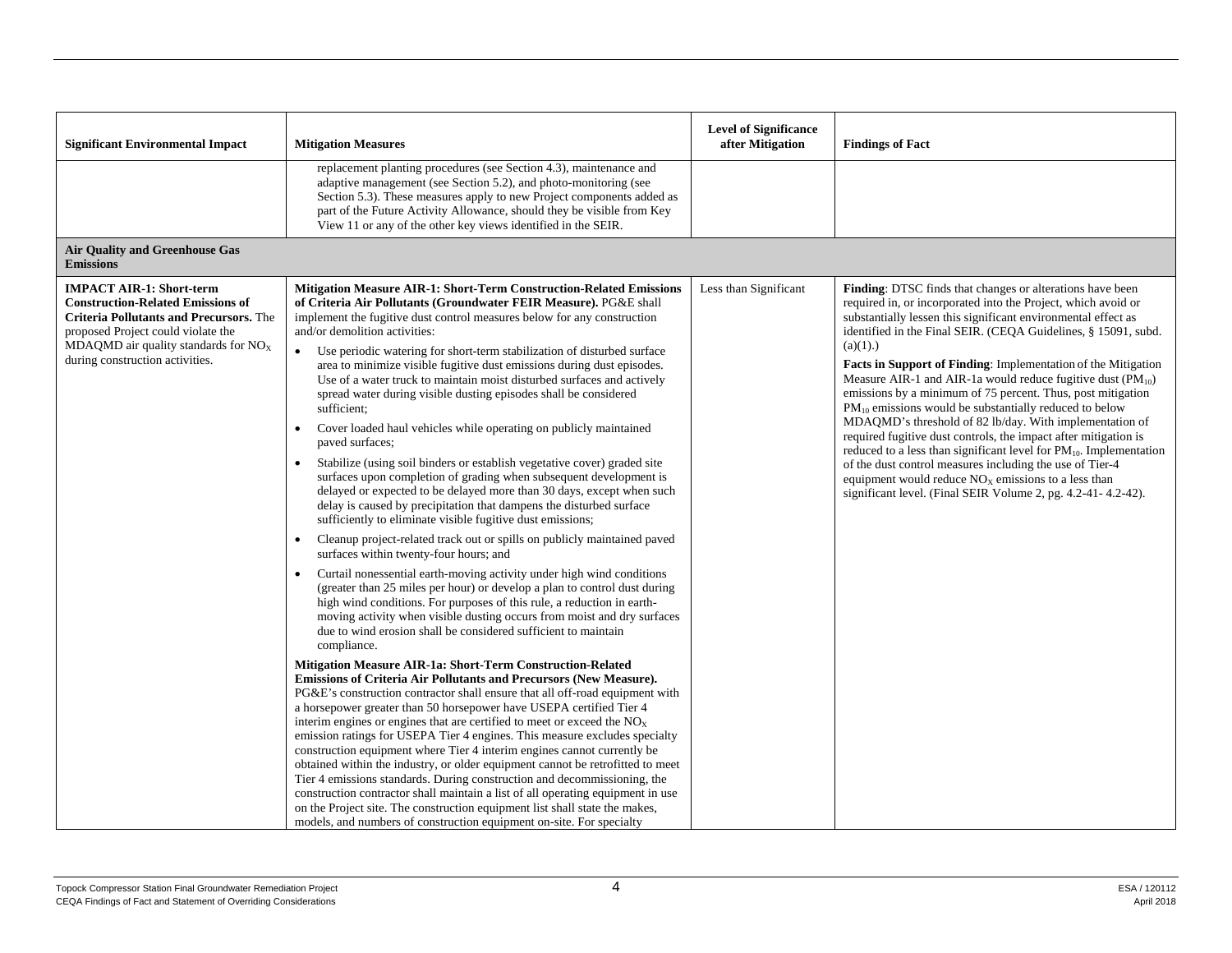| <b>Significant Environmental Impact</b>                                                                                                                                                                                                                                                                 | <b>Mitigation Measures</b>                                                                                                                                                                                                                                                                                                                                                                                                                                                                                                                                                                                                                                                                                                                                                                                                                                                                                                                                                                                                                                                                                                                                                                                                                                                                                                                                                                                                                                                                                                                                                                                                                      | <b>Level of Significance</b><br>after Mitigation | <b>Findings of Fact</b>                                                                                                                                                                                                                                                                                                                                                                                                                                                                                                                                                                                                                                                                                                                                                                                                                                                                                                                                                                                                                                                                                                                                                                                                          |
|---------------------------------------------------------------------------------------------------------------------------------------------------------------------------------------------------------------------------------------------------------------------------------------------------------|-------------------------------------------------------------------------------------------------------------------------------------------------------------------------------------------------------------------------------------------------------------------------------------------------------------------------------------------------------------------------------------------------------------------------------------------------------------------------------------------------------------------------------------------------------------------------------------------------------------------------------------------------------------------------------------------------------------------------------------------------------------------------------------------------------------------------------------------------------------------------------------------------------------------------------------------------------------------------------------------------------------------------------------------------------------------------------------------------------------------------------------------------------------------------------------------------------------------------------------------------------------------------------------------------------------------------------------------------------------------------------------------------------------------------------------------------------------------------------------------------------------------------------------------------------------------------------------------------------------------------------------------------|--------------------------------------------------|----------------------------------------------------------------------------------------------------------------------------------------------------------------------------------------------------------------------------------------------------------------------------------------------------------------------------------------------------------------------------------------------------------------------------------------------------------------------------------------------------------------------------------------------------------------------------------------------------------------------------------------------------------------------------------------------------------------------------------------------------------------------------------------------------------------------------------------------------------------------------------------------------------------------------------------------------------------------------------------------------------------------------------------------------------------------------------------------------------------------------------------------------------------------------------------------------------------------------------|
|                                                                                                                                                                                                                                                                                                         | equipment where Tier 4 interim engines are not available, documentation<br>supporting this conclusion shall be included in the equipment files. Once Tier<br>4 equipment is available for a piece of specialty equipment, it shall be<br>incorporated into the construction fleet, replacing the existing non-Tier 4<br>piece of equipment. Equipment shall be properly serviced and maintained in<br>accordance with the manufacturer's recommendations. Construction<br>contractors shall also ensure that all nonessential idling of construction<br>equipment is restricted to five minutes or less in compliance with California<br>Air Resources Board's Rule 2449.                                                                                                                                                                                                                                                                                                                                                                                                                                                                                                                                                                                                                                                                                                                                                                                                                                                                                                                                                                       |                                                  |                                                                                                                                                                                                                                                                                                                                                                                                                                                                                                                                                                                                                                                                                                                                                                                                                                                                                                                                                                                                                                                                                                                                                                                                                                  |
| <b>Impact AIR-2: Result in a</b><br><b>Cumulatively Considerable Net</b><br><b>Increase.</b> The proposed Project could<br>result in a cumulatively considerable net<br>increase in criteria pollutant emissions<br>with respect to NO <sub>x</sub> emissions during<br>construction activities.        | Implementation of Mitigation Measure AIR-1a.                                                                                                                                                                                                                                                                                                                                                                                                                                                                                                                                                                                                                                                                                                                                                                                                                                                                                                                                                                                                                                                                                                                                                                                                                                                                                                                                                                                                                                                                                                                                                                                                    | Less than Significant                            | Finding: DTSC finds that changes or alterations have been<br>required in, or incorporated into, the Project, which avoid or<br>substantially lessen this significant environmental effect as<br>identified in the Final SEIR. (CEQA Guidelines, § 15091, subd.<br>$(a)(1)$ .)<br>Facts in Support of Finding: Implementation of the dust<br>control measures including use of Tier 4 equipment through<br>Mitigation Measure AIR-1a would reduce $NOX$ emissions to a<br>less than significant level. (Final SEIR Volume 2, pg. 4.2-41-<br>$4.2 - 42$ ).                                                                                                                                                                                                                                                                                                                                                                                                                                                                                                                                                                                                                                                                         |
| <b>Biological Resources</b>                                                                                                                                                                                                                                                                             |                                                                                                                                                                                                                                                                                                                                                                                                                                                                                                                                                                                                                                                                                                                                                                                                                                                                                                                                                                                                                                                                                                                                                                                                                                                                                                                                                                                                                                                                                                                                                                                                                                                 |                                                  |                                                                                                                                                                                                                                                                                                                                                                                                                                                                                                                                                                                                                                                                                                                                                                                                                                                                                                                                                                                                                                                                                                                                                                                                                                  |
| <b>IMPACT BIO-1: Potential Fill of</b><br>Wetlands and Other Waters of the<br>United States/California, and<br><b>Disturbance or Removal of Riparian</b><br>Habitat. Implementation of the proposed<br>Project could result in disturbance to<br>ephemeral waters under USACE and<br>CDFW jurisdiction. | Mitigation Measure BIO-1: Potential Fill of Wetlands and Other Waters<br>of the United States and Disturbance or Removal of Riparian Habitat<br>(Measure Completed – no longer applicable).<br>Mitigation Measure BIO-1a: No-net-loss of Jurisdictional<br>Wetlands/Waters Function or Value (New Measure). Unavoidable direct<br>impacts to jurisdictional areas shall be documented by a wetland specialists<br>or Field Contact Representative (FCR) during implementation of the<br>proposed Project. To document unavoidable direct impacts, the extent of<br>work areas near jurisdictional areas shall be delineated in the field using GPS<br>technology and pre- and post-impact conditions of jurisdictional areas<br>documented with photographs. The nature of construction within work areas<br>shall also be described, including the Project facilities installed, equipment<br>utilized, and duration of construction activities. Documentation of<br>unavoidable impacts shall be submitted to CDFW and DTSC to ensure<br>adequate mitigation is provided consistent with the requirements below.<br>Unavoidable direct impacts to non-disturbed jurisdictional ephemeral waters<br>(estimated at up to approximately 1.61 acres including direct impacts<br>resulting from planned facilities and additional facilities constructed under<br>the Future Activity Allowance) shall be mitigated to ensure no-net-loss of<br>function or value. Mitigation shall include both (a) and (b) detailed below.<br>Mitigation for ground disturbance associated with restoration and<br>enhancement activities shall not be required. | Less than Significant                            | Finding: DTSC finds that changes or alterations have been<br>required in, or incorporated into the Project, which avoid or<br>substantially lessen this significant environmental effect as<br>identified in the Final SEIR. (CEQA Guidelines, § 15091, subd.<br>$(a)(1)$ .)<br>DTSC also find that such changes or alterations are within the<br>responsibility and jurisdiction of other public agencies (such as<br>CDFW, USFWS, and DOI) and not the agency (DTSC) making<br>the finding. Such changes have been adopted by such other<br>agencies or can and should be adopted by such other agencies.<br>(CEQA Guidelines, § 15091, subd. (a)(2).)<br>Facts in Support of Finding: Avoidance of impacts to<br>ephemeral waters under USACE and CDFW jurisdiction would<br>occur through implementation of habitat restoration plans as<br>described in Mitigation Measures BIO-1a and BIO-1b. Using<br>these measures, revegetation is expected to occur naturally<br>within one to two growing seasons ensuring a no-net-loss of<br>habitat value or function within this timeframe. This would<br>reduce impacts on sensitive habitats to a less than significant<br>level. (Final SEIR Volume 2, pg. 4.3-72 to 4.2-74.) |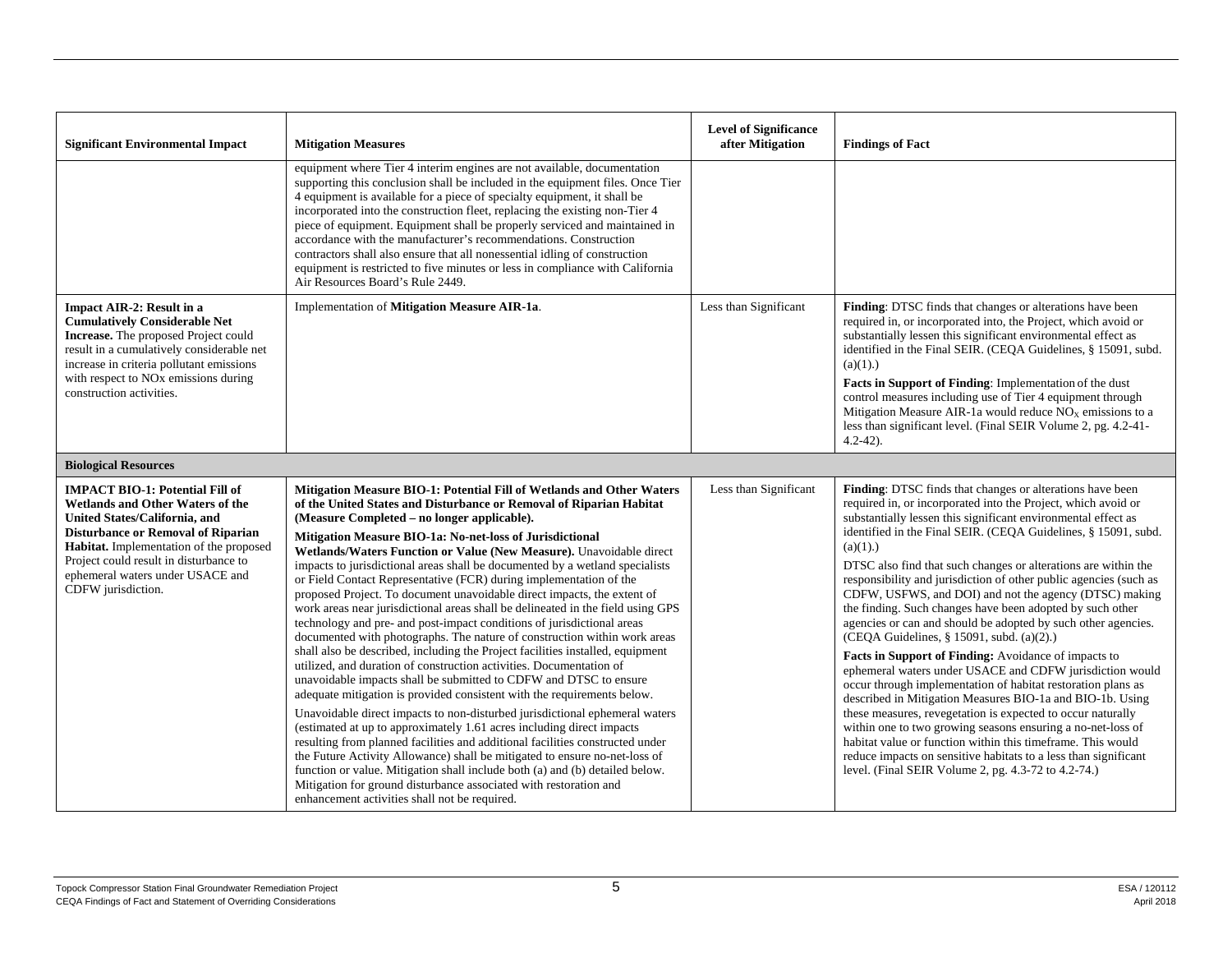|                                         |                                                                                                                                                 | <b>Level of Significance</b> |                         |
|-----------------------------------------|-------------------------------------------------------------------------------------------------------------------------------------------------|------------------------------|-------------------------|
| <b>Significant Environmental Impact</b> | <b>Mitigation Measures</b>                                                                                                                      | after Mitigation             | <b>Findings of Fact</b> |
|                                         | In-place restoration of jurisdictional areas directly impacted by<br>a)                                                                         |                              |                         |
|                                         | construction at a 1:1 ratio (i.e., 1 acre of restoration for each acre of<br>direct impact to non-disturbed jurisdictional area) shall occur in |                              |                         |
|                                         | accordance with the Havasu National Wildlife Refuge Habitat                                                                                     |                              |                         |
|                                         | Restoration Plan (Appendix G to the C/RAWP (CH2M Hill 2015b)) and                                                                               |                              |                         |
|                                         | Habitat Restoration Plan for Riparian Vegetation and Other Sensitive                                                                            |                              |                         |
|                                         | <i>Habitats</i> (Appendix O to the C/RAWP (CH2M Hill 2015b)). In-place                                                                          |                              |                         |
|                                         | restoration of areas directly impacted during construction will occur in                                                                        |                              |                         |
|                                         | two phases. The first phase will involve restoration within the areas                                                                           |                              |                         |
|                                         | directly impacted by construction where it will not interfere with                                                                              |                              |                         |
|                                         | continued operation and maintenance of the proposed Project (e.g.,                                                                              |                              |                         |
|                                         | restoration of temporary construction work areas). The first phase of<br>restoration shall begin within 1 year of completing construction. The  |                              |                         |
|                                         | second phase will involve restoration of areas that will be occupied by                                                                         |                              |                         |
|                                         | Project facilities to occur following decommissioning of the proposed                                                                           |                              |                         |
|                                         | Project. Restoration of jurisdictional areas following decommissioning                                                                          |                              |                         |
|                                         | of the proposed Project will be guided by a Final Habitat Restoration                                                                           |                              |                         |
|                                         | Plan (refer to Mitigation Measure BIO-1b).                                                                                                      |                              |                         |
|                                         | To address temporal loss of jurisdictional areas directly impacted by<br>b)                                                                     |                              |                         |
|                                         | construction, PG&E shall provide compensatory mitigation at a                                                                                   |                              |                         |
|                                         | minimum 2:1 ratio (2 acres of compensation for each acre of direct<br>impacts to non-disturbed jurisdictional area). Compensatory mitigation    |                              |                         |
|                                         | to address temporal loss shall be agreed upon with CDFW prior to the                                                                            |                              |                         |
|                                         | start of construction, involve the same amount and quality of                                                                                   |                              |                         |
|                                         | jurisdictional area(s) disturbed, and include one or more of the following                                                                      |                              |                         |
|                                         | approaches: 1) acquisition and preservation in perpetuity; 2) restoration;                                                                      |                              |                         |
|                                         | and/or 3) enhancement. Acquisition and preservation may include                                                                                 |                              |                         |
|                                         | establishment of a conservation easement or purchase of credits from a                                                                          |                              |                         |
|                                         | CDFW- and/or USACE -approved mitigation banking program, or                                                                                     |                              |                         |
|                                         | compliance with an applicable CDFW and/or USACE-approved in-lieu<br>fee program. Restoration may include conversion of non-wetland habitat      |                              |                         |
|                                         | to functioning wetland habitat. Enhancement may include removal of                                                                              |                              |                         |
|                                         | non-native species in existing wetland habitat. As summarized in the                                                                            |                              |                         |
|                                         | technical memorandum, Assessment of Proposed Mitigation Planting                                                                                |                              |                         |
|                                         | Areas for Final Groundwater Remedy Impacts, included as Appendix V                                                                              |                              |                         |
|                                         | to the C/RAWP (CH2M Hill 2015b), PG&E has identified restoration                                                                                |                              |                         |
|                                         | areas within the historical floodplain of the Colorado River. The                                                                               |                              |                         |
|                                         | historical floodplain no longer functions as a riparian habitat with                                                                            |                              |                         |
|                                         | hydrologic connectivity to the river; therefore, restoration in the<br>historical floodplain may qualify as compensatory mitigation to address  |                              |                         |
|                                         | temporal loss if hydrologic function can be restored. PG&E shall prepare                                                                        |                              |                         |
|                                         | a mitigation plan prior to the start of construction to specify                                                                                 |                              |                         |
|                                         | methodology, criteria for meeting the 2:1 mitigation requirement, and                                                                           |                              |                         |
|                                         | monitoring and reporting for compensatory mitigation. The plan shall be                                                                         |                              |                         |
|                                         | subject to CDFW approval and in conformance with the identified                                                                                 |                              |                         |
|                                         | performance standards, and submitted to DTSC, BLM, BOR, USFWS,                                                                                  |                              |                         |
|                                         | DOI, Interested Tribes, and other appropriate landowners for review and                                                                         |                              |                         |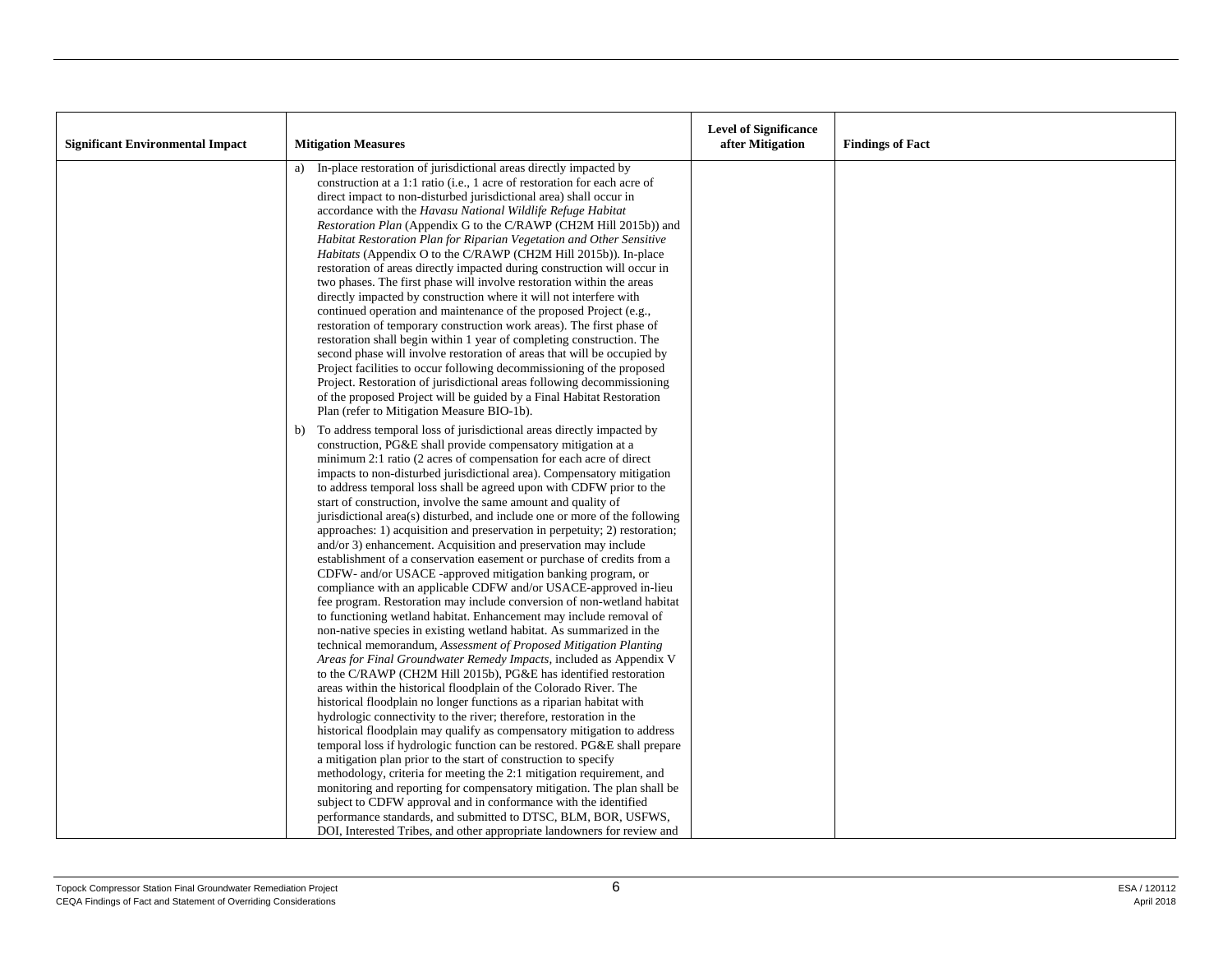| <b>Significant Environmental Impact</b> | <b>Mitigation Measures</b>                                                                                                                                                                                                                                                                                                                                                                                                                                                                                                                                                                                                                                                                                                                                                                                                                                                                                                                                                                                                                                                                                                                                                                                                                                | <b>Level of Significance</b><br>after Mitigation | <b>Findings of Fact</b> |
|-----------------------------------------|-----------------------------------------------------------------------------------------------------------------------------------------------------------------------------------------------------------------------------------------------------------------------------------------------------------------------------------------------------------------------------------------------------------------------------------------------------------------------------------------------------------------------------------------------------------------------------------------------------------------------------------------------------------------------------------------------------------------------------------------------------------------------------------------------------------------------------------------------------------------------------------------------------------------------------------------------------------------------------------------------------------------------------------------------------------------------------------------------------------------------------------------------------------------------------------------------------------------------------------------------------------|--------------------------------------------------|-------------------------|
|                                         | comment within 60 days prior to finalization, as appropriate based on<br>location of impacts.                                                                                                                                                                                                                                                                                                                                                                                                                                                                                                                                                                                                                                                                                                                                                                                                                                                                                                                                                                                                                                                                                                                                                             |                                                  |                         |
|                                         | Restoration of jurisdictional areas within the Project Area shall be guided by<br>the Havasu National Wildlife Refuge Habitat Restoration Plan (Appendix G<br>to the C/RAWP [CH2M Hill 2015b]) and Habitat Restoration Plan for<br>Riparian Vegetation and Other Sensitive Habitats (Appendix O to the<br>C/RAWP [CH2M Hill 2015b]), as approved by CDFW, USFWS, and DOI.<br>Implementation of these plans will be informed by the technical<br>memorandum, Assessment of Proposed Mitigation Planting Areas for Final<br>Groundwater Remedy Impacts, included as Appendix V to the C/RAWP<br>(CH2M Hill 2015b), which provides preliminary information on the<br>condition within fourteen proposed mitigation planting areas.                                                                                                                                                                                                                                                                                                                                                                                                                                                                                                                           |                                                  |                         |
|                                         | The habitat restoration plans also specify on-site restoration success criteria,<br>monitoring and reporting requirements, and adaptive management guidelines<br>for salvage and replanting of trees, shrubs, and perennial species. In<br>accordance with the habitat restoration plans, removal of riparian trees (e.g.,<br>palo verde trees) shall be replaced at a 3:1 ratio (i.e., planting 3 trees in<br>restoration areas for each tree removed during construction). The success<br>criteria for mitigation plantings shall be a final minimum plant replacement<br>ratio of 2.25:1 (75% overall survival rate) of mitigation plantings at the end<br>of a minimum 5-year monitoring period. Adaptive management guidelines<br>outline modifications to restoration approaches, as appropriate, to ensure<br>successful establishment of native vegetation and desired density of cover of<br>plants. As required by the plans, the following adaptive management actions<br>shall be implemented if success criteria are not being met: weed control,<br>irrigation modification, herbivory protection, and additional plantings.<br>Reporting to DTSC, CDFW, and USFWS shall be completed within 90 days<br>of completing each monitoring year. |                                                  |                         |
|                                         | The habitat restoration plans also specify design and construction avoidance<br>and minimization measures, including:                                                                                                                                                                                                                                                                                                                                                                                                                                                                                                                                                                                                                                                                                                                                                                                                                                                                                                                                                                                                                                                                                                                                     |                                                  |                         |
|                                         | Locating pipelines, wells, and staging and storage areas along roadways,<br>pipeline rights-of-way, and other previously disturbed areas to avoid<br>impacts to vegetation to the extent feasible.                                                                                                                                                                                                                                                                                                                                                                                                                                                                                                                                                                                                                                                                                                                                                                                                                                                                                                                                                                                                                                                        |                                                  |                         |
|                                         | Performing pre-activity surveys prior to ground disturbance to identify<br>and demark with flagging, fencing, and/or signage areas of native<br>vegetation and sensitive habitats in the immediate vicinity of the<br>construction areas.                                                                                                                                                                                                                                                                                                                                                                                                                                                                                                                                                                                                                                                                                                                                                                                                                                                                                                                                                                                                                 |                                                  |                         |
|                                         | Providing construction workers with environmental awareness training<br>$\bullet$<br>regarding biological resources including sensitive species and habitats.                                                                                                                                                                                                                                                                                                                                                                                                                                                                                                                                                                                                                                                                                                                                                                                                                                                                                                                                                                                                                                                                                             |                                                  |                         |
|                                         | Mitigation Measure BIO-1b: Final Remedy Restoration Plan (New<br><b>Measure).</b> A Final Habitat Restoration Plan shall be developed and<br>implemented following decommissioning of the proposed Project. The Final<br>Restoration Plan will address restoration of areas that were impacted during<br>construction, operation and maintenance, and decommissioning of the                                                                                                                                                                                                                                                                                                                                                                                                                                                                                                                                                                                                                                                                                                                                                                                                                                                                              |                                                  |                         |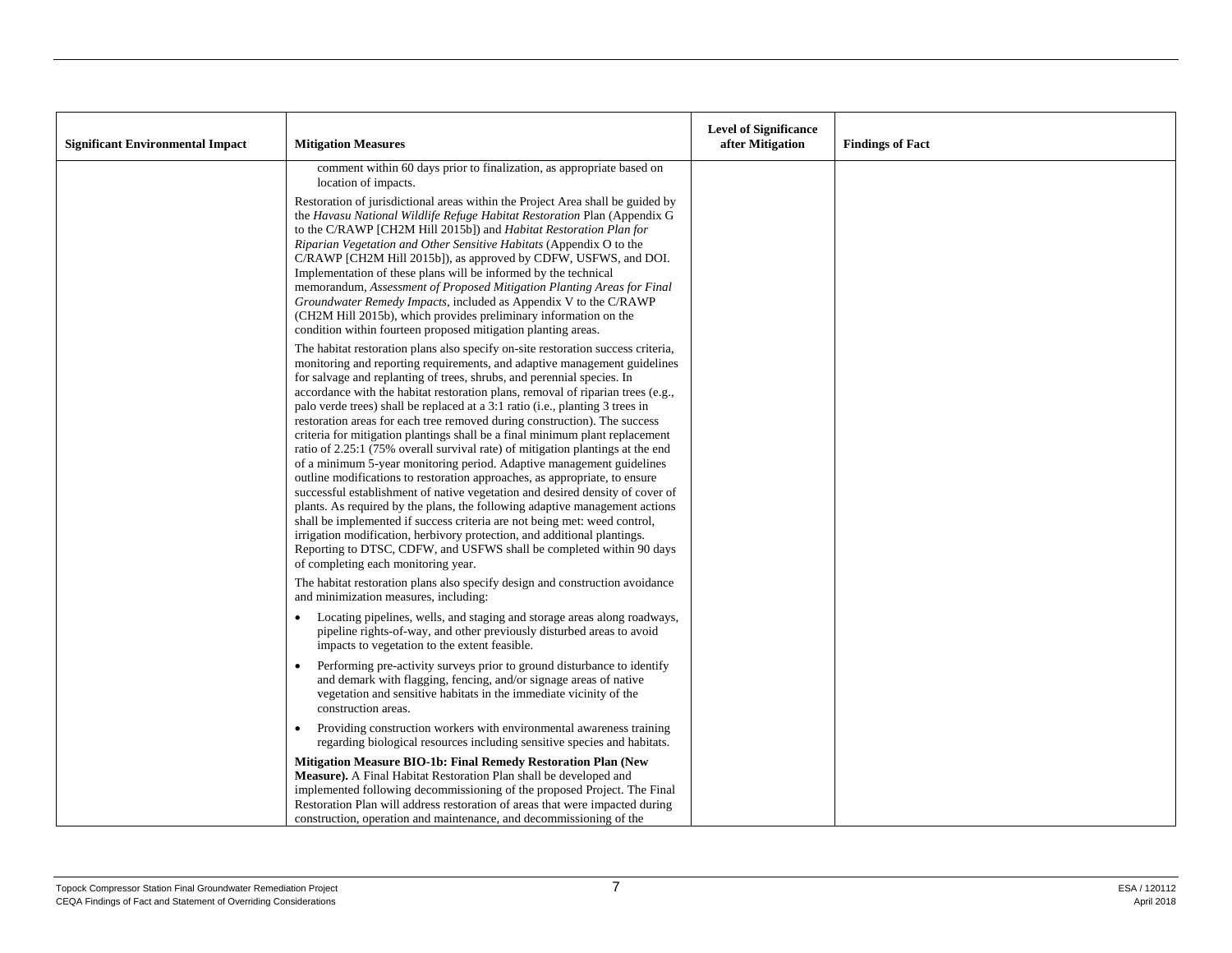| <b>Significant Environmental Impact</b>                                                                                                                                                                                                                                                                                                                                                              | <b>Mitigation Measures</b>                                                                                                                                                                                                                                                                                                                                                                                                                                                                                                                                                                                                                                                                                                                                                                                                                                                                                                                                                                                                                                                                                                                                                                                                                                                                                                                                                                                                                                                                                                                                                                                                                                                                                                                                                                                                                                                                                                                                                                                                                                                                                                                                                                                                                                                                                                                                                                                                                                                                                                                                                                                                                         | <b>Level of Significance</b><br>after Mitigation | <b>Findings of Fact</b>                                                                                                                                                                                                                                                                                                                                                                                                                                                                                                                                                                                                                                                                                                                                                                                                                                                                                                                                                                                                                                                                                                                                                                                                                                                                                                                                                                                                                                                                                                                                                                                                            |
|------------------------------------------------------------------------------------------------------------------------------------------------------------------------------------------------------------------------------------------------------------------------------------------------------------------------------------------------------------------------------------------------------|----------------------------------------------------------------------------------------------------------------------------------------------------------------------------------------------------------------------------------------------------------------------------------------------------------------------------------------------------------------------------------------------------------------------------------------------------------------------------------------------------------------------------------------------------------------------------------------------------------------------------------------------------------------------------------------------------------------------------------------------------------------------------------------------------------------------------------------------------------------------------------------------------------------------------------------------------------------------------------------------------------------------------------------------------------------------------------------------------------------------------------------------------------------------------------------------------------------------------------------------------------------------------------------------------------------------------------------------------------------------------------------------------------------------------------------------------------------------------------------------------------------------------------------------------------------------------------------------------------------------------------------------------------------------------------------------------------------------------------------------------------------------------------------------------------------------------------------------------------------------------------------------------------------------------------------------------------------------------------------------------------------------------------------------------------------------------------------------------------------------------------------------------------------------------------------------------------------------------------------------------------------------------------------------------------------------------------------------------------------------------------------------------------------------------------------------------------------------------------------------------------------------------------------------------------------------------------------------------------------------------------------------------|--------------------------------------------------|------------------------------------------------------------------------------------------------------------------------------------------------------------------------------------------------------------------------------------------------------------------------------------------------------------------------------------------------------------------------------------------------------------------------------------------------------------------------------------------------------------------------------------------------------------------------------------------------------------------------------------------------------------------------------------------------------------------------------------------------------------------------------------------------------------------------------------------------------------------------------------------------------------------------------------------------------------------------------------------------------------------------------------------------------------------------------------------------------------------------------------------------------------------------------------------------------------------------------------------------------------------------------------------------------------------------------------------------------------------------------------------------------------------------------------------------------------------------------------------------------------------------------------------------------------------------------------------------------------------------------------|
|                                                                                                                                                                                                                                                                                                                                                                                                      | proposed Project, specifying salvage/replanting measures, as well as success<br>criteria, monitoring, and adaptive management requirements for restored<br>areas. Success criteria for restoration areas will be similar to that identified in<br>the existing habitat restoration plans (i.e., 75% overall survival rate of<br>mitigation plantings at the end of a minimum 5-year monitoring period).<br>Adaptive management actions to ensure successful establishment of native<br>vegetation and desired density of cover of plants will include weed control,<br>irrigation modification, herbivory protection, and additional plantings. The<br>plan shall be submitted to DTSC, CDFW, BLM, BOR, USFWS, DOI, and<br>other appropriate landowners for review. The Final Remedy Restoration Plan<br>shall also be provided to Interested Tribes for review and comment,<br>consistent with Mitigation Measure CUL-1a-16.                                                                                                                                                                                                                                                                                                                                                                                                                                                                                                                                                                                                                                                                                                                                                                                                                                                                                                                                                                                                                                                                                                                                                                                                                                                                                                                                                                                                                                                                                                                                                                                                                                                                                                                      |                                                  |                                                                                                                                                                                                                                                                                                                                                                                                                                                                                                                                                                                                                                                                                                                                                                                                                                                                                                                                                                                                                                                                                                                                                                                                                                                                                                                                                                                                                                                                                                                                                                                                                                    |
| <b>IMPACT BIO-2: Direct Disturbance of</b><br>and Loss of Habitat for Special-Status<br><b>Birds, Desert Tortoise, Ring-Tailed</b><br>Cat, Nelson's Bighorn Sheep, Special-<br><b>Status Bats, Northern Mexican</b><br>Gartersnake, and Special-Status Plants.<br>Implementation of the proposed Project<br>could affect special-status species either<br>directly or through habitat modifications. | Mitigation Measure BIO-2a: Disturbance of Special-Status Birds and<br>Loss of Habitat (Groundwater FEIR Measure with Revisions). The<br>proposed Project has been designed to minimize removal of habitat for<br>special-status birds. Impact avoidance and minimization measures required<br>by the BIAMP shall be implemented (refer to Appendix S of the C/RAWP<br>[CH2M Hill 2015b]). Avoidance and minimization measures required by the<br>BIAMP include prohibiting construction near or in special-status bird habitat;<br>limiting construction during the breeding seasons; requiring an on-site<br>biological monitoring during field activities; implementing buffers around<br>active nests to the extent practical and feasible to limit noise and visual<br>disturbances; and conducting worker awareness training and monitoring to<br>assess the activity effect, ambient activities, site conditions, and bird<br>behavior to determine the efficacy of nest avoidance buffers.<br>Mitigation Measure BIO-2b: Disturbance of Desert Tortoise and Loss of<br>Habitat (Groundwater FEIR Measure with Revisions). To the extent<br>feasible, project construction (including planned facilities and those<br>potentially constructed as part of the Future Activity Allowance) shall be<br>designed to minimize removal of habitat for the desert tortoise. Before any<br>ground-disturbing project activities begin, a qualified desert tortoise biologist<br>shall identify potential desert tortoise habitat in areas that could be affected.<br>Through coordination with the designated qualified biologist, PG&E shall<br>ensure that the footprints of Project elements and construction zones, staging<br>areas, and access routes are designed to avoid direct or indirect effects on<br>potential desert tortoise habitat to the extent feasible. Through coordination<br>with the designated qualified biologist, PG&E shall ensure that the footprints<br>of Project facilities and construction zones, staging areas, and access routes<br>are designed to avoid direct or indirect effects on potential desert tortoise<br>habitat to the extent feasible. In areas where impacts to potential desert<br>tortoise habitat are unavoidable, measures outlined in the PBA and in the<br>USFWS letter concurring with the PBA, shall be implemented, as described<br>below.<br>A qualified desert tortoise biologist shall conduct pre-activity desert tortoise<br>clearance surveys immediately prior to activities that would result in<br>unavoidable impacts to tortoise habitat. The pre-activity survey will occur | Less than Significant                            | Finding: DTSC finds that changes or alterations have been<br>required in, or incorporated into the Project, which avoid or<br>substantially lessen this significant environmental effect as<br>identified in the Final SEIR (CEQA Guidelines, § 15091, subd.<br>$(a)(1)$ .)<br>DTSC also finds that such changes or alterations are within the<br>responsibility and jurisdiction of other public agencies (such as<br>CDFW, USFWS, BLM, BOR, DOI) and not the agency (DTSC)<br>making the finding. Such changes have been adopted by such<br>other agencies or can and should be adopted by such other<br>agencies. (CEQA Guidelines, $\S$ 15091, subd. (a)(2).)<br><b>Facts in Support of Finding:</b> Implementation of the Project<br>could result in the direct disturbance of and loss of habitat for<br>special-status birds, desert tortoise, ring-tailed cat, Nelson's<br>Bighorn Sheep, special-status bats, Northern Mexican<br>Gartersnake, and special-status plants. Implementation of<br>mitigation measures BIO-2a through BIO-2h consist of pre-<br>construction surveys by a qualified biologist with species-<br>specific experience, avoidance of avian breeding seasons and<br>maternity roosting seasons for bats, and restoration of disturbed<br>areas. Mitigation measures identified in BIO-2a through BIO-2h<br>will reduce the impact on special-status birds, desert tortoise,<br>ring-tailed cat, Nelson's Bighorn Sheep, special-status bats,<br>Northern Mexican Gartersnake, and special-status plants to a<br>less than significant level. (Final SEIR Volume 2, pp. 4.3-109 -<br>$4.3 - 118$ ). |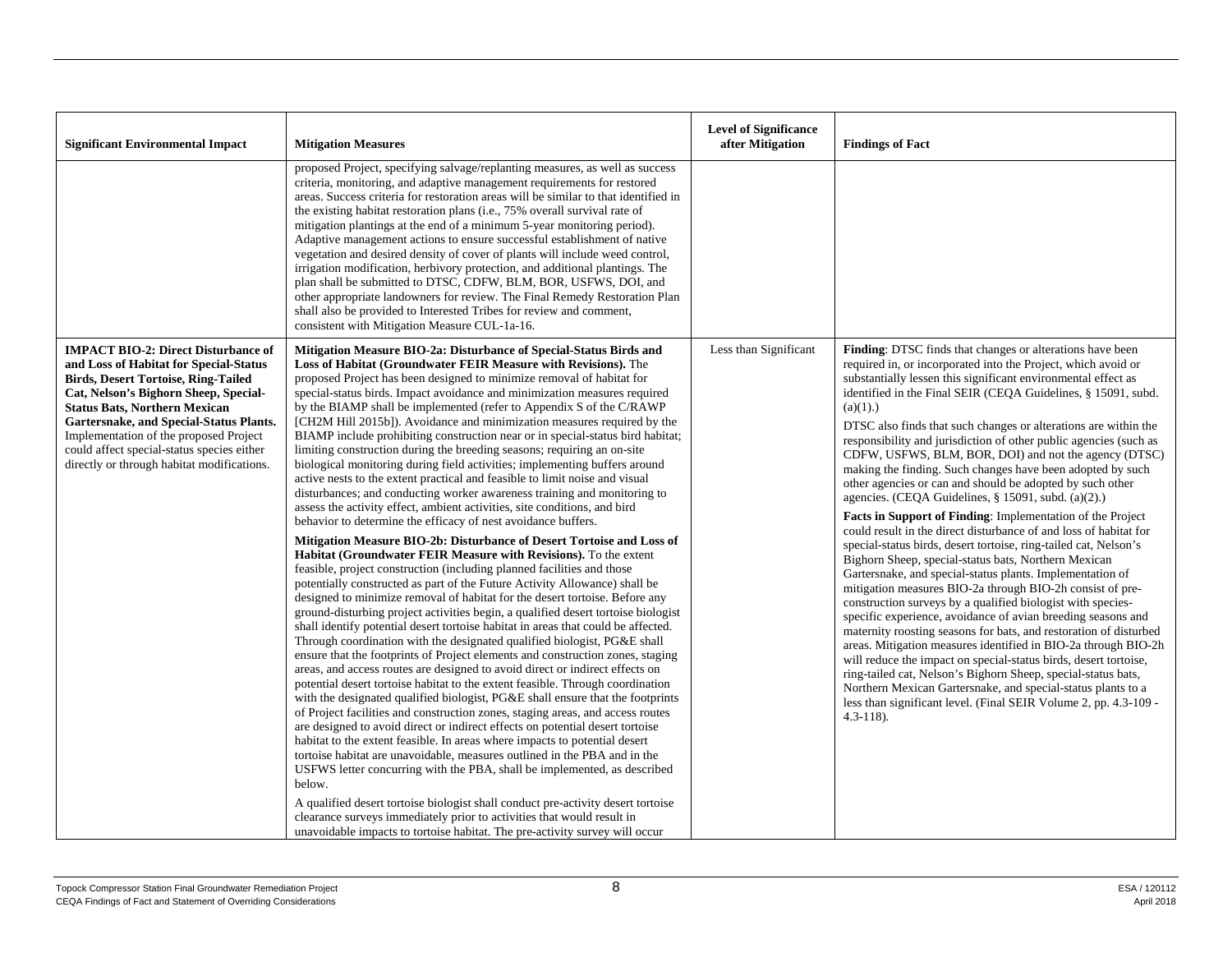| <b>Significant Environmental Impact</b> | <b>Mitigation Measures</b>                                                                                                                                                                                                                                                                                                                                                                                                                                                                                                                                                                                                                                                                                                                                                                                                                                                                                                                                                                                                                                                                                                                                                                                                                                                                                                                                                                                                                                                                                                               | <b>Level of Significance</b><br>after Mitigation | <b>Findings of Fact</b> |
|-----------------------------------------|------------------------------------------------------------------------------------------------------------------------------------------------------------------------------------------------------------------------------------------------------------------------------------------------------------------------------------------------------------------------------------------------------------------------------------------------------------------------------------------------------------------------------------------------------------------------------------------------------------------------------------------------------------------------------------------------------------------------------------------------------------------------------------------------------------------------------------------------------------------------------------------------------------------------------------------------------------------------------------------------------------------------------------------------------------------------------------------------------------------------------------------------------------------------------------------------------------------------------------------------------------------------------------------------------------------------------------------------------------------------------------------------------------------------------------------------------------------------------------------------------------------------------------------|--------------------------------------------------|-------------------------|
|                                         | immediately prior to ground-disturbance. If feasible, the preconstruction<br>desert tortoise surveys would coincide with one of the two peak periods of<br>desert tortoise activity (i.e., if feasible, the surveys should be conducted in<br>either the period from April through May, or from September through<br>October). Otherwise, pre-activity clearance surveys shall be in full<br>accordance with the substantive requirements of USFWS protocols. Any<br>desert tortoise burrows and pallets outside of, but near, work areas shall be<br>flagged so that they may be avoided during work activities. At conclusion of<br>work activities, all flagging shall be removed. Should any live tortoises be<br>found during the clearance survey, or if a tortoise moves into the work area,<br>all work shall stop immediately and the animal shall be left to move out of<br>the work area on its own accord. To the extent feasible, tortoises shall not be<br>handled. PG&E will have a USFWS-approved desert tortoise handler<br>available if and when a tortoise requires active relocation. USFWS shall be<br>contacted prior to handling any live tortoises. All encounters of desert live<br>desert tortoises shall be reported to USFWS, BLM, CDFW, and DTSC.<br>Information to be reported will include for each individual: the location<br>(narrative, vegetation type, and maps) and date of observation; general<br>conditions and health; any apparent injuries and state of healing; and<br>diagnostic markings. |                                                  |                         |
|                                         | PG&E shall designate a field contact representative (FCR) who will be<br>responsible for overseeing compliance with proper execution of the<br>mitigation measures. The FCR will be on-site during implementation of all<br>ground disturbing activities. The FCR shall be trained by the qualified desert<br>tortoise biologist and have authority to halt activities that are in violation of<br>the mitigation measures/or pose a danger to listed species. The FCR will<br>have a copy of the mitigation measures and may be a project manager, PG&E<br>representative, or qualified biologist. All employees and contractors shall be<br>required to attend a worker awareness training prior to working on the<br>proposed Project. The FCR shall maintain record of all employees and<br>contractors who have completed the worker awareness training.<br>USFWS may identify additional conservation measures should Project plans                                                                                                                                                                                                                                                                                                                                                                                                                                                                                                                                                                                                |                                                  |                         |
|                                         | change, or if new information regarding the distribution or abundance of<br>desert tortoise becomes available. PG&E shall implement any additional<br>conservation measures identified by USFWS through the Section 7<br>consultation process.                                                                                                                                                                                                                                                                                                                                                                                                                                                                                                                                                                                                                                                                                                                                                                                                                                                                                                                                                                                                                                                                                                                                                                                                                                                                                           |                                                  |                         |
|                                         | Mitigation Measure BIO-2c: Disturbance of Special-Status Species and<br><b>Loss of Habitat Caused by Decommissioning (Groundwater FEIR)</b><br>Measure with Revisions). To avoid impacts on special-status species that<br>may occur within the project area as a result of decommissioning activities,<br>an Avoidance and Minimization Plan shall be developed and implemented<br>through consultation with CDFW, BLM, and USFWS. The Avoidance and<br>Minimization Plan will specify species-specific measures, including seasonal<br>restrictions for decommissioning activities (i.e., avoidance of the avian<br>breeding season and maternity roosting season for bats where habitat exists)<br>as needed, as well as avoidance buffers around known locations of special-                                                                                                                                                                                                                                                                                                                                                                                                                                                                                                                                                                                                                                                                                                                                                         |                                                  |                         |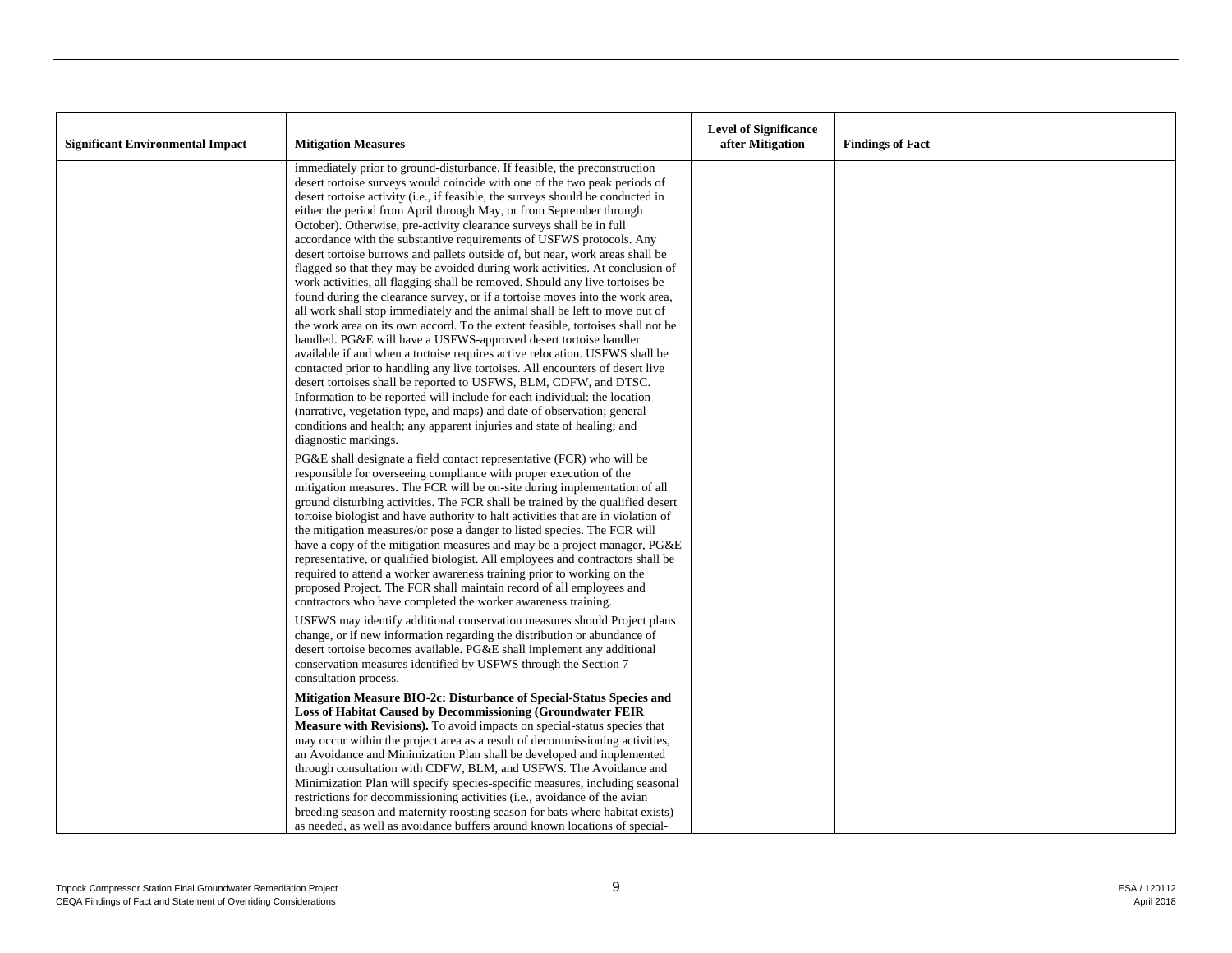| <b>Significant Environmental Impact</b> | <b>Mitigation Measures</b>                                                                                                                                                                                                                                                                                                                                                                                                                                                                                                                                                                                                                                                                                                                                                                                                                                                                                                                                                                                                                                                                                                                                                                                                                                                                                                                                                                                                                                                                                                                                                                                                                                                                                                                                                                                                       | <b>Level of Significance</b><br>after Mitigation | <b>Findings of Fact</b> |
|-----------------------------------------|----------------------------------------------------------------------------------------------------------------------------------------------------------------------------------------------------------------------------------------------------------------------------------------------------------------------------------------------------------------------------------------------------------------------------------------------------------------------------------------------------------------------------------------------------------------------------------------------------------------------------------------------------------------------------------------------------------------------------------------------------------------------------------------------------------------------------------------------------------------------------------------------------------------------------------------------------------------------------------------------------------------------------------------------------------------------------------------------------------------------------------------------------------------------------------------------------------------------------------------------------------------------------------------------------------------------------------------------------------------------------------------------------------------------------------------------------------------------------------------------------------------------------------------------------------------------------------------------------------------------------------------------------------------------------------------------------------------------------------------------------------------------------------------------------------------------------------|--------------------------------------------------|-------------------------|
|                                         | status species or their habitats. Avoidance and minimization measures<br>identified in the plan shall be based on surveys conducted prior to<br>decommissioning, and during the breeding season (as previously defined in<br>the Groundwater FEIR for each species or suite of species). To the extent<br>appropriate, the Avoidance and Minimization Plan for decommissioning<br>activities will include applicable measures identified in the existing BIAMP<br>and PBA. Restoration of any disturbed areas shall include measures to<br>achieve no net loss of habitat functions and values existing before project<br>implementation. These measures shall be achieved by developing and<br>implementing a Final Restoration Plan (refer to Mitigation Measure BIO-1b).<br>The plan shall include a revegetation seed mix or plantings design, a site<br>grading concept plan, success criteria for restoration, a monitoring plan for<br>achieving no net loss of habitat values and functions, and an adaptive<br>management plan. Success criteria for restoration areas will be similar to that<br>identified in the existing habitat restoration plans (i.e., 75% overall survival<br>rate of mitigation plantings at the end of a minimum 5-year monitoring<br>period). Adaptive management actions to ensure successful establishment of<br>native vegetation and desired density of cover of plants will include weed<br>control, irrigation modification, herbivory protection, and additional<br>plantings. The Final Remedy Restoration Plan shall be submitted to DTSC,<br>CDFW, BLM, BOR, USFWS, DOI, and other appropriate landowners for<br>review. The Final Remedy Restoration Plan shall also be provided to<br>Interested Tribes for review and comment, consistent with Mitigation<br>Measure CUL-1a-16. |                                                  |                         |
|                                         | Mitigation Measure BIO-2d: Disturbance to Ring-Tailed Cat Individuals<br>and Habitat (New Measure). The following measures shall be implemented<br>to avoid and minimize impacts to ring-tailed cat:                                                                                                                                                                                                                                                                                                                                                                                                                                                                                                                                                                                                                                                                                                                                                                                                                                                                                                                                                                                                                                                                                                                                                                                                                                                                                                                                                                                                                                                                                                                                                                                                                             |                                                  |                         |
|                                         | Pre-activity surveys for ring-tailed cats shall be conducted by a<br>i.<br>qualified biologist with species-specific experience prior to the start of<br>ground disturbing activities (including during construction, operation<br>and maintenance, and decommissioning phases) where suitable<br>denning habitat is present. No activities that will result in disturbance<br>to dens or individual ring-tailed cats will proceed prior to completion<br>of the surveys. If no active dens are found, no further action is needed.<br>If a ring-tailed cat den is present, additional measures shall be<br>implemented as outlined below, and the CDFW shall be notified of<br>any active dens within the proposed disturbance area.                                                                                                                                                                                                                                                                                                                                                                                                                                                                                                                                                                                                                                                                                                                                                                                                                                                                                                                                                                                                                                                                                            |                                                  |                         |
|                                         | If an active ring-tailed cat den is found during pre-activity surveys,<br>ii.<br>Project facilities that may result in direct impacts to the active den<br>shall be reconfigured to avoid the loss of the den if feasible. If Project<br>facilities cannot be modified to avoid a den, activities with the<br>potential to disturb the den shall cease and CDFW shall be contacted<br>immediately. If approved by CDFW, demolition of the den site shall<br>commence only outside of the breeding season (February 1 to August<br>30) when the den has been confirmed to be vacated. If an occupied<br>non-breeding den is found in an area scheduled to be impacted, prior                                                                                                                                                                                                                                                                                                                                                                                                                                                                                                                                                                                                                                                                                                                                                                                                                                                                                                                                                                                                                                                                                                                                                      |                                                  |                         |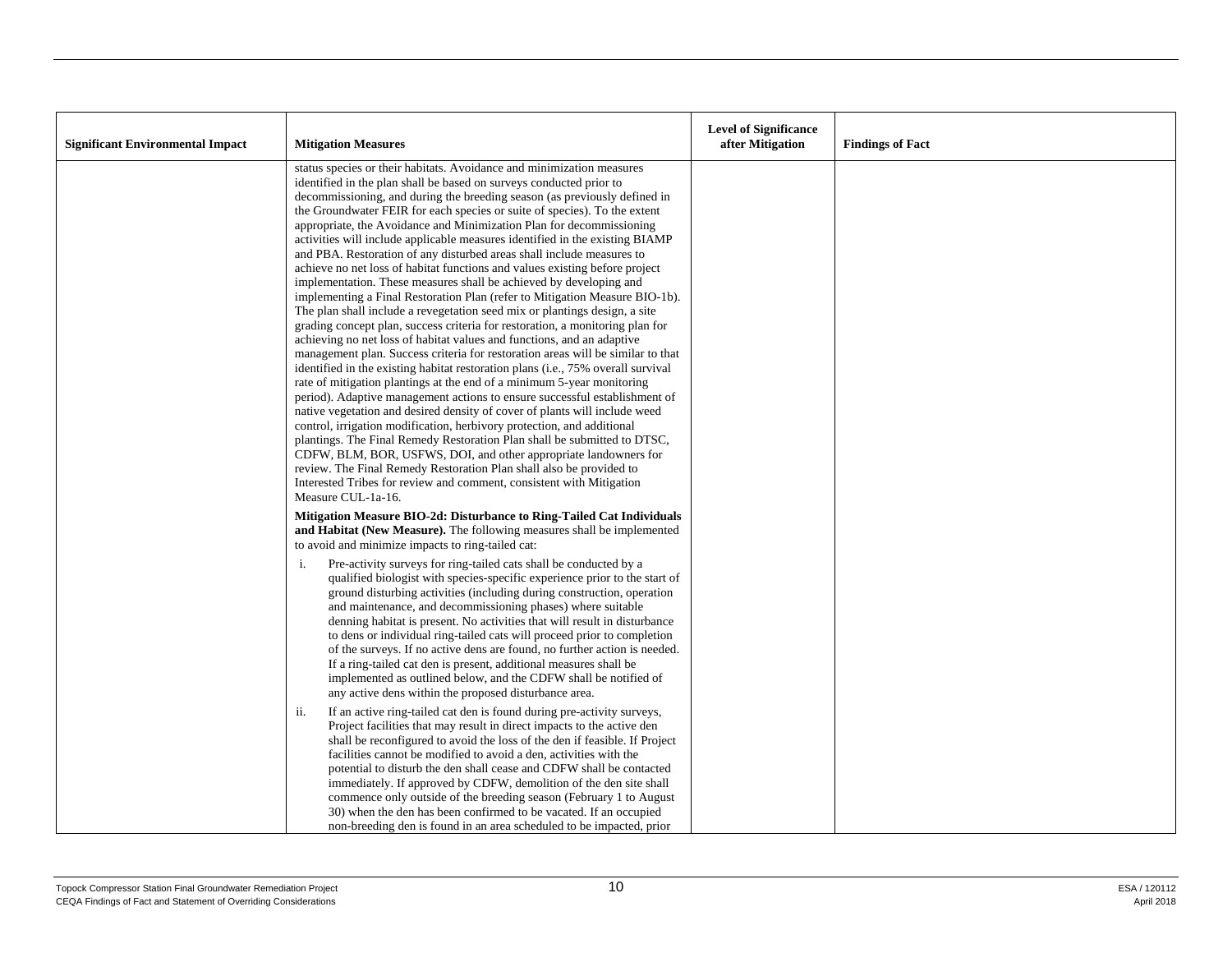| <b>Significant Environmental Impact</b> | <b>Mitigation Measures</b>                                                                                                                                                                                                                                                                                                                                                                                                                                                                                                                                                                                                                                                                    | <b>Level of Significance</b><br>after Mitigation | <b>Findings of Fact</b> |
|-----------------------------------------|-----------------------------------------------------------------------------------------------------------------------------------------------------------------------------------------------------------------------------------------------------------------------------------------------------------------------------------------------------------------------------------------------------------------------------------------------------------------------------------------------------------------------------------------------------------------------------------------------------------------------------------------------------------------------------------------------|--------------------------------------------------|-------------------------|
|                                         | to disturbance, the CDFW shall be notified to review and approve the<br>proposed procedures to ensure that no take of the species occurs as a<br>result of the action. Areas with unoccupied dens that need to be<br>removed shall first be disturbed at dusk, just prior to removal that<br>same evening, to allow adult ring-tailed cats to escape during the<br>darker hours.                                                                                                                                                                                                                                                                                                              |                                                  |                         |
|                                         | Mitigation Measure BIO-2e: Disturbance of Nelson's Bighorn Sheep<br>(New Measure). If a Nelson's bighorn sheep is observed during ground-<br>disturbing activities (including during construction, operation and<br>maintenance, and decommissioning phases), work within 125 feet of<br>individuals shall be halted (CDFW 2016). Project activities can recommence<br>after the bighorn sheep moves more than 125 feet away on its own. If<br>proximity of Nelson's bighorn sheep to a proposed construction area may<br>result in construction delays, PG&E shall contact CDFW prior to proceeding<br>with ground disturbing activities to determine an appropriate course of<br>action.    |                                                  |                         |
|                                         | Mitigation Measure BIO-2f: Disturbance or Loss of Special-status Bat<br>Species (New Measure). Bats occupying Roost 9 (refer to Figure 4.3-7) shall<br>be safely excluded after the maternity season (which ends August 31) and<br>before bats go into hibernation or torpor (which begins October 31) through<br>the use of a one-way door. Exclusion of bats shall be performed by a<br>biologist holding a Memorandum of Understanding from CDFW to handle<br>bats in California or a biologist otherwise licensed by the State of California<br>to do so. After bats are safely excluded, fast drying foam shall be used to fill<br>the void to prevent bats from re-entering the cavity. |                                                  |                         |
|                                         | To the extent possible, ground disturbance within proximity of suitable<br>maternity roosting habitat for special-status bat species as shown in Figure<br>4.3-7 should occur outside the maternity season (March 15 through August<br>31). If activities critical to meeting the Project objectives are determined<br>necessary during the maternity season, measures (i) through (v) below will be<br>implemented. Measures (i) through (v) are not required for activities<br>implemented outside the maternity season.                                                                                                                                                                    |                                                  |                         |
|                                         | High- and low-frequency noise disturbance shall be minimized by<br>i.<br>establishing avoidance buffers around known roost locations.<br>Required buffer distance will vary by roost site and noise source.<br>Table 4.3-5 provides buffer requirements for known roosting sites and<br>noise source. Note, vehicles and heavy equipment may travel under<br>the railroad bridges on National Trails Highway as these vehicles are<br>generally moving quickly and are not expected to create much<br>frequency noise while passing under the bridges.                                                                                                                                        |                                                  |                         |
|                                         | To minimize potential effects to bats during nighttime activities, the<br>ii.<br>Project must reduce or eliminate light levels at night. If artificial<br>lighting at night is needed, floodlights shall be adjusted so that the<br>angle of the beam is less than 70 degrees and directed away from roost<br>sites. All night time lights shall be directed downward if possible. If                                                                                                                                                                                                                                                                                                         |                                                  |                         |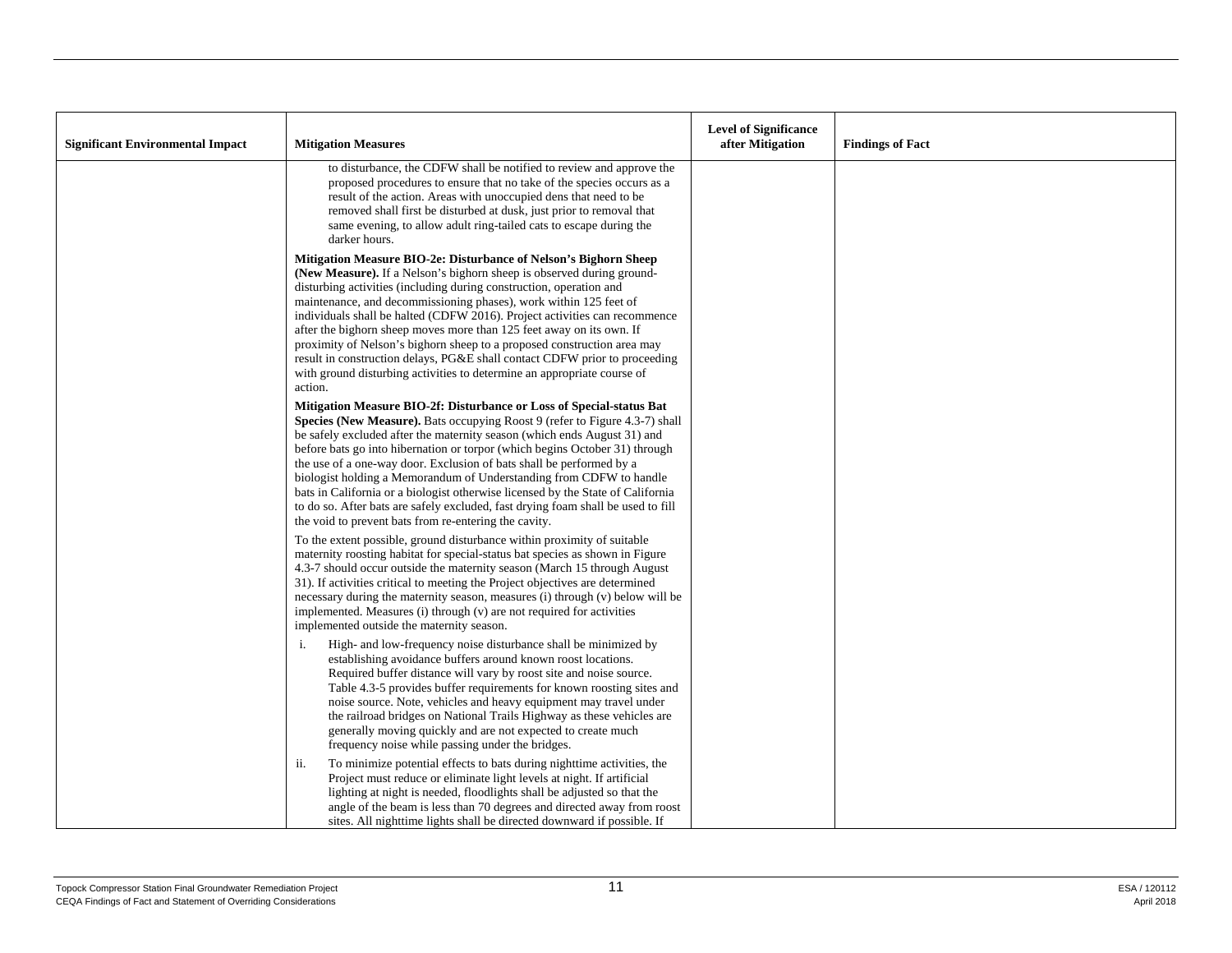| <b>Significant Environmental Impact</b> | <b>Mitigation Measures</b>                                                                                                                                                                                                                                                                                                                                                                                                                                                                                                                                                                                                                                                                                                                                                                                                                                                                                                                                                                                                                                                                                                                                                                                     | <b>Level of Significance</b><br>after Mitigation | <b>Findings of Fact</b> |
|-----------------------------------------|----------------------------------------------------------------------------------------------------------------------------------------------------------------------------------------------------------------------------------------------------------------------------------------------------------------------------------------------------------------------------------------------------------------------------------------------------------------------------------------------------------------------------------------------------------------------------------------------------------------------------------------------------------------------------------------------------------------------------------------------------------------------------------------------------------------------------------------------------------------------------------------------------------------------------------------------------------------------------------------------------------------------------------------------------------------------------------------------------------------------------------------------------------------------------------------------------------------|--------------------------------------------------|-------------------------|
|                                         | lighting is required for minimum safety and security purposes, light<br>barriers shall be used to reduce the potential for light to reach roosts.<br>For example, if lights are needed to ensure safety of a work area, the<br>light could be positioned so that a hillside blocks the light reaching the<br>roosts sites. Smaller barriers, such as plywood sheeting, can be used,<br>but lighting shall not surround a roost within the given buffer zones.<br>Lights with high blue-white or ultraviolet content shall be avoided.<br>When using nighttime lighting a buffer of 250 feet shall be maintained<br>between every light source near roost sites 2 through 9, and a buffer of<br>400 feet shall be maintained near roost sites 1 and 10 (Table 4.3-5).                                                                                                                                                                                                                                                                                                                                                                                                                                           |                                                  |                         |
|                                         | To minimize effects of increased human activities, pedestrians shall<br>iii.<br>not approach active roosts during the maternity season, and a 65-foot<br>buffer shall be maintained between roosts and foot traffic.                                                                                                                                                                                                                                                                                                                                                                                                                                                                                                                                                                                                                                                                                                                                                                                                                                                                                                                                                                                           |                                                  |                         |
|                                         | To minimize air quality degradation near roosts, stationary heavy<br>iv.<br>equipment vehicles, large generators, and large idling trucks<br>producing diesel exhaust shall not operate for more than 2 minutes<br>within 250 feet of a bat roost (Table 4.3-5). Vehicles shall not idle<br>their engine while under a bridge.                                                                                                                                                                                                                                                                                                                                                                                                                                                                                                                                                                                                                                                                                                                                                                                                                                                                                 |                                                  |                         |
|                                         | A biological monitor shall be on-site during ground disturbing<br>v.<br>activities within proximity of roosts to ensure avoidance and<br>minimization measures (including avoidance buffers) are properly<br>implemented.                                                                                                                                                                                                                                                                                                                                                                                                                                                                                                                                                                                                                                                                                                                                                                                                                                                                                                                                                                                      |                                                  |                         |
|                                         | Because roosting bats, including maternity colonies, switch roosts especially<br>on a season-by-season basis, roost locations shall be identified by a qualified<br>biologist specializing in bats at least once each for the spring and summer<br>periods of the maternity season once every 3 years. Additionally, because<br>western red bats could potentially breed in the large tamarisk groves located<br>in Arizona, acoustic surveys for a minimum of three consecutive nights<br>during fair weather (above 50 degrees Fahrenheit, no rain or high winds)<br>during the summer maternity season shall occur once every 3 years. If<br>western red bats are recorded acoustically, an attempt to locate active roost<br>sites shall occur to establish appropriate buffer zones around each roost. If<br>known roost sites do not change locations after three sets of surveys (over the<br>course of 9 years) roosts shall be surveyed for spring and summer periods<br>once every 5 years thereafter. Avoidance and minimization measures<br>described (i) through (v) shall be implemented when activities are planned<br>near newly discovered roosting locations between March 15 and August 31. |                                                  |                         |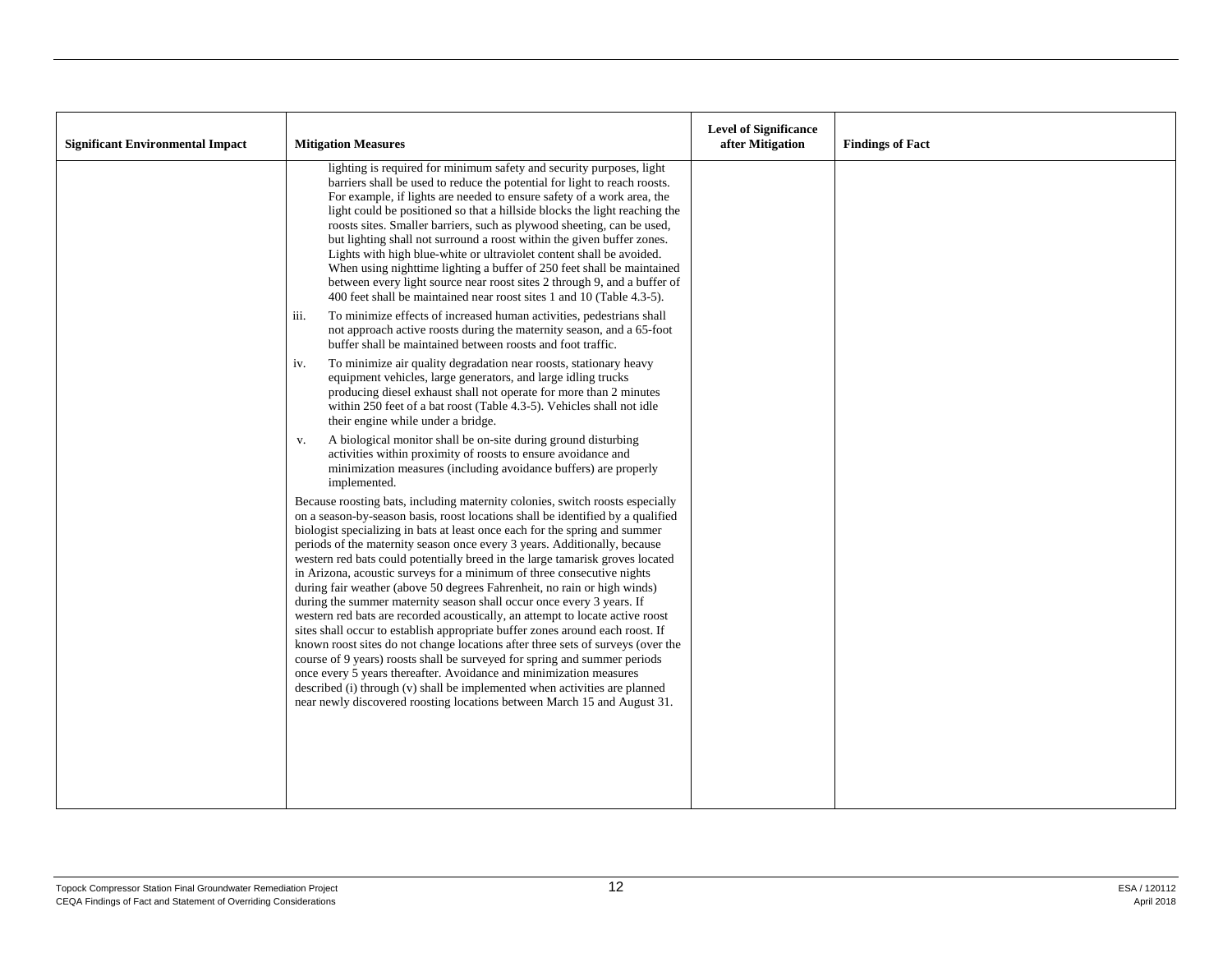| <b>Significant Environmental Impact</b> | <b>Mitigation Measures</b>                                                                                                                                                                                                                                                                                                                                                                                                                                                                   |                                               |                       |                                                           |                     |                                             |                                           | <b>Level of Significance</b><br>after Mitigation | <b>Findings of Fact</b> |
|-----------------------------------------|----------------------------------------------------------------------------------------------------------------------------------------------------------------------------------------------------------------------------------------------------------------------------------------------------------------------------------------------------------------------------------------------------------------------------------------------------------------------------------------------|-----------------------------------------------|-----------------------|-----------------------------------------------------------|---------------------|---------------------------------------------|-------------------------------------------|--------------------------------------------------|-------------------------|
|                                         | TABLE 4.3-5 BAT ROOST BUFFER DISTANCES PER EQUIPMENT                                                                                                                                                                                                                                                                                                                                                                                                                                         |                                               |                       | CATEGORY <sup>1</sup>                                     |                     |                                             |                                           |                                                  |                         |
|                                         |                                                                                                                                                                                                                                                                                                                                                                                                                                                                                              |                                               |                       | Buffer Distance (feet) by Equipment Category <sup>2</sup> |                     |                                             |                                           |                                                  |                         |
|                                         | <b>Roost Site</b>                                                                                                                                                                                                                                                                                                                                                                                                                                                                            | Construction<br>Trucks and Heavy<br>Equipment | <b>Small Vehicles</b> | Drilling, Trenching,<br>and Light<br>Equipment            | <b>Light Source</b> | Pedestrian Traffic<br>and Water<br>Sampling | $Stationary\,Discel\nSources > 2~minutes$ |                                                  |                         |
|                                         | $\mathbf{1}$                                                                                                                                                                                                                                                                                                                                                                                                                                                                                 | 120                                           | 90                    | 150                                                       | 400                 | 65                                          | 250                                       |                                                  |                         |
|                                         | $\overline{2}$                                                                                                                                                                                                                                                                                                                                                                                                                                                                               | 90                                            | 65                    | 150                                                       | 250                 | 65                                          | 250                                       |                                                  |                         |
|                                         | $\overline{3}$                                                                                                                                                                                                                                                                                                                                                                                                                                                                               | 90                                            | 65                    | 150                                                       | 250                 | 65                                          | 250                                       |                                                  |                         |
|                                         | $\overline{4}$                                                                                                                                                                                                                                                                                                                                                                                                                                                                               | 90                                            | 65                    | 150                                                       | 250                 | 65                                          | 250                                       |                                                  |                         |
|                                         | 5                                                                                                                                                                                                                                                                                                                                                                                                                                                                                            | 90                                            | 65                    | 150                                                       | 250                 | 65                                          | 250                                       |                                                  |                         |
|                                         | 6                                                                                                                                                                                                                                                                                                                                                                                                                                                                                            | 90                                            | 65                    | 150                                                       | 250                 | 65                                          | 250                                       |                                                  |                         |
|                                         | $7\phantom{.0}$                                                                                                                                                                                                                                                                                                                                                                                                                                                                              | 90                                            | 65                    | 150                                                       | 250                 | 65                                          | 250                                       |                                                  |                         |
|                                         | 8                                                                                                                                                                                                                                                                                                                                                                                                                                                                                            | 90                                            | 65                    | 150                                                       | 250                 | 65                                          | 250                                       |                                                  |                         |
|                                         | 9                                                                                                                                                                                                                                                                                                                                                                                                                                                                                            | 90                                            | 65                    | 150                                                       | 250                 | 65                                          | 250                                       |                                                  |                         |
|                                         | $10\,$                                                                                                                                                                                                                                                                                                                                                                                                                                                                                       | 90                                            | 65                    | 150                                                       | 250                 | 65                                          | 250                                       |                                                  |                         |
|                                         | Hypothetical<br>Townsend's<br>big-eared<br>bat roost                                                                                                                                                                                                                                                                                                                                                                                                                                         | 400                                           | 200                   | 200                                                       | 400                 | 200                                         | 250                                       |                                                  |                         |
|                                         | Roost buffers shall be implemented when ground disturbing activities are scheduled to occur during the maternity season<br>(March 15 through August 31). Roost buffers are not needed for activities occurring outside the maternity season.<br><sup>2</sup> Equipment Categories (see Appendix BOD for more detail):                                                                                                                                                                        |                                               |                       |                                                           |                     |                                             |                                           |                                                  |                         |
|                                         | Construction Trucks and Heavy Equipment/Stationary Diesel Exhaust Sources: e.g., dump trucks, 18-wheeled flatbed<br>trucks, front-end loaders, water trucks.<br>Small Vehicles: e.g., pick-up trucks, UTVs.<br>Drilling, Trenching, and Light Equipment: e.g., excavators, backhoes, road graders, drill rigs, trenching machines.<br>Pedestrian Traffic and Water Sampling Equipment: e.g., hand tools, water quality instruments<br>Source: H.T. Harvey & Associates 2016                  |                                               |                       |                                                           |                     |                                             |                                           |                                                  |                         |
|                                         | Mitigation Measure BIO-2g: Disturbance of Northern Mexican<br>Gartersnake (New Measure). The following measures, as detailed in the<br>USFWS Concurrence Letter (USFWS, 2017), shall be implemented for<br>activities undertaken within 600 feet of potential northern Mexican<br>gartersnake habitat at the southern end of Topock Marsh in Arizona. These<br>measures are additional to the general measures required by Section 3.4 of<br>the PBA (included as Appendix U to the C/RAWP). |                                               |                       |                                                           |                     |                                             |                                           |                                                  |                         |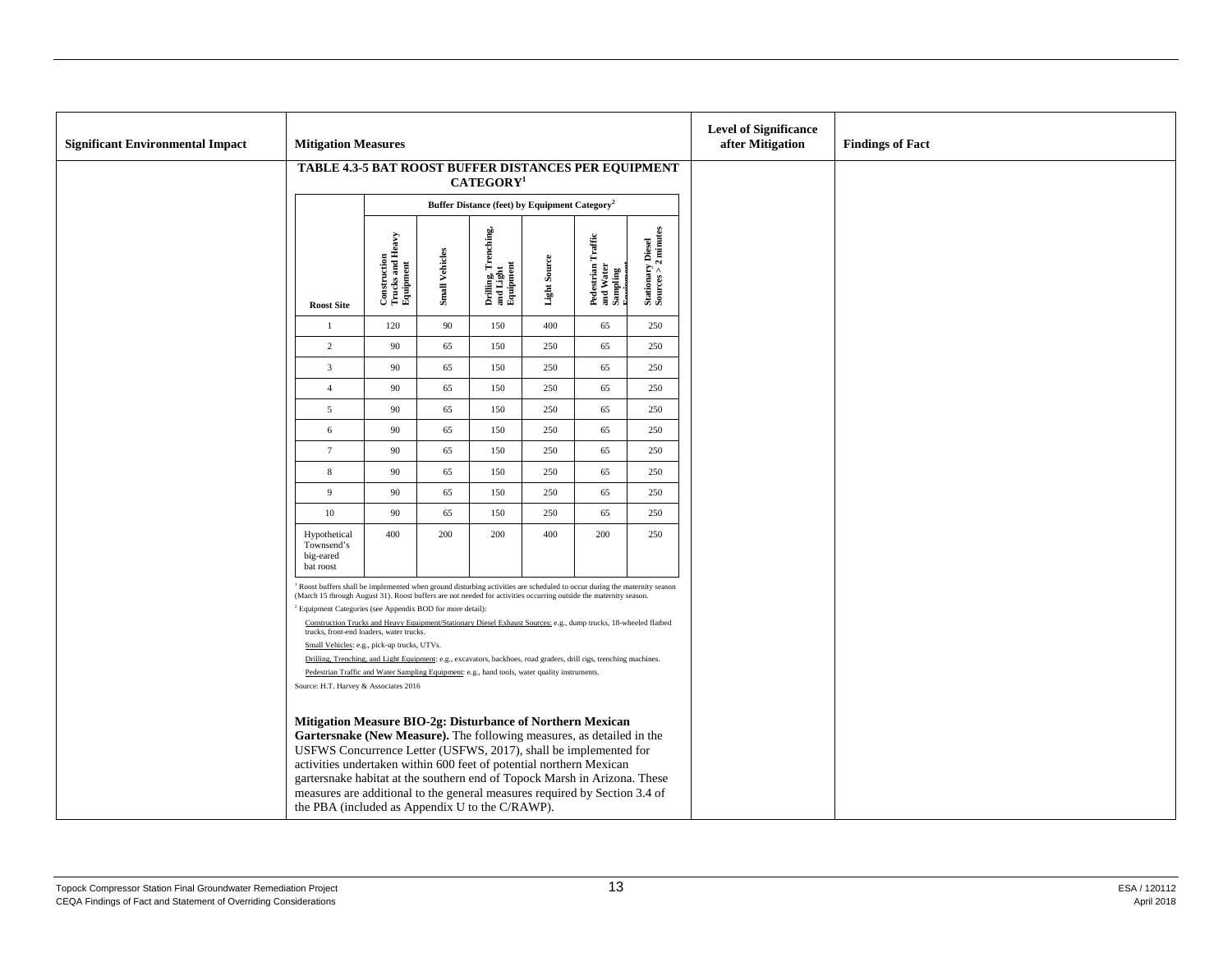|                                         |                                                                                                                                                                                                                                                                                                                                                                                                                                                                                                                                                                                                                               | <b>Level of Significance</b> |                         |
|-----------------------------------------|-------------------------------------------------------------------------------------------------------------------------------------------------------------------------------------------------------------------------------------------------------------------------------------------------------------------------------------------------------------------------------------------------------------------------------------------------------------------------------------------------------------------------------------------------------------------------------------------------------------------------------|------------------------------|-------------------------|
| <b>Significant Environmental Impact</b> | <b>Mitigation Measures</b>                                                                                                                                                                                                                                                                                                                                                                                                                                                                                                                                                                                                    | after Mitigation             | <b>Findings of Fact</b> |
|                                         | Workers shall exercise caution when traveling near potential garters nake<br>habitat along the southern margin of Topock Marsh. During the most-<br>active season for northern Mexican gartersnakes (February 1st to<br>November 30th), workers will not exceed 10 mph when traveling off-<br>road to maximize the likelihood that gartersnakes would be seen and<br>avoided by drivers. During the inactive season (December 1st to January<br>31st) workers will not exceed 25 mph when traveling off-road.<br>Construction personnel will abide by the posted speed limit while<br>traveling on the Oatman-Topock Highway. |                              |                         |
|                                         | Work will stop if a gartersnake is found within the immediate area to be<br>2.<br>disturbed and the garters axial be allowed to leave the site on its own<br>volition.                                                                                                                                                                                                                                                                                                                                                                                                                                                        |                              |                         |
|                                         | A qualified biologist shall perform preconstruction surveys prior to<br>3.<br>ground disturbing activities with the intention of identifying potential<br>microhabitat sites (artificial or natural cover such as debris, wood, or<br>rock piles, wildcat dump sites, high rodent burrow densities, etc.)<br>favorable to gartersnakes in the disturbance area to focus search effort<br>for potential gartersnakes.                                                                                                                                                                                                          |                              |                         |
|                                         | When possible, ground disturbing activities should be avoided when<br>4.<br>snakes may be inactive and underground, in order to avoid injury to<br>snakes. Construction will be completed when the northern Mexican<br>gartersnake is active (February1st through November 30th).                                                                                                                                                                                                                                                                                                                                             |                              |                         |
|                                         | 5. Material stockpiles located near the southern margin of Topock Marsh<br>shall be limited to designated storage areas that are more than 600 feet<br>from potentially suitable northern Mexican gartersnake habitat or on the<br>opposite side of the Oatman Highway.                                                                                                                                                                                                                                                                                                                                                       |                              |                         |
|                                         | All open holes and trenches shall be inspected for trapped gartersnakes<br>6.<br>at the beginning, middle, and end of the work day, at a minimum. During<br>excavation of trenches and to the extent possible, earthen ramps or<br>wooden planks shall be provided to facilitate the escape of any wildlife<br>species that may inadvertently become entrapped and to leave the site on<br>its own volition (adapted from General Project Management Measure<br>Number 17 of the PBA [Appendix U to the C/RAWP (CH2M Hill<br>$2015b)$ ]).                                                                                     |                              |                         |
|                                         | Mitigation Measure BIO-2h: Disturbance of Special-Status Plants (New<br>Measure). To reduce potential construction-related impacts to populations of<br>mousetail suncup and other potentially occurring special-status plant species,<br>at least one pre-construction survey shall be conducted prior to the start of<br>any ground-disturbing activities in areas of suitable habitat. The survey shall<br>be conducted in areas where construction is planned and during the blooming                                                                                                                                     |                              |                         |
|                                         | period of those species which are either known to occur or likely to occur in<br>the area (i.e., generally March through May but dependent on rainfall<br>patterns). The survey shall be conducted by a qualified botanist skilled at<br>identification of the plant species in the region. The qualified botanist shall<br>determine where pre-construction surveys are required based on existing                                                                                                                                                                                                                           |                              |                         |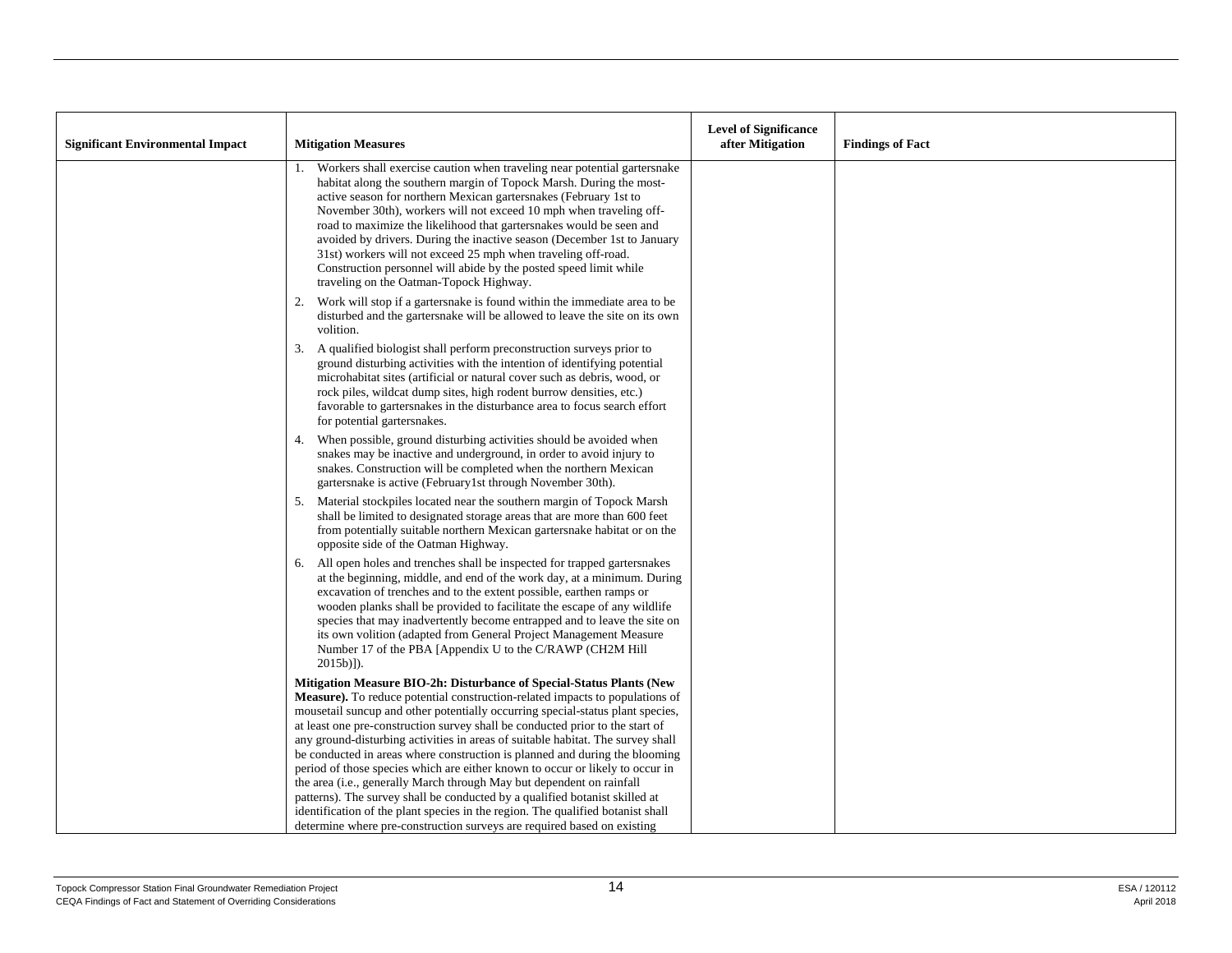|                                         |                                                                                                                                                                                                                                                                                                                                                                                                                                                                                                                                                                                                                                                                                                                                                                                                                                                                                                                                                                                                                                                                                                                                                                                       | <b>Level of Significance</b> |                         |
|-----------------------------------------|---------------------------------------------------------------------------------------------------------------------------------------------------------------------------------------------------------------------------------------------------------------------------------------------------------------------------------------------------------------------------------------------------------------------------------------------------------------------------------------------------------------------------------------------------------------------------------------------------------------------------------------------------------------------------------------------------------------------------------------------------------------------------------------------------------------------------------------------------------------------------------------------------------------------------------------------------------------------------------------------------------------------------------------------------------------------------------------------------------------------------------------------------------------------------------------|------------------------------|-------------------------|
| <b>Significant Environmental Impact</b> | <b>Mitigation Measures</b>                                                                                                                                                                                                                                                                                                                                                                                                                                                                                                                                                                                                                                                                                                                                                                                                                                                                                                                                                                                                                                                                                                                                                            | after Mitigation             | <b>Findings of Fact</b> |
|                                         | habitat conditions. The locations of identified special-status plants shall be<br>flagged and mapped using GPS, and a construction avoidance buffer of at<br>least 50 feet where possible shall be established at identified locations to<br>ensure no direct or indirect impacts occur. If the work cannot be conducted<br>outside of the 50-foot buffer, the qualified botanist will identify construction<br>limits and access routes that avoid impacts to known plants. PG&E shall not<br>proceed with ground-disturbing activities that may adversely impact areas<br>within 50 feet of special-status plants without first conferring with CDFW.                                                                                                                                                                                                                                                                                                                                                                                                                                                                                                                               |                              |                         |
|                                         | To the maximum extent feasible, additional Project facilities to be<br>constructed under the Potential Future Activity Allowance shall be sited to<br>avoid suitable habitat for special-status plant species. If additional Project<br>facilities to be constructed under the Potential Future Activity Allowance<br>cannot be sited to avoid suitable habitat, one of the following measures shall<br>apply.                                                                                                                                                                                                                                                                                                                                                                                                                                                                                                                                                                                                                                                                                                                                                                        |                              |                         |
|                                         | Assume suitable habitat is occupied by special-status plant species and<br>$\bullet$<br>provide mitigation (as prescribed in (i) through (iii) below); or                                                                                                                                                                                                                                                                                                                                                                                                                                                                                                                                                                                                                                                                                                                                                                                                                                                                                                                                                                                                                             |                              |                         |
|                                         | Verify absence or avoidance of individuals by performing focused<br>$\bullet$<br>presence/absence surveys within the suitable habitat to be impacted.<br>Verification of presence/absence shall require data from at least 2 years<br>of focused surveys within the previous 5 years. Focused<br>presence/absence surveys shall be performed by a qualified botanist<br>during the blooming period of potentially occurring species (i.e.,<br>generally March through May but dependent on rainfall patterns). If<br>special-status plant species are observed and avoidance cannot be<br>achieved, mitigation shall be provided (as prescribed in (i) through (iii)<br>below).                                                                                                                                                                                                                                                                                                                                                                                                                                                                                                       |                              |                         |
|                                         | Results of all surveys performed following construction of the Proposed<br>Project shall be incorporated onto a comprehensive map of suitable habitat<br>and known rare plant populations within the Project Area.                                                                                                                                                                                                                                                                                                                                                                                                                                                                                                                                                                                                                                                                                                                                                                                                                                                                                                                                                                    |                              |                         |
|                                         | As noted above, if disturbance within 50 feet of a special-status plant species<br>cannot be avoided, PG&E shall contact CDFW to determine appropriate<br>minimization and mitigation measures. Such measures may include, but may<br>not be limited to, the approaches listed below. PG&E shall not proceed with<br>ground disturbing activities that may directly or indirectly impact areas<br>within 50 feet of special-status plants without first conferring with CDFW.<br>The appropriate means to mitigate unavoidable impacts shall be determined<br>based on coordination with CDFW while taking into account the nature and<br>extent of unavoidable impacts and the species' rarity and known distribution<br>within the Project Area. Mitigation may include a combination of the<br>approaches outlined below, or other approaches determined by CDFW to<br>sufficiently mitigate the impact. To the extent possible, mitigation of<br>unavoidable impacts to special-status plants may occur in conjunction with<br>mitigation for temporal loss of jurisdictional wetlands and waters.<br>Seed Collection for Restoration: Seed from individuals to be impacted<br>i. |                              |                         |
|                                         | would be collected prior to ground-disturbing activities. The seed                                                                                                                                                                                                                                                                                                                                                                                                                                                                                                                                                                                                                                                                                                                                                                                                                                                                                                                                                                                                                                                                                                                    |                              |                         |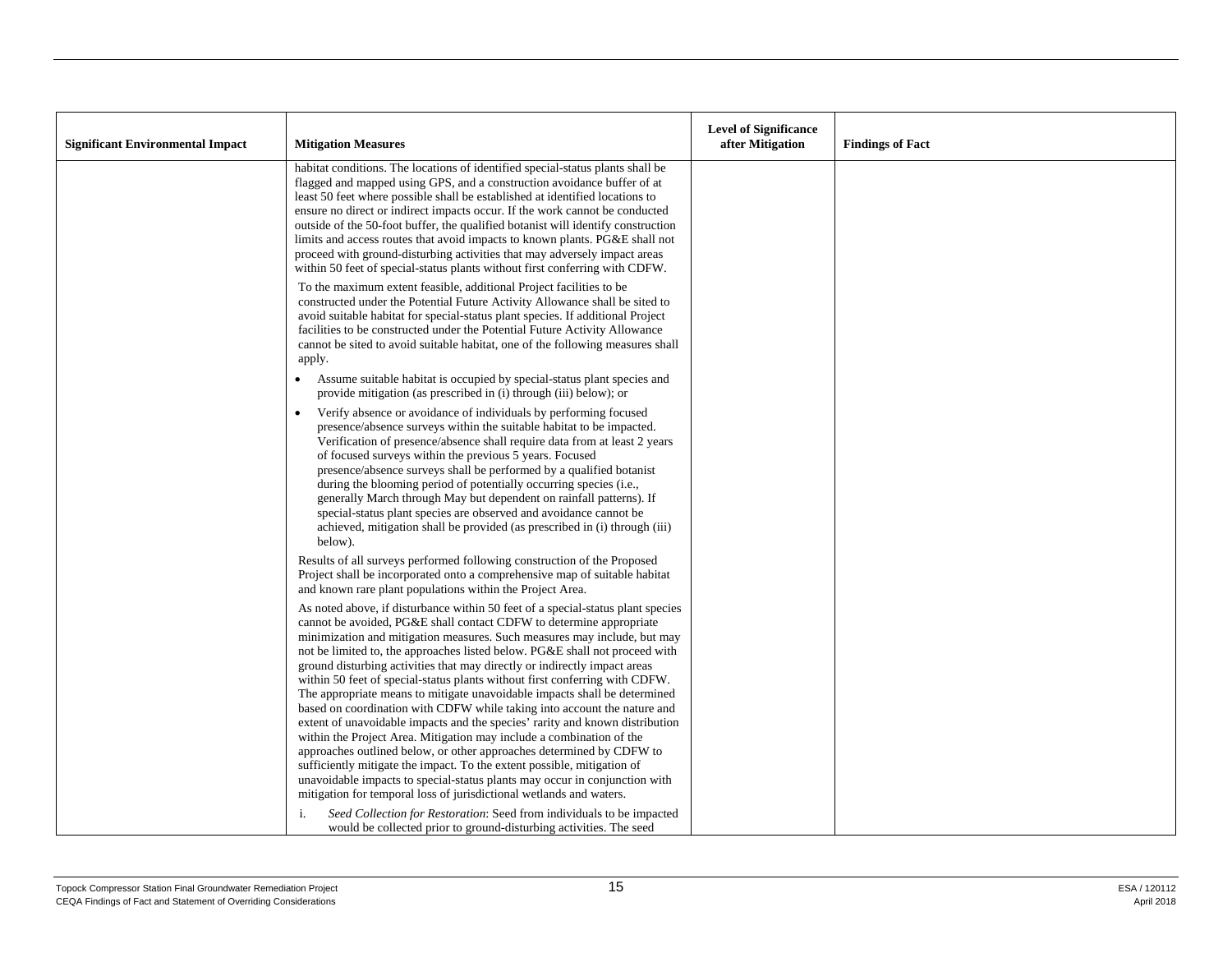| <b>Significant Environmental Impact</b>                                                                                                                                                                                                                                                                                             | <b>Mitigation Measures</b>                                                                                                                                                                                                                                                                                                                                                                                                                                                                                                                                                                                                                                                                                                                                                                                       | <b>Level of Significance</b><br>after Mitigation | <b>Findings of Fact</b>                                                                                                                                                                                                                                                                                                                                                                                                                                                                                                                                                                                                                                                                                                                           |
|-------------------------------------------------------------------------------------------------------------------------------------------------------------------------------------------------------------------------------------------------------------------------------------------------------------------------------------|------------------------------------------------------------------------------------------------------------------------------------------------------------------------------------------------------------------------------------------------------------------------------------------------------------------------------------------------------------------------------------------------------------------------------------------------------------------------------------------------------------------------------------------------------------------------------------------------------------------------------------------------------------------------------------------------------------------------------------------------------------------------------------------------------------------|--------------------------------------------------|---------------------------------------------------------------------------------------------------------------------------------------------------------------------------------------------------------------------------------------------------------------------------------------------------------------------------------------------------------------------------------------------------------------------------------------------------------------------------------------------------------------------------------------------------------------------------------------------------------------------------------------------------------------------------------------------------------------------------------------------------|
|                                                                                                                                                                                                                                                                                                                                     | would be collected following the protocols set forth by the Center for<br>Plant Conservation and, if long-term storage is necessary, placed in a<br>secure seed bank facility such as the Agricultural Research Service<br>National Center for Genetic Resources Preservation in Fort Collins,<br>Colorado. Collected seed would be applied to restoration areas within<br>the Project Area. Restoration plans developed for the proposed Project<br>would be revised to include success criteria for restoration of the<br>special-status plant species to ensure successful re-establishment of<br>the impacted species. Success criteria for impacted special-status<br>plants would be developed through coordination with CDFW.                                                                             |                                                  |                                                                                                                                                                                                                                                                                                                                                                                                                                                                                                                                                                                                                                                                                                                                                   |
|                                                                                                                                                                                                                                                                                                                                     | Enhancement of Known Populations: Known populations of the<br>ii.<br>species to be impacted would be enhanced by undertaking actions to<br>increase the size of the known population. Such actions may include<br>improving the quality of occupied habitat (e.g., invasive species<br>removal) and/or seeding to facilitate population expansion.<br>Enhancement of known populations may occur at off-site populations<br>that are currently conserved or within the occupied portions of the<br>Project Area that can be conserved. An enhancement plan for<br>impacted special-status plants would be developed through<br>coordination with CDFW. The plan shall be approved by CDFW and<br>submitted to DTSC, BLM, BOR, USFWS, DOI, and Interested Tribes<br>for review and comment prior to finalization. |                                                  |                                                                                                                                                                                                                                                                                                                                                                                                                                                                                                                                                                                                                                                                                                                                                   |
|                                                                                                                                                                                                                                                                                                                                     | <i>Preservation of Occupied Habitat:</i> Habitat occupied by the species to<br>iii.<br>be impacted would be permanently protected by establishing a<br>conservation easement. PG&E would coordinate with CDFW to<br>determine the conditions of the conservation easement, including the<br>required acreage of occupied habitat to be conserved and requirement<br>monitoring and management of the conserved population. The agreed<br>upon conditions would be detailed in a mitigation plan for impacted<br>special-status plants. The plan shall be approved by CDFW and<br>submitted to DTSC, BLM, BOR, USFWS, DOI, Interested Tribes, and<br>other appropriate landowners for review and comment prior to<br>finalization.                                                                                |                                                  |                                                                                                                                                                                                                                                                                                                                                                                                                                                                                                                                                                                                                                                                                                                                                   |
| <b>Impact BIO-3: Fish Mortality,</b><br><b>Interference with Spawning Habitat,</b><br>and Other Adverse Aquatic Effects.<br>Increased sedimentation and turbidity, the<br>release of contaminants, and standing<br>during construction activities could also<br>adversely affect fish habitat and<br>movement in the Colorado River | Implementation of Mitigation Measure HYDRO-1 (see below).                                                                                                                                                                                                                                                                                                                                                                                                                                                                                                                                                                                                                                                                                                                                                        | Less than Significant                            | Finding: DTSC finds that changes or alterations have been<br>required in, or incorporated into the Project, which avoid or<br>substantially lessen this significant environmental effect as<br>identified in the Final SEIR.<br>Facts in Support of Finding: Implementation of Mitigation<br>Measure HYDRO-1 would minimize impacts on water quality<br>by controlling potential pollutants, including sediment, and<br>runoff discharges from the Project Site. Consequently, any<br>impacts associated with pollutants resulting from alterations of<br>drainage and water quality would be reduced to a less than<br>significant level. Implementation of Mitigation Measure<br>HYDRO-1 would reduce potentially significant impacts to a less |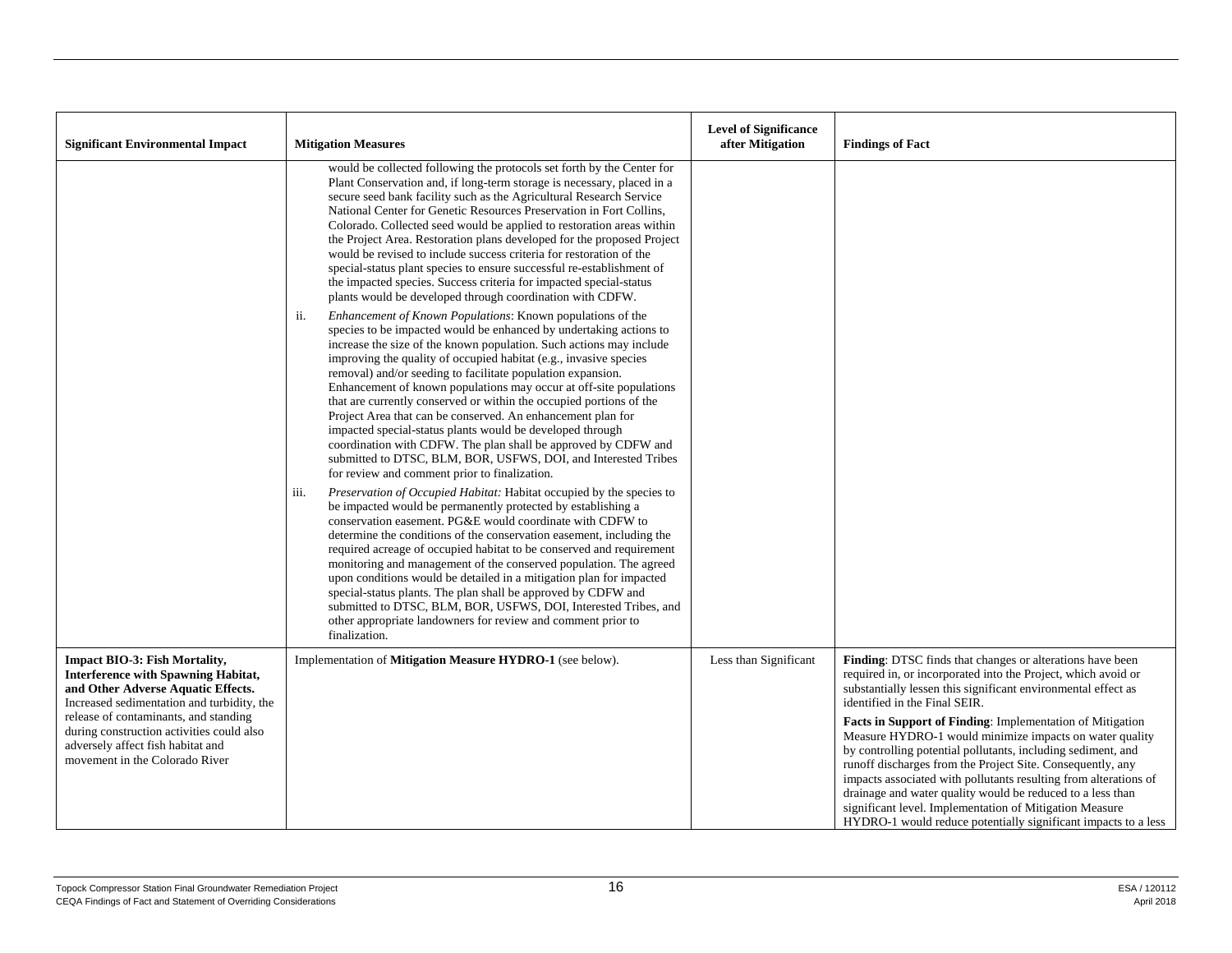| <b>Significant Environmental Impact</b>                                                                                                                                                                                                                                                                                                                                                                                                                                                                                                                                                                                                                                                                                                                                                                                                                                                                                         | <b>Mitigation Measures</b>                                                                                                                                                                                                                                                                                                                                                                                                                                                                                                                                                                                                                                                                                                                                                                                                                                                                                                                                                                                                                                                                                                                                                                                                                                                                                                                                                                                                                                                                                       | <b>Level of Significance</b><br>after Mitigation | <b>Findings of Fact</b><br>than significant level (Final SEIR, Volume 2, pp. 4.6-53 - 4.6-                                                                                                                                                                                                                                                                                                                                                                                                                                                                                                                                                                                                                                                                                                                                                                                                                                                                                                                                                                                                                                                                                                                                                                                                                                                                                                            |
|---------------------------------------------------------------------------------------------------------------------------------------------------------------------------------------------------------------------------------------------------------------------------------------------------------------------------------------------------------------------------------------------------------------------------------------------------------------------------------------------------------------------------------------------------------------------------------------------------------------------------------------------------------------------------------------------------------------------------------------------------------------------------------------------------------------------------------------------------------------------------------------------------------------------------------|------------------------------------------------------------------------------------------------------------------------------------------------------------------------------------------------------------------------------------------------------------------------------------------------------------------------------------------------------------------------------------------------------------------------------------------------------------------------------------------------------------------------------------------------------------------------------------------------------------------------------------------------------------------------------------------------------------------------------------------------------------------------------------------------------------------------------------------------------------------------------------------------------------------------------------------------------------------------------------------------------------------------------------------------------------------------------------------------------------------------------------------------------------------------------------------------------------------------------------------------------------------------------------------------------------------------------------------------------------------------------------------------------------------------------------------------------------------------------------------------------------------|--------------------------------------------------|-------------------------------------------------------------------------------------------------------------------------------------------------------------------------------------------------------------------------------------------------------------------------------------------------------------------------------------------------------------------------------------------------------------------------------------------------------------------------------------------------------------------------------------------------------------------------------------------------------------------------------------------------------------------------------------------------------------------------------------------------------------------------------------------------------------------------------------------------------------------------------------------------------------------------------------------------------------------------------------------------------------------------------------------------------------------------------------------------------------------------------------------------------------------------------------------------------------------------------------------------------------------------------------------------------------------------------------------------------------------------------------------------------|
|                                                                                                                                                                                                                                                                                                                                                                                                                                                                                                                                                                                                                                                                                                                                                                                                                                                                                                                                 |                                                                                                                                                                                                                                                                                                                                                                                                                                                                                                                                                                                                                                                                                                                                                                                                                                                                                                                                                                                                                                                                                                                                                                                                                                                                                                                                                                                                                                                                                                                  |                                                  | 64.)                                                                                                                                                                                                                                                                                                                                                                                                                                                                                                                                                                                                                                                                                                                                                                                                                                                                                                                                                                                                                                                                                                                                                                                                                                                                                                                                                                                                  |
| <b>Impact BIO-4: Substantial Interference</b><br>with Fish or Wildlife Movement<br>Corridors or Nursery Sites. The Project<br>could impede the use of bat maternity<br>roosts, which are considered a type of<br>native wildlife nursery site. Modifying,<br>destroying or impeding the use of active<br>maternity roosts of special-status bat<br>species could result in substantial<br>interference to the species reproduction                                                                                                                                                                                                                                                                                                                                                                                                                                                                                              | Implementation of Mitigation Measure BIO-2f.                                                                                                                                                                                                                                                                                                                                                                                                                                                                                                                                                                                                                                                                                                                                                                                                                                                                                                                                                                                                                                                                                                                                                                                                                                                                                                                                                                                                                                                                     | Less than Significant                            | Finding: DTSC finds that changes or alterations have been<br>required in, or incorporated into the Project, which avoid or<br>substantially lessen this significant environmental effect as<br>identified in the Final SEIR.<br>DTSC also finds that such changes or alterations are within the<br>responsibility and jurisdiction of other public agencies (such as<br>CDFW) and not the agency (DTSC) making the finding. Such<br>changes have been adopted by such other agencies or can and<br>should be adopted by such other agencies. (CEQA Guidelines, §                                                                                                                                                                                                                                                                                                                                                                                                                                                                                                                                                                                                                                                                                                                                                                                                                                      |
| and distribution.                                                                                                                                                                                                                                                                                                                                                                                                                                                                                                                                                                                                                                                                                                                                                                                                                                                                                                               |                                                                                                                                                                                                                                                                                                                                                                                                                                                                                                                                                                                                                                                                                                                                                                                                                                                                                                                                                                                                                                                                                                                                                                                                                                                                                                                                                                                                                                                                                                                  |                                                  | 15091, subd. $(a)(2)$ .)<br>Facts in Support of Finding: Implementation of Mitigation<br>Measure BIO-2f would reduce impacts to bat maternity roost sites<br>to a less than significant level through seasonal avoidance or<br>establishing avoidance buffers around identified maternity roost<br>sites for activities performed during the maternity roosting<br>season (Final SEIR, Volume 2, pp. 4.3-113 - 4.3-115; 4.3-121 -<br>$4.3 - 123.$                                                                                                                                                                                                                                                                                                                                                                                                                                                                                                                                                                                                                                                                                                                                                                                                                                                                                                                                                     |
| <b>Cultural Resources</b>                                                                                                                                                                                                                                                                                                                                                                                                                                                                                                                                                                                                                                                                                                                                                                                                                                                                                                       |                                                                                                                                                                                                                                                                                                                                                                                                                                                                                                                                                                                                                                                                                                                                                                                                                                                                                                                                                                                                                                                                                                                                                                                                                                                                                                                                                                                                                                                                                                                  |                                                  |                                                                                                                                                                                                                                                                                                                                                                                                                                                                                                                                                                                                                                                                                                                                                                                                                                                                                                                                                                                                                                                                                                                                                                                                                                                                                                                                                                                                       |
| <b>Impact CUL-1: Cause Substantial</b><br><b>Adverse Change in the Significance of a</b><br><b>Historical Resource as Defined in</b><br>CEQA Guidelines Section 15064.5.<br>Construction, operation and maintenance,<br>and decommissioning activities of the<br>proposed Project could result in<br>substantial adverse changes to historical<br>resources in the Project Area, including<br>the $(1)$ the Topock TCP; $(2)$ other<br>historical resources listed in Table 4.4-2,<br>and (3); historical resources that could be<br>identified during construction. Impacts<br>could occur through ground disturbance<br>and other Project-related activities or<br>through the introduction of out-of-<br>character visual or auditory intrusions to<br>historical resources that gain their<br>significance in part because historical<br>associations or aesthetic values. This<br>impact would be potentially significant, | <b>CUL-1a-1: Avoidance and Preservation in Place (Groundwater FEIR)</b><br>Measure with Revisions). During the construction, operation and<br>maintenance, and decommissioning phases of the Project, PG&E shall carry<br>out all Project activities, and shall require all subcontractors implement<br>established protocols regarding Project activities, in ways that avoid,<br>minimize, and mitigate significant impacts resources associated with the<br>Topock TCP, consistent with the CEQA Guidelines and with Stipulation I.B<br>of the PA and Section 7.1 of the CHPMP, and to the maximum extent<br>feasible as determined by DTSC, in coordination with PG&E, Interested<br>Tribes, and respective landowners.<br>CUL-1a-2: Develop Tribal Access Plan (Measure Completed - Tribal<br>Access Plan attached as Appendix P of the C/RAWP).<br>CUL-1a-2a: Implement Tribal Access Plans (New Measure). During the<br>construction, operation and maintenance, and decommissioning phases of<br>the Project, on non-federal land, Tribal access shall be permitted in a manner<br>consistent with Section 2.1 "Protocols for Continued Tribal Coordination"<br>of the CIMP (as described below in Mitigation Measure CUL-1a-8q) and<br>"Protocol to Preserve Tribal Member's Access to, and Use of, the Project<br><i>Area</i> " as included in Appendix P of the C/RAWP, and on federal land,<br>Tribal access will be governed by the provisions of Appendix B "Tribal"<br>Access Plan" of the CHPMP. | Significant and<br>Unavoidable                   | Finding: DTSC finds that changes or alterations have been<br>required in, or incorporated into, the Project that substantially<br>lessen, but not to a less than significant level, this significant<br>environmental impact. Even with implementation of mitigation<br>measure CUL-1a-1 through 19 and CUL-1b/c-1 through CUL-<br>1b/c-7, the proposed Project could result in substantial adverse<br>changes to historical resources in the Project Site, including (1)<br>the Topock TCP; (2) other historical resources listed in the Final<br>SEIR (Table 4.4-2), and (3); historical resources that could be<br>identified during construction. Therefore, the Project's impacts<br>to the Topock TCP and historical resources are considered<br>significant and unavoidable despite the adoption of all feasible<br>mitigation measures. DTSC further finds that complete<br>avoidance of direct and indirect effects of the Project to the<br>Topock TCP and the physical characteristics that convey its<br>historical significance is not feasible. This is because complete<br>avoidance would prevent DTSC from realizing the fundamental<br>Project objective to implement an active remediation system to<br>clean up the contaminated groundwater plume.<br>Because of DOI/BLM's extensive regulatory oversight of<br>cultural resources in the Topock area, DTSC also finds that such |
| as previously identified in the<br>Groundwater FEIR.                                                                                                                                                                                                                                                                                                                                                                                                                                                                                                                                                                                                                                                                                                                                                                                                                                                                            | Procedures required by Appendix P of the C/RAWP include protocols and<br>timelines for requesting access to PG&E property for religious, spiritual, or                                                                                                                                                                                                                                                                                                                                                                                                                                                                                                                                                                                                                                                                                                                                                                                                                                                                                                                                                                                                                                                                                                                                                                                                                                                                                                                                                           |                                                  | changes or alterations are within the responsibility and<br>jurisdiction of other public agencies (such as DOI/BLM) and not<br>the agency (DTSC) making the finding. Such changes have been                                                                                                                                                                                                                                                                                                                                                                                                                                                                                                                                                                                                                                                                                                                                                                                                                                                                                                                                                                                                                                                                                                                                                                                                           |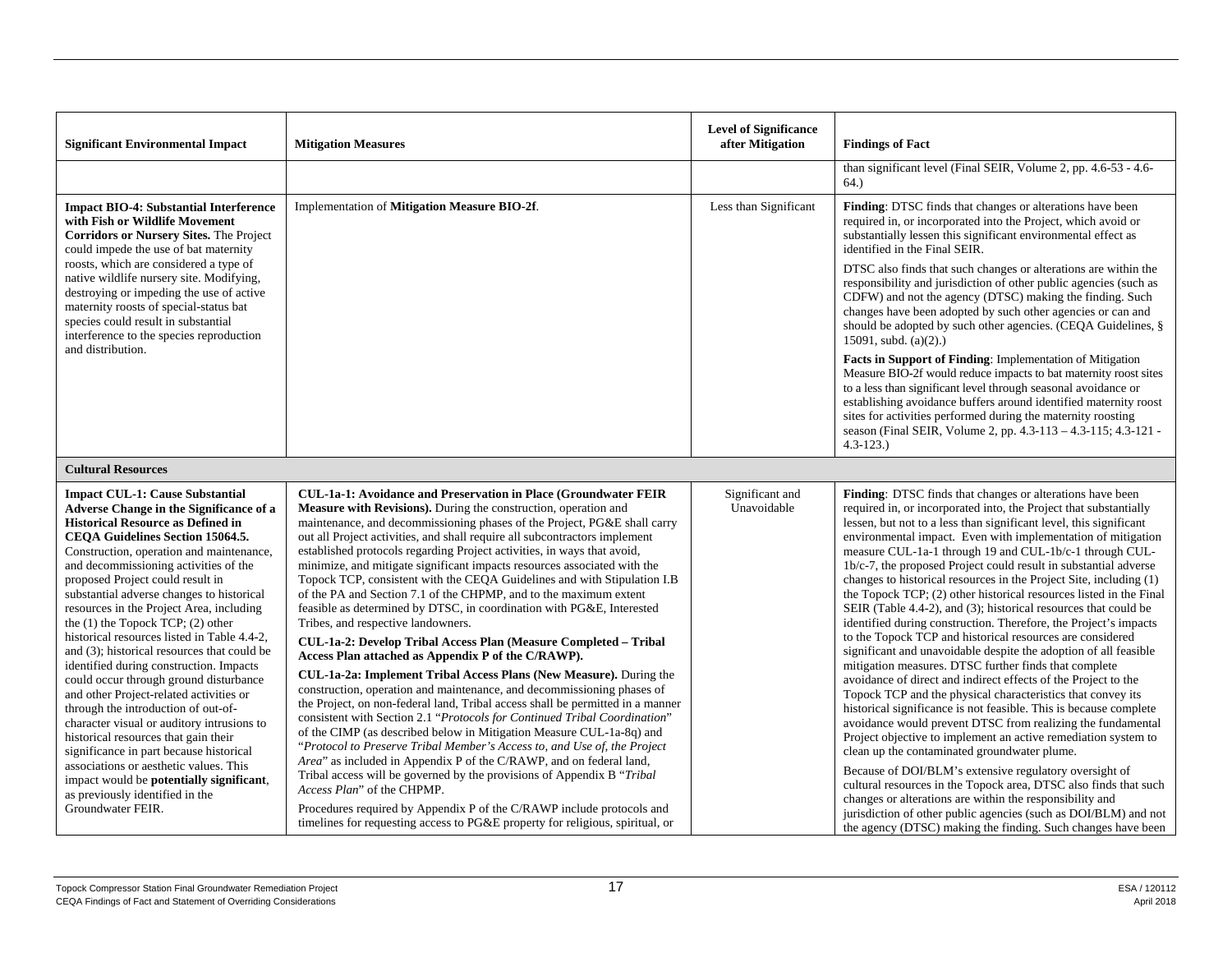| <b>Significant Environmental Impact</b> | <b>Mitigation Measures</b>                                                                                                                                                                                                                                                                                                                                                                                                                                                                                                                                                                                                                                                                                                                                                                                                                                                                                                                                      | <b>Level of Significance</b><br>after Mitigation | <b>Findings of Fact</b>                                                                                                                                                                                                                                                                                                                                                                                                                                                                                                                                                                                                                                                                                                                                    |
|-----------------------------------------|-----------------------------------------------------------------------------------------------------------------------------------------------------------------------------------------------------------------------------------------------------------------------------------------------------------------------------------------------------------------------------------------------------------------------------------------------------------------------------------------------------------------------------------------------------------------------------------------------------------------------------------------------------------------------------------------------------------------------------------------------------------------------------------------------------------------------------------------------------------------------------------------------------------------------------------------------------------------|--------------------------------------------------|------------------------------------------------------------------------------------------------------------------------------------------------------------------------------------------------------------------------------------------------------------------------------------------------------------------------------------------------------------------------------------------------------------------------------------------------------------------------------------------------------------------------------------------------------------------------------------------------------------------------------------------------------------------------------------------------------------------------------------------------------------|
|                                         | other cultural purposes and notification procedures (for additional details on<br>requirements of the CIMP see below Mitigation Measure CUL-1a-8q,                                                                                                                                                                                                                                                                                                                                                                                                                                                                                                                                                                                                                                                                                                                                                                                                              |                                                  | adopted by such other agencies or can and should be adopted by<br>such other agencies. (CEQA Guidelines, $\S$ 15091, subd. (a)(2).)                                                                                                                                                                                                                                                                                                                                                                                                                                                                                                                                                                                                                        |
|                                         | Section $2.11$ ).<br>Procedures required by Appendix B of the CHPMP include allowing<br>Interested Tribes to access federal lands without specific authorization for<br>the purposes of collecting materials (such as plants and minerals) or for<br>traditional or ceremonial noncommercial uses; protocols for obtaining access<br>permission for other purposes (such as larger or overnight gatherings);<br>privacy measures that prohibit recording Tribal activities; and closure of<br>some areas and roads to public access.                                                                                                                                                                                                                                                                                                                                                                                                                            |                                                  | <b>Facts in Support of Finding: DTSC has determined that</b><br>implementation of the Project would result in an adverse impact<br>on the National Register of Historic Places-eligible Topock<br>TCP. According to input from Interested Tribes, those physical<br>characteristics that convey the TCP's historical significance<br>(contributing elements) include the Topock Maze, land, water,<br>plants, animals, prehistoric archaeological resources, and the<br>viewshed (see Final SEIR Volume 2, Section 4.4.138-139).                                                                                                                                                                                                                           |
|                                         | CUL-1a-3: Site Security (Groundwater FEIR Measures with Revisions).<br>During construction, operation and maintenance, and decommissioning of<br>the Project, PG&E shall enhance existing measures to prevent and reduce<br>incursions from recreational and/or other outside users from affecting unique<br>archeological and historically significant resources, including resources<br>within the Topock TCP, by implementing Measures CUL-1a-3a, -3c, -3d,<br>and -3e:                                                                                                                                                                                                                                                                                                                                                                                                                                                                                      |                                                  | Construction and implementation of the Project, in addition to<br>the other ongoing activities within the Topock TCP, could cause<br>a substantial adverse impact to the contributing elements of the<br>TCP historical resource, as defined in CEQA Guidelines Section<br>15064.5. The substantial adverse impact to the contributing<br>elements to the Topock TCP would result from ground-<br>disturbing activity that would directly and adversely affect the                                                                                                                                                                                                                                                                                         |
|                                         | CUL-1a-3a: Professional Qualifications and Site Condition Assessment<br>(Groundwater FEIR Measure with Revisions). PG&E's approved<br>Qualified Cultural Resource Consultant shall carry out all cultural resources<br>work associated with the Project and implement the Mitigation Monitoring<br>and Reporting Program (MMRP). Cultural resources consulting staff shall<br>meet, or be under the direct supervision of individuals meeting, the<br>minimum professional qualifications standards set forth by the Secretary of<br>the Interior (codified in 36 CFR Part 61; 48 FR 44739), as provided in<br>Stipulation XI.A of the PA. In the event that PG&E needs to retain a new<br>Qualified Cultural Resource Consultant, or additional cultural consultants,<br>DTSC shall have approval authority over PG&E's selection of cultural<br>resources consultants.                                                                                        |                                                  | soil, landforms, and unknown prehistoric archaeological<br>resources; and the presence of equipment, workers, and vehicles,<br>which would introduce activities that are inconsistent with the<br>natural setting associated with the Topock TCP. These activities<br>would also materially affect the cultural values ascribed to the<br>TCP by some Native American Tribes. This impact would be<br>significant and unavoidable.<br>In order to reduce these impacts, Mitigation Measures CUL-1a-1<br>through 19 and CUL-1c through 7 shall be implemented.<br>Implementation of Mitigation Measures CUL-1a through 19 and<br>CUL-1c through 7 will reduce but not completely avoid the<br>potential for significant impacts to the historical resources |
|                                         | During construction, operation and maintenance, and decommissioning of<br>the Project, the Qualified Cultural Resources Consultant shall conduct yearly<br>site condition assessments of documented historical resources (as identified<br>in Table 4.4-2 of this SEIR, as well as any future resources identified within<br>the Project Area, and any additional resources that the BLM requests be<br>included in the annual site condition assessments), including site condition<br>assessments of the Topock TCP, to determine if substantial adverse changes<br>have occurred relative to the condition of the historical resources during the<br>past year. Site condition assessments may occur less frequently or may be<br>limited in geographic scope upon approval by DTSC and in coordination<br>with PG&E, Interested Tribes, and BLM. PG&E shall offer to retain a Tribal<br>monitor at historic rates of compensation or Tribal representatives |                                                  | identified in as the Topock TCP. The Project would result in the<br>destruction or alteration of contributing elements which convey<br>the historical significance of the Topock TCP. As a result, the<br>impacts to the historical resource identified as the Topock TCP<br>would remain significant and unavoidable. (see Final SEIR<br>Volume 2, pp.4.4-111 – 4.4-119; 4.4-136-4.4-139).                                                                                                                                                                                                                                                                                                                                                                |
|                                         | designated by the Tribal Council or chairperson, if so requested, to<br>accompany the Qualified Cultural Resources Consultant during the site<br>condition assessments. Annual site condition assessment reports in the<br>established format shall be prepared documenting the results of the site<br>condition assessments. PG&E shall provide reports to DTSC and the                                                                                                                                                                                                                                                                                                                                                                                                                                                                                                                                                                                        |                                                  |                                                                                                                                                                                                                                                                                                                                                                                                                                                                                                                                                                                                                                                                                                                                                            |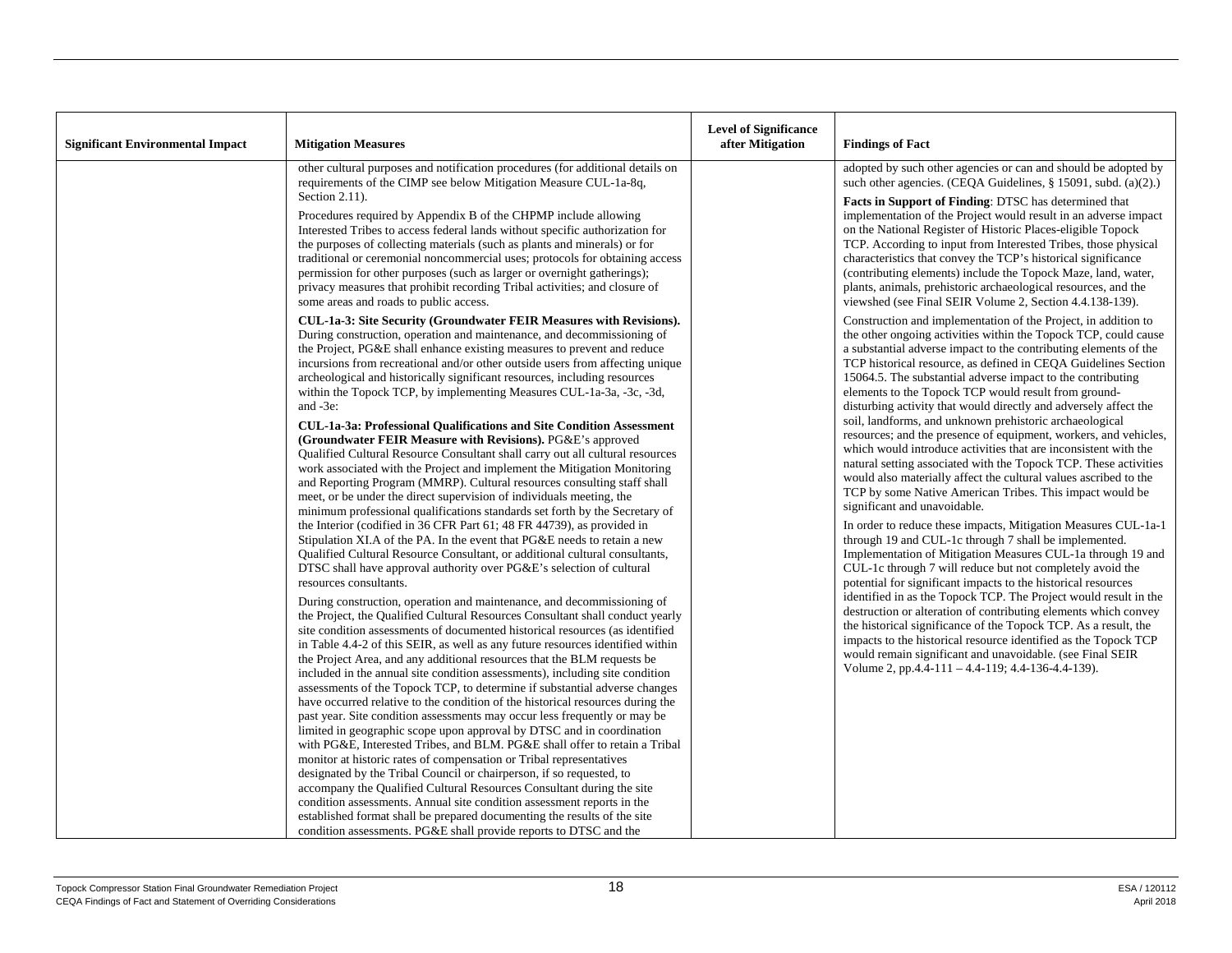| <b>Significant Environmental Impact</b> | <b>Mitigation Measures</b>                                                                                                                                                                                                                                                                                                                                                                                                                                                                                                                                                                                                                                                                                                                                                                                                                                                                                                                                                                                                                                                                                                             | <b>Level of Significance</b><br>after Mitigation | <b>Findings of Fact</b> |
|-----------------------------------------|----------------------------------------------------------------------------------------------------------------------------------------------------------------------------------------------------------------------------------------------------------------------------------------------------------------------------------------------------------------------------------------------------------------------------------------------------------------------------------------------------------------------------------------------------------------------------------------------------------------------------------------------------------------------------------------------------------------------------------------------------------------------------------------------------------------------------------------------------------------------------------------------------------------------------------------------------------------------------------------------------------------------------------------------------------------------------------------------------------------------------------------|--------------------------------------------------|-------------------------|
|                                         | Interested Tribes for review and comment in accordance with CIMP Section<br>2.3 "Protocols for the Review of Cultural Resource-Related Documents" and<br>Section 6.6.5 "Periodic Site Monitoring" of the CHPMP. Based on the<br>results of the report, DTSC may request that PG&E initiate a meeting with<br>agencies and Interested Tribes to discuss the findings within 30 days of<br>submittal of the reports.                                                                                                                                                                                                                                                                                                                                                                                                                                                                                                                                                                                                                                                                                                                     |                                                  |                         |
|                                         | CUL-1a-3b: Develop Site Security Plan (Measure Completed - Site<br>Security Plan attached as Appendix Q of the C/RAWP).                                                                                                                                                                                                                                                                                                                                                                                                                                                                                                                                                                                                                                                                                                                                                                                                                                                                                                                                                                                                                |                                                  |                         |
|                                         | CUL-1a-3c: Coordination with BLM and San Bernardino County<br>(Groundwater FEIR Measure with Revisions). PG&E shall continue to<br>coordinate with BLM and San Bernardino County to facilitate outreach to<br>the staff at Moabi Regional Park, requesting that they communicate to<br>visitors the parts of the Project Area that are off limits to off-road vehicle<br>usage because of health and safety concerns, public lands management<br>plans, or landowner requests. PG&E shall make a good faith effort to<br>involve Interested Tribes in this outreach effort, providing Interested Tribes<br>with the opportunity to comment on outreach materials or provide a Tribal<br>representative the opportunity to participate in the outreach activities. As<br>part of this outreach effort, PG&E shall work with Moabi Regional Park and<br>offer to design, develop, and fund the installation of an informational display<br>(e.g., bulletin board, kiosk) within Moabi Regional Park that informs visitors<br>of the work being done in connection with the Project.                                                      |                                                  |                         |
|                                         | As provided in Appendix P of the C/RAWP, PG&E shall use information<br>gathered during previous meetings with BLM, San Bernardino Regional<br>Parks Department, Moabi Regional Park concessionaires, and Interested<br>Tribes to facilitate the execution of visitor outreach materials. PG&E shall<br>develop draft visitor outreach materials; develop a draft training session for<br>Moabi Regional Park visitor-contact employees; develop display design<br>concepts and draft informational content; and develop a draft plan for<br>executing other outreach ideas identified during meetings. Once initial<br>materials and plans are drafted, PG&E shall consult with the BLM, San<br>Bernardino Regional Parks Department, Moabi Regional Park<br>concessionaires, and Interested Tribes and provide these stakeholders an<br>opportunity to review and comment on any outreach plan prior to its<br>implementation. PG&E shall initiate conversations with key stakeholders<br>(i.e., BLM, San Bernardino County, Moabi Regional Park, and Interested<br>Tribes) within six months of approval of the Final Remedy Design. |                                                  |                         |
|                                         | In addition to Appendix P of the C/RAWP, PG&E shall complete and<br>implement outreach materials and plans prior to the start of construction.<br>Materials shall be reviewed by PG&E at each phase of the Project and may<br>be updated with input from Interested Tribes and with approval by DTSC, as<br>the Project progresses.                                                                                                                                                                                                                                                                                                                                                                                                                                                                                                                                                                                                                                                                                                                                                                                                    |                                                  |                         |
|                                         | CUL-1a-3d: Signage (Groundwater FEIR Measure with Revisions).<br>PG&E shall post signage to indicate those parts of the Project Area that are<br>off limits to off-road vehicle usage due to possible health and safety                                                                                                                                                                                                                                                                                                                                                                                                                                                                                                                                                                                                                                                                                                                                                                                                                                                                                                                |                                                  |                         |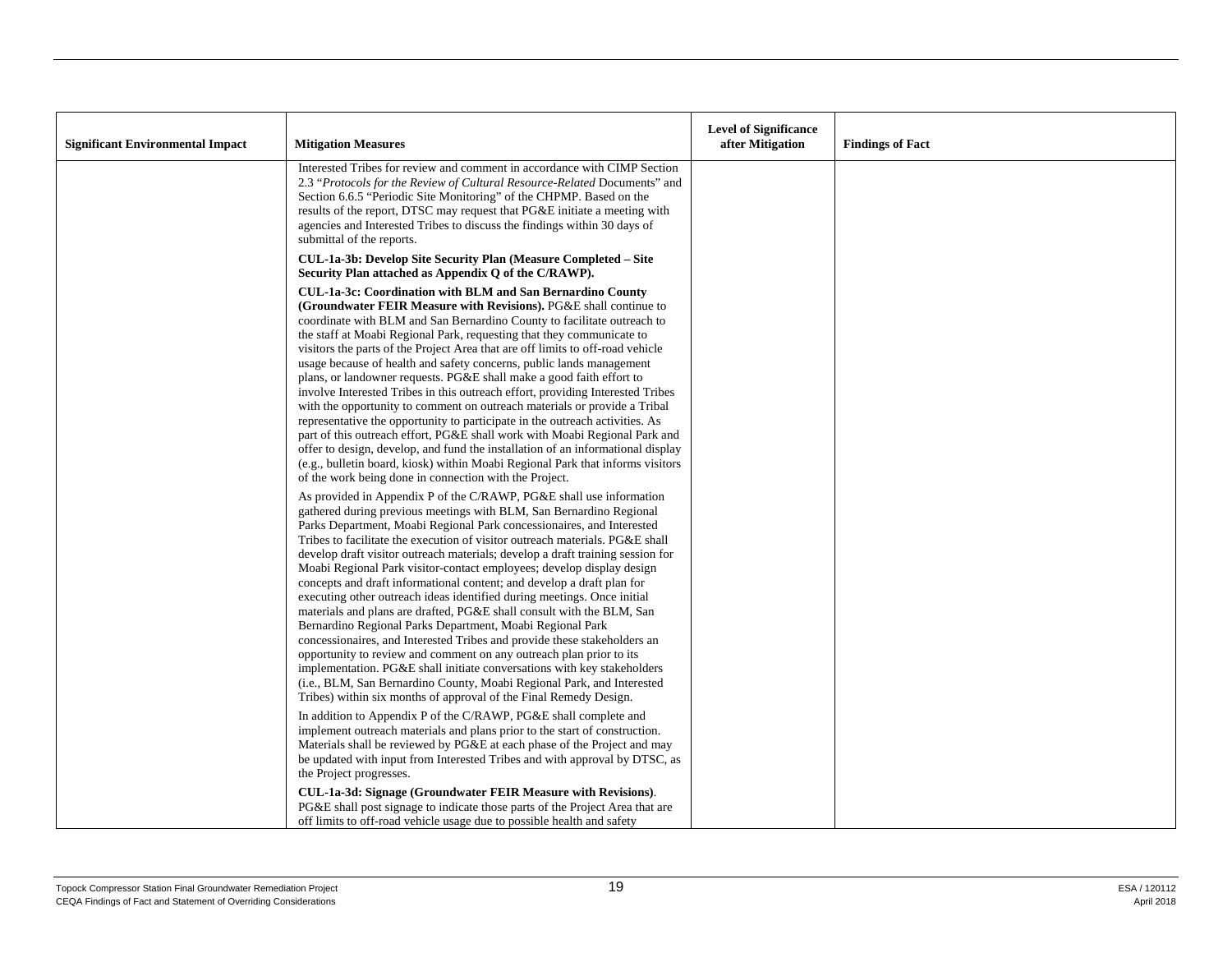| <b>Significant Environmental Impact</b> | <b>Mitigation Measures</b>                                                                                                                                                                                                                                                                                                                                                                                                                                                                                                                                                                                                                                                                          | <b>Level of Significance</b><br>after Mitigation | <b>Findings of Fact</b> |
|-----------------------------------------|-----------------------------------------------------------------------------------------------------------------------------------------------------------------------------------------------------------------------------------------------------------------------------------------------------------------------------------------------------------------------------------------------------------------------------------------------------------------------------------------------------------------------------------------------------------------------------------------------------------------------------------------------------------------------------------------------------|--------------------------------------------------|-------------------------|
|                                         | concerns and to reduce potential damage to environmental resources. If<br>agreed to by land owners and/or local, state, or federal management entities<br>within the Project Area, PG&E shall work with the relevant land owner or<br>land management entity to develop, design, and fund the installation of<br>easily visible and clear signage. This may include coordination with BLM to<br>install signage noting the designation of the area as an Area of Critical<br>Environmental Concern owing to its biological and cultural resources, while<br>ensuring that signs are placed in a way that does not draw unwanted<br>attention to specific resources.                                 |                                                  |                         |
|                                         | As provided in Appendix P of the C/RAWP, PG&E shall initiate<br>conversations with key stakeholders (i.e., BLM, San Bernardino County,<br>Park Moabi) within six months of the final approval of the Final Remedy<br>Design. In addition to the key stakeholders listed in Appendix P of the<br>C/RAWP, the FMIT shall be included as a land owner in the Project Area.                                                                                                                                                                                                                                                                                                                             |                                                  |                         |
|                                         | In addition to requirements set forth in Appendix P of the C/RAWP, PG&E<br>shall include Interested Tribes as key stakeholders in the design and<br>installation of signage, and shall install signage prior to the start of<br>construction, if possible, dependent on cooperation and input from land<br>owners and land management entities.                                                                                                                                                                                                                                                                                                                                                     |                                                  |                         |
|                                         | CUL-1a-3e: Site Security (New Measure). Site security procedures shall<br>be implemented in a manner consistent with the Site Security Plan<br>(C/RAWP Appendix Q). The Site Security Plan includes, but is not limited<br>to, protocols for regular inspections of the Project Area during working and<br>non-working hours; ensuring construction zones and protective measures are<br>being maintained; ensuring personnel use designated travel routes and<br>parking areas; notification and reporting of outside disturbances to the<br>environment; worker cultural resources sensitivity training; and visitor<br>access controls.                                                          |                                                  |                         |
|                                         | <b>CUL-1a-4: Technical Review Committee (Groundwater FEIR Measure</b><br>with Revisions). PG&E shall work with representative members of the<br>Interested Tribes to convene and retain a multidisciplinary panel of<br>independent scientific and engineering experts as part of a Technical Review<br>Committee (TRC). TRC may be called upon by the Interested Tribes to<br>review Project-related documents and attend Project-related meetings. TRC<br>efforts must be specific to that person's area of expertise and with the<br>objective of advising interested tribal members on technical matters relating<br>to the remedy design and its construction. The TRC shall be made up of not |                                                  |                         |
|                                         | more than five multidisciplinary experts. The TRC shall include only<br>persons with technical expertise limited to geology, hydrology, water<br>quality, engineering, paleontology, toxicology, chemistry, or biology. TRC<br>members shall be retained at rates comparable to those paid historically to<br>tribal experts by PG&E. TRC members shall be selected by majority vote<br>amongst participants from the Interested Tribes. For the purposes of<br>contracting, this grant may be awarded to one tribal government to manage<br>or, alternatively, PG&E may reimburse the tribe or TRC members directly.<br>The entirety of the monies shall be used to fund the scientific and        |                                                  |                         |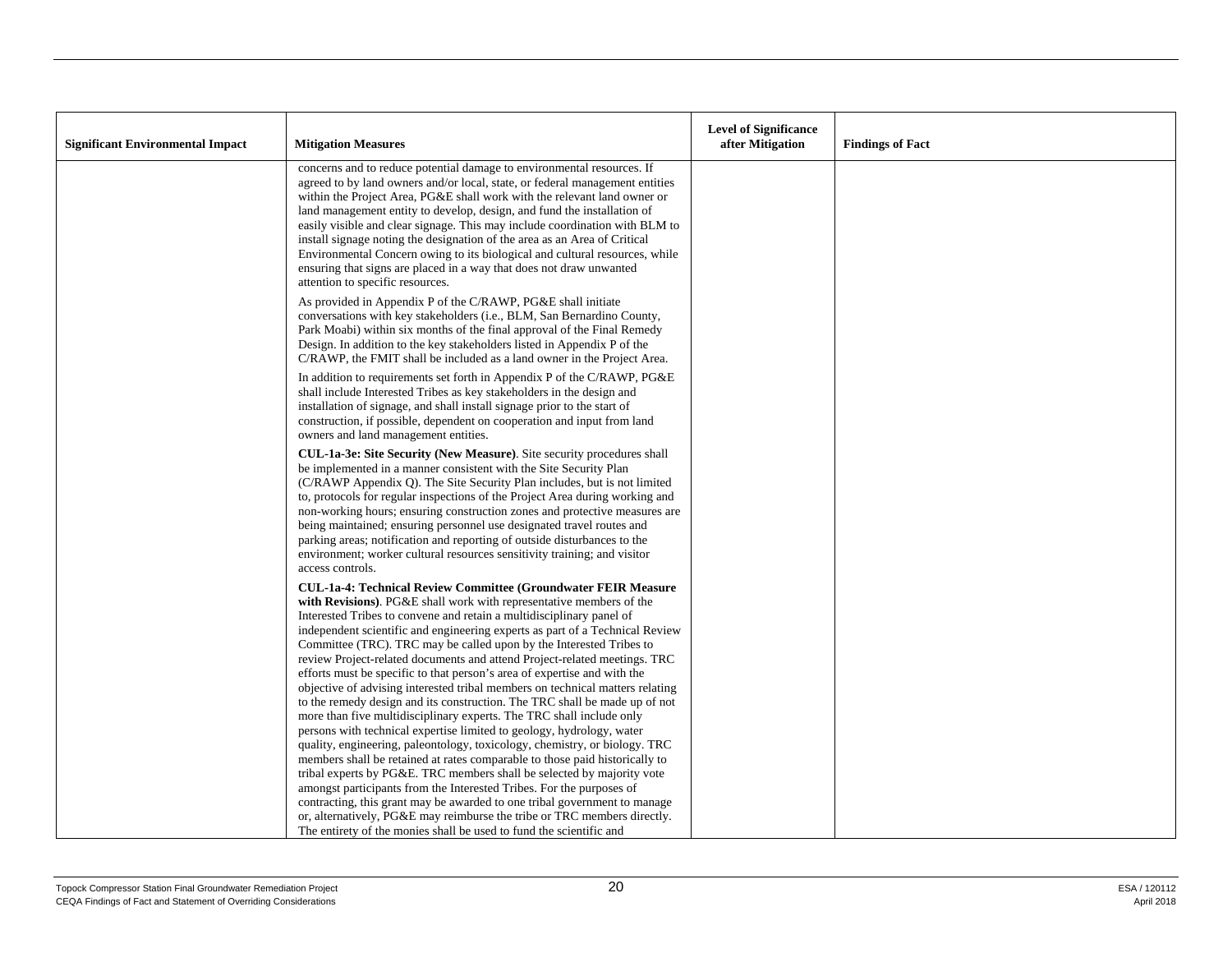| engineering team exclusively, and shall not be used to fund other tribal<br>government expenses or used to support legal counsel. Activities shall be<br>reported to DTSC for review and to ensure PG&E is in compliance at least<br>annually. Funding for the TRC shall continue until DTSC has determined<br>that the remedy is operating properly and successfully, at which time the<br>necessity of the TRC shall be assessed by DTSC and the provision of the<br>TRC may be extended, reduced, or terminated. During the operation and<br>maintenance and decommissioning phases, the necessity of the TRC shall be<br>periodically evaluated by DTSC. This is the same committee referenced by<br>CR-1e-8 in the Topock Soil Investigation Project EIR and MMRP.<br>CUL-1a-5: Avoidance of Indigenous Plants of Biological and Cultural<br><b>Significance (Groundwater FEIR Measure with Revisions).</b> During<br>construction, operation and maintenance, and decommissioning of the<br>Project, should any indigenous plants of traditional cultural significance and<br>listed in Appendix PLA of the Groundwater FEIR be identified within the<br>Project Area, PG&E shall avoid, protect, and encourage the natural<br>regeneration of the identified plants. In the event that impacts to the<br>identified plants cannot be avoided and such plants are displaced, provisions<br>included in the Plan for Culturally Significant Plants (Appendix A of the<br>CIMP) shall be implemented. This mitigation measure is not meant to<br>replace or subsume any actions required by state or federal entities with<br>regard to the protection of species listed as rare, threatened, or endangered.<br>Appendix A of the CIMP requires preconstruction surveys of works areas,<br>staging areas, and access routes to identify and demarcate culturally<br>significant plants; protocols for transplanting culturally significant trees and<br>plants; protocols for salvaging topsoil for re-use during site rehabilitation to<br>encourage regrowth of desert annuals; collecting seeds for future planting;<br>protocols for replacement planting by container grown plants/trees; and<br>future monitoring of transplanted trees and shrubs.<br><b>CUL-1a-6: Noise (Groundwater FEIR Measure with Revisions).</b> During<br>construction, operation and maintenance, and decommissioning of the<br>Project, all phone calls and alarms associated with remediation activities or<br>facilities shall not be routed through PG&E's existing alarm system utilized<br>at the Station. The notification system for remediation-related alerts and/or<br>phone calls shall not introduce additional noise to the Project Area, to the<br>maximum extent feasible, provided there is ongoing compliance with<br>applicable safety regulations or standards of the Federal Energy Regulatory<br>Commission, Occupational Safety and Health Administration, and other<br>agencies.<br>CUL-1a-7: Nighttime Lighting (Groundwater FEIR Measure with<br>Revisions). During construction, operation and maintenance, and<br>decommissioning of the Project, nighttime construction-related activities<br>shall be limited to circumstances that require the continuation of work into | <b>Significant Environmental Impact</b> | <b>Mitigation Measures</b>                                                   | <b>Level of Significance</b><br>after Mitigation | <b>Findings of Fact</b> |
|---------------------------------------------------------------------------------------------------------------------------------------------------------------------------------------------------------------------------------------------------------------------------------------------------------------------------------------------------------------------------------------------------------------------------------------------------------------------------------------------------------------------------------------------------------------------------------------------------------------------------------------------------------------------------------------------------------------------------------------------------------------------------------------------------------------------------------------------------------------------------------------------------------------------------------------------------------------------------------------------------------------------------------------------------------------------------------------------------------------------------------------------------------------------------------------------------------------------------------------------------------------------------------------------------------------------------------------------------------------------------------------------------------------------------------------------------------------------------------------------------------------------------------------------------------------------------------------------------------------------------------------------------------------------------------------------------------------------------------------------------------------------------------------------------------------------------------------------------------------------------------------------------------------------------------------------------------------------------------------------------------------------------------------------------------------------------------------------------------------------------------------------------------------------------------------------------------------------------------------------------------------------------------------------------------------------------------------------------------------------------------------------------------------------------------------------------------------------------------------------------------------------------------------------------------------------------------------------------------------------------------------------------------------------------------------------------------------------------------------------------------------------------------------------------------------------------------------------------------------------------------------------------------------------------------------------------------------------------------------------------------------------------------------------------------------------------------------------------------------------------------------------------------------------------------------------------------------------------------------------------------------------------------------------|-----------------------------------------|------------------------------------------------------------------------------|--------------------------------------------------|-------------------------|
|                                                                                                                                                                                                                                                                                                                                                                                                                                                                                                                                                                                                                                                                                                                                                                                                                                                                                                                                                                                                                                                                                                                                                                                                                                                                                                                                                                                                                                                                                                                                                                                                                                                                                                                                                                                                                                                                                                                                                                                                                                                                                                                                                                                                                                                                                                                                                                                                                                                                                                                                                                                                                                                                                                                                                                                                                                                                                                                                                                                                                                                                                                                                                                                                                                                                                             |                                         |                                                                              |                                                  |                         |
|                                                                                                                                                                                                                                                                                                                                                                                                                                                                                                                                                                                                                                                                                                                                                                                                                                                                                                                                                                                                                                                                                                                                                                                                                                                                                                                                                                                                                                                                                                                                                                                                                                                                                                                                                                                                                                                                                                                                                                                                                                                                                                                                                                                                                                                                                                                                                                                                                                                                                                                                                                                                                                                                                                                                                                                                                                                                                                                                                                                                                                                                                                                                                                                                                                                                                             |                                         |                                                                              |                                                  |                         |
| but not limited to conditions during drilling or concrete pouring) or work                                                                                                                                                                                                                                                                                                                                                                                                                                                                                                                                                                                                                                                                                                                                                                                                                                                                                                                                                                                                                                                                                                                                                                                                                                                                                                                                                                                                                                                                                                                                                                                                                                                                                                                                                                                                                                                                                                                                                                                                                                                                                                                                                                                                                                                                                                                                                                                                                                                                                                                                                                                                                                                                                                                                                                                                                                                                                                                                                                                                                                                                                                                                                                                                                  |                                         | the nighttime periods because it cannot be disrupted or suspended (including |                                                  |                         |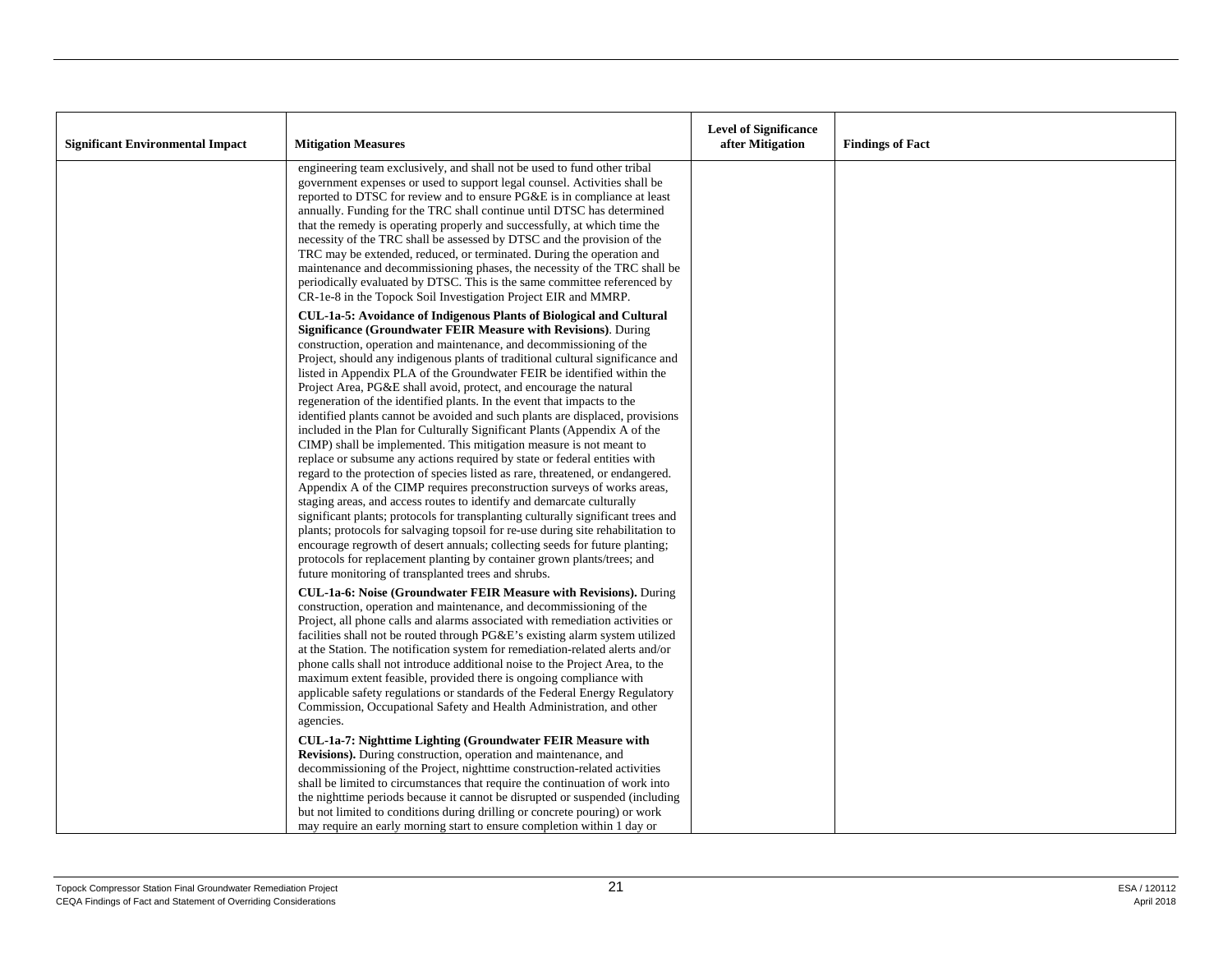| <b>Significant Environmental Impact</b> | <b>Mitigation Measures</b>                                                                                                                                                                                                                                                                                                                                                                                                                                                                                                                                                                                                                                                                                                                                                                                                                                                                                                                                                                                                                                                                                                                                                                                                            | <b>Level of Significance</b><br>after Mitigation | <b>Findings of Fact</b> |
|-----------------------------------------|---------------------------------------------------------------------------------------------------------------------------------------------------------------------------------------------------------------------------------------------------------------------------------------------------------------------------------------------------------------------------------------------------------------------------------------------------------------------------------------------------------------------------------------------------------------------------------------------------------------------------------------------------------------------------------------------------------------------------------------------------------------------------------------------------------------------------------------------------------------------------------------------------------------------------------------------------------------------------------------------------------------------------------------------------------------------------------------------------------------------------------------------------------------------------------------------------------------------------------------|--------------------------------------------------|-------------------------|
|                                         | because of heat constraints including with regard to personnel health and<br>safety. To minimize lighting impacts, lighting shall include shrouding or<br>shielding for portable lights, the use of the lowest allowable height and<br>fewest feasible numbers of lights consisting of downward-facing fixtures<br>fitted with cutoff shields to reduce light diffusion. No permanent light poles<br>shall be installed. However, lighting would also be required to comply with<br>the minimum county, state, and federal security and safety standards (as<br>described in Appendix $P -$ Cultural Resources Protocols).                                                                                                                                                                                                                                                                                                                                                                                                                                                                                                                                                                                                            |                                                  |                         |
|                                         | CUL-1a-8 (a through p): Develop Cultural Impact Mitigation Program<br>(CIMP) (Measure Completed – Cultural Impact Mitigation Program<br>attached as Appendix H of the C/RAWP).                                                                                                                                                                                                                                                                                                                                                                                                                                                                                                                                                                                                                                                                                                                                                                                                                                                                                                                                                                                                                                                        |                                                  |                         |
|                                         | CUL-1a-8q: Implement Cultural Impact Mitigation Program (New<br><b>Mitigation Measure).</b>                                                                                                                                                                                                                                                                                                                                                                                                                                                                                                                                                                                                                                                                                                                                                                                                                                                                                                                                                                                                                                                                                                                                           |                                                  |                         |
|                                         | All activities related to the Final Remedy Design, as well as implementing<br>the Future Activity Allowance, long-term operation and maintenance, and<br>future decommissioning activities, shall be implemented consistent with<br>provisions of the Cultural Impact Mitigation Program (CIMP). In addition to<br>the parties listed in Section 2.15 of the CIMP as requiring consultation<br>regarding discoveries and review of draft documents, DTSC shall also be<br>included in these processes. PG&E, in consultation with the Interested<br>Tribes, may amend the CIMP if protocols or procedures require modification<br>due to unforeseen circumstances, as deemed necessary by DTSC. The CIMP,<br>which is based upon Groundwater FEIR measures CUL-1a-8 (a through p), is<br>summarized below. The text below is intended to provide a brief summary of<br>the primary impact-reducing components of the CIMP, some of which<br>reference the federal requirements of the PA and CHPMP (the CIMP, PA,<br>and CHPMP may be amended or revised from time to time). Where this<br>summary text differs from the CIMP (or the PA or CHPMP) or subsequent<br>revision, the language of the CIMP (or PA or CHPMP) shall govern. |                                                  |                         |
|                                         | Section 2.1- Protocols for Continued Tribal Communication: This provides<br>methods for facilitating open communication with Interested Tribes;<br>documenting the Interested Tribes' preferences for method of open<br>communication; and reporting Tribal outreach to DTSC. This protocol<br>incorporates reference to Section 6.7 "Protocols for Tribal Notification and<br>Consultation in Advance of Certain Activities" of the CHPMP, which<br>requires the BLM to establish email and mail distribution lists for all Points<br>of Contact (POCs) and distribution of documents in accordance with<br>Appendix B of the PA.                                                                                                                                                                                                                                                                                                                                                                                                                                                                                                                                                                                                    |                                                  |                         |
|                                         | Section 2.2 - Protocols for Appropriate Treatment of Archaeological<br>Materials: This describes how PG&E will continue to collaborate with<br>Interested Tribes, respecting their preferences for avoidance and other<br>treatment of archaeological discoveries; pre-construction field verifications;<br>implementing procedures in Section IX of the PA and Section 8.1 and<br>Appendix C of the CHPMP (i.e., cease work measures, notification<br>protocols, inspecting and evaluating significance of discoveries, avoiding                                                                                                                                                                                                                                                                                                                                                                                                                                                                                                                                                                                                                                                                                                     |                                                  |                         |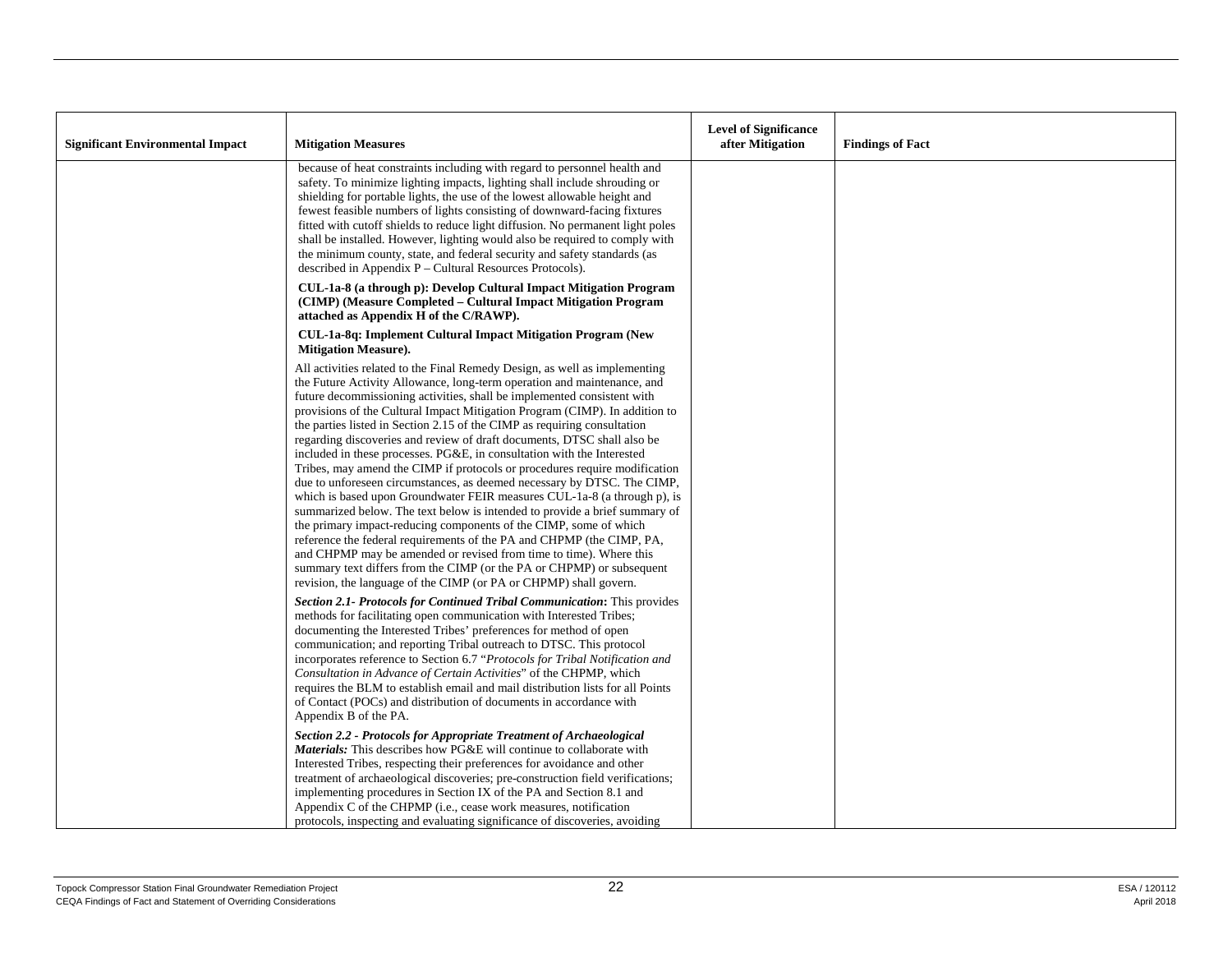| <b>Significant Environmental Impact</b> | <b>Mitigation Measures</b>                                                                                                                                                                                                                                                                                                                                                                                                                                                                                                                                                                                                                                                                                                                                                                                                                                                | <b>Level of Significance</b><br>after Mitigation | <b>Findings of Fact</b> |
|-----------------------------------------|---------------------------------------------------------------------------------------------------------------------------------------------------------------------------------------------------------------------------------------------------------------------------------------------------------------------------------------------------------------------------------------------------------------------------------------------------------------------------------------------------------------------------------------------------------------------------------------------------------------------------------------------------------------------------------------------------------------------------------------------------------------------------------------------------------------------------------------------------------------------------|--------------------------------------------------|-------------------------|
|                                         | discoveries if possible and establishing protective measures, and treatment of<br>discoveries that cannot be avoided). This section also outlines collection and<br>curation protocols and data recovery procedures.                                                                                                                                                                                                                                                                                                                                                                                                                                                                                                                                                                                                                                                      |                                                  |                         |
|                                         | Section 2.3 - Protocols for the Review of Cultural Resource-Related<br><b>Documents:</b> This describes the dissemination and review of cultural<br>resource-related documents; outlines types of documents available for review<br>and comment; provides a timeframe for review and comment; and provides<br>an opportunity for Interested Tribes to present their unique perspectives on<br>cultural significance of the area, including natural and cultural resources,<br>Tribal beliefs, religions, customs, and current practices. This protocol<br>incorporates reference to Section XI of the PA.                                                                                                                                                                                                                                                                 |                                                  |                         |
|                                         | Section 2.4 - Protocols for the Review of Project Design Documents: This<br>documents the procedures for dissemination and Tribal review and comment<br>on the completed groundwater remedy design documents prior to the<br>beginning of construction. The Final Remedy Design document was<br>completed and submitted to DTSC on November 18, 2015.                                                                                                                                                                                                                                                                                                                                                                                                                                                                                                                     |                                                  |                         |
|                                         | <b>Section 2.5 - Protocols for Restoring the Environment to Its</b><br><b>Preconstruction Conditions Upon Decommissioning:</b> This protocol includes<br>a description of the general approach to restoring areas affected by the Final<br>Remedy Design (e.g., backfill and compaction; grading and contouring;<br>habitat restoration and revegetation; and consideration/accommodating<br>requests for Tribal ceremonies); completion of a restoration plan within 120<br>days of the Department of the Interior's (DOI's) certification of the<br>completion of the remedy; development of the restoration plan in<br>consultation with land owners and managers; and consultation with<br>Signatories, Interested Tribes, and Invited Signatories to the PA. (Mitigation<br>Measure CUL-1a-17, described below, requires implementation of the<br>restoration plan.) |                                                  |                         |
|                                         | Section 2.6 - IM-3 Decommissioning Plan (Appendix B of the CIMP): The<br>IM-3 Decommissioning Plan includes procedures for IM-3 system lay-up;<br>procedures for decommissioning and removing the IM-3 system; waste<br>management procedures; best management practices and mitigation measures<br>compliance; soil confirmation sampling; a general approach for restoring<br>areas originally affected by IM-3 operations; approvals and reporting<br>requirements during the phases of IM-3 system closure; and a proposed work<br>schedule.                                                                                                                                                                                                                                                                                                                          |                                                  |                         |
|                                         | <b>Section 2.7 - Protocols for Repatriation of Clean Soils During</b><br><b>Construction:</b> The approach and management to soil displacement was<br>documented in "Revised Management Protocol for Handling and Disposition<br>of Displaced Site Material" (Appendix B of the Soil Management Plan) and<br>outlines the procedures and measures to minimize the amount of displaced<br>material that leaves the Project Area and to provide for the eventual return,<br>reuse, or restoration of the material onto the lands from which it was<br>displaced. The management protocol was incorporated into the Soil<br>Management Plan (Appendix L of the C/RAWP) - see Mitigation Measure                                                                                                                                                                              |                                                  |                         |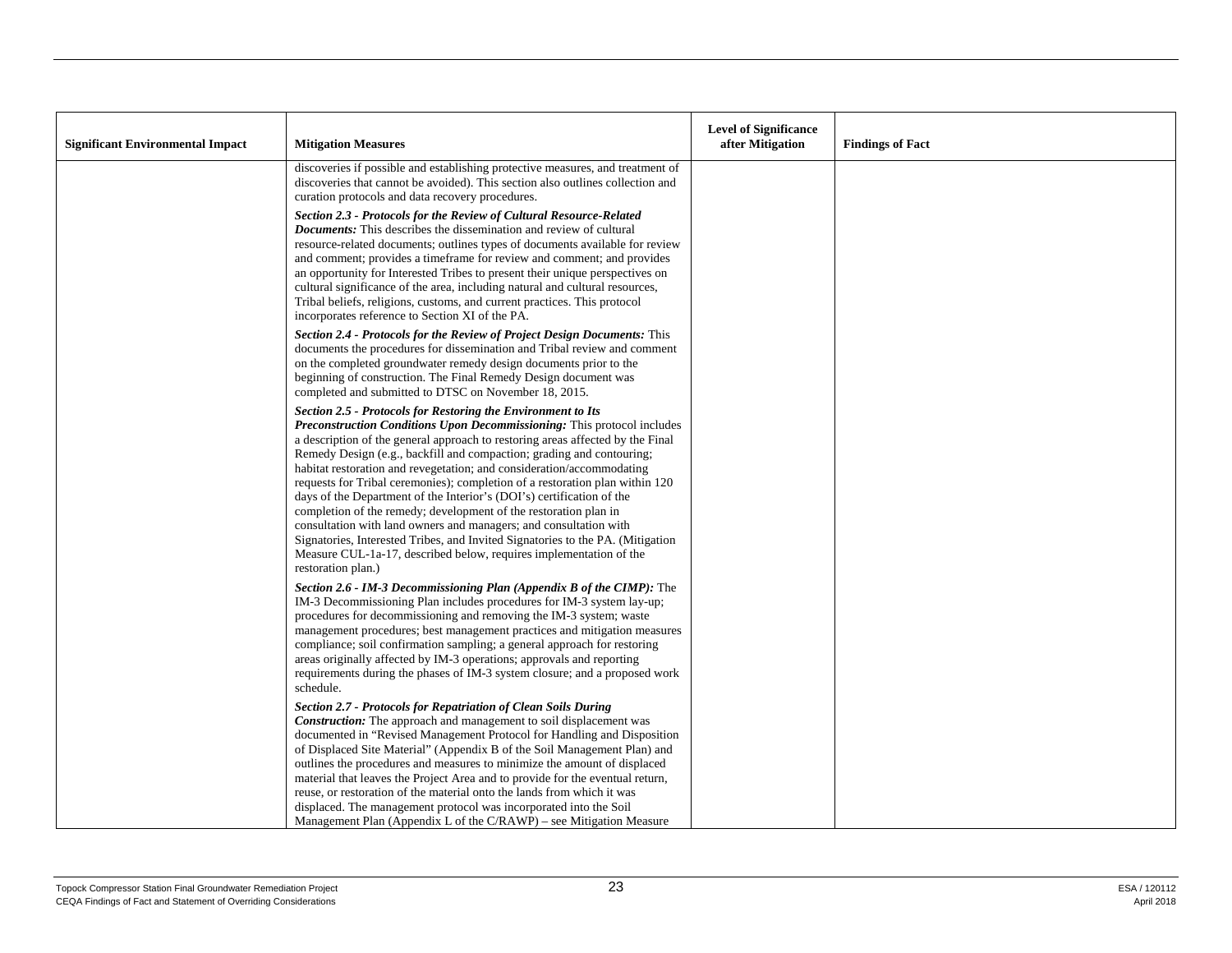| <b>Significant Environmental Impact</b> | <b>Mitigation Measures</b>                                                                                                                                                                                                                                                                                                                                                                                                                                                                                                                                                                                                                                                                                                                                                                                                                                                                                                                                                                                                                                                                                                                                                                                                                                                                                                                                                                                                                                                                                                                                                                                                                                                                                                                            | <b>Level of Significance</b><br>after Mitigation | <b>Findings of Fact</b> |
|-----------------------------------------|-------------------------------------------------------------------------------------------------------------------------------------------------------------------------------------------------------------------------------------------------------------------------------------------------------------------------------------------------------------------------------------------------------------------------------------------------------------------------------------------------------------------------------------------------------------------------------------------------------------------------------------------------------------------------------------------------------------------------------------------------------------------------------------------------------------------------------------------------------------------------------------------------------------------------------------------------------------------------------------------------------------------------------------------------------------------------------------------------------------------------------------------------------------------------------------------------------------------------------------------------------------------------------------------------------------------------------------------------------------------------------------------------------------------------------------------------------------------------------------------------------------------------------------------------------------------------------------------------------------------------------------------------------------------------------------------------------------------------------------------------------|--------------------------------------------------|-------------------------|
|                                         | CUL-1a-18 below for additional details on the procedures in the Soil<br>Management Plan.                                                                                                                                                                                                                                                                                                                                                                                                                                                                                                                                                                                                                                                                                                                                                                                                                                                                                                                                                                                                                                                                                                                                                                                                                                                                                                                                                                                                                                                                                                                                                                                                                                                              |                                                  |                         |
|                                         | Section 2.8 - Noise Protocol: This protocol includes establishing a<br>disturbance coordinator for Project-related noise concerns; implementing<br>engineering controls to minimize construction-related noise (e.g., install<br>temporary noise barriers such as berms, stockpiles, dumpsters, bins, and/or<br>engineered acoustical barriers) within identified noise buffers; selecting noise<br>monitoring locations in coordination with Interested Tribes; maintaining all<br>construction equipment according to manufacturer guidelines and fitting<br>equipment with the best available noise suppression devices; shrouding or<br>shielding impact tools; muffling or shielding exhaust ports on power<br>equipment; limiting idling of construction equipment; procedures for<br>addressing Project-related noise concerns; and communication/notification<br>with Interested Tribes.                                                                                                                                                                                                                                                                                                                                                                                                                                                                                                                                                                                                                                                                                                                                                                                                                                                      |                                                  |                         |
|                                         | Section 2.9 - Protocols for the Appropriate Methods, Consistent with<br>Mitigation Measures AES-1 and AES-2, to Reduce Visual Intrusions: This<br>protocol includes the measures listed in SEIR Mitigation Measures AES-1<br>and AES-2, including a minimum setback of 20 feet from the water to<br>prevent substantial vegetation removal along the riverbank; protecting mature<br>plants; revegetation of disturbed areas within the riparian vegetation along<br>the Colorado River; using plant material consistent with surrounding native<br>vegetation; construction wells, pipeline, and utilities in muted, earth-tone<br>colors consistent with the surrounding natural color palette. The protocol also<br>summarizes the design concepts that PG&E incorporated into the Project,<br>including locating final aboveground facilities within existing facilities when<br>appropriate; building designs that are harmonious with existing buildings and<br>nearby landforms; flush-mount or below-ground installations whenever<br>feasible; construction within existing transportation corridors; working<br>within previously disturbed sites whenever possible; placing above ground<br>facilities away from traffic where feasible; and designing lighting to<br>minimize glare. The protocol also describes the opportunities afforded to<br>agencies, Interested Tribes, and other stakeholders to provide their input on<br>visual aspects of the Project design, such as providing visuals in design<br>packages and allowing reviewing parties to request additional visualizations<br>or key views. The protocol also provides notification procedures to address<br>temporary visual intrusions during Project implementation. |                                                  |                         |
|                                         | Section 2.10 - Protocols for Tribal Notification in Advance of Project-<br><b>Related Activities:</b> Whenever possible, PG&E will notify Interested Tribes at<br>least two weeks in advance of project-related ground-disturbing activities<br>(such as grading, trenching, boring, drilling, or other excavation) whenever<br>possible. Methods of notification may include, but are not limited to: through<br>workplans and Project schedules; formal presentation or announcements at<br>meetings; posting schedules online; email; telephone when advance<br>notification was not possible; monthly schedules of field activities; weekly<br>look-ahead schedules; and/or daily information sheets during times of<br>intensive Project activity.                                                                                                                                                                                                                                                                                                                                                                                                                                                                                                                                                                                                                                                                                                                                                                                                                                                                                                                                                                                               |                                                  |                         |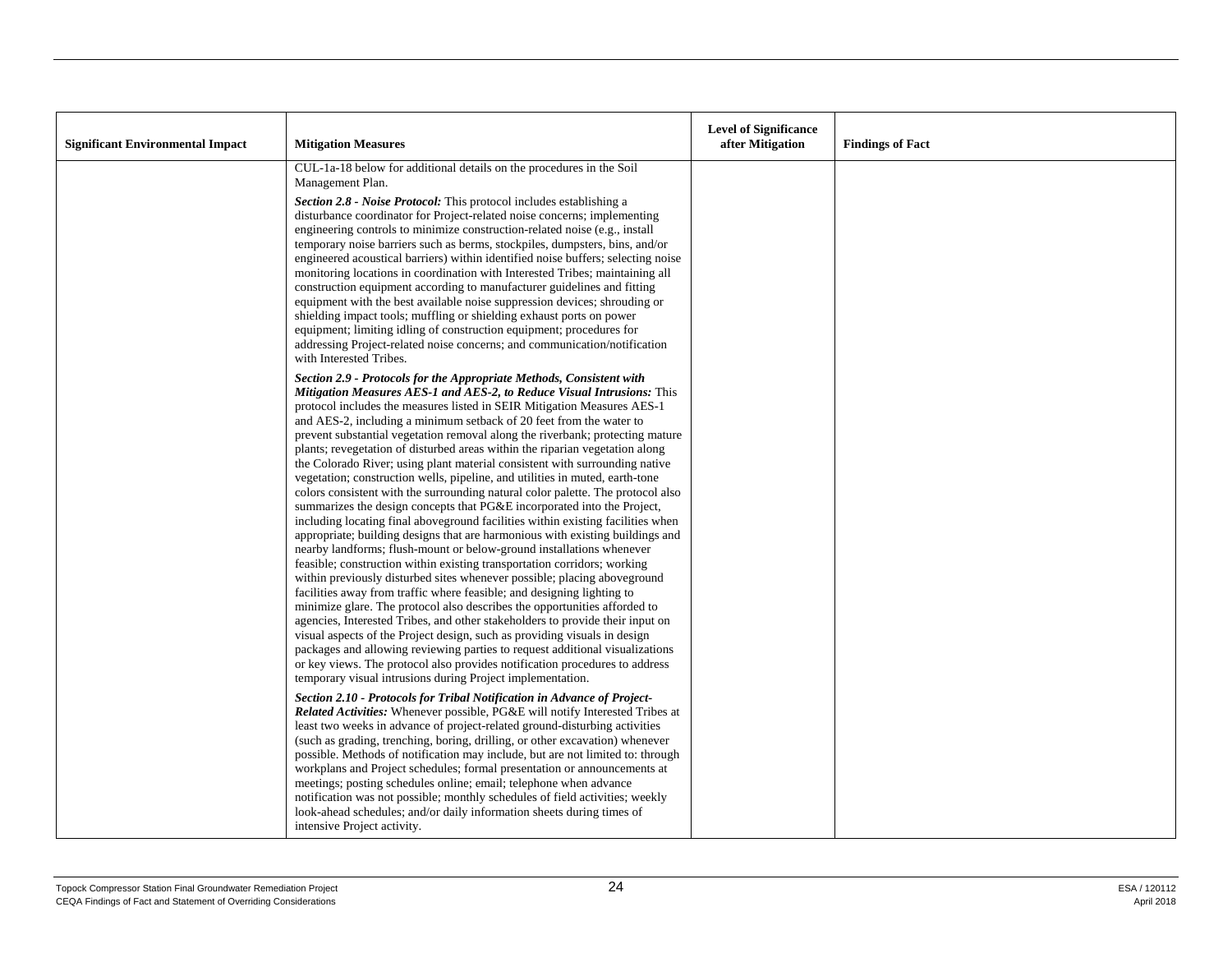| <b>Significant Environmental Impact</b> | <b>Mitigation Measures</b>                                                                                                                                                                                                                                                                                                                                                                                                                                                                                                                                                                                                                                                                                                                                                                                                                                                                                                                                                                                                                                                                                                                                                                                                                                                                                                                                                                                                                                                                                                                                                                                                                                                                                                                                                                                                                                                                                                                                  | <b>Level of Significance</b><br>after Mitigation | <b>Findings of Fact</b> |
|-----------------------------------------|-------------------------------------------------------------------------------------------------------------------------------------------------------------------------------------------------------------------------------------------------------------------------------------------------------------------------------------------------------------------------------------------------------------------------------------------------------------------------------------------------------------------------------------------------------------------------------------------------------------------------------------------------------------------------------------------------------------------------------------------------------------------------------------------------------------------------------------------------------------------------------------------------------------------------------------------------------------------------------------------------------------------------------------------------------------------------------------------------------------------------------------------------------------------------------------------------------------------------------------------------------------------------------------------------------------------------------------------------------------------------------------------------------------------------------------------------------------------------------------------------------------------------------------------------------------------------------------------------------------------------------------------------------------------------------------------------------------------------------------------------------------------------------------------------------------------------------------------------------------------------------------------------------------------------------------------------------------|--------------------------------------------------|-------------------------|
|                                         | <b>Section 2.11 - Protocols to Accommodate Tribal Ceremonies or Activities</b><br><i>Involving Topock Cultural Area:</i> Key Tribal ceremonies involving the<br>Topock Cultural Area [Topock TCP] will be accommodated if feasible as<br>determined by DTSC. Any Tribe(s) wishing to perform such a ceremony may<br>contact PG&E's Site Manager by telephone, email, or in writing to discuss<br>the specific request. For the purposes of this protocol, key Tribal ceremonies<br>will include any ceremonies or activities for which the Tribes choose to<br>notify and/or ask for assistance. PG&E will consider the request and decide if<br>the request can be accommodated as is, with modifications, or not at all, and<br>will notify the requestor by phone or in person as soon as possible. PG&E<br>staff, consultants, contractors or subcontractors will conduct themselves<br>appropriately and, if invited to participate, will be respectful, turn off cell<br>phones, and refrain from photography without permission. PG&E will<br>maintain confidentiality of documents and sensitive information to the<br>maximum extent allowed by the law. The Tribal representative will be<br>responsible for further discussion of ceremonial activities with other<br>identified impacted landowners, if necessary. Access to the Project Area by<br>Tribal religious practitioners for the purpose of conducting Tribal ceremonies<br>will be consistent with Federal and state laws, regulations, and agreements<br>governing the property within the Project Area. Such access will also be<br>consistent with the Tribal Access Plan prepared in response to 2011<br>Groundwater FEIR Mitigation Measure CUL-1a-2, "Protocol to Preserve<br>Tribal Member's Access to, and Use of, the Project Area" as included in<br>Appendix P of the C/RAWP, General Principle I.C of the BLM's PA, and<br>Appendix B "Tribal Access Plan" of the CHPMP. |                                                  |                         |
|                                         | Section 2.12 - Protocols for Tribal Monitors to Observe Ground-Disturbing<br>Activities: PG&E will notify Interested Tribes of planned ground-disturbing<br>activities and other scientific surveying within a minimum of one week and<br>in the event of schedule changes. Tribal monitors will prepare and submit<br>Daily Monitoring Logs. This protocol references Section 6.6.4 "Construction<br><i>Monitoring</i> " of the CHPMP, which requires advance notification and inviting<br>Tribal monitors to observe ground-disturbing activities in accordance with<br>Appendix C of the PA.                                                                                                                                                                                                                                                                                                                                                                                                                                                                                                                                                                                                                                                                                                                                                                                                                                                                                                                                                                                                                                                                                                                                                                                                                                                                                                                                                             |                                                  |                         |
|                                         | Section 2.13 - Provision of Reasonable Compensation for Tribal Monitors:<br>PG&E will provide reasonable compensation for Tribal monitors who work<br>on the Project consistent with historic rates.                                                                                                                                                                                                                                                                                                                                                                                                                                                                                                                                                                                                                                                                                                                                                                                                                                                                                                                                                                                                                                                                                                                                                                                                                                                                                                                                                                                                                                                                                                                                                                                                                                                                                                                                                        |                                                  |                         |
|                                         | <b>Section 2.14 - Protocols for Protective Measures for</b><br>Archaeological/Historical Sites During Construction: This protocol<br>provides for identifying protective measures cultural sites, to the extent<br>feasible, prior to construction; modifying construction zones to avoid<br>discoveries identified during construction; implementing protective measures<br>(such as covering, flagging, or fencing); if needed, modifying exclusion<br>zones in consultation with the parties in the field; providing for<br>archaeological and Tribal monitoring of implementation and removal of<br>protective measures; periodic inspection of protective measures during<br>construction; inspection, documentation, evaluation, and protection of                                                                                                                                                                                                                                                                                                                                                                                                                                                                                                                                                                                                                                                                                                                                                                                                                                                                                                                                                                                                                                                                                                                                                                                                    |                                                  |                         |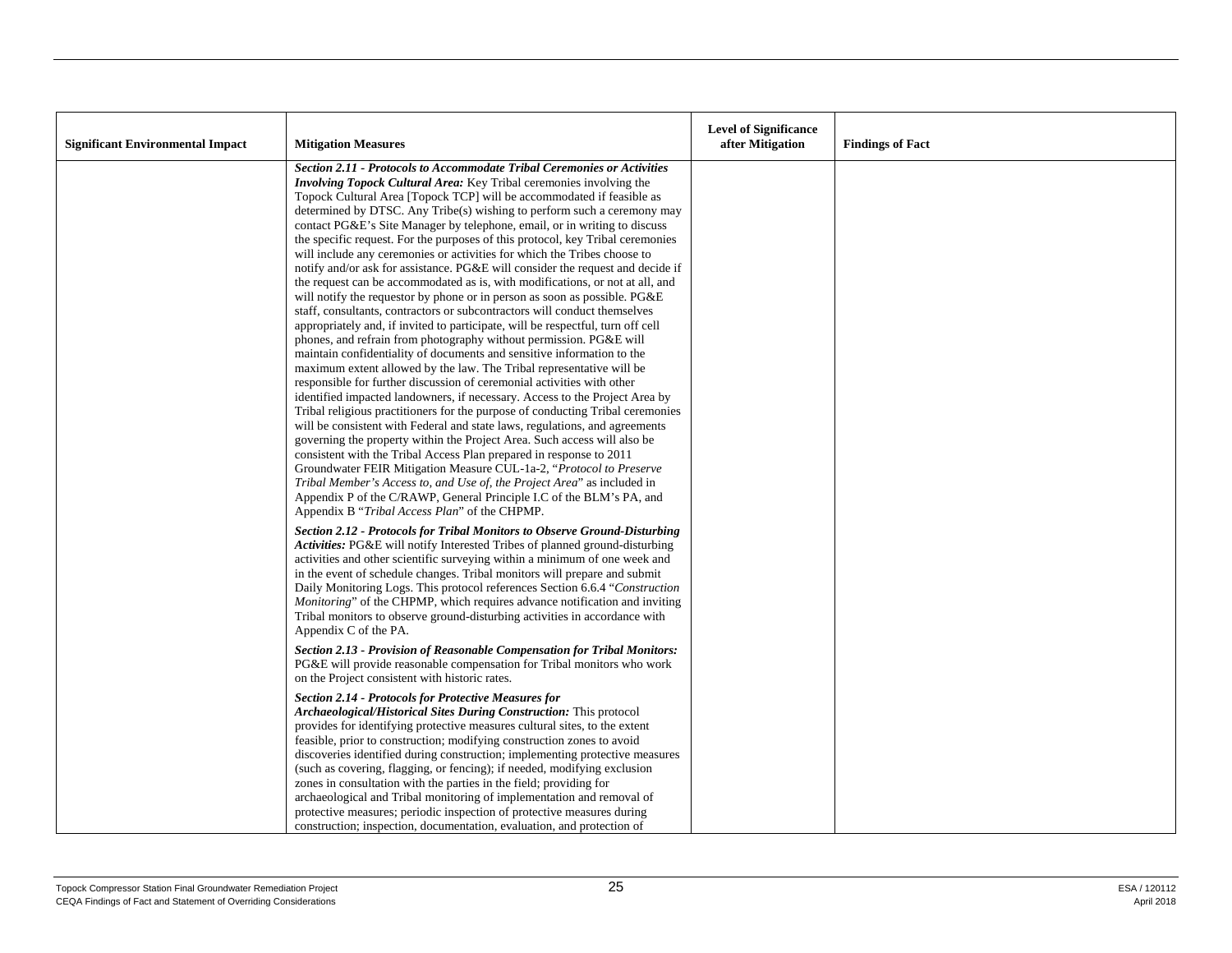| <b>Significant Environmental Impact</b> | <b>Mitigation Measures</b>                                                                                                                                                                                                                                                                                                                                                                                                                                                                                                                                                                                                                                                                                                                                                                                                                                                                                                                                                                                                                                                                                                                                                                                                                                                                          | <b>Level of Significance</b><br>after Mitigation | <b>Findings of Fact</b> |
|-----------------------------------------|-----------------------------------------------------------------------------------------------------------------------------------------------------------------------------------------------------------------------------------------------------------------------------------------------------------------------------------------------------------------------------------------------------------------------------------------------------------------------------------------------------------------------------------------------------------------------------------------------------------------------------------------------------------------------------------------------------------------------------------------------------------------------------------------------------------------------------------------------------------------------------------------------------------------------------------------------------------------------------------------------------------------------------------------------------------------------------------------------------------------------------------------------------------------------------------------------------------------------------------------------------------------------------------------------------|--------------------------------------------------|-------------------------|
|                                         | discoveries; notification to Tribal monitors of discoveries; and restoration of<br>areas to pre-constructions conditions after removal protective measures.                                                                                                                                                                                                                                                                                                                                                                                                                                                                                                                                                                                                                                                                                                                                                                                                                                                                                                                                                                                                                                                                                                                                         |                                                  |                         |
|                                         | Section 2.15 - Protocols for Reporting Discoveries of Cultural Importance:<br>This protocol outlines how PG&E will notify DTSC and BLM of discoveries<br>of previously unidentified or suspected historic or archaeological resources<br>(including human remains and/or associated funerary objects or graves), as<br>well as Interested Tribes if the resource is Native American in origin; will<br>cease work within the vicinity of the discovery until the discovery has been<br>evaluated and treatment developed; implement protective measures, if<br>necessary; choose avoidance as the preferred method for the treatment of<br>cultural resources, particularly for human remains, items of cultural<br>patrimony, or funerary objects; and document discoveries in a culturally<br>sensitive manner, and invite Interested Tribes to assist with documentation to<br>identify Tribal cultural values. If further studies are required for any<br>discovery, PG&E will consult with BLM, who will consult with Interested<br>Tribes. Documentation will be provided to BLM and Interested Tribes (for<br>Native American resources) for review and comment and final documents<br>will be distributed to DTSC, BLM, Interested Tribes, and PG&E, and to<br>ASM or CHRIS as appropriate. |                                                  |                         |
|                                         | Section 2.16 - Protocols for Inspecting Remediation Facilities and/or<br><b>Staging Areas During Construction:</b> The locations of remediation facilities<br>and staging area will be examined for cultural resources throughout the<br>construction phase. Interested Tribes will receive notice at least 2 weeks in<br>advance whenever possible. Previously impacted land will be selected<br>wherever feasible for re-use as staging areas and/or the siting of remediation<br>facilities and direct physical impacts to the Topock Maze as it is manifested<br>archaeologically will be completely avoided when siting any staging area or<br>remediation facility. Any resources present will be avoided to the extent<br>feasible. This protocol also provides for archaeological and Tribal monitoring<br>of earth-disturbing activities at remediation facilities and/or staging areas<br>during construction, and states that these monitors will at all times comply<br>with Project-wide and job site-specific safety requirements.                                                                                                                                                                                                                                                    |                                                  |                         |
|                                         | CUL-1a-9: Preference for Previously Disturbed Areas (Groundwater<br>FEIR Measure with Revisions). During the design of areas to be used as<br>part of the Future Activity Allowance, PG&E shall, in communication with<br>the Interested Tribes (and subject to their review), and to the maximum<br>extent feasible, as determined by DTSC, give: (1) priority to previously<br>disturbed areas for the placement of new physical improvements; and (2)<br>priority to re-use of existing physical improvements, such as but not limited<br>to wells and pipelines, but not including the IM-3 Facility. "Disturbed" areas<br>in this context means those areas outside of documented archaeological site<br>boundaries that have experienced ground disturbance in the last 50 years.                                                                                                                                                                                                                                                                                                                                                                                                                                                                                                             |                                                  |                         |
|                                         | CUL-1a-10: Avoidance of Topock Maze (Groundwater FEIR Measure<br>with Revisions). During construction, and operation and maintenance, and<br>decommissioning activities, as well as activities associated with the Future<br>Activity Allowance, PG&E shall consider the location of Loci A, B, and C of                                                                                                                                                                                                                                                                                                                                                                                                                                                                                                                                                                                                                                                                                                                                                                                                                                                                                                                                                                                            |                                                  |                         |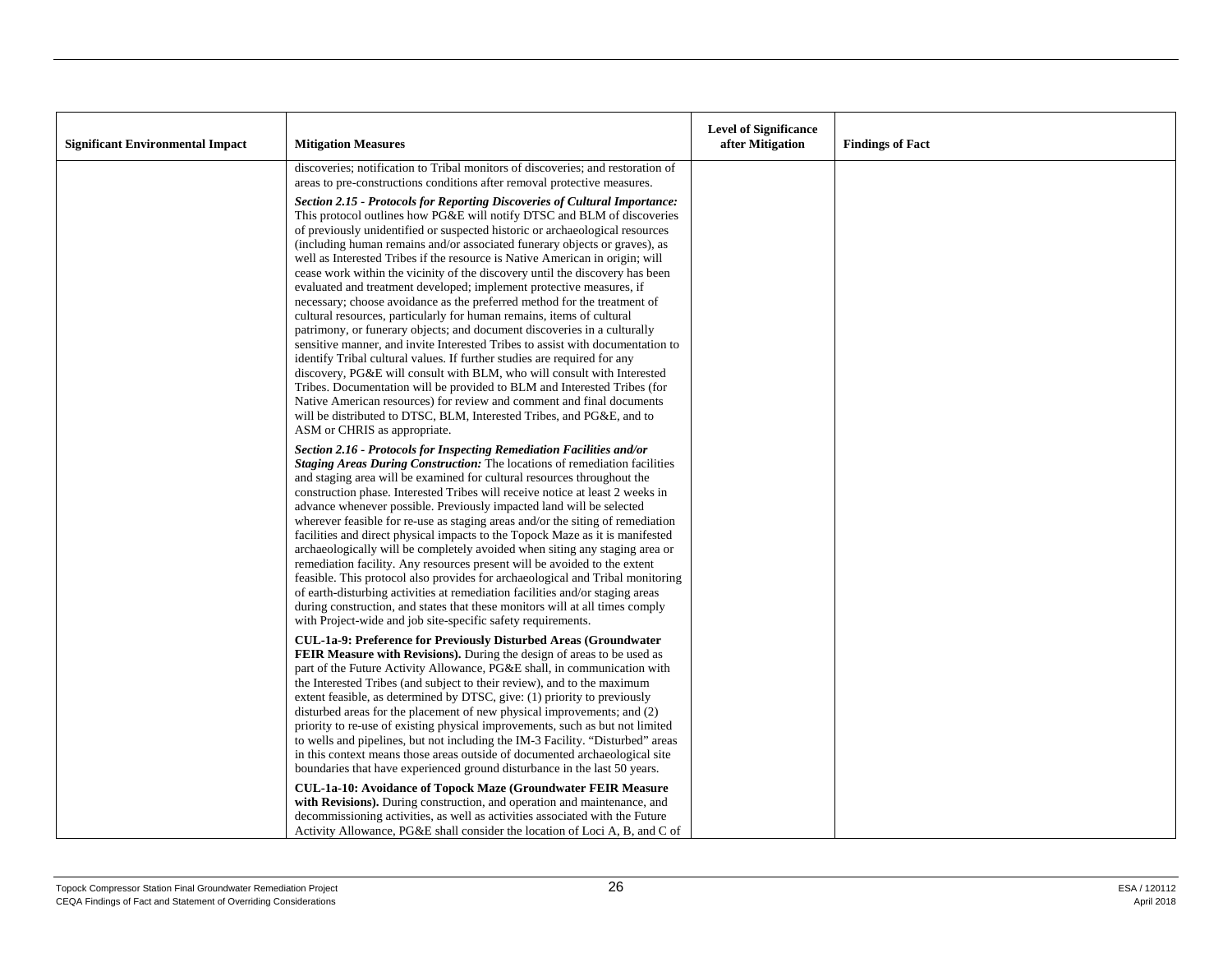| <b>Significant Environmental Impact</b> | <b>Mitigation Measures</b>                                                                                                                                                                                                                                                                                                                                                                                                                                                                                                                                                                                                                                                                                                                                                                                                                                                                                                                                                                                                                                                                                                                                                                                                                                                                                                                                                                                                                                                                                                                                                                                                                                                                                                                                                                                                                                                                                                                                                                                                                                                                                                                                                                                                                                                                                                                                                                                                                                                         | <b>Level of Significance</b><br>after Mitigation | <b>Findings of Fact</b> |
|-----------------------------------------|------------------------------------------------------------------------------------------------------------------------------------------------------------------------------------------------------------------------------------------------------------------------------------------------------------------------------------------------------------------------------------------------------------------------------------------------------------------------------------------------------------------------------------------------------------------------------------------------------------------------------------------------------------------------------------------------------------------------------------------------------------------------------------------------------------------------------------------------------------------------------------------------------------------------------------------------------------------------------------------------------------------------------------------------------------------------------------------------------------------------------------------------------------------------------------------------------------------------------------------------------------------------------------------------------------------------------------------------------------------------------------------------------------------------------------------------------------------------------------------------------------------------------------------------------------------------------------------------------------------------------------------------------------------------------------------------------------------------------------------------------------------------------------------------------------------------------------------------------------------------------------------------------------------------------------------------------------------------------------------------------------------------------------------------------------------------------------------------------------------------------------------------------------------------------------------------------------------------------------------------------------------------------------------------------------------------------------------------------------------------------------------------------------------------------------------------------------------------------------|--------------------------------------------------|-------------------------|
|                                         | the Topock Maze during the design of Project components and is prohibited<br>from creating any direct physical impact on the Topock Maze, as it is<br>manifested archaeologically. The design of facilities as part of the Future<br>Activity Allowance shall also prevent all indirect (e.g. noise, aesthetics)<br>impacts on the Topock Maze, to the maximum extent feasible as determined<br>by DTSC.                                                                                                                                                                                                                                                                                                                                                                                                                                                                                                                                                                                                                                                                                                                                                                                                                                                                                                                                                                                                                                                                                                                                                                                                                                                                                                                                                                                                                                                                                                                                                                                                                                                                                                                                                                                                                                                                                                                                                                                                                                                                           |                                                  |                         |
|                                         | CUL-1a-11: Open Grant Funding (Groundwater FEIR Measure with<br><b>Revisions</b> ). During the construction phase of the Project, PG&E shall<br>provide an open grant for one part-time cultural resource specialist/project<br>manager position for each of these four Interested Tribes: Chemehuevi,<br>Cocopah, CRIT, and Hualapai. Additionally, the FMIT shall receive one full-<br>time cultural resource specialist/project manager position in light of their<br>ownership of land in the Project Area and historical involvement in the<br>remediation process. The award of the grants is for the timely review of<br>Project documents, participating in project-related meetings, coordinating<br>and managing input and interests for the Tribe on the Project, and to act as a<br>Tribal liaison with PG&E and regulatory agencies. The cultural resources<br>specialist/project manager shall be compensated at rates of historic<br>compensation with provisions for escalation of rates tied to the U.S.<br>Department of Labor, Bureau of Labor Statistics Employment Cost Index.<br>The payment of grant monies shall be timed to the awarded tribes' fiscal<br>cycles so that the tribes are not forced to front funds for long periods of time.<br>These positions shall act as cultural resources contacts and project managers<br>for interactions between the tribes, PG&E, and DTSC to ensure coordination<br>during construction of the remedy to avoid, reduce, or otherwise mitigate<br>impacts on resources qualifying as historical resources under CEQA. This<br>funding is separate from provisions for tribal monitor positions and shall not<br>be used for routine tribal business or legal counsel. For review and approval,<br>PG&E shall provide DTSC with the names of the selected grant recipients<br>and a report that summarizes activities associated with the grant program, at<br>least annually. Funding for these positions shall continue until DTSC has<br>determined that the remedy is operating properly and successfully, at which<br>time the necessity of the cultural resource specialist/project manager<br>positions shall be assessed by DTSC and the positions shall be extended,<br>reduced, or terminated. During the operation and maintenance and<br>decommissioning phases, the necessity of the positions shall be periodically<br>evaluated by DTSC. These positions shall be inclusive of those referenced by |                                                  |                         |
|                                         | CR-1e-9 in the Topock Soil Investigation Project EIR and MMRP and not<br>additive.<br><b>CUL-1a-12: Tribal Ceremonies (Groundwater FEIR Measure with</b><br><b>Revisions).</b> PG&E shall provide reasonable opportunity, as determined by<br>DTSC, for Interested Tribes to conduct a traditional healing/cleansing<br>ceremony (or ceremonies) before and after the construction phase.<br>Accommodations for Tribal ceremonies shall be implemented consistent with<br>Section 2.11 "Protocols to Accommodate Tribal Ceremonies or Activities<br><i>Involving Topock TCP</i> " of the CIMP (as described above in Mitigation                                                                                                                                                                                                                                                                                                                                                                                                                                                                                                                                                                                                                                                                                                                                                                                                                                                                                                                                                                                                                                                                                                                                                                                                                                                                                                                                                                                                                                                                                                                                                                                                                                                                                                                                                                                                                                                    |                                                  |                         |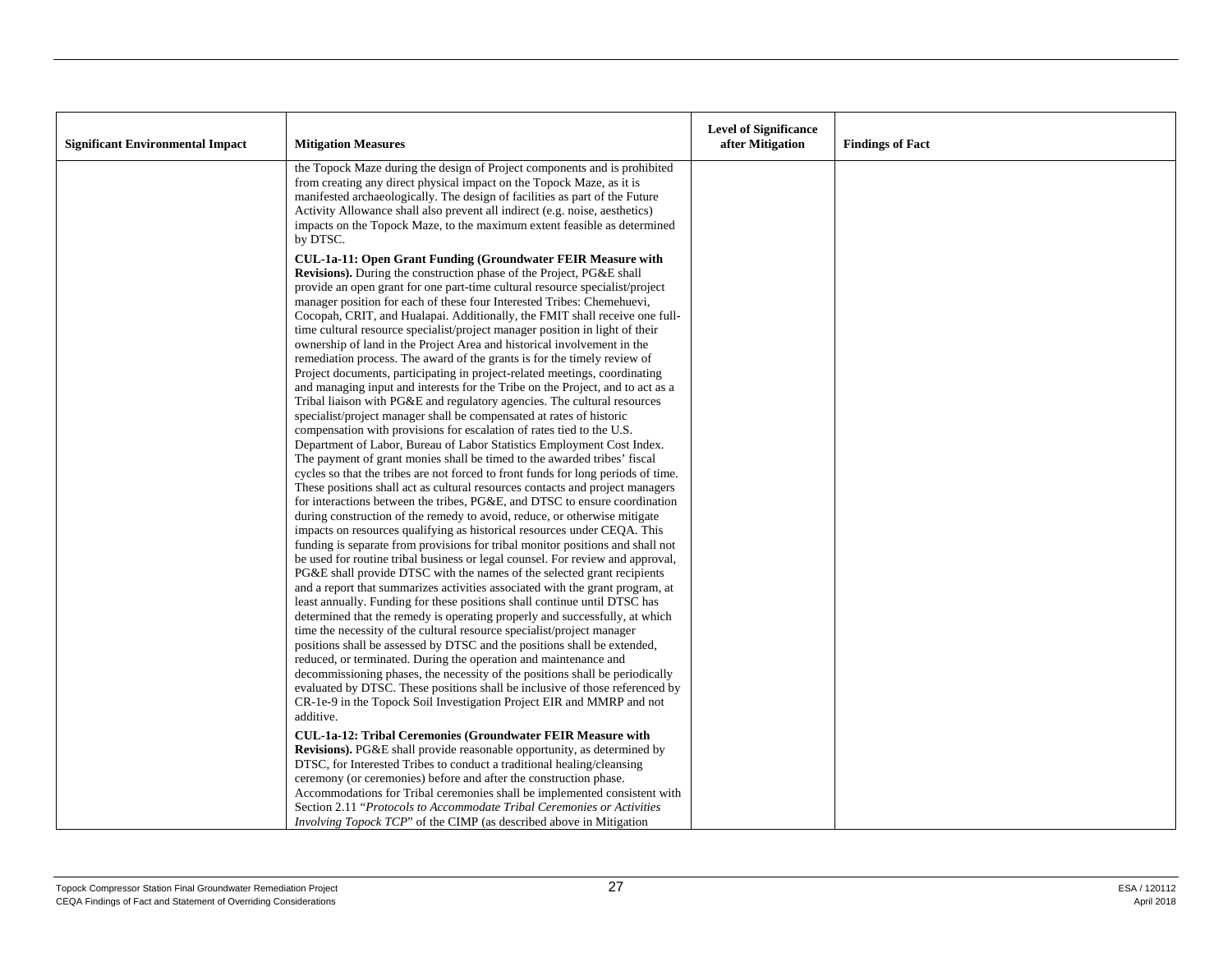| <b>Significant Environmental Impact</b> | <b>Mitigation Measures</b>                                                                                                                                                                                                                                                                                                                                                                                                                                                                                                                                                                                                                                                                                                                                                                                                                                                                                                                                                                                                                                                                                                                                                                                                                                                                                                                                                                                                                                                                                                                                                                                                                                                                                                                                                                                                                                                                                                                                                                                                                                                                                                                                                                                                                                                                                                                                                                                                                                                                                                                                                                                                                                                                                                                                                                                                                                      | <b>Level of Significance</b><br>after Mitigation | <b>Findings of Fact</b> |
|-----------------------------------------|-----------------------------------------------------------------------------------------------------------------------------------------------------------------------------------------------------------------------------------------------------------------------------------------------------------------------------------------------------------------------------------------------------------------------------------------------------------------------------------------------------------------------------------------------------------------------------------------------------------------------------------------------------------------------------------------------------------------------------------------------------------------------------------------------------------------------------------------------------------------------------------------------------------------------------------------------------------------------------------------------------------------------------------------------------------------------------------------------------------------------------------------------------------------------------------------------------------------------------------------------------------------------------------------------------------------------------------------------------------------------------------------------------------------------------------------------------------------------------------------------------------------------------------------------------------------------------------------------------------------------------------------------------------------------------------------------------------------------------------------------------------------------------------------------------------------------------------------------------------------------------------------------------------------------------------------------------------------------------------------------------------------------------------------------------------------------------------------------------------------------------------------------------------------------------------------------------------------------------------------------------------------------------------------------------------------------------------------------------------------------------------------------------------------------------------------------------------------------------------------------------------------------------------------------------------------------------------------------------------------------------------------------------------------------------------------------------------------------------------------------------------------------------------------------------------------------------------------------------------------|--------------------------------------------------|-------------------------|
|                                         | Measure CUL-1a-8q) and Section 7.2 "Accommodation of Tribal Activities<br>and Ceremonies Involving the Topock Maze/TCP" (see below) and Appendix<br>B of the CHPMP (as described above in Mitigation Measure CUL-1a-2a).                                                                                                                                                                                                                                                                                                                                                                                                                                                                                                                                                                                                                                                                                                                                                                                                                                                                                                                                                                                                                                                                                                                                                                                                                                                                                                                                                                                                                                                                                                                                                                                                                                                                                                                                                                                                                                                                                                                                                                                                                                                                                                                                                                                                                                                                                                                                                                                                                                                                                                                                                                                                                                        |                                                  |                         |
|                                         | As described in Section 7.2 of the CHPMP, the BLM will continue to work<br>with the Interested Tribes to identify Tribal activities and ceremonies that are<br>associated with the Topock TCP and to consult with the Interested Tribes and<br>PG&E to develop treatment measures to accommodate them.                                                                                                                                                                                                                                                                                                                                                                                                                                                                                                                                                                                                                                                                                                                                                                                                                                                                                                                                                                                                                                                                                                                                                                                                                                                                                                                                                                                                                                                                                                                                                                                                                                                                                                                                                                                                                                                                                                                                                                                                                                                                                                                                                                                                                                                                                                                                                                                                                                                                                                                                                          |                                                  |                         |
|                                         | <b>CUL-1a-13: Develop Worker Education Training Program (Measure</b><br><b>Completed – Worker Education Training Program is attached in</b><br>Appendix P of the C/RAWP).                                                                                                                                                                                                                                                                                                                                                                                                                                                                                                                                                                                                                                                                                                                                                                                                                                                                                                                                                                                                                                                                                                                                                                                                                                                                                                                                                                                                                                                                                                                                                                                                                                                                                                                                                                                                                                                                                                                                                                                                                                                                                                                                                                                                                                                                                                                                                                                                                                                                                                                                                                                                                                                                                       |                                                  |                         |
|                                         | CUL-1a-13a: Implement Worker Education Training (New Measure).<br>During construction, operation and maintenance, and decommissioning of the<br>Project, worker education training procedures shall be implemented<br>consistent with the protocols identified in Appendix P of the C/RAWP. The<br>following provides a summary of the worker education training procedures as<br>identified in Appendix P of the C/RAWP. The worker education program<br>will be implemented prior to commencement of any ground-disturbing<br>activities and as personnel are added. The program includes, but is not<br>limited to: mandatory training for PG&E employees, consultants, contractors,<br>and subcontractors who are involved with construction or ground disturbing<br>activities (including decommissioning and restoration); cultural sensitivity<br>training to familiarize personnel with the sacred nature of the area; providing<br>for participation of Interested Tribes, Tribal monitors, archaeological<br>monitors, and Federal agency staff as appropriate; and non-tolerance of any<br>disrespectful behavior in the field and removal of any staff, workers, or<br>contractors who do not comply. Personnel engaged in field activities will be<br>trained prior to conducting fieldwork and personnel engaged in design work<br>will be trained as soon as practicable after being assigned to the Project.<br>Training will be conducted at each Field Project Orientation meeting prior to<br>each substantial Project work phase and at additional opportunities as<br>identified by PG&E in collaboration with the Interested Tribes. Training will<br>include, but is not limited to discussion topics such as: the significance and<br>sensitivity of the Topock TCP; appropriate on-site behavior; protection of<br>significant cultural resources; worker responsibilities (avoidance of sensitive<br>areas, staying on designated routes and work areas, etc.); and consequences<br>of noncompliance. Presentation materials that may be developed will be<br>shared with Interested Tribes for their input. PG&E will maintain training<br>records that will be dated and signed by the trainee and trainer.<br>CUL-1a-14: Tribal Notification of Potential Future Activities (New<br><b>Measure).</b> For any potential Future Activity Allowance that requires<br>preparation of a work request, work plan, or technical memorandum, PG&E<br>shall submit the subject documentation to DTSC, which will contain a<br>description of the proposed activities, any available information regarding<br>current conditions, and tracking information regarding how much of the<br>Future Activity Allowance would be used by the particular activity, should it<br>be authorized by DTSC. DTSC shall then provide the documentation to |                                                  |                         |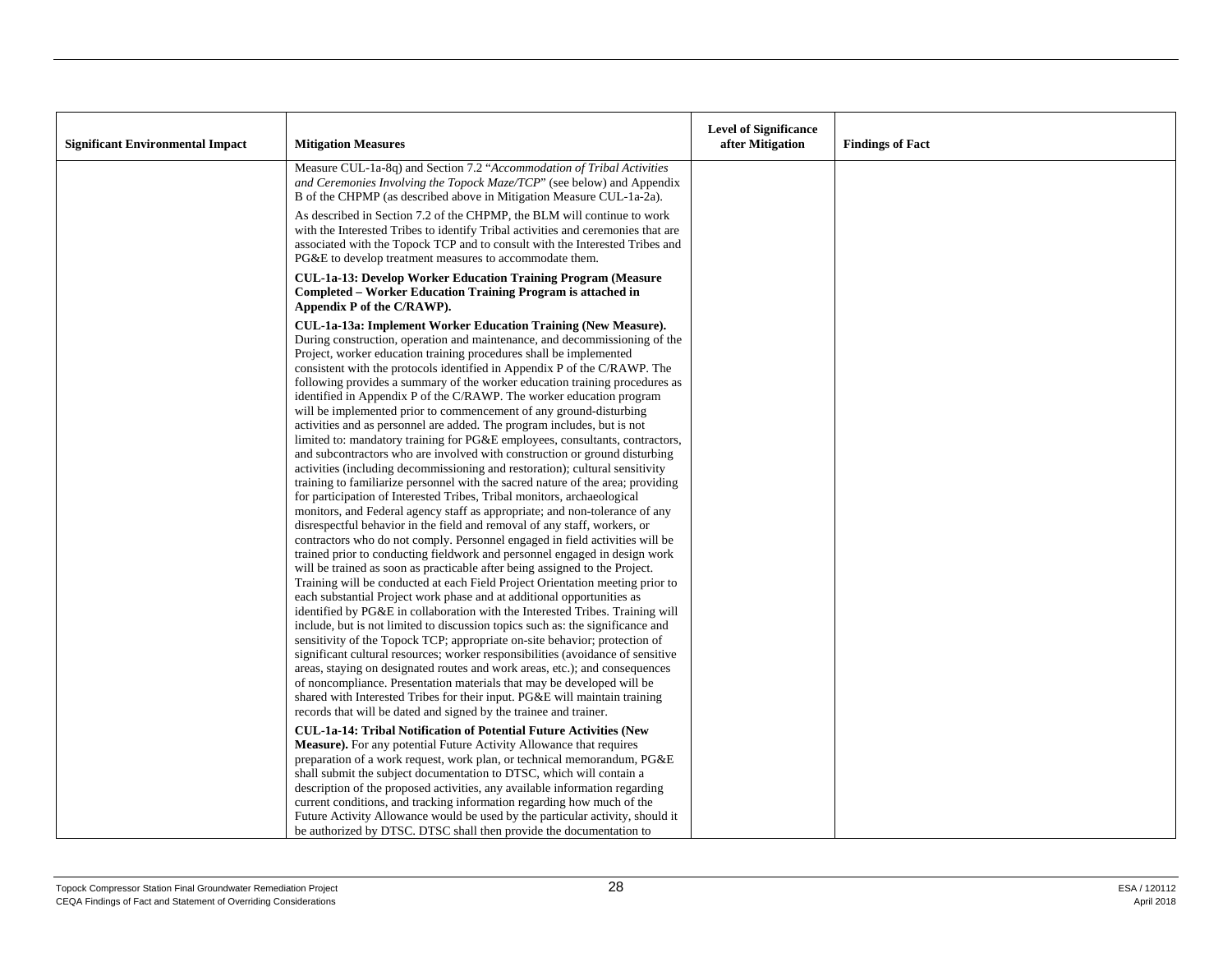| <b>Significant Environmental Impact</b> | <b>Mitigation Measures</b>                                                                                                                                                                                                                                                                                                                                                                                                                                                                                                                                                                                                                                                                                                                                                                                                                                                                                                                                                                                                                                                                                                                                                                                                                                                                                                                                                                                                                                                                                                                                                                                                                                                                                                                                                                                                                                                                                                                                                                                                                                                                                                                                                                                     | <b>Level of Significance</b><br>after Mitigation | <b>Findings of Fact</b> |
|-----------------------------------------|----------------------------------------------------------------------------------------------------------------------------------------------------------------------------------------------------------------------------------------------------------------------------------------------------------------------------------------------------------------------------------------------------------------------------------------------------------------------------------------------------------------------------------------------------------------------------------------------------------------------------------------------------------------------------------------------------------------------------------------------------------------------------------------------------------------------------------------------------------------------------------------------------------------------------------------------------------------------------------------------------------------------------------------------------------------------------------------------------------------------------------------------------------------------------------------------------------------------------------------------------------------------------------------------------------------------------------------------------------------------------------------------------------------------------------------------------------------------------------------------------------------------------------------------------------------------------------------------------------------------------------------------------------------------------------------------------------------------------------------------------------------------------------------------------------------------------------------------------------------------------------------------------------------------------------------------------------------------------------------------------------------------------------------------------------------------------------------------------------------------------------------------------------------------------------------------------------------|--------------------------------------------------|-------------------------|
|                                         | Interested Tribes (and other stakeholders) for review and comment. Timeline<br>for review and consideration of Tribal comments shall be made by DTSC on<br>a case-by-case basis, dependent on the known resources present on the<br>subject location and the urgency of the Future Activity Allowance to ensure<br>the proper and successful operation of the Remedy. Following Tribal review<br>of the documentation, next steps could include modifications to the work<br>plan, additional correspondence (i.e., site walk, meetings), or authorization<br>by DTSC of the necessary Future Activity Allowance. If the Future Activity<br>Allowance is ultimately approved by DTSC, all the applicable mitigation<br>measures defined in this SEIR will apply.                                                                                                                                                                                                                                                                                                                                                                                                                                                                                                                                                                                                                                                                                                                                                                                                                                                                                                                                                                                                                                                                                                                                                                                                                                                                                                                                                                                                                                               |                                                  |                         |
|                                         | <b>CUL-1a-15: Future Activity Allowance Cultural Resources Survey (New</b><br>Measure). During the planning phase of any designed Future Activity<br>Allowance activities, all areas that may be subject to construction or<br>operation and maintenance activities as part of the Future Activity<br>Allowance, plus a 50-foot buffer, and have not been surveyed in the past 5<br>years, shall be subject to archaeological resources survey prior to any ground<br>disturbing activity. The survey shall be conducted by the Qualified Cultural<br>Resources Consultant and shall document resources potentially qualifying as<br>historical resources under CEQA (both as contributors to the Topock TCP<br>and as individual historical resources). Tribal monitors shall be invited to<br>participate in the survey. PG&E's Qualified Cultural Resources Consultant<br>shall document the results of the survey in a Future Activity Allowance<br>Cultural Resources Survey Report that follows the "Archaeological Resource"<br>Management Reports guidelines and Department of Parks and Recreation"<br>guidelines. PG&E's Qualified Cultural Resources Consultant shall also<br>prepare Department of Parks and Recreation 523 forms and file them with<br>the South Central Coastal Information Center (for resources in California)<br>and Arizona State Museum site cards shall be prepared and filed with the<br>Arizona State Museum (for resources in Arizona). PG&E shall distribute<br>draft reports to DTSC, BLM, and the Interested Tribes for review and<br>comment consistent with Section 2.3 "Protocols for the Review of Cultural<br>Resources-Related Documents" of the CIMP and Section 6.7 "Protocols for<br>Tribal Notification and Consultation in Advance of Certain Activities" of the<br>CHPMP (as described above in Mitigation Measure CUL-1a-8q). PG&E<br>shall submit final reports to DTSC, BLM, and the Interested Tribes no less<br>than 2 weeks prior to the start of ground disturbance in an area.<br>In the event that resources potentially qualifying as historical resources under<br>CEQA (either as contributors to the Topock TCP or as individual historical |                                                  |                         |
|                                         | resources) are identified during the survey, avoidance and preservation in<br>place shall be the preferred manner of mitigating impacts to the resources. If<br>avoidance of the identified resources is determined by DTSC, in coordination<br>with respective landowners, Interested Tribes, and PG&E, to be infeasible<br>because, for example, it would impede the fundamental Project objective of<br>implementing the Final Remedy Design, procedures provided in Section 2.2<br>"Protocols for the Appropriate Treatment of Archaeological Materials" of<br>the CIMP, Section 8 "Discoveries" and Appendix C "Discovery Plan" of the                                                                                                                                                                                                                                                                                                                                                                                                                                                                                                                                                                                                                                                                                                                                                                                                                                                                                                                                                                                                                                                                                                                                                                                                                                                                                                                                                                                                                                                                                                                                                                    |                                                  |                         |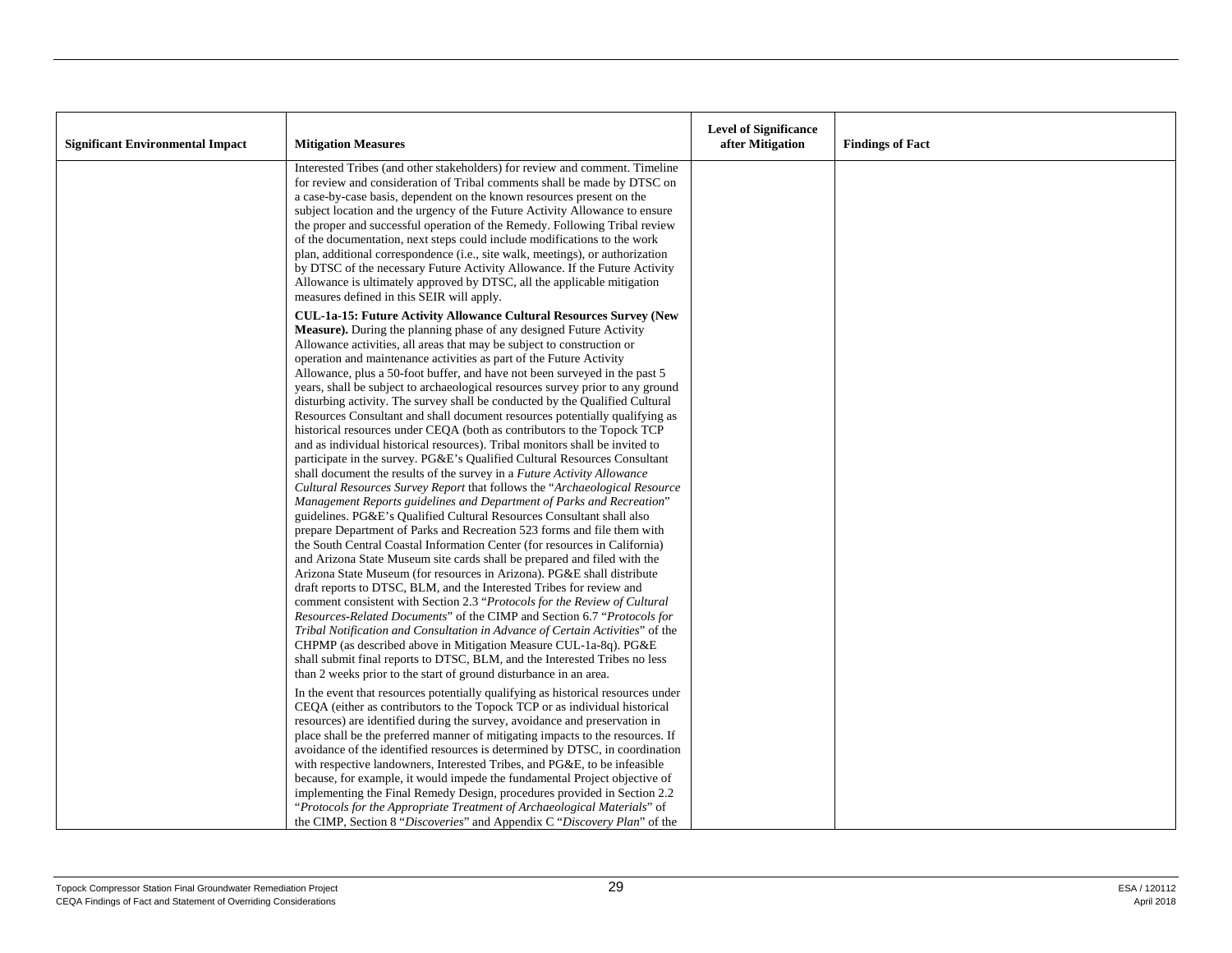|                                         |                                                                                                                                                                                                                                                                                                                                                                                                                                                                                                                                                                                                                                                                                                                                                                                                                                                                                                                                                                                                                                                                                                                                                                                                                                             | <b>Level of Significance</b> |                         |
|-----------------------------------------|---------------------------------------------------------------------------------------------------------------------------------------------------------------------------------------------------------------------------------------------------------------------------------------------------------------------------------------------------------------------------------------------------------------------------------------------------------------------------------------------------------------------------------------------------------------------------------------------------------------------------------------------------------------------------------------------------------------------------------------------------------------------------------------------------------------------------------------------------------------------------------------------------------------------------------------------------------------------------------------------------------------------------------------------------------------------------------------------------------------------------------------------------------------------------------------------------------------------------------------------|------------------------------|-------------------------|
| <b>Significant Environmental Impact</b> | <b>Mitigation Measures</b>                                                                                                                                                                                                                                                                                                                                                                                                                                                                                                                                                                                                                                                                                                                                                                                                                                                                                                                                                                                                                                                                                                                                                                                                                  | after Mitigation             | <b>Findings of Fact</b> |
|                                         | CHPMP (as described above in Mitigation Measure CUL-1a-8q), and<br>Appendix D "Plan of Action" of the CHPMP (as described below in<br>Mitigation Measure CUL-4) shall be implemented.                                                                                                                                                                                                                                                                                                                                                                                                                                                                                                                                                                                                                                                                                                                                                                                                                                                                                                                                                                                                                                                       |                              |                         |
|                                         | If DTSC determines that an expedited action is necessary in order to respond<br>to the changing needs of the remedy, pre-construction inspection protocols<br>identified in Section 2.16, "Protocols for Inspecting Remediation Facilities"<br>and or Staging Areas During Construction" of the CIMP shall then be<br>followed. This section requires tribal notification in advance of the pre-<br>construction inspection, archaeological and tribal inspection of the area,<br>avoidance of identified resources if possible, or treatment if necessary, and<br>monitoring of any ground disturbance.                                                                                                                                                                                                                                                                                                                                                                                                                                                                                                                                                                                                                                    |                              |                         |
|                                         | In instances where Future Activity Allowance activities are proposed in the<br>field due to the need for immediate deviation from a planned activity from<br>unforeseen circumstances, PG&E shall conduct the activity in consultation<br>with an archaeological monitor and Tribal Monitor on the ground, and notify<br>DTSC and the appropriate DOI agency of the activity within 24 hours.                                                                                                                                                                                                                                                                                                                                                                                                                                                                                                                                                                                                                                                                                                                                                                                                                                               |                              |                         |
|                                         | CUL-1a-16: Implement Restoration Plan (New Measure). Restoration<br>following decommissioning of the Project shall be implemented in a manner<br>consistent with Section 2.5 "Protocols for Restoring the Environment to its<br>Preconstruction Conditions Upon Decommissioning" of the CIMP (as<br>described above in Mitigation Measure CUL-1a-8q) and the Havasu National<br>Wildlife Refuge Restoration Plan (C/RAWP Appendix G; see Mitigation<br>Measure BIO-1a in this SEIR). Additionally, consistent with requirements of<br>Section 6.3 "Environmental Restoration" of the CHPMP, a Remedy<br>Decommissioning Plan will be submitted by PG&E to DOI within 120 days<br>of DOI's certification of completion of the CERCLA Remedial Action and<br>determination by DOI that removal of such facilities is protective of human<br>health and the environment. The Remedy Restoration Plan shall be provided<br>to DTSC and Interested Tribes for review and comment, consistent with<br>Mitigation Measure BIO-1b.                                                                                                                                                                                                                  |                              |                         |
|                                         | CUL-1a-17: Displaced Soil Procedures (New Measure). Procedures for the<br>management and handling of displaced soils resulting from activities<br>associated with construction, operation and maintenance, and<br>decommissioning of the Project shall be treated in a manner consistent<br>Section 2.7 "Protocols for Repatriation of Clean Soils Cuttings Generated<br><i>During Construction</i> " of the CIMP (as described above in Mitigation<br>Measure CUL-1a-8q) and the Soil Management Plan (C/RAWP Appendix<br>L). The following provides a summary of the Soil Management Plan<br>procedures as identified in Appendix L of the C/RAWP. Where this summary<br>text differs from the Soil Management Plan or subsequent revision, the<br>language of the Soil Management Plan shall govern. As indicated in the Soil<br>Management Plan, clean soil (material that is determined to have a<br>representative concentration that is equal to or less than the interim screening<br>level or project-specific cleanup goal) will be labeled and stored on-site in<br>55-gallon drums/small containers, roll-off bins, and/or stockpiles for return,<br>re-use, and/or restoration. Soil classified as RCRA and non-RCRA hazardous |                              |                         |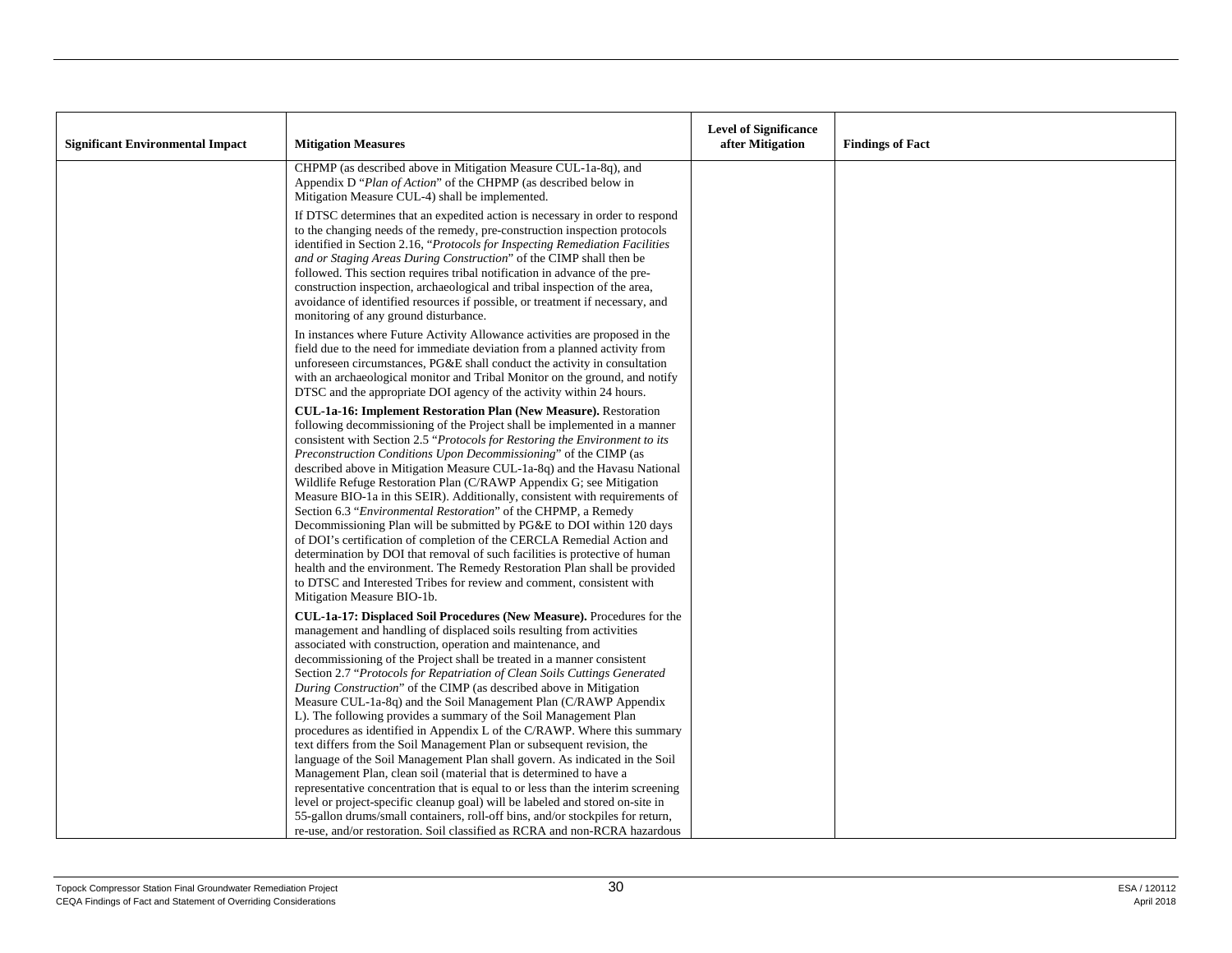| <b>Significant Environmental Impact</b> | <b>Mitigation Measures</b>                                                                                                                                                                                                                                                                                                                                                                                                                                                                                                                                                                                                                                                                                                                                                                                                                                                                                                                                                                                                                                                                                                                                                                                                                                                                                                                                                                                                                                                                                                                                                                                                                                                                                                                                                                                   | <b>Level of Significance</b><br>after Mitigation | <b>Findings of Fact</b> |
|-----------------------------------------|--------------------------------------------------------------------------------------------------------------------------------------------------------------------------------------------------------------------------------------------------------------------------------------------------------------------------------------------------------------------------------------------------------------------------------------------------------------------------------------------------------------------------------------------------------------------------------------------------------------------------------------------------------------------------------------------------------------------------------------------------------------------------------------------------------------------------------------------------------------------------------------------------------------------------------------------------------------------------------------------------------------------------------------------------------------------------------------------------------------------------------------------------------------------------------------------------------------------------------------------------------------------------------------------------------------------------------------------------------------------------------------------------------------------------------------------------------------------------------------------------------------------------------------------------------------------------------------------------------------------------------------------------------------------------------------------------------------------------------------------------------------------------------------------------------------|--------------------------------------------------|-------------------------|
|                                         | waste, and non-hazardous soil that is unsuitable for final disposition on-site<br>because contaminants are present above the interim screening level or<br>Project-specific cleanup goal, will be labeled and stored temporarily on-site<br>and transported off-site for disposal. Options for return, re-use, and/or<br>restoration on-site that have been identified include: replacement of original<br>material into original or other borings, trenches, or excavations; creation of<br>topographical or landscape barriers to protect sensitive areas; creation of<br>berms or other structures to prevent erosion; on-site road maintenance; and<br>stockpiling in designated areas.                                                                                                                                                                                                                                                                                                                                                                                                                                                                                                                                                                                                                                                                                                                                                                                                                                                                                                                                                                                                                                                                                                                  |                                                  |                         |
|                                         | CUL-1a-18: Aesthetics (New Measure). During construction, operation and<br>maintenance, and decommissioning, protocols for the protection of visual<br>resources shall be implemented in a manner consistent with Section 2.9<br>"Protocols for the Appropriate Methods, Consistent with Measures AES-1<br>and AES-2 [of the Groundwater FEIR] to Reduce Visual Intrusions" of the<br>CIMP (see also Mitigation Measures AES-1 and AES-2 of this SEIR).                                                                                                                                                                                                                                                                                                                                                                                                                                                                                                                                                                                                                                                                                                                                                                                                                                                                                                                                                                                                                                                                                                                                                                                                                                                                                                                                                      |                                                  |                         |
|                                         | CUL-1a-19: Implement Treatment Plan for the Topock TCP (New<br><b>Measure).</b> All activities associated with construction, operation and<br>maintenance, and decommissioning of the Final Remedy Design shall be<br>implemented consistent with provisions of the Cultural and Historical<br>Property Treatment Plan for the Topock Compressor Station (Hanes and<br>Price <i>in progress</i> ), which is being prepared pursuant to requirements of the<br>Stipulation VII.B and Appendix B of the PA and mitigation measure CUL-<br>1b/c-3 of the Groundwater FEIR. The Treatment Plan shall address treatment<br>to the Topock TCP and its contributors, in addition to historical resources<br>other than the Topock TCP (this is the same Treatment Plan referenced in<br>Section 7 "Cultural Property-Specific Treatment Measures" of the CHPMP,<br>which can be used to satisfy the requirements of this mitigation measure).<br>PG&E shall distribute the draft Treatment Plan and any future amendments<br>to the Interested Tribes for tribal review consistent with Section 2.3<br>"Protocols for the Review of Cultural Resources-Related Documents" of the<br>CIMP and Section 6.7 "Protocols for Tribal Notification and Consultation in<br>Advance of Certain Activities" of the CHPMP (as described above in<br>Mitigation Measure CUL-1a-8q). As such, the Treatment Plan is subject to<br>revision prior to finalization. Once consultation is complete, PG&E shall<br>submit the final Treatment Plan to DTSC for final review and approval prior<br>to the start of construction. DTSC has included specific measures outlined in<br>the draft Treatment Plan (March 26, 2018 version) that reduce impacts to<br>historical resources, beyond those already outlined in the PA, CHPMP, |                                                  |                         |
|                                         | CIMP, and Final SEIR MMRP, as conditions of approval on the Project.<br>When the final Treatment Plan is approved, those final measures will replace<br>and/or supplement those identified in DTSC's conditions of approval for the<br>Project. The Treatment Plan may be amended in the future in the event of<br>new discoveries or greater than anticipated impacts. Treatment Plan<br>amendments shall be required in instances where the current content of the<br>Treatment Plan is insufficient to address necessary treatment measures and                                                                                                                                                                                                                                                                                                                                                                                                                                                                                                                                                                                                                                                                                                                                                                                                                                                                                                                                                                                                                                                                                                                                                                                                                                                           |                                                  |                         |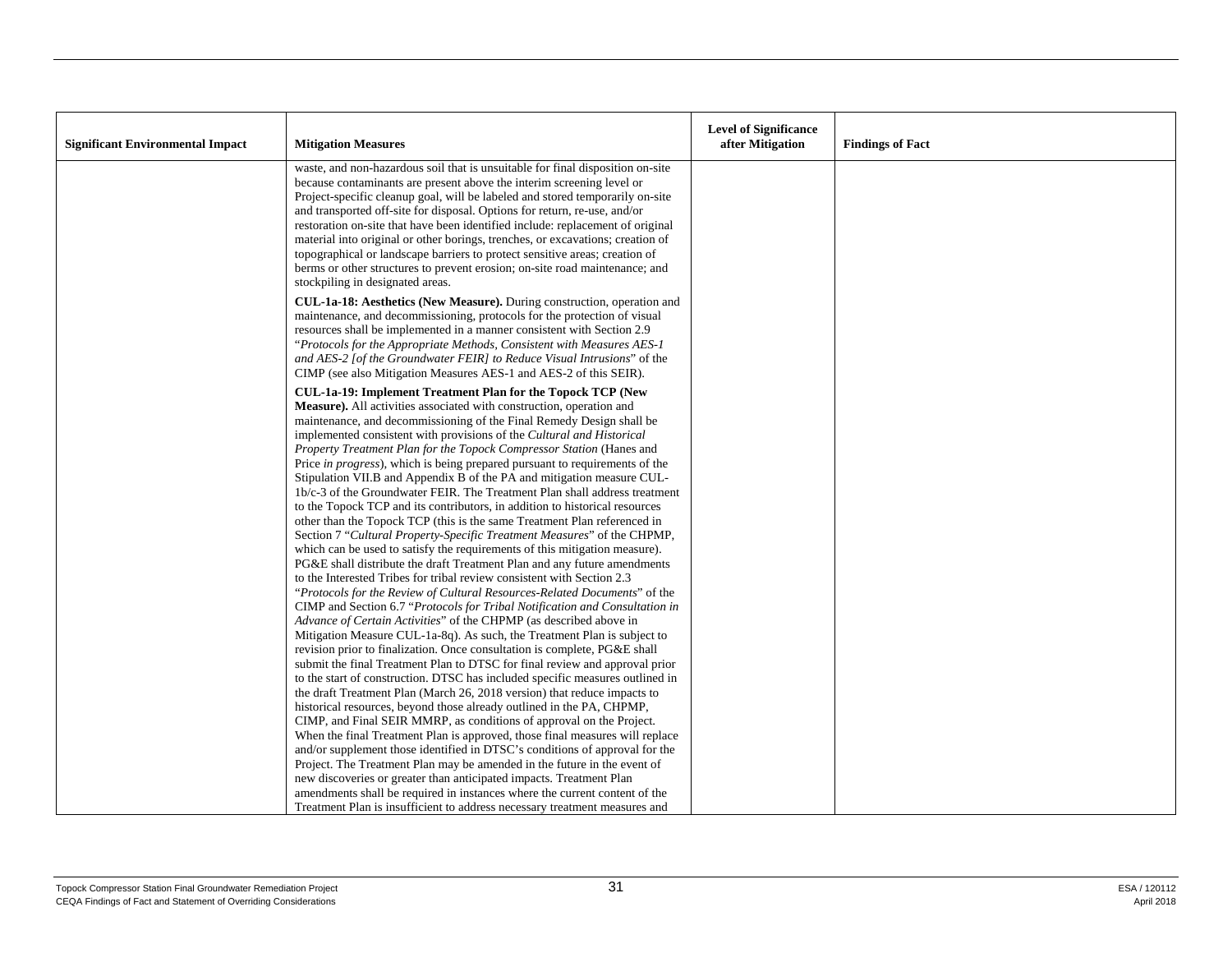| <b>Significant Environmental Impact</b> | <b>Mitigation Measures</b>                                                                                                                                                                                                                                                                                                                                                                                                                                                                                                                                                                                                                                                                                                                                                                                                                                                                                                                                                                                                                                                                                                                                                                                                                                                                                                                                                                                                                                                                                                                                                                                                                                                                                                                                                   | <b>Level of Significance</b><br>after Mitigation | <b>Findings of Fact</b> |
|-----------------------------------------|------------------------------------------------------------------------------------------------------------------------------------------------------------------------------------------------------------------------------------------------------------------------------------------------------------------------------------------------------------------------------------------------------------------------------------------------------------------------------------------------------------------------------------------------------------------------------------------------------------------------------------------------------------------------------------------------------------------------------------------------------------------------------------------------------------------------------------------------------------------------------------------------------------------------------------------------------------------------------------------------------------------------------------------------------------------------------------------------------------------------------------------------------------------------------------------------------------------------------------------------------------------------------------------------------------------------------------------------------------------------------------------------------------------------------------------------------------------------------------------------------------------------------------------------------------------------------------------------------------------------------------------------------------------------------------------------------------------------------------------------------------------------------|--------------------------------------------------|-------------------------|
|                                         |                                                                                                                                                                                                                                                                                                                                                                                                                                                                                                                                                                                                                                                                                                                                                                                                                                                                                                                                                                                                                                                                                                                                                                                                                                                                                                                                                                                                                                                                                                                                                                                                                                                                                                                                                                              |                                                  |                         |
|                                         | shall be determined in coordination amongst PG&E, BLM, DTSC, and<br>Interested Tribes.                                                                                                                                                                                                                                                                                                                                                                                                                                                                                                                                                                                                                                                                                                                                                                                                                                                                                                                                                                                                                                                                                                                                                                                                                                                                                                                                                                                                                                                                                                                                                                                                                                                                                       |                                                  |                         |
|                                         | <b>CUL-1b/c-1: Consider Locations of Historical Resources during Design</b><br>(Groundwater FEIR Measure with revisions). PG&E shall consider the<br>locations of the identified historical resources during the design of the<br>physical improvements necessary for the proposed Project and avoid,<br>minimize, or mitigate impacts on historical and archaeological resources to<br>the maximum extent feasible, as determined by DTSC. Future design plans<br>for the Project, in relation to known cultural resources, shall be submitted to<br>DTSC for review and approval.                                                                                                                                                                                                                                                                                                                                                                                                                                                                                                                                                                                                                                                                                                                                                                                                                                                                                                                                                                                                                                                                                                                                                                                          |                                                  |                         |
|                                         | CUL-1b/c-2: Prepare a Cultural Resources Study (Measure Completed –<br>several cultural resources studies were completed, including<br>"Geoarchaeological Assessment for the Topock Remediation Project"<br>[Appendix T of the C/RAWP] and "Results of Pre-Construction Field<br><b>Verification Inspections for the Topock Compressor Station Groundwater</b><br><i>Remedy</i> " [Moloney and Price 2014, confidential report on file at DTSC]).                                                                                                                                                                                                                                                                                                                                                                                                                                                                                                                                                                                                                                                                                                                                                                                                                                                                                                                                                                                                                                                                                                                                                                                                                                                                                                                            |                                                  |                         |
|                                         | CUL-1b/c-3: Prepare and Implement a Treatment Plan for Historical<br><b>Resources other than the Topock TCP (Groundwater FEIR Measure</b><br>with Revisions). All activities associated with construction, operation and<br>maintenance, and decommissioning of the Final Groundwater Remedy<br>Project shall be implemented consistent with provisions of the Cultural and<br>Historical Property Treatment Plan for the Topock Compressor Station<br>(Hanes and Price in progress), which is being prepared pursuant to<br>requirements of the Stipulation VII.B and Appendix B of the PA and<br>mitigation measure CUL-1b/c-3 of the Groundwater FEIR. The Treatment<br>Plan shall identify measures to lessen impacts to historical resources other<br>than the Topock TCP that cannot be avoided by the Project and that will be<br>subject to significant impacts (this is the same Treatment Plan - Cultural and<br>Historical Property Treatment Plan for the Topock Compressor Station<br>[Hanes and Price in progress] - described above in Mitigation Measure CUL-<br>1a-19 and is currently being prepared). The Treatment Plan shall identify<br>which criteria for listing on the NRHP/CRHR contribute to the affected<br>resource's significance and which aspects of significance would be<br>materially altered by construction, operation and maintenance, or<br>decommissioning and shall provide for reasonable efforts to be made to<br>permit the resource to be preserved in place or left in an undisturbed state<br>consistent with the CEQA Guidelines and with Stipulation I.B of the PA and<br>Section 7 of the CHPMP, and to the maximum extent feasible as determined<br>by DTSC, in coordination with PG&E, Interested Tribes, and respective |                                                  |                         |
|                                         | landowners. PG&E shall distribute the draft Treatment Plan and any future<br>amendments to the Interested Tribes for tribal review consistent with Section<br>2.3 "Protocols for the Review of Cultural Resources-Related Documents" of<br>the CIMP and Section 6.7 "Protocols for Tribal Notification and<br>Consultation in Advance of Certain Activities" of the CHPMP (as described<br>above in Mitigation Measure CUL-1a-8q). As such, the Treatment Plan is                                                                                                                                                                                                                                                                                                                                                                                                                                                                                                                                                                                                                                                                                                                                                                                                                                                                                                                                                                                                                                                                                                                                                                                                                                                                                                            |                                                  |                         |
|                                         | subject to revision prior to finalization. Once consultation is complete, PG&E                                                                                                                                                                                                                                                                                                                                                                                                                                                                                                                                                                                                                                                                                                                                                                                                                                                                                                                                                                                                                                                                                                                                                                                                                                                                                                                                                                                                                                                                                                                                                                                                                                                                                               |                                                  |                         |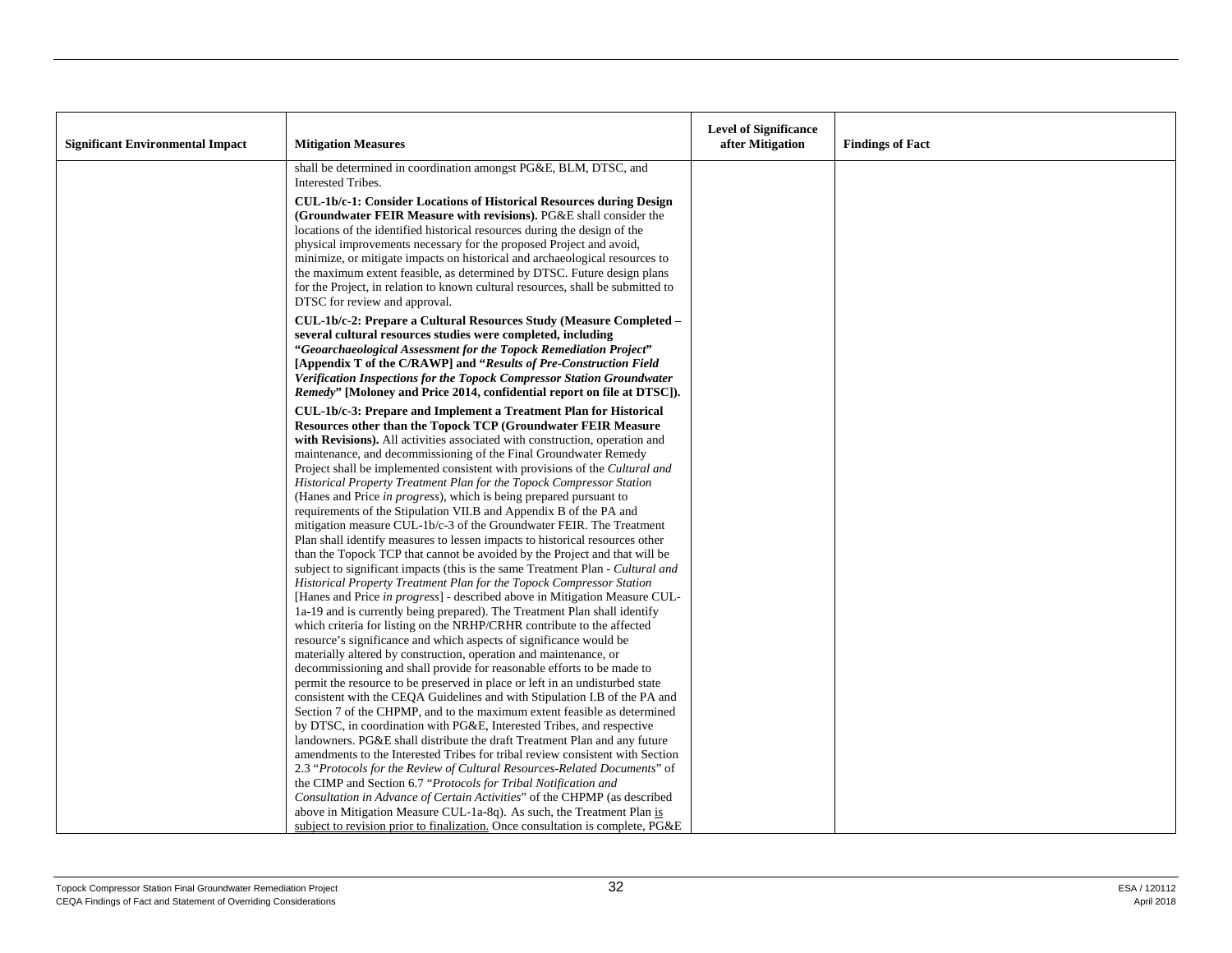| <b>Significant Environmental Impact</b> | <b>Mitigation Measures</b>                                                                                                                                                                                                                                                                                                                                                                                                                                                                                                                                                                                                                                                                                                                                                                                                                                                                                                                                                                                                                                                                                                                                                                                                                                                                          | <b>Level of Significance</b><br>after Mitigation | <b>Findings of Fact</b> |
|-----------------------------------------|-----------------------------------------------------------------------------------------------------------------------------------------------------------------------------------------------------------------------------------------------------------------------------------------------------------------------------------------------------------------------------------------------------------------------------------------------------------------------------------------------------------------------------------------------------------------------------------------------------------------------------------------------------------------------------------------------------------------------------------------------------------------------------------------------------------------------------------------------------------------------------------------------------------------------------------------------------------------------------------------------------------------------------------------------------------------------------------------------------------------------------------------------------------------------------------------------------------------------------------------------------------------------------------------------------|--------------------------------------------------|-------------------------|
|                                         | shall submit the final Treatment Plan to DTSC for final review and approval<br>prior to the start of construction. DTSC has included specific measures<br>outlined in the draft Treatment Plan (March 26, 2018 version) that reduce<br>impacts to historical resources, beyond those already outlined in the PA,<br>CHPMP, CIMP, and Final SEIR MMRP, as conditions of approval on the<br>Project). When the final Treatment Plan is approved, those final measures<br>will replace and/or supplement those identified in DTSC's conditions of<br>approval for the Project. The Treatment Plan may be amended in the future in<br>the event of new discoveries or greater than anticipated impacts. Treatment<br>Plan amendments shall be required in instances where the current content of<br>the Treatment Plan is insufficient to address necessary treatment measures<br>and shall be determined in coordination amongst PG&E, BLM, DTSC, and<br>Interested Tribes.<br>CUL-1b/c-4: Cultural Resources Monitoring Program and Inadvertent<br>Discovery Measures (Groundwater FEIR Measure with Revisions).                                                                                                                                                                                      |                                                  |                         |
|                                         | CUL-1b/c-4a: Cultural Resources Monitoring Program. All ground-<br>disturbing activities associated with construction, operation and maintenance,<br>and decommissioning phases of the Project, including the Potential Future<br>Activities, shall require archaeological monitoring and PG&E shall invite<br>Native American monitors to participate. The Cultural Resources Monitoring<br>Program shall be implemented in a manner consistent with Sections 2.10<br>"Protocols for Tribal Notification in Advance of Project-Related Activities"<br>and 2.12 "Protocols for Tribal Monitors to Observe Ground Disturbing<br>Activities" of the CIMP, Appendix C "Topock Remediation Project<br>Programmatic Agreement Tribal and Archaeological Monitoring Protocol"<br>of the PA, and Section 6.6.4, "Construction Monitoring," of the CHPMP (as<br>described above in Mitigation Measure CUL-1a-8q). In addition to the<br>parties that require notification and coordination as listed in Appendix C of<br>the PA, PG&E shall also notify DTSC.                                                                                                                                                                                                                                               |                                                  |                         |
|                                         | During construction, PG&E shall document monitoring activities in the<br>monthly progress reports or quarterly compliance reports described in<br>Section 2.6.3.3 "Additional Reporting During Remedy Construction" and<br>Table 2.3-1 "Communication Framework During Construction and Startup"<br>of the C/RAWP. During operation and maintenance, PG&E shall document<br>monitoring activities in the quarterly progress reports or annual compliance<br>reports described in Section L2.2 "Summary of Communication Procedures<br>and Protocols" and Table L2.2-1 "Communication Framework During<br>Operation and Maintenance." During decommissioning, PG&E shall<br>document monitoring activities in monthly progress reports or quarterly<br>monitoring compliance reports consistent with those described in Section<br>2.6.3.3 "Additional Reporting During Remedy Construction" and Table 2.3-1<br>"Communication Framework During Construction and Startup" of the<br>C/RAWP. Documentation of monitoring shall generally include dates of<br>monitoring, monitoring participants, activities observed, and descriptions of<br>any archaeological resources encountered (resource location information<br>shall be kept separate and confidential). Department of Parks and Recreation |                                                  |                         |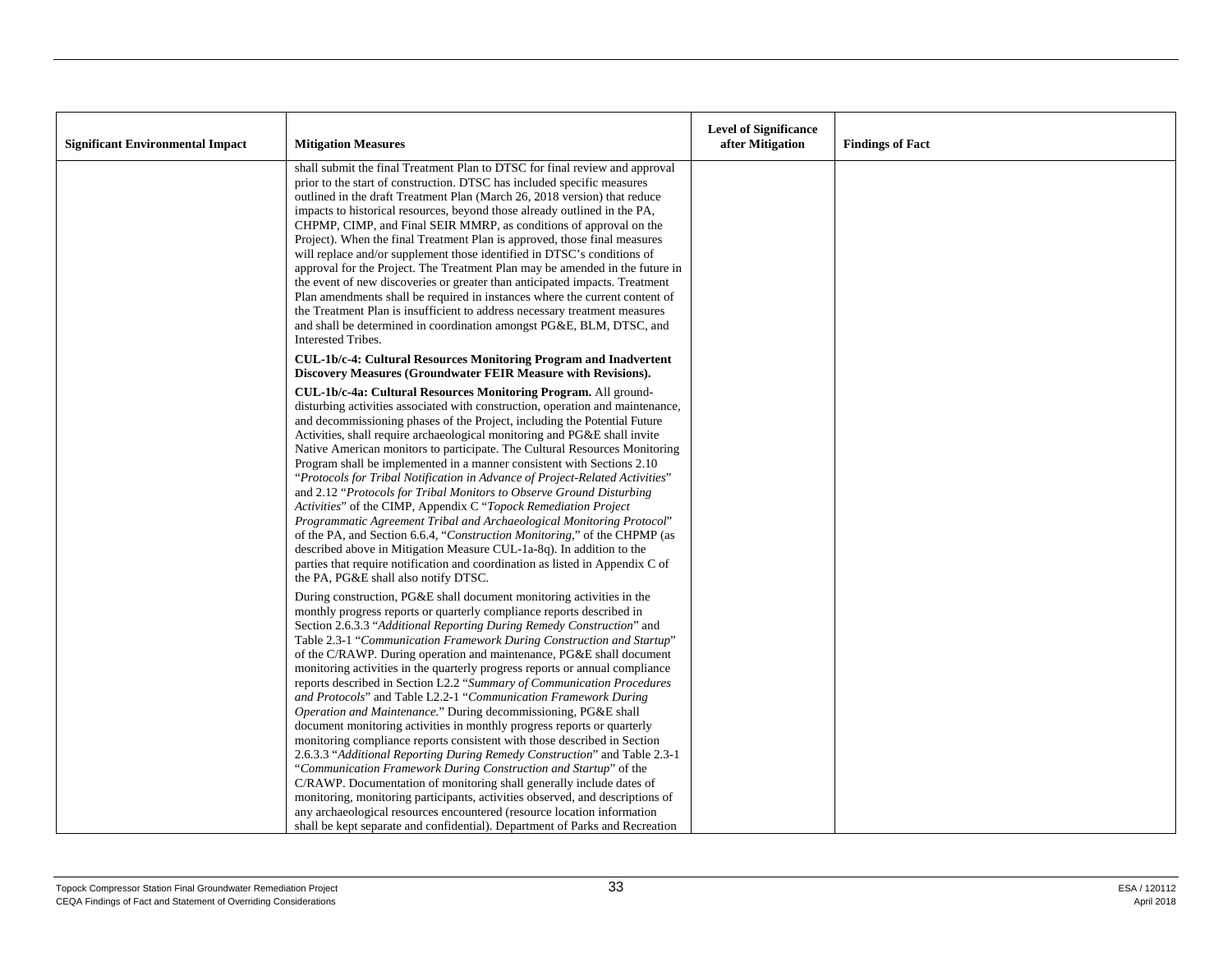| <b>Significant Environmental Impact</b> | <b>Mitigation Measures</b>                                                                                                                                                                                                                                                                                                                                                                                                                                                                                                                                                                                                                                                                                                                                                                                                                                                                     | <b>Level of Significance</b><br>after Mitigation | <b>Findings of Fact</b> |
|-----------------------------------------|------------------------------------------------------------------------------------------------------------------------------------------------------------------------------------------------------------------------------------------------------------------------------------------------------------------------------------------------------------------------------------------------------------------------------------------------------------------------------------------------------------------------------------------------------------------------------------------------------------------------------------------------------------------------------------------------------------------------------------------------------------------------------------------------------------------------------------------------------------------------------------------------|--------------------------------------------------|-------------------------|
|                                         | 523 forms, following the Office of Historic Preservation's Instructions for<br><i>Recording Historical Resources, shall be prepared by the Qualified Cultural</i><br>Resources Consultant and filed with the South Central Coastal Information<br>Center (for archaeological resources in California) and Arizona State<br>Museum site cards shall be prepared and filed with the Arizona State<br>Museum (for archaeological resources in Arizona) for all newly identified<br>and updated archaeological resources, and shall be compiled and provided to<br>DTSC as they become available. Interested Tribes shall be afforded an<br>opportunity to provide input on archaeological discoveries site forms and<br>updates in accordance with measures outlined in the Treatment Plan<br>(Mitigation Measure CUL-1a-19) and BLM policies and practices pertaining<br>to information sharing. |                                                  |                         |
|                                         | <b>CUL-1b/c-4b: Inadvertent Discoveries.</b> During construction, operation and<br>maintenance, and decommissioning phases of the Project, procedures for the<br>treatment of inadvertent discoveries of resources potentially qualifying as<br>historical resources under CEQA shall be implemented in a manner<br>consistent with Section 2.2 "Protocols for the Appropriate Treatment of<br>Archaeological Materials" of the CIMP, and Section 8 "Discoveries" and<br>Appendix C "Discovery Plan" of the CHPMP (as described above in<br>Mitigation Measure CUL-1a-8q), and Appendix D "Plan of Action" of the<br>CHPMP (as described below in Mitigation Measure CUL-4). In addition to<br>the parties listed in Section 2.15 of the CIMP as requiring consultation<br>regarding discoveries and review of draft documents, DTSC shall also be<br>included in these processes.             |                                                  |                         |
|                                         | CUL-1b/c-5: Avoidance and Preservation in Place (New Measure).<br>During the construction, operation and maintenance, and decommissioning<br>phases of the Project, PG&E shall carry out all Project activities, and shall<br>require all subcontractors to implement established protocols regarding<br>Project activities, in ways that avoid, minimize, and mitigate significant<br>impacts to historical resources other than the Topock TCP and unique<br>archaeological resources consistent with the CEQA Guidelines and with<br>Stipulation I.B of the PA and Section 7.3 of the CHPMP, and to the<br>maximum extent feasible as determined by DTSC, in coordination with<br>PG&E, Interested Tribes, and respective landowners.                                                                                                                                                       |                                                  |                         |
|                                         | CUL-1b/c-6: Implementation of Additional Protective Measures (New<br><b>Measure</b> ). Mitigation Measures CUL-1a-3 (Site Security); CUL-1a-3a<br>(Professional Qualifications and Annual Historical Resource Condition<br>Inspection); CUL-1a-3c (Coordination with BLM and San Bernardino<br>County); CUL-1a-3d (Signage) CUL-1a-3e (Site Security); CUL-1a-8q<br>(Implement Cultural Impact Mitigation Program); CUL-1a-9 (Preference for<br>Previously Disturbed Areas); CUL-1a-13a (Implement Worker Education<br>Training Program); and CUL-1a-15 (Future Activity Allowance Cultural<br>Resources Survey) shall be implemented to further reduce impacts to<br>historical resources other than the Topock TCP and/or unique archaeological<br>resources prior to and during construction, operation and maintenance, and                                                                |                                                  |                         |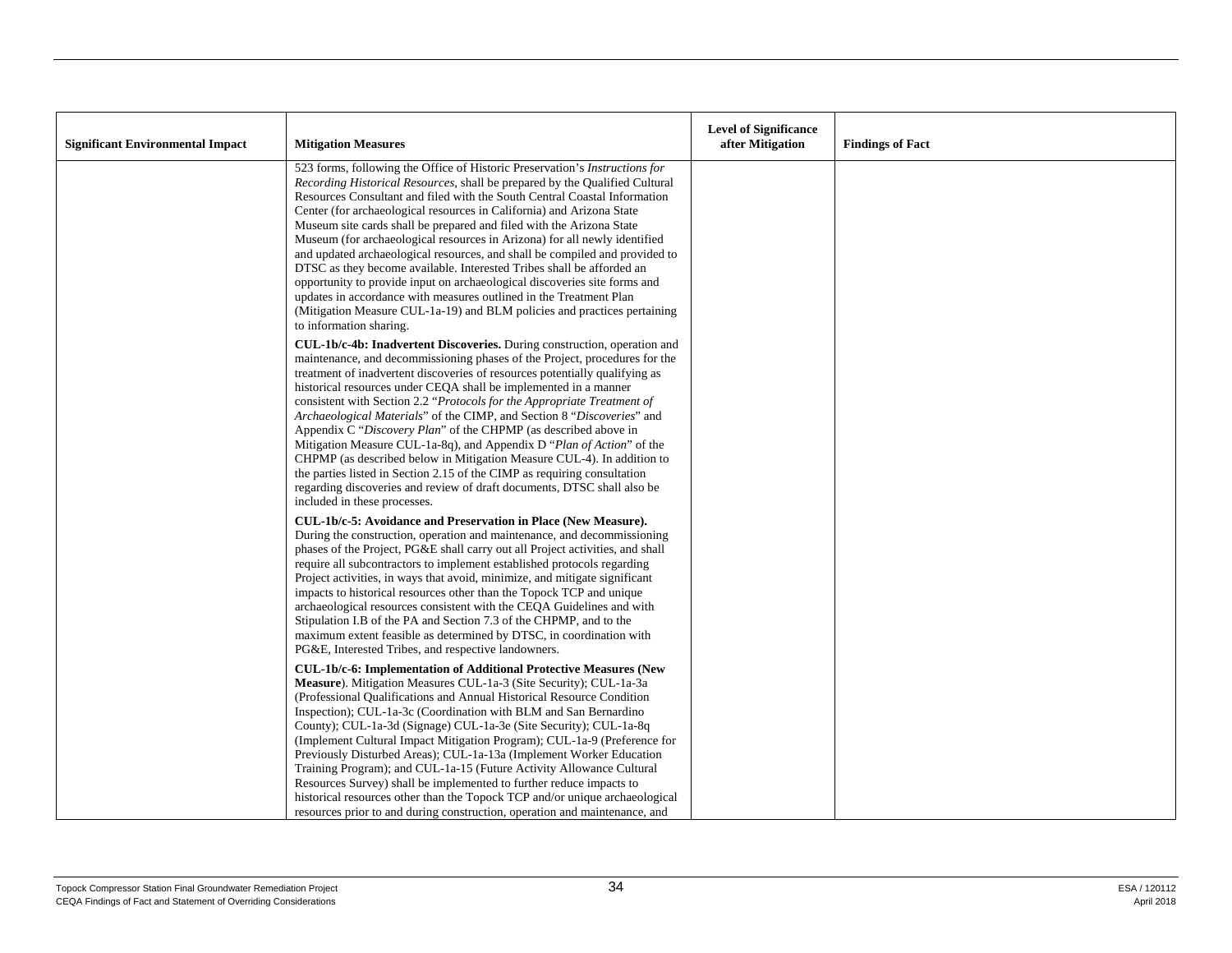| <b>Significant Environmental Impact</b>                                                                                                                                                                                                                                                                                                                                                                                                                                                                                                                                    | <b>Mitigation Measures</b>                                                                                                                                                                                                                                                                                                                                                                                                                                                                                                                                                                                                                                                                                                                                                                                                                                           | <b>Level of Significance</b><br>after Mitigation | <b>Findings of Fact</b>                                                                                                                                                                                                                                                                                                                                                                                                                                                                                                                                                                                                                                                                                                                                                                                                                                                                                                                                                                                                                                                                                                                       |
|----------------------------------------------------------------------------------------------------------------------------------------------------------------------------------------------------------------------------------------------------------------------------------------------------------------------------------------------------------------------------------------------------------------------------------------------------------------------------------------------------------------------------------------------------------------------------|----------------------------------------------------------------------------------------------------------------------------------------------------------------------------------------------------------------------------------------------------------------------------------------------------------------------------------------------------------------------------------------------------------------------------------------------------------------------------------------------------------------------------------------------------------------------------------------------------------------------------------------------------------------------------------------------------------------------------------------------------------------------------------------------------------------------------------------------------------------------|--------------------------------------------------|-----------------------------------------------------------------------------------------------------------------------------------------------------------------------------------------------------------------------------------------------------------------------------------------------------------------------------------------------------------------------------------------------------------------------------------------------------------------------------------------------------------------------------------------------------------------------------------------------------------------------------------------------------------------------------------------------------------------------------------------------------------------------------------------------------------------------------------------------------------------------------------------------------------------------------------------------------------------------------------------------------------------------------------------------------------------------------------------------------------------------------------------------|
|                                                                                                                                                                                                                                                                                                                                                                                                                                                                                                                                                                            | decommissioning, as prescribed in each measure which are described in<br>detail above.<br>CUL-1b/c-7: Compliance with SOI Standards (New Measure). Prior to<br>the start of decommissioning activities, PG&E shall retain a qualified<br>architectural historian who meets the Secretary of the Interior's professional<br>qualification standards for architectural history. The qualified architectural<br>historian shall review the decommissioning plan to ensure that removal of<br>the pipeline from the Old Trails Arch Bridge (36-027678), if proposed,<br>would not materially impair the bridge. The architectural historian shall<br>prepare a technical memorandum documenting the results of the review, and<br>provide any recommendations to reduce impacts to less than significant, if<br>necessary, prior to start of decommissioning activities. |                                                  |                                                                                                                                                                                                                                                                                                                                                                                                                                                                                                                                                                                                                                                                                                                                                                                                                                                                                                                                                                                                                                                                                                                                               |
| <b>Impact CUL-2: Cause a Substantial</b><br><b>Adverse Change in the Significance of a</b><br><b>Unique Archaeological Resource. Many</b><br>of the cultural resources listed in Table<br>4.4-3 may meet the CEOA criteria for a<br>unique archaeological resource.<br>Construction, operation and maintenance,<br>and decommissioning activities of the<br>proposed Project could result in<br>substantial adverse changes to one or<br>more unique archaeological resource in<br>the Project Area through ground<br>disturbance and other project-related<br>activities. | Implement Mitigation Measures CUL-1b/c-1, CUL-1b/c-3, CUL1b/c-4,<br>$CUL-1b/c-5$ , and $CUL-1b/c-6$ .                                                                                                                                                                                                                                                                                                                                                                                                                                                                                                                                                                                                                                                                                                                                                                | Significant and<br>Unavoidable                   | Finding: DTSC finds that changes or alterations have been<br>required in, or incorporated into, the Project that substantially<br>lessen, but not to a less than significant level, this environmental<br>impact. Even with the implementation of the Project as designed<br>and the mitigation measures outlined for Impact CUL-2, the<br>Project could to result in significant impacts to unknown<br>historical resources and unknown unique archaeological<br>resources. Since no other feasible mitigation measures or<br>alternatives are available to reduce this impact to a less than<br>significant level, this impact remains significant and<br>unavoidable despite the adoption of all feasible mitigation<br>measures. DTSC further finds that complete avoidance of direct<br>and indirect effects of the Project to unknown historical<br>resources and unknown unique archaeological resources is not<br>feasible. This is because complete avoidance would prevent<br>DTSC from realizing the fundamental Project objective to<br>implement an active remediation system to clean up the<br>contaminated groundwater plume. |
|                                                                                                                                                                                                                                                                                                                                                                                                                                                                                                                                                                            |                                                                                                                                                                                                                                                                                                                                                                                                                                                                                                                                                                                                                                                                                                                                                                                                                                                                      |                                                  | Facts in Support of Finding: In addition to the Topock TCP, a<br>total of 124 known historical resources are located within the<br>Project Site, including 119 significant archaeological resources<br>and five historic-period built resources. The Project as designed<br>will avoid significant impacts to known historical resources.<br>However, because the Project involves ground-disturbing<br>activities, there is the potential for such activities to disturb<br>unknown potentially significant resources qualifying as<br>historical resources under CEQA. Ground-disturbing activities<br>associated with the Project have the potential to cause<br>substantial adverse changes to unknown historical resources.<br>Any damage to or destruction of such resources during the<br>discovery process could result in significant impacts. Because<br>prehistoric archaeological resources are considered contributing<br>elements to the Topock TCP, any inadvertent discoveries would                                                                                                                                          |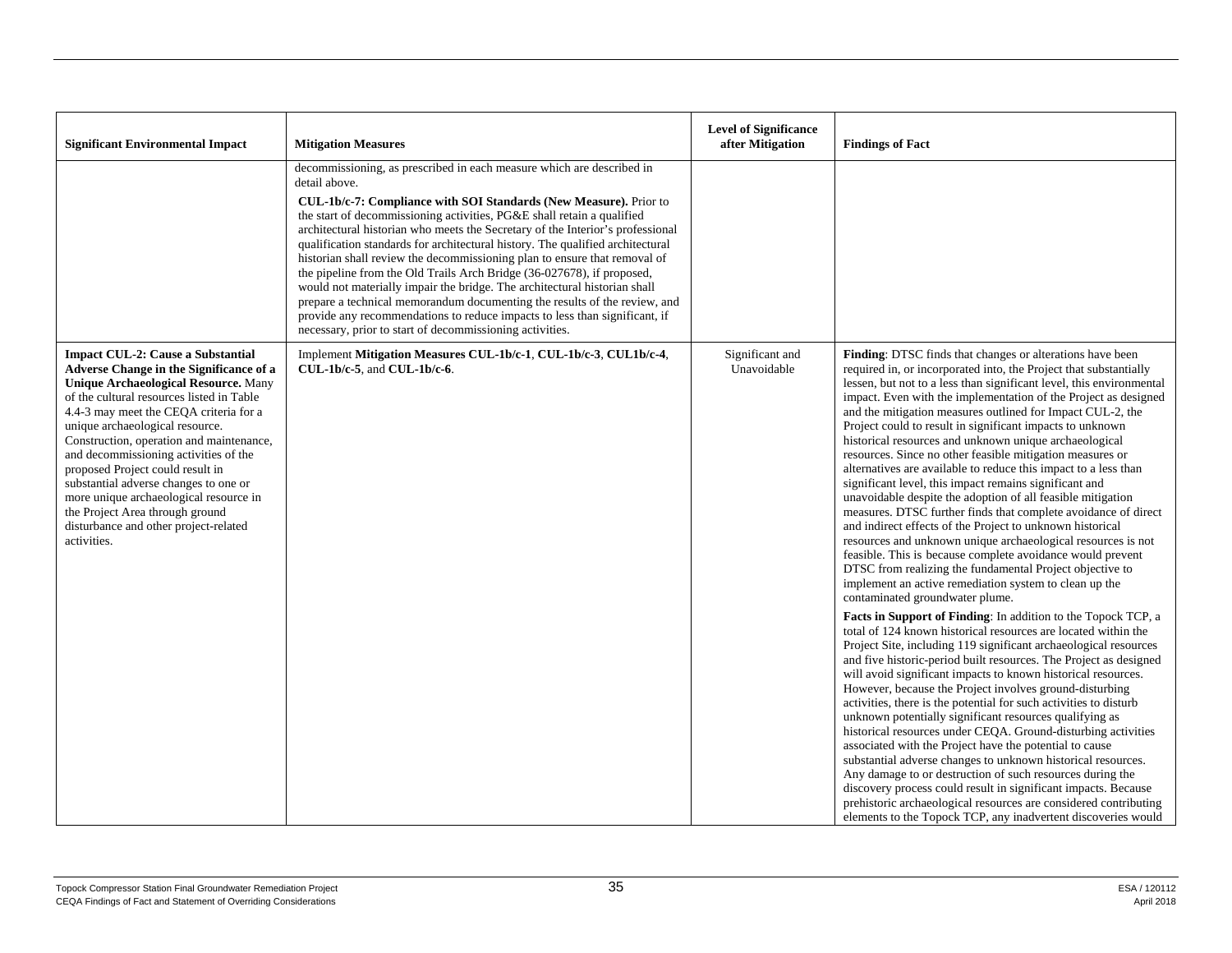| <b>Significant Environmental Impact</b>                                                                                                                                                                | <b>Mitigation Measures</b>                                                                                                                                                                                                                                                                                                                                                                                                                                                                                                                                                                                                                                                                                                                                                                                                                                                                                                                                                                                                                                                                                                                                                                                        | <b>Level of Significance</b><br>after Mitigation | <b>Findings of Fact</b>                                                                                                                                                                                                                                                                                                                                                                                                                                                                                                                                                                                                                                                                                                                                                                                                                                                                                                                                                                                                       |
|--------------------------------------------------------------------------------------------------------------------------------------------------------------------------------------------------------|-------------------------------------------------------------------------------------------------------------------------------------------------------------------------------------------------------------------------------------------------------------------------------------------------------------------------------------------------------------------------------------------------------------------------------------------------------------------------------------------------------------------------------------------------------------------------------------------------------------------------------------------------------------------------------------------------------------------------------------------------------------------------------------------------------------------------------------------------------------------------------------------------------------------------------------------------------------------------------------------------------------------------------------------------------------------------------------------------------------------------------------------------------------------------------------------------------------------|--------------------------------------------------|-------------------------------------------------------------------------------------------------------------------------------------------------------------------------------------------------------------------------------------------------------------------------------------------------------------------------------------------------------------------------------------------------------------------------------------------------------------------------------------------------------------------------------------------------------------------------------------------------------------------------------------------------------------------------------------------------------------------------------------------------------------------------------------------------------------------------------------------------------------------------------------------------------------------------------------------------------------------------------------------------------------------------------|
|                                                                                                                                                                                                        |                                                                                                                                                                                                                                                                                                                                                                                                                                                                                                                                                                                                                                                                                                                                                                                                                                                                                                                                                                                                                                                                                                                                                                                                                   |                                                  | be significant given their relationship as contributing elements to<br>the Topock TCP.<br>In order to reduce these impacts, Mitigation Measures CUL-                                                                                                                                                                                                                                                                                                                                                                                                                                                                                                                                                                                                                                                                                                                                                                                                                                                                          |
|                                                                                                                                                                                                        |                                                                                                                                                                                                                                                                                                                                                                                                                                                                                                                                                                                                                                                                                                                                                                                                                                                                                                                                                                                                                                                                                                                                                                                                                   |                                                  | 1b/c-1, CUL-1b/c-3, CUL1b/c-4, CUL-1b/c-5, and CUL-1b/c-6<br>shall be implemented.                                                                                                                                                                                                                                                                                                                                                                                                                                                                                                                                                                                                                                                                                                                                                                                                                                                                                                                                            |
|                                                                                                                                                                                                        |                                                                                                                                                                                                                                                                                                                                                                                                                                                                                                                                                                                                                                                                                                                                                                                                                                                                                                                                                                                                                                                                                                                                                                                                                   |                                                  | Construction and implementation of these mitigation measures<br>and the Project as designed will ensure avoidance of significant<br>impacts to known historical resources and will reduce impacts in<br>the event of inadvertent discovery of unknown historic-period<br>archaeological resources, potentially qualifying as historical<br>resources or unique archaeological resources under CEQA, to a<br>less than significant level. However, even with the<br>implementation of Mitigation Measures CUL-1b/c-1, CUL-1b/c-<br>3, CUL1b/c-4, CUL-1b/c-5, and CUL-1b/c-6, impacts to<br>historical resources and unique archaeological resources<br>resulting from the inadvertent discovery of unknown prehistoric<br>archaeological resources would be significant and unavoidable<br>given their relationship as contributing elements to the Topock<br>TCP. Therefore, impacts to known and unknown historical<br>resources would remain significant and unavoidable. (see Final<br>SEIR Volume 2, pp.4.4-136-4.4-139). |
| <b>Impact CUL-3: Directly or Indirectly</b><br>Destroy a Unique Paleontological<br><b>Resource or Site or Unique Geologic</b><br>Feature. The proposed Project could                                   | Mitigation Measure CUL-3: Implement the Paleontological Resources<br>Management Plan (PRMP) and Paleontological Monitoring<br><b>(Groundwater FEIR Measure with Revisions).</b> PG&E shall comply with<br>all requirements of the Paleontological Resources Management Plan                                                                                                                                                                                                                                                                                                                                                                                                                                                                                                                                                                                                                                                                                                                                                                                                                                                                                                                                       | Less than Significant                            | Finding: DTSC finds that changes or alterations have been<br>required in, or incorporated into the Project, which avoid or<br>substantially lessen this significant environmental effect as<br>identified in the Final SEIR.                                                                                                                                                                                                                                                                                                                                                                                                                                                                                                                                                                                                                                                                                                                                                                                                  |
| result in substantial adverse changes to a<br>unique paleontological resource or unique<br>geologic feature in the Project Area<br>through ground disturbance and other<br>project-related activities. | (Arcadis 2015) related to paleontological resources prior to and during<br>construction, operation and maintenance, and decommissioning. The<br>following is a summary of the procedures in the PRMP, which includes:<br>retention of a Principal Paleontologist to oversee paleontological monitoring<br>and to be on-call in the event of discovery; paleontological resources<br>awareness training; future survey of any areas ranked PYFC 3a or above if<br>additional work is planned and they were not previously surveyed;<br>paleontological monitoring of grading and trenching in known sensitives<br>areas and also in the event that sensitive sediments are encountered<br>elsewhere (monitoring of borings, regardless of depth or diameter, is not<br>required); cease work measures and notification protocols in the event of a<br>discovery; recovery of discovered fossils; documentation, preparation,<br>identification, and analysis of recovered fossils; reporting; and curation of<br>paleontological resources of scientific value at an accredited repository.<br>Treatment and disposition of recovered fossils shall be conducted in<br>coordination with the respective landowner. |                                                  | Facts in Support of Finding: The impact will be less than<br>significant after implementation of and adherence to the<br>Paleontological Resources Management (Arcadis 2015).<br>Ground disturbing activities could potentially encounter<br>paleontological resources, but Mitigation Measure CUL-3 will<br>reduce impacts to any unique paleontological resource or site or<br>unique geologic feature to a less than significant level through<br>monitoring and treatment of any found resource in coordination<br>with a qualified paleontologist. (Final SEIR Volume 2, pp. 4.4-<br>$143-144$ ).                                                                                                                                                                                                                                                                                                                                                                                                                        |
| <b>Impact CUL-4: Disturb Any Human</b><br><b>Remains, Including Those Interred</b><br><b>Outside of Formal Cemeteries.</b> Ground-<br>disturbing activities required for all                           | <b>Mitigation Measure CUL-4: Discovery of Human Remains</b><br>(Groundwater FEIR Measure with Revisions). In the event of the<br>discovery of human remains, PG&E shall implement the requirements of<br>Section 2.2 "Protocols for Appropriate Treatment of Archaeological                                                                                                                                                                                                                                                                                                                                                                                                                                                                                                                                                                                                                                                                                                                                                                                                                                                                                                                                       | Significant and<br>Unavoidable                   | Finding: DTSC finds that changes or alterations have been<br>required in, or incorporated into, the Project that substantially<br>lessen impacts to human remains, but not to a less than<br>significant level on the environment. Even with the                                                                                                                                                                                                                                                                                                                                                                                                                                                                                                                                                                                                                                                                                                                                                                              |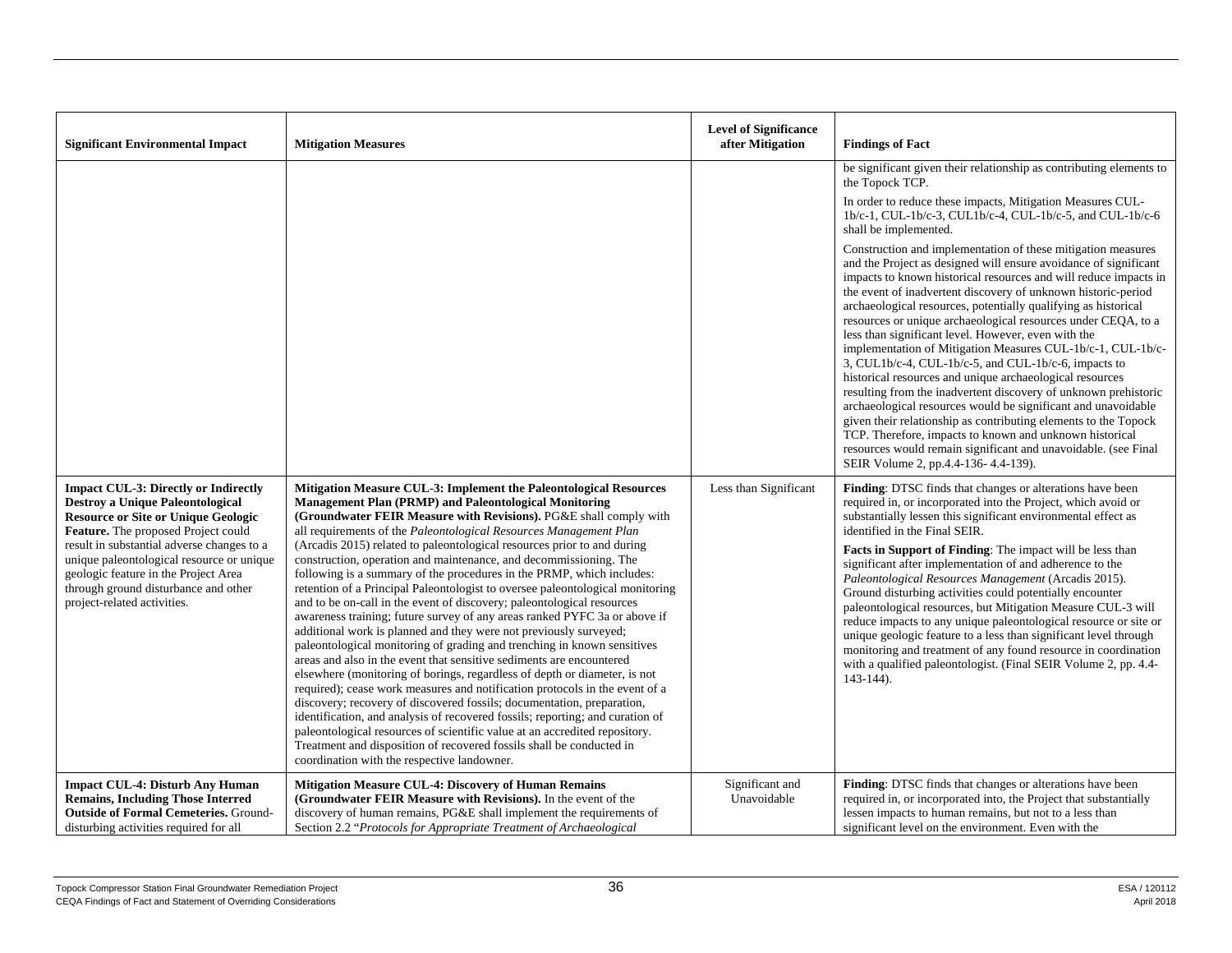| <b>Significant Environmental Impact</b>                                                                                                                | <b>Mitigation Measures</b>                                                                                                                                                                                                                                                                                                                                                                                                                                                                                                                                                                                                                                                                                                                                                                                                                                                                                                                                                                                                                                                                                                                                                                                                                                                                                                                                                                                                                                                                                                                                                                                                                                                                                                                                                                                                                                                                                                                                                                                                                                                                                                                                                                                                                                                                                                                                                                                                                                                                                                                                                                                                                                                                                                                                                  | <b>Level of Significance</b><br>after Mitigation | <b>Findings of Fact</b>                                                                                                                                                                                                                                                                                                                                                                                                                                                                                                                                                                                                                                                                                                                                                                                                                                                                                                                                                                                                                                                                                                                                                                                                                                                                                                                                                                                                                                                                                                                                                                                                                                                                                                                                                                                                                                                                                                                                                                                                                                  |
|--------------------------------------------------------------------------------------------------------------------------------------------------------|-----------------------------------------------------------------------------------------------------------------------------------------------------------------------------------------------------------------------------------------------------------------------------------------------------------------------------------------------------------------------------------------------------------------------------------------------------------------------------------------------------------------------------------------------------------------------------------------------------------------------------------------------------------------------------------------------------------------------------------------------------------------------------------------------------------------------------------------------------------------------------------------------------------------------------------------------------------------------------------------------------------------------------------------------------------------------------------------------------------------------------------------------------------------------------------------------------------------------------------------------------------------------------------------------------------------------------------------------------------------------------------------------------------------------------------------------------------------------------------------------------------------------------------------------------------------------------------------------------------------------------------------------------------------------------------------------------------------------------------------------------------------------------------------------------------------------------------------------------------------------------------------------------------------------------------------------------------------------------------------------------------------------------------------------------------------------------------------------------------------------------------------------------------------------------------------------------------------------------------------------------------------------------------------------------------------------------------------------------------------------------------------------------------------------------------------------------------------------------------------------------------------------------------------------------------------------------------------------------------------------------------------------------------------------------------------------------------------------------------------------------------------------------|--------------------------------------------------|----------------------------------------------------------------------------------------------------------------------------------------------------------------------------------------------------------------------------------------------------------------------------------------------------------------------------------------------------------------------------------------------------------------------------------------------------------------------------------------------------------------------------------------------------------------------------------------------------------------------------------------------------------------------------------------------------------------------------------------------------------------------------------------------------------------------------------------------------------------------------------------------------------------------------------------------------------------------------------------------------------------------------------------------------------------------------------------------------------------------------------------------------------------------------------------------------------------------------------------------------------------------------------------------------------------------------------------------------------------------------------------------------------------------------------------------------------------------------------------------------------------------------------------------------------------------------------------------------------------------------------------------------------------------------------------------------------------------------------------------------------------------------------------------------------------------------------------------------------------------------------------------------------------------------------------------------------------------------------------------------------------------------------------------------------|
| project phases may disturb as-yet<br>undiscovered human remains, including<br>Native American burial remains (i.e.,<br>human remains and grave goods). | Materials" and Section 2.15 "Protocols for Reporting Discoveries of<br><i>Cultural Importance</i> " the CIMP (as described above in Mitigation Measure<br>CUL-1a-8q) and Section 8.2 "Treatment of Any Human Remains, Funerary<br>Objects, Ceremonial Objects, and Items of Cultural Patrimony" and<br>Appendix D "Plan of Action" of the CHPMP (see below). Consistent with<br>Section D.4 of the CHPMP, the determination of whether remains are human<br>or non-human will be made by qualified personnel, such as a physical or<br>forensic anthropologist. In accordance with the CHPMP Appendix D (D.3.3),<br>the BLM is responsible for notifying the appropriate Interested Tribes<br>regardless of land ownership. Discoveries on federal land shall follow the<br>procedures outlined in sections D.3.3.1 and D.3.9.1 of Appendix D of the<br>CHPMP. Discoveries on non-federal land in Arizona shall follow the<br>procedures outlined in Sections D.3.3.2 and D.3.9.2 of Appendix D CHPMP.<br>Discoveries on non-federal land in California shall follow the procedures<br>outlined in Sections D.3.3.3 and D.3.9.3 of Appendix D of the CHPMP. The<br>following provides a summary of the plans, procedures, and requirements<br>that govern actions to be taken in the event of the discovery of human<br>remains.<br>CHPMP Appendix $D -$ Sections D.3.3.1 and D.3.9.1 (discoveries on Federal<br>land): Additional requirements of this section include:<br>Complying with the Native American Graves Protection and<br>$\bullet$<br>Repatriation Act (NAGPRA) and its Federal implementing regulations<br>outlined in 43 Code of Federal Regulations (CFR) Part 10, which<br>requires establishing a chain of command for the remains, identifying<br>and notifying lineal descendants, and consultation with the appropriate<br>Tribe(s) to identify and implement appropriate treatment.<br>Following California Health and Safety Code 7050.5 et seq., which<br>$\bullet$<br>includes notifying the San Bernardino County coroner for discoveries in<br>California and contacting the California Native American Heritage<br>Commission (NAHC).<br>Following Public Resources Code 5097.98, which includes designation<br>$\bullet$<br>of a Most Likely Descendant by the NAHC and consultation with the<br>MLD.<br>CHPMP Appendix D - Sections D.3.3.2 and D.3.9.2 (discoveries on non-<br>Federal land in Arizona): Additional requirements of this section include:<br>Contacting the Director of the Arizona State Museum (ASM) for<br>$\bullet$<br>discoveries in Arizona on "lands, other than lands owned or controlled<br>by this state, any agency or institution of this state or any county or<br>municipal corporations within this state." |                                                  | implementation of the mitigation measures outlined for Impact<br>CUL-4, the Project could result in significant impacts on<br>unknown human remains. Since no other feasible mitigation<br>measures or alternatives are available to reduce this impact to a<br>less than significant level, this impact remains significant and<br>unavoidable despite the adoption of all feasible mitigation<br>measures. DTSC further finds that complete avoidance of<br>ground-disturbing activities that could disturb human remains is<br>not feasible. This is because complete avoidance would prevent<br>DTSC from realizing the fundamental Project objective to<br>implement an active remediation system to clean up the<br>contaminated groundwater plume.<br>DTSC also finds that such changes or alterations are within the<br>responsibility and jurisdiction of other public agencies (such as<br>BLM) and not the agency (DTSC) making the finding. Such<br>changes have been adopted by such other agencies or can and<br>should be adopted by such other agencies. (CEQA Guidelines,<br>Section 15091, subd. (a)(2).)<br>Facts in Support of Finding: Implementation of the Project<br>could disturb human remains, including those interred outside of<br>formal cemeteries. The lack of any identified human remains in<br>the Project Site does not preclude the possibility that unknown<br>human remains may be present given the length of human<br>occupation of the area. Ground-disturbing activities could<br>unearth unknown human remains, which would be significant.<br>In order to reduce this impact, Mitigation Measure CUL-4 shall<br>be implemented (Final SEIR Volume 2, pp. 4.4-146-147).<br>Mitigation Measure CUL-4 will reduce potential impacts to<br>human remains, however, not to a less than significant level. As<br>a result, any destruction or alteration of human remains to<br>Native American Tribes would be significant. Therefore,<br>impacts to human remains would remain significant and<br>unavoidable. |
|                                                                                                                                                        | Complying with ARS 41-865, which includes consultation with the<br>$\bullet$<br>ASM, identifying the group with cultural affinity for the remains and/or<br>objects, and consultation with the governing body of the group with<br>cultural affinity to determine appropriate treatment and disposition of the<br>remains and/or objects.                                                                                                                                                                                                                                                                                                                                                                                                                                                                                                                                                                                                                                                                                                                                                                                                                                                                                                                                                                                                                                                                                                                                                                                                                                                                                                                                                                                                                                                                                                                                                                                                                                                                                                                                                                                                                                                                                                                                                                                                                                                                                                                                                                                                                                                                                                                                                                                                                                   |                                                  |                                                                                                                                                                                                                                                                                                                                                                                                                                                                                                                                                                                                                                                                                                                                                                                                                                                                                                                                                                                                                                                                                                                                                                                                                                                                                                                                                                                                                                                                                                                                                                                                                                                                                                                                                                                                                                                                                                                                                                                                                                                          |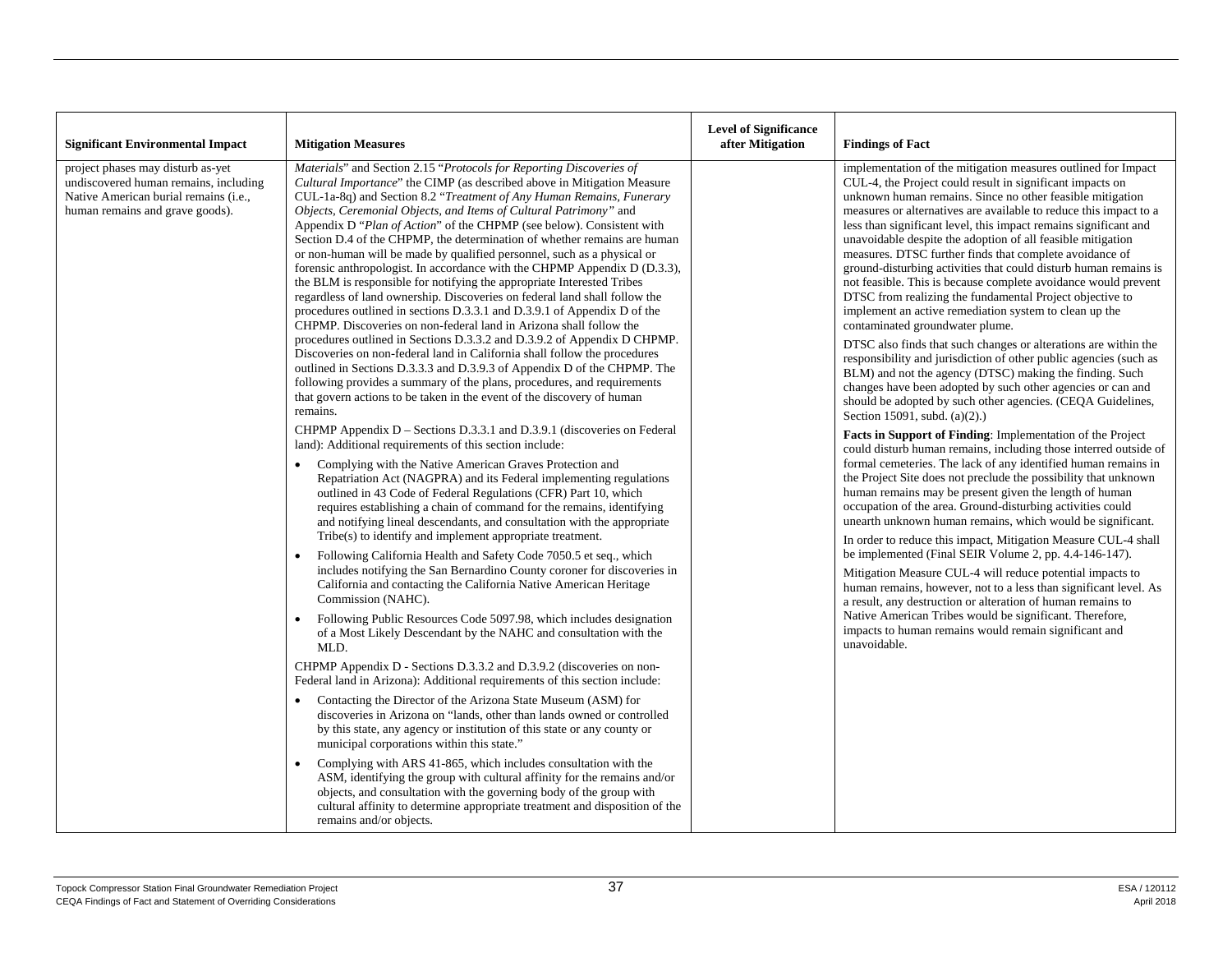| <b>Significant Environmental Impact</b>                                                                                                                                                                                                                                                                                                                                           | <b>Mitigation Measures</b>                                                                                                                                                                                                                                                                                                                                                                                                                                                                                                                                                                                                                                                                                                                                                                                                                                                                                                                                                                                                                                                                                                                                                                                                                                                                                                                                                                                                                                                                                                                                                                                                                                                                                                                                                                                                                                                                                                        | <b>Level of Significance</b><br>after Mitigation | <b>Findings of Fact</b>                                                                                                                                                                                                                                                                                                                                                                                                                                                                                                                                               |
|-----------------------------------------------------------------------------------------------------------------------------------------------------------------------------------------------------------------------------------------------------------------------------------------------------------------------------------------------------------------------------------|-----------------------------------------------------------------------------------------------------------------------------------------------------------------------------------------------------------------------------------------------------------------------------------------------------------------------------------------------------------------------------------------------------------------------------------------------------------------------------------------------------------------------------------------------------------------------------------------------------------------------------------------------------------------------------------------------------------------------------------------------------------------------------------------------------------------------------------------------------------------------------------------------------------------------------------------------------------------------------------------------------------------------------------------------------------------------------------------------------------------------------------------------------------------------------------------------------------------------------------------------------------------------------------------------------------------------------------------------------------------------------------------------------------------------------------------------------------------------------------------------------------------------------------------------------------------------------------------------------------------------------------------------------------------------------------------------------------------------------------------------------------------------------------------------------------------------------------------------------------------------------------------------------------------------------------|--------------------------------------------------|-----------------------------------------------------------------------------------------------------------------------------------------------------------------------------------------------------------------------------------------------------------------------------------------------------------------------------------------------------------------------------------------------------------------------------------------------------------------------------------------------------------------------------------------------------------------------|
|                                                                                                                                                                                                                                                                                                                                                                                   | CHPMP Appendix D - Sections D.3.3.3 and D.3.9.3 (discoveries on non-<br>Federal land in California): Additional requirements of this section include:                                                                                                                                                                                                                                                                                                                                                                                                                                                                                                                                                                                                                                                                                                                                                                                                                                                                                                                                                                                                                                                                                                                                                                                                                                                                                                                                                                                                                                                                                                                                                                                                                                                                                                                                                                             |                                                  |                                                                                                                                                                                                                                                                                                                                                                                                                                                                                                                                                                       |
|                                                                                                                                                                                                                                                                                                                                                                                   | Complying with California Health and Safety Code 7050.5 et seq.,<br>which requires notifying the San Bernardino County coroner for<br>discoveries in California and contacting the NAHC.                                                                                                                                                                                                                                                                                                                                                                                                                                                                                                                                                                                                                                                                                                                                                                                                                                                                                                                                                                                                                                                                                                                                                                                                                                                                                                                                                                                                                                                                                                                                                                                                                                                                                                                                          |                                                  |                                                                                                                                                                                                                                                                                                                                                                                                                                                                                                                                                                       |
|                                                                                                                                                                                                                                                                                                                                                                                   | Complying with Public Resources Code 5097.98, which includes designation<br>of a MLD by the NAHC and consultation between the landowner and MLD<br>to identify and implement appropriate treatment.                                                                                                                                                                                                                                                                                                                                                                                                                                                                                                                                                                                                                                                                                                                                                                                                                                                                                                                                                                                                                                                                                                                                                                                                                                                                                                                                                                                                                                                                                                                                                                                                                                                                                                                               |                                                  |                                                                                                                                                                                                                                                                                                                                                                                                                                                                                                                                                                       |
| Geology, Soils, and Seismicity                                                                                                                                                                                                                                                                                                                                                    |                                                                                                                                                                                                                                                                                                                                                                                                                                                                                                                                                                                                                                                                                                                                                                                                                                                                                                                                                                                                                                                                                                                                                                                                                                                                                                                                                                                                                                                                                                                                                                                                                                                                                                                                                                                                                                                                                                                                   |                                                  |                                                                                                                                                                                                                                                                                                                                                                                                                                                                                                                                                                       |
| <b>Impact GEO-1a (Construction,</b><br><b>Operation and Maintenance, and</b><br><b>Decommissioning Impacts Related to</b><br><b>Erosion of Soils</b> ): The proposed project<br>could result in ground-disturbing<br>activities that could alter the natural<br>drainage patterns and erosion rates of the<br>area (erosion impact). (FEIR, Volume 2,<br>pp. $4.5-47 - 4.5-48$ ). | Mitigation Measure GEO-1a: Construction, Operation and<br>Maintenance, and Decommissioning Impacts Related to Erosion of Soils<br>(Groundwater FEIR Measure).<br>a) A DTSC-approved grading and erosion control plan, prepared by a<br>California Registered Civil Engineer, shall be completed prior to<br>implementation of any grading in areas of the site where there is a<br>potential for substantial erosion or loss of top soils. The plan shall<br>outline specific procedures for controlling erosion or loss of topsoil<br>during construction, operation and maintenance, and decommissioning.<br>To ensure soils do not directly or indirectly discharge sediments into<br>b)<br>surface waters as a result of construction, operation and maintenance, or<br>decommission activities, PG&E developed a SWPPP as discussed in<br>mitigation measure HYDRO-1. The SWPPP identifies best management<br>practices (BMPs) that would be used to protect stormwater runoff and<br>minimize erosion during construction. PG&E shall prepare plans to<br>control erosion and sediment, prepare preliminary and final grading<br>plans, and shall prepare plans to control urban runoff from the project<br>site during construction, consistent with the substantive requirements of<br>the San Bernardino County Building and Land Use Services Department<br>for erosion control.<br>During road preparation activities, loose sediment shall be uniformly<br>$\mathbf{c}$ )<br>compacted consistent with the substantive San Bernardino County<br>Building and Land Use Services Department requirements to aid in<br>reducing wind erosion. Ongoing road maintenance including visual<br>inspection to identify areas of erosion and performing localized road<br>repair and regrading, installation and maintenance of erosion control<br>features such as berms, silt fences, or straw wattles, and grading for road | Less than Significant                            | Finding: DTSC finds that changes or alterations have been<br>required in, or incorporated into, the Project that avoids this<br>potentially significant environmental effect as identified in the<br>Final SEIR.<br>Facts in Support of Finding: The impact would be less than<br>significant after implementing Mitigation Measure GEO-1a<br>because the grading and compaction measures along with<br>erosion control measures would be in place and maintained to<br>control the water and wind erosion of on-site soils. (Final SEIR,<br>Appendix IS, pp. IS-27). |
|                                                                                                                                                                                                                                                                                                                                                                                   | smoothness shall be performed as needed to reduce potential for erosion.<br>Regarding the potential for contaminated soils to be eroded and<br>d)<br>contribute contamination into receiving waters, Mitigation Measures<br>GEO-1a and HAZ-2 shall be implemented. Mitigation Measure GEO-1a<br>provides the provisions for mitigating erosion through BMPs which shall<br>be implemented. Mitigation Measure HAZ-2 provides the provisions for                                                                                                                                                                                                                                                                                                                                                                                                                                                                                                                                                                                                                                                                                                                                                                                                                                                                                                                                                                                                                                                                                                                                                                                                                                                                                                                                                                                                                                                                                   |                                                  |                                                                                                                                                                                                                                                                                                                                                                                                                                                                                                                                                                       |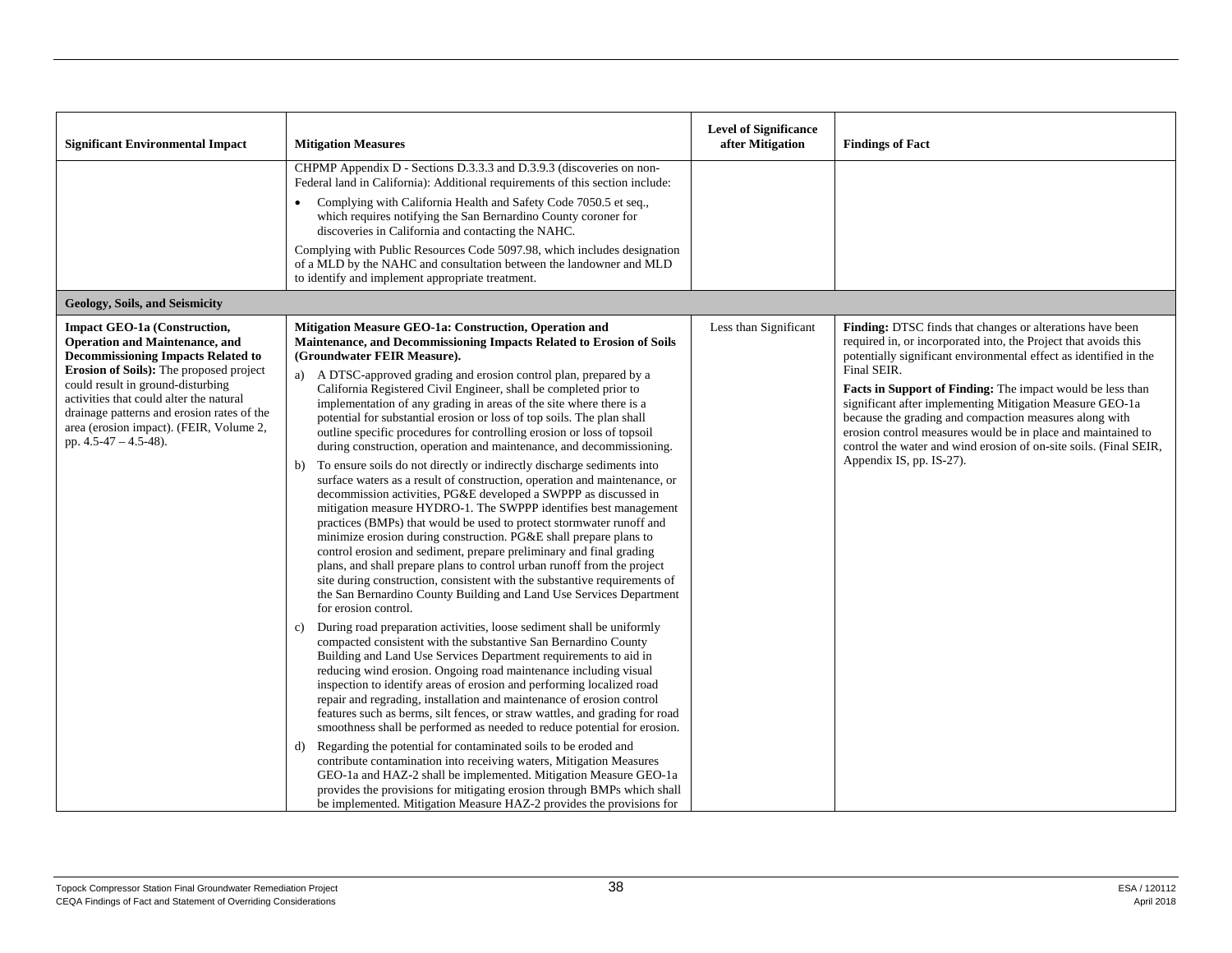| <b>Significant Environmental Impact</b>                                                                                                                                                                                                                                                                                                                                                                    | <b>Mitigation Measures</b>                                                                                                                                                                                                                                                                                                                                                                                                                                                                                                                                                                                                                                                                                                                                                                                                                                                                                                                                                                                                                                                                                                                                                                                                                                                                                                                                                                                                                                                                                                                                                                                                                                                                                                                                                                                                                                                                                                                                                                                                                                                                                                                                                                                                                                                                                                                                    | <b>Level of Significance</b><br>after Mitigation | <b>Findings of Fact</b>                                                                                                                                                                                                                                                                                                                                                                                                                                                                                                                                                                                                                                                                                                                                                                                                   |  |  |
|------------------------------------------------------------------------------------------------------------------------------------------------------------------------------------------------------------------------------------------------------------------------------------------------------------------------------------------------------------------------------------------------------------|---------------------------------------------------------------------------------------------------------------------------------------------------------------------------------------------------------------------------------------------------------------------------------------------------------------------------------------------------------------------------------------------------------------------------------------------------------------------------------------------------------------------------------------------------------------------------------------------------------------------------------------------------------------------------------------------------------------------------------------------------------------------------------------------------------------------------------------------------------------------------------------------------------------------------------------------------------------------------------------------------------------------------------------------------------------------------------------------------------------------------------------------------------------------------------------------------------------------------------------------------------------------------------------------------------------------------------------------------------------------------------------------------------------------------------------------------------------------------------------------------------------------------------------------------------------------------------------------------------------------------------------------------------------------------------------------------------------------------------------------------------------------------------------------------------------------------------------------------------------------------------------------------------------------------------------------------------------------------------------------------------------------------------------------------------------------------------------------------------------------------------------------------------------------------------------------------------------------------------------------------------------------------------------------------------------------------------------------------------------|--------------------------------------------------|---------------------------------------------------------------------------------------------------------------------------------------------------------------------------------------------------------------------------------------------------------------------------------------------------------------------------------------------------------------------------------------------------------------------------------------------------------------------------------------------------------------------------------------------------------------------------------------------------------------------------------------------------------------------------------------------------------------------------------------------------------------------------------------------------------------------------|--|--|
|                                                                                                                                                                                                                                                                                                                                                                                                            | safe work practices and handling of contaminated soils as investigation<br>derived wastes.                                                                                                                                                                                                                                                                                                                                                                                                                                                                                                                                                                                                                                                                                                                                                                                                                                                                                                                                                                                                                                                                                                                                                                                                                                                                                                                                                                                                                                                                                                                                                                                                                                                                                                                                                                                                                                                                                                                                                                                                                                                                                                                                                                                                                                                                    |                                                  |                                                                                                                                                                                                                                                                                                                                                                                                                                                                                                                                                                                                                                                                                                                                                                                                                           |  |  |
| <b>Impact GEO-1b (Construction,</b><br><b>Operation and Maintenance, and</b><br><b>Decommissioning Impacts Related to</b><br>Differential Compaction of Soils): The<br>proposed project could result in ground-<br>disturbing activities that could alter the<br>natural drainage patterns and erosion of<br>rates of the area (drainage patterns<br>impact). (FEIR, Volume 2, pp. 4.5-47 -<br>$4.5-49$ ). | Mitigation Measure GEO-1b: Construction, Operation and<br>Maintenance, and Decommissioning Impacts Related to Differential<br><b>Compaction of Soils (Groundwater FEIR Measure).</b><br>BMPs shall be implemented during construction, operation and<br>a)<br>maintenance, and decommissioning activities to minimize impacts on the<br>affected areas. Such BMPs could include, but would not be limited to,<br>the following: uniform compaction of roadways created for accessing the<br>project area as per San Bernardino County Building and Land Use<br>Services Department requirements, returning areas adversely affected by<br>differential compaction to preexisting conditions when these areas are no<br>longer needed, and continuing maintenance of access roads, wellhead<br>areas, and the treatment facility areas.<br>Work area footprints shall be minimized to the greatest extent feasible to<br>b)<br>limit the areas exposed to differential compaction. Where possible,<br>existing unpaved access roads and staging/working areas shall be reused<br>and maintained for different stages of the construction. New graded<br>areas for staging or for access roads shall be compacted to a uniform<br>specification, typically on the order of 90 to 95% compaction and<br>consistent with substantive San Bernardino County Building and Land<br>Use Services Department requirements to reduce differential compaction<br>and subsequent erosion of site soils.<br>After the completion of the operation and maintenance phase, the<br>c)<br>disturbed areas which result in increased potential for compaction shall<br>be returned to their respective preexisting condition by regrading<br>consistent with the preconstruction slopes as documented through<br>surveys that may include topographic surveys or photo surveys. The<br>areas will be returned to the surrounding natural surface topography and<br>compacted consistent with unaltered areas near the access roads or<br>staging areas in question. The habitat restoration plan prepared in<br>compliance with mitigation measure BIO-1 includes restoration of native<br>vegetation or other erosion control measures where revegetation would<br>be infeasible or inadequate, for purposes of soil stabilization and erosion<br>control of the Project Area. | Less than Significant                            | Finding: DTSC finds that changes or alterations have been<br>required in, or incorporated into, the Project that avoids this<br>potentially significant effect as identified in the Final SEIR.<br>Facts in Support of Finding: The impact would be less than<br>significant after implementing Mitigation Measure GEO-1b<br>because unnatural erosion hazards caused by differential<br>compaction will be addressed through uniform grading and<br>compaction consistent with substantive San Bernardino County<br>requirements, affected areas for which the Project increased the<br>potential for erosion over original site conditions, BMPs will<br>minimize the effect of component stages, and the extent of areas<br>affected will be minimized to the extent feasible. (Final SEIR,<br>Appendix IS, pp. IS-28) |  |  |
| <b>Hazards and Hazardous Materials</b>                                                                                                                                                                                                                                                                                                                                                                     |                                                                                                                                                                                                                                                                                                                                                                                                                                                                                                                                                                                                                                                                                                                                                                                                                                                                                                                                                                                                                                                                                                                                                                                                                                                                                                                                                                                                                                                                                                                                                                                                                                                                                                                                                                                                                                                                                                                                                                                                                                                                                                                                                                                                                                                                                                                                                               |                                                  |                                                                                                                                                                                                                                                                                                                                                                                                                                                                                                                                                                                                                                                                                                                                                                                                                           |  |  |
| <b>Impact HAZ-1: Spills or Releases of</b><br><b>Contaminants during Construction,</b><br><b>Operation and Maintenance, and</b><br><b>Decommissioning Activities from</b><br><b>Routine Transport, Use, and Disposal</b><br>or the Reasonably Foreseeable<br><b>Accidental Release of Hazardous</b><br><b>Materials that could Expose Workers,</b>                                                         | Mitigation Measure HAZ-1a: Spills or Releases of Contaminants during<br><b>Operation and Maintenance Activities (Groundwater FEIR Measure</b><br>with Revisions)<br>PG&E shall store, handle, and transport hazardous materials in<br>a)<br>compliance with applicable local, state, and federal laws.<br>b) All chemical storage and loading areas shall be equipped with proper<br>containment and spill response equipment. BMPs to be implemented                                                                                                                                                                                                                                                                                                                                                                                                                                                                                                                                                                                                                                                                                                                                                                                                                                                                                                                                                                                                                                                                                                                                                                                                                                                                                                                                                                                                                                                                                                                                                                                                                                                                                                                                                                                                                                                                                                         | Less than Significant                            | Finding: DTSC finds that changes or alterations have been<br>required in, or incorporated into, the Project that avoid this<br>potentially significant environmental effect as identified in the<br>Final SEIR.<br>Facts in Support of Finding: Implementation of Mitigation<br>Measure HAZ-1a, HAZ-1b, and HAZ-2 would ensure compliance<br>with applicable regulations regarding the safe transportation,                                                                                                                                                                                                                                                                                                                                                                                                               |  |  |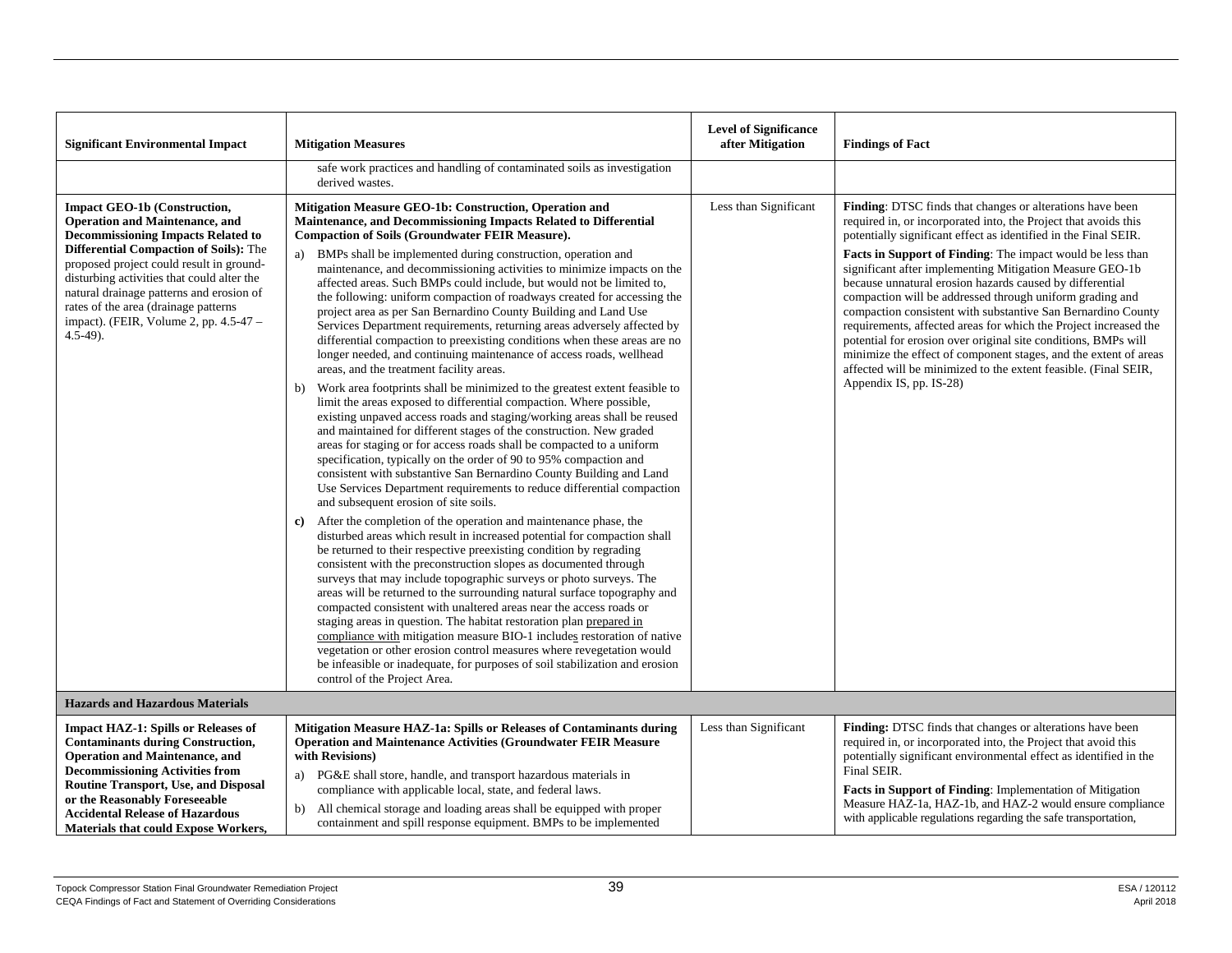| <b>Significant Environmental Impact</b>                                                                                                                                                                                                                                                                                                                                         | <b>Mitigation Measures</b>                                                                                                                                                                                                                                                                                                                                                                                                                                                                                                                                                                                                                                                                                                                                                                                                                                                                                                                                                                                                                                                                                                                                                                                                                                                                                                                                                                                                                                                                                                                                                                                                                                                                                                                                                                                                                                                                                                                                                                                                                                                                                                                                                                                                                                                                                                                                                                                                                                                                                                                                                                                                                                                                                                                                                                                                                                                                                                                                                                                                                                                                                                                                                                                                                                                                                                                                             | <b>Level of Significance</b><br>after Mitigation | <b>Findings of Fact</b>                                                                                                                                                                                                                                                                                                                                                                                                                                                                                                                                                                                                                                                                                                                                                                                                                                                                                                                                                                                                                                                                                                                                                                                                                                                                                                                                                                                                                                                                                                                                                                                                                                                                                                                                                                                                                                                                                                                                                                                                                                                                                                                                                          |
|---------------------------------------------------------------------------------------------------------------------------------------------------------------------------------------------------------------------------------------------------------------------------------------------------------------------------------------------------------------------------------|------------------------------------------------------------------------------------------------------------------------------------------------------------------------------------------------------------------------------------------------------------------------------------------------------------------------------------------------------------------------------------------------------------------------------------------------------------------------------------------------------------------------------------------------------------------------------------------------------------------------------------------------------------------------------------------------------------------------------------------------------------------------------------------------------------------------------------------------------------------------------------------------------------------------------------------------------------------------------------------------------------------------------------------------------------------------------------------------------------------------------------------------------------------------------------------------------------------------------------------------------------------------------------------------------------------------------------------------------------------------------------------------------------------------------------------------------------------------------------------------------------------------------------------------------------------------------------------------------------------------------------------------------------------------------------------------------------------------------------------------------------------------------------------------------------------------------------------------------------------------------------------------------------------------------------------------------------------------------------------------------------------------------------------------------------------------------------------------------------------------------------------------------------------------------------------------------------------------------------------------------------------------------------------------------------------------------------------------------------------------------------------------------------------------------------------------------------------------------------------------------------------------------------------------------------------------------------------------------------------------------------------------------------------------------------------------------------------------------------------------------------------------------------------------------------------------------------------------------------------------------------------------------------------------------------------------------------------------------------------------------------------------------------------------------------------------------------------------------------------------------------------------------------------------------------------------------------------------------------------------------------------------------------------------------------------------------------------------------------------------|--------------------------------------------------|----------------------------------------------------------------------------------------------------------------------------------------------------------------------------------------------------------------------------------------------------------------------------------------------------------------------------------------------------------------------------------------------------------------------------------------------------------------------------------------------------------------------------------------------------------------------------------------------------------------------------------------------------------------------------------------------------------------------------------------------------------------------------------------------------------------------------------------------------------------------------------------------------------------------------------------------------------------------------------------------------------------------------------------------------------------------------------------------------------------------------------------------------------------------------------------------------------------------------------------------------------------------------------------------------------------------------------------------------------------------------------------------------------------------------------------------------------------------------------------------------------------------------------------------------------------------------------------------------------------------------------------------------------------------------------------------------------------------------------------------------------------------------------------------------------------------------------------------------------------------------------------------------------------------------------------------------------------------------------------------------------------------------------------------------------------------------------------------------------------------------------------------------------------------------------|
| the Public, or the Environment.<br>Construction, operation and maintenance,<br>and decommissioning of the proposed<br>Project could result in the potential<br>release of hazardous materials during use<br>or delivery of hazardous materials as a<br>result of component failure (e.g., valve,<br>flange, or pipe), tank failure, or human<br>error (e.g., tank overfilling). | may include, but are not limited to, use of secondary containment in<br>mixing and storage areas; availability of spill kits and spill containment<br>booms, and appropriate storage containers for containment of the<br>materials generated during the spill response. The Final Remedy Design<br>provides engineering drawings of chemical storage and loading areas in<br>Appendix D, specifications in Appendix E, and the Contingency Plan in<br>Appendix L (Operation and Maintenance Manual), Volume 3 (CH2M<br>Hill 2015a), which shall all be implemented during construction, and<br>operation and maintenance, and decommissioning of the Project.<br>c) A project-specific Hazardous Materials Business Plan (HMBP),<br>chemical standard operating procedure (SOP) protocols and contingency<br>plans shall be developed to ensure that proper response procedures<br>would be implemented in the event of spills or releases. Specifically, the<br>HMBPs and SOPs shall describe the procedures for properly storing and<br>handling fuel on-site, the required equipment and procedures for spill<br>containment, required personal protective equipment, and the measures<br>to be used to reduce the likelihood of releases or spills during fueling or<br>vehicle maintenance activities. BMPs to be implemented may include,<br>but are not limited to, use of secondary containment in mixing and<br>storage areas; availability of spill kits and spill containment booms, and<br>appropriate storage containers for containment of the materials generated<br>during the spill response. The field manager in charge of operations and<br>maintenance activities shall be responsible for ensuring that these<br>procedures are followed at all times. SOPs are provided in Appendix B<br>to the C/RAWP (CH2M Hill 2015b); the HMBP in Appendix L to the<br>Final Remedy Design (Operation and Maintenance Manual), Volume 1,<br>Appendix E; and the Contingency Plan in Appendix L (Operation and<br>Maintenance Manual), Volume 3 (CH2M Hill 2015a), shall all be<br>implemented during construction, and operation and maintenance, and<br>decommissioning of the Project.<br>Mitigation Measure HAZ-1b: Spill or Release of Contaminants during<br><b>Construction and Decommissioning Activities (Groundwater FEIR)</b><br><b>Measure with Revisions)</b><br>Fueling areas and maintenance areas would be supplied with proper<br>a)<br>secondary containment and spill response equipment. The Final Remedy<br>Design provides engineering drawings of chemical storage and loading<br>areas in Appendix D, specifications in Appendix E, and the Contingency<br>Plan in Appendix L (Operation and Maintenance Manual), Volume 3<br>(CH2M Hill 2015a), which shall all be implemented during construction,<br>and operation and maintenance, and decommissioning of the Project.<br>PG&E shall develop fueling SOP protocols and a contingency plan that<br>b)<br>would be implemented at all fueling areas on-site. The SOPs shall<br>describe the procedures for properly storing and handling fuel on-site,<br>the required equipment and procedures for spill containment, required<br>PPE, and the measures to be used to reduce the likelihood of releases or<br>spills during fueling or vehicle maintenance activities. Potential |                                                  | storage, handling, and disposal of hazardous materials. In addition,<br>the plans include procedures to respond to accidental spills and<br>releases. Collectively, compliance with existing regulations and<br>implementation of the plans as required by Mitigation Measures<br>HAZ-1a, HAZ-1b, and HAZ-2 would ensure that impacts related<br>to the routine use or accidental release of hazardous materials<br>would be less than significant. Measures and plans would be in<br>place to prevent spills of hazardous materials from occurring<br>and to appropriately handle spills in the event that they occur<br>on-site.<br>The plans include procedures for the decommissioning of the Final<br>Groundwater Remedy (Final Remedy Design Section ES.6), wells<br>(C/RAWP Appendices B and F), and the disposal of materials,<br>including hazardous and non-hazardous materials (Final Remedy<br>Design Appendix L; C/RAWP Appendices B, D, F, L, M, and R).<br>However, decommissioning of the Final Groundwater Remedy<br>would not occur for decades in the future and therefore regulations<br>and technology may evolve over time. Consequently, although the<br>Final Remedy Design provides plans and procedures for<br>hazardous material and waste management during construction,<br>operation, and decommissioning of the Final Groundwater<br>Remedy, a Final Decommissioning Plan for the Groundwater<br>Remedy would have to be prepared decades in the future to<br>address regulatory and technological changes for the proposed<br>decommissioning procedures. For example, waste disposal<br>acceptance criteria may become more stringent, resulting in<br>additional material requiring disposal as hazardous waste as<br>opposed to recycling or disposal as non-hazardous waste. This<br>would be a potentially significant impact. With Mitigation<br>Measure HAZ-3, this impact would be reduced to a less than<br>significant level because measures and plans would be in place<br>to manage hazardous materials generated from the<br>decommissioning of the Final Groundwater Remedy Project<br>(Final SEIR, Volume 2, pp. 4.5-25-4.5-30.) |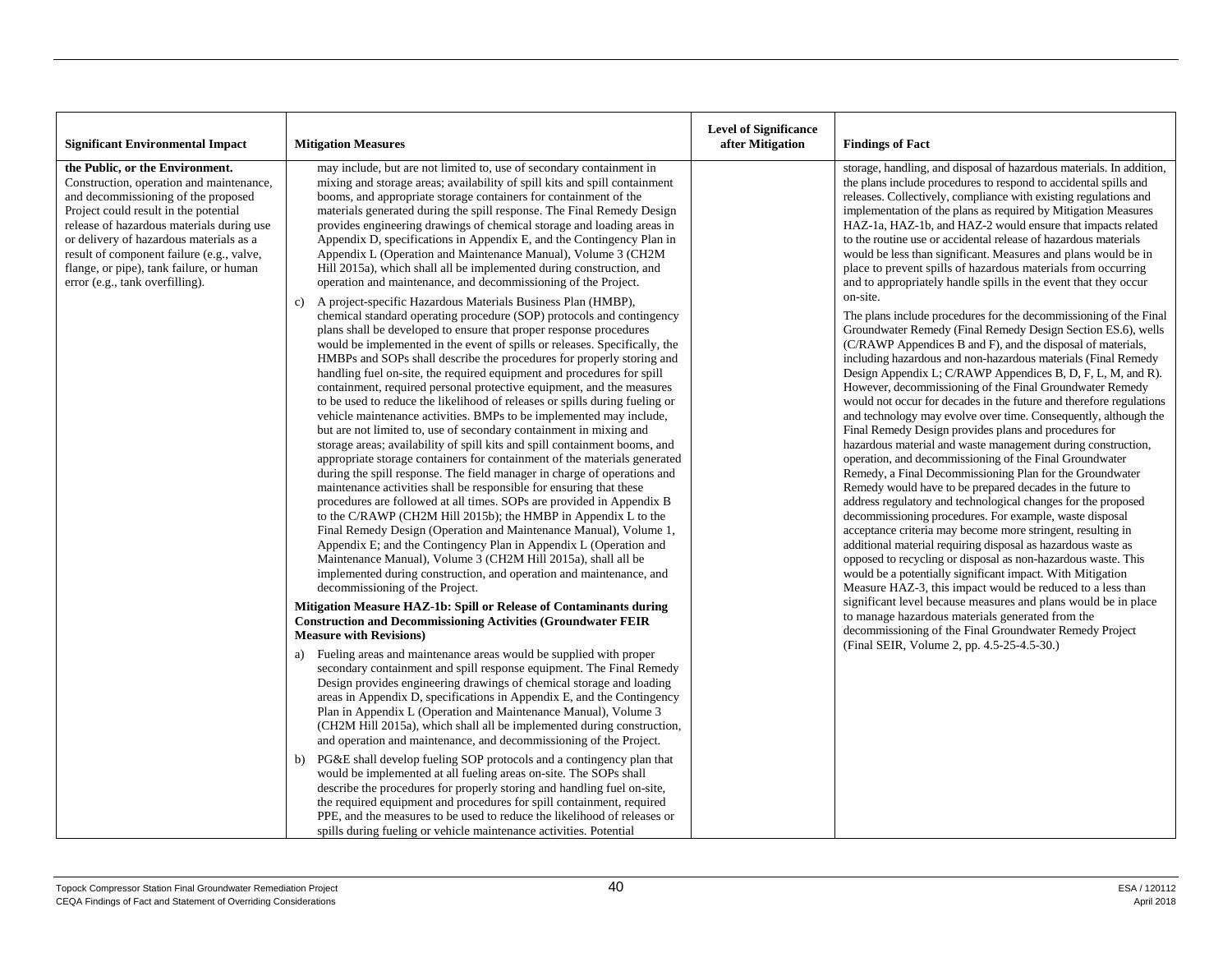| <b>Significant Environmental Impact</b> | <b>Mitigation Measures</b>                                                                                                                                                                                                                                                                                                                                                                                                                                                                                                                                                                                                                                                                                                                                                                                                                                                                                                                                                                                 | <b>Level of Significance</b><br>after Mitigation | <b>Findings of Fact</b> |
|-----------------------------------------|------------------------------------------------------------------------------------------------------------------------------------------------------------------------------------------------------------------------------------------------------------------------------------------------------------------------------------------------------------------------------------------------------------------------------------------------------------------------------------------------------------------------------------------------------------------------------------------------------------------------------------------------------------------------------------------------------------------------------------------------------------------------------------------------------------------------------------------------------------------------------------------------------------------------------------------------------------------------------------------------------------|--------------------------------------------------|-------------------------|
|                                         | measures include but are not limited to, fuel storage in bermed areas,<br>performing vehicle maintenance in paved and bermed areas, and<br>availability of spill kits for containment and cleanup of petroleum<br>releases. The field manager in charge of construction and<br>decommissioning activities shall be responsible for ensuring that these<br>procedures are followed at all times. SOPs are provided in Appendix B<br>(CH2M Hill 2015b); the HMBP in Appendix L (Operation and<br>Maintenance Manual), Volume 1, Appendix E; and the Contingency<br>Plan in Appendix L (Operation and Maintenance Manual), Volume 3<br>(CH2M Hill 2015a), shall all be implemented during construction, and<br>operation and maintenance, and decommissioning of the Project.                                                                                                                                                                                                                                 |                                                  |                         |
|                                         | PG&E shall comply with local, state, and federal regulations related to<br>$\mathbf{c}$ )<br>the bulk storage and management of fuels. The Final Remedy Design<br>provides engineering drawings of chemical storage and loading areas in<br>Appendix D; specifications in Appendix E (Operation and Maintenance<br>Manual), Volume 3; the HMBP in Appendix L (Operation and<br>Maintenance Manual), Volume 1, Appendix E; and the Contingency<br>Plan in Appendix L (Operation and Maintenance Manual), Volume 3<br>(CH2M Hill 2015a), which shall all be implemented during construction,<br>and operation and maintenance, and decommissioning of the Project.                                                                                                                                                                                                                                                                                                                                           |                                                  |                         |
|                                         | Mitigation Measure HAZ-2: Reasonably Foreseeable Releases of<br><b>Chemicals from Excavated or Disturbed Soil (Groundwater FEIR)</b><br><b>Measure with Revisions)</b>                                                                                                                                                                                                                                                                                                                                                                                                                                                                                                                                                                                                                                                                                                                                                                                                                                     |                                                  |                         |
|                                         | Subsequent to the Groundwater FEIR and in compliance with Groundwater<br>FEIR Mitigation Measure HAZ-2, PG&E developed a Final Construction<br>Health and Safety Plan provided in C/RAWP, Appendix D, and a Draft<br>Operation and Maintenance Health and Safety Plan in the Final Remedy<br>Design, Appendix L, Volume 5. A final Operation and Maintenance Health<br>and Safety Plan will be submitted to DTSC and DOI during the start-up<br>phase of the remedy, and should include any separate plans provided by<br>contractors. The health and safety plans include procedures to mitigate<br>potential hazards, which include the use of PPE, measures that provide<br>protection from physical and chemical hazards that may be present at the site,<br>decontamination procedures, and worker and health and safety monitoring<br>criteria to be implemented during construction. The worker health and safety<br>plans includes protective measures and PPE that are specific to the conditions |                                                  |                         |
|                                         | of concern and meet the requirements of the U.S. Occupational Safety and<br>Health Administration's (OSHA's) construction safety requirements and<br>Hazardous Waste Operations and Emergency Response Standard (29 CFR<br>1910.120). In accordance with OSHA requirements, appropriate training and<br>record keeping shall also be a part of the health and safety program. The<br>health and safety plans shall be certified by a Certified Industrial Hygienist in<br>accordance with OSHA regulations. The worker health and safety plan shall<br>be provided to the construction workers for review and all workers shall be<br>required to sign the plan, which will be kept on the construction site at all<br>times. Contractors and subcontractors may also provide their own health and                                                                                                                                                                                                         |                                                  |                         |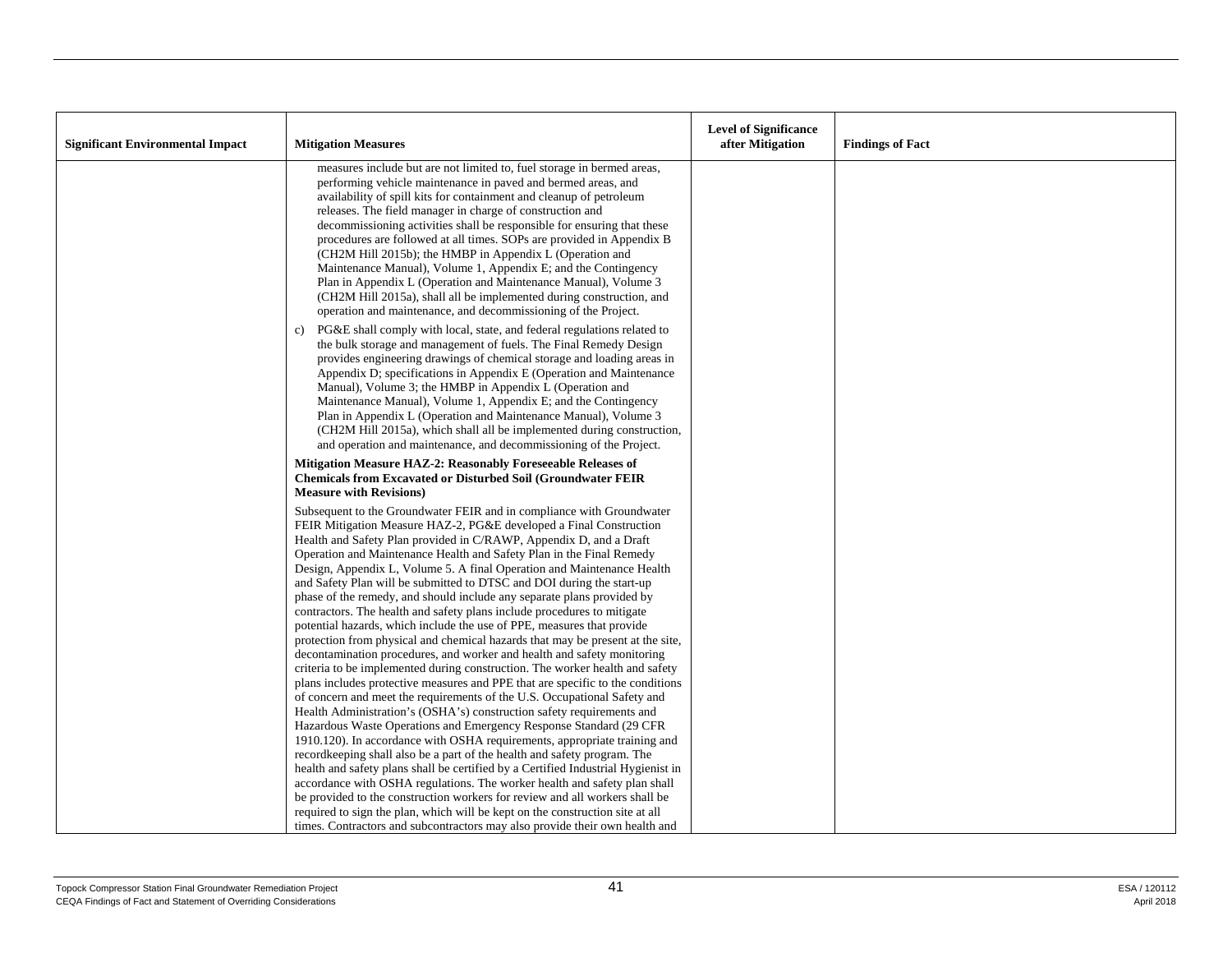| <b>Significant Environmental Impact</b> | <b>Mitigation Measures</b>                                                                                                                                                                                                                                                                                                                                                                                                                                                                                                                                                                                                                                                                                                                                                                                                                                                          | <b>Level of Significance</b><br>after Mitigation | <b>Findings of Fact</b> |
|-----------------------------------------|-------------------------------------------------------------------------------------------------------------------------------------------------------------------------------------------------------------------------------------------------------------------------------------------------------------------------------------------------------------------------------------------------------------------------------------------------------------------------------------------------------------------------------------------------------------------------------------------------------------------------------------------------------------------------------------------------------------------------------------------------------------------------------------------------------------------------------------------------------------------------------------|--------------------------------------------------|-------------------------|
|                                         | safety plans, providing the contractors and subcontractors health and safety<br>plans are compliant with OSHA requirements and have been provided to<br>PG&E and DTSC for review.                                                                                                                                                                                                                                                                                                                                                                                                                                                                                                                                                                                                                                                                                                   |                                                  |                         |
|                                         | Worker safety training shall occur prior to initiation of ground- disturbing<br>activities. Training shall include the review of all health and safety measures<br>and procedures. All workers and engineering inspectors at the site shall<br>provide written acknowledgement that the soils management plan (discussed<br>below), worker health and safety plan, and any existing community health<br>and safety plan were reviewed and training was received prior to<br>commencement of construction activities.                                                                                                                                                                                                                                                                                                                                                                |                                                  |                         |
|                                         | The following are specific elements and directives that shall be included in<br>the health and safety plan and implemented by PG&E during construction,<br>operation and maintenance, and decommissioning of this project:                                                                                                                                                                                                                                                                                                                                                                                                                                                                                                                                                                                                                                                          |                                                  |                         |
|                                         | Vehicles traveling on unpaved roadways or surfaces would be directed<br>a)<br>to avoid traveling in areas where contaminated soils are known to be<br>present; vehicle speeds shall be controlled (e.g., limited to 15 mph or<br>slower) to limit generation of dust; measures, such as wetting of<br>surfaces, will be employed to prevent dust generation by vehicular traffic<br>or other dust-generating work activities.                                                                                                                                                                                                                                                                                                                                                                                                                                                       |                                                  |                         |
|                                         | b) Pre-mobilization planning shall occur during which the likelihood of<br>encountering contaminated soils shall be reviewed along with the<br>Hazardous Materials Business Plan, site-specific health and safety plan,<br>and SOPs so that the procedures are followed and the contingencies for<br>handling contaminated soils are in-place prior to implementing the field<br>operations.                                                                                                                                                                                                                                                                                                                                                                                                                                                                                        |                                                  |                         |
|                                         | Should evidence of contaminated soil be identified during ground-<br>c)<br>disturbing activities (e.g., noxious odors, discolored soil), work in this<br>area will immediately cease until soil samples can be collected and<br>analyzed for the presence of contaminants as directed by the site<br>supervisor or the site safety officer. Contaminated soil shall be managed<br>and disposed of in accordance with the Project-specific health and safety<br>plan and soil management plan. The health and safety plan and soil<br>management plan shall be reviewed by DTSC before beginning any<br>ground-disturbing activities. While the Project is exempt from the<br>requirements of the San Bernardino County Division of Environmental<br>Health, the health and safety plan shall be prepared in general<br>accordance with the substantive requirements of this agency. |                                                  |                         |
|                                         | In the event that drilling sites must be located within areas of suspected<br>d)<br>soil contamination, the appropriate PPE shall be worn by all personnel<br>working in these areas and methods specified in the health and safety<br>plan used to control the generation of dust. When working in these areas,<br>personnel shall be required to follow all guidance presented in the site-<br>specific health and safety plan and soil management plan. The site-<br>specific health and safety plan shall include provisions for site control<br>such as, but not limited to, delineation of the exclusion, contaminant                                                                                                                                                                                                                                                         |                                                  |                         |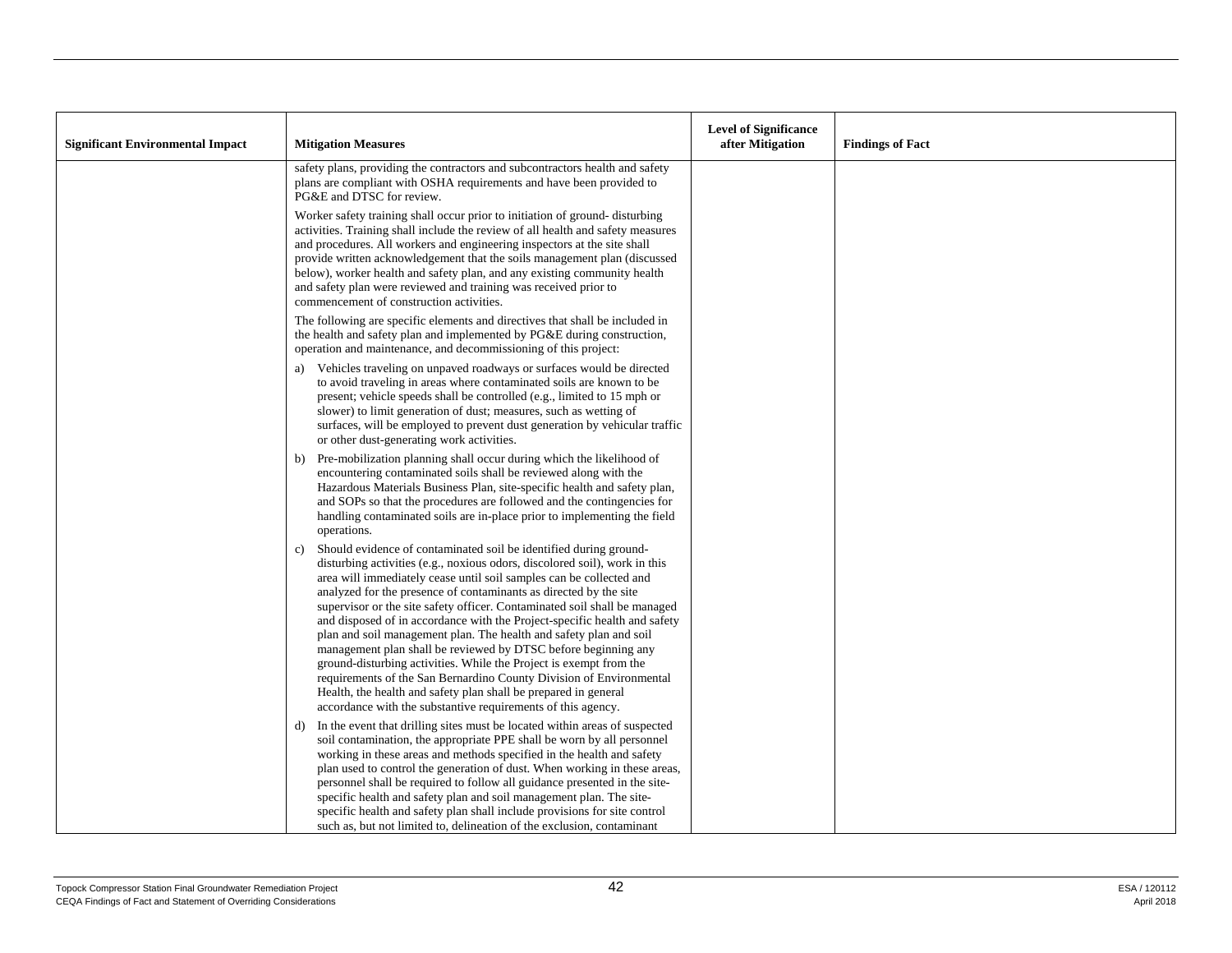| <b>Significant Environmental Impact</b>                                                                                                                                                                                                                                                                                                                       | <b>Mitigation Measures</b>                                                                                                                                                                                                                                                                                                                                                                                                                                                                                                                                                                                                                                                                                                                                                                                                                                                                                                                                                                                                                                                                                                                                                                                                                                                                                                                                                                                                                                                                               | <b>Level of Significance</b><br>after Mitigation | <b>Findings of Fact</b>                                                                                                                                                                                                                                                                                                                                                                                                                                                    |
|---------------------------------------------------------------------------------------------------------------------------------------------------------------------------------------------------------------------------------------------------------------------------------------------------------------------------------------------------------------|----------------------------------------------------------------------------------------------------------------------------------------------------------------------------------------------------------------------------------------------------------------------------------------------------------------------------------------------------------------------------------------------------------------------------------------------------------------------------------------------------------------------------------------------------------------------------------------------------------------------------------------------------------------------------------------------------------------------------------------------------------------------------------------------------------------------------------------------------------------------------------------------------------------------------------------------------------------------------------------------------------------------------------------------------------------------------------------------------------------------------------------------------------------------------------------------------------------------------------------------------------------------------------------------------------------------------------------------------------------------------------------------------------------------------------------------------------------------------------------------------------|--------------------------------------------------|----------------------------------------------------------------------------------------------------------------------------------------------------------------------------------------------------------------------------------------------------------------------------------------------------------------------------------------------------------------------------------------------------------------------------------------------------------------------------|
|                                                                                                                                                                                                                                                                                                                                                               | reduction and support zones for each work area, decontamination<br>procedures, and procedures for the handling of contaminated soils and<br>other investigation derived wastes. Soil that is excavated shall be loaded<br>directly into containers such as roll-off bins; dust suppression methods<br>shall be used prior to and during loading of soils into the bins. Suspected<br>contaminated soils shall be segregated from suspected uncontaminated<br>soils.<br>Personnel working at the site shall be trained in Hazardous Waste<br>e)                                                                                                                                                                                                                                                                                                                                                                                                                                                                                                                                                                                                                                                                                                                                                                                                                                                                                                                                                           |                                                  |                                                                                                                                                                                                                                                                                                                                                                                                                                                                            |
|                                                                                                                                                                                                                                                                                                                                                               | Operations.<br>All soil excavated and placed in roll-off bins or trucks for transportation<br>f)<br>off-site shall be covered with a tarp or rigid closure before transporting,<br>and personnel working in the area shall be positioned upwind of the<br>loading location, as practicable.                                                                                                                                                                                                                                                                                                                                                                                                                                                                                                                                                                                                                                                                                                                                                                                                                                                                                                                                                                                                                                                                                                                                                                                                              |                                                  |                                                                                                                                                                                                                                                                                                                                                                                                                                                                            |
|                                                                                                                                                                                                                                                                                                                                                               | Mitigation Measure HAZ-3: Final Groundwater Remedy<br><b>Decommissioning Plan (New Measure)</b>                                                                                                                                                                                                                                                                                                                                                                                                                                                                                                                                                                                                                                                                                                                                                                                                                                                                                                                                                                                                                                                                                                                                                                                                                                                                                                                                                                                                          |                                                  |                                                                                                                                                                                                                                                                                                                                                                                                                                                                            |
|                                                                                                                                                                                                                                                                                                                                                               | Upon achieving the Remedial Action Objectives for the groundwater remedy,<br>PG&E shall provide a written request with documentation to the DTSC and<br>DOI requesting approval for decommissioning the groundwater remedy.<br>Upon approval from DTSC and DOI, PG&E shall then prepare and submit a<br>Final Groundwater Remedy Decommissioning Plan within 120 days to<br>DTSC and DOI for their review and approval. This plan shall comply with<br>the requirements in the Programmatic Agreement (BLM 2010), the Cultural<br>and Historic Properties Management Plan (BLM 2012), the Consent Decree<br>and Appendix C, Scope of Work, to Consent Decree (DOI 2013) (or<br>functional equivalent if those document names change in the future), and the<br>mitigation measures included within this SEIR. This plan shall include the<br>decommissioning specifications and procedures currently described in the<br>Final Remedy Design, but shall be updated to incorporate technology and<br>regulatory changes, if any. In particular, the updated Final Groundwater<br>Remedy Decommissioning Plan shall check for updates to waste disposal<br>acceptance criteria to identify the appropriate disposal or recycling facilities<br>for the Final Groundwater Remedy infrastructure to be removed, and for<br>changes in well abandonment procedures by regulatory agencies (the States<br>of California and Arizona, and the Counties of San Bernardino [California]<br>and Mohave [Arizona]). |                                                  |                                                                                                                                                                                                                                                                                                                                                                                                                                                                            |
| <b>Hydrology and Water Quality</b>                                                                                                                                                                                                                                                                                                                            |                                                                                                                                                                                                                                                                                                                                                                                                                                                                                                                                                                                                                                                                                                                                                                                                                                                                                                                                                                                                                                                                                                                                                                                                                                                                                                                                                                                                                                                                                                          |                                                  |                                                                                                                                                                                                                                                                                                                                                                                                                                                                            |
| <b>Impact HYDRO-1: Exceedance of</b><br><b>Water Quality Standards, Violation of</b><br><b>Waste Discharge Requirements, or</b><br><b>Degradation of Water Quality.</b> The<br>ground disturbing activities associated<br>with constructing the Final Groundwater<br>Remedy Project, use of carbon substrate<br>to be injected into the aquifer or the use of | Groundwater FEIR Mitigation Measure HYDRO-1, Exceedance of<br>Water Quality Standards (Groundwater FEIR Measure with Revisions).<br>Mitigation Measures HYDRO-1a/2a/3a: Construction Best Management<br><b>Practices Plan (Groundwater FEIR Measure with Revisions).</b> Subsequent<br>to the Groundwater FEIR and as noted in the Regulatory Background, the<br>Construction General Permits were updated for California (2014) and<br>Arizona (2013). In compliance with the Groundwater FEIR Mitigation<br>Measures HYDRO-1, HYDRO-2, and HYDRO-3, and incorporating the                                                                                                                                                                                                                                                                                                                                                                                                                                                                                                                                                                                                                                                                                                                                                                                                                                                                                                                              | Less than Significant                            | <b>Finding:</b> DTSC finds that changes or alterations have been<br>required in, or incorporated into, the Project that avoid<br>potentially significant environmental effects as identified in the<br>Final SEIR.<br><b>Facts in Support of Finding:</b> Implementation of Mitigation<br>Measure HYDRO-1a/2a/3a, HYDRO-4, HYDRO-5 and<br>HYDRO-6 would minimize Project impacts associated with the<br>use of carbon substrate to be injected into the aquifer or the use |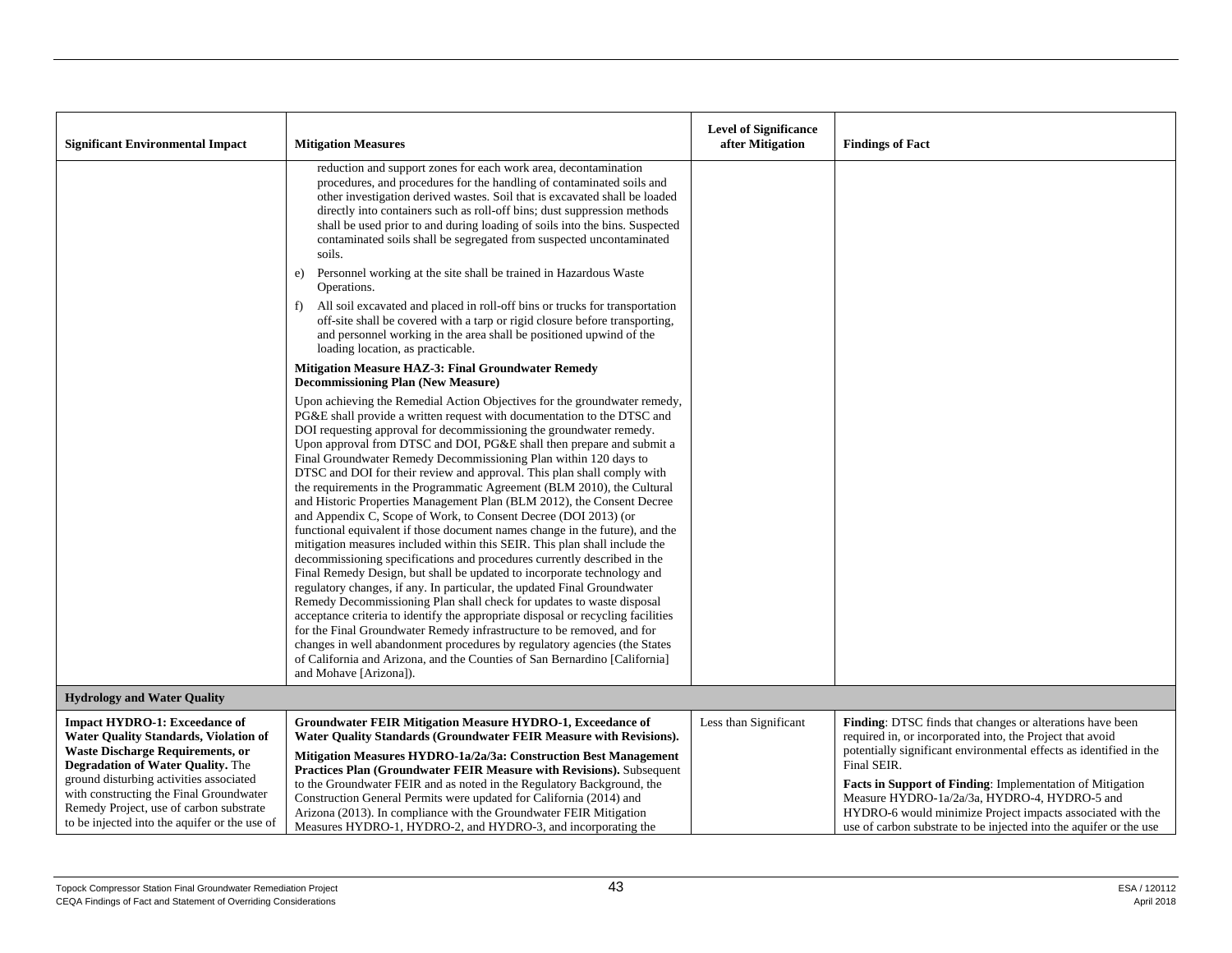| <b>Significant Environmental Impact</b>                                                                                                                                                                                                                                                                                                                                   | <b>Mitigation Measures</b>                                                                                                                                                                                                                                                                                                                                                                                                                                                                                                                                                                                                                                                      | <b>Level of Significance</b><br>after Mitigation | <b>Findings of Fact</b>                                                                                                                                                                                                                                                                                        |
|---------------------------------------------------------------------------------------------------------------------------------------------------------------------------------------------------------------------------------------------------------------------------------------------------------------------------------------------------------------------------|---------------------------------------------------------------------------------------------------------------------------------------------------------------------------------------------------------------------------------------------------------------------------------------------------------------------------------------------------------------------------------------------------------------------------------------------------------------------------------------------------------------------------------------------------------------------------------------------------------------------------------------------------------------------------------|--------------------------------------------------|----------------------------------------------------------------------------------------------------------------------------------------------------------------------------------------------------------------------------------------------------------------------------------------------------------------|
| Arizona freshwater, the generation of<br>byproducts above water quality<br>objectives, the discharge of remedy-<br>produced water to the TCS Evaporation<br>Ponds, and runoff associated with the<br>soils stockpiling could result in the<br>exceedance of water quality standards,<br>violation of waste discharge requirements,<br>or substantial degradation of water | construction general permit updates, PG&E prepared a BMP Plan for<br>construction activities (C/RAWP, Appendix M; CH2M 2015b). The BMP<br>Plan complies with the substantive requirements of the California and<br>Arizona Construction General Permits, as well as all other applicable federal,<br>state, and local permit and regulatory requirements, even if a permit is not<br>required pursuant to CERCLA, for purposes of ensuring the protection of<br>receiving water quality. Details of the BMPs are provided in the BMP Plan<br>and are summarized below. Site workers shall be trained in the<br>implementation of these BMPs.                                    |                                                  | of Arizona freshwater, the generation of byproducts above water<br>quality objectives, the discharge of remedy-produced water to<br>the TCS Evaporation Ponds, and runoff associated with the soils<br>stockpiling impact to a level of less than significant. (Final<br>SEIR, Volume 2, pp. 4.6-53 - 4.6-64.) |
| quality.                                                                                                                                                                                                                                                                                                                                                                  | Erosion Control BMPs: The following measures shall be used to reduce<br>erosion and control sediment:                                                                                                                                                                                                                                                                                                                                                                                                                                                                                                                                                                           |                                                  |                                                                                                                                                                                                                                                                                                                |
|                                                                                                                                                                                                                                                                                                                                                                           | Preservation of Existing Vegetation – Existing vegetation will be<br>preserved to the maximum extent practicable to facilitate protection of<br>surfaces from erosion and help control sediments. To the extent<br>practical, remedy facilities have been located on previously disturbed<br>areas. In the event that existing vegetation needs to be disturbed, areas<br>that need to be preserved will be identified by a qualified biologist and<br>marked with temporary fencing. Site workers will be informed of the<br>limits of disturbance within the construction site and will be instructed to<br>keep clear of delineated areas.                                   |                                                  |                                                                                                                                                                                                                                                                                                                |
|                                                                                                                                                                                                                                                                                                                                                                           | Geotextiles and Mats – Natural (e.g., excelsior, straw, coconut) or<br>synthetic (usually polyethylene) materials will be used to reduce soil<br>erosion by wind or water.                                                                                                                                                                                                                                                                                                                                                                                                                                                                                                      |                                                  |                                                                                                                                                                                                                                                                                                                |
|                                                                                                                                                                                                                                                                                                                                                                           | Road Preparation and Maintenance – During road preparation activities,<br>$\bullet$<br>loose sediment will be uniformly compacted, consistent with the<br>substantive San Bernardino County Building and Land Use Services<br>Department requirements, to aid in reducing wind erosion. Ongoing road<br>maintenance will include: (1) visual inspections to identify areas of<br>erosion, (2) localized road repair and regrading, installation, and<br>maintenance of erosion control features such as berms, silt fences, or<br>straw wattles, (3) grading for road smoothness, and (4) measures to<br>reduce water erosion, such as clearing ditches and culverts of debris. |                                                  |                                                                                                                                                                                                                                                                                                                |
|                                                                                                                                                                                                                                                                                                                                                                           | Sediment Control BMPs – The following materials would be used to retain<br>sediment in place where soil is being disturbed by construction processes, to<br>intercept runoff and reduce flow velocity, and to allow sediment to settle<br>from runoff before water leaves the construction site.                                                                                                                                                                                                                                                                                                                                                                                |                                                  |                                                                                                                                                                                                                                                                                                                |
|                                                                                                                                                                                                                                                                                                                                                                           | Silt Fences – Silt fences are typically used in combination with sediment<br>$\bullet$<br>basins and sediment traps as erosion control measures.                                                                                                                                                                                                                                                                                                                                                                                                                                                                                                                                |                                                  |                                                                                                                                                                                                                                                                                                                |
|                                                                                                                                                                                                                                                                                                                                                                           | Fiber Rolls/Sediment Wattles – These consist of aspen wood excelsior,<br>$\bullet$<br>straw, flax, or other similar materials rolled and bound into tight tubular<br>rolls and placed on the face of slopes at regular intervals, depending on<br>steepness of slopes. Fiber rolls/sediment wattles will be inspected prior<br>to a forecasted rain event and after rain events to ensure the fiber rolls                                                                                                                                                                                                                                                                       |                                                  |                                                                                                                                                                                                                                                                                                                |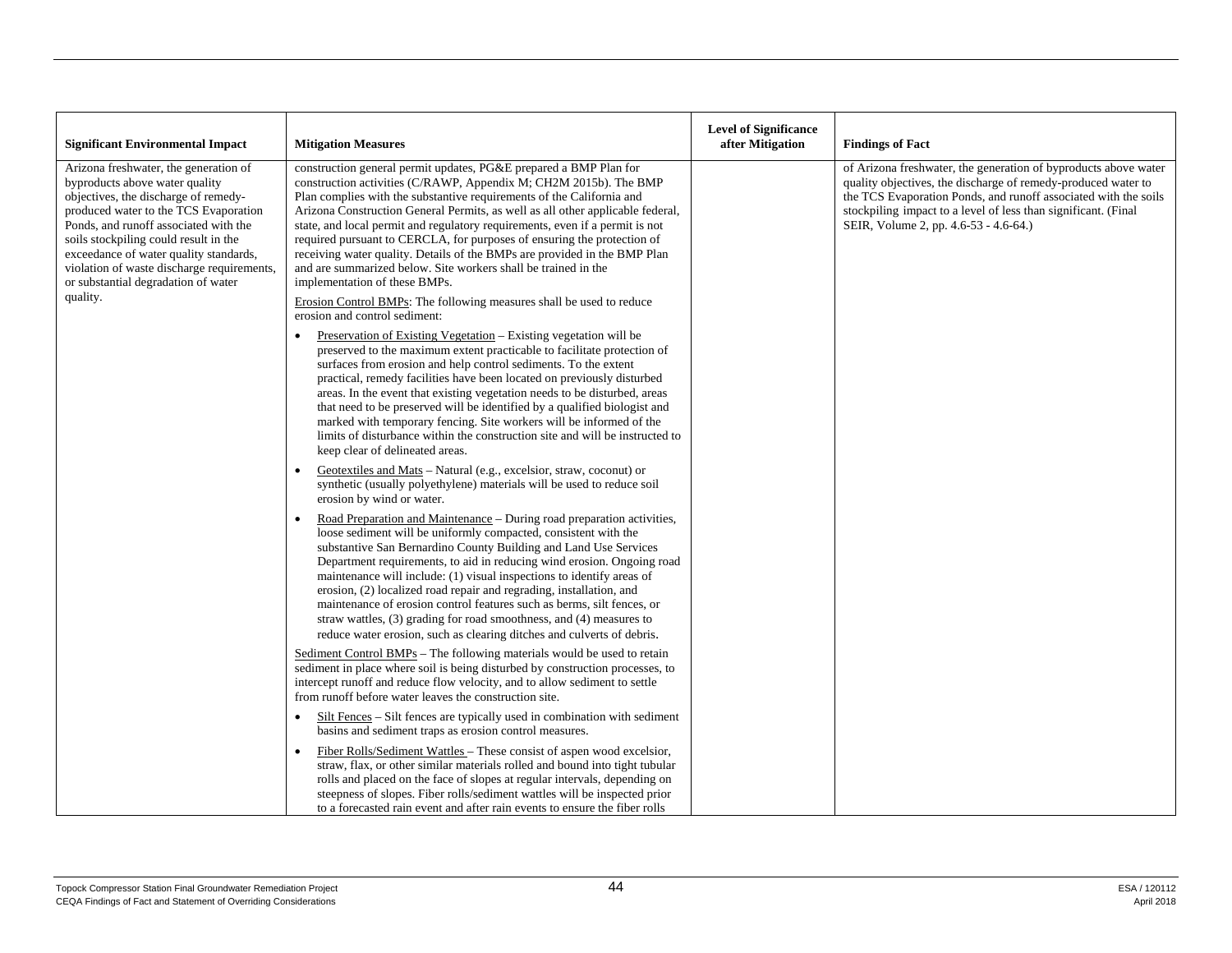| <b>Significant Environmental Impact</b> | <b>Mitigation Measures</b>                                                                                                                                                                                                                                                                                                                                                                                                                                                                                                                                                                                                                                                | <b>Level of Significance</b><br>after Mitigation | <b>Findings of Fact</b> |
|-----------------------------------------|---------------------------------------------------------------------------------------------------------------------------------------------------------------------------------------------------------------------------------------------------------------------------------------------------------------------------------------------------------------------------------------------------------------------------------------------------------------------------------------------------------------------------------------------------------------------------------------------------------------------------------------------------------------------------|--------------------------------------------------|-------------------------|
|                                         | are working properly. Sediment accumulated by the fiber rolls will be<br>removed to maintain the effectiveness of the fiber rolls.                                                                                                                                                                                                                                                                                                                                                                                                                                                                                                                                        |                                                  |                         |
|                                         | Gravel Bag Berms – Gravel bag berms can be used as an alternative to<br>$\bullet$<br>fiber rolls and sediment wattles. If used, they will be installed prior to<br>rain events to form a barrier to intercept runoff or reduce its velocity.<br>Gravel bags will also be used, if necessary, during trenching activities<br>when stockpiles are on-site. In the event that gravel bag berms are used<br>as perimeter erosion control, bags will be stacked, one on top of the<br>other (two high). When used to anchor stockpiles, the bags will be<br>placed one high.                                                                                                   |                                                  |                         |
|                                         | Sandbag Berms - Sandbag berms can also be used as an alternative to<br>$\bullet$<br>fiber rolls and sediment wattles. If used, they will be installed prior to<br>rain events to form a barrier to intercept runoff or reduce its velocity.<br>Sandbags will also be used, if necessary, during trenching activities<br>when stockpiles are left overnight. In the event that sandbag berms are<br>needed, they will be placed around the staging area and trenching area.                                                                                                                                                                                                |                                                  |                         |
|                                         | Straw-Bale Barriers – Straw-bale barriers can also be used as an<br>$\bullet$<br>alternative to fiber rolls, gravel bag berms, and sandbag berms.                                                                                                                                                                                                                                                                                                                                                                                                                                                                                                                         |                                                  |                         |
|                                         | Material Delivery and Storage – Proper management practices for delivery<br>and storage of materials will be implemented to ensure minimal discharge or<br>elimination of discharge of these materials to the storm drain systems or<br>waterways. Construction materials and equipment will be parked and stored<br>in the staging area. Materials subject to erosion from rain events within the<br>storage area will be covered during nonworking days and prior to and during<br>rain events. Storage and transfer of toxic or hazardous materials (e.g.,<br>ethanol, acids for well cleaning) will be on impervious surfaces appropriate<br>to the stored materials. |                                                  |                         |
|                                         | Material Use – Proper use of materials will be implemented to ensure<br>minimal or complete elimination of discharge to the storm drain systems or<br>waterways. Spill cleanup materials will be kept near the construction and<br>staging areas. Leaks and spills will be cleaned up immediately using proper<br>absorbent materials, which will then be disposed of as hazardous waste,<br>unless determined to be non-hazardous waste.                                                                                                                                                                                                                                 |                                                  |                         |
|                                         | Stockpile Management – Stockpile management was discussed above in<br>"Runoff from Soil Stockpile at Soil Processing Area."                                                                                                                                                                                                                                                                                                                                                                                                                                                                                                                                               |                                                  |                         |
|                                         | Spill Prevention and Control - Spill prevention and control procedures and<br>practices will be implemented in conjunction with the Waste Management<br>Plan to prevent and control spills anytime chemicals and/or hazardous<br>materials are stored on the construction site. Leaks and spills will be<br>immediately cleaned up to the extent possible using absorbent materials,                                                                                                                                                                                                                                                                                      |                                                  |                         |
|                                         | which will then be disposed of properly. Leaks and spills shall not be covered<br>and/or buried or washed with water. Kits with appropriate spill response<br>equipment will be kept near the construction and staging areas. The materials<br>used for cleaning will not be allowed to enter storm drains or watercourses                                                                                                                                                                                                                                                                                                                                                |                                                  |                         |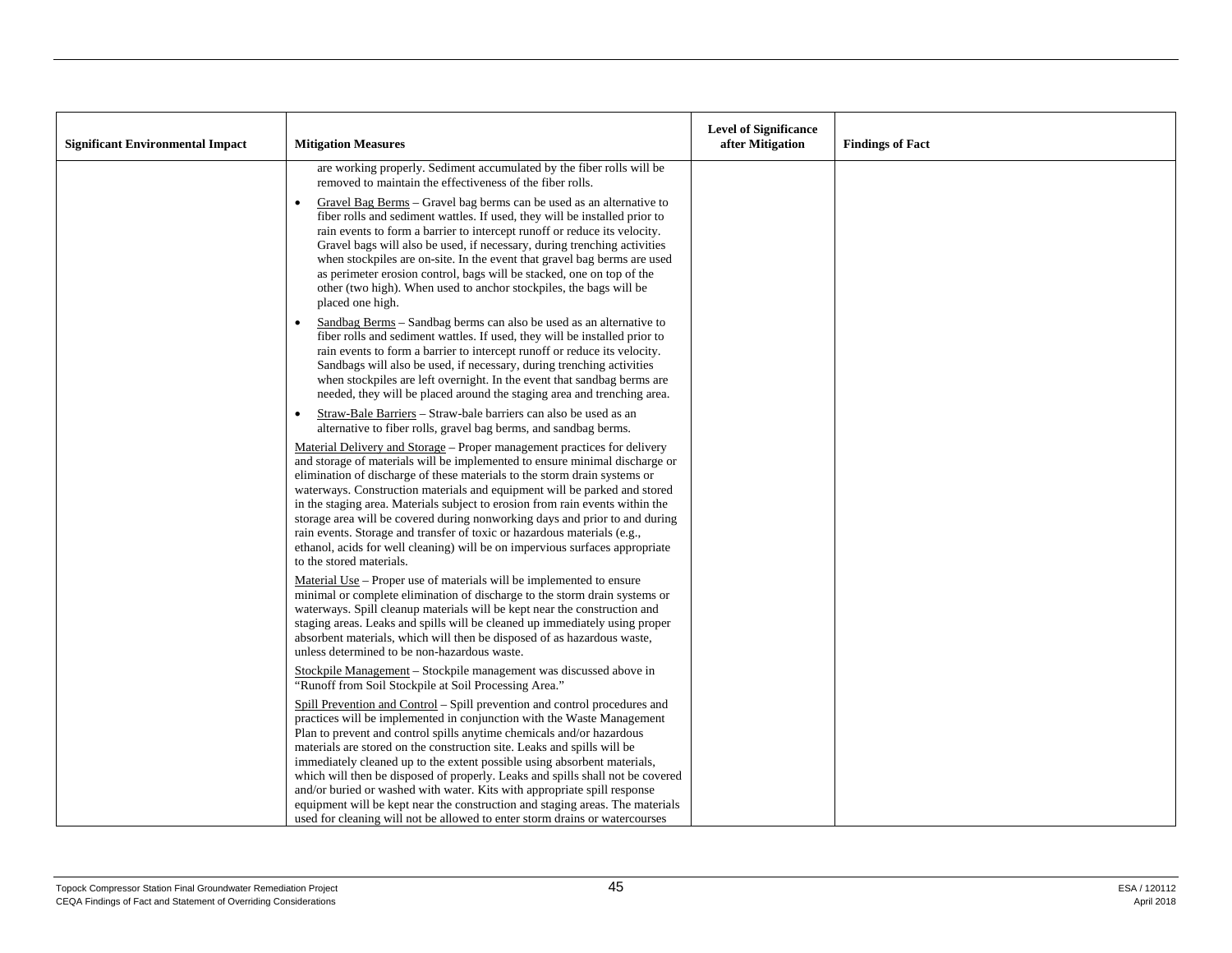| <b>Significant Environmental Impact</b> | <b>Mitigation Measures</b>                                                                                                                                                                                                                                                                                                                                                                                                                                                                                                                                                                                                                                                                                                                                                                                                                                                                                                                                                                                                                                                                | <b>Level of Significance</b><br>after Mitigation | <b>Findings of Fact</b> |
|-----------------------------------------|-------------------------------------------------------------------------------------------------------------------------------------------------------------------------------------------------------------------------------------------------------------------------------------------------------------------------------------------------------------------------------------------------------------------------------------------------------------------------------------------------------------------------------------------------------------------------------------------------------------------------------------------------------------------------------------------------------------------------------------------------------------------------------------------------------------------------------------------------------------------------------------------------------------------------------------------------------------------------------------------------------------------------------------------------------------------------------------------|--------------------------------------------------|-------------------------|
|                                         | and will be collected and disposed of in accordance with BMPs. In particular,<br>absorbents used to clean up spills of hazardous materials or waste must be<br>managed as hazardous waste unless characterized as non-hazardous.                                                                                                                                                                                                                                                                                                                                                                                                                                                                                                                                                                                                                                                                                                                                                                                                                                                          |                                                  |                         |
|                                         | Solid Waste Management – Solid waste management procedures and<br>practices will be implemented at the beginning and throughout the Project.<br>Solid waste, consisting primarily of asphalt concrete waste, shall be loaded<br>directly onto trucks for off-site disposal. Loose debris will be picked up<br>daily. Trash and scrap receptacles shall be placed at convenient locations to<br>promote proper disposal of solid wastes. Receptacles shall be provided with<br>lids or covers to prevent windblown litter. Hazardous wastes shall be<br>accumulated at appropriate collection locations following appropriate<br>labeling and management requirements pursuant to Title 22, California Code<br>of Regulations.                                                                                                                                                                                                                                                                                                                                                             |                                                  |                         |
|                                         | Concrete Waste Management - Concrete waste management procedures will<br>be implemented where concrete is used as a construction material or where<br>concrete dust and debris result from demolition activities. The concrete waste<br>containers will be placed a minimum 50 feet from any drainage ways.<br>Washouts will include secondary containment so that there is no discharge<br>into the underlying soil and onto the surrounding areas. Watertight containers<br>with lids and secondary containment, manufactured for the expressed<br>purpose of containing waste concrete and its liquid residue, may be used.<br>Containers will be emptied or removed from the project site when 75 percent<br>of the full capacity has been reached.                                                                                                                                                                                                                                                                                                                                   |                                                  |                         |
|                                         | Sanitary/Septic Waste Management - Sanitary/septic waste management<br>procedures and practices are implemented at construction sites when a<br>temporary or portable sanitary/septic waste system exists. Sanitary facilities<br>will be located away from Staging Areas 6 and 7 (due to proximity to<br>culturally sensitive areas), drainage facilities, waterways, and from traffic<br>circulation. In the event of high winds or a risk of high winds, temporary<br>sanitary facilities will be secured with spikes or weighed down to prevent<br>overturning. The sanitation subcontractor will monitor on-site sanitary/septic<br>waste storage and disposal procedures on a weekly basis in accordance with<br>the sanitary/septic waste management BMPs. Wastewater will not be<br>discharged or buried. Waste will be removed and disposed off-site. Regular<br>waste collection should be arranged before facilities overflow. The sanitary<br>facility will be located a minimum of 50 feet away from drainage facilities<br>and away from waterways and traffic circulation. |                                                  |                         |
|                                         | Liquid Waste Management – Liquid waste management procedures will be<br>employed to prevent the discharge of pollutants from liquid waste to the<br>storm drain systems or watercourses. Liquid waste management will be<br>applied if non-hazardous residuals or wastes are generated by construction<br>activities.<br>Tracking Control BMPs - A temporary construction entrance is defined as a<br>stabilized point of entrance/exit to a construction site to reduce the tracking<br>of mud and dirt onto private or public paved roads by construction vehicles.                                                                                                                                                                                                                                                                                                                                                                                                                                                                                                                     |                                                  |                         |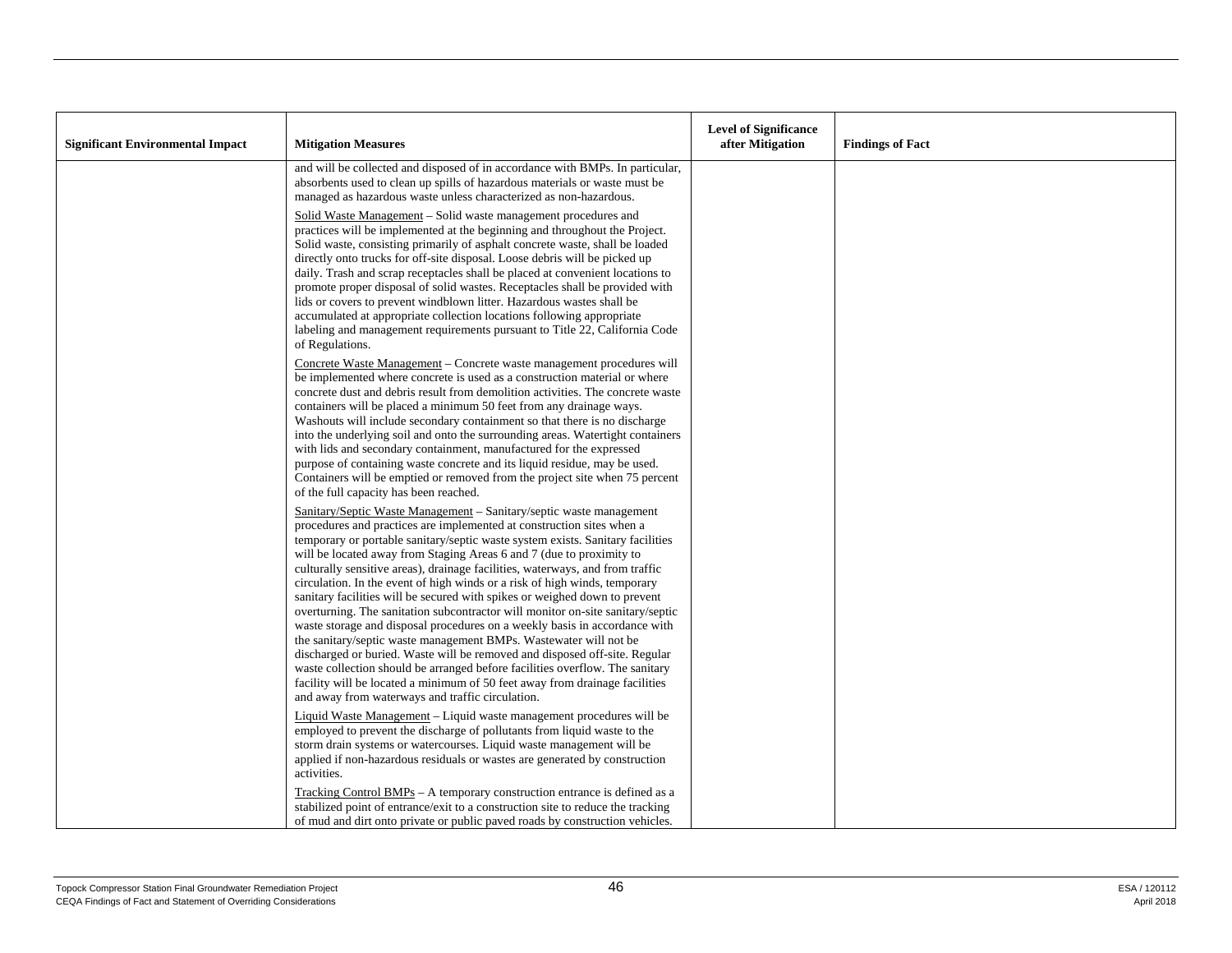| <b>Significant Environmental Impact</b> | <b>Mitigation Measures</b>                                                                                                                                                                                                                                                                                                                                                                                                                                                                                                                                                                                                          | <b>Level of Significance</b><br>after Mitigation | <b>Findings of Fact</b> |
|-----------------------------------------|-------------------------------------------------------------------------------------------------------------------------------------------------------------------------------------------------------------------------------------------------------------------------------------------------------------------------------------------------------------------------------------------------------------------------------------------------------------------------------------------------------------------------------------------------------------------------------------------------------------------------------------|--------------------------------------------------|-------------------------|
|                                         | A temporary construction entrance will be established at applicable paved<br>intersections and entry points to prevent sediment tracking. The temporary<br>construction entrance will be inspected routinely.                                                                                                                                                                                                                                                                                                                                                                                                                       |                                                  |                         |
|                                         | Good Housekeeping BMPs - Good housekeeping measures will be<br>implemented on-site for the duration of the project and include the following:                                                                                                                                                                                                                                                                                                                                                                                                                                                                                       |                                                  |                         |
|                                         | Store chemicals in watertight containers (with appropriate secondary<br>containment) in a completely enclosed storage cabinet, trailer, or sealed<br>drums shed to prevent spillage and leakage.                                                                                                                                                                                                                                                                                                                                                                                                                                    |                                                  |                         |
|                                         | Minimize exposure of construction materials to precipitation.<br>$\bullet$                                                                                                                                                                                                                                                                                                                                                                                                                                                                                                                                                          |                                                  |                         |
|                                         | Cover waste disposal containers at the end of every business day and<br>during rain events.                                                                                                                                                                                                                                                                                                                                                                                                                                                                                                                                         |                                                  |                         |
|                                         | Prevent discharges from waste disposal containers to the stormwater<br>drainage system or receiving water.                                                                                                                                                                                                                                                                                                                                                                                                                                                                                                                          |                                                  |                         |
|                                         | Prevent oil, grease, or fuel from leaking into the ground, storm drains, or<br>surface waters.                                                                                                                                                                                                                                                                                                                                                                                                                                                                                                                                      |                                                  |                         |
|                                         | Immediately clean up leaked material and dispose of properly.<br>$\bullet$                                                                                                                                                                                                                                                                                                                                                                                                                                                                                                                                                          |                                                  |                         |
|                                         | Establish and maintain effective perimeter controls and stabilize<br>construction entrances and exits to control erosion and sediment<br>discharges from the site.                                                                                                                                                                                                                                                                                                                                                                                                                                                                  |                                                  |                         |
|                                         | Conduct regular stormwater tailgate meetings with the workforce when<br>$\bullet$<br>the project is staffed and work is under way.                                                                                                                                                                                                                                                                                                                                                                                                                                                                                                  |                                                  |                         |
|                                         | Mitigation Measure HYDRO-1b/2b/3b: O&M SWPPP (Groundwater<br>FEIR Measure with Revisions). Subsequent to the Groundwater FEIR and<br>in compliance with the Groundwater FEIR Mitigation Measures HYDRO-1,<br>HYDRO-2, and HYDRO-3, PG&E prepared a SWPPP for operation and<br>maintenance activities (O&M SWPPP; Final Remedy Design, Appendix L,<br>Volume 1, Appendix D; CH2M Hill 2015a) to comply with the substantive<br>requirements of the 2015 California General Industrial Storm Water Permit.<br>The O&M SWPPP requires the BMPs summarized below. Site workers shall<br>be trained in the implementation of these BMPs. |                                                  |                         |
|                                         | Good Housekeeping, including:                                                                                                                                                                                                                                                                                                                                                                                                                                                                                                                                                                                                       |                                                  |                         |
|                                         | Observe all outdoor areas associated with industrial activity; including<br>storm water discharge locations, drainage areas, conveyance systems,<br>waste handling/disposal areas, and perimeter areas impacted by off-<br>facility materials or storm water run-on to determine housekeeping<br>needs. Clean and dispose of properly any identified debris, waste, spills,<br>tracked materials, or leaked materials                                                                                                                                                                                                               |                                                  |                         |
|                                         | Minimize or prevent material tracking                                                                                                                                                                                                                                                                                                                                                                                                                                                                                                                                                                                               |                                                  |                         |
|                                         | Minimize dust generated from industrial materials or activities                                                                                                                                                                                                                                                                                                                                                                                                                                                                                                                                                                     |                                                  |                         |
|                                         | Ensure that all facility areas impacted by rinse/wash waters are cleaned<br>as soon as possible                                                                                                                                                                                                                                                                                                                                                                                                                                                                                                                                     |                                                  |                         |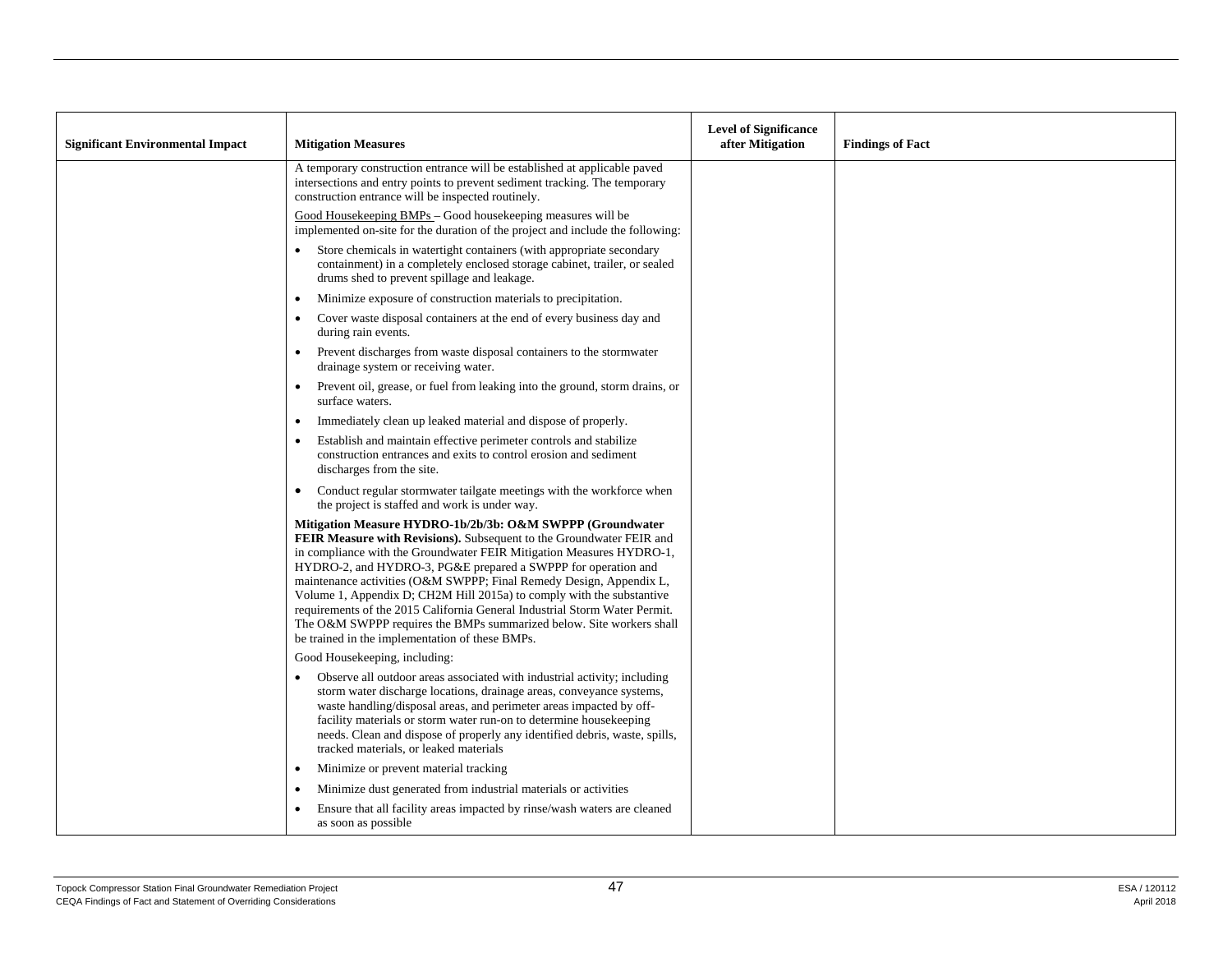| <b>Significant Environmental Impact</b> | <b>Mitigation Measures</b>                                                                                                                                                        | <b>Level of Significance</b><br>after Mitigation | <b>Findings of Fact</b> |
|-----------------------------------------|-----------------------------------------------------------------------------------------------------------------------------------------------------------------------------------|--------------------------------------------------|-------------------------|
|                                         | Cover all stored industrial materials that can be readily mobilized by<br>contact with storm water                                                                                |                                                  |                         |
|                                         | Contain all stored non-solid industrial materials or wastes that can be<br>transported or dispersed by the wind or contact with storm water                                       |                                                  |                         |
|                                         | Prevent disposal of any rinse/wash waters or materials into the storm<br>$\bullet$<br>water conveyance system                                                                     |                                                  |                         |
|                                         | Minimize stormwater discharges from non-industrial areas (e.g.,<br>stormwater flows from employee parking area) that contact industrial<br>areas of the facility                  |                                                  |                         |
|                                         | Minimize authorized non-storm water discharges from non-industrial<br>areas (e.g., potable water, fire hydrant testing) that contact industrial<br>areas of the facility          |                                                  |                         |
|                                         | Preventive Maintenance, including:                                                                                                                                                |                                                  |                         |
|                                         | Identify all equipment and systems used outdoors that may spill or leak<br>pollutants                                                                                             |                                                  |                         |
|                                         | Observe the identified equipment and systems to detect leaks, or identify<br>conditions that may result in the development of leaks                                               |                                                  |                         |
|                                         | Establish inspection schedule and maintenance schedule of identified<br>equipment and systems                                                                                     |                                                  |                         |
|                                         | Establish procedures for prompt maintenance and repair of equipment,<br>and maintenance of systems when conditions exist that may result in the<br>development of spills or leaks |                                                  |                         |
|                                         | Material Handling and Waste Management, including:                                                                                                                                |                                                  |                         |
|                                         | Prevent or minimize handling of industrial materials or wastes that can<br>$\bullet$<br>be readily mobilized by contact with stormwater during a storm event                      |                                                  |                         |
|                                         | Contain all stored non-solid industrial materials or wastes that can be<br>transported or dispersed by the wind, erosion or contact with stormwater<br>during handling            |                                                  |                         |
|                                         | Cover industrial waste disposal containers and industrial material storage<br>$\bullet$<br>containers that contain industrial materials when not in use                           |                                                  |                         |
|                                         | Divert run-on and stormwater generated from within the facility away<br>from all stockpiled materials                                                                             |                                                  |                         |
|                                         | Clean all spills of industrial materials and/or wastes that occur during<br>$\bullet$<br>handling                                                                                 |                                                  |                         |
|                                         | Observe and clean as appropriate, any outdoor material/ or waste<br>handling equipment or containers that can be contaminated by contact<br>with industrial materials or wastes   |                                                  |                         |
|                                         | Erosion and Sediment Controls, including:                                                                                                                                         |                                                  |                         |
|                                         | • Implement effective wind erosion controls                                                                                                                                       |                                                  |                         |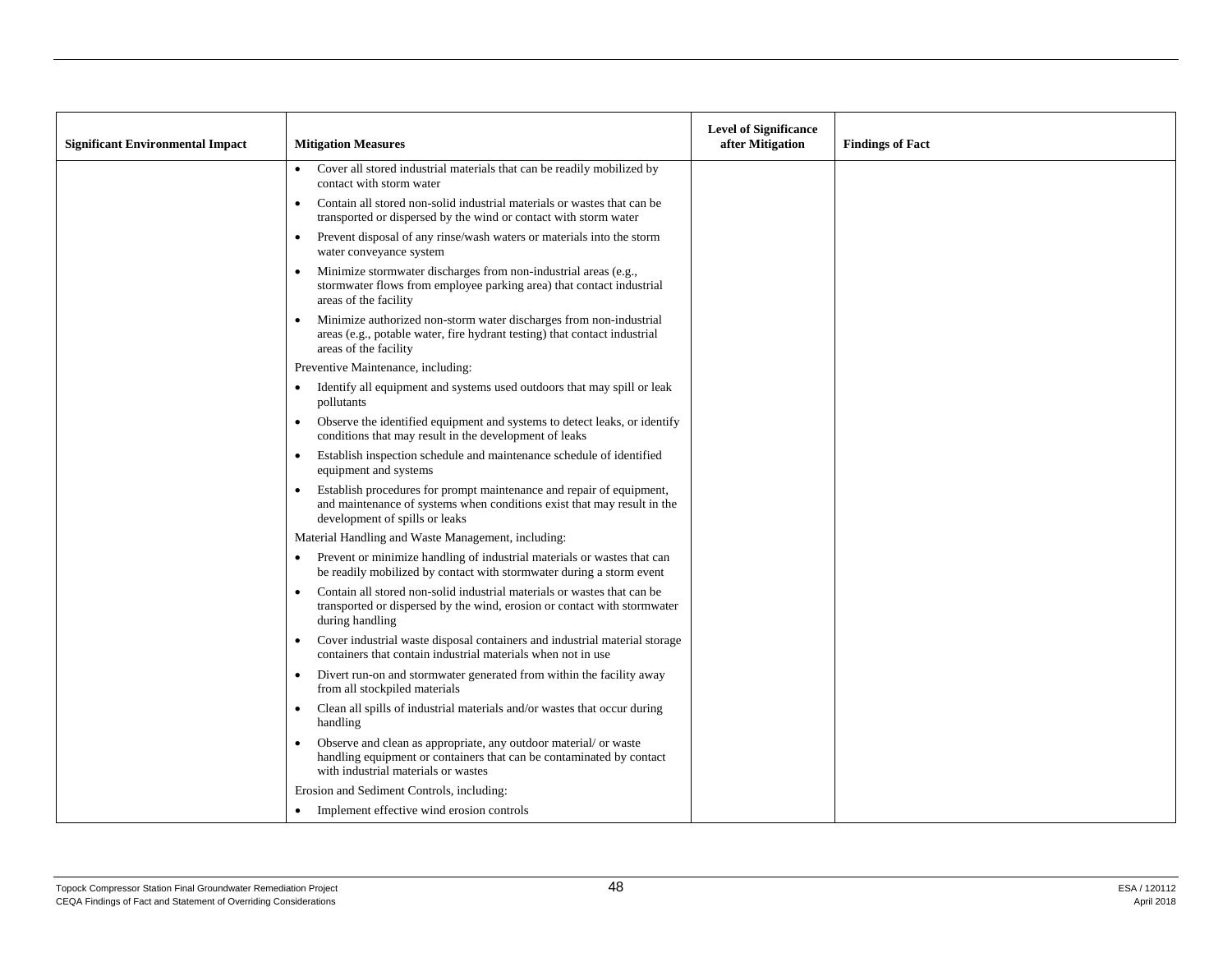| <b>Significant Environmental Impact</b> | <b>Mitigation Measures</b>                                                                                                                                                                                                                                                                                                                                                                                                                                                                                                                                                                                                                                                                                                                                                                                                                                                                                                                                                                                                                                                                                                                                                                                                 | <b>Level of Significance</b><br>after Mitigation | <b>Findings of Fact</b> |
|-----------------------------------------|----------------------------------------------------------------------------------------------------------------------------------------------------------------------------------------------------------------------------------------------------------------------------------------------------------------------------------------------------------------------------------------------------------------------------------------------------------------------------------------------------------------------------------------------------------------------------------------------------------------------------------------------------------------------------------------------------------------------------------------------------------------------------------------------------------------------------------------------------------------------------------------------------------------------------------------------------------------------------------------------------------------------------------------------------------------------------------------------------------------------------------------------------------------------------------------------------------------------------|--------------------------------------------------|-------------------------|
|                                         | Provide effective stabilization for inactive areas, finished slopes, and<br>other erodible areas prior to a forecasted storm event                                                                                                                                                                                                                                                                                                                                                                                                                                                                                                                                                                                                                                                                                                                                                                                                                                                                                                                                                                                                                                                                                         |                                                  |                         |
|                                         | Maintain effective perimeter controls and stabilize all site entrances and<br>exits to sufficiently control discharges of erodible materials from<br>discharging or being tracked off the site                                                                                                                                                                                                                                                                                                                                                                                                                                                                                                                                                                                                                                                                                                                                                                                                                                                                                                                                                                                                                             |                                                  |                         |
|                                         | Divert run-on and storm water generated from within the facility away<br>$\bullet$<br>from all erodible materials                                                                                                                                                                                                                                                                                                                                                                                                                                                                                                                                                                                                                                                                                                                                                                                                                                                                                                                                                                                                                                                                                                          |                                                  |                         |
|                                         | The Industrial General Permit requires that the site, to the extent feasible,<br>implement and maintain any advanced BMPs necessary to reduce or prevent<br>discharges of pollutants in its stormwater discharge in a manner that reflects<br>best industry practice considering technological availability and economic<br>practicability and achievability. Advanced BMPs may include:                                                                                                                                                                                                                                                                                                                                                                                                                                                                                                                                                                                                                                                                                                                                                                                                                                   |                                                  |                         |
|                                         | Exposure Minimization BMPs (such as storm resistant shelters that<br>prevent the contact of stormwater with the industrial materials or areas<br>of industrial activity)                                                                                                                                                                                                                                                                                                                                                                                                                                                                                                                                                                                                                                                                                                                                                                                                                                                                                                                                                                                                                                                   |                                                  |                         |
|                                         | Storm Water Containment and Discharge Reduction BMPs that divert,<br>infiltrate, reuse, contain, retain, or reduce the volume of stormwater<br>runoff                                                                                                                                                                                                                                                                                                                                                                                                                                                                                                                                                                                                                                                                                                                                                                                                                                                                                                                                                                                                                                                                      |                                                  |                         |
|                                         | Treatment Control BMPs (the implementation of one or more<br>mechanical, chemical, biologic, or any other treatment technology)                                                                                                                                                                                                                                                                                                                                                                                                                                                                                                                                                                                                                                                                                                                                                                                                                                                                                                                                                                                                                                                                                            |                                                  |                         |
|                                         | Storm resistant shelters (i.e., buildings) for Operations at the TW Bench,<br>Hazardous Materials storage at the TCS, and Carbon Amendment<br>facilities at the MW-20 Bench                                                                                                                                                                                                                                                                                                                                                                                                                                                                                                                                                                                                                                                                                                                                                                                                                                                                                                                                                                                                                                                |                                                  |                         |
|                                         | Storm water drainage at the TW Bench to divert stormwater run on and<br>reduce the volume of stormwater runoff                                                                                                                                                                                                                                                                                                                                                                                                                                                                                                                                                                                                                                                                                                                                                                                                                                                                                                                                                                                                                                                                                                             |                                                  |                         |
|                                         | Features in access roads to reduce erosion and divert storm water from<br>remedy facilities such as wells and associated control equipment                                                                                                                                                                                                                                                                                                                                                                                                                                                                                                                                                                                                                                                                                                                                                                                                                                                                                                                                                                                                                                                                                 |                                                  |                         |
|                                         | Mitigation Measure HYDRO-4: Manganese Treatment System (New<br><b>Measure).</b> Sampling as described in the Final Remedy Design, specifically<br>in the Sampling and Monitoring Plan provided in the Operation and<br>Maintenance Manual (CH2M Hill 2015a, Appendix L), shall be implemented<br>throughout the duration of the groundwater remedy and shall include<br>groundwater monitoring for manganese. If manganese exceeds<br>concentrations as specifically identified in Table 2.2-1 of Appendix L, O&M<br>Volume 2 (e.g., 1 to 2.5 mg/L at California wells downgradient of the IRZ, or<br>above baseline concentrations in Arizona wells), then PG&E shall evaluate<br>and implement operational modifications to control the manganese in<br>accordance with Section 2, O&M Volume 2. If operational modifications are<br>unsuccessful at decreasing manganese concentrations to below the action<br>levels cited on the above-referenced Table 2.2-1 and as determined by<br>DTSC, then the contingency measure of manganese treatment shall be<br>implemented. As described in the Project Description (Section 3.6.3.1) of this<br>SEIR and in Appendix J of the Final Remedy Design, PG&E shall implement |                                                  |                         |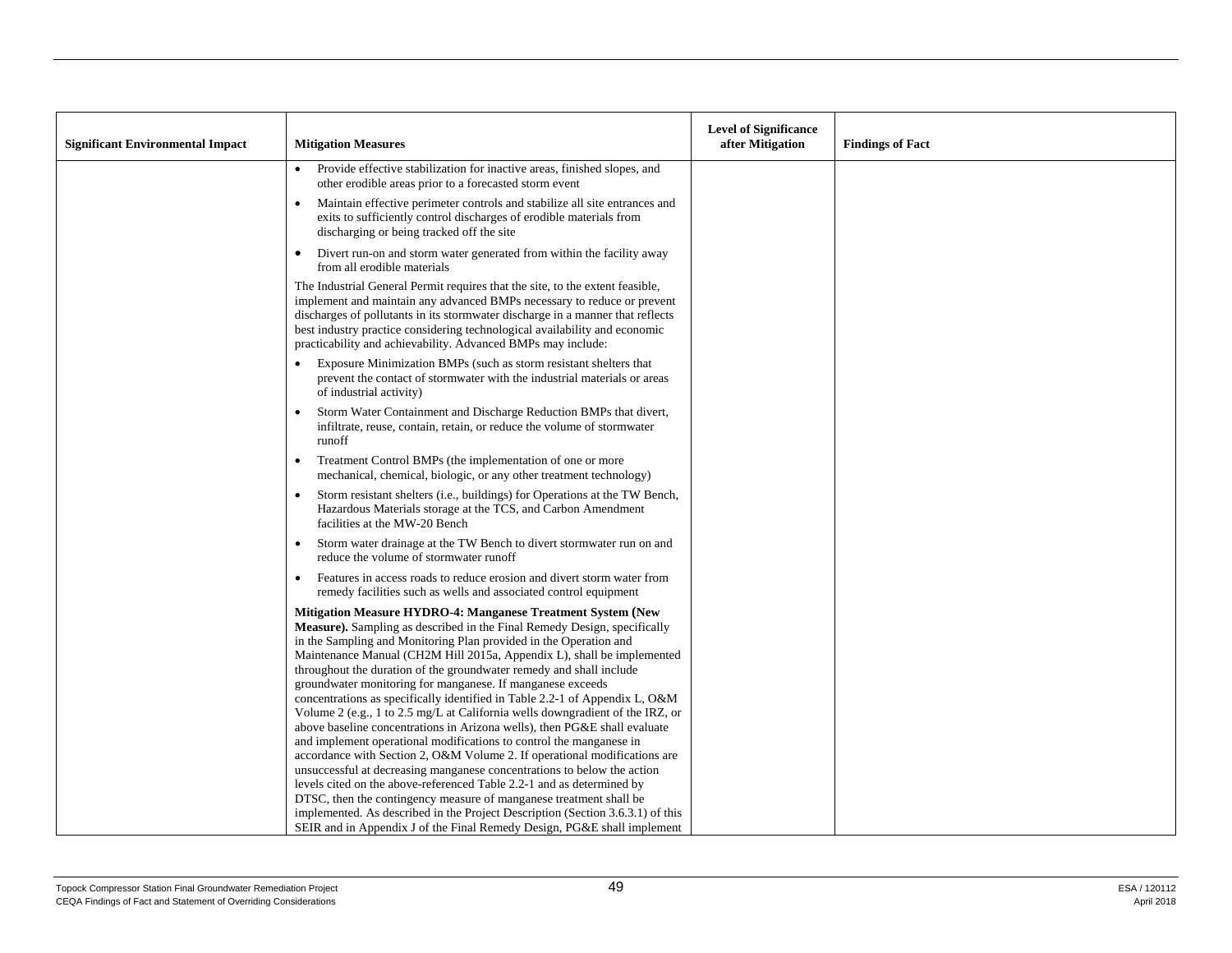| <b>Significant Environmental Impact</b> | <b>Mitigation Measures</b>                                                                                                                                                                                                                                                                                                                                                                                                                                                                                                                                                                                                                                                                                                                                                                                                                                                                                                                                                                                                                                                                                                                                                                                                                                                                                                                                                                                                                                                                                                              | <b>Level of Significance</b><br>after Mitigation | <b>Findings of Fact</b> |
|-----------------------------------------|-----------------------------------------------------------------------------------------------------------------------------------------------------------------------------------------------------------------------------------------------------------------------------------------------------------------------------------------------------------------------------------------------------------------------------------------------------------------------------------------------------------------------------------------------------------------------------------------------------------------------------------------------------------------------------------------------------------------------------------------------------------------------------------------------------------------------------------------------------------------------------------------------------------------------------------------------------------------------------------------------------------------------------------------------------------------------------------------------------------------------------------------------------------------------------------------------------------------------------------------------------------------------------------------------------------------------------------------------------------------------------------------------------------------------------------------------------------------------------------------------------------------------------------------|--------------------------------------------------|-------------------------|
|                                         | manganese treatment using the Dissolved Metals Removal System in the<br>Remedy-Produced Water Conditioning Plant if capacity is available or install<br>an adsorptive or greensand filtration treatment system (or equivalent)<br>preferentially located at the Remedy-Produced Water Conditioning Plant if<br>space is available. If capacity and space are not available at the Remedy-<br>Produced Water Conditioning Plant, the manganese treatment system could<br>be located at the TW Bench or the MW-20 Bench (after the IM-3 system is<br>decommissioned/removed). A manganese treatment system shall remain<br>operational until the manganese concentrations remain below concentrations<br>identified in Table 2.2-1 and DTSC approves of the cessation of the system.                                                                                                                                                                                                                                                                                                                                                                                                                                                                                                                                                                                                                                                                                                                                                      |                                                  |                         |
|                                         | Mitigation Measure HYDRO-5: Contingent Freshwater Pre-Injection<br>Treatment (New Measure). To implement the Final Groundwater Remedy<br>such that PG&E will be able to respond to the triggering conditions described<br>below, PG&E shall implement the following measures.                                                                                                                                                                                                                                                                                                                                                                                                                                                                                                                                                                                                                                                                                                                                                                                                                                                                                                                                                                                                                                                                                                                                                                                                                                                           |                                                  |                         |
|                                         | Mitigation Measure HYDRO-5a: Incorporate Arsenic Monitoring of<br>Freshwater Injection into the Sampling and Monitoring Plan (New<br>Measure). Sampling as described in the Final Remedy Design, specifically<br>in the Sampling and Monitoring Plan provided in the Operation and<br>Maintenance Manual (CH2M Hill 2015a, Appendix L), shall be implemented<br>throughout the duration of the groundwater remedy, even after injection<br>ceases. Wells used to monitor freshwater supply injection shall be sampled<br>and analyzed in accordance with the Project monitoring program for arsenic<br>and other chemicals as described in the Sampling and Monitoring Plan.<br>PG&E shall install and monitor wells designated in the Final Remedy Design<br>for arsenic monitoring located approximately 150 feet and 225 feet from each<br>freshwater injection well to comply with the SWRCB's requirements for<br>freshwater injection with arsenic concentrations above the California MCL.<br>Monitoring shall commence prior to freshwater injection and continue until<br>observed arsenic concentrations return to pre-injection levels pursuant to<br>Mitigation Measure HYDRO 5d. Monitoring wells for the freshwater<br>injection area shall initially be sampled monthly for the first two quarters,<br>then quarterly thereafter, unless the monitoring interval is modified with<br>prior DTSC approval. The results of this monitoring shall determine whether<br>Mitigation Measures HYDRO-5b and 5c are implemented. |                                                  |                         |
|                                         | Mitigation Measure HYDRO-5b: Assessment and Implementation of<br>Interim Action if the California MCL is Exceeded 150 Feet Radially<br>from Freshwater Injection Point (New Measure). If, as a result of the<br>monitoring required in Mitigation Measure HYDRO-5a, the concentration of<br>arsenic at the leading edge of the arsenic plume is found to exceed the arsenic<br>water quality objective (California MCL) 150 feet radially from the<br>freshwater injection point, PG&E shall immediately reassess their<br>groundwater modeling and identify interim actions to limit the migration of<br>the arsenic plume. PG&E shall submit the assessment and proposed action to<br>DTSC within 60 days (or other timeframe directed by DTSC) of confirmed<br>detections above water quality objectives.                                                                                                                                                                                                                                                                                                                                                                                                                                                                                                                                                                                                                                                                                                                            |                                                  |                         |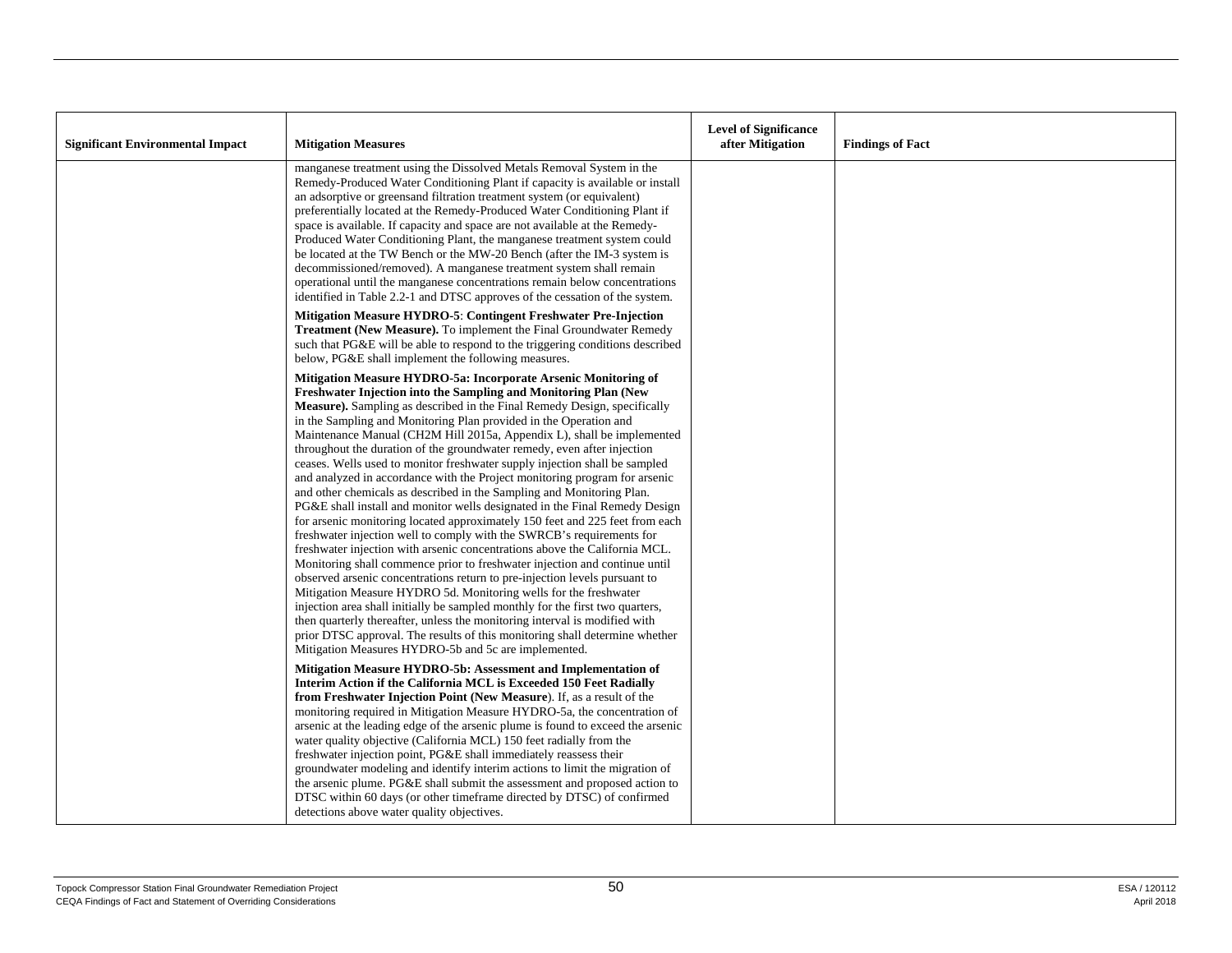| <b>Significant Environmental Impact</b> | <b>Mitigation Measures</b>                                                                                                                                                                                                                                                                                                                                                                                                                                                                                                                                                                                                                                                                                                                                                                                                                                                                                                                                                                                                                                                                                                                                                                                                                                                                                                     | <b>Level of Significance</b><br>after Mitigation | <b>Findings of Fact</b> |
|-----------------------------------------|--------------------------------------------------------------------------------------------------------------------------------------------------------------------------------------------------------------------------------------------------------------------------------------------------------------------------------------------------------------------------------------------------------------------------------------------------------------------------------------------------------------------------------------------------------------------------------------------------------------------------------------------------------------------------------------------------------------------------------------------------------------------------------------------------------------------------------------------------------------------------------------------------------------------------------------------------------------------------------------------------------------------------------------------------------------------------------------------------------------------------------------------------------------------------------------------------------------------------------------------------------------------------------------------------------------------------------|--------------------------------------------------|-------------------------|
|                                         | Mitigation Measure HYDRO-5c: Implementation of Alternatives if<br>California MCL is Exceeded for Arsenic 225 feet from any Freshwater<br>Injection Point (New Measure). If the concentration of arsenic at the<br>leading edge of the plume migrates and exceeds the water quality objective<br>(California MCL) at 225 feet radially from the freshwater injection point,<br>PG&E shall promptly notify DTSC and resample within 30 days. If the<br>expedited resample confirms the exceedance, PG&E shall immediately cease<br>fresh water injection. The injection shall not recommence until PG&E either<br>blends the water source to below the California MCL at the point of<br>injection; constructs and re-routes any contingent freshwater supply lines and<br>appurtenances to the Contingent Freshwater Pre-Injection Treatment System<br>to pre-treat the water and remove arsenic before injection; or proposes a new<br>water source that will comply with the California water quality objectives for<br>injection. PG&E shall obtain approval from DTSC prior to implementation<br>of the options identified above. Pre-injection treatment of the freshwater shall<br>continue until further monitoring indicates that pre-treatment is no longer<br>needed and DTSC approves of cessation of pre-treatment. |                                                  |                         |
|                                         | Mitigation Measure HYDRO-5d - Post-Remedy Arsenic Monitoring<br>(New Measure). The SWRCB provided remedy requirements associated<br>with injection of groundwater containing naturally occurring arsenic in a<br>2013 position letter (SWRCB 2013). To ensure that water quality objectives<br>are not exceeded in groundwater within freshwater injection areas after<br>completion of the remedy, sampling of the arsenic monitoring wells and<br>possibly other wells (as directed by DTSC) would continue under the<br>Sampling and Monitoring Plan for an estimated 20 years and possibly longer<br>after completion of active treatment to ensure that arsenic concentrations are<br>within and remain at pre-remedy background levels. The sampling would<br>cease after results demonstrate that the concentrations of arsenic remain<br>within water quality objectives and DTSC approves of ceasing the<br>monitoring for arsenic.                                                                                                                                                                                                                                                                                                                                                                                   |                                                  |                         |
|                                         | Mitigation Measure HYDRO-6, Protection of Non-Project Water Supply<br>Wells (New Measure). To minimize any potential impacts to non-Project<br>water supply wells associated with the long-term operation and maintenance<br>of the Final Groundwater Remedy Project, PG&E shall implement the<br>mitigation measure described below.                                                                                                                                                                                                                                                                                                                                                                                                                                                                                                                                                                                                                                                                                                                                                                                                                                                                                                                                                                                          |                                                  |                         |
|                                         | Mitigation Measure HYDRO-6a: Incorporate Non-Project Water<br>Supply Wells and/or Additional Monitoring Wells into the Monitoring<br>Program (New Measure).                                                                                                                                                                                                                                                                                                                                                                                                                                                                                                                                                                                                                                                                                                                                                                                                                                                                                                                                                                                                                                                                                                                                                                    |                                                  |                         |
|                                         | For water supply wells located within about one mile of HNWR-1A<br>(currently Topock-2, Topock 3, Marina-1, Sanders, Smith, PGE-9N,<br>PGE-9S, MTS-1, MTS-2, and GSRV-2), PG&E shall request well<br>construction information and access to sample, test and assess current<br>well conditions. If access is granted, PG&E shall add the non-Project<br>water supply wells to the monitoring program (Appendix L, O&M<br>Volume 2, Sampling and Monitoring Plan, Section 5.4). If access is<br>denied, PG&E will alert DTSC of such response in a timely manner and                                                                                                                                                                                                                                                                                                                                                                                                                                                                                                                                                                                                                                                                                                                                                            |                                                  |                         |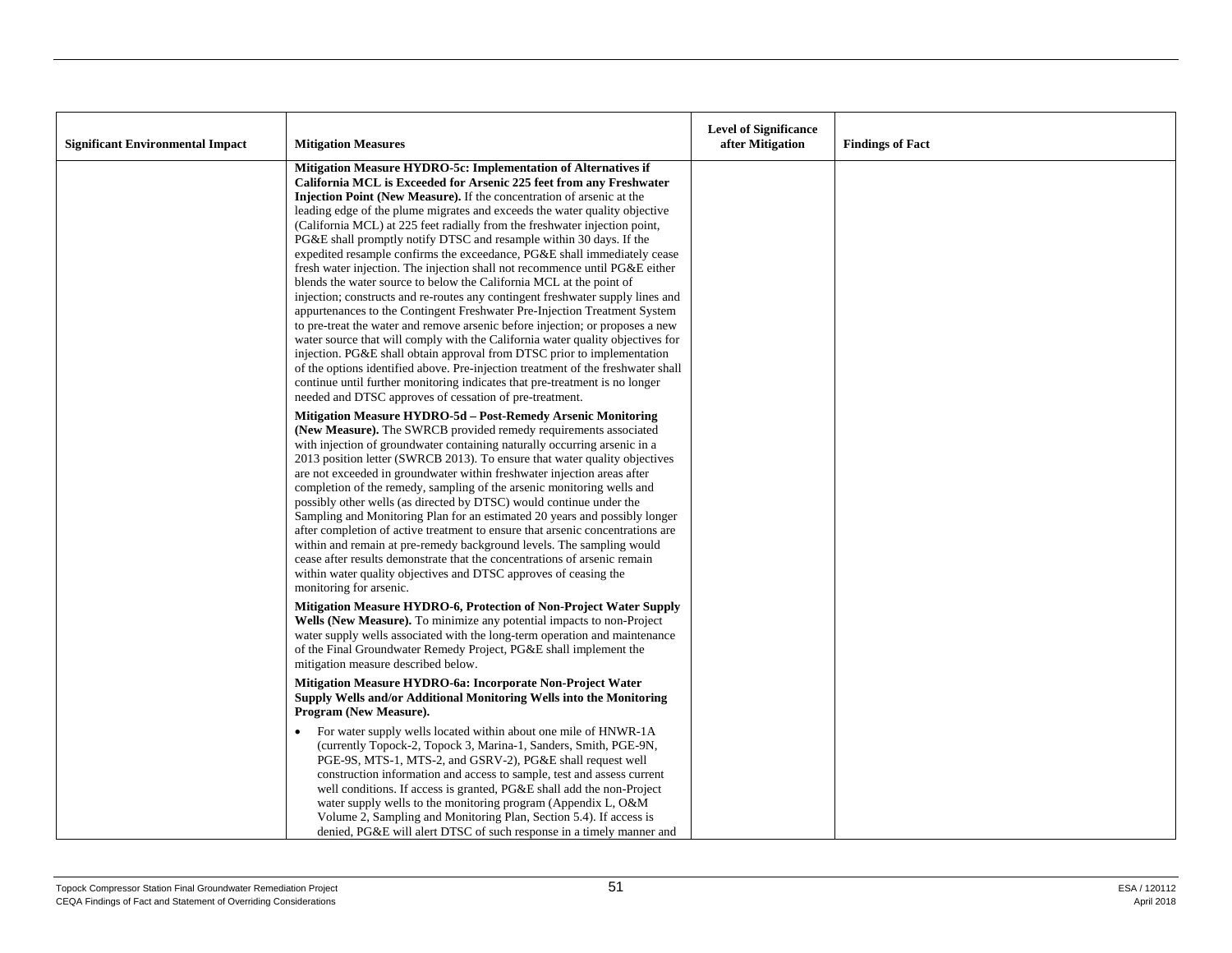| <b>Significant Environmental Impact</b> | <b>Mitigation Measures</b>                                                                                                                                                                                                                                                                                                                                                                                                                                                                                                                                                                                                                                                                                                                                                                                                                                                                                                                                                                                                                                                                                                                            | <b>Level of Significance</b><br>after Mitigation | <b>Findings of Fact</b> |
|-----------------------------------------|-------------------------------------------------------------------------------------------------------------------------------------------------------------------------------------------------------------------------------------------------------------------------------------------------------------------------------------------------------------------------------------------------------------------------------------------------------------------------------------------------------------------------------------------------------------------------------------------------------------------------------------------------------------------------------------------------------------------------------------------------------------------------------------------------------------------------------------------------------------------------------------------------------------------------------------------------------------------------------------------------------------------------------------------------------------------------------------------------------------------------------------------------------|--------------------------------------------------|-------------------------|
|                                         | provide associated documentation. If the well owner does not otherwise<br>respond within 60 days, PG&E shall initiate a second request. If the well<br>owner still does not respond, PG&E will alert DTSC of such response in<br>a timely manner and provide documentation of both attempts to contact<br>the owner. If new water supply non-Project wells are installed or<br>discovered in the general area in the future, DTSC may direct PG&E to<br>take additional action for access and add them to the wells listed above<br>at any time.                                                                                                                                                                                                                                                                                                                                                                                                                                                                                                                                                                                                      |                                                  |                         |
|                                         | PG&E shall submit a well installation work plan to DTSC describing<br>installation of a new nested monitoring well located between HNWR-1<br>and wells Topock-2/Topock-3 since wells Topock-2/Topock-3 are<br>currently the largest producing non-Project supply wells in the area. The<br>work plan shall also propose the installation of any additional<br>monitoring wells that are needed to ensure protection of the water<br>resource in the vicinity of the non-Project water supply wells. PG&E<br>shall submit the well installation work plan to DTSC within twelve<br>months of DTSC's approval of the remedy design and would be<br>implemented only after DTSC's review and approval. Up to ten well<br>locations from the total borehole count evaluated in this SEIR can be<br>allocated for the monitoring of water quality to protect non-Project water<br>supply wells. Overtime, wells may be added to or removed from the<br>monitoring program (with prior DTSC approval) based on accumulated<br>data or lack thereof.                                                                                                         |                                                  |                         |
|                                         | Monitoring of wells identified in this mitigation measure shall initially<br>$\bullet$<br>be quarterly for the first two years of operation and include groundwater<br>levels and chemical constituents to establish baseline conditions and<br>assess seasonal variations in the area of the non-Project water supply<br>wells and monitoring wells. Pressure transducers shall be fitted to<br>monitoring wells, Well HNWR-1, Site B, and the above-listed non-<br>Project water supply wells (some which are not currently pumping) to<br>track and evaluate pumping effects over time and to assist with<br>assessments required below in Mitigation Measure HYDRO-6b and 6c.<br>Chemical testing shall include, at a minimum, Title 22 metals, Cr(VI),<br>stable isotopes of hydrogen and oxygen, general minerals, and TDS.<br>After the second year of monitoring, sampling frequencies may be<br>reduced to semi-annually for two additional years and annually<br>thereafter with DTSC approval. The well network, monitoring<br>frequency, pressure transducer monitoring, and chemical constituents<br>may be modified with DTSC approval. |                                                  |                         |
|                                         | Mitigation Measure HYDRO-6b: Water Supply Mitigation (New<br>Measure).<br>If non-pumping groundwater elevations substantially decrease from<br>$\bullet$                                                                                                                                                                                                                                                                                                                                                                                                                                                                                                                                                                                                                                                                                                                                                                                                                                                                                                                                                                                              |                                                  |                         |
|                                         | baseline conditions established under HYDRO-6a in a monitored non-<br>Project water supply well (e.g., below top of well screen, below pump<br>depths, or causes significant decrease in well yield) or a similar                                                                                                                                                                                                                                                                                                                                                                                                                                                                                                                                                                                                                                                                                                                                                                                                                                                                                                                                     |                                                  |                         |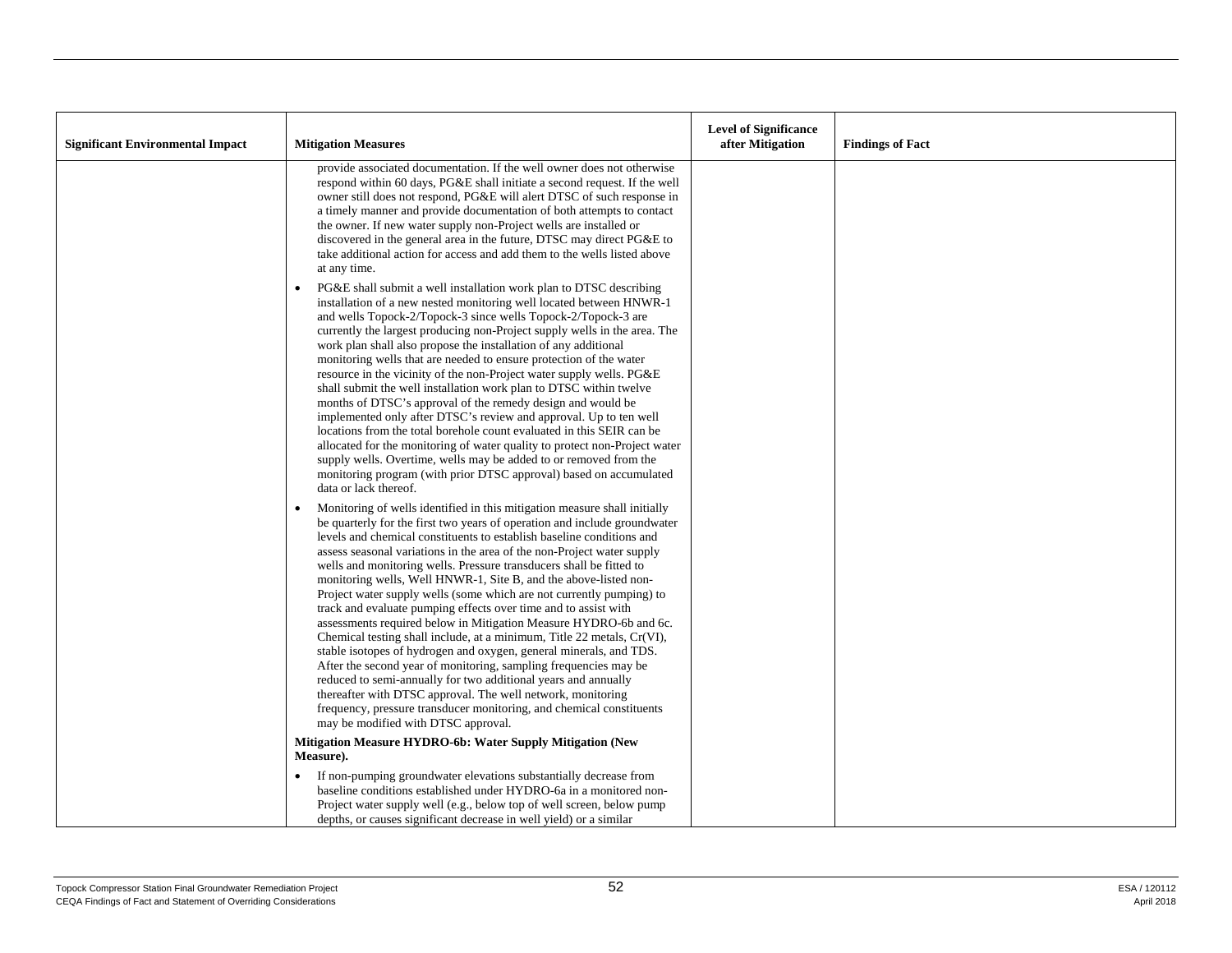|                                         |                                                                                                                                                                                                                                                                                                                                                                                                                                                                                                                                                                                                                                               | <b>Level of Significance</b> |                         |
|-----------------------------------------|-----------------------------------------------------------------------------------------------------------------------------------------------------------------------------------------------------------------------------------------------------------------------------------------------------------------------------------------------------------------------------------------------------------------------------------------------------------------------------------------------------------------------------------------------------------------------------------------------------------------------------------------------|------------------------------|-------------------------|
| <b>Significant Environmental Impact</b> | <b>Mitigation Measures</b>                                                                                                                                                                                                                                                                                                                                                                                                                                                                                                                                                                                                                    | after Mitigation             | <b>Findings of Fact</b> |
|                                         | groundwater elevation decrease is observed in a water resource<br>protection monitoring well described in HYDRO-6a, PG&E shall inform<br>DTSC as soon as practicable and no longer than two weeks (unless<br>modified with DTSC approval) after receipt of data documenting such<br>an event. Additionally, PG&E will assess well and aquifer conditions to<br>evaluate if the Project has caused a substantial decrease in groundwater<br>elevations/well yield. PG&E shall promptly provide its assessment to<br>DTSC for review. At a minimum, the assessment shall consider the<br>following conditions:                                  |                              |                         |
|                                         | Historical well usage<br>$\circ$                                                                                                                                                                                                                                                                                                                                                                                                                                                                                                                                                                                                              |                              |                         |
|                                         | Well condition<br>$\circ$                                                                                                                                                                                                                                                                                                                                                                                                                                                                                                                                                                                                                     |                              |                         |
|                                         | Anticipated drawdown effects<br>$\circ$<br>Regional groundwater level trends<br>$\circ$                                                                                                                                                                                                                                                                                                                                                                                                                                                                                                                                                       |                              |                         |
|                                         | If PG&E or DTSC determines that the Project has adversely impacted a<br>$\bullet$<br>non-Project water supply well to the extent that the Project is determined<br>to be the primary cause, or one of the primary contributing causes, of the<br>reduction in well yield or elevation such that the well does not provide<br>sufficient water, PG&E shall promptly notify the well owner. PG&E<br>shall coordinate with the well owner(s) to arrange for an interim drinking<br>water supply if necessary, and develop a plan (for DTSC approval)<br>which will assist in restoring the water resource by using measures that<br>may include: |                              |                         |
|                                         | Lowering the well pump<br>$\circ$                                                                                                                                                                                                                                                                                                                                                                                                                                                                                                                                                                                                             |                              |                         |
|                                         | Rehabilitating the well<br>$\circ$                                                                                                                                                                                                                                                                                                                                                                                                                                                                                                                                                                                                            |                              |                         |
|                                         | Deepening the existing well<br>$\circ$                                                                                                                                                                                                                                                                                                                                                                                                                                                                                                                                                                                                        |                              |                         |
|                                         | Providing short and/or long term replacement of water supply<br>$\circ$                                                                                                                                                                                                                                                                                                                                                                                                                                                                                                                                                                       |                              |                         |
|                                         | Constructing a new replacement well,<br>$\Omega$                                                                                                                                                                                                                                                                                                                                                                                                                                                                                                                                                                                              |                              |                         |
|                                         | Modifying remedy operations (e.g., placing a packer in HNWR-1A)<br>$\circ$<br>An alternate course of action may be considered, provided it is mutually<br>agreeable to DTSC, PG&E, and the well owner.                                                                                                                                                                                                                                                                                                                                                                                                                                        |                              |                         |
|                                         | Unless an alternative period is approved by DTSC, the plan/alternate course<br>of action should be provided to DTSC for approval within 30 days of<br>determining that the Project adversely impacted a non-Project water supply<br>well.                                                                                                                                                                                                                                                                                                                                                                                                     |                              |                         |
|                                         | <b>Mitigation Measure HYDRO-6c: Water Quality Mitigation (New</b><br>Measure).                                                                                                                                                                                                                                                                                                                                                                                                                                                                                                                                                                |                              |                         |
|                                         | If the groundwater quality of a non-Project water supply well<br>deteriorates by exceeding water quality objectives (e.g., MCLs for<br>drinking water wells) and baseline conditions established pursuant to<br>HYDRO-6a, PG&E will immediately notify DTSC and DOI and take<br>steps to collect confirmation samples from the well within 60 days of<br>original sample collection unless modified with DTSC approval. PG&E                                                                                                                                                                                                                  |                              |                         |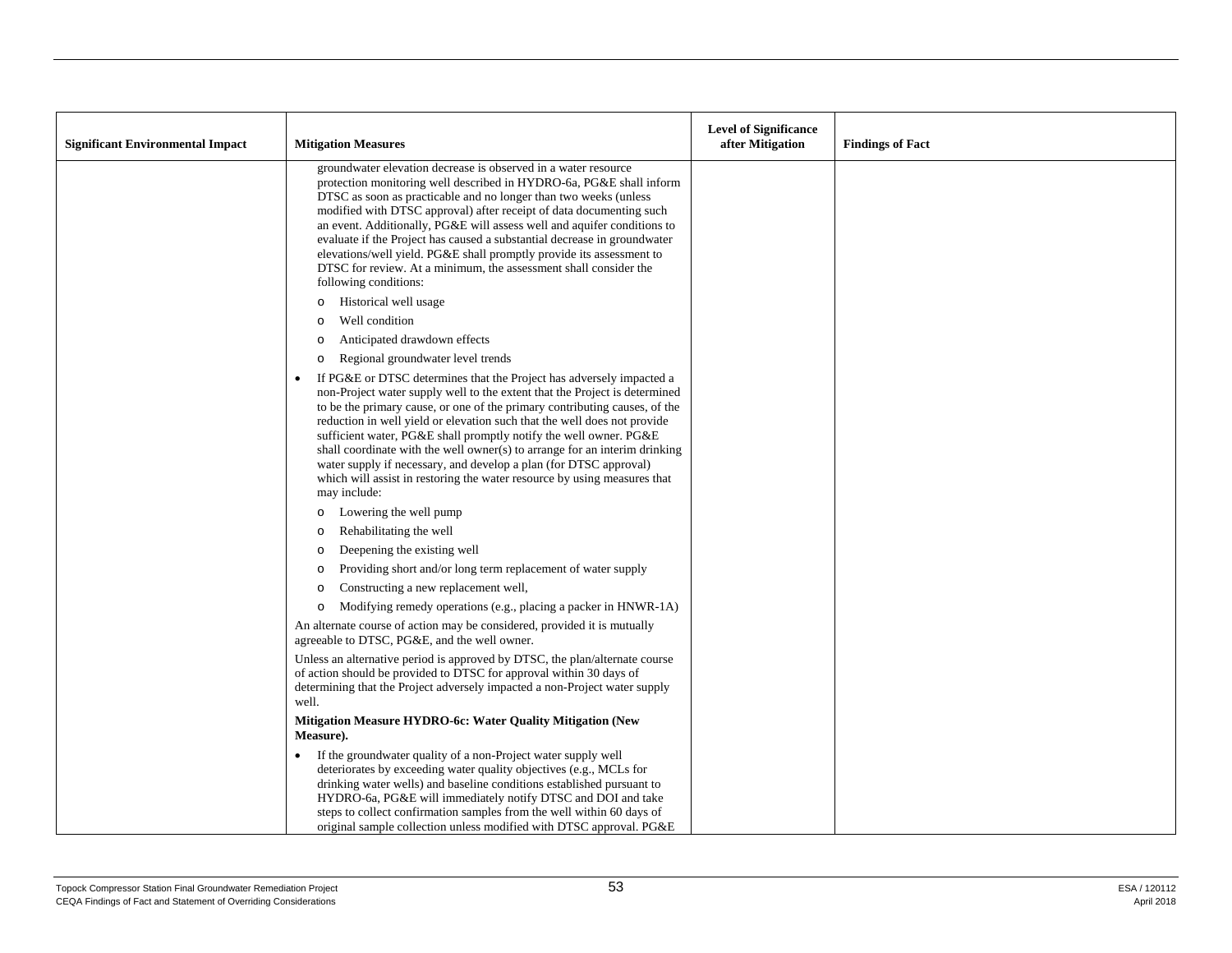| <b>Significant Environmental Impact</b>                                                                                                                                                | <b>Mitigation Measures</b>                                                                                                                                                                                                                                                                                                                                                                                                                                                                                                                                         | <b>Level of Significance</b><br>after Mitigation | <b>Findings of Fact</b>                                                                                                                                                                                                                                                                                                                                                                                                                                            |
|----------------------------------------------------------------------------------------------------------------------------------------------------------------------------------------|--------------------------------------------------------------------------------------------------------------------------------------------------------------------------------------------------------------------------------------------------------------------------------------------------------------------------------------------------------------------------------------------------------------------------------------------------------------------------------------------------------------------------------------------------------------------|--------------------------------------------------|--------------------------------------------------------------------------------------------------------------------------------------------------------------------------------------------------------------------------------------------------------------------------------------------------------------------------------------------------------------------------------------------------------------------------------------------------------------------|
|                                                                                                                                                                                        | shall identify/confirm the specific uses of the well and inform DTSC,<br>DOI, the Arizona Department of Environmental Quality, and the well<br>owner of the deterioration as soon as possible (e.g., within 7 days of<br>receiving confirmation samples results). This shall include PG&E<br>providing both the initial and confirmation sample data to agencies and<br>well owner even if the initial exceedance is not confirmed.                                                                                                                                |                                                  |                                                                                                                                                                                                                                                                                                                                                                                                                                                                    |
|                                                                                                                                                                                        | If PG&E or DTSC determines that the Project has adversely impacted a<br>non-Project water supply well to the extent that the Project is determined<br>to be the primary cause, or one of the primary contributing causes, of the<br>reduction in water quality, PG&E shall immediately notify the well<br>owner. PG&E shall coordinate with the well owner(s) to arrange for an<br>interim drinking water supply if necessary, and develop a plan (for<br>DTSC approval) which will assist in restoring the water resource by<br>using measures which may include: |                                                  |                                                                                                                                                                                                                                                                                                                                                                                                                                                                    |
|                                                                                                                                                                                        | Deepening the existing well<br>$\circ$                                                                                                                                                                                                                                                                                                                                                                                                                                                                                                                             |                                                  |                                                                                                                                                                                                                                                                                                                                                                                                                                                                    |
|                                                                                                                                                                                        | Providing short and/or long term replacement of water supply<br>$\circ$                                                                                                                                                                                                                                                                                                                                                                                                                                                                                            |                                                  |                                                                                                                                                                                                                                                                                                                                                                                                                                                                    |
|                                                                                                                                                                                        | Constructing a new replacement well<br>$\circ$                                                                                                                                                                                                                                                                                                                                                                                                                                                                                                                     |                                                  |                                                                                                                                                                                                                                                                                                                                                                                                                                                                    |
|                                                                                                                                                                                        | Conducting water treatment,<br>$\circ$                                                                                                                                                                                                                                                                                                                                                                                                                                                                                                                             |                                                  |                                                                                                                                                                                                                                                                                                                                                                                                                                                                    |
|                                                                                                                                                                                        | Modifying remedy operations (e.g., placing a packer in HNWR-1A)<br>$\circ$                                                                                                                                                                                                                                                                                                                                                                                                                                                                                         |                                                  |                                                                                                                                                                                                                                                                                                                                                                                                                                                                    |
|                                                                                                                                                                                        | An alternate course of action may be considered, provided it is<br>$\circ$<br>mutually agreeable to DTSC, PG&E and the well owner.                                                                                                                                                                                                                                                                                                                                                                                                                                 |                                                  |                                                                                                                                                                                                                                                                                                                                                                                                                                                                    |
|                                                                                                                                                                                        | The plan/alternate course of action should be provided to DTSC for approval<br>within 30 days, unless modified with DTSC approval, of determining that the<br>Project adversely impacted a non-Project water supply well.                                                                                                                                                                                                                                                                                                                                          |                                                  |                                                                                                                                                                                                                                                                                                                                                                                                                                                                    |
|                                                                                                                                                                                        | If the groundwater quality of any well installed as part of HYDRO-6a<br>deteriorates by exceeding water quality objectives (e.g., MCLs for drinking<br>water wells) and baseline conditions, PG&E shall conduct confirmation<br>sampling and promptly assess aquifer conditions to evaluate if the Project has<br>adversely impacted the well. PG&E shall promptly inform DTSC, DOI, and<br>the Arizona Department of Environmental Quality of any adverse impacts<br>and provide an assessment with any recommendations for review and<br>approval.               |                                                  |                                                                                                                                                                                                                                                                                                                                                                                                                                                                    |
| <b>Impact HYDRO-2: Drainage Pattern</b><br>Alterations. The proposed Project would<br>require the construction of wells, piping<br>corridors, buildings, and associated                | Implementation of Mitigation Measures HYDRO-1 and HYDRO-2.                                                                                                                                                                                                                                                                                                                                                                                                                                                                                                         | Less than Significant                            | Finding: DTSC finds that changes or alterations have been<br>required in, or incorporated into the Project that avoid this<br>potentially significant environmental effect as identified in the<br>Final SEIR.                                                                                                                                                                                                                                                     |
| infrastructure that could alter the existing<br>drainage system that could result in a<br>substantial increase of erosion and<br>siltation or flooding on and off the Project<br>Area. |                                                                                                                                                                                                                                                                                                                                                                                                                                                                                                                                                                    |                                                  | <b>Facts in Support of Finding:</b> Implementation of appropriate<br>BMPs defined in Mitigation Measures HYDRO-1 and HYDRO-<br>2 would minimize impacts on water quality by controlling<br>erosion and siltation. Consequently, any impacts associated with<br>erosion and siltation resulting from alterations of drainage and<br>hydrology and water quality during construction, operation and<br>maintenance, and decommissioning would be mitigated to a less |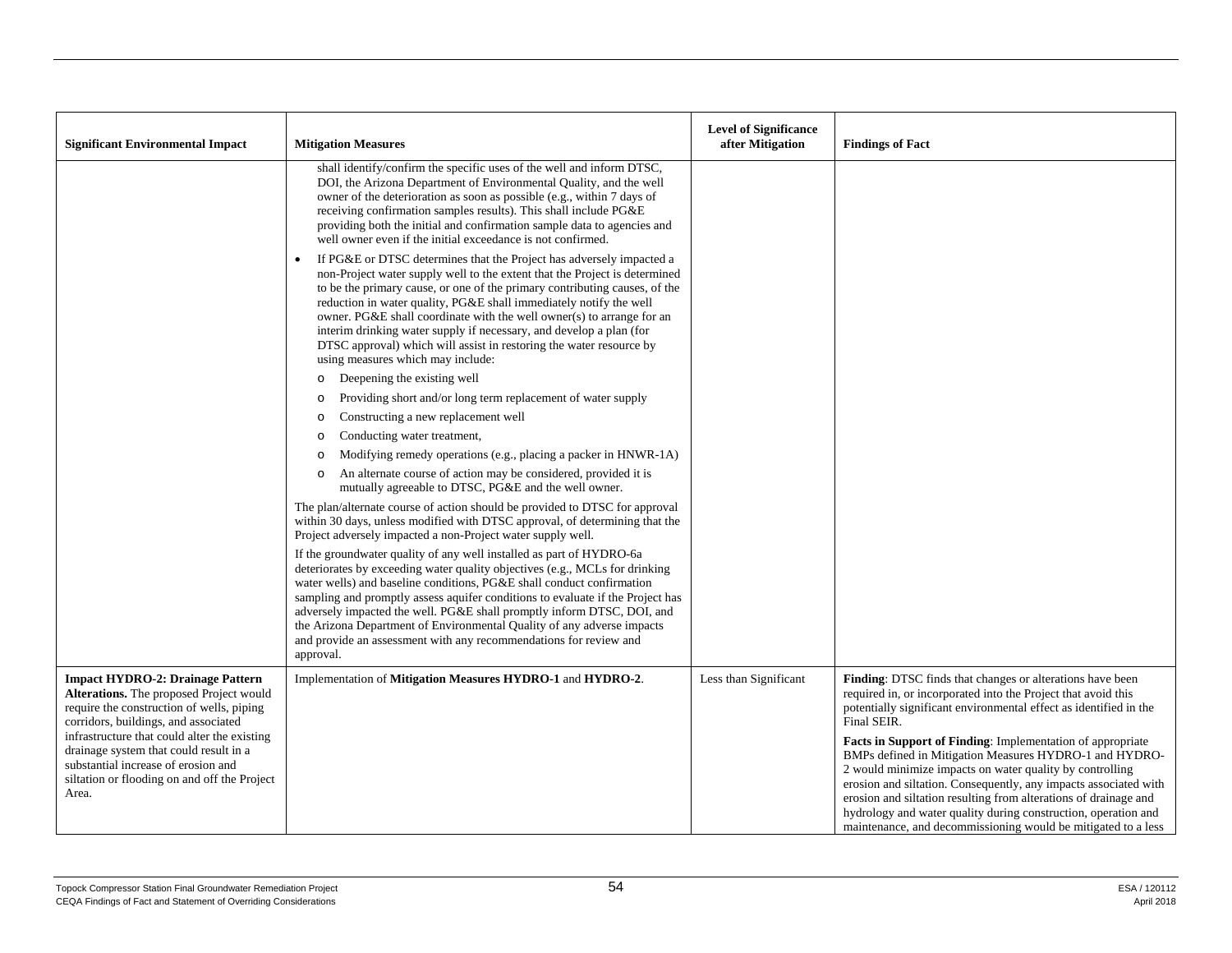| <b>Significant Environmental Impact</b>                                                                                                                                                                                                                                                                                                              | <b>Mitigation Measures</b>                                                                                                                                                                                                                                                                                                                                                                                                                                                                                                                                                                                                                                                                                                                                                                                                                                                                                                                                                                                                                                                                                                                                                                                                                                                                                                                                                                                                                                                                                                                                                                                                                                                                                                                                                                                                                                                                                                                                                                                                                                                                                                                                               | <b>Level of Significance</b><br>after Mitigation | <b>Findings of Fact</b><br>than significant level (Final SEIR, Volume 2, p. 4.6-64-4.6-67).                                                                                                                                                                                                                                                                                                                                                                                                                                                                                                                                                                                                                                                                                                                                                                                                                                                                                                                                                                                                                                                                                                                                                                                                                                                                                                                                                                                                                                                                                                                                                                                                                                                                                                                      |
|------------------------------------------------------------------------------------------------------------------------------------------------------------------------------------------------------------------------------------------------------------------------------------------------------------------------------------------------------|--------------------------------------------------------------------------------------------------------------------------------------------------------------------------------------------------------------------------------------------------------------------------------------------------------------------------------------------------------------------------------------------------------------------------------------------------------------------------------------------------------------------------------------------------------------------------------------------------------------------------------------------------------------------------------------------------------------------------------------------------------------------------------------------------------------------------------------------------------------------------------------------------------------------------------------------------------------------------------------------------------------------------------------------------------------------------------------------------------------------------------------------------------------------------------------------------------------------------------------------------------------------------------------------------------------------------------------------------------------------------------------------------------------------------------------------------------------------------------------------------------------------------------------------------------------------------------------------------------------------------------------------------------------------------------------------------------------------------------------------------------------------------------------------------------------------------------------------------------------------------------------------------------------------------------------------------------------------------------------------------------------------------------------------------------------------------------------------------------------------------------------------------------------------------|--------------------------------------------------|------------------------------------------------------------------------------------------------------------------------------------------------------------------------------------------------------------------------------------------------------------------------------------------------------------------------------------------------------------------------------------------------------------------------------------------------------------------------------------------------------------------------------------------------------------------------------------------------------------------------------------------------------------------------------------------------------------------------------------------------------------------------------------------------------------------------------------------------------------------------------------------------------------------------------------------------------------------------------------------------------------------------------------------------------------------------------------------------------------------------------------------------------------------------------------------------------------------------------------------------------------------------------------------------------------------------------------------------------------------------------------------------------------------------------------------------------------------------------------------------------------------------------------------------------------------------------------------------------------------------------------------------------------------------------------------------------------------------------------------------------------------------------------------------------------------|
| <b>Impact HYDRO-3: Polluted</b><br><b>Stormwater Runoff.</b> The proposed<br>Project does not include discharge to an<br>existing or planned stormwater drainage<br>system. The Project does have the<br>potential to contribute substantial<br>additional sources of polluted runoff if<br>materials and operations are not properly<br>handled.    | Implementation of Mitigation Measure HYDRO-1.                                                                                                                                                                                                                                                                                                                                                                                                                                                                                                                                                                                                                                                                                                                                                                                                                                                                                                                                                                                                                                                                                                                                                                                                                                                                                                                                                                                                                                                                                                                                                                                                                                                                                                                                                                                                                                                                                                                                                                                                                                                                                                                            | Less than Significant                            | Finding: DTSC finds that changes or alterations have been<br>required in, or incorporated into, the Project that avoid this<br>potentially significant environmental effect as identified in the<br>Final SEIR.<br>Facts in Support of Finding: Implementation of appropriate<br>BMPs defined in Mitigation Measure HYDRO-1 would<br>minimize impacts on water quality by controlling potential<br>pollutants, including sediment, and runoff discharges from the<br>Project area. Consequently, any impacts associated with<br>pollutants discharging into existing or planned stormwater<br>drainage systems would be mitigated to a less than significant<br>level (Final SEIR, Volume 2, pp. 4.6-67.)                                                                                                                                                                                                                                                                                                                                                                                                                                                                                                                                                                                                                                                                                                                                                                                                                                                                                                                                                                                                                                                                                                        |
| <b>Noise</b>                                                                                                                                                                                                                                                                                                                                         |                                                                                                                                                                                                                                                                                                                                                                                                                                                                                                                                                                                                                                                                                                                                                                                                                                                                                                                                                                                                                                                                                                                                                                                                                                                                                                                                                                                                                                                                                                                                                                                                                                                                                                                                                                                                                                                                                                                                                                                                                                                                                                                                                                          |                                                  |                                                                                                                                                                                                                                                                                                                                                                                                                                                                                                                                                                                                                                                                                                                                                                                                                                                                                                                                                                                                                                                                                                                                                                                                                                                                                                                                                                                                                                                                                                                                                                                                                                                                                                                                                                                                                  |
| <b>Impact NOISE-1: Long-Term</b><br><b>Operational-Related Non-</b><br><b>Transportation Noise and Vibration</b><br><b>Impacts.</b> Construction activities<br>associated with the Future Activity<br>Allowance that could occur during long-<br>term operation and maintenance could<br>result in noise levels that exceed<br>applicable standards. | Mitigation Measure NOISE-2: Potential Impacts to Noise Levels and<br>Noise Standards (Groundwater FEIR Measure with Revisions).<br>Construction equipment shall be properly maintained per manufacturer<br>$\bullet$<br>specifications and fitted with the best available noise-suppression<br>devices (e.g., mufflers, silencers, wraps). All impact tools shall be<br>shrouded or shielded, and all intake and exhaust ports on power<br>equipment shall be muffled or shielded.<br>Construction equipment shall not idle for extended periods of time (more<br>$\bullet$<br>than 15 minutes) when not being utilized during construction activities.<br>A notable exception is when a support vehicle is needed to remain<br>running for health and safety reasons (i.e., air conditioning), consistent<br>with health and safety procedures.<br>Construction activities shall include, but not limited to, the use of berms,<br>$\bullet$<br>stockpiles, dumpsters, and/or bins to shield the nearest noise-sensitive<br>receptor adjacent to construction activities to within acceptable non-<br>transportation noise level standards. When construction activities are<br>conducted within the distances outlined earlier (i.e., 1,850 feet and 5,830)<br>feet from California receptors and 330 feet and 735 feet from Arizona<br>receptors for daytime and nighttime noise, respectively) relative to<br>noise-sensitive uses in the project area, noise measurements shall be<br>under the supervision of a qualified acoustical consultant at the nearest<br>noise-sensitive land use relative to the construction activities with a<br>sound level meter that meets the standards of the American National<br>Standards Institute (ANSI Section S14 1979, Type 1 of Type 2) to<br>ensure that construction noise associated with the project component<br>complies with applicable daytime and nighttime noise standards.<br>Coordination with the Tribes and appropriate landowner(s) shall occur to<br>allow opportunity for input in determining noise monitoring locations. If<br>noise levels are still determined to exceed noise standards, temporary | Significant and<br>Unavoidable                   | Finding: DTSC finds that changes or alterations have been<br>required in, or incorporated into, the Project that substantially<br>lessens noise impacts, but not to a less than significant level.<br>Even with the implementation of the mitigation measures<br>outlined for Impact NOISE-2, the Project would result in noise<br>levels that exceed applicable standards associated with the<br>Future Activity Allowance that could occur during long-term<br>operation and maintenance. Since no other feasible mitigation<br>measures or alternatives are available to reduce this impact to a<br>less than significant level, this impact remains significant and<br>unavoidable despite the adoption of all feasible mitigation<br>measures. DTSC further finds that complete avoidance of direct<br>and indirect noise effects of the Project associated with the<br>Future Activity Allowance is not feasible. This is because<br>complete avoidance would prevent DTSC from realizing the<br>fundamental Project objective to implement an active<br>remediation system to clean up the contaminated groundwater<br>plume.<br>Facts in Support of Finding: DTSC has determined that<br>construction activities associated with the Future Activity<br>Allowance that could occur during long-term operation and<br>maintenance could result in noise levels that exceed applicable<br>standards. As a result, this impact would be significant.<br>In order to reduce this impact Mitigation Measure NOISE-2<br>shall be implemented.<br>Implementation of Mitigation Measure NOISE-2 will ensure<br>that noise generated during construction activities associated<br>with the Future Activity Allowance will be minimized and that<br>activities will be limited to daytime hours. However, existing |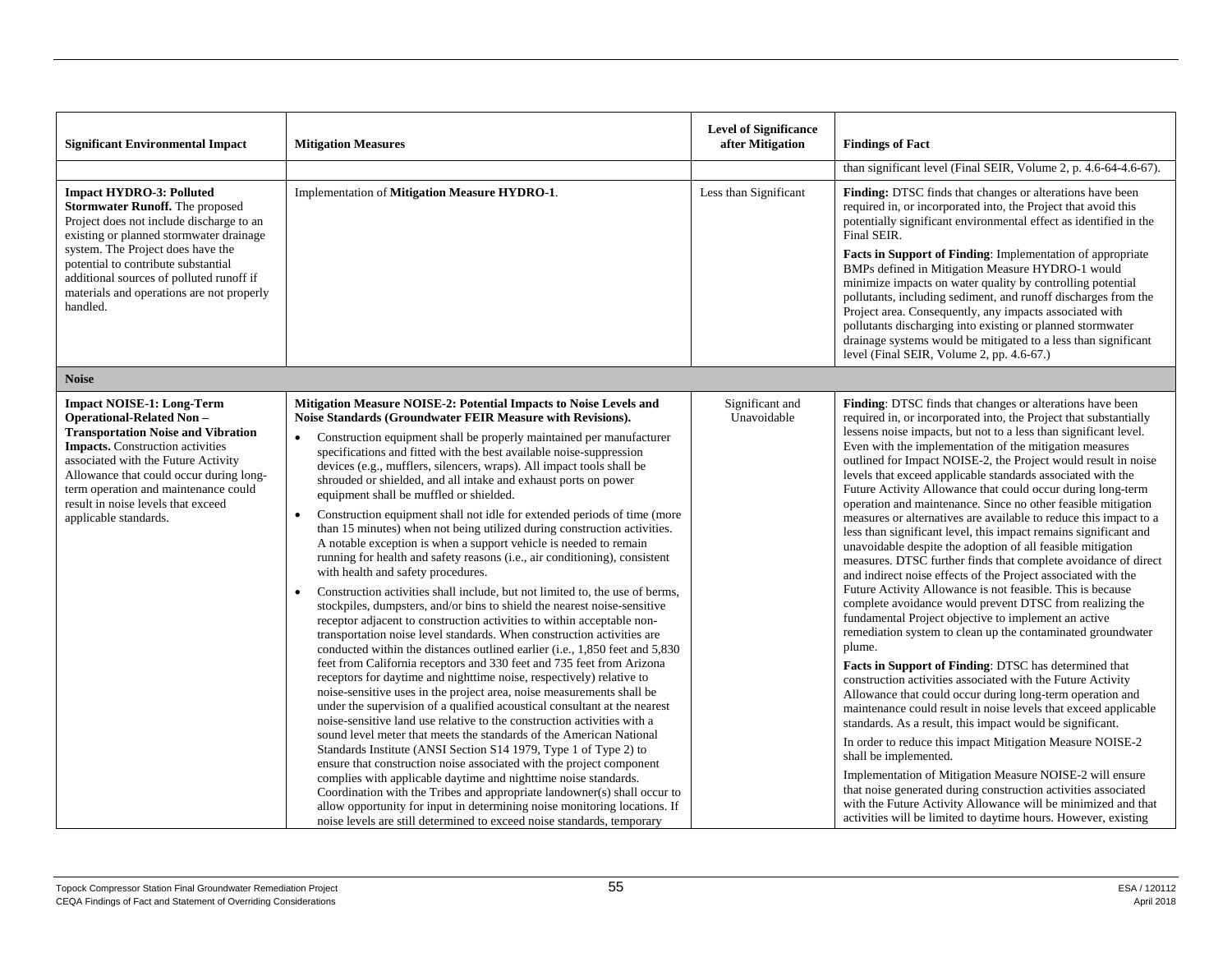|                                                                                                                                                                                                                                                             |                                                                                                                                                                                                                                                                                                                                                                                                                                                                                                                                                                                                                                                                                                                                                                                                                                                                                                                                                                                                                                                                                                                                                                                                                                                                                                                                                                                                                                                                       | <b>Level of Significance</b> |                                                                                                                                                                                                                                                                                                                                                                                                                                                                                                                                                                |
|-------------------------------------------------------------------------------------------------------------------------------------------------------------------------------------------------------------------------------------------------------------|-----------------------------------------------------------------------------------------------------------------------------------------------------------------------------------------------------------------------------------------------------------------------------------------------------------------------------------------------------------------------------------------------------------------------------------------------------------------------------------------------------------------------------------------------------------------------------------------------------------------------------------------------------------------------------------------------------------------------------------------------------------------------------------------------------------------------------------------------------------------------------------------------------------------------------------------------------------------------------------------------------------------------------------------------------------------------------------------------------------------------------------------------------------------------------------------------------------------------------------------------------------------------------------------------------------------------------------------------------------------------------------------------------------------------------------------------------------------------|------------------------------|----------------------------------------------------------------------------------------------------------------------------------------------------------------------------------------------------------------------------------------------------------------------------------------------------------------------------------------------------------------------------------------------------------------------------------------------------------------------------------------------------------------------------------------------------------------|
| <b>Significant Environmental Impact</b>                                                                                                                                                                                                                     | <b>Mitigation Measures</b>                                                                                                                                                                                                                                                                                                                                                                                                                                                                                                                                                                                                                                                                                                                                                                                                                                                                                                                                                                                                                                                                                                                                                                                                                                                                                                                                                                                                                                            | after Mitigation             | <b>Findings of Fact</b>                                                                                                                                                                                                                                                                                                                                                                                                                                                                                                                                        |
|                                                                                                                                                                                                                                                             | engineered acoustical barriers shall be erected as close to the<br>construction activities as feasible, breaking the line of sight between the<br>source and receptor where noise levels exceed applicable standards.<br>Coordination with the Tribes shall occur in a manner consistent with the<br>Cultural Impact Mitigation Program (CIMP; see Appendix H to the<br>C/RAWP) throughout all Project phases, including input in determining<br>constraints in locating temporary noise barriers to avoid or minimize<br>physical impact to cultural resources. All acoustical barriers shall be<br>constructed with material having a minimum surface weight of 2 pounds<br>per square foot or greater and a demonstrated Sound Transmission Class<br>(STC) rating of 25 or greater as defined by the American Society for<br>Testing and Materials' Test Method E90. Placement, orientation, size,<br>and density of acoustical barriers shall be specified by, or under the<br>direct supervision of, a qualified acoustical consultant.                                                                                                                                                                                                                                                                                                                                                                                                                          |                              | noise-sensitive land uses will still experience increased noise<br>levels due to Project activities for short term periods. The<br>Project could exceed applicable County standards for a place of<br>worship and would consequently result in a temporary<br>substantial increase in ambient noise levels. The unique values<br>associated with the Topock TCP cannot be reconciled with<br>additional Project-related noise. Even after mitigation, this<br>impact would remain significant and unavoidable (see Final<br>SEIR Volume 2, pp. 4.7-32-4.7-35). |
|                                                                                                                                                                                                                                                             | A disturbance coordinator shall be designated by the PG&E, which will<br>$\bullet$<br>post contact information in a conspicuous location near groundwater<br>project activity areas so that it is clearly visible to nearby noise-sensitive<br>receptors as identified in Figure 4.7-1 and Interested Native American<br>Tribes (Chemehuevi Indian Tribe, Cocopah Indian Tribe, Colorado<br>River Indian Tribes, Fort Mojave Indian Tribe, and the Hualapai Indian<br>Tribe). The coordinator will manage and thoroughly investigate<br>complaints resulting from the Project-related noise to ensure resolution.<br>Reoccurring disturbances will be evaluated by a qualified acoustical<br>consultant retained by PG&E to ensure compliance with applicable<br>standards. Noise complaints shall be reported to DTSC as soon as<br>practicable and no more than 72 hours upon receipt of complaint.<br>Resolutions will be recorded, tracked, and reported to DTSC on a<br>monthly basis. The disturbance coordinator will contact nearby noise-<br>sensitive receptors as labeled in Figure 4.7-1 and Interested Tribes,<br>advising them of the Project activity schedule. The disturbance<br>coordinator will also consider the timing of Project activities in relation<br>to Tribal ceremonial events that are sensitive to noise in a manner<br>consistent with the Cultural Impact Mitigation Program (CIMP) Section<br>2.11 (see Appendix H to the C/RAWP). |                              |                                                                                                                                                                                                                                                                                                                                                                                                                                                                                                                                                                |
|                                                                                                                                                                                                                                                             | This shall be achieved in part through annual project update mailings<br>$\bullet$<br>(could be combined with other annual project mailings) to potentially<br>impacted owners/occupants of sensitive land uses to give notice of<br>possible disturbances and impacts. The mailing shall also identify the<br>disturbance coordinator's contact information.                                                                                                                                                                                                                                                                                                                                                                                                                                                                                                                                                                                                                                                                                                                                                                                                                                                                                                                                                                                                                                                                                                         |                              |                                                                                                                                                                                                                                                                                                                                                                                                                                                                                                                                                                |
| <b>Impact NOISE-2: Groundborne</b><br><b>Vibration Impacts Caused by</b><br><b>Construction Activities.</b> Implementation<br>of the proposed Project would result in the<br>exposure of sensitive receptors to<br>groundborne vibration levels that exceed | <b>Mitigation Measure NOISE-1: Short-Term Groundborne Vibration</b><br>Levels Caused by Project Activities near Sensitive Receptors.<br>(Groundwater FEIR Measure with Revisions)<br>New wells shall be constructed a minimum of 45 feet from<br>$\bullet$<br>vibration-sensitive receptors, as feasible. Constructing new wells<br>within 30 feet of vibration-sensitive land uses located in                                                                                                                                                                                                                                                                                                                                                                                                                                                                                                                                                                                                                                                                                                                                                                                                                                                                                                                                                                                                                                                                        | Less than Significant        | Finding: DTSC finds that changes or alterations have been<br>required in, or incorporated into the Project that avoid this<br>potentially significant environmental effect as identified in the<br>Final SEIR.<br>Facts in Support of Finding: Mitigation Measure NOISE-1<br>would ensure construction of new wells would be built at                                                                                                                                                                                                                          |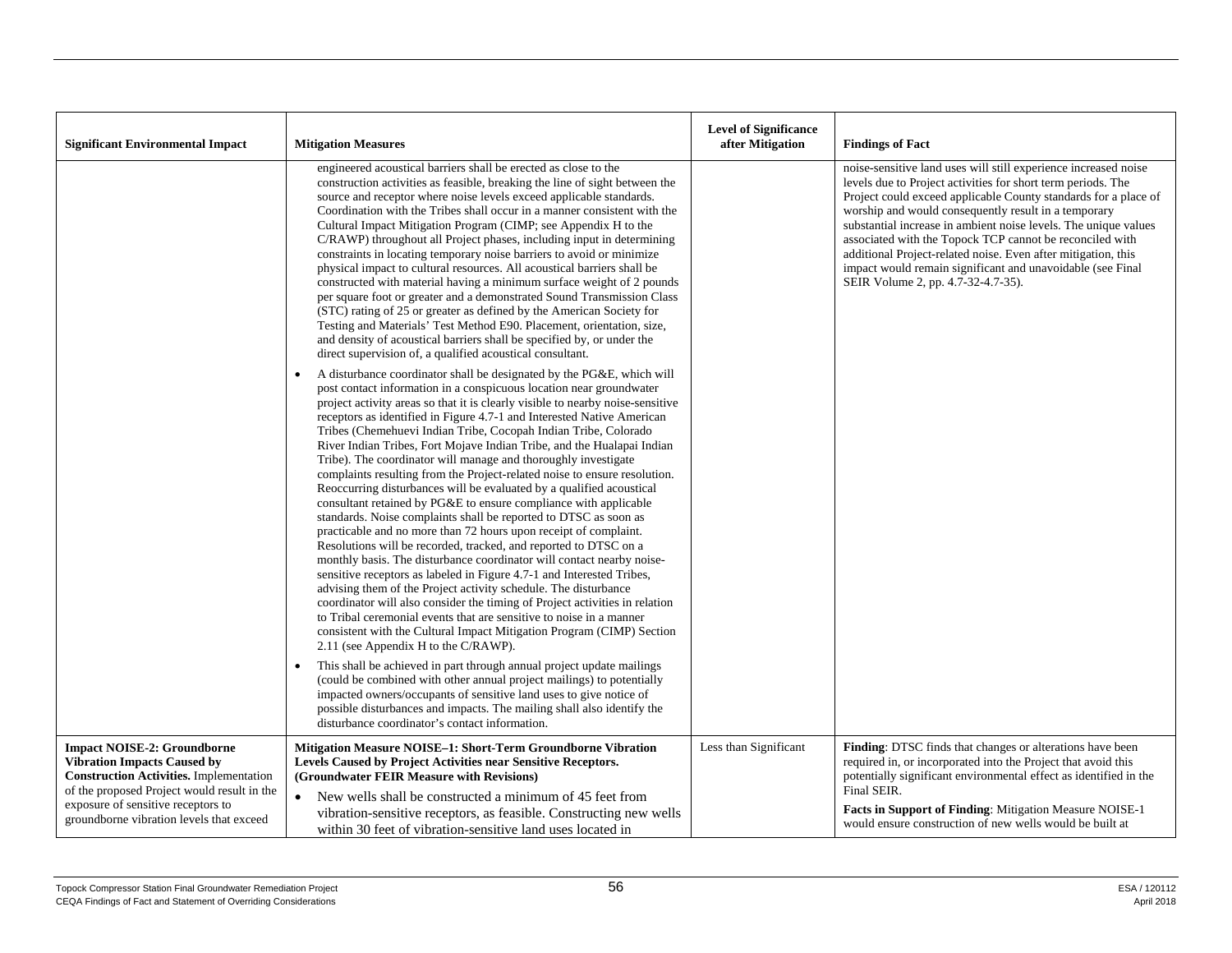| <b>Significant Environmental Impact</b>                                                                                                                                                                                                                                                                                                                                                                                                                                                                                                                       | <b>Mitigation Measures</b>                                                                                                                                                                                                                                                                                                                                                                                                                                                                                                                                                                                                                                                                                                                                                                                                                                                                                                                                                                                                                                                                                                                                                                                                                          | <b>Level of Significance</b><br>after Mitigation | <b>Findings of Fact</b>                                                                                                                                                                                                                                                                                                                                                                                                                                                                                                                                                                                                                                                                                                                                                                                                                                                                                                                                                                                                                                                                                                                                                                                                                                                                                                                                                                                                                                                                                                                                                                                                                                                                                                                                                               |
|---------------------------------------------------------------------------------------------------------------------------------------------------------------------------------------------------------------------------------------------------------------------------------------------------------------------------------------------------------------------------------------------------------------------------------------------------------------------------------------------------------------------------------------------------------------|-----------------------------------------------------------------------------------------------------------------------------------------------------------------------------------------------------------------------------------------------------------------------------------------------------------------------------------------------------------------------------------------------------------------------------------------------------------------------------------------------------------------------------------------------------------------------------------------------------------------------------------------------------------------------------------------------------------------------------------------------------------------------------------------------------------------------------------------------------------------------------------------------------------------------------------------------------------------------------------------------------------------------------------------------------------------------------------------------------------------------------------------------------------------------------------------------------------------------------------------------------|--------------------------------------------------|---------------------------------------------------------------------------------------------------------------------------------------------------------------------------------------------------------------------------------------------------------------------------------------------------------------------------------------------------------------------------------------------------------------------------------------------------------------------------------------------------------------------------------------------------------------------------------------------------------------------------------------------------------------------------------------------------------------------------------------------------------------------------------------------------------------------------------------------------------------------------------------------------------------------------------------------------------------------------------------------------------------------------------------------------------------------------------------------------------------------------------------------------------------------------------------------------------------------------------------------------------------------------------------------------------------------------------------------------------------------------------------------------------------------------------------------------------------------------------------------------------------------------------------------------------------------------------------------------------------------------------------------------------------------------------------------------------------------------------------------------------------------------------------|
| the applicable standards of the San<br>Bernardino County Development Code<br>(83.01.090) and the Mohave County<br>Zoning Ordinance. These groundborne<br>vibration levels could result in annoyance<br>or architectural/structural damage.                                                                                                                                                                                                                                                                                                                    | California and 275 feet of vibration-sensitive land uses located in<br>Arizona shall be avoided.<br>A disturbance coordinator shall be designated by PG&E, which will post<br>contact information in conspicuous locations near Project activity areas such<br>as on construction fencing or trailers, but with consideration to culturally<br>sensitive areas such as the Topock Maze. Signage will be clearly visible to<br>nearby vibration-sensitive receptors as identified in Figure 4.7-1. The<br>coordinator will manage complaints resulting from the construction<br>vibration. Reoccurring disturbances will be evaluated by a qualified<br>acoustical consultant retained by the project applicant to ensure compliance<br>with applicable standards. The disturbance coordinator will contact nearby<br>vibration-sensitive receptors, advising them of the construction schedule.<br>This shall be achieved in part through annual project update mailings (could<br>be combined with other annual project mailings) to owners/occupants of<br>potentially impacted sensitive land uses to give notice of possible<br>disturbances and impacts. The mailing shall also identify the disturbance<br>coordinator's contact information. |                                                  | sufficient distances from vibration-sensitive land uses and<br>receptors to prevent property damage and annoyances. The<br>impact would be less than significant (Final SEIR, Volume 2,<br>pp. 4.7-37.)                                                                                                                                                                                                                                                                                                                                                                                                                                                                                                                                                                                                                                                                                                                                                                                                                                                                                                                                                                                                                                                                                                                                                                                                                                                                                                                                                                                                                                                                                                                                                                               |
| <b>Impact NOISE-3: Project-Generated</b><br><b>Construction-Related Noise Levels.</b><br>Implementation of the proposed Project<br>would result in intermittent construction<br>activities associated with the installation<br>of new wells, roadways, water<br>conveyance, utilities, water filtration<br>facilities, and structures. These<br>construction activities could potentially<br>expose sensitive receptors to noise levels<br>in excess of the applicable noise standards<br>and/or result in a substantial increase in<br>ambient noise levels. | Implementation of Mitigation Measure NOISE-2.                                                                                                                                                                                                                                                                                                                                                                                                                                                                                                                                                                                                                                                                                                                                                                                                                                                                                                                                                                                                                                                                                                                                                                                                       | Significant and<br>Unavoidable                   | Finding: DTSC finds that changes or alterations have been<br>required in, or incorporated into, the Project that substantially<br>lessens noise impacts, but not to a less than significant level.<br>Noise impacts from borehole activity would cause a significant<br>noise impact under the San Bernardino County and Mohave<br>County standards. Additionally, the Future Activity Allowance<br>would involve construction of new wells, pipeline segments, and<br>access roads during the construction and operation and<br>maintenance phases of the Project at locations that are presently<br>not known. Activities associated with the Future Activity<br>Allowance during construction and operation and maintenance<br>would have a significant impact. Since no feasible mitigation<br>measures or alternatives are available to reduce these impacts to<br>a less than significant level, the impact remains significant and<br>unavoidable despite the adoption of all feasible mitigation<br>measures.<br>DTSC further finds that complete avoidance of direct and<br>indirect noise effects of the Project to sensitive receptors is not<br>feasible. This is because complete avoidance would prevent<br>DTSC from realizing the fundamental Project objective to<br>implement an active remediation system to clean up the<br>contaminated groundwater plume.<br>Facts in Support of Finding: DTSC has determined that<br>implementation of the Project would result in intermittent<br>construction activities associated with the installation of new<br>wells, roadways, water conveyance, utilities, water filtration<br>facilities, and structures. These construction activities could<br>potentially expose sensitive receptors to noise levels in excess of |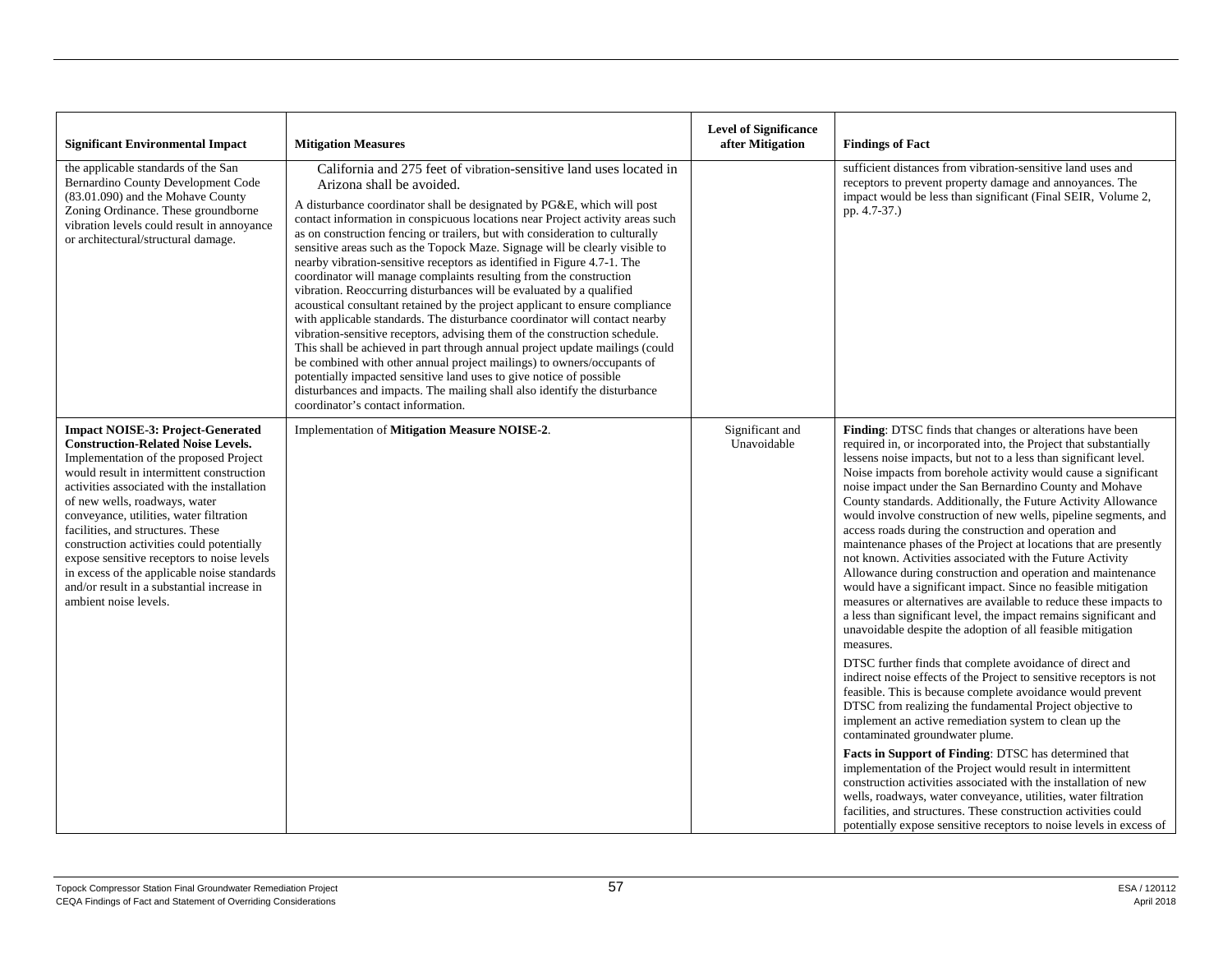| <b>Significant Environmental Impact</b>                                                                                                                                                                                                                                                                                                                                                                                              | <b>Mitigation Measures</b>                                 | <b>Level of Significance</b><br>after Mitigation | <b>Findings of Fact</b>                                                                                                                                                                                                                                                                                                                                                                                                                                                                                                                                                                                                                                |
|--------------------------------------------------------------------------------------------------------------------------------------------------------------------------------------------------------------------------------------------------------------------------------------------------------------------------------------------------------------------------------------------------------------------------------------|------------------------------------------------------------|--------------------------------------------------|--------------------------------------------------------------------------------------------------------------------------------------------------------------------------------------------------------------------------------------------------------------------------------------------------------------------------------------------------------------------------------------------------------------------------------------------------------------------------------------------------------------------------------------------------------------------------------------------------------------------------------------------------------|
|                                                                                                                                                                                                                                                                                                                                                                                                                                      |                                                            |                                                  | the applicable noise standards. As a result, this impact would be<br>significant.<br>In order to reduce this impact Mitigation Measure NOISE-2<br>shall be implemented. Implementation of Mitigation Measure<br>NOISE-2 would require a disturbance coordinator to manage<br>complaints during construction and require an acoustical<br>consultant for reoccurring disturbances. Mitigation Measure<br>NOISE-2 would not be able to reduce impacts to less than<br>significant levels, and as such, impacts would be significant and<br>unavoidable (see Final SEIR Volume 2, pp. 4.7-32-35).                                                         |
| <b>Impact NOISE-4: Land Use</b><br><b>Compatibility of Future Project Noise</b><br><b>Levels with the Topock Traditional</b><br><b>Cultural Property.</b> Implementation of<br>the proposed Project could result in future<br>noise (construction, operation and<br>maintenance, and decommissioning<br>activities) that could result in conflicts<br>with land use compatibility that exceed<br>San Bernardino County standards for | Implementation of Mitigation Measures NOISE-1 and NOISE-2. | Significant and<br>Unavoidable                   | Finding: DTSC finds that changes or alterations have been<br>required in, or incorporated into, the Project that substantially<br>lessens noise impacts, but not to a less than significant level.<br>Even with the implementation of the mitigation measures<br>outlined for Impact NOISE-1 and NOISE-2, the Project has the<br>potential to result in significant noise impacts on the Topock<br>TCP. Since no feasible mitigation measures or alternatives are<br>available to reduce this impact to a less than significant level,<br>this impact remains significant and unavoidable despite the<br>adoption of all feasible mitigation measures. |
| Places of Worship or conflict with Native<br>American values associated with the<br><b>Topock Traditional Cultural Property</b><br>(TCP).                                                                                                                                                                                                                                                                                            |                                                            |                                                  | DTSC further finds that complete avoidance of direct and<br>indirect noise effects of the Project to the Topock TCP is not<br>feasible. This is because complete avoidance would prevent<br>DTSC from realizing the fundamental Project objective to<br>implement an active remediation system to clean up the<br>contaminated groundwater plume.                                                                                                                                                                                                                                                                                                      |
|                                                                                                                                                                                                                                                                                                                                                                                                                                      |                                                            |                                                  | Facts in Support of Finding: DTSC has determined that<br>construction, operation and maintenance, and decommissioning<br>phases of the Project could result in noise levels that could<br>expose the Topock TCP to levels that exceed the County's<br>standards and that would conflict with Native American values<br>associated with this resource. As a result, this impact would be<br>significant.                                                                                                                                                                                                                                                |
|                                                                                                                                                                                                                                                                                                                                                                                                                                      |                                                            |                                                  | In order to reduce this impact Mitigation Measure NOI-1 shall<br>be implemented. Implementation of Mitigation Measures<br>NOISE-1 and NOISE-2 would reduce potential impacts related<br>to noise. In addition, CUL-1a-12 would ensure specifically that<br>accommodations for Tribal ceremonies are provided for during<br>construction activities. However, due to the heightened<br>sensitivity and use of the area, impacts are considered significant<br>and unavoidable after implementation of these measures (see<br>Final SEIR Volume 2, pp. 4.7-32-37).                                                                                       |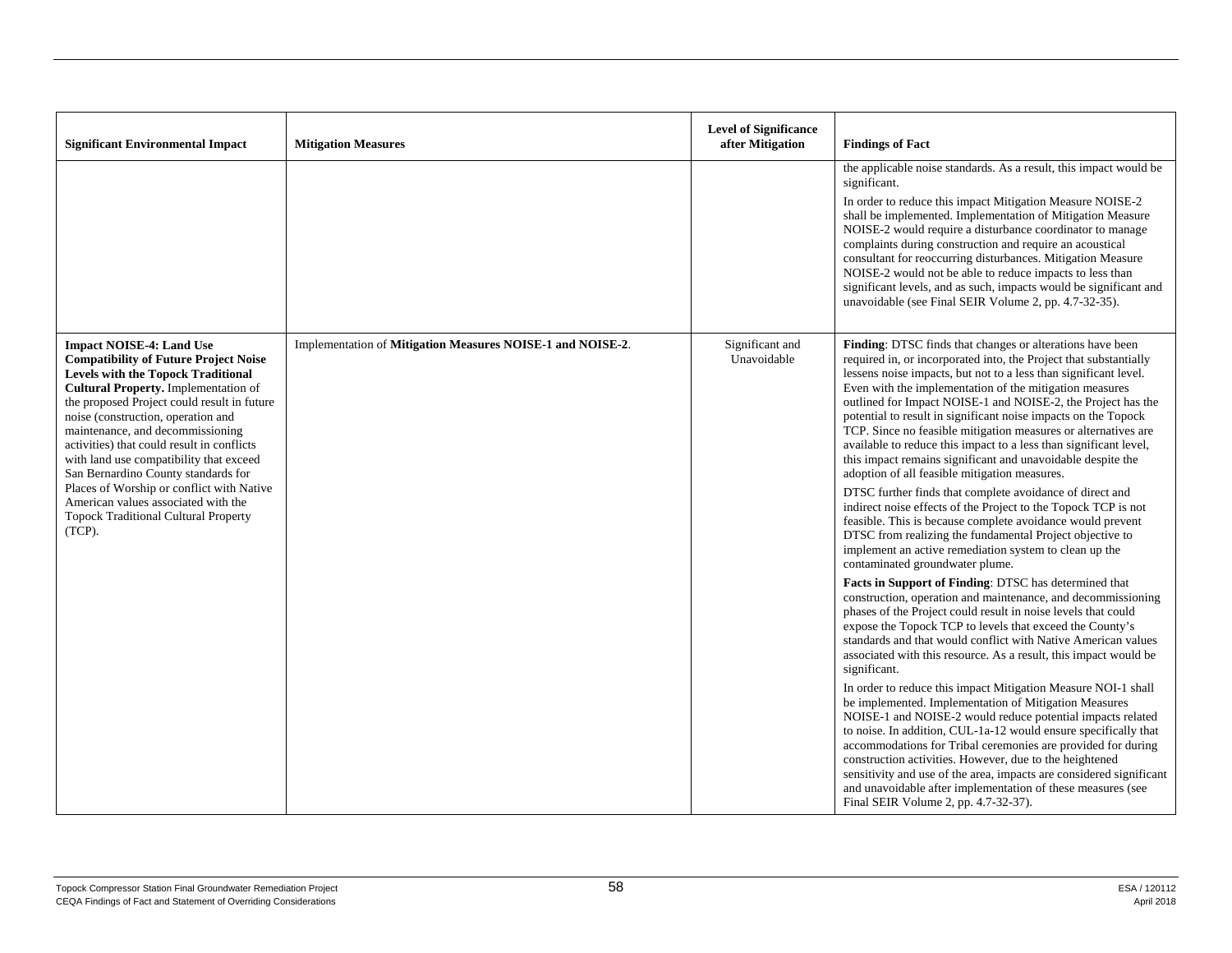|                                                                                                                                                                                                                                                               |                                                                   | <b>Level of Significance</b> |                                                                                                                                                                                                                                                                                                                                                                                                                                                                                                                                                                                                                                                                                                                                                                                                                                |
|---------------------------------------------------------------------------------------------------------------------------------------------------------------------------------------------------------------------------------------------------------------|-------------------------------------------------------------------|------------------------------|--------------------------------------------------------------------------------------------------------------------------------------------------------------------------------------------------------------------------------------------------------------------------------------------------------------------------------------------------------------------------------------------------------------------------------------------------------------------------------------------------------------------------------------------------------------------------------------------------------------------------------------------------------------------------------------------------------------------------------------------------------------------------------------------------------------------------------|
| <b>Significant Environmental Impact</b>                                                                                                                                                                                                                       | <b>Mitigation Measures</b>                                        | after Mitigation             | <b>Findings of Fact</b>                                                                                                                                                                                                                                                                                                                                                                                                                                                                                                                                                                                                                                                                                                                                                                                                        |
| <b>Utilities, Service Systems, and Energy</b>                                                                                                                                                                                                                 |                                                                   |                              |                                                                                                                                                                                                                                                                                                                                                                                                                                                                                                                                                                                                                                                                                                                                                                                                                                |
| <b>Impact UTIL-1: Potential to Exceed</b><br><b>Wastewater Treatment Requirements</b><br>or Require a New Wastewater Facility.<br>The proposed Project does, however,<br>include two new septic tank systems that<br>could exceed requirements or require new | Implementation of Mitigation Measure HYDRO-1 (specifically WM-9). | Less than Significant        | Finding: DTSC finds that changes or alterations have been<br>required in, or incorporated into, the Project that avoid this<br>potentially significant environmental effect as identified in the<br>Final SEIR.<br>Facts in Support of Finding: Implementation of Mitigation<br>Measure HYDRO-1 would reduce impacts associated with the                                                                                                                                                                                                                                                                                                                                                                                                                                                                                       |
| facilities.                                                                                                                                                                                                                                                   |                                                                   |                              | installation of the two new septic tanks to less than significant<br>because it would ensure septic facilities would be located away<br>from drainage areas. (Final SEIR, Volume 2, pg. 4.8-20-22.)                                                                                                                                                                                                                                                                                                                                                                                                                                                                                                                                                                                                                            |
| <b>Impact UTIL-2: Potential to Exceed</b><br><b>Landfill Capacity (Decommissioning</b><br>Activities). Decommissioning of the<br>Project, including the IM-3 Facility,                                                                                        | Implementation of Mitigation Measure HAZ-3.                       | Less than Significant        | Finding: DTSC finds that changes or alterations have been<br>required in, or incorporated into, the Project that avoid this                                                                                                                                                                                                                                                                                                                                                                                                                                                                                                                                                                                                                                                                                                    |
|                                                                                                                                                                                                                                                               |                                                                   | Final SEIR.                  | potentially significant environmental effect as identified in the                                                                                                                                                                                                                                                                                                                                                                                                                                                                                                                                                                                                                                                                                                                                                              |
| would generate a variety of construction<br>debris, including concrete, metal sheeting,<br>and pipe, which could exceed the<br>available daily capacity of relevant<br>landfills.                                                                             |                                                                   |                              | Facts in Support of Finding: Implementation of Mitigation<br>Measure HAZ-3 would reduce impacts associated with<br>decommissioning of the Project, which would generate a variety<br>of construction debris, including concrete, metal sheeting, and<br>pipe. These activities could exceed the available daily capacity<br>of available landfills. Application of Mitigation Measure HAZ-3<br>would require preparation and implementation of a<br>decommissioning plan, which addresses potential landfill<br>capacity impacts that may arise in the future during final<br>decommissioning procedures. Mitigation Measure HAZ-3<br>would reduce this impact to a less than significant level by<br>ensuring debris will be sent to landfills with remaining capacity<br>at that time (Final SEIR, Volume 2, pg. 4.8-23-25.) |
| <b>Water Supply</b>                                                                                                                                                                                                                                           |                                                                   |                              |                                                                                                                                                                                                                                                                                                                                                                                                                                                                                                                                                                                                                                                                                                                                                                                                                                |
| <b>Impact WATER-1: Depletion of</b><br>Groundwater Supplies. The Project<br>would require the use of freshwater from<br>water supply wells in Arizona. Localized                                                                                              | Implementation of Mitigation Measure HYDRO-6.                     | Less than Significant        | Finding: DTSC finds that changes or alterations have been<br>required in, or incorporated into, the Project that avoid this<br>potentially significant environmental effect as identified in the<br>Final SEIR.                                                                                                                                                                                                                                                                                                                                                                                                                                                                                                                                                                                                                |
| effects on the groundwater table and the<br>availability of groundwater supplies to<br>other groundwater users near the<br>freshwater water supply wells are<br>possible.                                                                                     |                                                                   |                              | Facts in Support of Finding: The well yield and/or water<br>quality of existing non-Project supply wells could be adversely<br>impacted during the long-term operation and maintenance, and<br>the impact would be potentially significant. Implementation of<br>Mitigation Measure HYDRO-6 includes the required<br>measurement of groundwater levels in the area around the<br>freshwater supply wells throughout the decades-long operation<br>and maintenance phase of the Project, and mitigation for verified<br>adverse impacts, if any. With implementation of the Mitigation<br>Measure HYDRO-6, the water supply of the non-Project supply                                                                                                                                                                           |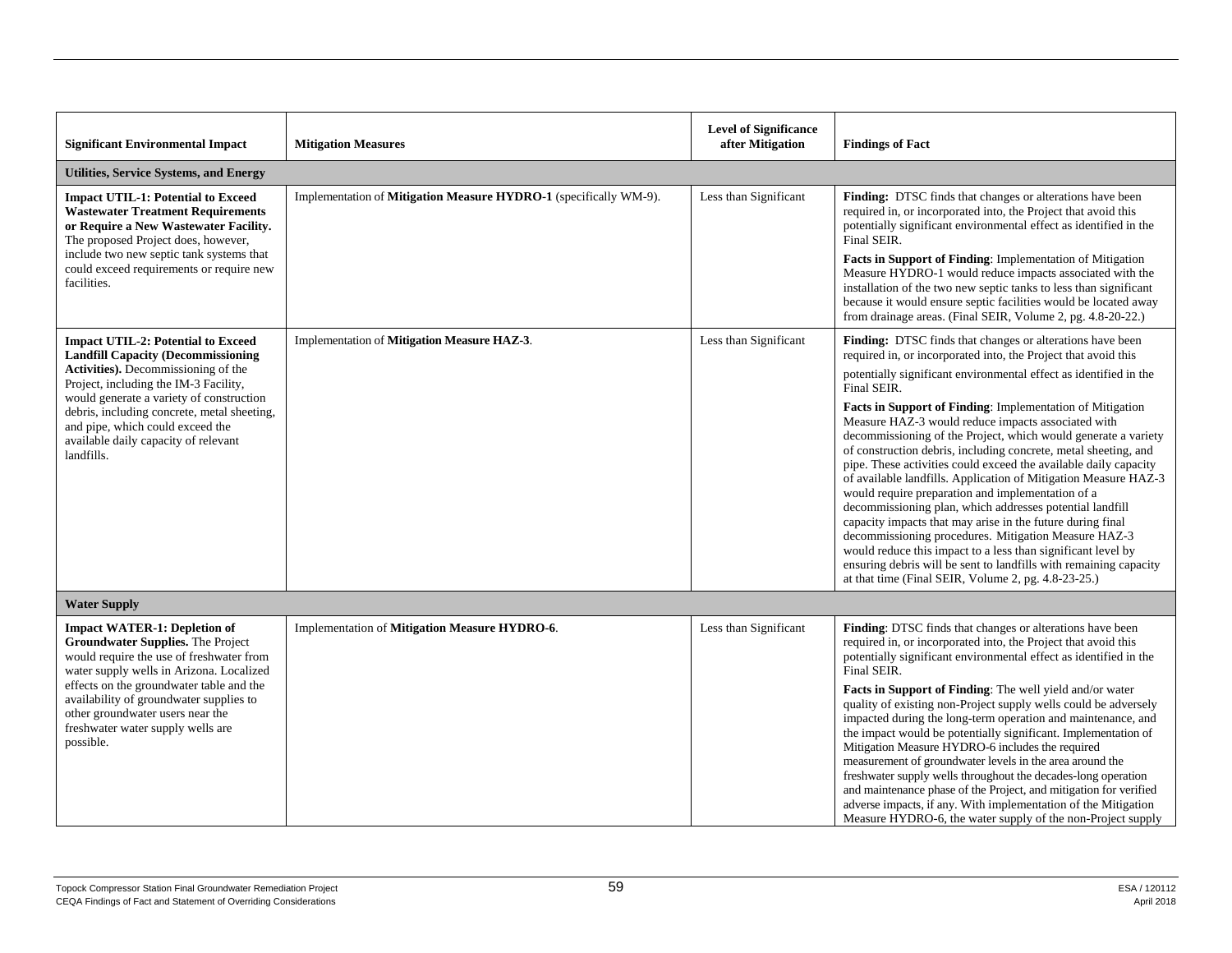| <b>Significant Environmental Impact</b>                                                                                                                                                                                                                                                                                                                                                                                                                                                                                                                                                                                             | <b>Mitigation Measures</b>                                                                                                                                                                                                                                                                                                                                                                                                                                                                                                                                                                                                                                                                                                                                                                                                                                                                                                                                                                                                                                                                                                                             | <b>Level of Significance</b><br>after Mitigation | <b>Findings of Fact</b>                                                                                                                                                                                                                                                                                                                                                                                                                                                                                                                                                                                                                                                                                                                                                                                                                                                                                                                                                                                                                                                                                                                                                                                                                                                                                                                                                                                                                                                                                                                                                                   |
|-------------------------------------------------------------------------------------------------------------------------------------------------------------------------------------------------------------------------------------------------------------------------------------------------------------------------------------------------------------------------------------------------------------------------------------------------------------------------------------------------------------------------------------------------------------------------------------------------------------------------------------|--------------------------------------------------------------------------------------------------------------------------------------------------------------------------------------------------------------------------------------------------------------------------------------------------------------------------------------------------------------------------------------------------------------------------------------------------------------------------------------------------------------------------------------------------------------------------------------------------------------------------------------------------------------------------------------------------------------------------------------------------------------------------------------------------------------------------------------------------------------------------------------------------------------------------------------------------------------------------------------------------------------------------------------------------------------------------------------------------------------------------------------------------------|--------------------------------------------------|-------------------------------------------------------------------------------------------------------------------------------------------------------------------------------------------------------------------------------------------------------------------------------------------------------------------------------------------------------------------------------------------------------------------------------------------------------------------------------------------------------------------------------------------------------------------------------------------------------------------------------------------------------------------------------------------------------------------------------------------------------------------------------------------------------------------------------------------------------------------------------------------------------------------------------------------------------------------------------------------------------------------------------------------------------------------------------------------------------------------------------------------------------------------------------------------------------------------------------------------------------------------------------------------------------------------------------------------------------------------------------------------------------------------------------------------------------------------------------------------------------------------------------------------------------------------------------------------|
|                                                                                                                                                                                                                                                                                                                                                                                                                                                                                                                                                                                                                                     |                                                                                                                                                                                                                                                                                                                                                                                                                                                                                                                                                                                                                                                                                                                                                                                                                                                                                                                                                                                                                                                                                                                                                        |                                                  | wells would be maintained or restored to pre-existing conditions<br>(both supply and water quality) and the impact would be<br>reduced to less than significant (Final SEIR, Volume 2, pp. 4.9-<br>$15 - 4.9 - 16$ .                                                                                                                                                                                                                                                                                                                                                                                                                                                                                                                                                                                                                                                                                                                                                                                                                                                                                                                                                                                                                                                                                                                                                                                                                                                                                                                                                                      |
| <b>Cumulative</b>                                                                                                                                                                                                                                                                                                                                                                                                                                                                                                                                                                                                                   |                                                                                                                                                                                                                                                                                                                                                                                                                                                                                                                                                                                                                                                                                                                                                                                                                                                                                                                                                                                                                                                                                                                                                        |                                                  |                                                                                                                                                                                                                                                                                                                                                                                                                                                                                                                                                                                                                                                                                                                                                                                                                                                                                                                                                                                                                                                                                                                                                                                                                                                                                                                                                                                                                                                                                                                                                                                           |
| <b>Impact CUM-1: Cumulatively</b><br><b>Considerable Impacts to Aesthetic</b><br>Resources. Implementation of the<br>proposed Project, in combination with<br>other projects in the geographic scope,<br>could cause a substantial adverse change<br>to scenic vistas, scenic resources, and the<br>existing visual character and quality of the<br>site and its surroundings.                                                                                                                                                                                                                                                      | Implementation of Mitigation Measures AES-1 and AES-2.                                                                                                                                                                                                                                                                                                                                                                                                                                                                                                                                                                                                                                                                                                                                                                                                                                                                                                                                                                                                                                                                                                 | Significant and<br>Unavoidable                   | Finding: DTSC finds that changes or alterations have been<br>required in, or incorporated into the Project that substantially<br>lessen, but not to a less than significant level, the Project's<br>cumulative impacts on aesthetic resources. Even with the<br>implementation of Mitigation Measures AES-1 and AES-2, the<br>Project could contribute incrementally to these impacts. Since<br>no feasible mitigation measures or alternatives are available to<br>reduce this impact to a less than significant level, this impact<br>remains significant and unavoidable despite the adoption of all<br>feasible mitigation measures. DTSC further finds that complete<br>avoidance is not feasible. This is because complete avoidance<br>would prevent DTSC from realizing the fundamental Project<br>objective to implement an active remediation system to clean up<br>the contaminated groundwater plume.<br>Facts in Support of Finding: There is a potential that the<br>construction phase of the Project could overlap with the Soil<br>Investigation Activities. When added to the cumulative scenario<br>described in the Final SEIR, Chapter 6, the effects of the Project<br>would contribute incrementally to the cumulative impacts on<br>aesthetic resources. The Project's incremental contribution to<br>aesthetic impacts and, particularly with respect to the potential<br>to substantially degrade the existing visual character or quality<br>of the site and its surroundings, is considered cumulatively<br>considerable and a significant cumulative impact. |
| <b>Impact CUM-2: Cumulatively</b><br><b>Considerable Impacts to Cultural</b><br>Resources. Implementation of the<br>proposed Project, in combination with<br>other projects in the geographic scope,<br>could cause a substantial adverse change<br>in the significance of the historical<br>resource identified as the Topock<br>Traditional Cultural Property (TCP);<br>cause a substantial adverse change in the<br>significance of unknown historical or<br>unique archaeological resources; result in<br>a substantial adverse change to a unique<br>paleontological resource or unique<br>geologic feature; and disturb human | Implementation of Mitigation Measures CUL-1 through CUL-4.<br>Mitigation Measure CUL-5: Cumulative Impacts to the Topock TCP<br>(New Measure). PG&E shall provide funding to the following Tribes<br>(Chemehuevi Indian Tribe, Cocopah Indian Tribe, Colorado River Indian<br>Tribes, Fort Mojave Indian Tribe, and Hualapai Indian Tribe) that would<br>facilitate actions to preserve the cultural and ecological integrity of the<br>Topock TCP, and that would provide interpretation, and/or educational<br>programs related to the Topock TCP. The funds shall be used for the<br>purposes of ensuring the preservation, conservation and transmission of<br>cultural values associated with the Topock TCP, including furthering Tribal<br>knowledge and community awareness of the TCP's importance and meaning<br>for each Tribe. The funds shall be used to implement interpretive facilities or<br>programs, land preservation/conservation, educational programs (such as<br>grant funding to further the cultural understanding, including research of the<br>Topock area). The Project's Conditions of Approval will identify the amount | Significant and<br>Unavoidable                   | Finding: DTSC finds that changes or alterations have been<br>required in, or incorporated into the Project that substantially<br>lessen, but not to a less than significant level, the Project's<br>cumulative impacts on cultural resources. Even with the<br>implementation of Mitigation Measures CUL-1 through CUL-5,<br>the Project could contribute incrementally to these impacts.<br>Since no other feasible mitigation measures or alternatives are<br>available to reduce this impact to a less than significant level,<br>this impact remains significant and unavoidable despite the<br>adoption of all feasible mitigation measures. DTSC further finds<br>that complete avoidance is not feasible. This is because<br>complete avoidance would prevent DTSC from realizing the<br>fundamental Project objective to implement an active<br>remediation system to clean up the contaminated groundwater<br>plume.                                                                                                                                                                                                                                                                                                                                                                                                                                                                                                                                                                                                                                                             |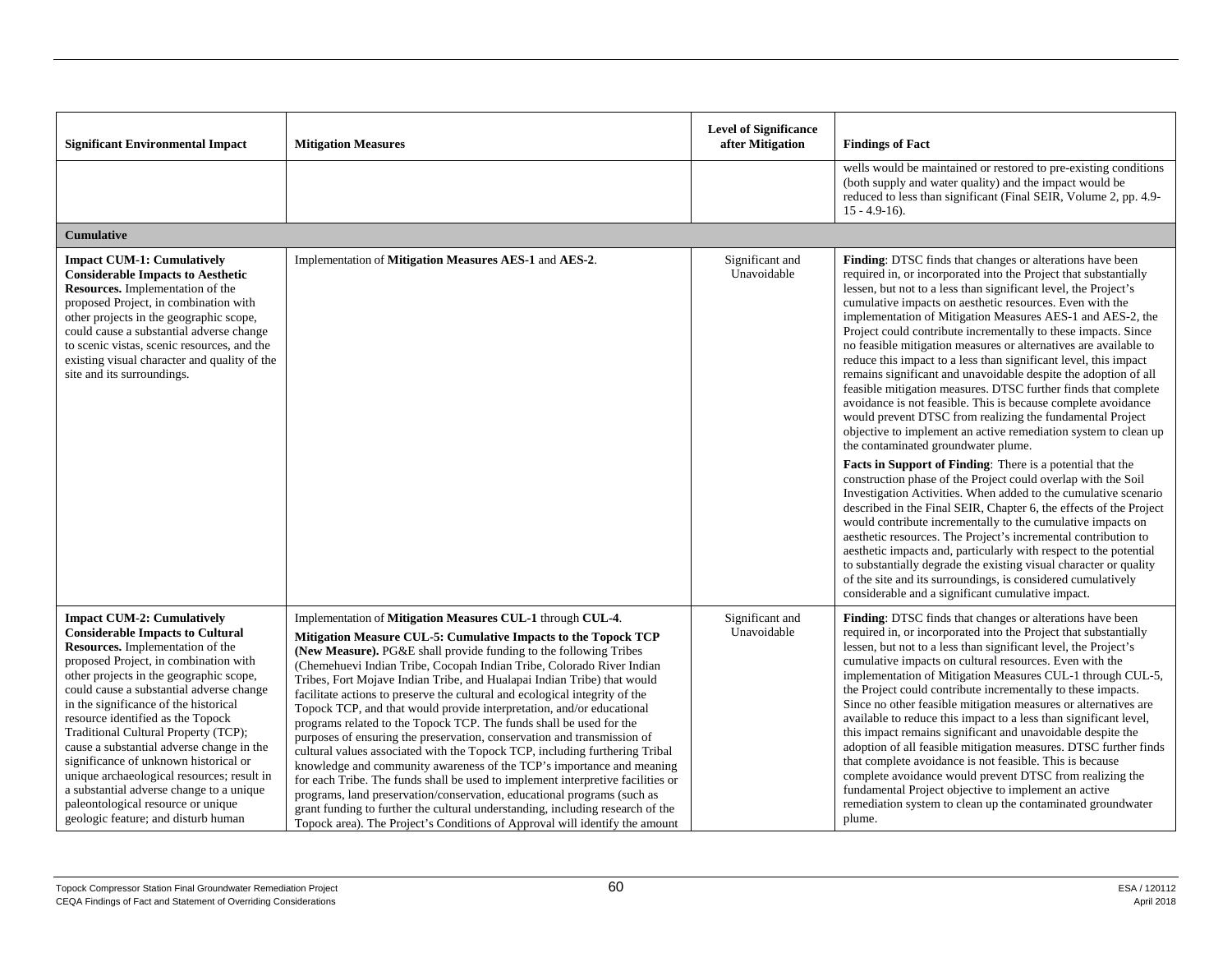| <b>Significant Environmental Impact</b>                            | <b>Mitigation Measures</b>                                                                                                                                                                                                                                                                                                                                                                                                                                                                                                                                                                                                                                                                                                                                                                                                                                                                                                                                                                                                                                                                                                                                                                                                                                                                                                                                                                                                                                                                                                                                                                                                                                                                                                                                   | <b>Level of Significance</b><br>after Mitigation | <b>Findings of Fact</b>                                                                                                                                                                                                                                                                                                                                                                                                                                                                                                                                                                                                                                                                                                                                                                                                                                                                                                                                                                                                                                                                                                                                                                                                                                                                                                                                                                                                                                                                                                                                                                                                                                                                                                                                                       |
|--------------------------------------------------------------------|--------------------------------------------------------------------------------------------------------------------------------------------------------------------------------------------------------------------------------------------------------------------------------------------------------------------------------------------------------------------------------------------------------------------------------------------------------------------------------------------------------------------------------------------------------------------------------------------------------------------------------------------------------------------------------------------------------------------------------------------------------------------------------------------------------------------------------------------------------------------------------------------------------------------------------------------------------------------------------------------------------------------------------------------------------------------------------------------------------------------------------------------------------------------------------------------------------------------------------------------------------------------------------------------------------------------------------------------------------------------------------------------------------------------------------------------------------------------------------------------------------------------------------------------------------------------------------------------------------------------------------------------------------------------------------------------------------------------------------------------------------------|--------------------------------------------------|-------------------------------------------------------------------------------------------------------------------------------------------------------------------------------------------------------------------------------------------------------------------------------------------------------------------------------------------------------------------------------------------------------------------------------------------------------------------------------------------------------------------------------------------------------------------------------------------------------------------------------------------------------------------------------------------------------------------------------------------------------------------------------------------------------------------------------------------------------------------------------------------------------------------------------------------------------------------------------------------------------------------------------------------------------------------------------------------------------------------------------------------------------------------------------------------------------------------------------------------------------------------------------------------------------------------------------------------------------------------------------------------------------------------------------------------------------------------------------------------------------------------------------------------------------------------------------------------------------------------------------------------------------------------------------------------------------------------------------------------------------------------------------|
| remains, including those interred outside<br>of formal cemeteries. | of the one-time contribution to be made by PG&E, and the type of funding<br>mechanism to be utilized as determined by DTSC. The funding mechanism<br>shall provide for the management of individual, separate funds of equal<br>amounts for each of the five Tribes, and shall administer the release of funds<br>upon review and approval of proposals by Tribe(s). Proposals must meet the<br>above-described purpose related to preservation/conservation, interpretation,<br>and/or educational programs pertaining to the Topock TCP, and must meet<br>pre-established minimum criteria. The funding mechanism shall also provide<br>tracking and verification through documentation of the appropriate use of the<br>funds. Within 6 months of Project approval, DTSC shall develop, in<br>consultation with the Tribes, Tribal Funding Application Guidelines for<br>distribution to the Tribes. The Tribal Funding Application Guidelines will<br>identify the funding management organization that will manage the funds and<br>will provide guidance on accessing the funds, including the identification of<br>minimum criteria by which proposals will be evaluated. Within 30 days of<br>notification by DTSC that the funding management organization has been<br>established, PG&E shall provide documentation that the required funding<br>contribution has been made. The funding organization shall report to DTSC<br>upon the following three occasions: (1) receipt of a proposal by $\text{Tribe}(s)$ , (2)<br>approval and release of funds, and (3) verification of implementation/use of<br>funds. Funding shall be available for use within the duration of the active<br>remedy, currently estimated to be approximately 30 years. |                                                  | Facts in Support of Finding: The Project's impacts to cultural<br>resources, when considered in combination with other past,<br>present, and future projects at a regional scale, would contribute<br>to a cumulatively significant impact to historical resources<br>(including the TCP), archaeological resources, and human<br>remains. The Project Site and surrounding vicinity contain a<br>number of important sites of cultural and/or archaeological<br>importance that are integral to the cultural traditions of Native<br>American Tribes located throughout the region.<br>Projects that have already been implemented or may occur in the<br>foreseeable future at or near the Project Site that could impact<br>cultural resources are described in the Final SEIR Volume 2,<br>Chapter 6, "Cumulative Impacts." The projects in the<br>cumulative scenario have the potential to involve ground-<br>disturbing activities that would directly impact significant<br>cultural resources and paleontological resources. These projects<br>may also result in visual, auditory, and other environmental<br>impacts that may adversely affect the Topock TCP. For these<br>reasons, the combined impacts on cultural resources in the<br>geographic scope are considered cumulatively significant. When<br>considered in combination with the impacts of other projects in<br>the cumulative scenario, the Project's incremental contribution<br>to impacts on cultural resources including historical resources<br>(i.e., the Topock TCP), unique archaeological resources, and<br>human remains would be cumulatively considerable.<br>In order to reduce these impacts, Mitigation Measures CUL-1<br>through CUL-5 shall be implemented (see Final SEIR Volume |
|                                                                    |                                                                                                                                                                                                                                                                                                                                                                                                                                                                                                                                                                                                                                                                                                                                                                                                                                                                                                                                                                                                                                                                                                                                                                                                                                                                                                                                                                                                                                                                                                                                                                                                                                                                                                                                                              |                                                  | 2, pp. 6-36 -6-37).<br>Although implementation of Mitigation Measures CUL-1<br>through CUL-5 would reduce the significance of the impacts to<br>the degree feasible, the only method to fully mitigate these<br>impacts would be complete avoidance of any future Project<br>activity. After review of comments on the Draft SEIR, DTSC<br>added Mitigation Measure CUL-5 that provides funding for the<br>Interested Tribes (Chemehuevi Indian Tribe, the Cocopah Indian<br>Tribes, the Colorado River Indian Tribes, FMIT, and the<br>Hualapai Indian Tribe) to be used to preserve and promote<br>cultural values associated with the Topock TCP. The funds can<br>be used to accomplish this through preservation/conservation<br>programs, interpretational efforts, and the establishment of<br>educational programs. While this mitigation measure contributes<br>to reducing the significant and unavoidable cumulative impact,<br>it does not reduce it to a less than considerable. No other<br>feasible mitigation exists that would reduce the Project's<br>contribution to less than considerable. The Project's contribution                                                                                                                                                                                                                                                                                                                                                                                                                                                                                                                                                                                                                                    |